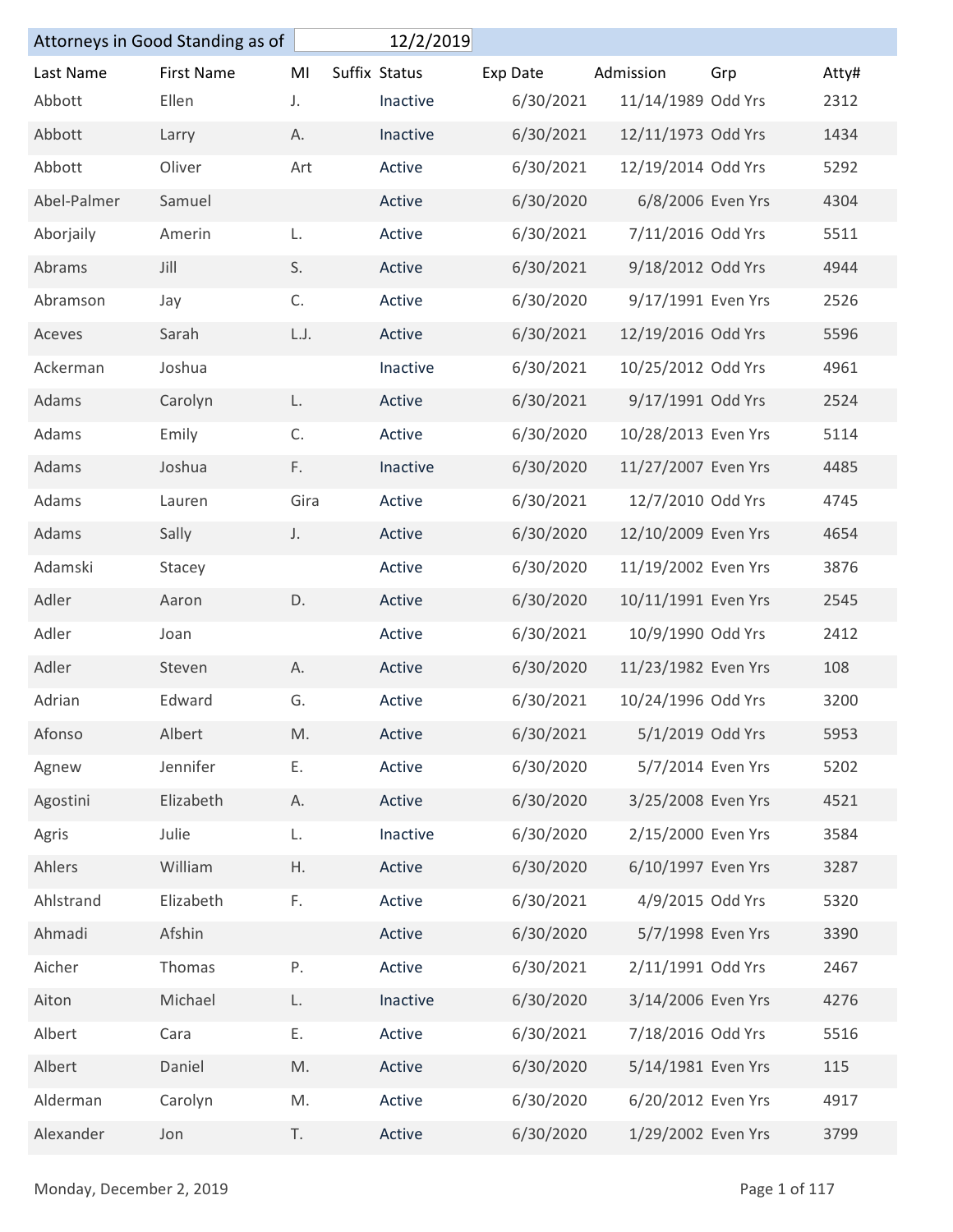| Last Name                | <b>First Name</b> | MI         |                | Suffix Status        | Exp Date  | Admission           | Grp           | Atty# |
|--------------------------|-------------------|------------|----------------|----------------------|-----------|---------------------|---------------|-------|
| Alexander                | Watt              | D.         |                | Inactive             | 6/30/2020 | 6/13/1995 Even Yrs  |               | 3025  |
| Allen                    | Ernest            | M.         | $\mathbf{III}$ | Active               | 6/30/2021 | 10/3/1978 Odd Yrs   |               | 118   |
| Allen                    | Karen             | S.         |                | Active               | 6/30/2020 | 11/9/1999 Even Yrs  |               | 3528  |
| Allen                    | Rachel            | J.         |                | Active               | 6/30/2021 | 6/19/2013 Odd Yrs   |               | 5071  |
| Allen                    | Raynold           | W.         |                | Active               | 6/30/2022 | 11/14/2019 Even Yrs |               | 6021  |
| Allingham                | Thomas            | J.         |                | Active               | 6/30/2020 | 2/21/2018 Even Yrs  |               | 5762  |
| Almeleh                  | Noam              | S.         |                | Active               | 6/30/2020 | 10/10/1995 Even Yrs |               | 3067  |
| Alonso                   | Crystal           | А.         |                | Inactive             | 6/30/2021 | 3/12/2019 Odd Yrs   |               | 5931  |
| Alvarez                  | Tawny             | L.         |                | Active               | 6/30/2021 | 2/24/2017 Odd Yrs   |               | 5617  |
| Aman                     | David             | D.         |                | Active               | 6/30/2020 | 6/15/2004 Even Yrs  |               | 4035  |
| Ameden                   | Gary              | G.         |                | Active               | 6/30/2020 | 10/4/1988 Even Yrs  |               | 2149  |
| Amestoy                  | Jeffrey           | L.         |                | Exempt               | 6/30/1998 | 10/2/1973 Odd Yrs   |               | 124   |
| Amis                     | L.                | Ran III    |                | Active               | 6/30/2020 | 5/14/1981 Even Yrs  |               | 127   |
| Ammons                   | Richard           | F.         | Jr.            | Active               | 6/30/2020 | 5/10/1994 Even Yrs  |               | 2864  |
| Amones                   | <b>Brian</b>      |            |                | Active               | 6/30/2021 | 6/21/2005 Odd Yrs   |               | 4180  |
| Amos                     | Justin            | L.         |                | Inactive             | 6/30/2021 | 10/26/2016 Odd Yrs  |               | 5560  |
| Amrhein                  | Cynthia           | R.         |                | Active               | 6/30/2020 | 12/7/2011 Even Yrs  |               | 4847  |
| Ancel                    | Janet             |            |                | Inactive             | 6/30/2021 | 4/8/1980 Odd Yrs    |               | 128   |
| Andeer                   | Carl              | J.         |                | Active               | 6/30/2020 | 12/9/2013 Even Yrs  |               | 5151  |
| Anderson                 | Arthur            | Ρ.         |                | Active               | 6/30/2020 | 11/8/1978 Even Yrs  |               | 129   |
| Anderson                 | Carolyn           | <b>Bro</b> |                | Active               | 6/30/2021 | 12/20/1989 Odd Yrs  |               | 2331  |
| Anderson                 | Denise            | Mar        |                | Active               | 6/30/2021 | 5/18/2015 Odd Yrs   |               | 5352  |
| Anderson                 | Dirk              |            |                | Active               | 6/30/2020 | 2/15/1994 Even Yrs  |               | 2837  |
| Anderson                 | Elizabeth         | Lou        |                | Active               | 6/30/2020 | 4/21/2016 Even Yrs  |               | 5478  |
| Anderson                 | Gene              | T.         |                | Active               | 6/30/2021 | 12/13/2016 Odd Yrs  |               | 5561  |
| Anderson                 | J.                | Eric       |                | Pro Bono<br>Emeritus | 6/30/2020 | 12/2/1969 Even Yrs  |               | 131   |
| Anderson                 | James             | Β.         |                | Active               | 6/30/2020 | 10/4/1977 Even Yrs  |               | 133   |
| Anderson                 | Jon               | T.         |                | Active               | 6/30/2021 | 11/21/1980 Odd Yrs  |               | 132   |
| Anderson                 | Karl              | C.         |                | Active               | 6/30/2020 | 10/4/1988 Even Yrs  |               | 2150  |
| Anderson                 | Matthew           | D.         |                | Active               | 6/30/2020 | 11/19/2002 Even Yrs |               | 3877  |
| Anderson                 | Michelle          | Υ.         |                | Active               | 6/30/2021 | 6/16/2015 Odd Yrs   |               | 5372  |
| Anderson                 | Peter             | G.         |                | Active               | 6/30/2021 | 10/6/1987 Odd Yrs   |               | 2033  |
|                          |                   |            |                |                      |           |                     |               |       |
| Monday, December 2, 2019 |                   |            |                |                      |           |                     | Page 2 of 117 |       |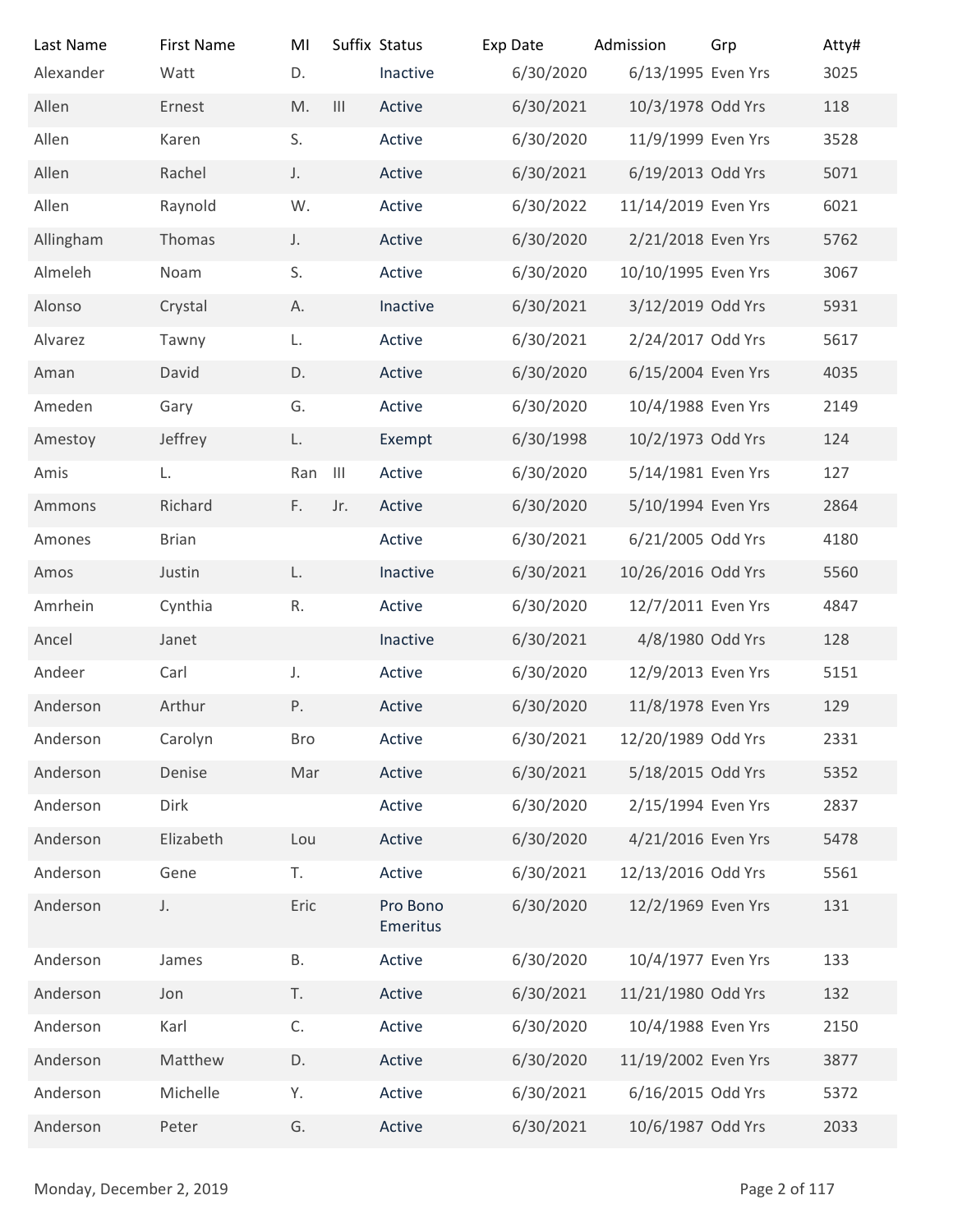| Last Name                 | <b>First Name</b> | MI                  | Suffix Status    | Exp Date               | Admission                               | Grp | Atty#         |
|---------------------------|-------------------|---------------------|------------------|------------------------|-----------------------------------------|-----|---------------|
| Anderson                  | Samara            | D.                  | Active           | 6/30/2021              | 4/30/2013 Odd Yrs                       |     | 5050          |
| Anderson<br>Andreson      | Thomas<br>Nicole  | D.                  | Active<br>Active | 6/30/2020<br>6/30/2021 | 2/5/1985 Even Yrs<br>12/19/2000 Odd Yrs |     | 1746<br>3668  |
| Andrews                   | Alisa             | G.                  | Active           | 6/30/2020              | 11/8/2005 Even Yrs                      |     | 4225          |
| Andrews                   | Ned               | G.                  | Inactive         | 6/30/2020              | 1/13/2014 Even Yrs                      |     | 5159          |
| Andrews                   | Timothy           | M.                  | Active           | 6/30/2021              | 5/17/2011 Odd Yrs                       |     | 4808          |
| Andriano                  | Joseph            | Ι.                  | Inactive         | 6/30/2020              | 3/14/2006 Even Yrs                      |     | 4277          |
| Angell                    | Samuel            | Η.                  | Active           | 6/30/2020              | 9/16/1997 Even Yrs                      |     | 3116          |
| Angus                     | David             | $\mathbf{  }$<br>J. | Active           | 6/30/2021              | 11/17/2004 Odd Yrs                      |     | 4119          |
| Ankuda                    | Patrick           | Mic                 | Active           | 6/30/2021              | 10/13/1992 Odd Yrs                      |     | 2666          |
| Ankuda                    | Stephen           | S.                  | Active           | 6/30/2020              | 10/2/1979 Even Yrs                      |     | 137           |
| Annis                     | Sharon            | L.                  | Active           | 6/30/2021              | 5/7/1998 Odd Yrs                        |     | 3391          |
| Anta                      | Irina             |                     | Inactive         | 6/30/2021              | 3/7/2019 Odd Yrs                        |     | 5928          |
| Anthes                    | George            |                     | Active           | 6/30/2020              | 6/20/2012 Even Yrs                      |     | 4918          |
| Antoine                   | Christopher       | W.                  | Inactive         | 6/30/2022              | 8/30/2019 Even Yrs                      |     | 6004          |
| Apel                      | Susan             | Bet                 | Inactive         | 6/30/2020              | 4/5/1983 Even Yrs                       |     | 138           |
| Apfel                     | Gary              | N.                  | Active           | 6/30/2021              | 9/14/2004 Odd Yrs                       |     | 4060          |
| Appel                     | Robert            | J.                  | Active           | 6/30/2021              | 4/13/1984 Odd Yrs                       |     | 140           |
| Appel                     | Sharon            | Ε.                  | Active           | 6/30/2020              | 10/4/1988 Even Yrs                      |     | 2148          |
| Ardinger                  | William           | F.J.                | Active           | 6/30/2021              | 3/24/2009 Odd Yrs                       |     | 4612          |
| Arduengo                  | Enrique           | Seb                 | Active           | 6/30/2021              | 6/5/2015 Odd Yrs                        |     | 5365          |
| Arguelles                 | Adam              | J.                  | Active           | 6/30/2020              | 1/3/2018 Even Yrs                       |     | 5736          |
| Arisman                   | James             | S.                  | Active           | 6/30/2020              | 11/29/1995 Even Yrs                     |     | 3098          |
| Armento-O'Neill Cassandra |                   | Α.                  | Active           | 6/30/2020              | 12/13/1999 Even Yrs                     |     | 3560          |
| Arms                      | Alison            | S.                  | Exempt           | 7/20/2011              | 5/18/1999 Odd Yrs                       |     | 3504          |
| Arnell                    | Robin             | S.                  | Active           | 6/30/2021              | 10/18/1994 Odd Yrs                      |     | 2930          |
| Arnold                    | Janet             | Ε.                  | Active           | 6/30/2021              | 4/29/2013 Odd Yrs                       |     | 5049          |
| Asaro                     | Marina            |                     | Active           | 6/30/2021              | 3/30/2015 Odd Yrs                       |     | 5340          |
| Asay                      | <b>Bridget</b>    | C.                  | Active           | 6/30/2021              | 6/10/1997 Odd Yrs                       |     | 3283          |
| Ashcroft                  | Mary              | С.                  | Active           | 6/30/2020              | 12/4/1979 Even Yrs                      |     | 146           |
| Ashikaga                  | Laura             | Kim                 | Inactive         | 6/30/2021              | 6/15/2015 Odd Yrs                       |     | 5371          |
| Ashmead                   | John              | R.                  | Inactive         | 6/30/2020              | 9/22/1999 Even Yrs                      |     | 3523          |
|                           |                   |                     |                  |                        |                                         |     |               |
| Monday, December 2, 2019  |                   |                     |                  |                        |                                         |     | Page 3 of 117 |
|                           |                   |                     |                  |                        |                                         |     |               |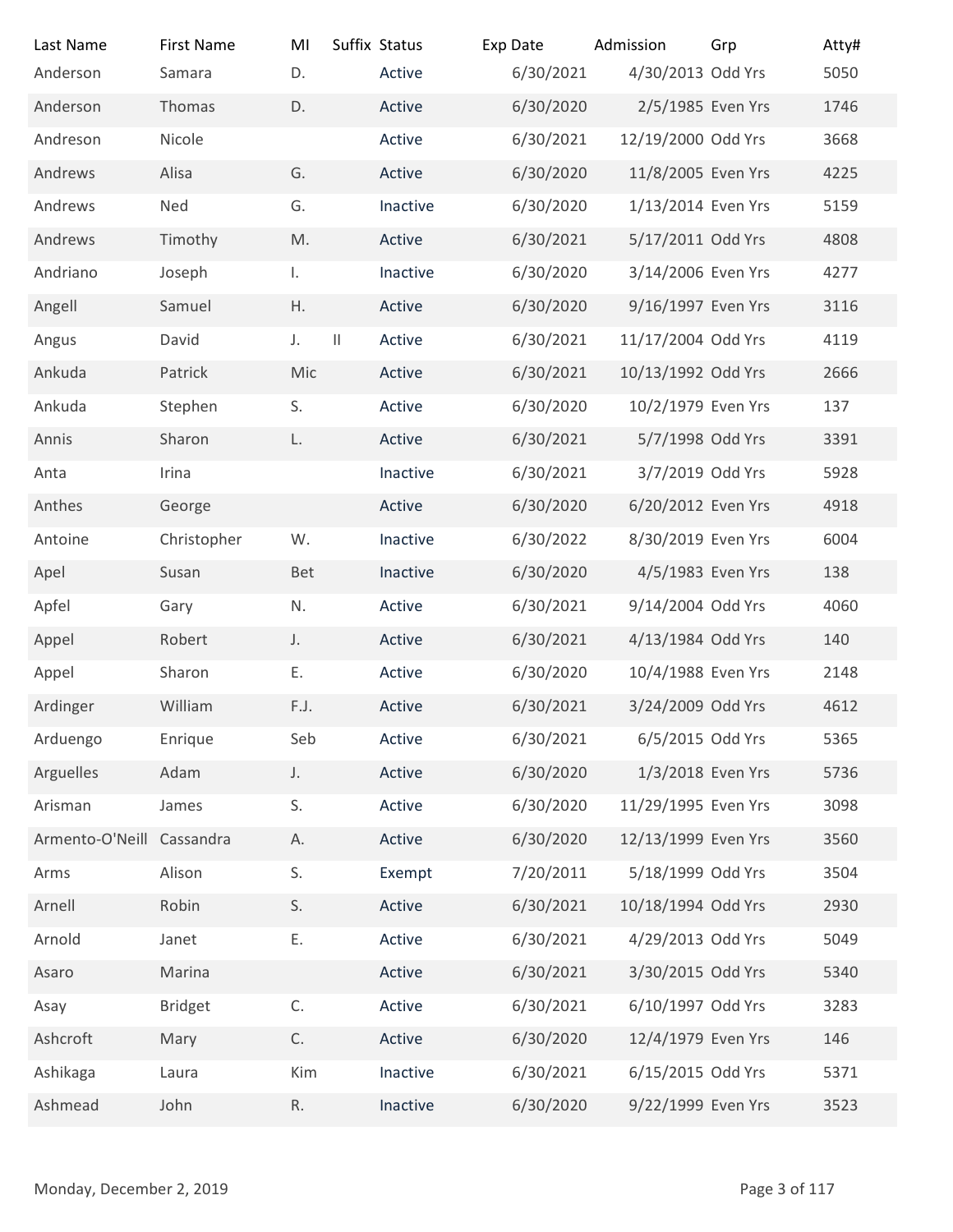| <b>First Name</b> | MI                                                                                                                              |                                               | Exp Date                                                                                            | Admission                                        | Grp                                                                                                                                                                                                                                                 | Atty#<br>4487                                                                                                                                                                                                                                                                                                                                                                                                                                                                                                                                                                                                                                                                                                                          |
|-------------------|---------------------------------------------------------------------------------------------------------------------------------|-----------------------------------------------|-----------------------------------------------------------------------------------------------------|--------------------------------------------------|-----------------------------------------------------------------------------------------------------------------------------------------------------------------------------------------------------------------------------------------------------|----------------------------------------------------------------------------------------------------------------------------------------------------------------------------------------------------------------------------------------------------------------------------------------------------------------------------------------------------------------------------------------------------------------------------------------------------------------------------------------------------------------------------------------------------------------------------------------------------------------------------------------------------------------------------------------------------------------------------------------|
|                   |                                                                                                                                 |                                               |                                                                                                     |                                                  |                                                                                                                                                                                                                                                     | 5001                                                                                                                                                                                                                                                                                                                                                                                                                                                                                                                                                                                                                                                                                                                                   |
| Steven            | Η.                                                                                                                              | Active                                        |                                                                                                     |                                                  |                                                                                                                                                                                                                                                     | 2531                                                                                                                                                                                                                                                                                                                                                                                                                                                                                                                                                                                                                                                                                                                                   |
| Joshua            | J.                                                                                                                              | Active                                        | 6/30/2020                                                                                           |                                                  |                                                                                                                                                                                                                                                     | 5429                                                                                                                                                                                                                                                                                                                                                                                                                                                                                                                                                                                                                                                                                                                                   |
| Clarke            | D.                                                                                                                              | Active                                        |                                                                                                     |                                                  |                                                                                                                                                                                                                                                     | 3288                                                                                                                                                                                                                                                                                                                                                                                                                                                                                                                                                                                                                                                                                                                                   |
| <b>Bradford</b>   | T.                                                                                                                              | Active                                        | 6/30/2020                                                                                           |                                                  |                                                                                                                                                                                                                                                     | 4061                                                                                                                                                                                                                                                                                                                                                                                                                                                                                                                                                                                                                                                                                                                                   |
| Dina              | Levi                                                                                                                            | Active                                        |                                                                                                     |                                                  |                                                                                                                                                                                                                                                     | 3606                                                                                                                                                                                                                                                                                                                                                                                                                                                                                                                                                                                                                                                                                                                                   |
| Katelyn           | <b>B.</b>                                                                                                                       | Active                                        | 6/30/2021                                                                                           |                                                  |                                                                                                                                                                                                                                                     | 5296                                                                                                                                                                                                                                                                                                                                                                                                                                                                                                                                                                                                                                                                                                                                   |
| Monica            | А.                                                                                                                              | Active                                        |                                                                                                     |                                                  |                                                                                                                                                                                                                                                     | 3782                                                                                                                                                                                                                                                                                                                                                                                                                                                                                                                                                                                                                                                                                                                                   |
| Jeffrey           | <b>B.</b>                                                                                                                       | Active                                        | 6/30/2021                                                                                           |                                                  |                                                                                                                                                                                                                                                     | 4120                                                                                                                                                                                                                                                                                                                                                                                                                                                                                                                                                                                                                                                                                                                                   |
| David             | T.                                                                                                                              | Active                                        |                                                                                                     |                                                  |                                                                                                                                                                                                                                                     | 1827                                                                                                                                                                                                                                                                                                                                                                                                                                                                                                                                                                                                                                                                                                                                   |
| Adam              | L.                                                                                                                              | Active                                        | 6/30/2021                                                                                           |                                                  |                                                                                                                                                                                                                                                     | 5877                                                                                                                                                                                                                                                                                                                                                                                                                                                                                                                                                                                                                                                                                                                                   |
| Amy               | Sylv                                                                                                                            | Active                                        | 6/30/2021                                                                                           |                                                  |                                                                                                                                                                                                                                                     | 2716                                                                                                                                                                                                                                                                                                                                                                                                                                                                                                                                                                                                                                                                                                                                   |
| Eric              | <b>B.</b>                                                                                                                       | Active                                        | 6/30/2021                                                                                           |                                                  |                                                                                                                                                                                                                                                     | 2667                                                                                                                                                                                                                                                                                                                                                                                                                                                                                                                                                                                                                                                                                                                                   |
| Dale              | Elle                                                                                                                            | Active                                        |                                                                                                     |                                                  |                                                                                                                                                                                                                                                     | 3276                                                                                                                                                                                                                                                                                                                                                                                                                                                                                                                                                                                                                                                                                                                                   |
| Guy               | L.                                                                                                                              | Inactive                                      | 6/30/2021                                                                                           |                                                  |                                                                                                                                                                                                                                                     | 1890                                                                                                                                                                                                                                                                                                                                                                                                                                                                                                                                                                                                                                                                                                                                   |
| Gretchen          | G.                                                                                                                              | Inactive                                      |                                                                                                     |                                                  |                                                                                                                                                                                                                                                     | 150                                                                                                                                                                                                                                                                                                                                                                                                                                                                                                                                                                                                                                                                                                                                    |
| Lindsey           | Ow                                                                                                                              | Active                                        |                                                                                                     |                                                  |                                                                                                                                                                                                                                                     | 5142                                                                                                                                                                                                                                                                                                                                                                                                                                                                                                                                                                                                                                                                                                                                   |
| Tracy             | L.                                                                                                                              | Inactive                                      |                                                                                                     |                                                  |                                                                                                                                                                                                                                                     | 3632                                                                                                                                                                                                                                                                                                                                                                                                                                                                                                                                                                                                                                                                                                                                   |
| Mary              | L.                                                                                                                              | Inactive                                      |                                                                                                     |                                                  |                                                                                                                                                                                                                                                     | 151                                                                                                                                                                                                                                                                                                                                                                                                                                                                                                                                                                                                                                                                                                                                    |
| Philip            | А.                                                                                                                              | Active                                        |                                                                                                     |                                                  |                                                                                                                                                                                                                                                     | 4613                                                                                                                                                                                                                                                                                                                                                                                                                                                                                                                                                                                                                                                                                                                                   |
| Robert            | Η.                                                                                                                              | Active                                        | 6/30/2021                                                                                           |                                                  |                                                                                                                                                                                                                                                     | 2720                                                                                                                                                                                                                                                                                                                                                                                                                                                                                                                                                                                                                                                                                                                                   |
| <b>Brett</b>      |                                                                                                                                 | Active                                        |                                                                                                     |                                                  |                                                                                                                                                                                                                                                     | 3919                                                                                                                                                                                                                                                                                                                                                                                                                                                                                                                                                                                                                                                                                                                                   |
| Bonnie            | J.                                                                                                                              | Active                                        |                                                                                                     |                                                  |                                                                                                                                                                                                                                                     | 3791                                                                                                                                                                                                                                                                                                                                                                                                                                                                                                                                                                                                                                                                                                                                   |
| Denise            | А.                                                                                                                              | Active                                        |                                                                                                     |                                                  |                                                                                                                                                                                                                                                     | 5046                                                                                                                                                                                                                                                                                                                                                                                                                                                                                                                                                                                                                                                                                                                                   |
|                   | А.                                                                                                                              |                                               |                                                                                                     |                                                  |                                                                                                                                                                                                                                                     | 5966                                                                                                                                                                                                                                                                                                                                                                                                                                                                                                                                                                                                                                                                                                                                   |
|                   |                                                                                                                                 | Inactive                                      |                                                                                                     |                                                  |                                                                                                                                                                                                                                                     | 153                                                                                                                                                                                                                                                                                                                                                                                                                                                                                                                                                                                                                                                                                                                                    |
|                   |                                                                                                                                 |                                               |                                                                                                     |                                                  |                                                                                                                                                                                                                                                     | 5700                                                                                                                                                                                                                                                                                                                                                                                                                                                                                                                                                                                                                                                                                                                                   |
|                   |                                                                                                                                 |                                               |                                                                                                     |                                                  |                                                                                                                                                                                                                                                     | 155                                                                                                                                                                                                                                                                                                                                                                                                                                                                                                                                                                                                                                                                                                                                    |
|                   |                                                                                                                                 |                                               |                                                                                                     |                                                  |                                                                                                                                                                                                                                                     | 5290                                                                                                                                                                                                                                                                                                                                                                                                                                                                                                                                                                                                                                                                                                                                   |
|                   |                                                                                                                                 |                                               |                                                                                                     |                                                  |                                                                                                                                                                                                                                                     | 4699                                                                                                                                                                                                                                                                                                                                                                                                                                                                                                                                                                                                                                                                                                                                   |
|                   |                                                                                                                                 |                                               |                                                                                                     |                                                  |                                                                                                                                                                                                                                                     | 2574                                                                                                                                                                                                                                                                                                                                                                                                                                                                                                                                                                                                                                                                                                                                   |
|                   |                                                                                                                                 |                                               |                                                                                                     |                                                  |                                                                                                                                                                                                                                                     |                                                                                                                                                                                                                                                                                                                                                                                                                                                                                                                                                                                                                                                                                                                                        |
|                   |                                                                                                                                 |                                               |                                                                                                     |                                                  |                                                                                                                                                                                                                                                     |                                                                                                                                                                                                                                                                                                                                                                                                                                                                                                                                                                                                                                                                                                                                        |
|                   | Amy<br>Margaret<br>Elizabeth<br>Gretchen<br>Kelsey<br>Sandra<br>Amelia<br>Alexander<br><b>Bruce</b><br>Monday, December 2, 2019 | C.<br>А.<br>S.<br>R.<br>L.<br>Gle<br>N.<br>D. | Suffix Status<br>Active<br>Inactive<br>Active<br>Active<br>Active<br>Inactive<br>Inactive<br>Active | 6/30/2021<br>6/30/2021<br>6/30/2021<br>6/30/2021 | 6/30/2020<br>6/30/2020<br>6/30/2020<br>6/30/2020<br>6/30/2020<br>6/30/2021<br>6/30/2021<br>6/30/2021<br>6/30/2020<br>6/30/2021<br>6/30/2021<br>6/30/2021<br>6/30/2020<br>6/30/2020<br>6/30/2021<br>6/30/2020<br>6/30/2020<br>6/30/2020<br>6/30/2020 | 11/27/2007 Even Yrs<br>11/30/2012 Odd Yrs<br>9/17/1991 Even Yrs<br>11/20/2015 Even Yrs<br>6/10/1997 Even Yrs<br>6/15/2004 Even Yrs<br>5/11/2000 Even Yrs<br>12/31/2014 Odd Yrs<br>11/28/2001 Even Yrs<br>11/17/2004 Odd Yrs<br>11/5/1985 Odd Yrs<br>10/23/2018 Odd Yrs<br>12/15/1992 Odd Yrs<br>10/13/1992 Odd Yrs<br>4/23/1997 Odd Yrs<br>5/6/1986 Odd Yrs<br>10/3/1978 Odd Yrs<br>11/22/2013 Even Yrs<br>9/14/2000 Odd Yrs<br>4/6/1982 Odd Yrs<br>3/24/2009 Odd Yrs<br>2/2/1993 Odd Yrs<br>11/19/2002 Even Yrs<br>11/28/2001 Even Yrs<br>4/23/2013 Odd Yrs<br>5/28/2019 Odd Yrs<br>12/12/1978 Odd Yrs<br>10/25/2017 Even Yrs<br>10/4/1977 Even Yrs<br>12/17/2014 Odd Yrs<br>6/23/2010 Even Yrs<br>1/3/1992 Even Yrs<br>Page 4 of 117 |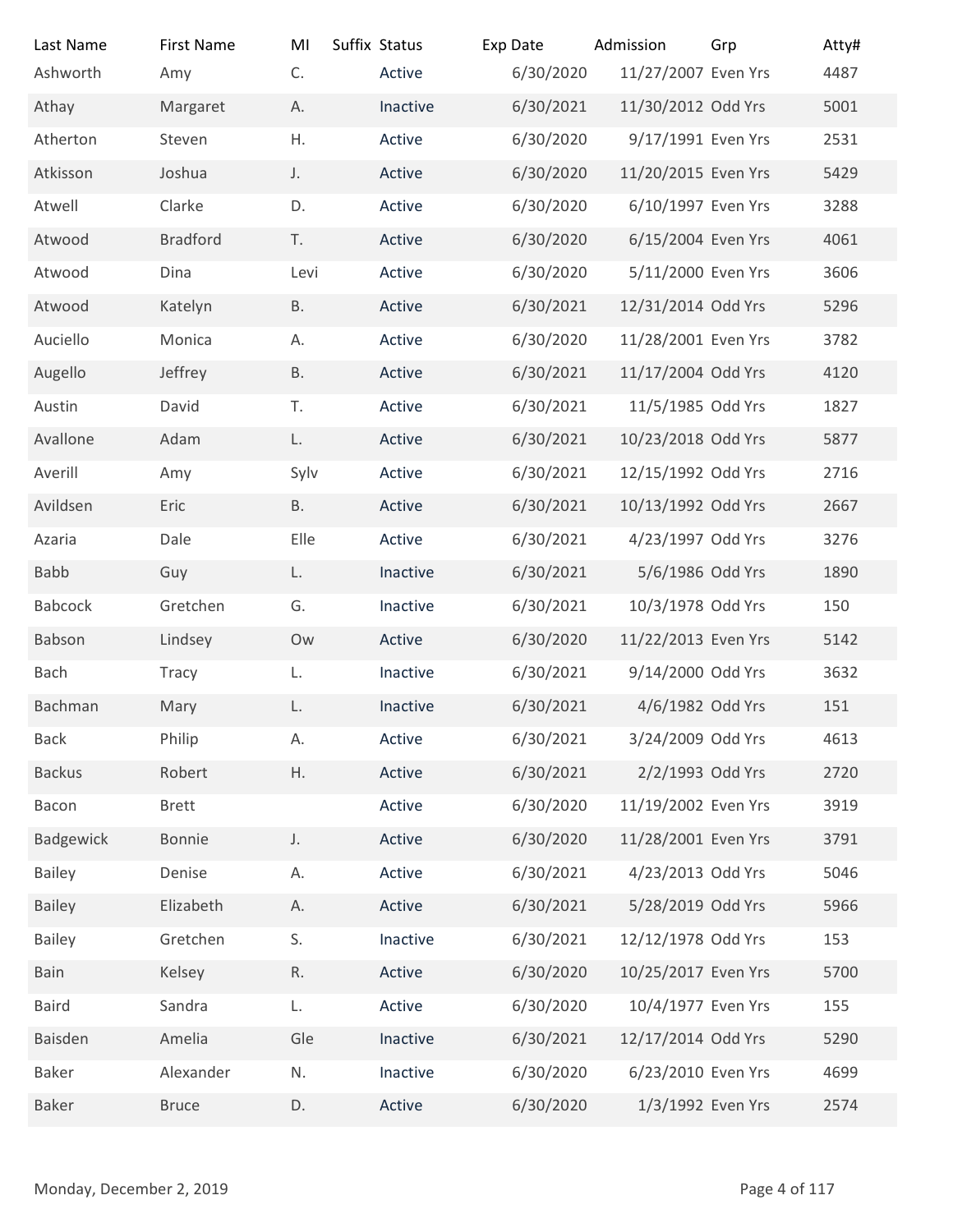| Last Name                | <b>First Name</b> | MI          |               | Suffix Status | Exp Date  | Admission           | Grp           | Atty# |
|--------------------------|-------------------|-------------|---------------|---------------|-----------|---------------------|---------------|-------|
| <b>Baker</b>             | Edward            | А.          |               | Active        | 6/30/2021 | 9/1/2010 Odd Yrs    |               | 4732  |
| <b>Baker</b>             | Logan             | L.          |               | Active        | 6/30/2021 | 5/17/2011 Odd Yrs   |               | 4809  |
| Baker                    | Nicole            | Ε.          |               | Inactive      | 6/30/2021 | 8/14/2018 Odd Yrs   |               | 5827  |
| Baker                    | Robert            | W.          | Jr.           | Active        | 6/30/2020 | 2/6/1990 Even Yrs   |               | 2335  |
| Baker                    | Roberta           | А.          |               | Active        | 6/30/2020 | 9/19/1983 Even Yrs  |               | 156   |
| <b>Baker</b>             | Sarah             | А.          |               | Active        | 6/30/2020 | 3/14/2006 Even Yrs  |               | 4278  |
| <b>Baker</b>             | Theodore          | J.          |               | Inactive      | 6/30/2020 | 3/10/2014 Even Yrs  |               | 5175  |
| <b>Baker</b>             | Will              |             |               | Active        | 6/30/2021 | 11/17/2004 Odd Yrs  |               | 4121  |
| <b>Baldwin</b>           | Lois              | Van         |               | Active        | 6/30/2021 | 6/21/2005 Odd Yrs   |               | 4209  |
| Baldwin                  | Michael           | D.          |               | Active        | 6/30/2021 | 5/30/2007 Odd Yrs   |               | 4439  |
| Balivet                  | Ernest            | Tob         |               | Active        | 6/30/2020 | 12/11/1973 Even Yrs |               | 157   |
| Balkan                   | Paul              | D.          |               | Active        | 6/30/2021 | 3/15/2005 Odd Yrs   |               | 4150  |
| <b>Balkunas</b>          | John              | J.          | Jr.           | Active        | 6/30/2021 | 9/23/2003 Odd Yrs   |               | 3998  |
| <b>Balmes</b>            | Samantha          | C.          |               | Inactive      | 6/30/2020 | 3/27/2012 Even Yrs  |               | 4897  |
| Balsamico                | Katelynn          | R.          |               | Active        | 6/30/2022 | 10/22/2019 Even Yrs |               | 6017  |
| Baltz                    | Frank             | J.          |               | Inactive      | 6/30/2021 | 10/2/1979 Odd Yrs   |               | 1445  |
| Baltz                    | Joanne            |             |               | Active        | 6/30/2021 | 3/5/1986 Odd Yrs    |               | 1874  |
| Banse                    | Peter             | Η.          |               | Active        | 6/30/2021 | 10/3/1972 Odd Yrs   |               | 158   |
| Bansley                  | Walter            | C.          | $\mathsf{IV}$ | Active        | 6/30/2020 | 11/27/2007 Even Yrs |               | 4472  |
| Barber                   | Amber             | L.          |               | Active        | 6/30/2020 | 5/7/1998 Even Yrs   |               | 3392  |
| Barber                   | Karen             | God         |               | Active        | 6/30/2020 | 3/19/2014 Even Yrs  |               | 5183  |
| Barber                   | Michael           | Josh        |               |               |           | 6/18/2014 Even Yrs  |               |       |
|                          |                   |             |               | Active        | 6/30/2020 |                     |               | 5214  |
| Barcroft                 | Holly             | $J_{\star}$ |               | Inactive      | 6/30/2021 | 3/15/2005 Odd Yrs   |               | 4165  |
| <b>Bard</b>              | Doron             | D.          |               | Inactive      | 6/30/2021 | 12/11/1984 Odd Yrs  |               | 1731  |
| Bardenwerper             | Walter            | W.          |               | Inactive      | 6/30/2021 | 4/5/1977 Odd Yrs    |               | 1446  |
| <b>Barkus</b>            | Paul              | А.          |               | Active        | 6/30/2021 | 5/28/2013 Odd Yrs   |               | 5065  |
| Barlow                   | F.                | Ren         |               | Active        | 6/30/2020 | 3/19/1992 Even Yrs  |               | 2602  |
| Barlow                   | James             | W.          |               | Active        | 6/30/2021 | 11/7/2000 Odd Yrs   |               | 3648  |
| Barnard                  | Jessa             | Eliz        |               | Active        | 6/30/2021 | 10/15/2014 Odd Yrs  |               | 5249  |
| Barnard                  | Justin            | Β.          |               | Active        | 6/30/2021 | 12/31/2014 Odd Yrs  |               | 5295  |
| <b>Barnes</b>            | Glendon           | Η.          |               | Inactive      | 6/30/2021 | 9/24/2008 Odd Yrs   |               | 4584  |
| <b>Barnes</b>            | Glenn             | J.          |               | Active        | 6/30/2021 | 12/7/2010 Odd Yrs   |               | 4746  |
|                          |                   |             |               |               |           |                     |               |       |
| Monday, December 2, 2019 |                   |             |               |               |           |                     | Page 5 of 117 |       |
|                          |                   |             |               |               |           |                     |               |       |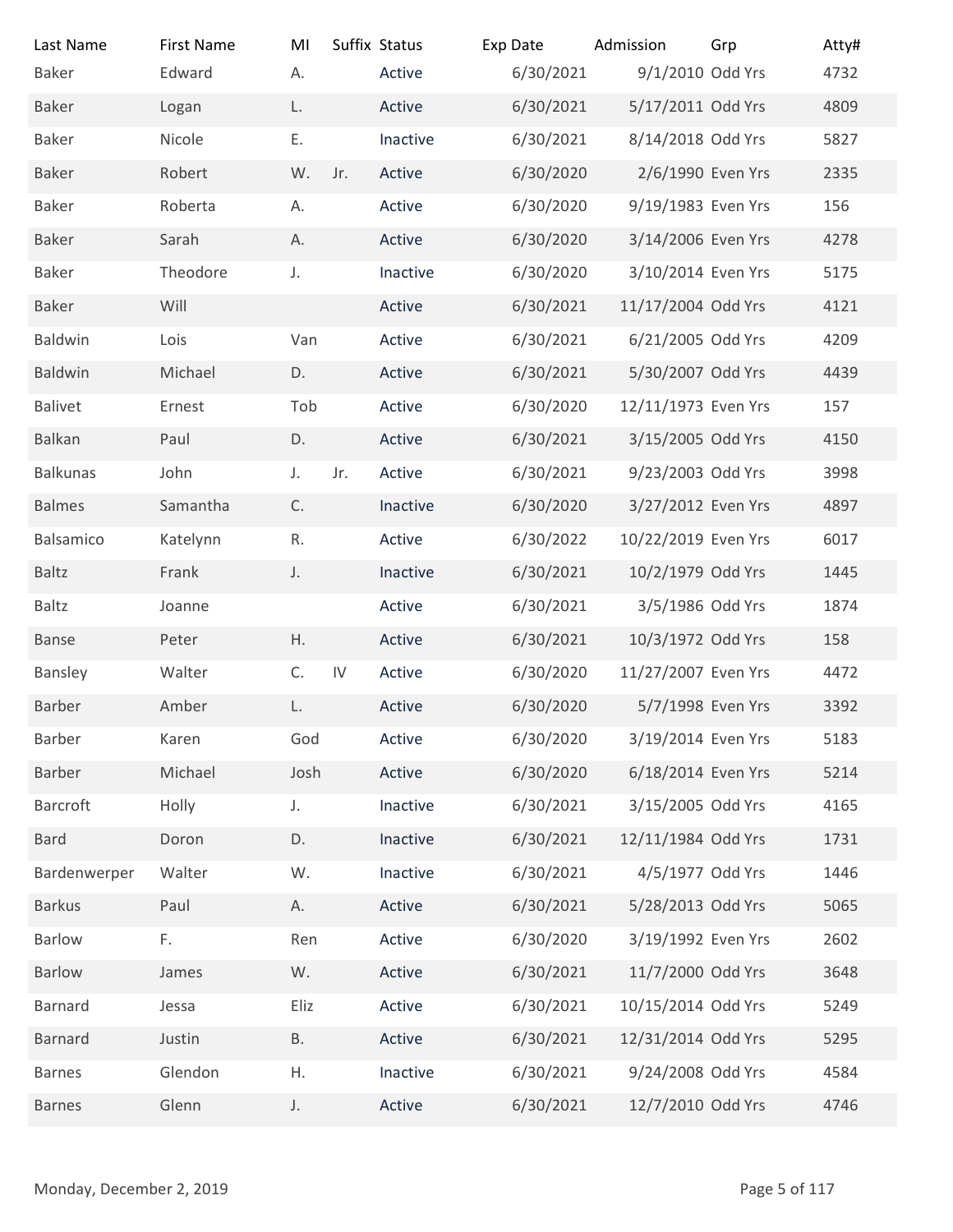| Last Name                | <b>First Name</b> | MI       | Suffix Status | Exp Date  | Admission           | Grp           | Atty# |
|--------------------------|-------------------|----------|---------------|-----------|---------------------|---------------|-------|
| <b>Barnes</b>            | Su-Lynn           |          | Inactive      | 6/30/2021 | 12/31/2014 Odd Yrs  |               | 5297  |
| <b>Barnes</b>            | Susan             | Ε.       | Active        | 6/30/2020 | 12/10/2009 Even Yrs |               | 4655  |
| Barnhart                 | Kenneth           | P.       | Inactive      | 6/30/2021 | 12/17/1987 Odd Yrs  |               | 2075  |
| Baron                    | Elana             | S.       | Active        | 6/30/2020 | 12/3/2003 Even Yrs  |               | 4006  |
| Barone                   | Judy              | G.       | Active        | 6/30/2020 | 9/22/1986 Even Yrs  |               | 1922  |
| <b>Barone</b>            | M.                | Rob      | Active        | 6/30/2021 | 6/16/1987 Odd Yrs   |               | 2014  |
| <b>Barquist</b>          | Evan              | К.       | Active        | 6/30/2021 | 12/4/2012 Odd Yrs   |               | 5002  |
| Barr                     | John              | Α.       | Inactive      | 6/30/2020 | 12/18/2002 Even Yrs |               | 3931  |
| Barr                     | Russell           | D.       | Active        | 6/30/2020 | 9/7/1993 Even Yrs   |               | 2776  |
| <b>Barratt</b>           | Kalisa            |          | Inactive      | 6/30/2020 | 6/15/2004 Even Yrs  |               | 4062  |
| Barrett                  | Arthur            | Scot Jr. | Active        | 6/30/2021 | 9/4/1990 Odd Yrs    |               | 2407  |
| Barrett                  | Dan               |          | Inactive      | 6/30/2021 | 3/24/2009 Odd Yrs   |               | 4614  |
| Barrett                  | Jennifer          |          | Active        | 6/30/2020 | 12/7/2011 Even Yrs  |               | 4848  |
| Barry                    | Benjamin          | S.       | Active        | 6/30/2022 | 8/28/2019 Even Yrs  |               | 5996  |
| Barry                    | Margaret          | Mar      | Inactive      | 6/30/2020 | 8/6/2013 Even Yrs   |               | 5092  |
| Bartell                  | Sylvia            | J. S.    | Active        | 6/30/2020 | 10/30/2015 Even Yrs |               | 5400  |
| Barth                    | Michelle          | And      | Active        | 6/30/2021 | 10/30/2014 Odd Yrs  |               | 5280  |
| Barth                    | Steven            | L.       | Active        | 6/30/2021 | 9/5/2014 Odd Yrs    |               | 5234  |
| Bartholomew              | Kenneth           | C.       | Active        | 6/30/2021 | 9/8/2016 Odd Yrs    |               | 5538  |
| Bartsch                  | Adam              | Η.       | Active        | 6/30/2020 | 3/9/2004 Even Yrs   |               | 4037  |
| <b>Bates</b>             | Kyle              | R.       | Active        | 6/30/2020 | 11/27/2007 Even Yrs |               | 4488  |
| Batterson                | Rachel            | А.       | Active        | 6/30/2021 | 6/14/2001 Odd Yrs   |               | 3703  |
| <b>Battles</b>           | Benjamin          | D.       | Active        | 6/30/2020 | 10/2/2013 Even Yrs  |               | 5104  |
| Bauer                    | Joseph            | P.       | Active        | 6/30/2020 | 10/7/1975 Even Yrs  |               | 171   |
| Baxter                   | Garrett           | А.       | Active        | 6/30/2020 | 11/27/2007 Even Yrs |               | 4489  |
| Bayer                    | Andrea            |          | Active        | 6/30/2021 | 2/2/1987 Odd Yrs    |               | 1952  |
| Bayer-Pacht              | Emily             |          | Active        | 6/30/2020 | 12/7/2011 Even Yrs  |               | 4881  |
| <b>Bazluke</b>           | Francine          | Tile     | Inactive      | 6/30/2020 | 9/7/1982 Even Yrs   |               | 1254  |
| Beard                    | Stephanie         | C.       | Inactive      | 6/30/2020 | 1/6/2014 Even Yrs   |               | 5155  |
| Beauchesne               | M.                | Elai     | Inactive      | 6/30/2021 | 2/5/1980 Odd Yrs    |               | 1449  |
| Beaudet                  | Jennifer          | Tur      | Inactive      | 6/30/2020 | 10/8/2013 Even Yrs  |               | 5105  |
| Beavin                   | <b>Brian</b>      | W.       | Active        | 6/30/2020 | 3/27/2012 Even Yrs  |               | 4898  |
|                          |                   |          |               |           |                     |               |       |
|                          |                   |          |               |           |                     |               |       |
| Monday, December 2, 2019 |                   |          |               |           |                     | Page 6 of 117 |       |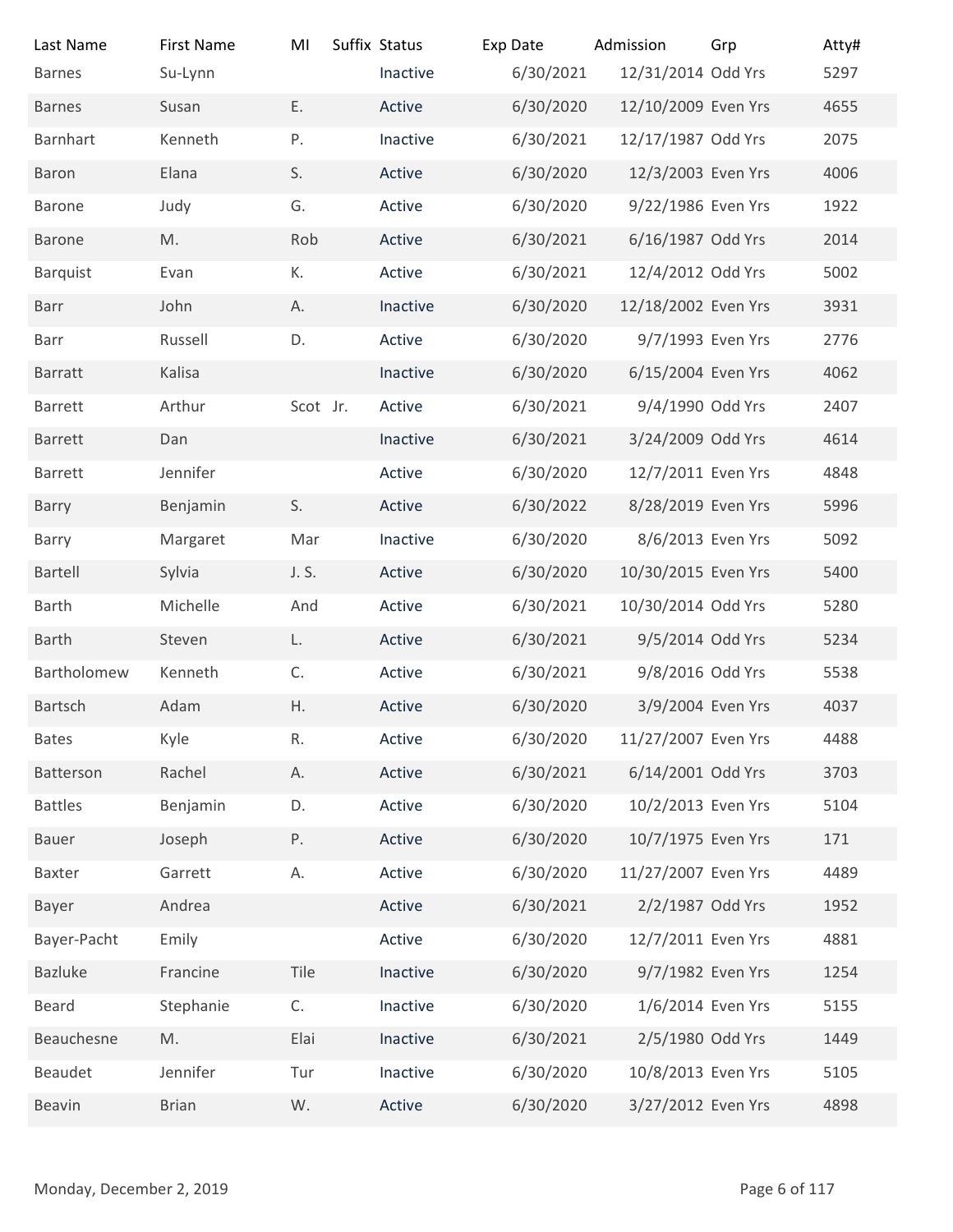| Last Name                | <b>First Name</b> | MI           |     | Suffix Status | Exp Date  | Admission           | Grp           | Atty# |
|--------------------------|-------------------|--------------|-----|---------------|-----------|---------------------|---------------|-------|
| Bech                     | Trine             |              |     | Inactive      | 6/30/2020 | 10/2/1979 Even Yrs  |               | 174   |
| <b>Beck</b>              | Henry             | M.           | Jr. | Active        | 6/30/2020 | 2/22/2016 Even Yrs  |               | 5463  |
| Becker                   | Charles           | L.           |     | Active        | 6/30/2020 | 10/30/2015 Even Yrs |               | 5401  |
| Becker                   | James             | J.           |     | Active        | 6/30/2020 | 7/22/2013 Even Yrs  |               | 5086  |
| Bedard                   | Barbara           | А.           |     | Active        | 6/30/2020 | 11/22/2013 Even Yrs |               | 5120  |
| Beerworth                | Andrew            | А.           |     | Active        | 6/30/2020 | 6/23/2010 Even Yrs  |               | 4700  |
| <b>Behm</b>              | R.                | Jeff         |     | Active        | 6/30/2020 | 3/12/1990 Even Yrs  |               | 2356  |
| Behrens                  | Lawrence          | H.           |     | Active        | 6/30/2020 | 2/15/1994 Even Yrs  |               | 2839  |
| <b>Behrens</b>           | Robert            | S.           |     | Active        | 6/30/2020 | 2/15/1994 Even Yrs  |               | 2840  |
| Beiswenger               | John              | G.           |     | Active        | 6/30/2020 | 7/13/1993 Even Yrs  |               | 2772  |
| Beland - Allard          | Danielle          | К.           |     | Active        | 6/30/2021 | 10/26/2016 Odd Yrs  |               | 5556  |
| Belcher                  | George            | К.           |     | Active        | 6/30/2021 | 12/6/1977 Odd Yrs   |               | 175   |
| Belcher                  | Timothy           |              |     | Active        | 6/30/2021 | 12/31/2014 Odd Yrs  |               | 5299  |
| <b>Beling</b>            | John              | D.           |     | Active        | 6/30/2020 | 6/18/2008 Even Yrs  |               | 4545  |
| Beliveau                 | Laura             | Sca          |     | Active        | 6/30/2021 | 6/16/1994 Odd Yrs   |               | 2883  |
| Bell                     | Alison            | J.           |     | Active        | 6/30/2021 | 2/2/1988 Odd Yrs    |               | 2081  |
| Bell                     | Jennifer          | К.           |     | Inactive      | 6/30/2021 | 6/16/2003 Odd Yrs   |               | 3953  |
| Bell                     | Thomas            | T.           |     | Active        | 6/30/2021 | 10/26/2016 Odd Yrs  |               | 5562  |
| Bellemare                | Daniel            | Mar          |     | Active        | 6/30/2021 | 6/16/2003 Odd Yrs   |               | 3979  |
| Belluck                  | Joseph            | W.           |     | Active        | 6/30/2021 | 4/25/2013 Odd Yrs   |               | 5047  |
| Bellusci                 | Adam              |              |     | Inactive      | 6/30/2021 | 3/13/2007 Odd Yrs   |               | 4368  |
| Benelli                  | Patricia          | G.           |     | Active        | 6/30/2021 | 2/4/1986 Odd Yrs    |               | 1870  |
| Benford                  | JoAnn             |              |     | Active        | 6/30/2021 | 10/6/1970 Odd Yrs   |               | 177   |
| Benjamin                 | Colin             | $\mathsf R.$ |     | Inactive      | 6/30/2021 | 10/13/1992 Odd Yrs  |               | 2668  |
| Benjamin                 | Jordan            | J.           |     | Active        | 6/30/2020 | 6/30/2016 Even Yrs  |               | 5507  |
| Bennett                  | <b>Bruce</b>      | Phill        |     | Inactive      | 6/30/2020 | 10/30/2015 Even Yrs |               | 5402  |
| Bennett                  | Christopher       | M.           |     | Inactive      | 6/30/2021 | 11/21/1980 Odd Yrs  |               | 178   |
| Bennett                  | Erin              | C.           |     | Active        | 6/30/2022 | 7/16/2019 Even Yrs  |               | 5984  |
|                          |                   |              |     |               |           |                     |               |       |
| Bennett                  | Michelle          | T.           |     | Active        | 6/30/2022 | 11/14/2019 Even Yrs |               | 6024  |
| Bennett                  | Robert            | M.           |     | Active        | 6/30/2021 | 9/6/1988 Odd Yrs    |               | 2143  |
| Benning                  | Joseph            | C.           |     | Active        | 6/30/2021 | 4/3/1984 Odd Yrs    |               | 181   |
| Benoit                   | Paul              | А.           |     | Active        | 6/30/2020 | 10/4/1988 Even Yrs  |               | 2153  |
|                          |                   |              |     |               |           |                     |               |       |
| Monday, December 2, 2019 |                   |              |     |               |           |                     | Page 7 of 117 |       |
|                          |                   |              |     |               |           |                     |               |       |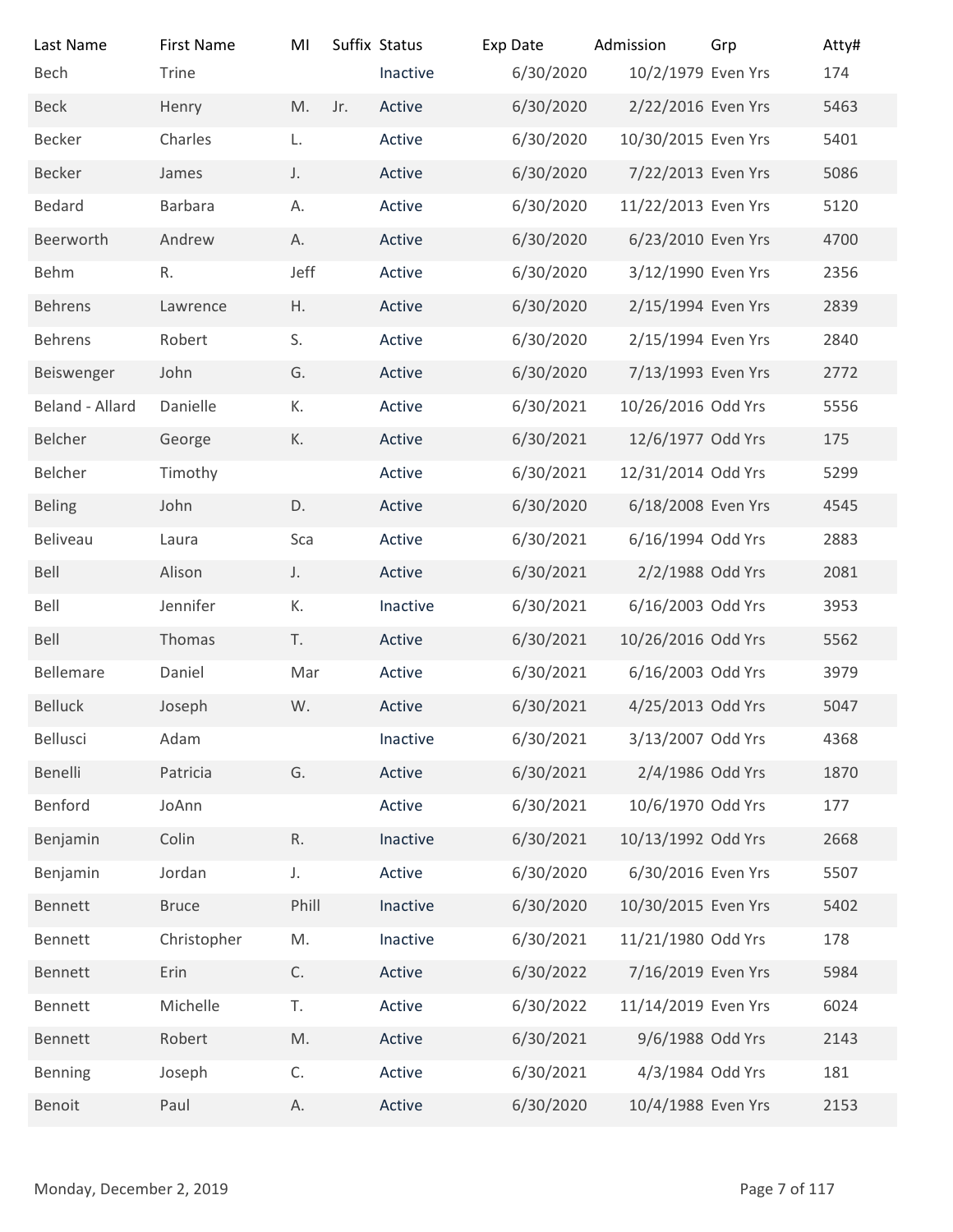| Last Name                | <b>First Name</b> | MI            | Suffix Status      | Exp Date               | Admission                                 | Grp | Atty#         |
|--------------------------|-------------------|---------------|--------------------|------------------------|-------------------------------------------|-----|---------------|
| Bensen                   | Clark             | Η.            | Active             | 6/30/2021              | 10/2/1979 Odd Yrs                         |     | 182           |
| Benson                   | Eric              | R.            | Active             | 6/30/2020              | 2/11/1992 Even Yrs                        |     | 2585          |
| Bent                     | Merrill           | Ε.            | Active             | 6/30/2020              | 6/20/2012 Even Yrs                        |     | 4919          |
| Bent                     | Robert            | R.            | Exempt             | 2/13/2006              | 10/7/1981 Even Yrs                        |     | 183           |
| Bentley                  | John              | P.            | Inactive           | 6/30/2020              | 10/2/1979 Even Yrs                        |     | 184           |
| Benvenuto                | Michael           | К.            | Active             | 6/30/2021              | 10/13/1992 Odd Yrs                        |     | 2669          |
| Benz                     | Susan             | А.            | Inactive           | 6/30/2021              | 3/4/1987 Odd Yrs                          |     | 1965          |
| <b>Berch</b>             | Paul              |               | Inactive           | 6/30/2021              | 12/1/1970 Odd Yrs                         |     | 185           |
| <b>Berdinis</b>          | Michele           | Ρ.            | Inactive           | 6/30/2021              | 2/11/1992 Odd Yrs                         |     | 2589          |
| Berendt                  | Christopher       | <b>B.</b>     | Inactive           | 6/30/2020              | 3/14/2006 Even Yrs                        |     | 4279          |
| Beret                    | Alain             | J.            | Inactive           | 6/30/2021              | 2/11/1991 Odd Yrs                         |     | 2468          |
| Berger                   | Ashley            | M.            | Active             | 6/30/2022              | 10/23/2019 Even Yrs                       |     | 6019          |
| Berger                   | Ritchie           | Ε.            | Active             | 6/30/2021              | 2/2/1982 Odd Yrs                          |     | 187           |
| Bergeron                 | Adam              | P.            | Active             | 6/30/2020              | 11/27/2007 Even Yrs                       |     | 4490          |
| Bergeron                 | John              | J.            | Active             | 6/30/2020              | 10/2/1973 Even Yrs                        |     | 188           |
| Bergman                  | Elijah            | R.<br>M.      | Active<br>Pro Bono | 6/30/2020<br>6/30/2021 | 10/30/2015 Even Yrs<br>10/18/1994 Odd Yrs |     | 5403<br>2924  |
| Bergman                  | Eugene            |               | Emeritus           |                        |                                           |     |               |
| Bergquist                | Emily             | J.            | Inactive           | 6/30/2021              | 9/1/1987 Odd Yrs                          |     | 2032          |
| Bergquist                | Meris             | L.            | Inactive           | 6/30/2020              | 10/11/1991 Even Yrs                       |     | 2546          |
| Berino                   | Jenya             | C.            | Inactive           | 6/30/2021              | 8/6/2018 Odd Yrs                          |     | 5821          |
| Berman                   | David             | А.            | Active             | 6/30/2021              | 12/5/2006 Odd Yrs                         |     | 4413          |
| Bermingham               | Erin              | R.            | Inactive           | 6/30/2020              | 9/16/1997 Even Yrs                        |     | 3115          |
| Bernal                   | Patrick           | J.            | Active             | 6/30/2021              | 9/6/2012 Odd Yrs                          |     | 4940          |
| Bernheim                 | Emily             | S.            | Inactive           | 6/30/2020              | 9/7/1993 Even Yrs                         |     | 2777          |
| Bernier                  | Gary              | Η.            | Inactive           | 6/30/2021              | 9/14/2006 Odd Yrs                         |     | 4352          |
| Bernstein                | Jeffrey           | M.            | Active             | 6/30/2020              | 12/3/2003 Even Yrs                        |     | 4007          |
| Bertolini                | Mark              | G.            | Active             | 6/30/2021              | 4/4/1978 Odd Yrs                          |     | 193           |
| Bertrand                 | Shannon           | А.            | Active             | 6/30/2021              | 12/15/1992 Odd Yrs                        |     | 2699          |
| <b>Beske</b>             | Kirsten           | А.            | Inactive           | 6/30/2020              | 7/23/1997 Even Yrs                        |     | 3310          |
| Bethel                   | Frederick         | $\mathsf{F}.$ | Active             | 6/30/2021              | 5/30/2007 Odd Yrs                         |     | 4440          |
| Beu                      | Patricia          | M.            | Active             | 6/30/2021              | 10/9/1990 Odd Yrs                         |     | 2416          |
| <b>Bevans</b>            | Sandra            | $\mathsf C.$  | Active             | 6/30/2020              | 11/8/2005 Even Yrs                        |     | 4227          |
| Monday, December 2, 2019 |                   |               |                    |                        |                                           |     | Page 8 of 117 |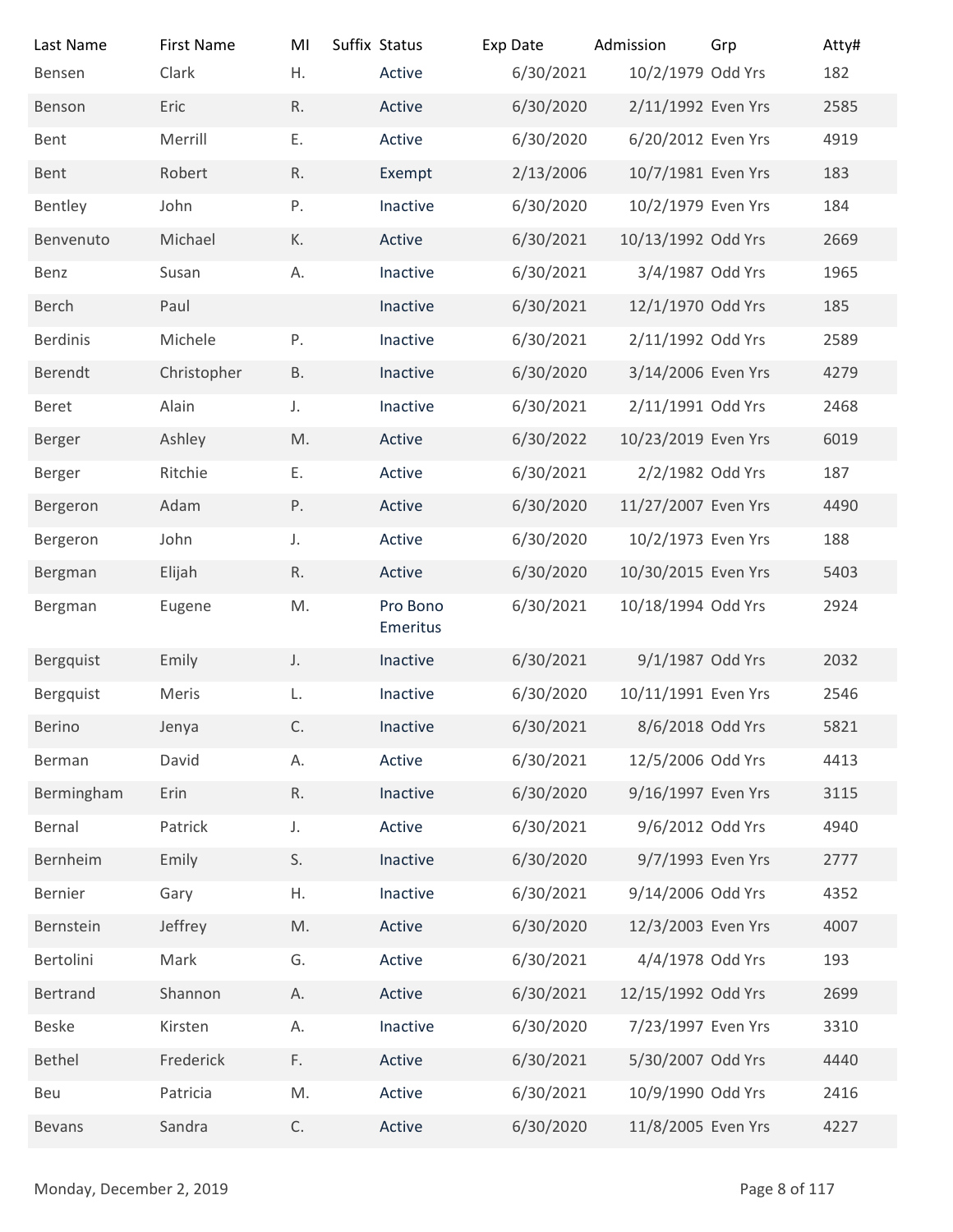| Last Name                | <b>First Name</b>    | MI            |                    | Suffix Status    | Exp Date               | Admission                                | Grp           | Atty#       |
|--------------------------|----------------------|---------------|--------------------|------------------|------------------------|------------------------------------------|---------------|-------------|
| <b>Bevere</b>            | Peter                | M.            |                    | Active           | 6/30/2020              | 6/15/2004 Even Yrs                       |               | 4063        |
| Beyranevand              | Laurie               | J.            |                    | Active           | 6/30/2021              | 3/15/2005 Odd Yrs                        |               | 4151        |
| Bianchi                  | Jared                | C.            |                    | Active           | 6/30/2020              | 11/22/2013 Even Yrs                      |               | 5119        |
| Biebuyck                 | Valerie              | S.            |                    | Inactive         | 6/30/2020              | 8/30/1995 Even Yrs                       |               | 3051        |
| Biederman                | Alan                 | P.            |                    | Active           | 6/30/2021              | 2/3/1976 Odd Yrs                         |               | 195         |
| Bielenberg               | Kristina             | L.            |                    | Active           | 6/30/2021              | 5/10/1988 Odd Yrs                        |               | 2109        |
| Bierley                  | Laura                | C.            |                    | Active           | 6/30/2021              | 12/5/2006 Odd Yrs                        |               | 4412        |
| <b>Biggam</b>            | Patrick              | L.            |                    | Active           | 6/30/2020              | 10/2/1979 Even Yrs                       |               | 196         |
| Binder                   | Grant                | M.            |                    | Active           | 6/30/2020              | 2/28/2018 Even Yrs                       |               | 5764        |
| Birmingham               | Lisa                 | Nol           |                    | Inactive         | 6/30/2020              | 6/13/1995 Even Yrs                       |               | 3027        |
| Birmingham               | Matthew              | T.            | $\mathop{\rm III}$ | Active           | 6/30/2021              | 10/1/1974 Odd Yrs                        |               | 199         |
| Birnbaum                 | Lester               | J.            |                    | Inactive         | 6/30/2020              | 6/10/1997 Even Yrs                       |               | 3290        |
| Bishop                   | Scott                | D.            | Jr.                | Active           | 6/30/2021              | 5/17/2011 Odd Yrs                        |               | 4810        |
| Bisson                   | Leo                  | А.            | Jr.                | Active           | 6/30/2020              | 11/8/1977 Even Yrs                       |               | 201         |
| Bitter                   | Stefanie             | DiLa          |                    | Active           | 6/30/2021              | 1/22/2015 Odd Yrs                        |               | 5316        |
| Bixby                    | Phillip              | S.            |                    | Active           | 6/30/2021              | 3/17/1999 Odd Yrs                        |               | 3423        |
| Bixby                    | Thomas               | C.            |                    | Active           | 6/30/2021              | 9/14/2000 Odd Yrs                        |               | 3633        |
| <b>Bjerke</b>            | Alan                 | Α.            |                    | Active           | 6/30/2021              | 10/18/1994 Odd Yrs                       |               | 2920        |
| Bjornlund<br>Bjornlund   | <b>Bruce</b><br>Kyle | Ε.            |                    | Active<br>Active | 6/30/2020<br>6/30/2020 | 10/5/1971 Even Yrs<br>3/11/2014 Even Yrs |               | 202<br>5179 |
| <b>Bjurling</b>          | Jennifer             | L.            |                    | Active           | 6/30/2020              | 11/3/2015 Even Yrs                       |               | 5423        |
|                          | Thomas               | $\mathsf{C}.$ |                    | Active           | 6/30/2021              | 9/17/1985 Odd Yrs                        |               | 1816        |
| Blachly<br>Black         | Anna                 |               |                    | Active           | 6/30/2020              | 10/17/2017 Even Yrs                      |               | 5693        |
| <b>Black</b>             | Benjamin             | M.            |                    | Active           | 6/30/2020              | 6/11/2002 Even Yrs                       |               | 3844        |
| <b>Black</b>             | Jennifer             | Buc           |                    | Active           | 6/30/2020              | 3/15/2005 Even Yrs                       |               | 4152        |
| <b>Black</b>             | Leslie               | Ε.            |                    | Active           | 6/30/2020              | 10/4/1977 Even Yrs                       |               | 204         |
| Blackman                 | Barbara              | $\mathsf R.$  |                    | Active           | 6/30/2021              | 2/2/1993 Odd Yrs                         |               | 2722        |
| Blackmore                | Jeanne               | C.            |                    | Active           | 6/30/2020              | 12/10/2009 Even Yrs                      |               | 4658        |
| Blackshaw                | <b>Betsy</b>         | Wol           |                    | Active           | 6/30/2020              | 11/20/1997 Even Yrs                      |               | 3348        |
| Blackwood                | Eileen               | M.            |                    | Active           | 6/30/2020              | 2/3/1987 Even Yrs                        |               | 1953        |
| Blair                    | Michael              | D.            |                    | Active           | 6/30/2020              | 11/9/1999 Even Yrs                       |               | 3530        |
| <b>Blais</b>             | Norman               | $\mathsf R.$  |                    | Active           | 6/30/2021              | 10/5/1976 Odd Yrs                        |               | 206         |
|                          |                      |               |                    |                  |                        |                                          |               |             |
|                          |                      |               |                    |                  |                        |                                          |               |             |
| Monday, December 2, 2019 |                      |               |                    |                  |                        |                                          | Page 9 of 117 |             |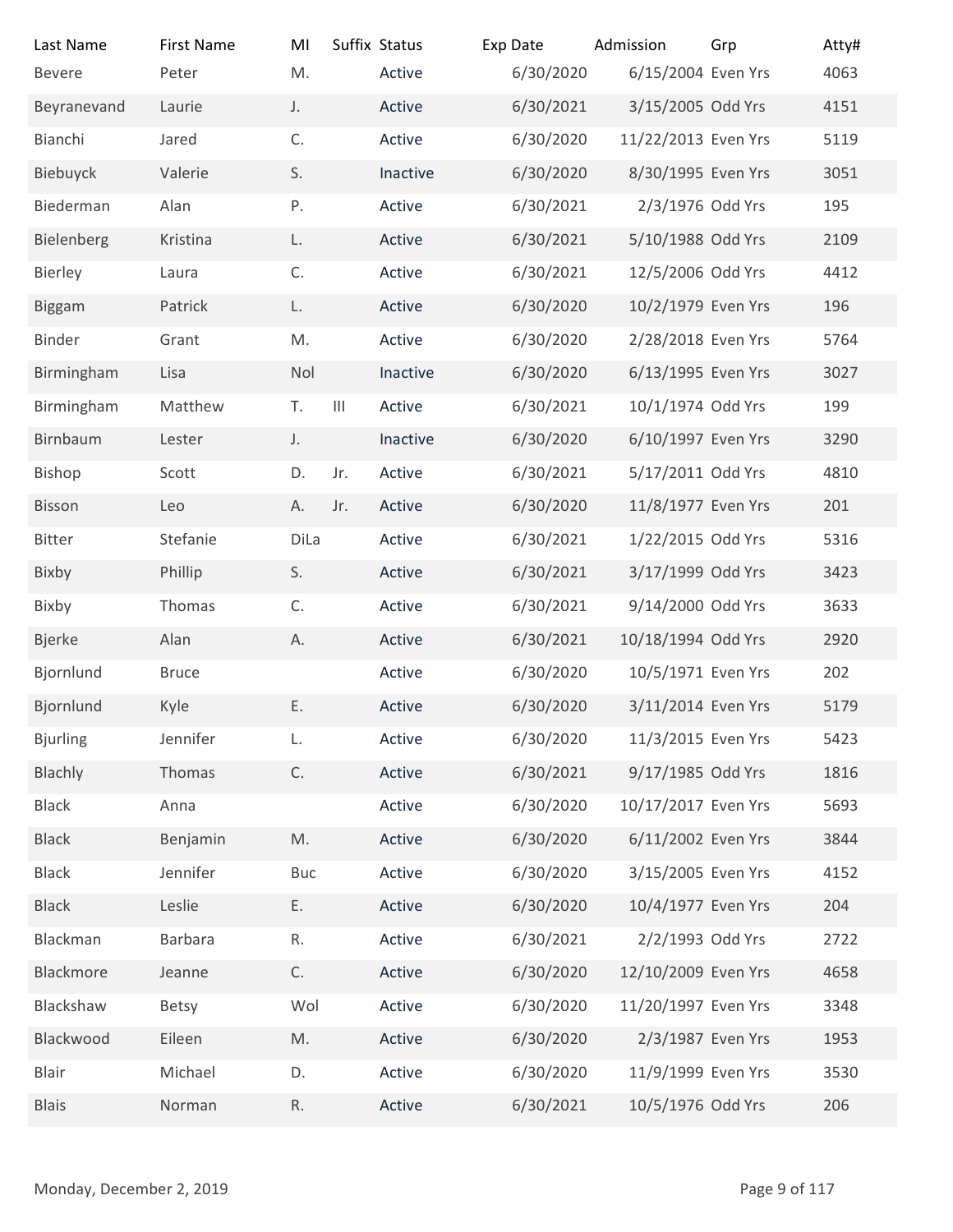| Suffix Status<br><b>First Name</b><br>Exp Date<br>Admission<br>Last Name<br>MI<br>6/30/2021<br><b>Blake</b><br>Active<br>Jared<br>William<br>IV<br>6/30/2021<br><b>Blake</b><br>Active<br>J.<br>6/30/2021<br>Blanchard<br>Christopher<br>W.<br>Active<br>R.<br>6/30/2021<br>Blanchard<br>Shane<br>Inactive<br>6/30/2021<br>Richard<br>Active<br><b>Bland</b><br>N.<br><b>Blasius</b><br>Bageshree<br>6/30/2020<br>Ran<br>Inactive<br>Blazewicz<br>Active<br>6/30/2020<br>Kristin<br>Ely<br>C.<br>6/30/2020<br>Bleier<br>Mary<br>Inactive<br>6/30/2020<br><b>Block</b><br>Jonathan<br>M.<br>Inactive<br>6/30/2021<br><b>Block</b><br>Active<br>Mary<br>Stro<br>Blodgett<br>6/30/2021<br>Stephen<br>S.<br>Inactive<br>Bloomenthal<br>6/30/2021<br>Melvin<br>Inactive<br>L.<br>Η.<br>Jr.<br>6/30/2021<br>John<br>Bloomer<br>Active<br>Bloomer<br>Matthew<br>6/30/2021<br>Active<br>Asa<br>6/30/2020<br>Bloomer<br>Richard<br>S.<br>Inactive<br>Bloomer<br>William<br>Active<br>6/30/2021<br>J.<br>Bloomfield<br>Ε.<br>6/30/2020<br>Active<br>Roger<br>6/30/2021<br>Blum<br>Susan<br>Dun<br>Inactive<br>6/30/2020<br>Blythe<br>David<br>Active<br>$J_{+}$<br>Bock<br>John<br>Inactive<br>6/30/2021<br>Α.<br>Matthew<br>6/30/2021<br>Bockey<br>Inactive<br>D.<br><b>Bodel</b><br>Alexandra<br>Inactive<br>6/30/2020<br>Parr<br>6/30/2020<br>Bodoh<br>Nicole<br>M.<br>Active<br>Bodurtha<br>Active<br>6/30/2020<br>Elaine<br>T.<br>6/30/2021<br>Kathleen<br>M.<br>Active<br>Boe<br>6/30/2020<br>Boemig<br>Madison<br>К.<br>Active<br>6/30/2020<br>Elizabeth<br>А.<br>Active<br>Boepple<br>Geoffrey<br>6/30/2021<br>Bok<br>R.<br>Active | 10/23/2018 Odd Yrs<br>6/14/2001 Odd Yrs<br>9/24/2008 Odd Yrs<br>10/24/1996 Odd Yrs<br>12/19/1985 Odd Yrs<br>11/28/2001 Even Yrs<br>10/30/2015 Even Yrs<br>1/31/2014 Even Yrs<br>10/11/1991 Even Yrs<br>3/7/2019 Odd Yrs<br>12/1/1970 Odd Yrs<br>10/7/1969 Odd Yrs<br>5/7/1990 Odd Yrs<br>7/11/2016 Odd Yrs | Grp | Atty#<br>5880<br>3706<br>4585<br>3201<br>1834<br>3786<br>5404<br>5165<br>2548<br>5929<br>207<br>209<br>2364<br>5512 |
|----------------------------------------------------------------------------------------------------------------------------------------------------------------------------------------------------------------------------------------------------------------------------------------------------------------------------------------------------------------------------------------------------------------------------------------------------------------------------------------------------------------------------------------------------------------------------------------------------------------------------------------------------------------------------------------------------------------------------------------------------------------------------------------------------------------------------------------------------------------------------------------------------------------------------------------------------------------------------------------------------------------------------------------------------------------------------------------------------------------------------------------------------------------------------------------------------------------------------------------------------------------------------------------------------------------------------------------------------------------------------------------------------------------------------------------------------------------------------------------------------------------------------------------------------------------------------------------------------------------------------------|------------------------------------------------------------------------------------------------------------------------------------------------------------------------------------------------------------------------------------------------------------------------------------------------------------|-----|---------------------------------------------------------------------------------------------------------------------|
|                                                                                                                                                                                                                                                                                                                                                                                                                                                                                                                                                                                                                                                                                                                                                                                                                                                                                                                                                                                                                                                                                                                                                                                                                                                                                                                                                                                                                                                                                                                                                                                                                                  |                                                                                                                                                                                                                                                                                                            |     |                                                                                                                     |
|                                                                                                                                                                                                                                                                                                                                                                                                                                                                                                                                                                                                                                                                                                                                                                                                                                                                                                                                                                                                                                                                                                                                                                                                                                                                                                                                                                                                                                                                                                                                                                                                                                  |                                                                                                                                                                                                                                                                                                            |     |                                                                                                                     |
|                                                                                                                                                                                                                                                                                                                                                                                                                                                                                                                                                                                                                                                                                                                                                                                                                                                                                                                                                                                                                                                                                                                                                                                                                                                                                                                                                                                                                                                                                                                                                                                                                                  |                                                                                                                                                                                                                                                                                                            |     |                                                                                                                     |
|                                                                                                                                                                                                                                                                                                                                                                                                                                                                                                                                                                                                                                                                                                                                                                                                                                                                                                                                                                                                                                                                                                                                                                                                                                                                                                                                                                                                                                                                                                                                                                                                                                  |                                                                                                                                                                                                                                                                                                            |     |                                                                                                                     |
|                                                                                                                                                                                                                                                                                                                                                                                                                                                                                                                                                                                                                                                                                                                                                                                                                                                                                                                                                                                                                                                                                                                                                                                                                                                                                                                                                                                                                                                                                                                                                                                                                                  |                                                                                                                                                                                                                                                                                                            |     |                                                                                                                     |
|                                                                                                                                                                                                                                                                                                                                                                                                                                                                                                                                                                                                                                                                                                                                                                                                                                                                                                                                                                                                                                                                                                                                                                                                                                                                                                                                                                                                                                                                                                                                                                                                                                  |                                                                                                                                                                                                                                                                                                            |     |                                                                                                                     |
|                                                                                                                                                                                                                                                                                                                                                                                                                                                                                                                                                                                                                                                                                                                                                                                                                                                                                                                                                                                                                                                                                                                                                                                                                                                                                                                                                                                                                                                                                                                                                                                                                                  |                                                                                                                                                                                                                                                                                                            |     |                                                                                                                     |
|                                                                                                                                                                                                                                                                                                                                                                                                                                                                                                                                                                                                                                                                                                                                                                                                                                                                                                                                                                                                                                                                                                                                                                                                                                                                                                                                                                                                                                                                                                                                                                                                                                  |                                                                                                                                                                                                                                                                                                            |     |                                                                                                                     |
|                                                                                                                                                                                                                                                                                                                                                                                                                                                                                                                                                                                                                                                                                                                                                                                                                                                                                                                                                                                                                                                                                                                                                                                                                                                                                                                                                                                                                                                                                                                                                                                                                                  |                                                                                                                                                                                                                                                                                                            |     |                                                                                                                     |
|                                                                                                                                                                                                                                                                                                                                                                                                                                                                                                                                                                                                                                                                                                                                                                                                                                                                                                                                                                                                                                                                                                                                                                                                                                                                                                                                                                                                                                                                                                                                                                                                                                  |                                                                                                                                                                                                                                                                                                            |     |                                                                                                                     |
|                                                                                                                                                                                                                                                                                                                                                                                                                                                                                                                                                                                                                                                                                                                                                                                                                                                                                                                                                                                                                                                                                                                                                                                                                                                                                                                                                                                                                                                                                                                                                                                                                                  |                                                                                                                                                                                                                                                                                                            |     |                                                                                                                     |
|                                                                                                                                                                                                                                                                                                                                                                                                                                                                                                                                                                                                                                                                                                                                                                                                                                                                                                                                                                                                                                                                                                                                                                                                                                                                                                                                                                                                                                                                                                                                                                                                                                  |                                                                                                                                                                                                                                                                                                            |     |                                                                                                                     |
|                                                                                                                                                                                                                                                                                                                                                                                                                                                                                                                                                                                                                                                                                                                                                                                                                                                                                                                                                                                                                                                                                                                                                                                                                                                                                                                                                                                                                                                                                                                                                                                                                                  |                                                                                                                                                                                                                                                                                                            |     |                                                                                                                     |
|                                                                                                                                                                                                                                                                                                                                                                                                                                                                                                                                                                                                                                                                                                                                                                                                                                                                                                                                                                                                                                                                                                                                                                                                                                                                                                                                                                                                                                                                                                                                                                                                                                  |                                                                                                                                                                                                                                                                                                            |     |                                                                                                                     |
|                                                                                                                                                                                                                                                                                                                                                                                                                                                                                                                                                                                                                                                                                                                                                                                                                                                                                                                                                                                                                                                                                                                                                                                                                                                                                                                                                                                                                                                                                                                                                                                                                                  |                                                                                                                                                                                                                                                                                                            |     |                                                                                                                     |
|                                                                                                                                                                                                                                                                                                                                                                                                                                                                                                                                                                                                                                                                                                                                                                                                                                                                                                                                                                                                                                                                                                                                                                                                                                                                                                                                                                                                                                                                                                                                                                                                                                  |                                                                                                                                                                                                                                                                                                            |     |                                                                                                                     |
|                                                                                                                                                                                                                                                                                                                                                                                                                                                                                                                                                                                                                                                                                                                                                                                                                                                                                                                                                                                                                                                                                                                                                                                                                                                                                                                                                                                                                                                                                                                                                                                                                                  |                                                                                                                                                                                                                                                                                                            |     |                                                                                                                     |
|                                                                                                                                                                                                                                                                                                                                                                                                                                                                                                                                                                                                                                                                                                                                                                                                                                                                                                                                                                                                                                                                                                                                                                                                                                                                                                                                                                                                                                                                                                                                                                                                                                  | 10/4/1977 Even Yrs                                                                                                                                                                                                                                                                                         |     | 211                                                                                                                 |
|                                                                                                                                                                                                                                                                                                                                                                                                                                                                                                                                                                                                                                                                                                                                                                                                                                                                                                                                                                                                                                                                                                                                                                                                                                                                                                                                                                                                                                                                                                                                                                                                                                  | 12/7/1976 Odd Yrs                                                                                                                                                                                                                                                                                          |     | 213                                                                                                                 |
|                                                                                                                                                                                                                                                                                                                                                                                                                                                                                                                                                                                                                                                                                                                                                                                                                                                                                                                                                                                                                                                                                                                                                                                                                                                                                                                                                                                                                                                                                                                                                                                                                                  | 6/8/2006 Even Yrs                                                                                                                                                                                                                                                                                          |     | 4306                                                                                                                |
|                                                                                                                                                                                                                                                                                                                                                                                                                                                                                                                                                                                                                                                                                                                                                                                                                                                                                                                                                                                                                                                                                                                                                                                                                                                                                                                                                                                                                                                                                                                                                                                                                                  | 10/6/1987 Odd Yrs                                                                                                                                                                                                                                                                                          |     | 2038                                                                                                                |
|                                                                                                                                                                                                                                                                                                                                                                                                                                                                                                                                                                                                                                                                                                                                                                                                                                                                                                                                                                                                                                                                                                                                                                                                                                                                                                                                                                                                                                                                                                                                                                                                                                  | 9/22/1986 Even Yrs                                                                                                                                                                                                                                                                                         |     | 1929                                                                                                                |
|                                                                                                                                                                                                                                                                                                                                                                                                                                                                                                                                                                                                                                                                                                                                                                                                                                                                                                                                                                                                                                                                                                                                                                                                                                                                                                                                                                                                                                                                                                                                                                                                                                  | 6/14/2001 Odd Yrs                                                                                                                                                                                                                                                                                          |     | 3704                                                                                                                |
|                                                                                                                                                                                                                                                                                                                                                                                                                                                                                                                                                                                                                                                                                                                                                                                                                                                                                                                                                                                                                                                                                                                                                                                                                                                                                                                                                                                                                                                                                                                                                                                                                                  | 10/17/2018 Odd Yrs                                                                                                                                                                                                                                                                                         |     | 5855                                                                                                                |
|                                                                                                                                                                                                                                                                                                                                                                                                                                                                                                                                                                                                                                                                                                                                                                                                                                                                                                                                                                                                                                                                                                                                                                                                                                                                                                                                                                                                                                                                                                                                                                                                                                  | 12/1/2017 Even Yrs                                                                                                                                                                                                                                                                                         |     | 5720                                                                                                                |
|                                                                                                                                                                                                                                                                                                                                                                                                                                                                                                                                                                                                                                                                                                                                                                                                                                                                                                                                                                                                                                                                                                                                                                                                                                                                                                                                                                                                                                                                                                                                                                                                                                  | 5/7/2014 Even Yrs                                                                                                                                                                                                                                                                                          |     | 5198                                                                                                                |
|                                                                                                                                                                                                                                                                                                                                                                                                                                                                                                                                                                                                                                                                                                                                                                                                                                                                                                                                                                                                                                                                                                                                                                                                                                                                                                                                                                                                                                                                                                                                                                                                                                  | 8/22/2001 Even Yrs                                                                                                                                                                                                                                                                                         |     | 3756                                                                                                                |
|                                                                                                                                                                                                                                                                                                                                                                                                                                                                                                                                                                                                                                                                                                                                                                                                                                                                                                                                                                                                                                                                                                                                                                                                                                                                                                                                                                                                                                                                                                                                                                                                                                  | 12/19/1985 Odd Yrs                                                                                                                                                                                                                                                                                         |     | 1835                                                                                                                |
|                                                                                                                                                                                                                                                                                                                                                                                                                                                                                                                                                                                                                                                                                                                                                                                                                                                                                                                                                                                                                                                                                                                                                                                                                                                                                                                                                                                                                                                                                                                                                                                                                                  | 10/2/1979 Even Yrs                                                                                                                                                                                                                                                                                         |     | 216                                                                                                                 |
|                                                                                                                                                                                                                                                                                                                                                                                                                                                                                                                                                                                                                                                                                                                                                                                                                                                                                                                                                                                                                                                                                                                                                                                                                                                                                                                                                                                                                                                                                                                                                                                                                                  | 10/7/1997 Even Yrs                                                                                                                                                                                                                                                                                         |     | 3318                                                                                                                |
|                                                                                                                                                                                                                                                                                                                                                                                                                                                                                                                                                                                                                                                                                                                                                                                                                                                                                                                                                                                                                                                                                                                                                                                                                                                                                                                                                                                                                                                                                                                                                                                                                                  | 4/14/2017 Odd Yrs                                                                                                                                                                                                                                                                                          |     | 5634                                                                                                                |
| 6/30/2020<br>Boldt<br>Christopher<br>Active<br>L.                                                                                                                                                                                                                                                                                                                                                                                                                                                                                                                                                                                                                                                                                                                                                                                                                                                                                                                                                                                                                                                                                                                                                                                                                                                                                                                                                                                                                                                                                                                                                                                | 1/4/2016 Even Yrs                                                                                                                                                                                                                                                                                          |     | 5448                                                                                                                |
| 6/30/2021<br><b>Bolduc</b><br>Andrew<br>Active                                                                                                                                                                                                                                                                                                                                                                                                                                                                                                                                                                                                                                                                                                                                                                                                                                                                                                                                                                                                                                                                                                                                                                                                                                                                                                                                                                                                                                                                                                                                                                                   | 12/15/2014 Odd Yrs                                                                                                                                                                                                                                                                                         |     | 5288                                                                                                                |
| 6/30/2021<br>G.<br>Bolton<br>Raymond<br>Active                                                                                                                                                                                                                                                                                                                                                                                                                                                                                                                                                                                                                                                                                                                                                                                                                                                                                                                                                                                                                                                                                                                                                                                                                                                                                                                                                                                                                                                                                                                                                                                   |                                                                                                                                                                                                                                                                                                            |     | 219                                                                                                                 |
| Active<br>6/30/2020<br>Chad<br>V.<br>Bonanni                                                                                                                                                                                                                                                                                                                                                                                                                                                                                                                                                                                                                                                                                                                                                                                                                                                                                                                                                                                                                                                                                                                                                                                                                                                                                                                                                                                                                                                                                                                                                                                     |                                                                                                                                                                                                                                                                                                            |     | 4008                                                                                                                |
|                                                                                                                                                                                                                                                                                                                                                                                                                                                                                                                                                                                                                                                                                                                                                                                                                                                                                                                                                                                                                                                                                                                                                                                                                                                                                                                                                                                                                                                                                                                                                                                                                                  | 12/5/1972 Odd Yrs                                                                                                                                                                                                                                                                                          |     |                                                                                                                     |
|                                                                                                                                                                                                                                                                                                                                                                                                                                                                                                                                                                                                                                                                                                                                                                                                                                                                                                                                                                                                                                                                                                                                                                                                                                                                                                                                                                                                                                                                                                                                                                                                                                  | 12/3/2003 Even Yrs                                                                                                                                                                                                                                                                                         |     |                                                                                                                     |
| Monday, December 2, 2019                                                                                                                                                                                                                                                                                                                                                                                                                                                                                                                                                                                                                                                                                                                                                                                                                                                                                                                                                                                                                                                                                                                                                                                                                                                                                                                                                                                                                                                                                                                                                                                                         |                                                                                                                                                                                                                                                                                                            |     | Page 10 of 117                                                                                                      |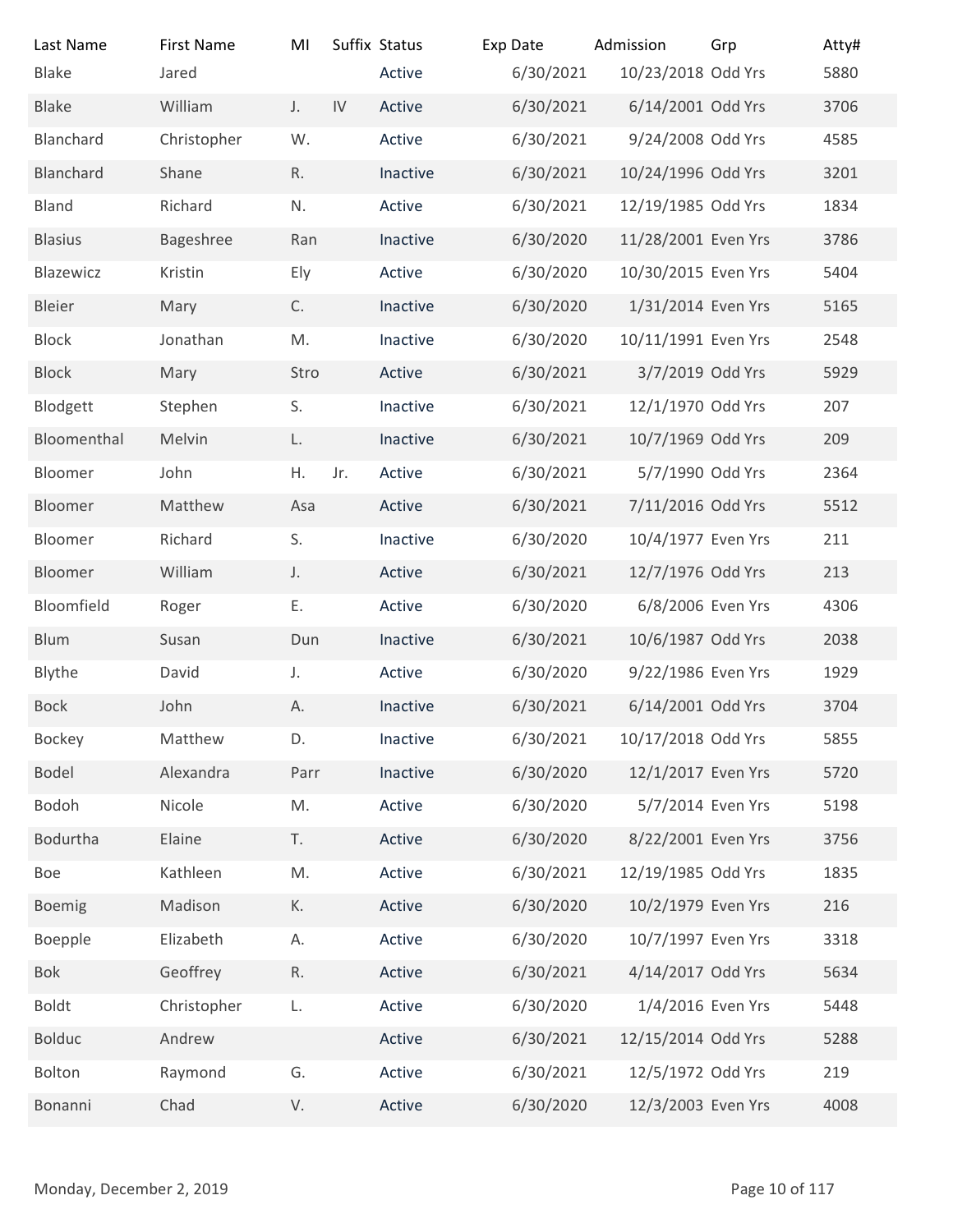| Last Name                | <b>First Name</b> | MI                      | Suffix Status | Exp Date  | Admission           | Grp            | Atty# |
|--------------------------|-------------------|-------------------------|---------------|-----------|---------------------|----------------|-------|
| <b>Bond</b>              | Christopher       | G.                      | Active        | 6/30/2021 | 12/5/2006 Odd Yrs   |                | 4369  |
| <b>Bond</b>              | David             | Ε.                      | Active        | 6/30/2021 | 3/17/1999 Odd Yrs   |                | 3485  |
| Bonnette                 | Steve             | J.                      | Active        | 6/30/2021 | 9/10/1996 Odd Yrs   |                | 3187  |
| Bookchin                 | David             | R.                      | Active        | 6/30/2021 | 4/24/1995 Odd Yrs   |                | 3009  |
| Borcherding              | Hillary           | А.                      | Active        | 6/30/2020 | 6/20/2018 Even Yrs  |                | 5794  |
| Borden                   | Rebecca           | А.                      | Active        | 6/30/2022 |                     | Even Yrs       | 6001  |
| <b>Borg</b>              | Mary              | L.                      | Inactive      | 6/30/2021 | 6/16/1993 Odd Yrs   |                | 2763  |
| Borgstrom                | Karen             | J.                      | Active        | 6/30/2020 | 5/10/1994 Even Yrs  |                | 2867  |
| <b>Borick</b>            | Matthew           | S.                      | Active        | 6/30/2020 | 6/15/2004 Even Yrs  |                | 4064  |
| Borsykowsky              | David             | <b>B.</b>               | Active        | 6/30/2020 | 2/11/1992 Even Yrs  |                | 2582  |
| Bortzfield               | Scott             | R.                      | Active        | 6/30/2020 | 6/11/2002 Even Yrs  |                | 3843  |
| Bosek                    | Suzanne           | Car                     | Active        | 6/30/2020 | 12/21/2015 Even Yrs |                | 5442  |
| Bothfeld                 | Richard           | C.                      | Active        | 6/30/2020 | 9/26/1984 Even Yrs  |                | 1405  |
| Botten                   | Martha            | Ρ.                      | Active        | 6/30/2021 | 6/17/2009 Odd Yrs   |                | 4471  |
| Bouchard                 | Mary              | G.                      | Active        | 6/30/2020 | 6/21/2018 Even Yrs  |                | 5797  |
| Boucher                  | Rebecca           | Ε.                      | Inactive      | 6/30/2020 | 3/9/2004 Even Yrs   |                | 4038  |
| Boudreau                 | Bernard           | J.                      | Active        | 6/30/2020 | 4/7/1987 Even Yrs   |                | 1973  |
| Bouffard                 | Andre             | D.                      | Active        | 6/30/2020 | 11/4/1986 Even Yrs  |                | 1939  |
| Bouffard                 | Debra             | L.                      | Active        | 6/30/2020 | 11/19/2002 Even Yrs |                | 3924  |
| Boulbol                  | Gregory           | J.                      | Active        | 6/30/2020 | 9/25/2007 Even Yrs  |                | 4442  |
| <b>Boulos</b>            | Marina            | G.                      | Active        | 6/30/2020 | 9/4/2015 Even Yrs   |                | 5386  |
| Bove                     | Christopher       | L.                      | Active        | 6/30/2021 | 10/13/1992 Odd Yrs  |                | 2670  |
| Bove                     | Francesca         | M.                      | Active        | 6/30/2020 | 3/27/2012 Even Yrs  |                | 4899  |
| Bowen                    | Richard           | К.                      | Active        | 6/30/2021 | 2/4/1986 Odd Yrs    |                | 1873  |
| Bowerman                 | Lauren            |                         | Active        | 6/30/2021 | 5/10/1988 Odd Yrs   |                | 2110  |
| <b>Bowles</b>            | Paul              | R.                      | Active        | 6/30/2021 | 2/7/1984 Odd Yrs    |                | 229   |
| Boxer                    | Andrew            | $\mathsf C.$            | Active        | 6/30/2021 | 2/14/1995 Odd Yrs   |                | 2996  |
| Boyd                     | Babette           | J.                      | Inactive      | 6/30/2020 | 8/30/1995 Even Yrs  |                | 3052  |
| Boyd                     | <b>Brian</b>      | T.                      | Active        | 6/30/2020 | 12/17/2015 Even Yrs |                | 5440  |
| Boyd                     | David             | А.                      | Active        | 6/30/2020 | 6/20/2012 Even Yrs  |                | 4923  |
| Boyd                     | Judith            | К.                      | Active        | 6/30/2021 | 9/30/2014 Odd Yrs   |                | 5242  |
| Boylan                   | John              | $\vert\vert\vert$<br>J. | Active        | 6/30/2020 | 12/6/1977 Even Yrs  |                | 231   |
|                          |                   |                         |               |           |                     |                |       |
|                          |                   |                         |               |           |                     |                |       |
| Monday, December 2, 2019 |                   |                         |               |           |                     | Page 11 of 117 |       |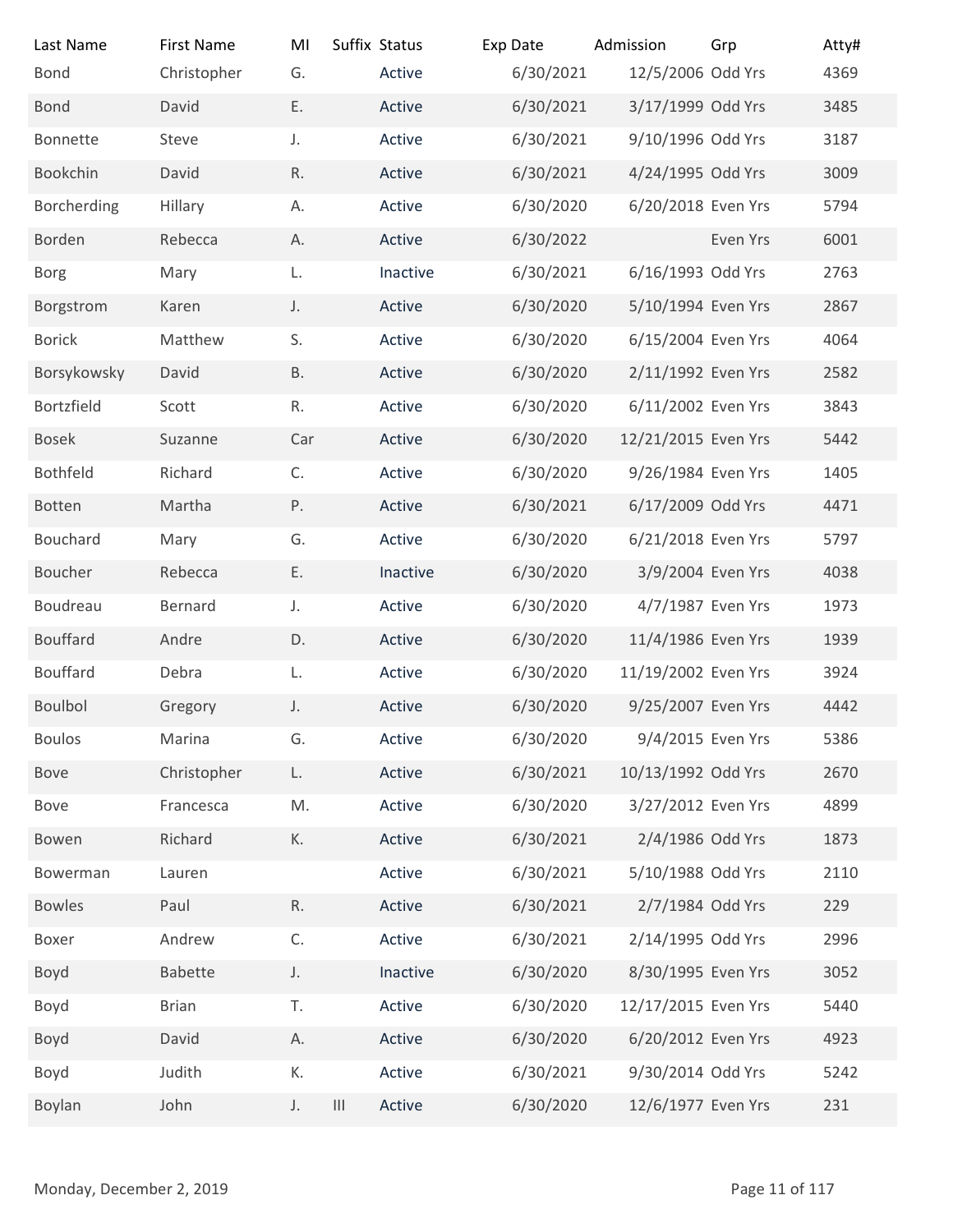|              |                                                                                                                  |                            |                                                                     |                                                                                                     |                | Atty#                                                                                                                                                                                                                                                                                                                                                                                                                                                                                                                                                                                                                                                                                                               |
|--------------|------------------------------------------------------------------------------------------------------------------|----------------------------|---------------------------------------------------------------------|-----------------------------------------------------------------------------------------------------|----------------|---------------------------------------------------------------------------------------------------------------------------------------------------------------------------------------------------------------------------------------------------------------------------------------------------------------------------------------------------------------------------------------------------------------------------------------------------------------------------------------------------------------------------------------------------------------------------------------------------------------------------------------------------------------------------------------------------------------------|
| Philip       | А.                                                                                                               | Active                     | 6/30/2020                                                           |                                                                                                     |                | 3525                                                                                                                                                                                                                                                                                                                                                                                                                                                                                                                                                                                                                                                                                                                |
| Gavin        |                                                                                                                  | Active                     | 6/30/2021                                                           |                                                                                                     |                | 4371                                                                                                                                                                                                                                                                                                                                                                                                                                                                                                                                                                                                                                                                                                                |
| Margaret     | J.                                                                                                               | Inactive                   | 6/30/2021                                                           |                                                                                                     |                | 3188                                                                                                                                                                                                                                                                                                                                                                                                                                                                                                                                                                                                                                                                                                                |
| David        | H.                                                                                                               | Active                     | 6/30/2020                                                           |                                                                                                     |                | 1785                                                                                                                                                                                                                                                                                                                                                                                                                                                                                                                                                                                                                                                                                                                |
| Laura        |                                                                                                                  | Active                     | 6/30/2020                                                           |                                                                                                     |                | 5778                                                                                                                                                                                                                                                                                                                                                                                                                                                                                                                                                                                                                                                                                                                |
| Hugh         | L.                                                                                                               | Active                     | 6/30/2020                                                           |                                                                                                     |                | 4307                                                                                                                                                                                                                                                                                                                                                                                                                                                                                                                                                                                                                                                                                                                |
| John         | Ε.                                                                                                               | Active                     | 6/30/2020                                                           |                                                                                                     |                | 2820                                                                                                                                                                                                                                                                                                                                                                                                                                                                                                                                                                                                                                                                                                                |
| Frederick    | C.                                                                                                               | Active                     | 6/30/2021                                                           |                                                                                                     |                | 3277                                                                                                                                                                                                                                                                                                                                                                                                                                                                                                                                                                                                                                                                                                                |
| Andrea       | В.                                                                                                               | Active                     | 6/30/2020                                                           |                                                                                                     |                | 5101                                                                                                                                                                                                                                                                                                                                                                                                                                                                                                                                                                                                                                                                                                                |
| Andrew       | К.                                                                                                               | Active                     | 6/30/2020                                                           |                                                                                                     |                | 4280                                                                                                                                                                                                                                                                                                                                                                                                                                                                                                                                                                                                                                                                                                                |
| Matthew      | S.                                                                                                               | Active                     | 6/30/2021                                                           |                                                                                                     |                | 4179                                                                                                                                                                                                                                                                                                                                                                                                                                                                                                                                                                                                                                                                                                                |
| Robert       | C.                                                                                                               | Inactive                   | 6/30/2020                                                           |                                                                                                     |                | 5203                                                                                                                                                                                                                                                                                                                                                                                                                                                                                                                                                                                                                                                                                                                |
|              |                                                                                                                  | Active                     | 6/30/2021                                                           |                                                                                                     |                | 2671                                                                                                                                                                                                                                                                                                                                                                                                                                                                                                                                                                                                                                                                                                                |
| Stephanie    | Α.                                                                                                               | Inactive                   | 6/30/2021                                                           |                                                                                                     |                | 4153                                                                                                                                                                                                                                                                                                                                                                                                                                                                                                                                                                                                                                                                                                                |
| Robert       | Α.                                                                                                               | Active                     | 6/30/2021                                                           |                                                                                                     |                | 4625                                                                                                                                                                                                                                                                                                                                                                                                                                                                                                                                                                                                                                                                                                                |
| Steven       | Α.                                                                                                               | Active                     | 6/30/2020                                                           |                                                                                                     |                | 3130                                                                                                                                                                                                                                                                                                                                                                                                                                                                                                                                                                                                                                                                                                                |
| Nancy        | M.                                                                                                               | Active                     | 6/30/2020                                                           |                                                                                                     |                | 2076                                                                                                                                                                                                                                                                                                                                                                                                                                                                                                                                                                                                                                                                                                                |
| Kevin        | T.                                                                                                               | Active                     | 6/30/2020                                                           |                                                                                                     |                | 3939                                                                                                                                                                                                                                                                                                                                                                                                                                                                                                                                                                                                                                                                                                                |
| Malachi      | Τ.                                                                                                               | Active                     | 6/30/2021                                                           |                                                                                                     |                | 5973                                                                                                                                                                                                                                                                                                                                                                                                                                                                                                                                                                                                                                                                                                                |
| Joyce        | Ε.                                                                                                               | Inactive                   | 6/30/2021                                                           |                                                                                                     |                | 3360                                                                                                                                                                                                                                                                                                                                                                                                                                                                                                                                                                                                                                                                                                                |
| <b>Bryce</b> |                                                                                                                  | Active                     | 6/30/2021                                                           |                                                                                                     |                | 4178                                                                                                                                                                                                                                                                                                                                                                                                                                                                                                                                                                                                                                                                                                                |
| Helene       | К.                                                                                                               | Active                     | 6/30/2020                                                           |                                                                                                     |                | 4701                                                                                                                                                                                                                                                                                                                                                                                                                                                                                                                                                                                                                                                                                                                |
| Richard      | Ε.                                                                                                               | Active                     | 6/30/2021                                                           |                                                                                                     |                | 5576                                                                                                                                                                                                                                                                                                                                                                                                                                                                                                                                                                                                                                                                                                                |
| Matthew      | J.                                                                                                               | Inactive                   | 6/30/2021                                                           |                                                                                                     |                | 2700                                                                                                                                                                                                                                                                                                                                                                                                                                                                                                                                                                                                                                                                                                                |
| Marc         |                                                                                                                  | Inactive                   |                                                                     |                                                                                                     |                | 235                                                                                                                                                                                                                                                                                                                                                                                                                                                                                                                                                                                                                                                                                                                 |
| Paul         |                                                                                                                  | Active                     |                                                                     |                                                                                                     |                | 3995                                                                                                                                                                                                                                                                                                                                                                                                                                                                                                                                                                                                                                                                                                                |
|              |                                                                                                                  |                            |                                                                     |                                                                                                     |                | 5649                                                                                                                                                                                                                                                                                                                                                                                                                                                                                                                                                                                                                                                                                                                |
| Heather      |                                                                                                                  | Active                     | 6/30/2020                                                           |                                                                                                     |                | 2065                                                                                                                                                                                                                                                                                                                                                                                                                                                                                                                                                                                                                                                                                                                |
|              |                                                                                                                  |                            |                                                                     |                                                                                                     |                | 4443                                                                                                                                                                                                                                                                                                                                                                                                                                                                                                                                                                                                                                                                                                                |
|              |                                                                                                                  |                            |                                                                     |                                                                                                     |                | 1879                                                                                                                                                                                                                                                                                                                                                                                                                                                                                                                                                                                                                                                                                                                |
|              |                                                                                                                  |                            |                                                                     |                                                                                                     |                | 4215                                                                                                                                                                                                                                                                                                                                                                                                                                                                                                                                                                                                                                                                                                                |
|              |                                                                                                                  |                            |                                                                     |                                                                                                     |                | 5045                                                                                                                                                                                                                                                                                                                                                                                                                                                                                                                                                                                                                                                                                                                |
|              |                                                                                                                  |                            |                                                                     |                                                                                                     |                |                                                                                                                                                                                                                                                                                                                                                                                                                                                                                                                                                                                                                                                                                                                     |
|              |                                                                                                                  |                            |                                                                     |                                                                                                     |                |                                                                                                                                                                                                                                                                                                                                                                                                                                                                                                                                                                                                                                                                                                                     |
|              |                                                                                                                  |                            |                                                                     |                                                                                                     | Page 12 of 117 |                                                                                                                                                                                                                                                                                                                                                                                                                                                                                                                                                                                                                                                                                                                     |
|              | <b>First Name</b><br><b>Barney</b><br>Jonathan<br>Nicole<br>Julie<br>Mimi<br>Douglas<br>Monday, December 2, 2019 | MI<br>L.<br>R.<br>S.<br>M. | Suffix Status<br>Inactive<br>Inactive<br>Active<br>Active<br>Active | Exp Date<br>6/30/2020<br>6/30/2021<br>6/30/2021<br>6/30/2021<br>6/30/2021<br>6/30/2020<br>6/30/2021 | Admission      | Grp<br>9/22/1999 Even Yrs<br>12/5/2006 Odd Yrs<br>9/10/1996 Odd Yrs<br>6/4/1985 Even Yrs<br>4/9/2018 Even Yrs<br>6/8/2006 Even Yrs<br>11/16/1993 Even Yrs<br>4/23/1997 Odd Yrs<br>11/22/2013 Even Yrs<br>3/14/2006 Even Yrs<br>3/15/2005 Odd Yrs<br>5/13/2014 Even Yrs<br>10/13/1992 Odd Yrs<br>3/15/2005 Odd Yrs<br>6/17/2009 Odd Yrs<br>3/11/1996 Even Yrs<br>12/17/1987 Even Yrs<br>1/23/2003 Even Yrs<br>6/21/2019 Odd Yrs<br>12/16/1997 Odd Yrs<br>3/15/2005 Odd Yrs<br>6/23/2010 Even Yrs<br>10/26/2016 Odd Yrs<br>12/15/1992 Odd Yrs<br>9/7/1982 Even Yrs<br>6/16/2003 Odd Yrs<br>6/28/2017 Odd Yrs<br>11/3/1987 Even Yrs<br>5/30/2007 Odd Yrs<br>5/6/1986 Odd Yrs<br>9/7/2005 Even Yrs<br>4/22/2013 Odd Yrs |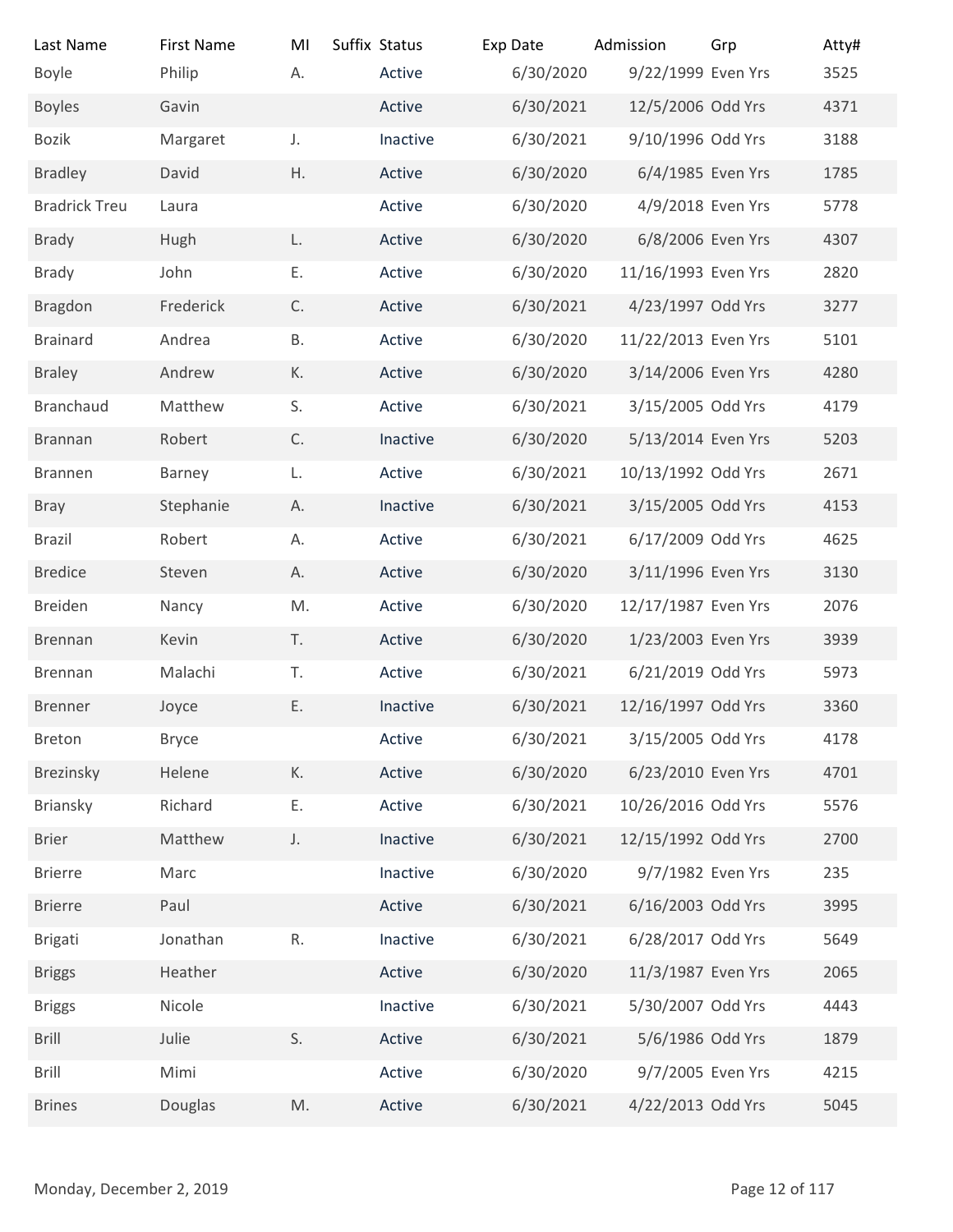| Last Name                | <b>First Name</b> | MI            | Suffix Status | Exp Date  | Admission           | Grp            | Atty# |
|--------------------------|-------------------|---------------|---------------|-----------|---------------------|----------------|-------|
| <b>Brines</b>            | Kristina          | R.            | Active        | 6/30/2021 | 12/9/2008 Odd Yrs   |                | 4604  |
| <b>Brinkman</b>          | Stan              | <b>B.</b>     | Active        | 6/30/2020 | 3/19/1992 Even Yrs  |                | 2604  |
| <b>Brissette</b>         | Heidi             | M.L           | Active        | 6/30/2020 | 6/29/1999 Even Yrs  |                | 3520  |
| <b>Bristow</b>           | Claudia           | Hor           | Inactive      | 6/30/2021 | 12/12/1978 Odd Yrs  |                | 239   |
| <b>Britain</b>           | Timothy           | Ε.            | Active        | 6/30/2020 | 7/8/2013 Even Yrs   |                | 5082  |
| <b>Britto Pereira</b>    | Daniel            | Dav           | Inactive      | 6/30/2020 | 2/16/2016 Even Yrs  |                | 5460  |
| <b>Broadfoot</b>         | Cynthia           | L.            | Active        | 6/30/2020 | 5/9/1989 Even Yrs   |                | 2238  |
| <b>Brock</b>             | Richard           | L.            | Active        | 6/30/2020 | 10/7/1971 Even Yrs  |                | 242   |
| <b>Brock</b>             | Thomas            | D.            | Active        | 6/30/2020 | 6/23/2010 Even Yrs  |                | 4702  |
| <b>Brock</b>             | Timothy           | J.            | Active        | 6/30/2020 | 3/1/2018 Even Yrs   |                | 5765  |
| <b>Broderick</b>         | Jill              | L.            | Active        | 6/30/2021 | 2/7/1984 Odd Yrs    |                | 245   |
| <b>Broderick</b>         | Robert            | А.            | Active        | 6/30/2020 | 1/9/1996 Even Yrs   |                | 3120  |
| Bronson                  | David             | А.            | Active        | 6/30/2021 | 12/3/1974 Odd Yrs   |                | 246   |
| <b>Brooks</b>            | Gary              | T.            | Active        | 6/30/2021 | 2/5/1980 Odd Yrs    |                | 247   |
| <b>Brooks</b>            | George            |               | Inactive      | 6/30/2020 | 2/6/1979 Even Yrs   |                | 248   |
| <b>Brosius</b>           | Amy               | L.            | Active        | 6/30/2021 | 9/27/2012 Odd Yrs   |                | 4947  |
| Brosnihan                | David             | А.            | Active        | 6/30/2021 | 4/8/2019 Odd Yrs    |                | 5946  |
| Brow                     | Michael           | S.            | Active        | 6/30/2020 | 2/3/1981 Even Yrs   |                | 250   |
| Brown                    | Cameron           | W.            | Inactive      | 6/30/2022 | 7/1/2019 Even Yrs   |                | 5982  |
| Brown                    | Colleen           | А.            | Exempt        | 6/30/2002 | 10/11/2001 Even Yrs |                | 3764  |
| Brown                    | David             | Β.            | Active        | 6/30/2020 | 8/22/2001 Even Yrs  |                | 3755  |
| Brown                    | Emily             | N.            | Inactive      | 6/30/2020 | 11/22/2013 Even Yrs |                | 5138  |
| Brown                    | Harley            | G.<br>$\  \ $ | Active        | 6/30/2021 | 6/4/1985 Odd Yrs    |                | 1784  |
| Brown                    | Jana              | $\mathsf{M}.$ | Inactive      | 6/30/2020 | 3/31/2010 Even Yrs  |                | 4684  |
| Brown                    | Jessica           | C.            | Active        | 6/30/2020 | 3/27/2012 Even Yrs  |                | 4900  |
| Brown                    | Justin            | А.            | Active        | 6/30/2021 | 10/21/2016 Odd Yrs  |                | 5555  |
| Brown                    | Kevin             | Ε.            | Active        | 6/30/2021 | 2/6/1990 Odd Yrs    |                | 2337  |
| Brown                    | Molly             | J.            | Inactive      | 6/30/2021 | 2/15/2013 Odd Yrs   |                | 5021  |
| Brown                    | Stephen           | W.            | Active        | 6/30/2021 | 10/8/2018 Odd Yrs   |                | 5846  |
| Brown                    | Steven            | M.            | Active        | 6/30/2020 | 6/8/2006 Even Yrs   |                | 4308  |
| Brown                    | Suzanne           | R.            | Active        | 6/30/2020 | 9/22/1986 Even Yrs  |                | 1926  |
| Brown                    | Trevor            | J.            | Active        | 6/30/2021 | 10/23/2018 Odd Yrs  |                | 5876  |
|                          |                   |               |               |           |                     |                |       |
| Monday, December 2, 2019 |                   |               |               |           |                     | Page 13 of 117 |       |
|                          |                   |               |               |           |                     |                |       |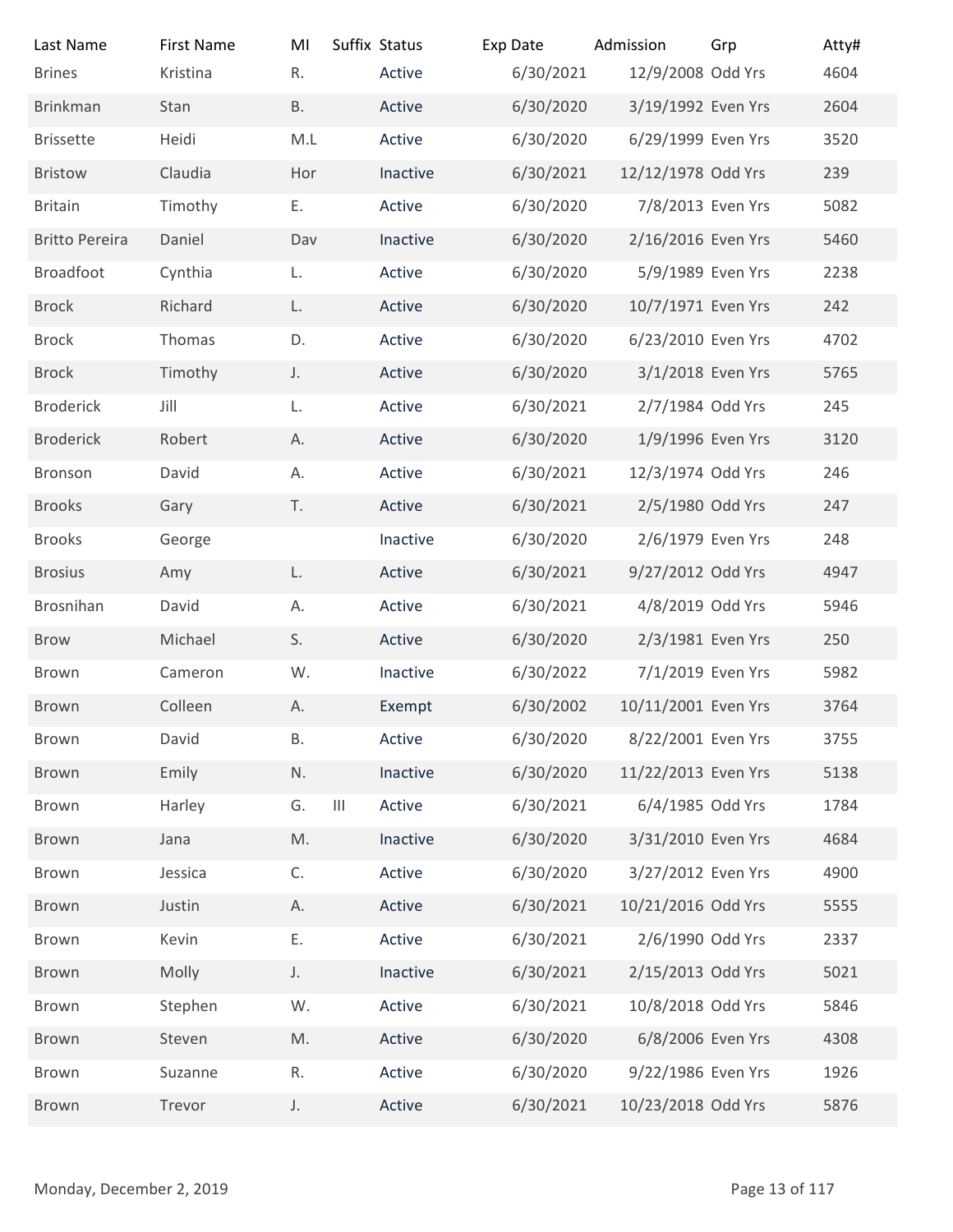| Suffix Status<br><b>First Name</b><br>MI<br>Exp Date<br>Admission<br>Grp<br>Last Name<br>6/30/2021<br>6/20/2013 Odd Yrs<br>L.<br>Active<br>Brown<br>Vanessa<br>6/30/2021<br>5/7/1990 Odd Yrs<br>Active<br>Victoria<br>J.<br>Brown<br>6/30/2021<br>6/7/1988 Odd Yrs<br>Patrick<br>Ρ.<br>Inactive<br>Browne<br>6/30/2020<br><b>Browning</b><br>Lindsay<br>N.<br>Active<br>6/23/2010 Even Yrs<br>6/30/2020<br>Brownlow<br>Judith<br>Active<br>5/19/1992 Even Yrs<br>D.<br>Active<br>12/9/2008 Odd Yrs<br>John<br>6/30/2021<br><b>Bruce</b><br>6/30/2021<br>10/3/1972 Odd Yrs<br>Η.<br>Jr.<br>Inactive<br><b>Bruce</b><br>Lawrence<br>Haff<br>Robin<br>6/30/2021<br>2/2/1988 Odd Yrs<br>Inactive<br><b>Brune</b><br>6/30/2020<br>4/21/1992 Even Yrs<br>Kevin<br>R.<br>Active<br><b>Bruno</b><br>Raymond<br>6/30/2021<br>2/15/1994 Odd Yrs<br>Inactive<br><b>Brusca</b><br>J.<br>T.<br>6/30/1985<br>10/5/1965 Odd Yrs<br>Alden<br>Exempt<br>Bryan<br>Active<br>6/30/2021<br>11/26/2014 Odd Yrs<br>Bryant<br>Patrick<br>N.<br>6/30/2021<br>5/30/2007 Odd Yrs<br>Brynjarsdottir<br>M.<br>Inactive<br>Sigrun<br>Active<br>6/30/2020<br>6/23/2010 Even Yrs<br><b>Bucci</b><br>Molly<br>N.<br>Buchanan<br>6/30/2020<br>10/6/1993 Even Yrs<br>R.<br>Inactive<br>Susan<br>Buckholz<br>$\mathsf{M}.$<br>Active<br>6/30/2020<br>6/13/1995 Even Yrs<br>Susan<br>6/30/2021<br>12/15/1992 Odd Yrs<br><b>Buckley</b><br>Active<br>Clare<br>А.<br>Matthew<br>Active<br>6/30/2021<br>4/13/1984 Odd Yrs<br><b>Buckley</b><br>J.<br>Bucknam<br>Deborah<br>6/30/2020<br>12/4/1979 Even Yrs<br>T.<br>Active<br>V.<br>12/10/1990 Odd Yrs<br>Buehler<br>Active<br>6/30/2021<br>Bettina<br>6/30/2021<br>9/19/1983 Odd Yrs<br><b>Bugbee</b><br>D.<br>Active<br>Jesse<br><b>Bull</b><br>11/14/1988 Even Yrs<br>Van<br>Inactive<br>6/30/2020<br>Janet<br><b>Bullis</b><br>6/30/2020<br>6/22/2016 Even Yrs<br>Emily<br>JM<br>Active<br>$\mathsf R.$<br>Active<br>6/30/2020<br>12/18/2017 Even Yrs<br><b>Bullock</b><br>Jessica<br>6/30/2021<br>10/3/1972 Odd Yrs<br>Jonathan<br>Active<br><b>Bump</b><br>C.<br>6/30/2021<br>7/17/1992 Odd Yrs<br>David<br>Active<br><b>Buran</b><br>6/30/2020<br>5/9/1989 Even Yrs<br>Burchard<br>L.<br>Active<br>Daniel<br>Ε.<br>6/30/2020<br>5/10/1994 Even Yrs<br>Burchardt<br>Inactive<br>Wendy<br>6/30/2021<br>11/9/2018 Odd Yrs<br><b>Burdick</b><br>Leah<br>M.<br>Active | Atty#<br>5072 |
|----------------------------------------------------------------------------------------------------------------------------------------------------------------------------------------------------------------------------------------------------------------------------------------------------------------------------------------------------------------------------------------------------------------------------------------------------------------------------------------------------------------------------------------------------------------------------------------------------------------------------------------------------------------------------------------------------------------------------------------------------------------------------------------------------------------------------------------------------------------------------------------------------------------------------------------------------------------------------------------------------------------------------------------------------------------------------------------------------------------------------------------------------------------------------------------------------------------------------------------------------------------------------------------------------------------------------------------------------------------------------------------------------------------------------------------------------------------------------------------------------------------------------------------------------------------------------------------------------------------------------------------------------------------------------------------------------------------------------------------------------------------------------------------------------------------------------------------------------------------------------------------------------------------------------------------------------------------------------------------------------------------------------------------------------------------------------------------------------------------------------------------------------------------------------------------------------------------------------------------------------------------------------------------------------------------------------------------------------------------------------------|---------------|
|                                                                                                                                                                                                                                                                                                                                                                                                                                                                                                                                                                                                                                                                                                                                                                                                                                                                                                                                                                                                                                                                                                                                                                                                                                                                                                                                                                                                                                                                                                                                                                                                                                                                                                                                                                                                                                                                                                                                                                                                                                                                                                                                                                                                                                                                                                                                                                                  |               |
|                                                                                                                                                                                                                                                                                                                                                                                                                                                                                                                                                                                                                                                                                                                                                                                                                                                                                                                                                                                                                                                                                                                                                                                                                                                                                                                                                                                                                                                                                                                                                                                                                                                                                                                                                                                                                                                                                                                                                                                                                                                                                                                                                                                                                                                                                                                                                                                  |               |
|                                                                                                                                                                                                                                                                                                                                                                                                                                                                                                                                                                                                                                                                                                                                                                                                                                                                                                                                                                                                                                                                                                                                                                                                                                                                                                                                                                                                                                                                                                                                                                                                                                                                                                                                                                                                                                                                                                                                                                                                                                                                                                                                                                                                                                                                                                                                                                                  |               |
|                                                                                                                                                                                                                                                                                                                                                                                                                                                                                                                                                                                                                                                                                                                                                                                                                                                                                                                                                                                                                                                                                                                                                                                                                                                                                                                                                                                                                                                                                                                                                                                                                                                                                                                                                                                                                                                                                                                                                                                                                                                                                                                                                                                                                                                                                                                                                                                  |               |
|                                                                                                                                                                                                                                                                                                                                                                                                                                                                                                                                                                                                                                                                                                                                                                                                                                                                                                                                                                                                                                                                                                                                                                                                                                                                                                                                                                                                                                                                                                                                                                                                                                                                                                                                                                                                                                                                                                                                                                                                                                                                                                                                                                                                                                                                                                                                                                                  |               |
|                                                                                                                                                                                                                                                                                                                                                                                                                                                                                                                                                                                                                                                                                                                                                                                                                                                                                                                                                                                                                                                                                                                                                                                                                                                                                                                                                                                                                                                                                                                                                                                                                                                                                                                                                                                                                                                                                                                                                                                                                                                                                                                                                                                                                                                                                                                                                                                  |               |
|                                                                                                                                                                                                                                                                                                                                                                                                                                                                                                                                                                                                                                                                                                                                                                                                                                                                                                                                                                                                                                                                                                                                                                                                                                                                                                                                                                                                                                                                                                                                                                                                                                                                                                                                                                                                                                                                                                                                                                                                                                                                                                                                                                                                                                                                                                                                                                                  |               |
|                                                                                                                                                                                                                                                                                                                                                                                                                                                                                                                                                                                                                                                                                                                                                                                                                                                                                                                                                                                                                                                                                                                                                                                                                                                                                                                                                                                                                                                                                                                                                                                                                                                                                                                                                                                                                                                                                                                                                                                                                                                                                                                                                                                                                                                                                                                                                                                  |               |
|                                                                                                                                                                                                                                                                                                                                                                                                                                                                                                                                                                                                                                                                                                                                                                                                                                                                                                                                                                                                                                                                                                                                                                                                                                                                                                                                                                                                                                                                                                                                                                                                                                                                                                                                                                                                                                                                                                                                                                                                                                                                                                                                                                                                                                                                                                                                                                                  | 2366          |
|                                                                                                                                                                                                                                                                                                                                                                                                                                                                                                                                                                                                                                                                                                                                                                                                                                                                                                                                                                                                                                                                                                                                                                                                                                                                                                                                                                                                                                                                                                                                                                                                                                                                                                                                                                                                                                                                                                                                                                                                                                                                                                                                                                                                                                                                                                                                                                                  | 2130          |
|                                                                                                                                                                                                                                                                                                                                                                                                                                                                                                                                                                                                                                                                                                                                                                                                                                                                                                                                                                                                                                                                                                                                                                                                                                                                                                                                                                                                                                                                                                                                                                                                                                                                                                                                                                                                                                                                                                                                                                                                                                                                                                                                                                                                                                                                                                                                                                                  | 4703          |
|                                                                                                                                                                                                                                                                                                                                                                                                                                                                                                                                                                                                                                                                                                                                                                                                                                                                                                                                                                                                                                                                                                                                                                                                                                                                                                                                                                                                                                                                                                                                                                                                                                                                                                                                                                                                                                                                                                                                                                                                                                                                                                                                                                                                                                                                                                                                                                                  | 2625          |
|                                                                                                                                                                                                                                                                                                                                                                                                                                                                                                                                                                                                                                                                                                                                                                                                                                                                                                                                                                                                                                                                                                                                                                                                                                                                                                                                                                                                                                                                                                                                                                                                                                                                                                                                                                                                                                                                                                                                                                                                                                                                                                                                                                                                                                                                                                                                                                                  | 4589          |
|                                                                                                                                                                                                                                                                                                                                                                                                                                                                                                                                                                                                                                                                                                                                                                                                                                                                                                                                                                                                                                                                                                                                                                                                                                                                                                                                                                                                                                                                                                                                                                                                                                                                                                                                                                                                                                                                                                                                                                                                                                                                                                                                                                                                                                                                                                                                                                                  | 258           |
|                                                                                                                                                                                                                                                                                                                                                                                                                                                                                                                                                                                                                                                                                                                                                                                                                                                                                                                                                                                                                                                                                                                                                                                                                                                                                                                                                                                                                                                                                                                                                                                                                                                                                                                                                                                                                                                                                                                                                                                                                                                                                                                                                                                                                                                                                                                                                                                  | 2085          |
|                                                                                                                                                                                                                                                                                                                                                                                                                                                                                                                                                                                                                                                                                                                                                                                                                                                                                                                                                                                                                                                                                                                                                                                                                                                                                                                                                                                                                                                                                                                                                                                                                                                                                                                                                                                                                                                                                                                                                                                                                                                                                                                                                                                                                                                                                                                                                                                  | 2613          |
|                                                                                                                                                                                                                                                                                                                                                                                                                                                                                                                                                                                                                                                                                                                                                                                                                                                                                                                                                                                                                                                                                                                                                                                                                                                                                                                                                                                                                                                                                                                                                                                                                                                                                                                                                                                                                                                                                                                                                                                                                                                                                                                                                                                                                                                                                                                                                                                  | 2842          |
|                                                                                                                                                                                                                                                                                                                                                                                                                                                                                                                                                                                                                                                                                                                                                                                                                                                                                                                                                                                                                                                                                                                                                                                                                                                                                                                                                                                                                                                                                                                                                                                                                                                                                                                                                                                                                                                                                                                                                                                                                                                                                                                                                                                                                                                                                                                                                                                  | 1462          |
|                                                                                                                                                                                                                                                                                                                                                                                                                                                                                                                                                                                                                                                                                                                                                                                                                                                                                                                                                                                                                                                                                                                                                                                                                                                                                                                                                                                                                                                                                                                                                                                                                                                                                                                                                                                                                                                                                                                                                                                                                                                                                                                                                                                                                                                                                                                                                                                  | 5285          |
|                                                                                                                                                                                                                                                                                                                                                                                                                                                                                                                                                                                                                                                                                                                                                                                                                                                                                                                                                                                                                                                                                                                                                                                                                                                                                                                                                                                                                                                                                                                                                                                                                                                                                                                                                                                                                                                                                                                                                                                                                                                                                                                                                                                                                                                                                                                                                                                  | 4444          |
|                                                                                                                                                                                                                                                                                                                                                                                                                                                                                                                                                                                                                                                                                                                                                                                                                                                                                                                                                                                                                                                                                                                                                                                                                                                                                                                                                                                                                                                                                                                                                                                                                                                                                                                                                                                                                                                                                                                                                                                                                                                                                                                                                                                                                                                                                                                                                                                  | 4704          |
|                                                                                                                                                                                                                                                                                                                                                                                                                                                                                                                                                                                                                                                                                                                                                                                                                                                                                                                                                                                                                                                                                                                                                                                                                                                                                                                                                                                                                                                                                                                                                                                                                                                                                                                                                                                                                                                                                                                                                                                                                                                                                                                                                                                                                                                                                                                                                                                  | 2800          |
|                                                                                                                                                                                                                                                                                                                                                                                                                                                                                                                                                                                                                                                                                                                                                                                                                                                                                                                                                                                                                                                                                                                                                                                                                                                                                                                                                                                                                                                                                                                                                                                                                                                                                                                                                                                                                                                                                                                                                                                                                                                                                                                                                                                                                                                                                                                                                                                  | 3029          |
|                                                                                                                                                                                                                                                                                                                                                                                                                                                                                                                                                                                                                                                                                                                                                                                                                                                                                                                                                                                                                                                                                                                                                                                                                                                                                                                                                                                                                                                                                                                                                                                                                                                                                                                                                                                                                                                                                                                                                                                                                                                                                                                                                                                                                                                                                                                                                                                  | 2701          |
|                                                                                                                                                                                                                                                                                                                                                                                                                                                                                                                                                                                                                                                                                                                                                                                                                                                                                                                                                                                                                                                                                                                                                                                                                                                                                                                                                                                                                                                                                                                                                                                                                                                                                                                                                                                                                                                                                                                                                                                                                                                                                                                                                                                                                                                                                                                                                                                  | 261           |
|                                                                                                                                                                                                                                                                                                                                                                                                                                                                                                                                                                                                                                                                                                                                                                                                                                                                                                                                                                                                                                                                                                                                                                                                                                                                                                                                                                                                                                                                                                                                                                                                                                                                                                                                                                                                                                                                                                                                                                                                                                                                                                                                                                                                                                                                                                                                                                                  | 262           |
|                                                                                                                                                                                                                                                                                                                                                                                                                                                                                                                                                                                                                                                                                                                                                                                                                                                                                                                                                                                                                                                                                                                                                                                                                                                                                                                                                                                                                                                                                                                                                                                                                                                                                                                                                                                                                                                                                                                                                                                                                                                                                                                                                                                                                                                                                                                                                                                  | 2465          |
|                                                                                                                                                                                                                                                                                                                                                                                                                                                                                                                                                                                                                                                                                                                                                                                                                                                                                                                                                                                                                                                                                                                                                                                                                                                                                                                                                                                                                                                                                                                                                                                                                                                                                                                                                                                                                                                                                                                                                                                                                                                                                                                                                                                                                                                                                                                                                                                  | 1463          |
|                                                                                                                                                                                                                                                                                                                                                                                                                                                                                                                                                                                                                                                                                                                                                                                                                                                                                                                                                                                                                                                                                                                                                                                                                                                                                                                                                                                                                                                                                                                                                                                                                                                                                                                                                                                                                                                                                                                                                                                                                                                                                                                                                                                                                                                                                                                                                                                  | 2180          |
|                                                                                                                                                                                                                                                                                                                                                                                                                                                                                                                                                                                                                                                                                                                                                                                                                                                                                                                                                                                                                                                                                                                                                                                                                                                                                                                                                                                                                                                                                                                                                                                                                                                                                                                                                                                                                                                                                                                                                                                                                                                                                                                                                                                                                                                                                                                                                                                  | 5505          |
|                                                                                                                                                                                                                                                                                                                                                                                                                                                                                                                                                                                                                                                                                                                                                                                                                                                                                                                                                                                                                                                                                                                                                                                                                                                                                                                                                                                                                                                                                                                                                                                                                                                                                                                                                                                                                                                                                                                                                                                                                                                                                                                                                                                                                                                                                                                                                                                  | 5723          |
|                                                                                                                                                                                                                                                                                                                                                                                                                                                                                                                                                                                                                                                                                                                                                                                                                                                                                                                                                                                                                                                                                                                                                                                                                                                                                                                                                                                                                                                                                                                                                                                                                                                                                                                                                                                                                                                                                                                                                                                                                                                                                                                                                                                                                                                                                                                                                                                  | 263           |
|                                                                                                                                                                                                                                                                                                                                                                                                                                                                                                                                                                                                                                                                                                                                                                                                                                                                                                                                                                                                                                                                                                                                                                                                                                                                                                                                                                                                                                                                                                                                                                                                                                                                                                                                                                                                                                                                                                                                                                                                                                                                                                                                                                                                                                                                                                                                                                                  | 2650          |
|                                                                                                                                                                                                                                                                                                                                                                                                                                                                                                                                                                                                                                                                                                                                                                                                                                                                                                                                                                                                                                                                                                                                                                                                                                                                                                                                                                                                                                                                                                                                                                                                                                                                                                                                                                                                                                                                                                                                                                                                                                                                                                                                                                                                                                                                                                                                                                                  | 2239          |
|                                                                                                                                                                                                                                                                                                                                                                                                                                                                                                                                                                                                                                                                                                                                                                                                                                                                                                                                                                                                                                                                                                                                                                                                                                                                                                                                                                                                                                                                                                                                                                                                                                                                                                                                                                                                                                                                                                                                                                                                                                                                                                                                                                                                                                                                                                                                                                                  | 2866          |
|                                                                                                                                                                                                                                                                                                                                                                                                                                                                                                                                                                                                                                                                                                                                                                                                                                                                                                                                                                                                                                                                                                                                                                                                                                                                                                                                                                                                                                                                                                                                                                                                                                                                                                                                                                                                                                                                                                                                                                                                                                                                                                                                                                                                                                                                                                                                                                                  | 5886          |
| 6/30/2021<br>12/7/1976 Odd Yrs<br>Elliot<br>Pro Bono<br><b>Burg</b><br>Emeritus                                                                                                                                                                                                                                                                                                                                                                                                                                                                                                                                                                                                                                                                                                                                                                                                                                                                                                                                                                                                                                                                                                                                                                                                                                                                                                                                                                                                                                                                                                                                                                                                                                                                                                                                                                                                                                                                                                                                                                                                                                                                                                                                                                                                                                                                                                  | 266           |
| 12/7/1976 Odd Yrs<br>Exempt<br>6/30/1993<br><b>Brian</b><br><b>Burgess</b><br>L.                                                                                                                                                                                                                                                                                                                                                                                                                                                                                                                                                                                                                                                                                                                                                                                                                                                                                                                                                                                                                                                                                                                                                                                                                                                                                                                                                                                                                                                                                                                                                                                                                                                                                                                                                                                                                                                                                                                                                                                                                                                                                                                                                                                                                                                                                                 | 1465          |
| Helen<br>Ρ.<br>6/30/2020<br>10/7/1997 Even Yrs<br><b>Burgess</b><br>Inactive                                                                                                                                                                                                                                                                                                                                                                                                                                                                                                                                                                                                                                                                                                                                                                                                                                                                                                                                                                                                                                                                                                                                                                                                                                                                                                                                                                                                                                                                                                                                                                                                                                                                                                                                                                                                                                                                                                                                                                                                                                                                                                                                                                                                                                                                                                     | 3319          |
|                                                                                                                                                                                                                                                                                                                                                                                                                                                                                                                                                                                                                                                                                                                                                                                                                                                                                                                                                                                                                                                                                                                                                                                                                                                                                                                                                                                                                                                                                                                                                                                                                                                                                                                                                                                                                                                                                                                                                                                                                                                                                                                                                                                                                                                                                                                                                                                  |               |
| Monday, December 2, 2019<br>Page 14 of 117                                                                                                                                                                                                                                                                                                                                                                                                                                                                                                                                                                                                                                                                                                                                                                                                                                                                                                                                                                                                                                                                                                                                                                                                                                                                                                                                                                                                                                                                                                                                                                                                                                                                                                                                                                                                                                                                                                                                                                                                                                                                                                                                                                                                                                                                                                                                       |               |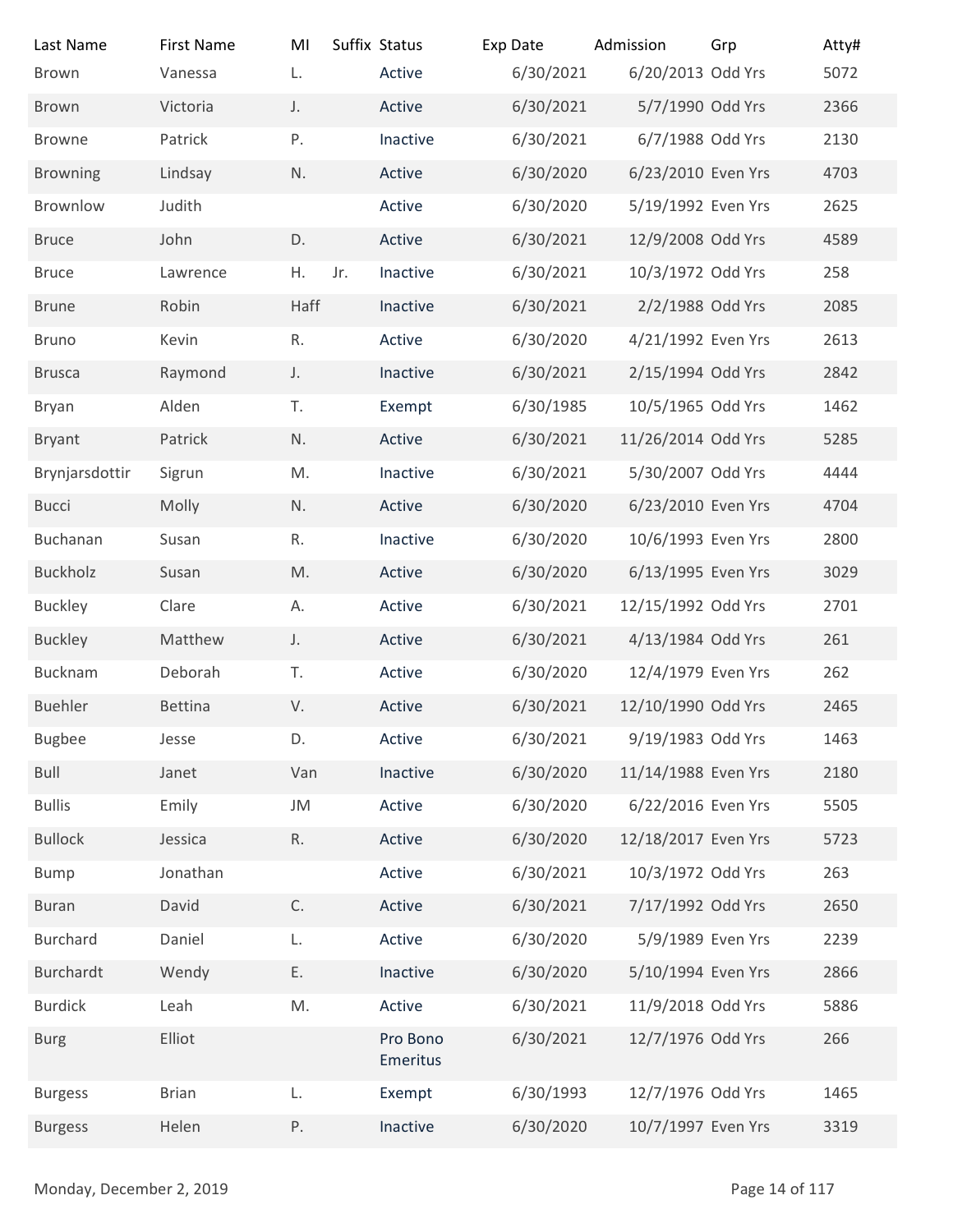| Last Name                | <b>First Name</b> | MI        |     | Suffix Status | Exp Date  | Admission          | Grp            | Atty# |
|--------------------------|-------------------|-----------|-----|---------------|-----------|--------------------|----------------|-------|
| Burgoyne                 | J.                | Alb       | Jr. | Inactive      | 6/30/2020 | 9/7/2005 Even Yrs  |                | 4216  |
| <b>Burke</b>             | Alexander         | N.        |     | Active        | 6/30/2021 | 5/17/2011 Odd Yrs  |                | 4811  |
| <b>Burke</b>             | C.                | Nic       |     | Active        | 6/30/2021 | 4/3/1984 Odd Yrs   |                | 273   |
| <b>Burke</b>             | Catherine         | А.        |     | Active        | 6/30/2022 | 7/23/2019 Even Yrs |                | 5988  |
| <b>Burke</b>             | Daniel            | C.        |     | Active        | 6/30/2020 | 12/7/2011 Even Yrs |                | 4889  |
| <b>Burke</b>             | Ε.                | Patr Jr.  |     | Active        | 6/30/2020 | 10/2/1973 Even Yrs |                | 270   |
| <b>Burke</b>             | Edmund            | А.        |     | Active        | 6/30/2020 | 4/22/1985 Even Yrs |                | 1766  |
| <b>Burke</b>             | Jessica           | L.        |     | Active        | 6/30/2020 | 12/7/2011 Even Yrs |                | 4873  |
| <b>Burke</b>             | John              | Do        |     | Active        | 6/30/2020 | 10/7/1975 Even Yrs |                | 271   |
| <b>Burke</b>             | Margaret          | Α.        |     | Active        | 6/30/2020 | 12/7/2011 Even Yrs |                | 4854  |
| <b>Burke</b>             | Robert            | S.        |     | Active        | 6/30/2021 | 12/12/1978 Odd Yrs |                | 272   |
| Burkhouse                | Nolan             | C.        |     | Active        | 6/30/2021 | 10/13/1998 Odd Yrs |                | 3430  |
| Burnham                  | Judson            | D.        |     | Inactive      | 6/30/2021 | 11/14/1989 Odd Yrs |                | 2309  |
| <b>Burns</b>             | Cynthia           | А.        |     | Inactive      | 6/30/2021 | 1/12/1989 Odd Yrs  |                | 2184  |
| <b>Burns</b>             | James             | J.        |     | Inactive      | 6/30/2021 | 12/19/2000 Odd Yrs |                | 3669  |
| <b>Burns</b>             | Jeanne            | Ε.        |     | Active        | 6/30/2020 | 11/8/2005 Even Yrs |                | 4260  |
| <b>Burroughs</b>         | Wendy             |           |     | Active        | 6/30/2021 | 11/7/1990 Odd Yrs  |                | 2443  |
| Burson                   | Daniel            |           |     | Active        | 6/30/2020 | 2/21/2018 Even Yrs |                | 5761  |
| Burt                     | Gary              | Mic       |     | Active        | 6/30/2020 | 2/15/2018 Even Yrs |                | 5757  |
| <b>Butler</b>            | Amy               | К.        |     | Active        | 6/30/2020 | 3/27/2012 Even Yrs |                | 4901  |
| Butler                   | Courtney          | Ε.        |     | Inactive      | 6/30/2020 | 6/20/2012 Even Yrs |                | 4920  |
| <b>Butler</b>            | Kimberly          | M.        |     | Active        | 6/30/2020 | 2/15/1994 Even Yrs |                | 2841  |
| Butterfield              | Robert            | M.        |     | Active        | 6/30/2021 | 10/5/1976 Odd Yrs  |                | 277   |
| <b>Buttimer</b>          | Anne              | Ε.        |     | Inactive      | 6/30/2021 | 10/18/1994 Odd Yrs |                | 2925  |
| <b>Buttino</b>           | Nicholas          | C.        |     | Inactive      | 6/30/2021 | 2/15/2013 Odd Yrs  |                | 5020  |
| <b>Buttrey</b>           | Claude            | T.        |     | Active        | 6/30/2020 | 11/4/1986 Even Yrs |                | 1940  |
| Buxton                   | Sarah             | Ε.        |     | Active        | 6/30/2021 | 12/7/2010 Odd Yrs  |                | 4747  |
| <b>Byford</b>            | Maria             | L.        |     | Active        | 6/30/2021 | 9/12/2012 Odd Yrs  |                | 4921  |
| <b>Byrne</b>             | Genevieve         | <b>B.</b> |     | Active        | 6/30/2021 | 3/12/2013 Odd Yrs  |                | 5030  |
| <b>Byrne</b>             | Matthew           | Β.        |     | Active        | 6/30/2020 | 3/14/2006 Even Yrs |                | 4282  |
| Cabot                    | Mitchell          | S.        |     | Inactive      | 6/30/2020 | 6/15/2004 Even Yrs |                | 4065  |
| Caccavo                  | Michael           | D.        |     | Active        | 6/30/2021 | 10/3/1978 Odd Yrs  |                | 278   |
|                          |                   |           |     |               |           |                    |                |       |
|                          |                   |           |     |               |           |                    |                |       |
| Monday, December 2, 2019 |                   |           |     |               |           |                    | Page 15 of 117 |       |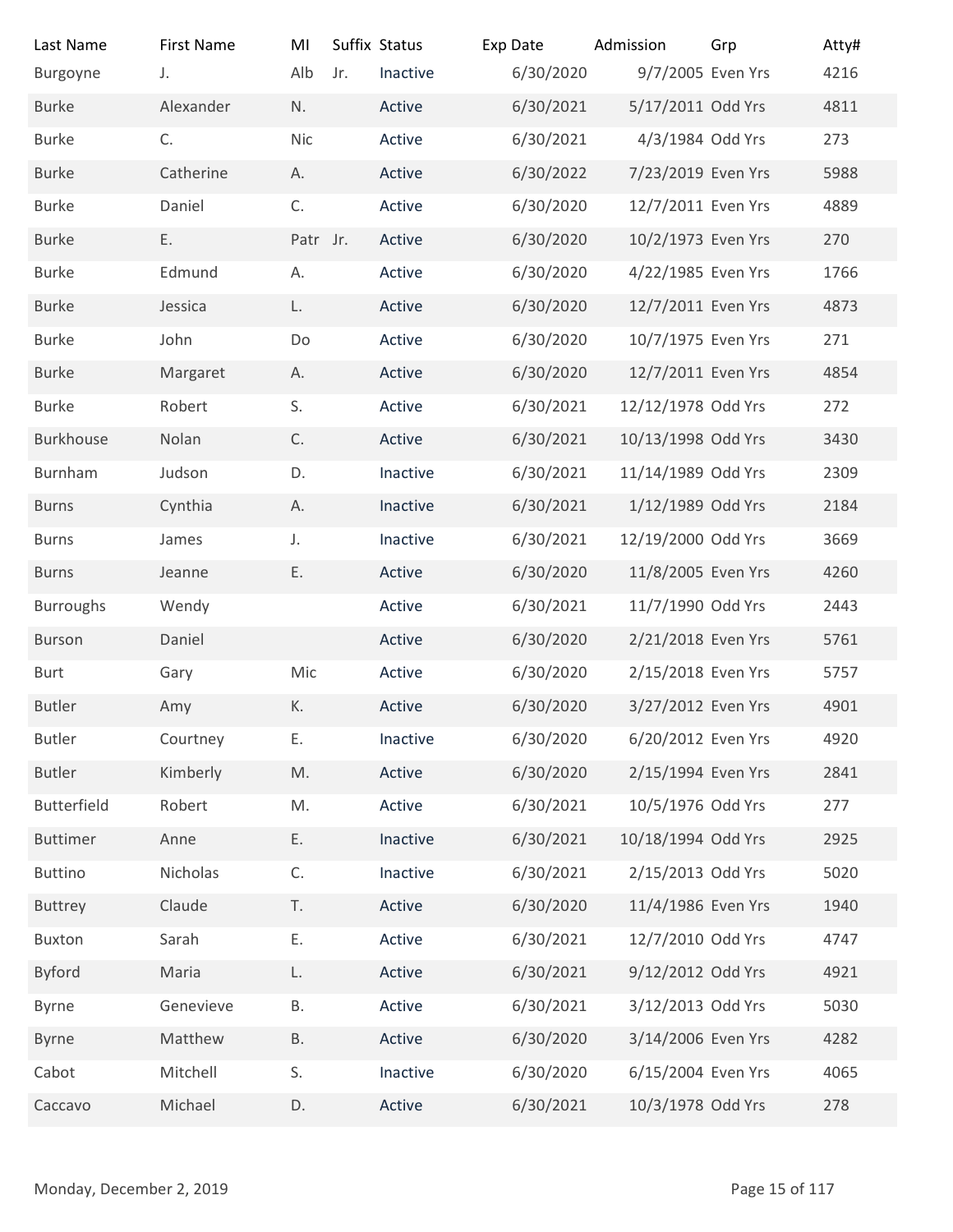| Last Name                | <b>First Name</b> | MI            |                   | Suffix Status | Exp Date  | Admission           | Grp            | Atty# |
|--------------------------|-------------------|---------------|-------------------|---------------|-----------|---------------------|----------------|-------|
| Cade                     | Gregory           | А.            |                   | Active        | 6/30/2020 | 9/6/2017 Even Yrs   |                | 5673  |
| Cadwell                  | Leslie            | А.            |                   | Active        | 6/30/2021 | 2/14/1995 Odd Yrs   |                | 2981  |
| Cady                     | Christopher       | M.            |                   | Active        | 6/30/2020 | 5/7/1998 Even Yrs   |                | 3393  |
| Caffry                   | James             | Α.            |                   | Active        | 6/30/2021 | 2/14/1995 Odd Yrs   |                | 2982  |
| Cahill                   | David             | J.            |                   | Active        | 6/30/2020 | 11/8/2005 Even Yrs  |                | 4229  |
| Cahill                   | Joseph            | F.            | Jr.               | Active        | 6/30/2021 | 12/5/1972 Odd Yrs   |                | 280   |
| Cahill                   | William           |               | Jr.               | Active        | 6/30/2020 | 9/18/2017 Even Yrs  |                | 5678  |
| Cain                     | David             | Aba           |                   | Active        | 6/30/2020 | 3/25/2008 Even Yrs  |                | 4522  |
| Cain                     | Robert            | G.            |                   | Active        | 6/30/2021 | 4/4/1978 Odd Yrs    |                | 284   |
| Caldwell                 | Timothy           | W.            |                   | Active        | 6/30/2020 | 6/25/1990 Even Yrs  |                | 2391  |
| Callahan                 | J.                | Chri          |                   | Active        | 6/30/2021 | 11/13/1996 Odd Yrs  |                | 3226  |
| Callea                   | Carol             | А.            |                   | Active        | 6/30/2021 | 5/7/1990 Odd Yrs    |                | 2367  |
| Cameron                  | J.                | Scot          |                   | Active        | 6/30/2021 | 11/5/1980 Odd Yrs   |                | 286   |
| Campanella               | Gina              | L.            |                   | Active        | 6/30/2021 | 7/23/2018 Odd Yrs   |                | 5813  |
| Campbell                 | Edgar             | T.            |                   | Active        | 6/30/2021 | 10/3/1978 Odd Yrs   |                | 287   |
| Campbell                 | John              | F.            |                   | Active        | 6/30/2020 | 4/8/1996 Even Yrs   |                | 3149  |
| Campbell                 | Kathleen          | S.            |                   | Active        | 6/30/2021 | 6/25/1990 Odd Yrs   |                | 2392  |
| Campbell                 | Megan             | <b>B.</b>     |                   | Active        | 6/30/2020 | 11/27/2007 Even Yrs |                | 4491  |
| Campbell                 | Nelson            | M.            |                   | Active        | 6/30/2021 | 5/17/2011 Odd Yrs   |                | 4812  |
| Campbell                 | Orland            |               | Jr.               | Inactive      | 6/30/2021 | 3/19/1997 Odd Yrs   |                | 3268  |
| Campbell-Mohn Frederick  |                   | S.            |                   | Active        | 6/30/2020 | 9/7/1993 Even Yrs   |                | 2779  |
| Campion                  | Lisa              | $\mathsf{M}.$ |                   | Active        | 6/30/2021 | 5/24/2013 Odd Yrs   |                | 5061  |
| Candon                   | Christopher       | M.            |                   | Active        | 6/30/2021 | 1/15/2019 Odd Yrs   |                | 5905  |
| Candon                   | John              | C.            |                   | Active        | 6/30/2021 | 10/5/1976 Odd Yrs   |                | 289   |
| Candon                   | Kevin             | Ρ.            |                   | Inactive      | 6/30/2021 | 10/3/1978 Odd Yrs   |                | 290   |
| Carbee                   | Jennifer          | Gel           |                   | Active        | 6/30/2021 | 3/15/2005 Odd Yrs   |                | 4155  |
| Carboneau                | Kimberly          | L.            |                   | Inactive      | 6/30/2020 | 8/30/1995 Even Yrs  |                | 3054  |
| Cardozo                  | Danforth          |               | $\vert\vert\vert$ | Inactive      | 6/30/2020 | 5/14/1981 Even Yrs  |                | 296   |
| Carleton                 | lan               | P.            |                   | Active        | 6/30/2020 | 5/11/2000 Even Yrs  |                | 3595  |
| Carlisle                 | Matthew           | J.            |                   | Inactive      | 6/30/2020 | 2/9/2018 Even Yrs   |                | 5754  |
| Carlomagno               | Jacquelyn         | C.            |                   | Inactive      | 6/30/2021 | 6/12/1989 Odd Yrs   |                | 2250  |
| Carlson                  | David             | А.            |                   | Active        | 6/30/2020 | 3/10/2014 Even Yrs  |                | 5178  |
|                          |                   |               |                   |               |           |                     |                |       |
| Monday, December 2, 2019 |                   |               |                   |               |           |                     | Page 16 of 117 |       |
|                          |                   |               |                   |               |           |                     |                |       |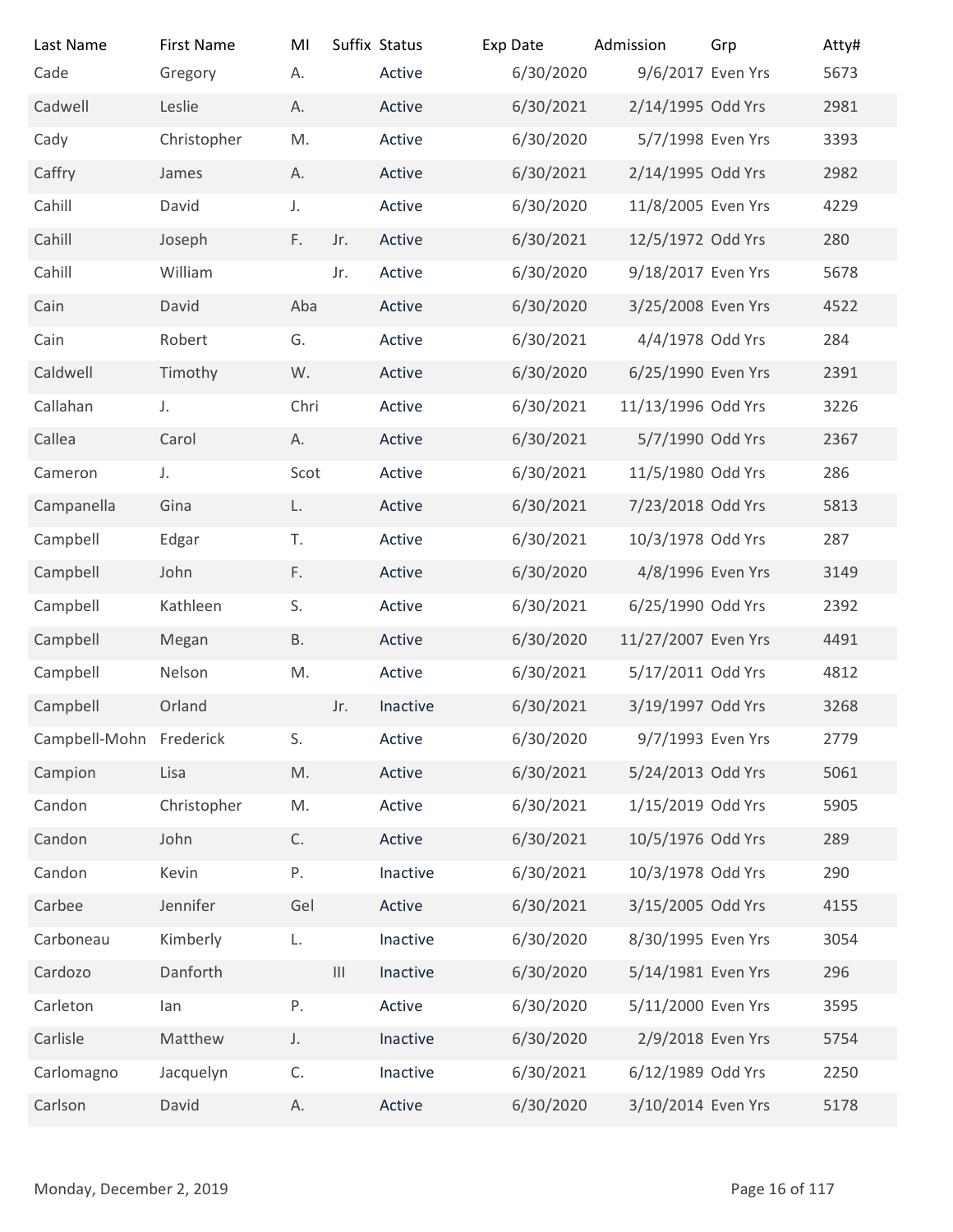| Last Name                | <b>First Name</b> | MI           | Suffix Status      | Exp Date               | Admission                               | Grp            | Atty#        |
|--------------------------|-------------------|--------------|--------------------|------------------------|-----------------------------------------|----------------|--------------|
| Carney                   | Vaughn            | А.           | Active             | 6/30/2020              | 2/15/2000 Even Yrs                      |                | 3568         |
| Carothers                | Barry             | D.           | Active             | 6/30/2020              | 4/4/2018 Even Yrs                       |                | 5777         |
| Carpenter                | Allegra           | C.           | Active             | 6/30/2021              | 2/12/2019 Odd Yrs                       |                | 5914         |
| Carpenter                | Curtis            | L.S.         | Active             | 6/30/2020              | 8/31/2017 Even Yrs                      |                | 5671         |
| Carpenter                | David             | G.           | Active             | 6/30/2021              | 2/11/2013 Odd Yrs                       |                | 5017         |
| Carpenter                | Robert            | J.           | Active             | 6/30/2021              | 7/8/2016 Odd Yrs                        |                | 5510         |
| Carpenter                | Stanley           | Η.           | Inactive           | 6/30/2020              | 6/7/1983 Even Yrs                       |                | 298          |
| Carr                     | Emily             | А.           | Active             | 6/30/2020              | 6/8/2006 Even Yrs                       |                | 4305         |
| Carr                     | Kevin             | F.           | Active             | 6/30/2020              | 6/10/1997 Even Yrs                      |                | 3284         |
| Carris                   | William           | Trac         | Active             | 6/30/2020              | 3/31/2010 Even Yrs                      |                | 4686         |
| Carroll                  | Edward            | $J_{\star}$  | Active             | 6/30/2021              | 10/1/1974 Odd Yrs                       |                | 300          |
| Carroll                  | James             | F.           | Active             | 6/30/2020              | 11/6/1984 Even Yrs                      |                | 1415         |
| Carroll                  | Karen             | R.           | Exempt             | 6/30/2002              | 1/12/1989 Odd Yrs                       |                | 2193         |
| Carroll                  | Laura             | $\mathsf J.$ | Active             | 6/30/2021              | 11/7/2000 Odd Yrs                       |                | 3649         |
| Carroll                  | Richard           | C.           | Active             | 6/30/2021              | 11/14/1989 Odd Yrs                      |                | 2311         |
| Carter                   | Jared             | К.           | Active             | 6/30/2021              | 5/17/2011 Odd Yrs                       |                | 4813         |
| Carter                   | Jenny             | L.           | Active             | 6/30/2021              | 2/3/1987 Odd Yrs                        |                | 1954         |
| Carter                   | Jeremy            | $\vert\vert$ | Active             | 6/30/2021              | 6/27/2017 Odd Yrs                       |                | 5648         |
| Carter                   | Matthew           | $J_{\star}$  | Active             | 6/30/2021              | 10/24/1996 Odd Yrs                      |                | 3203         |
| Carter                   | Peter             | H.           | Active             | 6/30/2020              | 4/3/1979 Even Yrs                       |                | 304          |
| Cartwright               | Lorie             | Abo          | Active             | 6/30/2021              | 6/16/2003 Odd Yrs                       |                | 3951         |
| Carty                    | Jacquelin         | J.           | Active             | 6/30/2021              | 12/7/2010 Odd Yrs                       |                | 4749         |
| Caruso                   | Margaret          | Ε.           | Inactive           | 6/30/2021              | 2/15/2013 Odd Yrs                       |                | 5019         |
| Casey                    | Mary              | Ε.           | Inactive           | 6/30/2020              | 10/11/2001 Even Yrs                     |                | 3771         |
| Casey                    | Michael           | Ρ.           | Inactive           | 6/30/2020              | 10/10/1995 Even Yrs                     |                | 3073         |
| Cashman                  | Edward            | J.           | Exempt             | 6/30/1985              | 10/5/1971 Odd Yrs                       |                | 1472         |
| Casier                   | David             | Η.           | Active             | 6/30/2020              | 4/22/1985 Even Yrs<br>8/6/2013 Even Yrs |                | 1767<br>5093 |
| Cassarino                | Stephen           | C.H          | Active             | 6/30/2020              | 12/5/2006 Odd Yrs                       |                |              |
| Cassetty                 | David<br>Michael  | R.<br>Ε.     | Inactive<br>Active | 6/30/2021<br>6/30/2020 | 10/11/1991 Even Yrs                     |                | 4411<br>2549 |
| Cassidy<br>Cassidy       | Richard           | T.           | Active             | 6/30/2020              | 4/3/1979 Even Yrs                       |                | 308          |
| Castello                 | Derek             | Α.           | Active             | 6/30/2020              | 6/26/2018 Even Yrs                      |                | 5800         |
|                          |                   |              |                    |                        |                                         |                |              |
|                          |                   |              |                    |                        |                                         |                |              |
| Monday, December 2, 2019 |                   |              |                    |                        |                                         | Page 17 of 117 |              |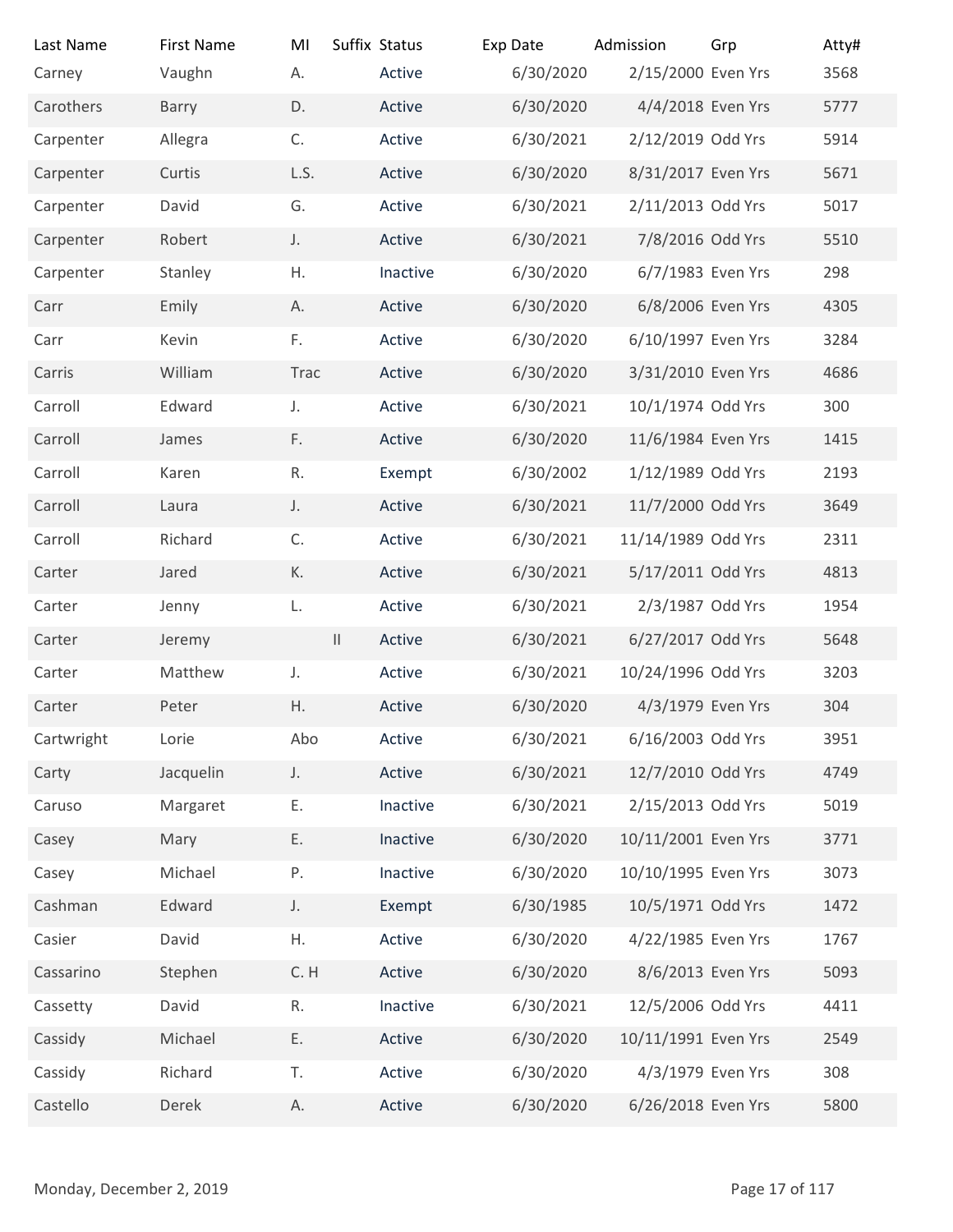| Last Name<br>Caterine    | <b>First Name</b><br>Melinda | MI<br>J.  | Suffix Status<br>Active | Exp Date<br>6/30/2021 | Admission<br>12/7/2010 Odd Yrs | Grp            | Atty#<br>4748 |
|--------------------------|------------------------------|-----------|-------------------------|-----------------------|--------------------------------|----------------|---------------|
| Catlin                   | Elizabeth                    | J.        | Inactive                | 6/30/2021             | 3/16/2000 Odd Yrs              |                | 3586          |
| Caulfield                | Joseph                       |           | Inactive                | 6/30/2020             | 6/15/2004 Even Yrs             |                | 4066          |
| Cavanaugh                | Daniel                       | Mic       | Inactive                | 6/30/2021             | 1/15/2015 Odd Yrs              |                | 5310          |
| Cavanaugh                | Shayna                       | К.        | Inactive                | 6/30/2021             | 1/15/2015 Odd Yrs              |                | 5309          |
| Cawley                   | Richard                      | Α.        | Inactive                | 6/30/2020             | 11/6/1984 Even Yrs             |                | 1416          |
| Cay                      | Susan                        | <b>B.</b> | Active                  | 6/30/2020             | 11/8/2005 Even Yrs             |                | 4274          |
| Ceglowski                | Susan                        | M.        | Active                  | 6/30/2020             | 10/6/1993 Even Yrs             |                | 2796          |
| Celis                    | Deborah                      | А.        | Active                  | 6/30/2021             | 12/16/1998 Odd Yrs             |                | 3472          |
| Cernosia                 | Arthur                       | W.        | Inactive                | 6/30/2020             | 5/22/1979 Even Yrs             |                | 310           |
| Chadurjian               | Mark                         | F.        | Active                  | 6/30/2021             | 11/7/1990 Odd Yrs              |                | 2444          |
| Chadwick                 | Evan                         | <b>B.</b> | Active                  | 6/30/2021             | 6/17/2013 Odd Yrs              |                | 5068          |
| Chadwick                 | Robin                        | Ann       | Active                  | 6/30/2020             | 10/30/2015 Even Yrs            |                | 5405          |
| Chaffee                  | Amanda                       | L.        | Active                  | 6/30/2021             | 12/21/2018 Odd Yrs             |                | 5898          |
| Chaffee                  | Nathan                       | G.        | Active                  | 6/30/2021             | 11/29/2016 Odd Yrs             |                | 5587          |
| Chalidze                 | Lisa                         |           | Inactive                | 6/30/2021             | 4/3/1984 Odd Yrs               |                | 311           |
| Chalifoux                | Rebecca                      | Fay       | Active                  | 6/30/2020             | 6/8/2006 Even Yrs              |                | 4314          |
| Chamberlain              | Charles                      | C.        | Inactive                | 6/30/2020             | 6/26/1978 Even Yrs             |                | 312           |
| Chamberlin               | Suzanne                      | Q.        | Active                  | 6/30/2020             | 2/5/2018 Even Yrs              |                | 5752          |
| Chambers                 | Paula-Lee                    |           | Active                  | 6/30/2020             | 10/25/2017 Even Yrs            |                | 5698          |
| Chandler                 | Kristin                      | Joh       | Active                  | 6/30/2020             | 2/24/2003 Even Yrs             |                | 3942          |
| Changala                 | Danielle                     | Mar       | Active                  | 6/30/2021             | 7/4/2014 Odd Yrs               |                | 5217          |
| Chapman                  | Matthew                      |           | Active                  | 6/30/2021             | 9/23/2003 Odd Yrs              |                | 4000          |
| Chapman                  | Ruth                         | Belv      | Active                  | 6/30/2021             | 9/1/2010 Odd Yrs               |                | 4736          |
| Charbonneau              | John-Claude                  |           | Active                  | 6/30/2020             | 10/6/1987 Even Yrs             |                | 2035          |
| Chase                    | Joyce                        | Η.        | Active                  | 6/30/2020             | 5/11/2000 Even Yrs             |                | 3596          |
| Chase                    | Rodney                       | S.<br>Jr. | Inactive                | 6/30/2021             | 5/17/2011 Odd Yrs              |                | 4814          |
| Chase                    | Rosanna                      | 0.5       | Active                  | 6/30/2021             | 12/7/2010 Odd Yrs              |                | 4750          |
| Chase                    | Tamara                       |           | Active                  | 6/30/2020             | 10/10/1989 Even Yrs            |                | 2270          |
| Chaskey                  | Declan                       | R.        | Inactive                | 6/30/2021             | 7/16/2018 Odd Yrs              |                | 5808          |
| Chater                   | Benjamin                     | G.        | Active                  | 6/30/2020             | 9/13/2011 Even Yrs             |                | 4837          |
| Chaudoir                 | Merideth                     | C.        | Active                  | 6/30/2021             | 11/13/2012 Odd Yrs             |                | 4995          |
|                          |                              |           |                         |                       |                                |                |               |
| Monday, December 2, 2019 |                              |           |                         |                       |                                | Page 18 of 117 |               |
|                          |                              |           |                         |                       |                                |                |               |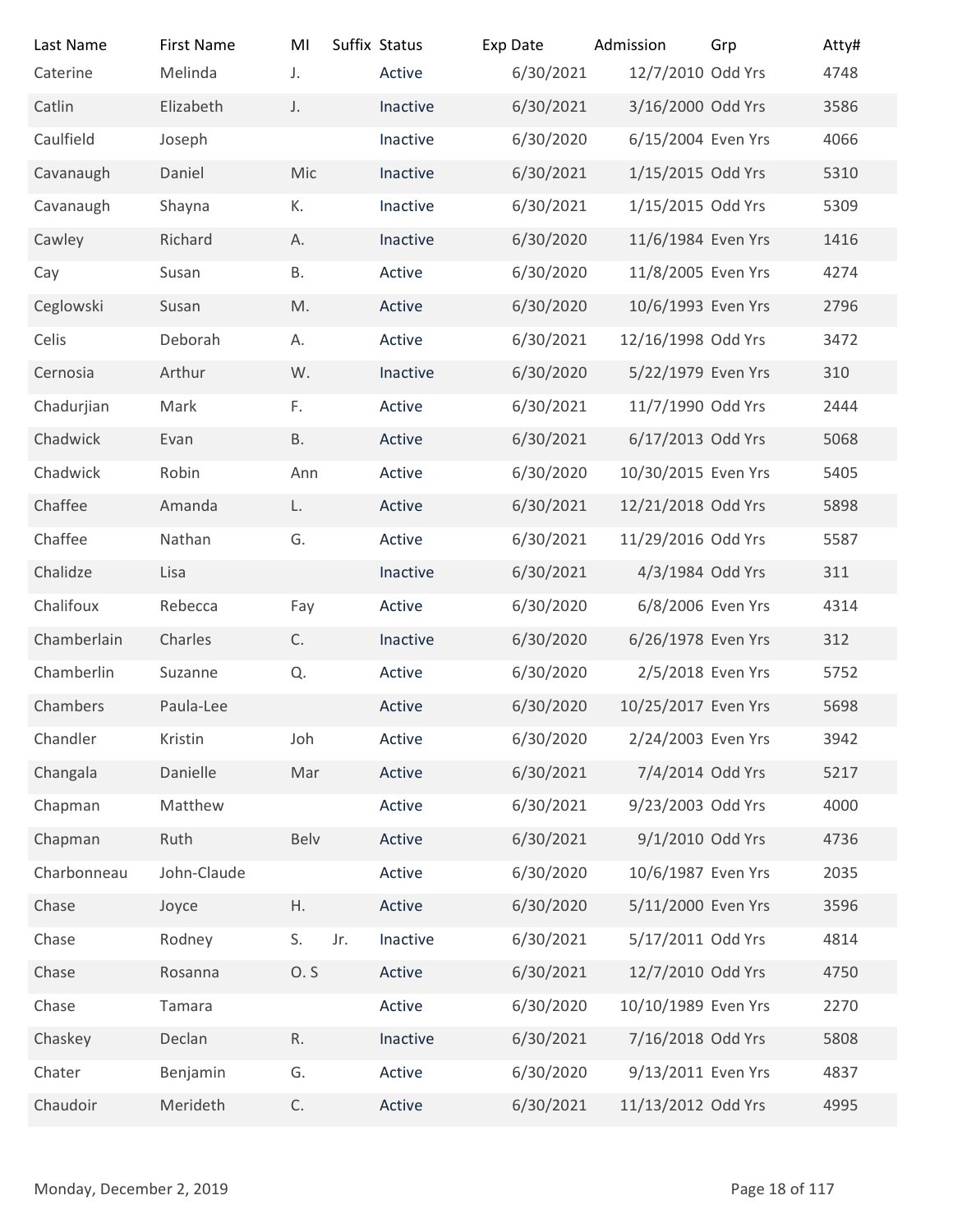| Last Name                | <b>First Name</b>    | MI           | Suffix Status        | Exp Date               | Admission                                | Grp            | Atty#        |
|--------------------------|----------------------|--------------|----------------------|------------------------|------------------------------------------|----------------|--------------|
| Cheever                  | Alan                 | W.           | Exempt               | 6/30/1985              | 10/4/1966 Odd Yrs                        |                | 1476         |
| Chen                     | Wendy                | WT           | Active               | 6/30/2020              | 4/17/2018 Even Yrs                       |                | 5782         |
| Chen                     | Zachary<br>Victoria  | Jian<br>A.   | Active<br>Inactive   | 6/30/2021<br>6/30/2021 | 10/15/2014 Odd Yrs<br>11/14/1994 Odd Yrs |                | 5251<br>2949 |
| Cherney<br>Chernick      | Michael              | J.           | Active               | 6/30/2021              | 5/4/1993 Odd Yrs                         |                | 2744         |
| Cheyette                 | Cara                 | M.           | Inactive             | 6/30/2020              | 3/27/2012 Even Yrs                       |                | 4902         |
| Childs                   | Michele              | R.           | Active               | 6/30/2021              | 3/13/2007 Odd Yrs                        |                | 4420         |
| Chimileski               | Robert               | <b>B.</b>    | Active               | 6/30/2021              | 10/6/1970 Odd Yrs                        |                | 320          |
| Chorba                   | Christian            | S.           | Active               | 6/30/2021              | 8/31/2016 Odd Yrs                        |                | 5532         |
| Christianson             | Kienan               | D.           | Active               | 6/30/2020              | 3/31/2016 Even Yrs                       |                | 5470         |
| Ciambra                  | Veronica             | А.           | Pro Bono<br>Emeritus | 6/30/2021              | 11/14/1989 Odd Yrs                       |                | 2313         |
| Ciappa                   | Jonathan             | C.           | Inactive             | 6/30/2021              | 10/25/2012 Odd Yrs                       |                | 4984         |
| Cicchetti                | Albert               | А.           | Active               | 6/30/2020              | 5/5/1987 Even Yrs                        |                | 1985         |
| Ciccotelli               | Ernest               | J.           | Active               | 6/30/2021              | 6/16/2003 Odd Yrs                        |                | 3997         |
| Cimini                   | Christine            |              | Inactive             | 6/30/2021              | 11/25/2014 Odd Yrs                       |                | 5284         |
| Cioffi                   | Jeremiah             | J.           | Active               | 6/30/2021              | 2/12/2019 Odd Yrs                        |                | 5919         |
| Clapp                    | Michael              | Β.           | Active               | 6/30/2021              | 2/3/1970 Odd Yrs                         |                | 322          |
| Clark                    | Angela               | $\mathsf R.$ | Active               | 6/30/2020              | 10/13/1998 Even Yrs                      |                | 3424         |
| Clark                    | Catherine            | Ε.           | Active               | 6/30/2021              | 4/8/1980 Odd Yrs                         |                | 323          |
| Clark                    | Charity              | ${\sf R}.$   | Active               | 6/30/2020              | 11/8/2005 Even Yrs                       |                | 4273         |
| Clark                    | Denise               | А.           | Active               | 6/30/2021              | 9/14/2000 Odd Yrs                        |                | 3634         |
| Clark                    | Miles                | N.           | Inactive             | 6/30/2020              | 6/20/2012 Even Yrs                       |                | 4922         |
| Clark                    | Shane                | К.           | Active               | 6/30/2020              | 5/16/2016 Even Yrs                       |                | 5483         |
| Clark                    | Stephanie            | Α.           | Active               | 6/30/2021              | 9/14/2004 Odd Yrs                        |                | 4067         |
| Clark                    | Timothy              | А.           | Inactive             | 6/30/2020              | 12/13/1993 Even Yrs                      |                | 2829         |
| Clark                    | William              | T.<br>Kirk   | Active               | 6/30/2021              | 1/9/2017 Odd Yrs                         |                | 5605         |
| Clarke<br>Clauss         | Charles<br>Alexandra | H.           | Active<br>Active     | 6/30/2020<br>6/30/2020 | 2/4/1986 Even Yrs<br>6/18/2008 Even Yrs  |                | 1861<br>4547 |
| Clayton                  | Gregory              | S.           | Active               | 6/30/2021              | 2/7/1984 Odd Yrs                         |                | 327          |
| Cleary                   | David                | L.           | Active               | 6/30/2021              | 12/1/1970 Odd Yrs                        |                | 328          |
| Cleary                   | Oliver               | J. A.        | Active               | 6/30/2020              | 3/25/2008 Even Yrs                       |                | 4523         |
| Clithero                 | Toni                 |              | Active               | 6/30/2020              | 3/11/2003 Even Yrs                       |                | 3945         |
|                          |                      |              |                      |                        |                                          |                |              |
| Monday, December 2, 2019 |                      |              |                      |                        |                                          | Page 19 of 117 |              |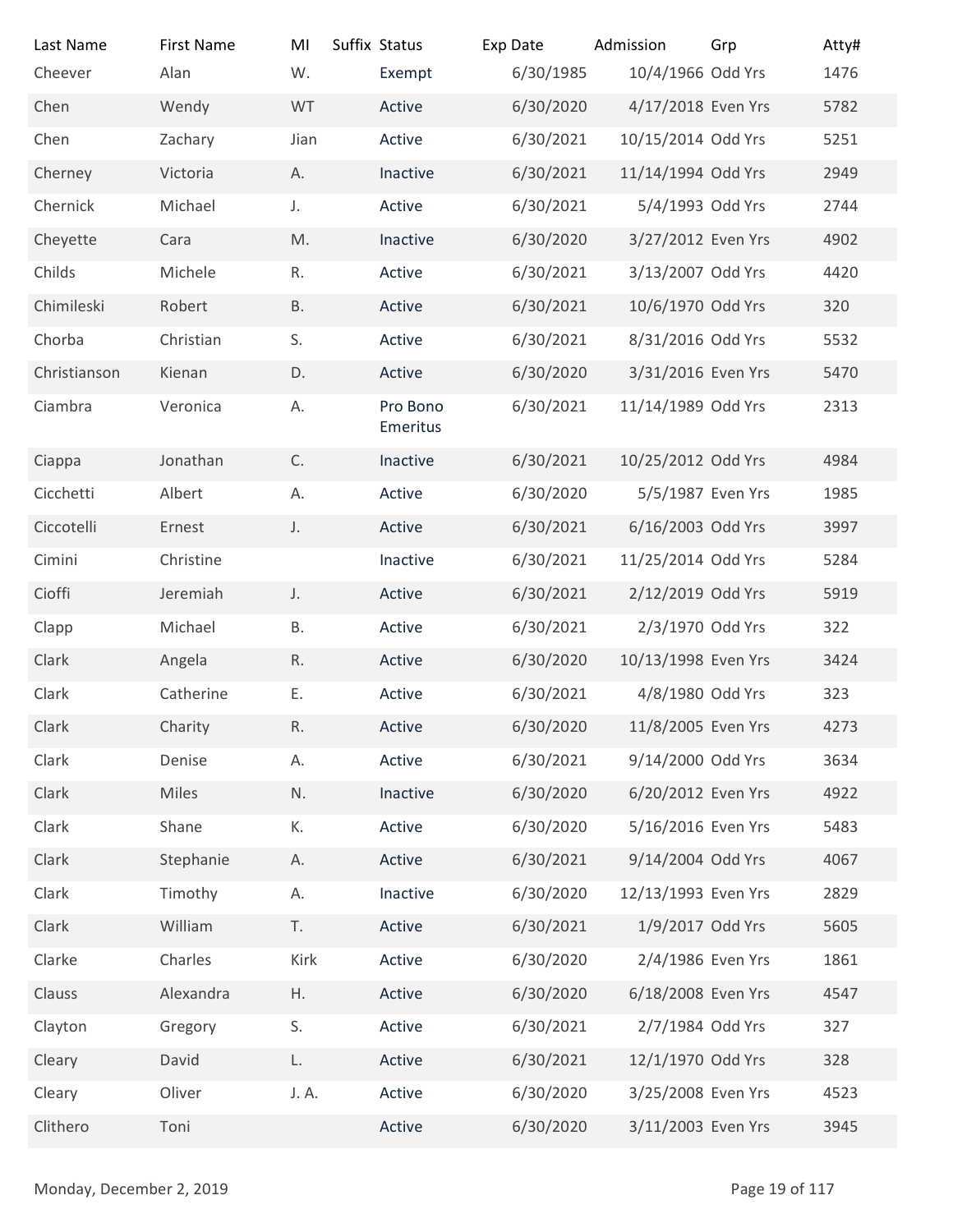| Last Name<br>Clough      | <b>First Name</b><br>Ruth | MI<br>Ε.  | Suffix Status<br>Active | Exp Date<br>6/30/2021 | Admission<br>11/14/1989 Odd Yrs | Grp            | Atty#<br>2304 |
|--------------------------|---------------------------|-----------|-------------------------|-----------------------|---------------------------------|----------------|---------------|
| Clouser                  | Kristin                   | L.        | Active                  | 6/30/2021             | 2/11/2013 Odd Yrs               |                | 5018          |
| Cloutier                 | Jared                     | Η.        | Active                  | 6/30/2021             | 6/17/2009 Odd Yrs               |                | 4626          |
| Cobb                     | William                   | W.        | Active                  | 6/30/2021             | 3/15/2005 Odd Yrs               |                | 4156          |
| Coe                      | Sara                      | Dav       | Active                  | 6/30/2021             | 11/17/2004 Odd Yrs              |                | 4125          |
| Coffin                   | Tristram                  | J.        | Active                  | 6/30/2021             | 11/7/1990 Odd Yrs               |                | 2445          |
| Coffrin                  | James                     | W.        | Inactive                | 6/30/2021             | 11/5/1980 Odd Yrs               |                | 333           |
| Cohen                    | Jonathan                  | M.        | Active                  | 6/30/2021             | 10/9/1990 Odd Yrs               |                | 2417          |
| Cohen                    | Joshua                    | R. I.     | Active                  | 6/30/2021             | 7/21/2014 Odd Yrs               |                | 5219          |
| Cohen                    | Laurie                    | T.        | Active                  | 6/30/2020             | 8/22/2001 Even Yrs              |                | 3762          |
| Cohen                    | Linda                     | J.        | Active                  | 6/30/2021             | 3/15/2005 Odd Yrs               |                | 4157          |
| Cohen                    | Norman                    |           | Active                  | 6/30/2020             | 2/2/1971 Even Yrs               |                | 335           |
| Cohen                    | William                   | D.        | Exempt                  | 6/30/2000             | 9/10/1984 Odd Yrs               |                | 1385          |
| Coit                     | Marne                     |           | Inactive                | 6/30/2020             | 11/27/2007 Even Yrs             |                | 4493          |
| Colasurdo                | Lillian                   | Kort      | Active                  | 6/30/2021             | 12/7/2010 Odd Yrs               |                | 4767          |
| Cole                     | Carolyn                   | К.        | Active                  | 6/30/2020             | 3/25/2008 Even Yrs              |                | 4524          |
| Cole                     | David                     | N.        | Active                  | 6/30/2020             | 5/5/1987 Even Yrs               |                | 1986          |
| Cole                     | Leigh                     | Polk      | Active                  | 6/30/2021             | 6/27/1996 Odd Yrs               |                | 3167          |
| Cole                     | Liz                       | Rya       | Inactive                | 6/30/2021             | 6/11/1984 Odd Yrs               |                | 338           |
| Cole-Hadley              | Alison                    | Α.        | Active                  | 6/30/2021             | 2/11/1991 Odd Yrs               |                | 2470          |
| Colella                  | Alexandra                 |           | Inactive                | 6/30/2021             | 10/8/2018 Odd Yrs               |                | 5845          |
| Coleman                  | Warren                    | T.        | Active                  | 6/30/2021             | 6/14/2001 Odd Yrs               |                | 3707          |
| Colgan                   | Quinn                     | Ρ.        | Active                  | 6/30/2020             | 10/5/2015 Even Yrs              |                | 5393          |
| Colin                    | Jennifer                  | <b>B.</b> | Active                  | 6/30/2020             | 11/28/2001 Even Yrs             |                | 3779          |
| Collier                  | <b>Briana</b>             | We        | Inactive                | 6/30/2021             | 12/15/2014 Odd Yrs              |                | 5289          |
| Collier                  | Sidney                    | Elle      | Active                  | 6/30/2020             | 9/25/2007 Even Yrs              |                | 4473          |
| Collier                  | Steven                    | C.        | Active                  | 6/30/2020             | 6/15/2004 Even Yrs              |                | 4097          |
| Collins                  | Alan                      | Ε.        | Inactive                | 6/30/2021             | 2/6/1990 Odd Yrs                |                | 2338          |
| Collins                  | John                      | J.        | Active                  | 6/30/2020             | 11/6/1984 Even Yrs              |                | 1419          |
| Collins                  | Laura                     | К.        | Inactive                | 6/30/2020             | 2/11/1992 Even Yrs              |                | 2586          |
| Collins                  | Lucas                     | M.        | Active                  | 6/30/2020             | 11/27/2007 Even Yrs             |                | 4494          |
| Collins                  | Victoria                  | Η.        | Active                  | 6/30/2021             | 5/30/2007 Odd Yrs               |                | 4445          |
|                          |                           |           |                         |                       |                                 |                |               |
| Monday, December 2, 2019 |                           |           |                         |                       |                                 | Page 20 of 117 |               |
|                          |                           |           |                         |                       |                                 |                |               |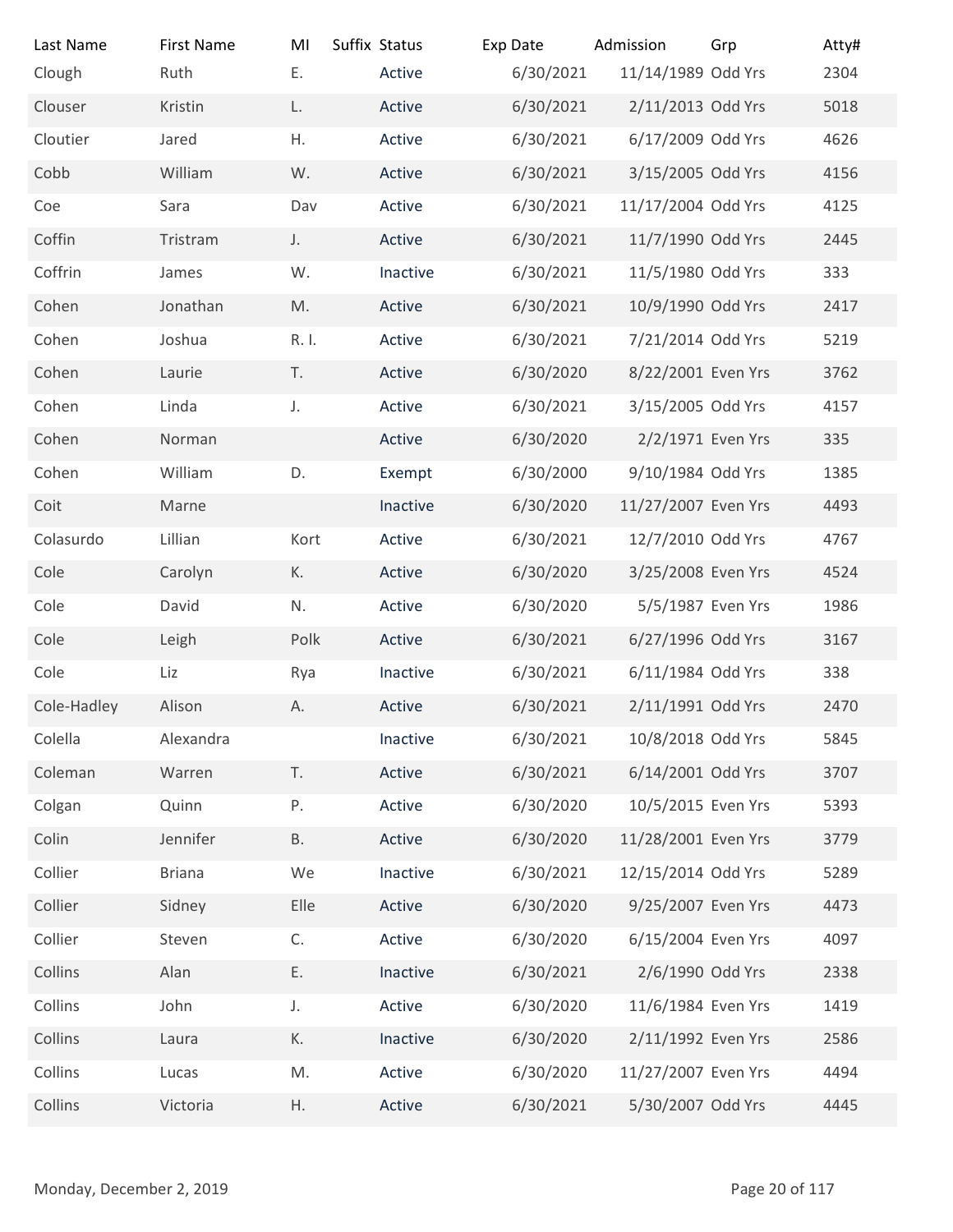| Last Name                | <b>First Name</b> | MI            |                                    | Suffix Status | Exp Date  | Admission           | Grp            | Atty# |
|--------------------------|-------------------|---------------|------------------------------------|---------------|-----------|---------------------|----------------|-------|
| Collins                  | Wendy             | S.            |                                    | Inactive      | 6/30/2020 | 10/12/1983 Even Yrs |                | 342   |
| Combs                    | Lynn              | А.            |                                    | Active        | 6/30/2021 | 10/12/2018 Odd Yrs  |                | 5850  |
| Comeau                   | Vaughn            | S. P.         |                                    | Active        | 6/30/2021 | 9/10/2012 Odd Yrs   |                | 4941  |
| Commito                  | Thomas            | F.            |                                    | Inactive      | 6/30/2020 | 2/7/1983 Even Yrs   |                | 343   |
| Commons                  | Geoffrey          |               |                                    | Inactive      | 6/30/2020 | 4/7/1987 Even Yrs   |                | 1974  |
| Compagna                 | Julia             | $\mathsf{J}$  |                                    | Active        | 6/30/2021 | 6/25/2019 Odd Yrs   |                | 5975  |
| Compton                  | Tyler             | А.            |                                    | Active        | 6/30/2020 | 11/6/2017 Even Yrs  |                | 5714  |
| Congdon                  | Johns             | Η.            | $\vert\vert\vert$                  | Active        | 6/30/2021 | 10/23/2018 Odd Yrs  |                | 5870  |
| Conklin                  | Clara             | Ε.            |                                    | Inactive      | 6/30/2020 | 6/2/2016 Even Yrs   |                | 5496  |
| Connolly                 | Caryn             | L.            |                                    | Active        | 6/30/2021 | 10/26/2016 Odd Yrs  |                | 5563  |
| Connolly                 | Timothy           | D.            |                                    | Active        | 6/30/2020 | 12/10/2009 Even Yrs |                | 4663  |
| Connor                   | Doreen            | F.            |                                    | Active        | 6/30/2020 | 1/13/2014 Even Yrs  |                | 5160  |
| Conolly                  | Elizabeth         | А.            |                                    | Active        | 6/30/2021 | 3/23/2015 Odd Yrs   |                | 5336  |
| Conrad                   | Francis           | G.            |                                    | Inactive      | 6/30/2020 | 11/5/1980 Even Yrs  |                | 349   |
| Conroy                   | Charles           | R.            |                                    | Inactive      | 6/30/2020 | 2/15/2000 Even Yrs  |                | 3571  |
| Conroy                   | Sasha             | C.            |                                    | Active        | 6/30/2021 | 5/18/2015 Odd Yrs   |                | 5353  |
| Considine                | Ryan              | T.            |                                    | Inactive      | 6/30/2021 | 11/27/2018 Odd Yrs  |                | 5889  |
| Conti                    | Colleen           |               |                                    | Active        | 6/30/2021 | 10/10/1989 Odd Yrs  |                | 2296  |
| Contino                  | Frederic          | W.            |                                    | Active        | 6/30/2021 | 10/14/2016 Odd Yrs  |                | 5550  |
| Conway                   | James             | F.            | $\vert\vert\vert$                  | Active        | 6/30/2021 | 6/16/2003 Odd Yrs   |                | 3980  |
| Conwell                  | Edward            | L.            | $\ensuremath{\mathsf{III}}\xspace$ | Inactive      | 6/30/2021 | 10/10/1995 Odd Yrs  |                | 3068  |
| Coogan                   | Ellen             | $\mathsf{M}.$ |                                    | Active        | 6/30/2021 | 9/10/1984 Odd Yrs   |                | 1386  |
| Cook                     | Alan              | W.            |                                    | Exempt        | 6/30/1985 | 2/1/1972 Odd Yrs    |                | 1486  |
| Cook                     | Elizabeth         | А.            |                                    | Active        | 6/30/2020 | 11/22/2013 Even Yrs |                | 5140  |
| Cook                     | Joseph            | F.            |                                    | Active        | 6/30/2020 | 10/7/1997 Even Yrs  |                | 3320  |
| Cookson                  | Cara              | L.            |                                    | Active        | 6/30/2021 | 12/7/2010 Odd Yrs   |                | 4751  |
| Cooley                   | James             | M.            |                                    | Active        | 6/30/2021 | 11/17/1998 Odd Yrs  |                | 3455  |
| Cooley                   | Robin             | Obe           |                                    | Active        | 6/30/2020 | 3/16/2000 Even Yrs  |                | 3588  |
| Cooper                   | David             | R.            |                                    | Active        | 6/30/2020 | 6/15/2004 Even Yrs  |                | 4094  |
| Cooper                   | Heather           | Zub           |                                    | Active        | 6/30/2020 | 6/8/2006 Even Yrs   |                | 4275  |
| Cooper                   | Karen             | Ε.            |                                    | Active        | 6/30/2020 | 4/8/1996 Even Yrs   |                | 3146  |
|                          | Nicholas          |               |                                    | Active        | 6/30/2020 | 12/7/2011 Even Yrs  |                | 4878  |
| Cooper                   |                   | А.            |                                    |               |           |                     |                |       |
|                          |                   |               |                                    |               |           |                     |                |       |
| Monday, December 2, 2019 |                   |               |                                    |               |           |                     | Page 21 of 117 |       |
|                          |                   |               |                                    |               |           |                     |                |       |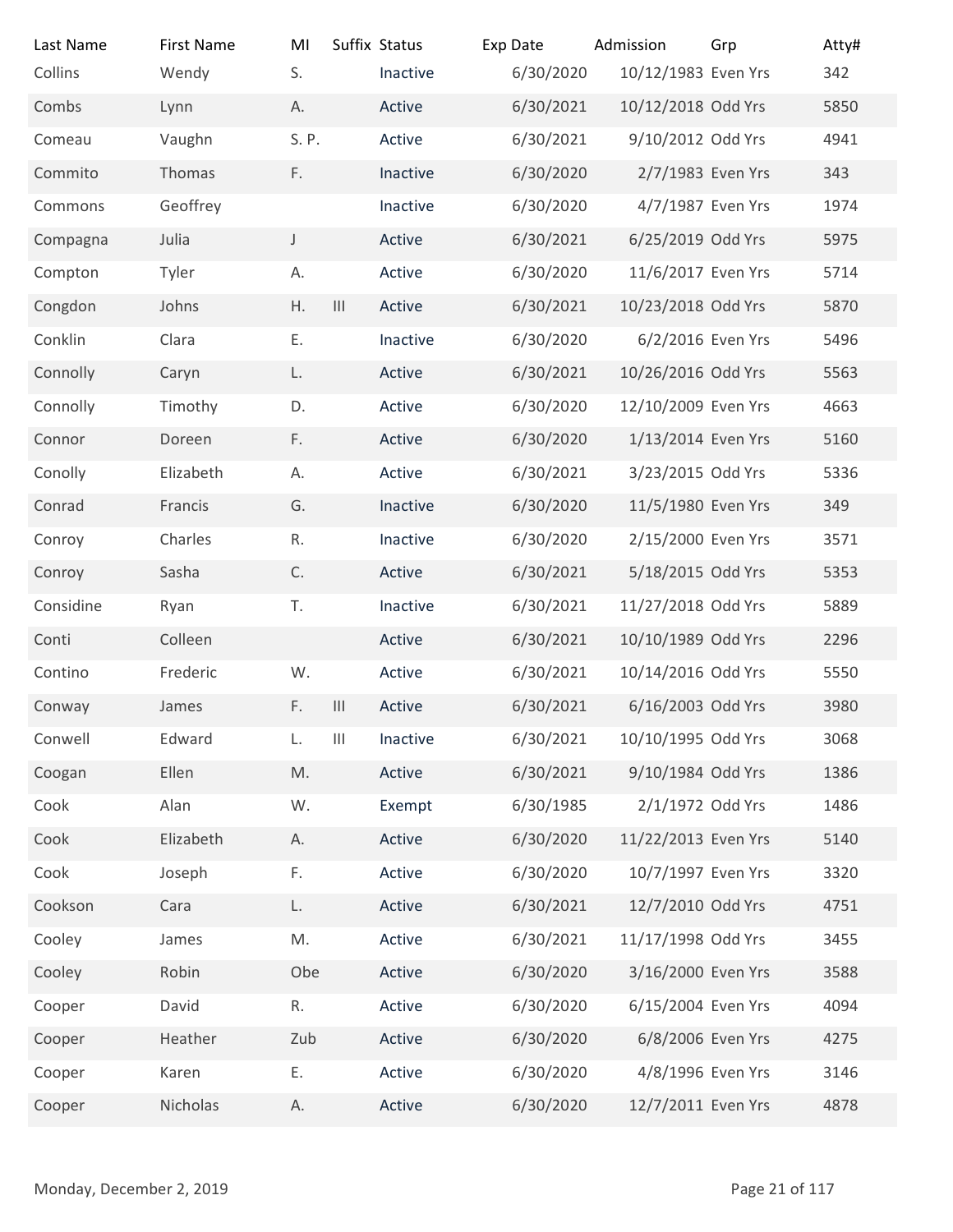| Last Name                | <b>First Name</b> | MI            |               | Suffix Status        | Exp Date  | Admission           | Grp            | Atty# |
|--------------------------|-------------------|---------------|---------------|----------------------|-----------|---------------------|----------------|-------|
| Coor                     | Milford           | L.            |               | Inactive             | 6/30/2020 | 6/12/1989 Even Yrs  |                | 2253  |
| Copeland                 | Timothy           | E.            | Jr.           | Active               | 6/30/2021 | 5/18/1999 Odd Yrs   |                | 3506  |
| Copenhaver               | Karen             | Faul          |               | Active               | 6/30/2021 | 4/2/1985 Odd Yrs    |                | 1757  |
| Coppola                  | Erin              | M.            |               | Active               | 6/30/2020 | 6/11/2002 Even Yrs  |                | 3856  |
| Coppola                  | Evan              | А.            |               | Active               | 6/30/2020 | 6/8/2006 Even Yrs   |                | 4311  |
| Copps                    | Anne              | R.            |               | Active               | 6/30/2020 | 11/20/2015 Even Yrs |                | 5427  |
| Corbett                  | Η.                | Dick IV       |               | Active               | 6/30/2020 | 11/27/2007 Even Yrs |                | 4495  |
| Cornell                  | William           | А.            | $\mathbf{  }$ | Inactive             | 6/30/2020 | 3/9/2004 Even Yrs   |                | 4039  |
| Cornwell                 | Sarah             | Ε.            |               | Active               | 6/30/2020 | 3/12/2018 Even Yrs  |                | 5770  |
| Corso                    | Judith            | Sala          |               | Inactive             | 6/30/2021 | 2/2/1988 Odd Yrs    |                | 2082  |
| Corsones                 | Christopher       | T.            |               | Active               | 6/30/2020 | 9/10/1984 Even Yrs  |                | 1388  |
| Corsones                 | Cortland          | T.            |               | Exempt               | 6/30/2008 | 10/7/1981 Even Yrs  |                | 357   |
| Corsones                 | Nancy             |               |               | Active               | 6/30/2020 | 9/10/1984 Even Yrs  |                | 1389  |
| Corsones                 | Therese           | M.            |               | Pro Bono<br>Emeritus | 6/30/2020 | 9/7/1982 Even Yrs   |                | 358   |
| Cory                     | Barbara           | Ε.            |               | Inactive             | 6/30/2020 | 6/7/1977 Even Yrs   |                | 360   |
| Cosgrove                 | Stephen           |               |               | Active               | 6/30/2020 | 10/4/1977 Even Yrs  |                | 361   |
| Costello                 | Andrew            | G.            |               | Active               | 6/30/2020 | 11/8/2005 Even Yrs  |                | 4232  |
| Costello                 | Joseph            | $\mathsf{C}.$ |               | Active               | 6/30/2020 | 7/29/2013 Even Yrs  |                | 5090  |
| Costello                 | Thomas            | W.            |               | Active               | 6/30/2021 | 10/1/1974 Odd Yrs   |                | 363   |
| Costes                   | George            | T.            |               | Exempt               | 6/30/1985 | 10/2/1951 Odd Yrs   |                | 1489  |
| Cote                     | Gregory           | D.            |               | Active               | 6/30/2021 | 10/10/2012 Odd Yrs  |                | 4953  |
| Coteus                   | Stephen           | F.            |               | Active               | 6/30/2021 | 10/16/2014 Odd Yrs  |                | 5254  |
| Cotter                   | John              | $J_{\star}$   |               | Active               | 6/30/2020 | 6/13/1995 Even Yrs  |                | 3033  |
| Coulombe                 | Linda             | Α.            |               | Active               | 6/30/2021 | 9/11/2018 Odd Yrs   |                | 5835  |
| Counos                   | William           | T.            | $\mathbf{  }$ | Active               | 6/30/2021 | 4/8/1980 Odd Yrs    |                | 364   |
| Cowles                   | Cornelius         | C.            |               | Inactive             | 6/30/2021 | 3/26/2001 Odd Yrs   |                | 3695  |
| Cowles                   | David             | R.            |               | Inactive             | 6/30/2020 | 1/12/1989 Even Yrs  |                | 2185  |
| Cowles                   | Eugenia           | A.P.          |               | Active               | 6/30/2020 | 6/11/2002 Even Yrs  |                | 3857  |
| Cox                      | Aaron             | M.            |               | Active               | 6/30/2020 | 11/22/2013 Even Yrs |                | 5113  |
| Coyle                    | Kevin             | $\mathsf J.$  |               | Active               | 6/30/2021 | 4/23/1997 Odd Yrs   |                | 3278  |
| Coyne                    | Pamela            | J.            |               | Active               | 6/30/2020 | 3/14/2006 Even Yrs  |                | 4283  |
| Craddock                 | Stephen           | J.            |               | Active               | 6/30/2020 | 4/22/1985 Even Yrs  |                | 1769  |
| Monday, December 2, 2019 |                   |               |               |                      |           |                     | Page 22 of 117 |       |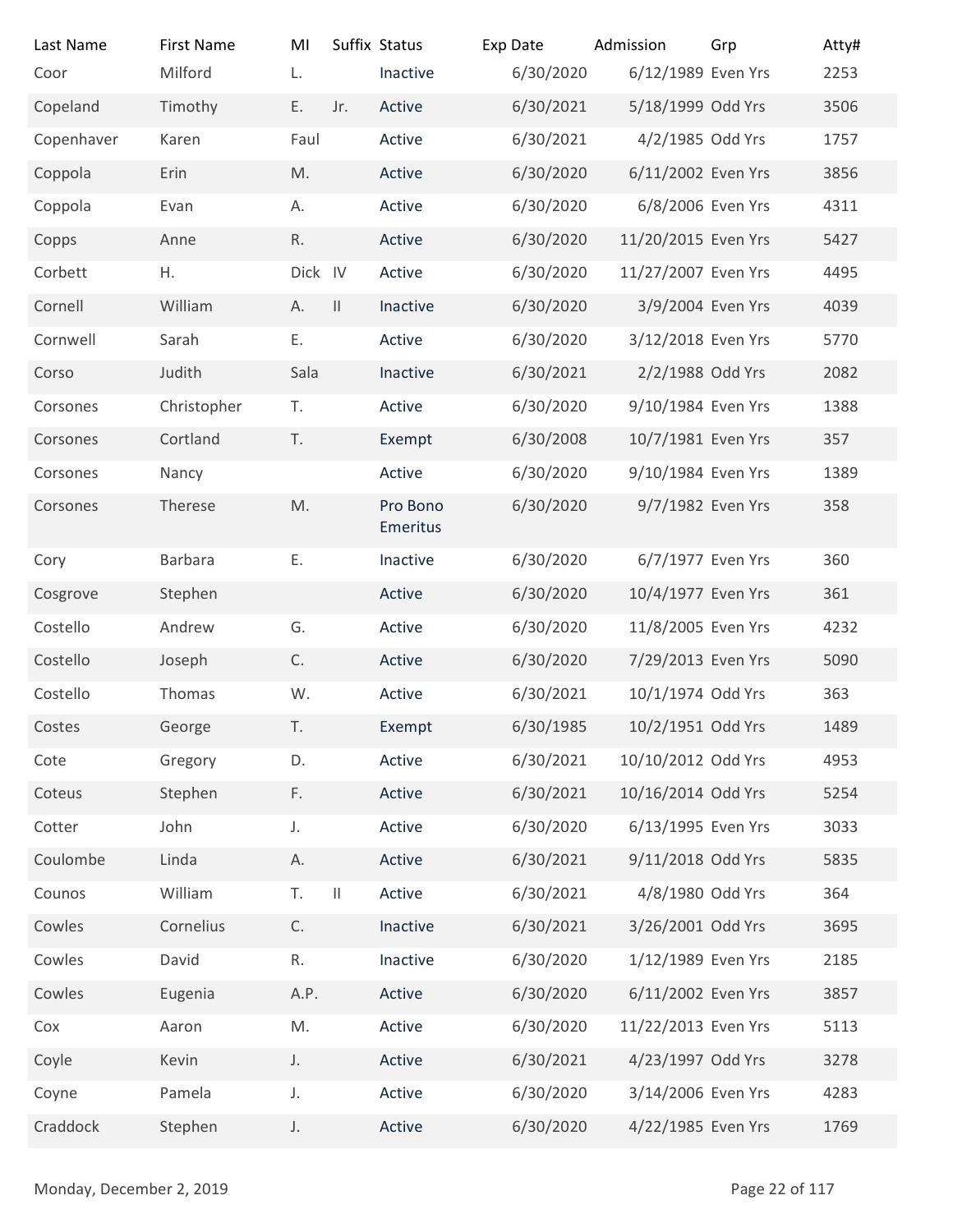| Last Name<br>Cramer      | <b>First Name</b><br>Anne | MI<br>Ε. | Suffix Status | Active               | Exp Date<br>6/30/2021 | Admission<br>12/19/1985 Odd Yrs | Grp            | Atty#<br>1841 |
|--------------------------|---------------------------|----------|---------------|----------------------|-----------------------|---------------------------------|----------------|---------------|
| Cramer                   | Jill                      | S.       |               | Inactive             | 6/30/2020             | 10/30/2015 Even Yrs             |                | 5421          |
| Cramer                   | Marina                    | M.       |               | Inactive             | 6/30/2021             | 4/1/2013 Odd Yrs                |                | 5034          |
| Crance                   | Jason                     | R.       |               | Active               | 6/30/2021             | 3/22/2011 Odd Yrs               |                | 4788          |
| Crandall                 | Meredith                  | S.       |               | Inactive             | 6/30/2020             | 3/31/2010 Even Yrs              |                | 4688          |
| Crary                    | Jesse                     | D.       |               | Active               | 6/30/2021             | 12/5/2006 Odd Yrs               |                | 4373          |
| Crawford                 | Geoffrey                  | W.       |               | Exempt               | 6/30/2004             | 9/26/1984 Even Yrs              |                | 1406          |
| Creech                   | <b>Brian</b>              | P.       |               | Active               | 6/30/2020             | 3/27/2012 Even Yrs              |                | 4903          |
| Cricchi                  | Michael                   | А.       |               | Active               | 6/30/2021             | 10/19/2018 Odd Yrs              |                | 5857          |
| Crippen                  | <b>Barbara</b>            | L.       |               | Pro Bono<br>Emeritus | 6/30/2021             | 5/10/1988 Odd Yrs               |                | 2112          |
| Crisp                    | Daniel                    | T.       |               | Active               | 6/30/2020             | 4/17/2014 Even Yrs              |                | 5194          |
| Crispe                   | Lawrin                    | Ρ.       |               | Active               | 6/30/2021             | 10/3/1972 Odd Yrs               |                | 371           |
| Crispe                   | Spencer                   | Ρ.       |               | Active               | 6/30/2020             | 3/25/2008 Even Yrs              |                | 4525          |
| Cristman                 | William                   | V.       | Jr.           | Active               | 6/30/2021             | 12/9/2008 Odd Yrs               |                | 4591          |
| Crocco, Jr.              | David                     | M.       |               | Active               | 6/30/2021             | 12/20/2016 Odd Yrs              |                | 5597          |
| Croscut                  | Tabitha                   | M.       |               | Active               | 6/30/2020             | 3/27/2012 Even Yrs              |                | 4904          |
| Crowley                  | John                      | Ρ.       |               | Active               | 6/30/2020             | 2/7/1967 Even Yrs               |                | 374           |
| Crowther                 | Steven                    | P.       |               | Active               | 6/30/2021             | 10/13/1998 Odd Yrs              |                | 3432          |
| Crucitti                 | Chelsea                   |          |               | Active               | 6/30/2020             | 3/5/2018 Even Yrs               |                | 5767          |
| Crucitti                 | James                     | R.       |               | Exempt               | 6/30/1995             | 2/5/1980 Odd Yrs                |                | 375           |
| Crusius                  | Elsbeth                   | Jan      |               | Inactive             | 6/30/2020             | 3/30/2016 Even Yrs              |                | 5469          |
| Csala                    | Martha                    | Ε.       |               | Active               | 6/30/2020             | 5/5/1987 Even Yrs               |                | 1987          |
| Csatari                  | Thomas                    | C.       |               | Active               | 6/30/2020             | 3/25/2008 Even Yrs              |                | 4527          |
| Csere                    | Michael                   | J.       |               | Inactive             | 6/30/2021             | 1/8/2015 Odd Yrs                |                | 5304          |
| Cullen                   | Peter                     | S.       |               | Inactive             | 6/30/2021             | 12/19/1985 Odd Yrs              |                | 1837          |
| Cummings                 | Robert                    | E.       | Jr.           | Active               | 6/30/2021             | 11/1/1960 Odd Yrs               |                | 378           |
| Curran                   | Lauren                    | M.       |               | Active               | 6/30/2021             | 1/10/2017 Odd Yrs               |                | 5606          |
| Curran                   | Maguire                   |          |               | Active               | 6/30/2021             | 3/6/2017 Odd Yrs                |                | 5619          |
| Curtin                   | Julie                     | F.       |               | Inactive             | 6/30/2020             | 3/27/2012 Even Yrs              |                | 4905          |
| Curtis                   | Christopher               | J.       |               | Active               | 6/30/2021             | 5/30/2007 Odd Yrs               |                | 4446          |
| Curtiss                  | Robin                     | C.       |               | Active               | 6/30/2020             | 10/4/1988 Even Yrs              |                | 2155          |
| Cusick                   | Michael                   | S.       |               | Inactive             | 6/30/2021             | 11/7/2000 Odd Yrs               |                | 3652          |
| Monday, December 2, 2019 |                           |          |               |                      |                       |                                 | Page 23 of 117 |               |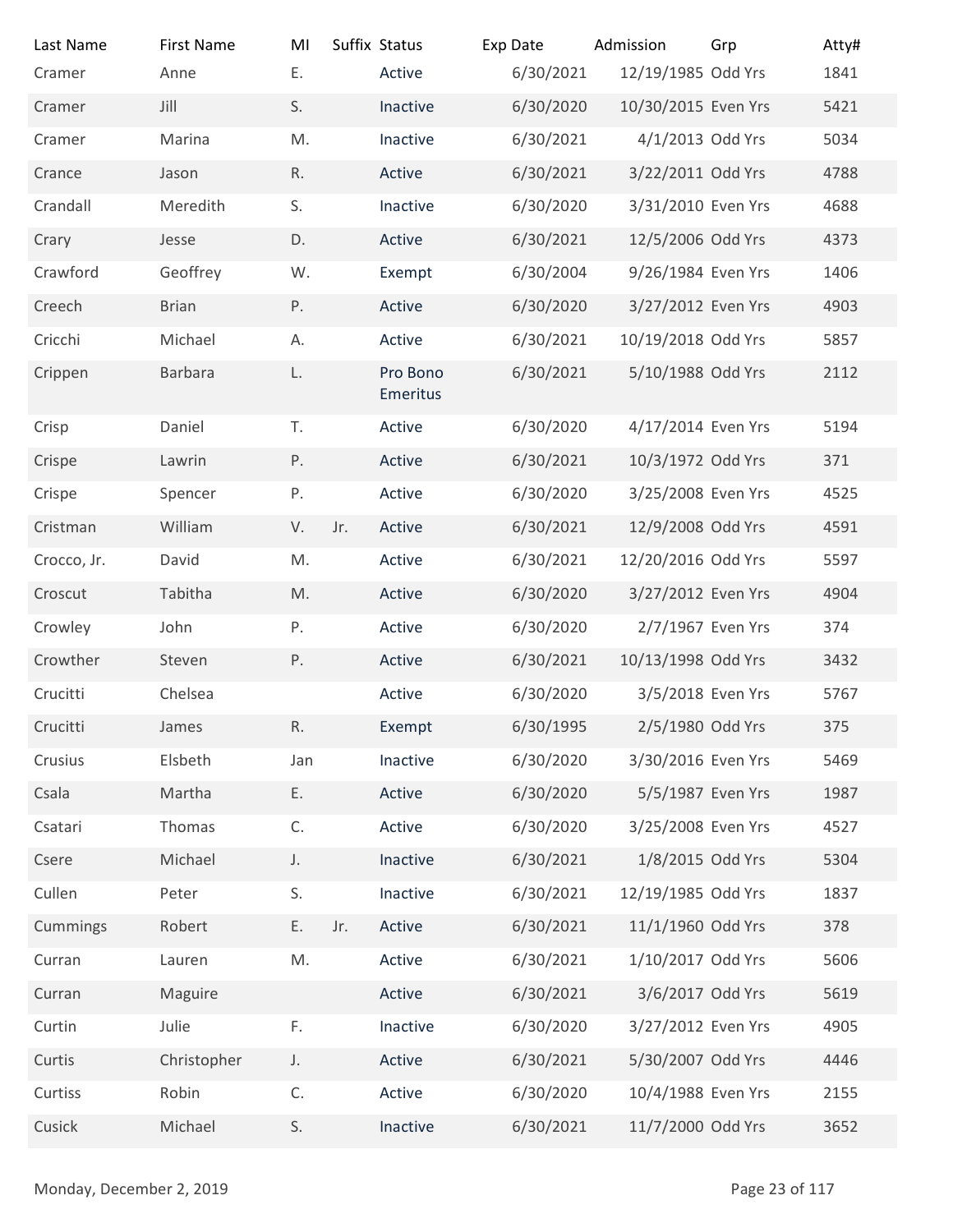| Suffix Status<br>Last Name<br><b>First Name</b><br>MI<br>Exp Date<br>Admission<br>Cusick<br>6/30/2021<br>Stephen<br>L.<br>Active<br>Cutler<br>Judith<br>Active<br>6/30/2020<br>Cykon<br>6/30/2021<br>Phillip<br>J.<br>Inactive<br>C.<br>6/30/2020<br>William<br>Active<br>Dagger<br>6/30/2020<br>Dagostino<br>Active<br>Daniel<br>M.<br>Dahlstrom<br>6/30/2021<br>Dawn<br>Inactive<br>6/30/2020<br>Dailey<br>Kevin<br>Inactive<br>4/3/1984 Odd Yrs<br>Thomas<br>Active<br>6/30/2021<br>Dailey<br>J.<br>Dakin<br>William<br>6/30/2020<br>10/4/1977 Even Yrs<br>Е.<br>Active<br>Jr.<br>6/30/2021<br>12/6/1994 Odd Yrs<br>Dale<br>Julie<br>Active<br>Α.<br>Ρ.<br>6/30/2021<br>6/18/2013 Odd Yrs<br>D'Alessandro<br>Georgiana<br>Active<br>Daley<br>Nicholas<br>Active<br>6/30/2020<br>3/19/2014 Even Yrs<br>J.<br>Dall<br>6/30/2020<br>3/16/2000 Even Yrs<br>Christopher<br>Active<br>А.<br>Active<br>6/30/2020<br>Daloz<br>Todd<br>J.W<br>Dalury<br>6/30/2021<br>10/9/1990 Odd Yrs<br>Robert<br>G.<br>Active<br>6/30/2021<br>10/9/1990 Odd Yrs<br>Daly<br>Active<br>M.<br>Ceci<br>Daly<br>Matthew<br>6/30/2020<br>5/19/1992 Even Yrs<br>Τ.<br>Active<br>S.<br>Active<br>6/30/2021<br>12/7/2010 Odd Yrs<br>D'Amico<br>Ruth<br>Jonathan<br>Active<br>6/30/2021<br>12/19/2000 Odd Yrs<br>R.<br>Damm<br>6/16/2003 Odd Yrs<br>Wo<br>Inactive<br>6/30/2021<br>Damm<br>Laura<br>6/30/2020<br>3/30/2018 Even Yrs<br>DaMore<br>Peter<br>Τ.<br>Active<br>Dandelake<br>Lilja<br>Inactive<br>6/30/2020<br>Margaret<br>F.<br>$\ensuremath{\mathsf{III}}\xspace$<br>6/30/2020<br>10/5/1976 Even Yrs<br>Daniels<br>Earl<br>Inactive<br>7/24/2018 Odd Yrs<br>Elizabeth<br><b>B.</b><br>Active<br>6/30/2021<br>Daniels<br>6/30/2021<br>10/6/1987 Odd Yrs<br>Danielson<br>${\sf R}.$<br>Philip<br>Active<br>6/30/2020<br>10/7/1986 Even Yrs<br>Dannenberg<br>Paul<br>S.<br>Active<br>6/30/2021<br>5/10/1988 Odd Yrs<br>Danon<br>Beth<br>Α.<br>Active<br>6/30/2020<br>2/11/2016 Even Yrs<br>Amelia<br>$\mathsf{W}.\mathsf{L}$<br>Active<br>Darrow<br>6/30/2020<br>William<br>Β.<br>Active<br>Darrow<br>6/30/2020<br>Daudelin<br>Christopher<br>Active<br>M. | Grp<br>11/17/2004 Odd Yrs<br>11/8/2005 Even Yrs<br>4/26/1982 Odd Yrs | Atty#<br>4124  |
|----------------------------------------------------------------------------------------------------------------------------------------------------------------------------------------------------------------------------------------------------------------------------------------------------------------------------------------------------------------------------------------------------------------------------------------------------------------------------------------------------------------------------------------------------------------------------------------------------------------------------------------------------------------------------------------------------------------------------------------------------------------------------------------------------------------------------------------------------------------------------------------------------------------------------------------------------------------------------------------------------------------------------------------------------------------------------------------------------------------------------------------------------------------------------------------------------------------------------------------------------------------------------------------------------------------------------------------------------------------------------------------------------------------------------------------------------------------------------------------------------------------------------------------------------------------------------------------------------------------------------------------------------------------------------------------------------------------------------------------------------------------------------------------------------------------------------------------------------------------------------------------------------------------------------------------------------------------------------------------------------------------------------------------------------------------------------------------------------------------------------------------|----------------------------------------------------------------------|----------------|
|                                                                                                                                                                                                                                                                                                                                                                                                                                                                                                                                                                                                                                                                                                                                                                                                                                                                                                                                                                                                                                                                                                                                                                                                                                                                                                                                                                                                                                                                                                                                                                                                                                                                                                                                                                                                                                                                                                                                                                                                                                                                                                                                        |                                                                      |                |
|                                                                                                                                                                                                                                                                                                                                                                                                                                                                                                                                                                                                                                                                                                                                                                                                                                                                                                                                                                                                                                                                                                                                                                                                                                                                                                                                                                                                                                                                                                                                                                                                                                                                                                                                                                                                                                                                                                                                                                                                                                                                                                                                        |                                                                      |                |
|                                                                                                                                                                                                                                                                                                                                                                                                                                                                                                                                                                                                                                                                                                                                                                                                                                                                                                                                                                                                                                                                                                                                                                                                                                                                                                                                                                                                                                                                                                                                                                                                                                                                                                                                                                                                                                                                                                                                                                                                                                                                                                                                        |                                                                      |                |
|                                                                                                                                                                                                                                                                                                                                                                                                                                                                                                                                                                                                                                                                                                                                                                                                                                                                                                                                                                                                                                                                                                                                                                                                                                                                                                                                                                                                                                                                                                                                                                                                                                                                                                                                                                                                                                                                                                                                                                                                                                                                                                                                        |                                                                      |                |
|                                                                                                                                                                                                                                                                                                                                                                                                                                                                                                                                                                                                                                                                                                                                                                                                                                                                                                                                                                                                                                                                                                                                                                                                                                                                                                                                                                                                                                                                                                                                                                                                                                                                                                                                                                                                                                                                                                                                                                                                                                                                                                                                        |                                                                      |                |
|                                                                                                                                                                                                                                                                                                                                                                                                                                                                                                                                                                                                                                                                                                                                                                                                                                                                                                                                                                                                                                                                                                                                                                                                                                                                                                                                                                                                                                                                                                                                                                                                                                                                                                                                                                                                                                                                                                                                                                                                                                                                                                                                        |                                                                      | 4233           |
|                                                                                                                                                                                                                                                                                                                                                                                                                                                                                                                                                                                                                                                                                                                                                                                                                                                                                                                                                                                                                                                                                                                                                                                                                                                                                                                                                                                                                                                                                                                                                                                                                                                                                                                                                                                                                                                                                                                                                                                                                                                                                                                                        |                                                                      | 380            |
|                                                                                                                                                                                                                                                                                                                                                                                                                                                                                                                                                                                                                                                                                                                                                                                                                                                                                                                                                                                                                                                                                                                                                                                                                                                                                                                                                                                                                                                                                                                                                                                                                                                                                                                                                                                                                                                                                                                                                                                                                                                                                                                                        | 2/3/1981 Even Yrs                                                    | 1756           |
|                                                                                                                                                                                                                                                                                                                                                                                                                                                                                                                                                                                                                                                                                                                                                                                                                                                                                                                                                                                                                                                                                                                                                                                                                                                                                                                                                                                                                                                                                                                                                                                                                                                                                                                                                                                                                                                                                                                                                                                                                                                                                                                                        | 1/2/2018 Even Yrs                                                    | 5731           |
|                                                                                                                                                                                                                                                                                                                                                                                                                                                                                                                                                                                                                                                                                                                                                                                                                                                                                                                                                                                                                                                                                                                                                                                                                                                                                                                                                                                                                                                                                                                                                                                                                                                                                                                                                                                                                                                                                                                                                                                                                                                                                                                                        | 5/28/1996 Odd Yrs                                                    | 3163           |
|                                                                                                                                                                                                                                                                                                                                                                                                                                                                                                                                                                                                                                                                                                                                                                                                                                                                                                                                                                                                                                                                                                                                                                                                                                                                                                                                                                                                                                                                                                                                                                                                                                                                                                                                                                                                                                                                                                                                                                                                                                                                                                                                        | 4/5/1983 Even Yrs                                                    | 381            |
|                                                                                                                                                                                                                                                                                                                                                                                                                                                                                                                                                                                                                                                                                                                                                                                                                                                                                                                                                                                                                                                                                                                                                                                                                                                                                                                                                                                                                                                                                                                                                                                                                                                                                                                                                                                                                                                                                                                                                                                                                                                                                                                                        |                                                                      | 383<br>384     |
|                                                                                                                                                                                                                                                                                                                                                                                                                                                                                                                                                                                                                                                                                                                                                                                                                                                                                                                                                                                                                                                                                                                                                                                                                                                                                                                                                                                                                                                                                                                                                                                                                                                                                                                                                                                                                                                                                                                                                                                                                                                                                                                                        |                                                                      |                |
|                                                                                                                                                                                                                                                                                                                                                                                                                                                                                                                                                                                                                                                                                                                                                                                                                                                                                                                                                                                                                                                                                                                                                                                                                                                                                                                                                                                                                                                                                                                                                                                                                                                                                                                                                                                                                                                                                                                                                                                                                                                                                                                                        |                                                                      | 2968<br>5069   |
|                                                                                                                                                                                                                                                                                                                                                                                                                                                                                                                                                                                                                                                                                                                                                                                                                                                                                                                                                                                                                                                                                                                                                                                                                                                                                                                                                                                                                                                                                                                                                                                                                                                                                                                                                                                                                                                                                                                                                                                                                                                                                                                                        |                                                                      |                |
|                                                                                                                                                                                                                                                                                                                                                                                                                                                                                                                                                                                                                                                                                                                                                                                                                                                                                                                                                                                                                                                                                                                                                                                                                                                                                                                                                                                                                                                                                                                                                                                                                                                                                                                                                                                                                                                                                                                                                                                                                                                                                                                                        |                                                                      | 5182           |
|                                                                                                                                                                                                                                                                                                                                                                                                                                                                                                                                                                                                                                                                                                                                                                                                                                                                                                                                                                                                                                                                                                                                                                                                                                                                                                                                                                                                                                                                                                                                                                                                                                                                                                                                                                                                                                                                                                                                                                                                                                                                                                                                        |                                                                      | 3589           |
|                                                                                                                                                                                                                                                                                                                                                                                                                                                                                                                                                                                                                                                                                                                                                                                                                                                                                                                                                                                                                                                                                                                                                                                                                                                                                                                                                                                                                                                                                                                                                                                                                                                                                                                                                                                                                                                                                                                                                                                                                                                                                                                                        | 9/1/2010 Even Yrs                                                    | 4734           |
|                                                                                                                                                                                                                                                                                                                                                                                                                                                                                                                                                                                                                                                                                                                                                                                                                                                                                                                                                                                                                                                                                                                                                                                                                                                                                                                                                                                                                                                                                                                                                                                                                                                                                                                                                                                                                                                                                                                                                                                                                                                                                                                                        |                                                                      | 2418<br>2419   |
|                                                                                                                                                                                                                                                                                                                                                                                                                                                                                                                                                                                                                                                                                                                                                                                                                                                                                                                                                                                                                                                                                                                                                                                                                                                                                                                                                                                                                                                                                                                                                                                                                                                                                                                                                                                                                                                                                                                                                                                                                                                                                                                                        |                                                                      | 2627           |
|                                                                                                                                                                                                                                                                                                                                                                                                                                                                                                                                                                                                                                                                                                                                                                                                                                                                                                                                                                                                                                                                                                                                                                                                                                                                                                                                                                                                                                                                                                                                                                                                                                                                                                                                                                                                                                                                                                                                                                                                                                                                                                                                        |                                                                      |                |
|                                                                                                                                                                                                                                                                                                                                                                                                                                                                                                                                                                                                                                                                                                                                                                                                                                                                                                                                                                                                                                                                                                                                                                                                                                                                                                                                                                                                                                                                                                                                                                                                                                                                                                                                                                                                                                                                                                                                                                                                                                                                                                                                        |                                                                      | 4752<br>3670   |
|                                                                                                                                                                                                                                                                                                                                                                                                                                                                                                                                                                                                                                                                                                                                                                                                                                                                                                                                                                                                                                                                                                                                                                                                                                                                                                                                                                                                                                                                                                                                                                                                                                                                                                                                                                                                                                                                                                                                                                                                                                                                                                                                        |                                                                      | 3955           |
|                                                                                                                                                                                                                                                                                                                                                                                                                                                                                                                                                                                                                                                                                                                                                                                                                                                                                                                                                                                                                                                                                                                                                                                                                                                                                                                                                                                                                                                                                                                                                                                                                                                                                                                                                                                                                                                                                                                                                                                                                                                                                                                                        |                                                                      |                |
|                                                                                                                                                                                                                                                                                                                                                                                                                                                                                                                                                                                                                                                                                                                                                                                                                                                                                                                                                                                                                                                                                                                                                                                                                                                                                                                                                                                                                                                                                                                                                                                                                                                                                                                                                                                                                                                                                                                                                                                                                                                                                                                                        |                                                                      | 5775           |
|                                                                                                                                                                                                                                                                                                                                                                                                                                                                                                                                                                                                                                                                                                                                                                                                                                                                                                                                                                                                                                                                                                                                                                                                                                                                                                                                                                                                                                                                                                                                                                                                                                                                                                                                                                                                                                                                                                                                                                                                                                                                                                                                        | 8/12/2015 Even Yrs                                                   | 5384           |
|                                                                                                                                                                                                                                                                                                                                                                                                                                                                                                                                                                                                                                                                                                                                                                                                                                                                                                                                                                                                                                                                                                                                                                                                                                                                                                                                                                                                                                                                                                                                                                                                                                                                                                                                                                                                                                                                                                                                                                                                                                                                                                                                        |                                                                      | 387            |
|                                                                                                                                                                                                                                                                                                                                                                                                                                                                                                                                                                                                                                                                                                                                                                                                                                                                                                                                                                                                                                                                                                                                                                                                                                                                                                                                                                                                                                                                                                                                                                                                                                                                                                                                                                                                                                                                                                                                                                                                                                                                                                                                        |                                                                      | 5817           |
|                                                                                                                                                                                                                                                                                                                                                                                                                                                                                                                                                                                                                                                                                                                                                                                                                                                                                                                                                                                                                                                                                                                                                                                                                                                                                                                                                                                                                                                                                                                                                                                                                                                                                                                                                                                                                                                                                                                                                                                                                                                                                                                                        |                                                                      | 2036           |
|                                                                                                                                                                                                                                                                                                                                                                                                                                                                                                                                                                                                                                                                                                                                                                                                                                                                                                                                                                                                                                                                                                                                                                                                                                                                                                                                                                                                                                                                                                                                                                                                                                                                                                                                                                                                                                                                                                                                                                                                                                                                                                                                        |                                                                      | 1936           |
|                                                                                                                                                                                                                                                                                                                                                                                                                                                                                                                                                                                                                                                                                                                                                                                                                                                                                                                                                                                                                                                                                                                                                                                                                                                                                                                                                                                                                                                                                                                                                                                                                                                                                                                                                                                                                                                                                                                                                                                                                                                                                                                                        |                                                                      | 2113           |
|                                                                                                                                                                                                                                                                                                                                                                                                                                                                                                                                                                                                                                                                                                                                                                                                                                                                                                                                                                                                                                                                                                                                                                                                                                                                                                                                                                                                                                                                                                                                                                                                                                                                                                                                                                                                                                                                                                                                                                                                                                                                                                                                        |                                                                      | 5458           |
|                                                                                                                                                                                                                                                                                                                                                                                                                                                                                                                                                                                                                                                                                                                                                                                                                                                                                                                                                                                                                                                                                                                                                                                                                                                                                                                                                                                                                                                                                                                                                                                                                                                                                                                                                                                                                                                                                                                                                                                                                                                                                                                                        | 2/15/2000 Even Yrs                                                   | 3569           |
|                                                                                                                                                                                                                                                                                                                                                                                                                                                                                                                                                                                                                                                                                                                                                                                                                                                                                                                                                                                                                                                                                                                                                                                                                                                                                                                                                                                                                                                                                                                                                                                                                                                                                                                                                                                                                                                                                                                                                                                                                                                                                                                                        | 9/11/2017 Even Yrs                                                   | 5674           |
| 6/30/2020<br>Inactive<br>Daum<br>Caryn<br>L.                                                                                                                                                                                                                                                                                                                                                                                                                                                                                                                                                                                                                                                                                                                                                                                                                                                                                                                                                                                                                                                                                                                                                                                                                                                                                                                                                                                                                                                                                                                                                                                                                                                                                                                                                                                                                                                                                                                                                                                                                                                                                           | 3/27/2012 Even Yrs                                                   | 4906           |
| 6/30/1992<br>Exempt<br>Mar<br>Davenport<br>Amy                                                                                                                                                                                                                                                                                                                                                                                                                                                                                                                                                                                                                                                                                                                                                                                                                                                                                                                                                                                                                                                                                                                                                                                                                                                                                                                                                                                                                                                                                                                                                                                                                                                                                                                                                                                                                                                                                                                                                                                                                                                                                         |                                                                      | 391            |
|                                                                                                                                                                                                                                                                                                                                                                                                                                                                                                                                                                                                                                                                                                                                                                                                                                                                                                                                                                                                                                                                                                                                                                                                                                                                                                                                                                                                                                                                                                                                                                                                                                                                                                                                                                                                                                                                                                                                                                                                                                                                                                                                        | 9/23/1982 Odd Yrs                                                    |                |
| Monday, December 2, 2019                                                                                                                                                                                                                                                                                                                                                                                                                                                                                                                                                                                                                                                                                                                                                                                                                                                                                                                                                                                                                                                                                                                                                                                                                                                                                                                                                                                                                                                                                                                                                                                                                                                                                                                                                                                                                                                                                                                                                                                                                                                                                                               |                                                                      | Page 24 of 117 |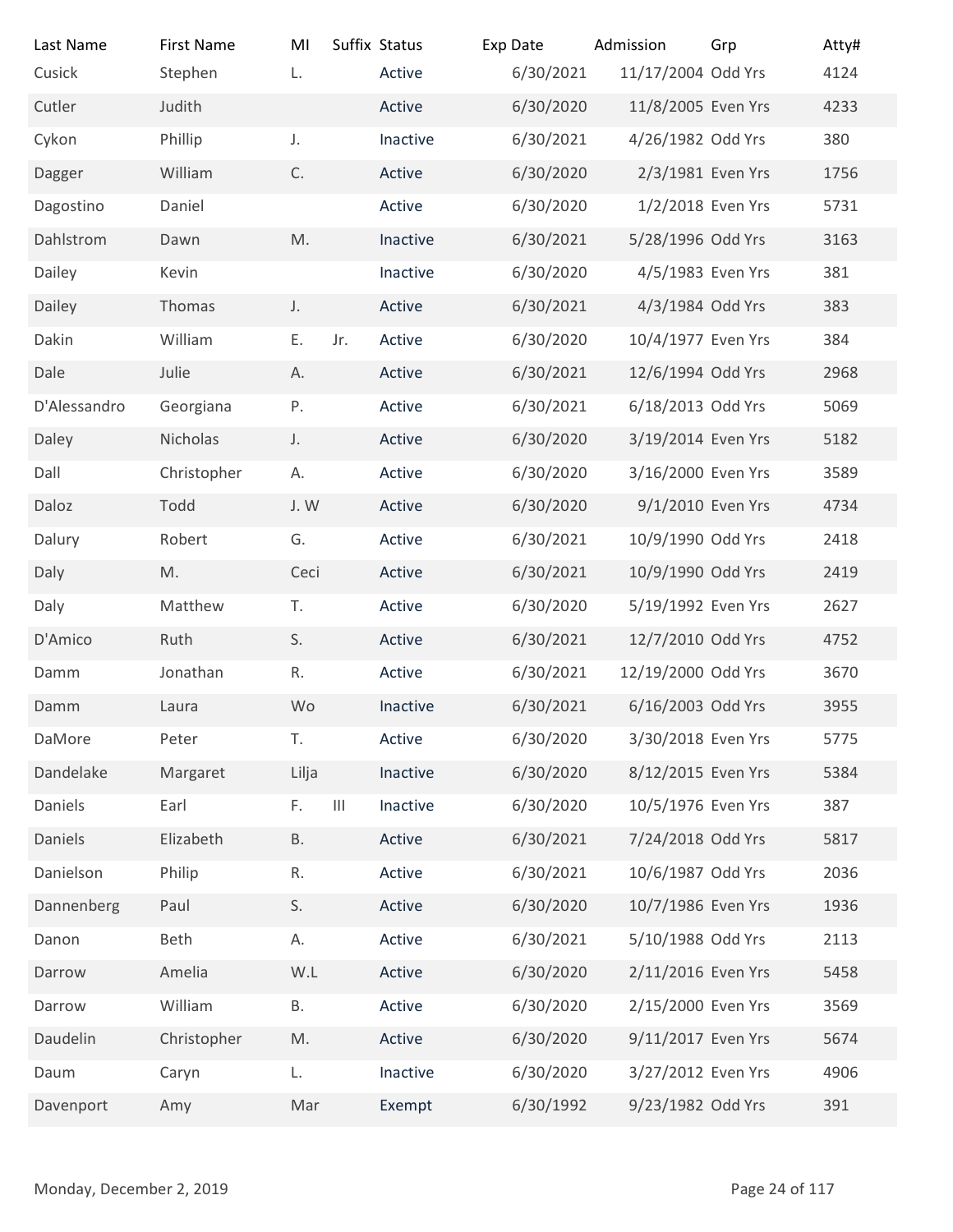| Last Name                | <b>First Name</b>  | MI        |     | Suffix Status        | Exp Date               | Admission                                | Grp | Atty#          |
|--------------------------|--------------------|-----------|-----|----------------------|------------------------|------------------------------------------|-----|----------------|
| David                    | Amanda             | L.        |     | Active               | 6/30/2020              | 9/11/2017 Even Yrs                       |     | 5675           |
| Davidson                 | John               | R.        |     | Active               | 6/30/2020              | 12/7/1971 Even Yrs                       |     | 392            |
| Davies                   | William            | Boy       |     | Active               | 6/30/2020              | 10/5/1971 Even Yrs                       |     | 393            |
| Davis                    | Amy                | Ε.        |     | Active               | 6/30/2020              | 10/30/2015 Even Yrs                      |     | 5406           |
| Davis                    | Anna               | Cyk       |     | Active               | 6/30/2021              | 10/25/2012 Odd Yrs                       |     | 4972           |
| Davis                    | Christopher        | А.        |     | Active               | 6/30/2021              | 12/7/2010 Odd Yrs                        |     | 4753           |
| Davis<br>Davis           | Christopher<br>Dan | L.<br>M.  |     | Active<br>Active     | 6/30/2020<br>6/30/2020 | 10/7/1975 Even Yrs<br>9/10/1984 Even Yrs |     | 394<br>1387    |
| Davis                    | Emily              | S.        |     | Active               | 6/30/2020              | 12/17/1982 Even Yrs                      |     | 400            |
| Davis                    | Kathleen           | Η.        |     | Active               | 6/30/2020              | 9/7/1982 Even Yrs                        |     | 398            |
| Davis                    | Kenneth            | А.        |     | Inactive             | 6/30/2021              | 9/12/2018 Odd Yrs                        |     | 5836           |
| Davis                    | Richard            | E.        | Jr. | Inactive             | 6/30/2021              | 9/1/1987 Odd Yrs                         |     | 2025           |
| Davison                  | Jane               | Η.        |     | Active               | 6/30/2020              | 5/9/1989 Even Yrs                        |     | 2240           |
| Day                      | Anne               | Wils      |     | Pro Bono             | 6/30/2021              | 6/21/2005 Odd Yrs                        |     | 4182           |
|                          |                    |           |     | Emeritus             |                        |                                          |     |                |
| Day                      | Larry              | R.        |     | Inactive             | 6/30/2021              | 4/10/1991 Odd Yrs                        |     | 2489           |
| Dayno                    | Zachary            | M.        |     | Inactive             | 6/30/2021              | 1/2/2019 Odd Yrs                         |     | 5902           |
| de Tarnowsky             | Nancy              | К.        |     | Active               | 6/30/2020              | 6/15/2004 Even Yrs                       |     | 4070           |
| Dean                     | Alexander          | M.        |     | Active               | 6/30/2021              | 9/14/2018 Odd Yrs                        |     | 5839           |
| DeBernardi               | Beth               | А.        |     | Active               | 6/30/2021              | 2/11/1991 Odd Yrs                        |     | 2472           |
| DeBonis                  | Joseph             | А.        |     | Inactive             | 6/30/2021              | 10/1/1968 Odd Yrs                        |     | 1796           |
| DeCaporale               | Joseph             | J.        |     | Inactive             | 6/30/2021              | 9/24/2008 Odd Yrs                        |     | 4571           |
| Decato<br>Deegan         | R.<br>Andrew       | Pet       |     | Active<br>Inactive   | 6/30/2020<br>6/30/2020 | 9/17/1985 Even Yrs<br>3/14/2006 Even Yrs |     | 1799<br>4286   |
| Deetz                    | Laura              |           |     | Active               | 6/30/2021              | 12/31/2014 Odd Yrs                       |     | 5298           |
| DeFede-Cove              | Virginia           | А.        |     | Inactive             | 6/30/2021              | 7/24/1986 Odd Yrs                        |     | 1901           |
| DeForest                 | Katherine          |           |     | Pro Bono<br>Emeritus | 6/30/2020              | 6/23/2010 Even Yrs                       |     | 4705           |
| DeGraff-Murphy Christina |                    | L.        |     | Active               | 6/30/2020              | 1/29/2002 Even Yrs                       |     | 3800           |
| Delaney                  | Andrew             | <b>B.</b> |     | Active               | 6/30/2021              | 12/7/2010 Odd Yrs                        |     | 4754           |
| Delaney                  | William            | J.        |     | Active               | 6/30/2020              | 4/9/1998 Even Yrs                        |     | 3380           |
| Deleault                 | Nathan             | R.        |     | Active               | 6/30/2021              | 8/31/2018 Odd Yrs                        |     | 5831           |
| Delehanty                | Rachael            |           |     | Active               | 6/30/2021              | 11/8/2016 Odd Yrs                        |     | 5581           |
|                          |                    |           |     |                      |                        |                                          |     |                |
| Monday, December 2, 2019 |                    |           |     |                      |                        |                                          |     | Page 25 of 117 |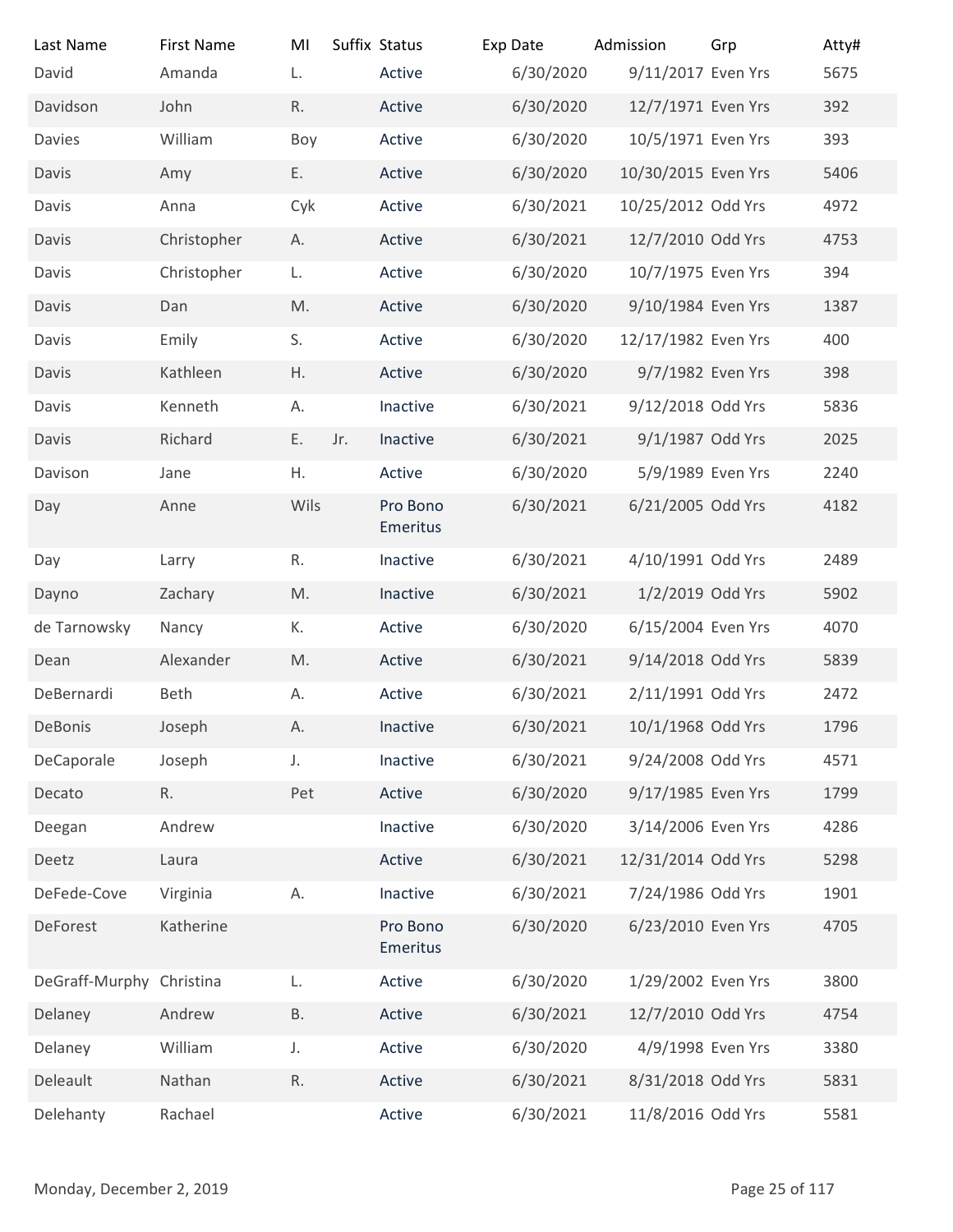| Last Name                | <b>First Name</b> | MI            | Suffix Status | Exp Date  | Admission           | Grp            | Atty# |
|--------------------------|-------------------|---------------|---------------|-----------|---------------------|----------------|-------|
| Delisle                  | Kathleen          | А.            | Active        | 6/30/2021 | 9/19/2018 Odd Yrs   |                | 5840  |
| DeLuca                   | Matthew           | P.            | Active        | 6/30/2020 | 6/15/2004 Even Yrs  |                | 4069  |
| DeMarchis                | Livia             | К.            | Active        | 6/30/2021 | 12/7/2010 Odd Yrs   |                | 4764  |
| Demas                    | Elizabeth         | M.            | Active        | 6/30/2021 | 10/10/1989 Odd Yrs  |                | 2274  |
| Demas                    | George            | N.            | Active        | 6/30/2020 | 9/22/1999 Even Yrs  |                | 3527  |
| Dembinski                | Jan               | Pet           | Active        | 6/30/2020 | 11/9/1999 Even Yrs  |                | 3532  |
| DeMerchant               | Richard           | А.            | Active        | 6/30/2022 | 10/22/2019 Even Yrs |                | 6018  |
| Dempsey                  | Cecelia           | Mar           | Active        | 6/30/2021 | 1/26/2015 Odd Yrs   |                | 5319  |
| Dennett                  | Charlotte         | R.            | Active        | 6/30/2021 | 2/21/1997 Odd Yrs   |                | 3265  |
| Denton                   | Tammy             | Bes           | Active        | 6/30/2020 | 6/13/1995 Even Yrs  |                | 3026  |
| Deppman                  | Benjamin          | H.            | Active        | 6/30/2021 | 11/14/1994 Odd Yrs  |                | 2951  |
| Deppman                  | Lesley            | <b>B.</b>     | Active        | 6/30/2020 | 3/27/2012 Even Yrs  |                | 4643  |
| DeRego                   | Peter             | К.            | Inactive      | 6/30/2020 | 6/8/2006 Even Yrs   |                | 4312  |
| Derry                    | Eric              | G.            | Active        | 6/30/2021 | 9/24/2008 Odd Yrs   |                | 4583  |
| Desautels                | Mary              | L.            | Active        | 6/30/2021 | 10/18/1994 Odd Yrs  |                | 2926  |
| Desautels                | Michael           | L.            | Active        | 6/30/2021 | 3/13/2007 Odd Yrs   |                | 4419  |
| Deschenes                | Denise            | J.            | Active        | 6/30/2021 | 11/21/1980 Odd Yrs  |                | 407   |
| Deslaurier               | Toni              |               | Active        | 6/30/2021 | 4/5/1983 Odd Yrs    |                | 409   |
| DesMarais                | James             | F.            | Active        | 6/30/2020 | 1/12/2018 Even Yrs  |                | 5738  |
| <b>DesMeules</b>         | Peter             | J.            | Active        | 6/30/2020 | 12/2/1975 Even Yrs  |                | 410   |
| DeSocio                  | Brandon           | M.            | Active        | 6/30/2021 | 6/27/2019 Odd Yrs   |                | 5977  |
|                          |                   | C.            | Active        |           | 12/5/1972 Odd Yrs   |                | 411   |
| Detora                   | Leighton          |               |               | 6/30/2021 |                     |                |       |
| Deveneau                 | William           | $\mathsf{C}.$ | Active        | 6/30/2020 | 7/31/2017 Even Yrs  |                | 5659  |
| Devine                   | Katherine         | Hea           | Inactive      | 6/30/2020 | 10/31/2017 Even Yrs |                | 5709  |
| Devine                   | Laura             | D.            | Active        | 6/30/2020 | 9/22/2017 Even Yrs  |                | 5679  |
| Devine                   | Tara              | J.            | Active        | 6/30/2021 | 3/15/2005 Odd Yrs   |                | 4159  |
| Devine                   | Thomas            | J.            | Exempt        | 6/30/1996 | 10/11/1991 Even Yrs |                | 2550  |
| Devins                   | Caryn             | А.            | Active        | 6/30/2020 | 11/22/2013 Even Yrs |                | 5129  |
| Devlin-Brown             | <b>Brooke</b>     | L.            | Inactive      | 6/30/2020 | 9/1/2011 Even Yrs   |                | 4836  |
| Devonshire               | Bryanna           | К.            | Active        | 6/30/2021 | 4/16/2019 Odd Yrs   |                | 5949  |
| DeWeese                  | James             | T.            | Inactive      | 6/30/2021 | 10/25/2012 Odd Yrs  |                | 4973  |
| Dewey                    | Patricia          | А.            | Inactive      | 6/30/2020 | 10/7/1997 Even Yrs  |                | 3321  |
|                          |                   |               |               |           |                     |                |       |
| Monday, December 2, 2019 |                   |               |               |           |                     | Page 26 of 117 |       |
|                          |                   |               |               |           |                     |                |       |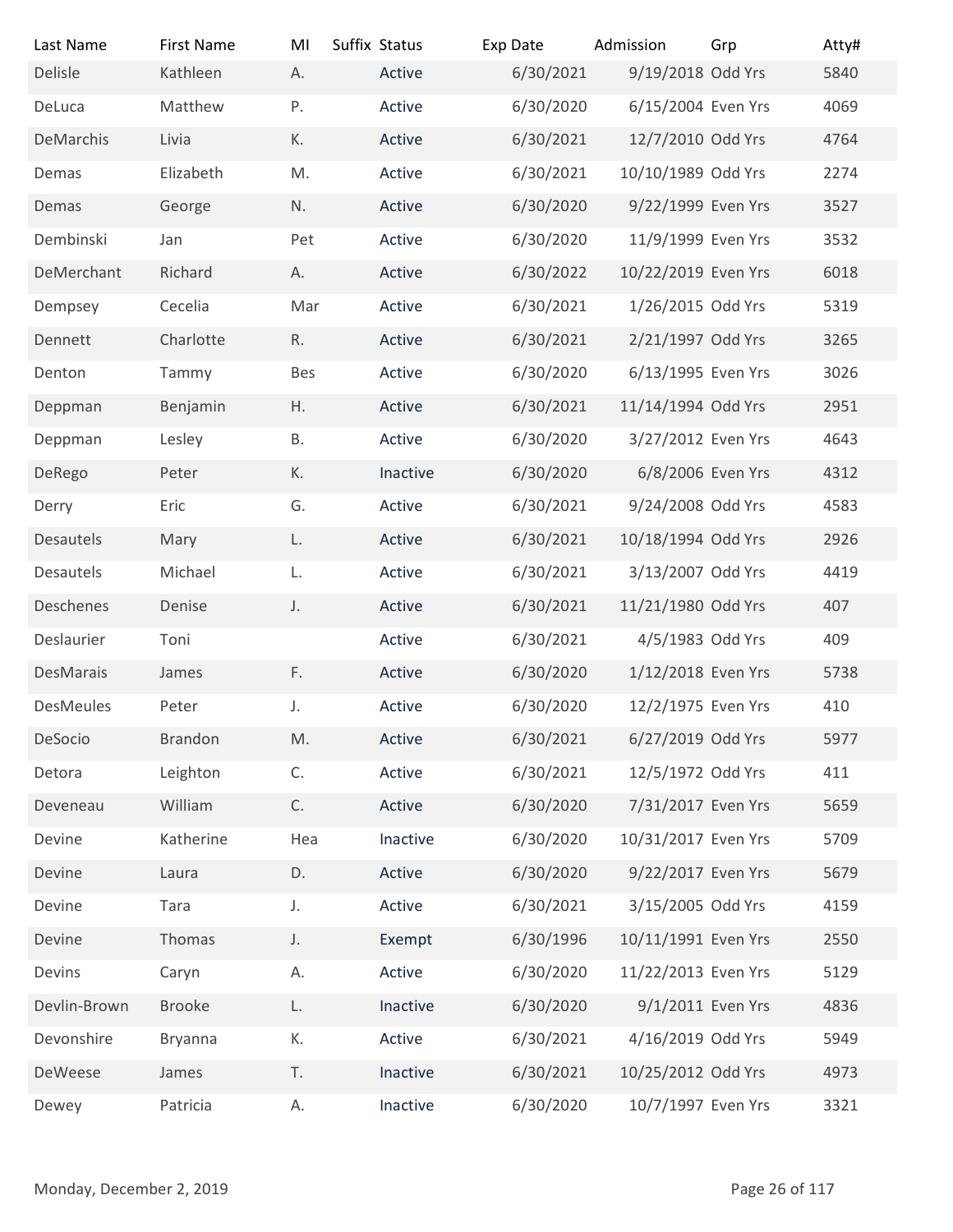| Last Name                | <b>First Name</b> | MI            | Suffix Status        | Exp Date  | Admission           | Grp            | Atty# |
|--------------------------|-------------------|---------------|----------------------|-----------|---------------------|----------------|-------|
| DeWolfe                  | Kerry             | <b>B.</b>     | Active               | 6/30/2020 | 12/11/1986 Even Yrs |                | 1947  |
| Dexter                   | Paul              | <b>B.</b>     | Inactive             | 6/30/2021 | 6/14/2001 Odd Yrs   |                | 3709  |
| Dexter-Cooper            | Anthea            |               | Active               | 6/30/2020 | 3/10/2014 Even Yrs  |                | 5176  |
| Diakun                   | John              | $F_{\star}$   | Inactive             | 6/30/2021 | 10/10/2018 Odd Yrs  |                | 5848  |
| Diamond                  | Joshua            | R.            | Active               | 6/30/2021 | 12/6/1994 Odd Yrs   |                | 2969  |
| Diamond                  | M.                | Jero          | Inactive             | 6/30/2021 | 12/3/1968 Odd Yrs   |                | 413   |
| Diaz                     | James             | M.            | Active               | 6/30/2021 | 1/30/2013 Odd Yrs   |                | 5014  |
| DiBella                  | Matthew           | R.            | Active               | 6/30/2021 | 10/26/2016 Odd Yrs  |                | 5564  |
| Dickey                   | Sheryl            | L.            | Inactive             | 6/30/2021 | 6/17/2009 Odd Yrs   |                | 4627  |
| Dickson                  | Jeffrey           | T.            | Active               | 6/30/2020 | 9/13/2011 Even Yrs  |                | 4839  |
| Dickson                  | Judith            | F.            | Pro Bono<br>Emeritus | 6/30/2021 | 10/5/1976 Odd Yrs   |                | 416   |
| Diederich                | Kassandra         | Ρ.            | Active               | 6/30/2021 | 10/10/2014 Odd Yrs  |                | 5248  |
| Dier                     | Hilton            | H.<br>Jr.     | Exempt               | 6/30/1985 | 11/5/1957 Odd Yrs   |                | 1501  |
| Dilley                   | Shannon           | M.            | Inactive             | 6/30/2020 | 12/10/2009 Even Yrs |                | 4661  |
| Dillon                   | Judith            | L.            | Active               | 6/30/2020 | 2/11/1992 Even Yrs  |                | 3928  |
| DiMauro                  | Theresa           |               | Exempt               | 6/30/1995 | 9/17/1985 Odd Yrs   |                | 1808  |
| Dingle                   | Catherine         |               | Active               | 6/30/2020 | 5/9/1989 Even Yrs   |                | 2230  |
| Dingledine               | L.                | <b>Bro</b>    | Active               | 6/30/2020 | 1/9/1996 Even Yrs   |                | 3121  |
| Dingley                  | James             | $\mathsf{M}.$ | Active               | 6/30/2021 | 5/4/1993 Odd Yrs    |                | 2745  |
| DiNicola                 | Damian            | L.            | Active               | 6/30/2021 | 8/2/2016 Odd Yrs    |                | 5524  |
| DiPalma                  | Robert            | S.            | Active               | 6/30/2020 | 4/7/1981 Even Yrs   |                | 419   |
| DiPaola                  | Kathleen          | А.            | Active               | 6/30/2020 | 11/20/2015 Even Yrs |                | 5428  |
| DiRusso                  | Michael           | J.            | Inactive             | 6/30/2020 | 3/19/1992 Even Yrs  |                | 2605  |
| DiSabito                 | Douglas           | Ε.            | Active               | 6/30/2021 | 5/17/2011 Odd Yrs   |                | 4815  |
| DiSano                   | Dana              | M.            | Active               | 6/30/2020 | 6/8/2016 Even Yrs   |                | 5500  |
| Disbrow                  | Susan             | Мc            | Inactive             | 6/30/2021 | 2/6/1990 Odd Yrs    |                | 2340  |
| DiStabile                | Paula             | M.            | Active               | 6/30/2020 | 11/29/1995 Even Yrs |                | 3104  |
| DiStefano                | Mark              | J.            | Active               | 6/30/2020 | 11/6/1984 Even Yrs  |                | 1420  |
| Dixon                    | Edward            | Η.            | Active               | 6/30/2020 | 11/8/2005 Even Yrs  |                | 4234  |
| Dobraca                  | Dzenana           |               | Active               | 6/30/2022 | 7/9/2019 Even Yrs   |                | 5983  |
| Dodge                    | Bryan             | Ε.            | Active               | 6/30/2021 | 9/24/2008 Odd Yrs   |                | 4572  |
| Dodge                    | William           | J.            | Active               | 6/30/2021 | 12/19/2000 Odd Yrs  |                | 3671  |
| Monday, December 2, 2019 |                   |               |                      |           |                     | Page 27 of 117 |       |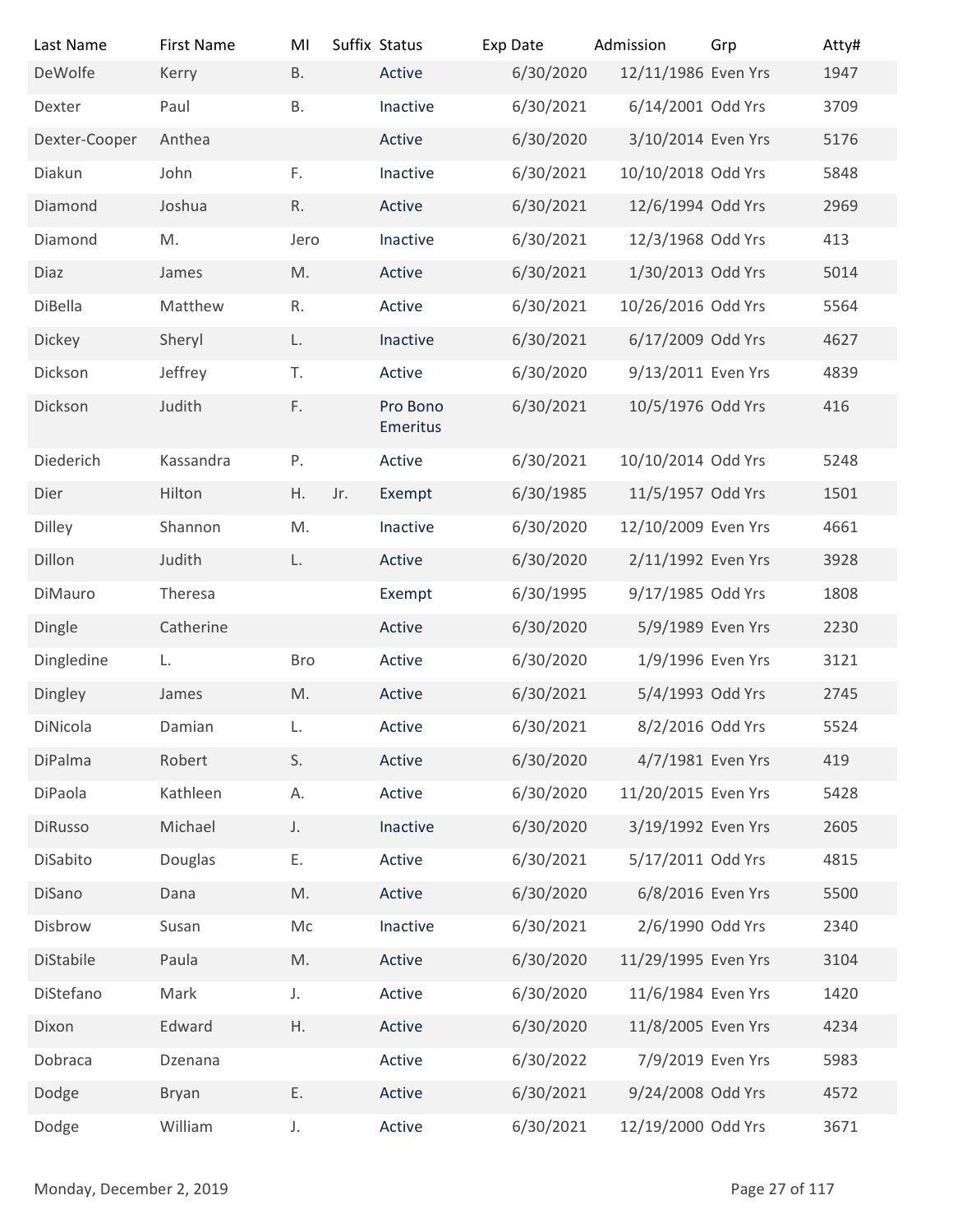| Last Name                | <b>First Name</b> | MI   |     | Suffix Status | Exp Date  | Admission           | Grp            | Atty# |
|--------------------------|-------------------|------|-----|---------------|-----------|---------------------|----------------|-------|
| Dodig                    | Chris             | S.   |     | Active        | 6/30/2020 | 2/15/2000 Even Yrs  |                | 3572  |
| Doherty                  | <b>Brian</b>      | R.   |     | Inactive      | 6/30/2020 | 9/30/2013 Even Yrs  |                | 5103  |
| Doherty                  | John              | R.   |     | Active        | 6/30/2021 | 12/4/1990 Odd Yrs   |                | 2459  |
| Doherty                  | Timothy           | C.   | Jr. | Active        | 6/30/2020 | 12/7/2011 Even Yrs  |                | 4849  |
| Dombro                   | Sandra            | Bec  |     | Active        | 6/30/2021 | 3/19/1997 Odd Yrs   |                | 3269  |
| Donahue                  | Anne              | de l |     | Inactive      | 6/30/2021 | 10/13/1992 Odd Yrs  |                | 2672  |
| Donahue                  | Brendan           | P.   |     | Active        | 6/30/2021 | 6/14/2001 Odd Yrs   |                | 3710  |
| Donahue                  | Joan              | W.   |     | Active        | 6/30/2021 | 10/13/1998 Odd Yrs  |                | 3433  |
| Donahue                  | Kathleen          | Ε.   |     | Inactive      | 6/30/2021 | 12/7/2010 Odd Yrs   |                | 4763  |
| Donahue                  | R.                | Mic  |     | Inactive      | 6/30/2020 | 6/12/1989 Even Yrs  |                | 2254  |
| Donaldson                | Paul              | Α.   |     | Active        | 6/30/2021 | 9/15/1998 Odd Yrs   |                | 3416  |
| Donegan                  | Joseph            | M.   |     | Inactive      | 6/30/2020 | 9/10/2013 Even Yrs  |                | 5098  |
| Donegan                  | Susan             | L.   |     | Inactive      | 6/30/2020 | 10/7/1997 Even Yrs  |                | 3322  |
| Donnellan                | Michael           | T.   |     | Inactive      | 6/30/2021 | 6/20/2000 Odd Yrs   |                | 3623  |
| Donnelly                 | Michelle          | S.   |     | Active        | 6/30/2020 | 10/21/2013 Even Yrs |                | 5109  |
| Donofrio                 | Michael           | N.   |     | Active        | 6/30/2021 | 12/5/2006 Odd Yrs   |                | 4400  |
| Donohue                  | John              | Α.   |     | Active        | 6/30/2021 | 2/12/2019 Odd Yrs   |                | 5915  |
| Donovan                  | Kathryn           |      |     | Active        | 6/30/2020 | 11/19/2002 Even Yrs |                | 3914  |
|                          |                   |      |     | Active        |           |                     |                |       |
| Donovan                  | Thomas            | J.   | Jr. |               | 6/30/2020 | 11/19/2002 Even Yrs |                | 3878  |
| Dooley                   | John              | А.   |     | Exempt        | 6/30/1987 | 12/3/1968 Odd Yrs   |                | 428   |
| Dorf                     | Nicholas          | S.   |     | Inactive      | 6/30/2020 | 4/15/2016 Even Yrs  |                | 5477  |
| Dorigan                  | William           | Ε.   |     | Inactive      | 6/30/2021 | 7/7/2016 Odd Yrs    |                | 5508  |
| Dotoli                   | Vincent           | J.   |     | Active        | 6/30/2021 | 12/15/1992 Odd Yrs  |                | 2702  |
| Douglas                  | Anastasia         | M.   |     | Active        | 6/30/2020 | 12/7/2011 Even Yrs  |                | 4884  |
| Douglas                  | Joshua            | Α.   |     | Active        | 6/30/2021 | 10/25/2012 Odd Yrs  |                | 4974  |
| Dow                      | Bryden            | F.   |     | Active        | 6/30/2020 | 10/7/1997 Even Yrs  |                | 3323  |
| Dow                      | Lee               |      |     | Active        | 6/30/2020 | 11/3/1987 Even Yrs  |                | 2066  |
| Dowie                    | Catherine         |      |     | Active        | 6/30/2021 | 7/20/2018 Odd Yrs   |                | 5812  |
| Dowling                  | Juliet            | L.   |     | Active        | 6/30/2020 | 5/26/2016 Even Yrs  |                | 5494  |
| Dowling                  | Thomas            | Mic  |     | Active        | 6/30/2020 | 10/7/1975 Even Yrs  |                | 433   |
| Downing                  | Herbert           | J.   |     | Active        | 6/30/2021 | 2/2/1982 Odd Yrs    |                | 434   |
| Doyle                    | Kevin             | J.   |     | Active        | 6/30/2021 | 6/29/2017 Odd Yrs   |                | 5650  |
|                          |                   |      |     |               |           |                     |                |       |
| Monday, December 2, 2019 |                   |      |     |               |           |                     | Page 28 of 117 |       |
|                          |                   |      |     |               |           |                     |                |       |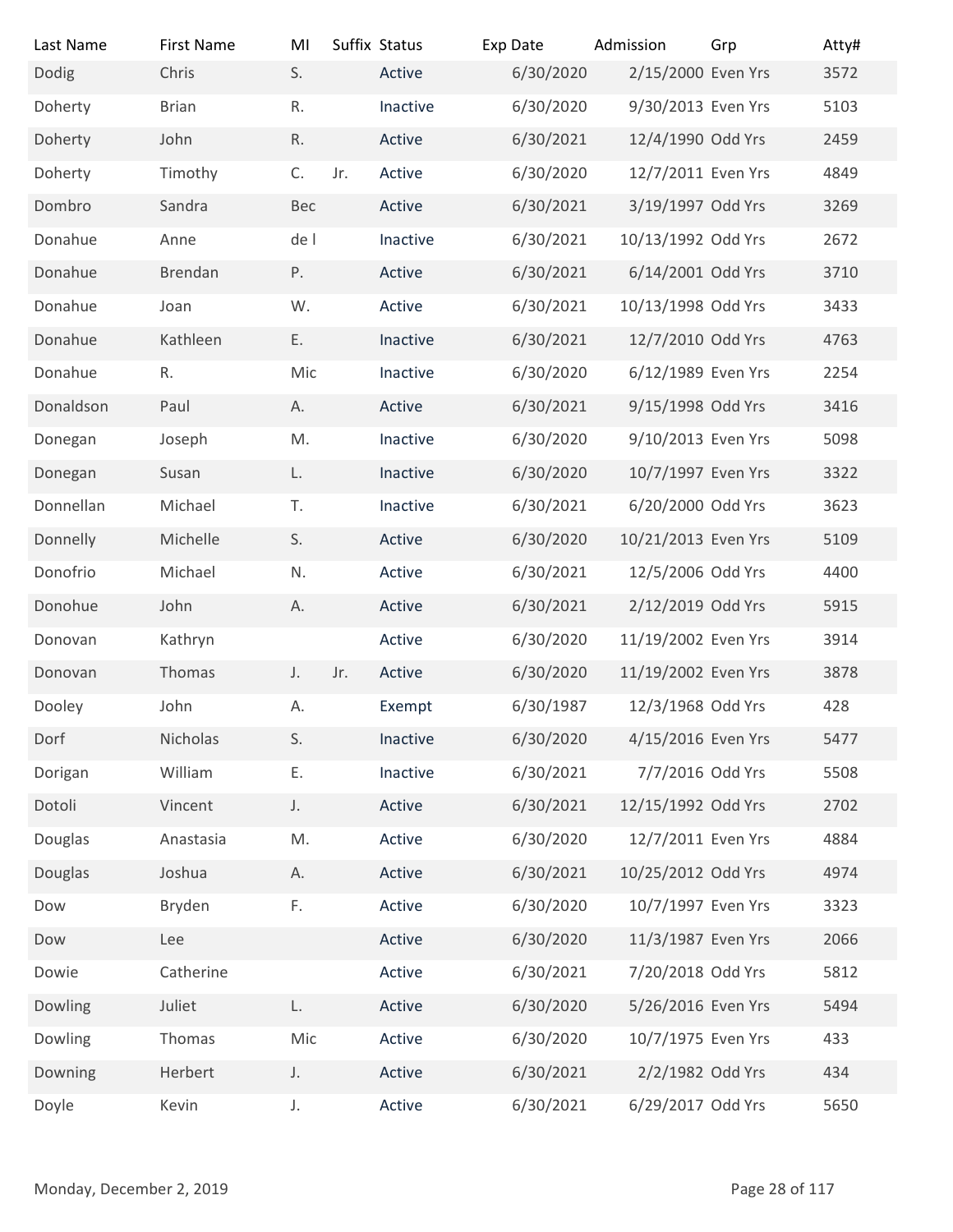| Last Name<br>Doyle       | <b>First Name</b><br>Ultan | MI<br>J.    |     | Suffix Status<br>Active | Exp Date<br>6/30/2021 | Admission<br>5/30/2007 Odd Yrs | Grp            | Atty#<br>4447 |
|--------------------------|----------------------------|-------------|-----|-------------------------|-----------------------|--------------------------------|----------------|---------------|
| Draper                   | John                       | Η.          | IV  | Active                  | 6/30/2021             | 2/11/1991 Odd Yrs              |                | 2473          |
| Drechsler                | Justin                     |             |     | Active                  | 6/30/2021             | 10/30/2018 Odd Yrs             |                | 5883          |
| Drescher                 | Michael                    | $P_{\cdot}$ |     | Active                  | 6/30/2020             | 4/8/1996 Even Yrs              |                | 3148          |
| Dreste                   | John                       | W.          |     | Active                  | 6/30/2021             | 5/9/2019 Odd Yrs               |                | 5958          |
| Drewniany                | Peter                      | Ε.          |     | Inactive                | 6/30/2021             | 5/7/1991 Odd Yrs               |                | 2508          |
| Drislane                 | William                    | Ε.          |     | Active                  | 6/30/2021             | 3/19/1997 Odd Yrs              |                | 3270          |
| Drummond                 | Anna                       | T.          |     | Pro Bono<br>Emeritus    | 6/30/2020             | 6/23/2010 Even Yrs             |                | 4706          |
| Duane                    | Will                       | Η.          |     | Active                  | 6/30/2021             | 11/7/2016 Odd Yrs              |                | 5565          |
| Dube                     | Carolyn                    | Β.          |     | Active                  | 6/30/2021             | 10/26/2016 Odd Yrs             |                | 5566          |
| Dube                     | Daniel                     | J.          |     | Active                  | 6/30/2021             | 9/26/2018 Odd Yrs              |                | 5841          |
| Dube                     | Priscilla                  | Bon         |     | Active                  | 6/30/2020             | 5/14/1981 Even Yrs             |                | 220           |
| Ducar                    | Timothy                    | D.          |     | Active                  | 6/30/2021             | 6/21/2019 Odd Yrs              |                | 5974          |
| Ducham                   | Steven                     | R.          |     | Active                  | 6/30/2020             | 6/15/2004 Even Yrs             |                | 4071          |
| DuCharme                 | Denise                     | J. A.       |     | Inactive                | 6/30/2021             | 5/7/1991 Odd Yrs               |                | 2496          |
| DuComb                   | Keven-Bradford             | L.          |     | Active                  | 6/30/2021             | 10/23/2018 Odd Yrs             |                | 5866          |
| Duddy                    | Michael                    | And         |     | Inactive                | 6/30/2021             | 1/8/2015 Odd Yrs               |                | 5307          |
| Duffy                    | Arline                     | Ρ.          |     | Active                  | 6/30/2021             | 6/17/2009 Odd Yrs              |                | 4628          |
| Duffy                    | Sophie                     | <b>B.</b>   |     | Active                  | 6/30/2021             | 7/3/2018 Odd Yrs               |                | 5804          |
| Dugan                    | Christopher                | S.          |     | Active                  | 6/30/2020             | 10/7/1997 Even Yrs             |                | 3324          |
| Duggan                   | Jennifer                   | S.          |     | Active                  | 6/30/2021             | 5/29/2015 Odd Yrs              |                | 5360          |
| Duggan                   | Timothy                    | M.          |     | Active                  | 6/30/2020             | 12/10/2009 Even Yrs            |                | 4662          |
| Dumais                   | Nicholas                   | D.          |     | Inactive                | 6/30/2021             | 3/12/2013 Odd Yrs              |                | 5028          |
| Dumont                   | James                      | А.          |     | Active                  | 6/30/2020             | 10/2/1979 Even Yrs             |                | 440           |
| Dumont                   | Jeanine                    |             |     | Active                  | 6/30/2020             | 1/3/2018 Even Yrs              |                | 5735          |
| Dumont                   | Katherine                  | Ρ.          |     | Inactive                | 6/30/2020             | 3/14/2006 Even Yrs             |                | 4287          |
| Dunham                   | Steve                      | Ρ.          |     | Active                  | 6/30/2020             | 2/6/1979 Even Yrs              |                | 441           |
| Dunkiel                  | <b>Brian</b>               | S.          |     | Active                  | 6/30/2020             | 6/10/1997 Even Yrs             |                | 3292          |
| Dunleavy                 | John                       | К.          |     | Active                  | 6/30/2021             | 10/5/1976 Odd Yrs              |                | 442           |
| Dunn                     | David                      | ${\sf N}.$  |     | Active                  | 6/30/2021             | 6/27/1996 Odd Yrs              |                | 3172          |
| Dunphy                   | James                      | M.          | Jr. | Active                  | 6/30/2021             | 2/21/1997 Odd Yrs              |                | 3242          |
| Duprey                   | Anthony                    | R.          |     | Active                  | 6/30/2021             | 10/24/1996 Odd Yrs             |                | 3204          |
| Monday, December 2, 2019 |                            |             |     |                         |                       |                                | Page 29 of 117 |               |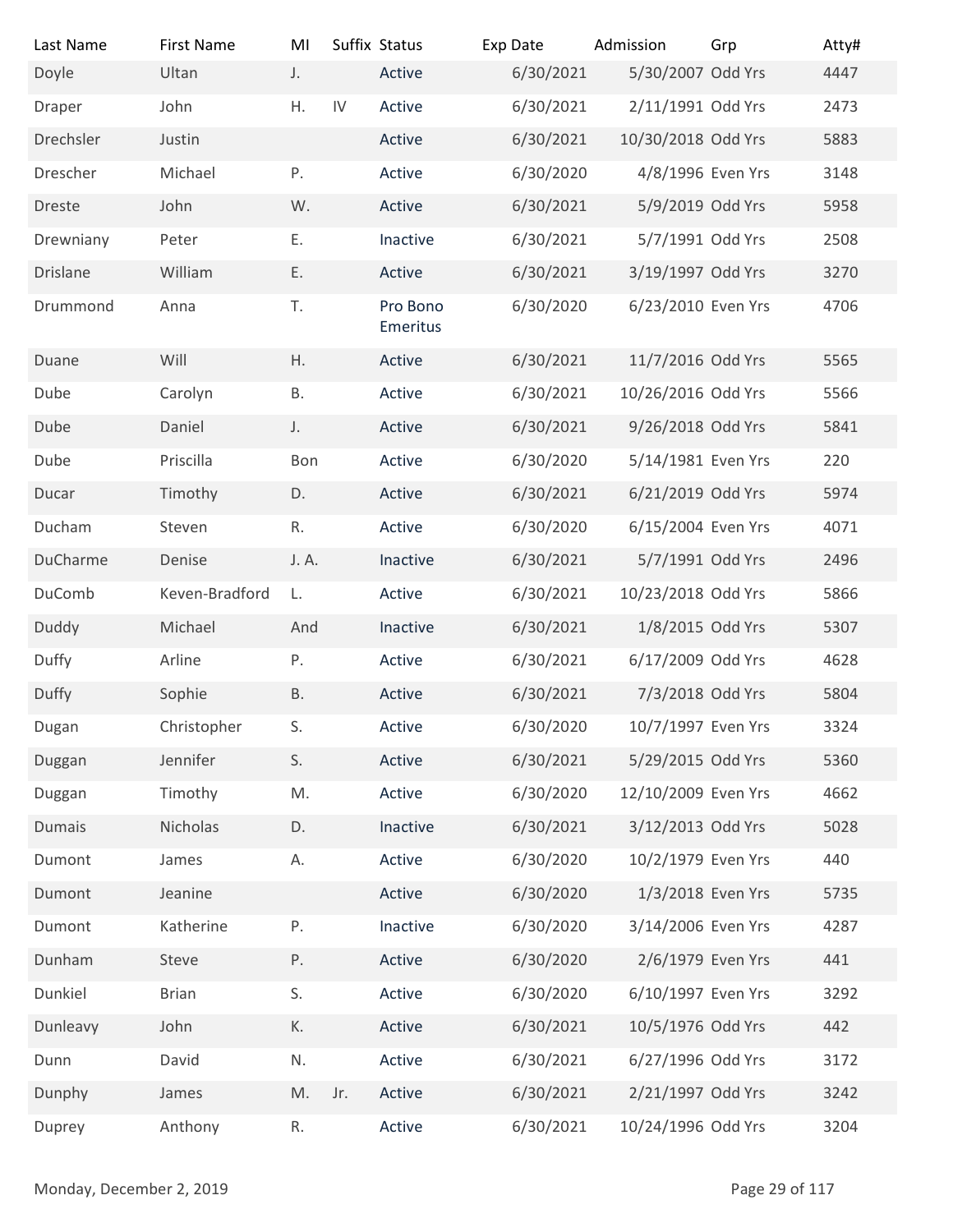| Last Name                | <b>First Name</b> | MI            | Suffix Status   | Exp Date  | Admission           | Grp            | Atty# |
|--------------------------|-------------------|---------------|-----------------|-----------|---------------------|----------------|-------|
| <b>Dupuis</b>            | Deborah           | <b>B.</b>     | Inactive        | 6/30/2021 | 5/5/1987 Odd Yrs    |                | 1984  |
| Durdy                    | Kathryn           | L.            | Inactive        | 6/30/2020 | 11/22/2013 Even Yrs |                | 5133  |
| Durell                   | Jacob             | 0.            | Active          | 6/30/2021 | 12/7/2010 Odd Yrs   |                | 4755  |
| Durkin                   | Michael           | T.            | Active          | 6/30/2021 | 10/22/2014 Odd Yrs  |                | 5269  |
| Durkin                   | Thomas            | S.            | Exempt          | 6/30/2005 | 9/17/1985 Odd Yrs   |                | 1798  |
| Durrell                  | William           | L.            | Active          | 6/30/2021 | 12/15/1992 Odd Yrs  |                | 2703  |
| Dusyn                    | Kenneth           | F.            | Inactive        | 6/30/2021 | 2/2/1993 Odd Yrs    |                | 2721  |
| Dutcher                  | Daniel            | D.            | Active          | 6/30/2021 | 3/26/2001 Odd Yrs   |                | 3696  |
| Dutton                   | Steven            | J.            | Active          | 6/30/2022 | 8/8/2019 Even Yrs   |                | 5993  |
| Duval                    | Eben              |               | Active          | 6/30/2020 | 11/8/2005 Even Yrs  |                | 4236  |
| Dwight                   | Anne              | V.            | Inactive        | 6/30/2020 | 12/10/2009 Even Yrs |                | 4664  |
| Dworkin                  | Jeffrey           |               | Inactive        | 6/30/2021 | 11/4/1986 Odd Yrs   |                | 1941  |
| Dworkin                  | Jeremy            |               | Active          | 6/30/2020 | 12/11/1973 Even Yrs |                | 445   |
| Dworkin                  | Michael           | Η.            | Active          | 6/30/2020 | 12/11/1984 Even Yrs |                | 1732  |
| Dworkin                  | Samuel            | $\mathsf{M}.$ | Active          | 6/30/2020 | 5/7/2014 Even Yrs   |                | 5201  |
| Dycus                    | Stephen           |               | Inactive        | 6/30/2021 | 11/5/1980 Odd Yrs   |                | 446   |
| Dysart                   | Peter             | lan           | Active          | 6/30/2021 | 10/20/2014 Odd Yrs  |                | 5258  |
| Dysart                   | William           |               | Active          | 6/30/2020 | 4/5/1983 Even Yrs   |                | 448   |
| Dziedzic                 | William           | $\mathsf R.$  | Active          | 6/30/2020 | 6/20/2016 Even Yrs  |                | 5504  |
| Eagle                    | Marc              | D.            | Active          | 6/30/2020 | 9/26/1984 Even Yrs  |                | 1408  |
| Eapen                    | Rajan             | P.            | Active          | 6/30/2021 | 3/20/2015 Odd Yrs   |                | 5335  |
| Earle                    | Caroline          | S.            | Active          | 6/30/2020 | 2/15/1994 Even Yrs  |                | 2843  |
| Eastman                  | Angela            | $\mathsf{M}.$ | Active          | 6/30/2021 | 6/17/2009 Odd Yrs   |                | 4629  |
| Easton                   | John              | $J_{+}$       | Jr.<br>Inactive | 6/30/2021 | 10/5/1971 Odd Yrs   |                | 451   |
| Eaton                    | Aaron             | Ρ.            | Active          | 6/30/2020 | 10/11/1991 Even Yrs |                | 2551  |
| Eaton                    | Gregory           | M.            | Active          | 6/30/2020 | 12/13/1993 Even Yrs |                | 2830  |
|                          |                   |               |                 |           |                     |                |       |
| Eaton                    | Harold            | Ε.            | Jr.<br>Exempt   | 6/30/2005 | 11/5/1980 Odd Yrs   |                | 452   |
| Eaton                    | Matthew           | C.            | Active          | 6/30/2022 | 8/1/2019 Even Yrs   |                | 5990  |
| Eaton                    | Pamela            | L.P.          | Active          | 6/30/2021 | 2/25/2013 Odd Yrs   |                | 5023  |
| Ebeling                  | Douglas           | W.            | Inactive        | 6/30/2021 | 6/14/2001 Odd Yrs   |                | 3711  |
| Eber                     | Jennifer          | А.            | Inactive        | 6/30/2020 | 9/7/2005 Even Yrs   |                | 4217  |
| Echanis                  | Carole            | Ε.            | Inactive        | 6/30/2021 | 11/29/1995 Odd Yrs  |                | 3105  |
|                          |                   |               |                 |           |                     |                |       |
| Monday, December 2, 2019 |                   |               |                 |           |                     | Page 30 of 117 |       |
|                          |                   |               |                 |           |                     |                |       |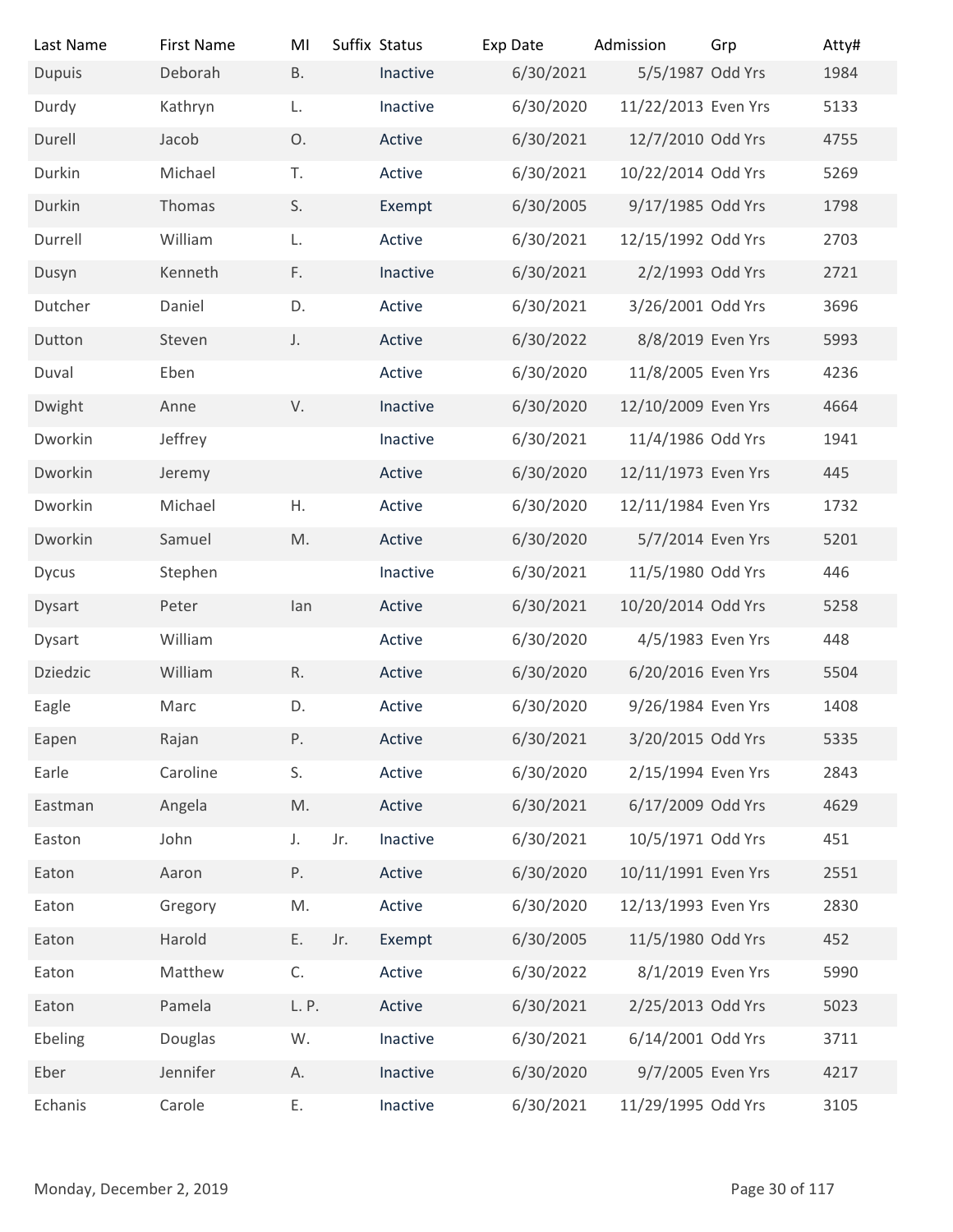| Last Name                | <b>First Name</b> | MI           | Suffix Status        | Exp Date  | Admission           | Grp            | Atty# |
|--------------------------|-------------------|--------------|----------------------|-----------|---------------------|----------------|-------|
| Edelman                  | Alexandra         | E.           | Active               | 6/30/2020 | 12/7/2011 Even Yrs  |                | 4850  |
| Edelmann                 | Jessica           | Ebe          | Inactive             | 6/30/2020 | 11/19/2002 Even Yrs |                | 3896  |
| Edelstein                | Jodi              | R.           | Inactive             | 6/30/2020 | 6/18/2008 Even Yrs  |                | 4546  |
| Edersheim                | Arthur            | C.           | Active               | 6/30/2020 | 4/21/1992 Even Yrs  |                | 2615  |
| Edgar                    | Duncan            | А.           | Active               | 6/30/2021 | 2/8/2019 Odd Yrs    |                | 5911  |
| Edmunds                  | <b>Brett</b>      | Hal          | Active               | 6/30/2021 | 8/22/2014 Odd Yrs   |                | 5230  |
| Edson                    | Cassandra         | S.           | Active               | 6/30/2020 | 12/16/1997 Even Yrs |                | 3364  |
| Edwards                  | David             | R.           | Active               | 6/30/2020 | 6/16/1993 Even Yrs  |                | 2765  |
| Edwards                  | Susan             | T.           | Active               | 6/30/2020 | 12/14/2015 Even Yrs |                | 5437  |
| Effel                    | Linda             | Ρ.           | Inactive             | 6/30/2020 | 10/4/1988 Even Yrs  |                | 2156  |
| Egan                     | Elizabeth         | M.           | Active               | 6/30/2021 | 10/9/1990 Odd Yrs   |                | 2421  |
| Eggleston                | Jon               | R.           | Active               | 6/30/2020 | 12/7/1971 Even Yrs  |                | 454   |
| Eggleton                 | Jeremy            |              | Active               | 6/30/2020 | 12/18/2017 Even Yrs |                | 5725  |
| Einhorn                  | Donald            | $J_{\star}$  | Active               | 6/30/2020 | 9/16/2009 Even Yrs  |                | 4644  |
| Eisenman                 | Ronald            | L.           | Inactive             | 6/30/2020 | 12/16/1997 Even Yrs |                | 3365  |
| Eisner                   | Neile             | Frie         | Inactive             | 6/30/2020 | 3/13/2018 Even Yrs  |                | 5772  |
| Ekman                    | Christopher       | D.           | Active               | 6/30/2020 | 4/5/1983 Even Yrs   |                | 457   |
| Elias                    | Jeanne            |              | Active               | 6/30/2021 | 9/14/2000 Odd Yrs   |                | 3635  |
| Ellermann                | Katelyn           | Ε.           | Active               | 6/30/2020 | 3/24/2014 Even Yrs  |                | 5184  |
| Elliott                  | Alexander         | M.           | Active               | 6/30/2021 | 10/13/1992 Odd Yrs  |                | 2673  |
| Elliott                  | Eileen            | $\mathsf{L}$ | Active               | 6/30/2020 | 7/13/1993 Even Yrs  |                | 2773  |
| Ellis                    | Melissa           | Par          | Inactive             | 6/30/2021 | 2/11/1992 Odd Yrs   |                | 2599  |
| <b>Ellis</b>             | Rebecca           | M.           | Active               | 6/30/2021 | 2/21/1997 Odd Yrs   |                | 3235  |
| Ellis                    | Stephen           | D.           | Active               | 6/30/2021 | 10/18/1994 Odd Yrs  |                | 2933  |
|                          |                   |              |                      | 6/30/2021 |                     |                | 2073  |
| <b>Ellis</b>             | William           | F.           | Active               |           | 12/17/1987 Odd Yrs  |                |       |
| Ellwood                  | Susan             | M.           | Active               | 6/30/2021 | 5/4/1993 Odd Yrs    |                | 2747  |
| Eltabbakh                | Noura             | G.           | Active               | 6/30/2021 | 1/13/2017 Odd Yrs   |                | 5567  |
| Emens-Butler             | Jennifer          | R.           | Pro Bono<br>Emeritus | 6/30/2020 | 11/29/1995 Even Yrs |                | 3106  |
| Emerson                  | Elijah            | D.           | Active               | 6/30/2021 | 9/23/2003 Odd Yrs   |                | 3981  |
| Emmons                   | Kasey             | А.           | Active               | 6/30/2021 | 10/26/2016 Odd Yrs  |                | 5568  |
| England                  | Kyle              | А.           | Active               | 6/30/2022 | 9/11/2019 Even Yrs  |                | 6008  |
| Englander                | David             | C.           | Active               | 6/30/2021 | 6/16/2003 Odd Yrs   |                | 3956  |
|                          |                   |              |                      |           |                     |                |       |
| Monday, December 2, 2019 |                   |              |                      |           |                     | Page 31 of 117 |       |
|                          |                   |              |                      |           |                     |                |       |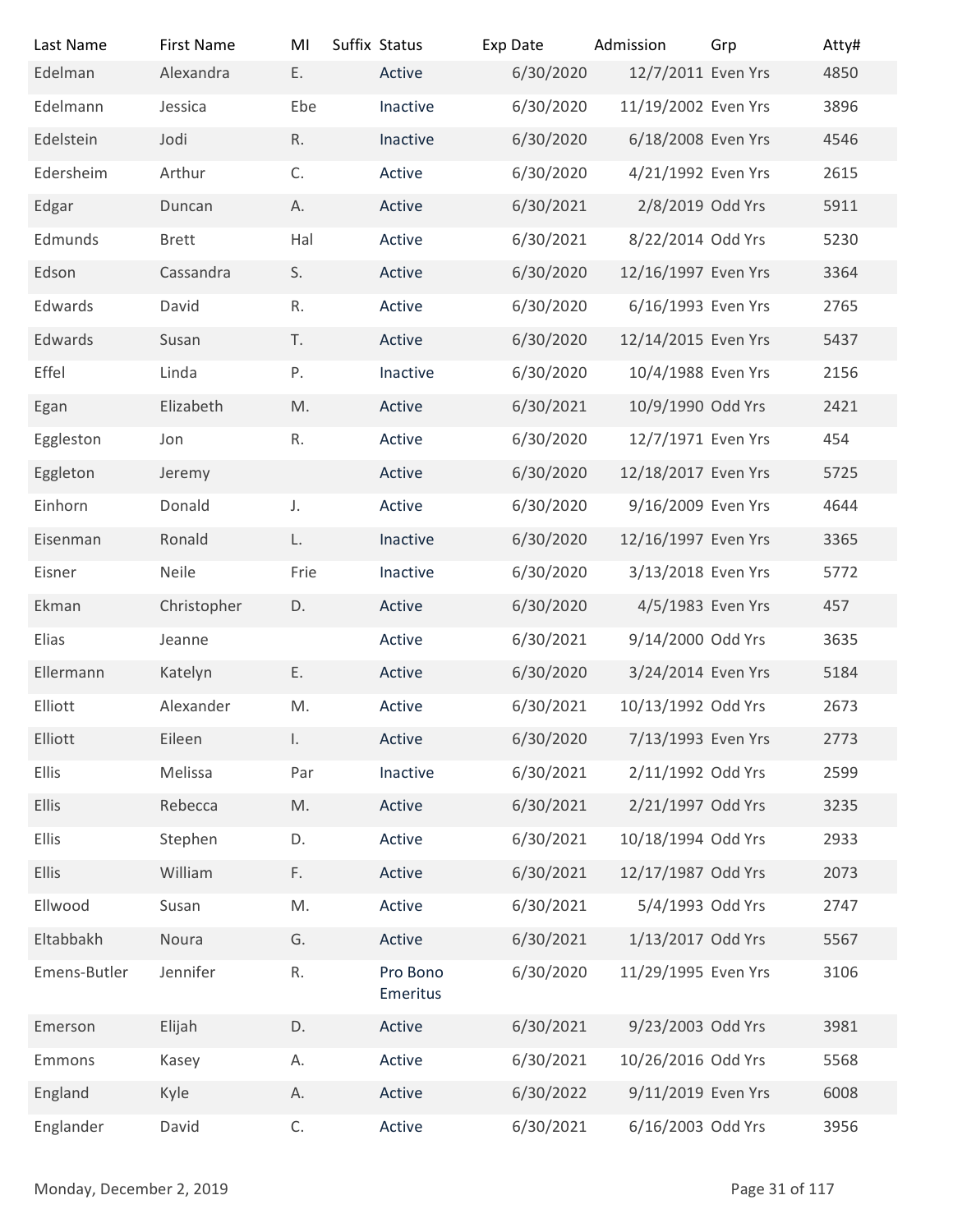| Last Name                | <b>First Name</b> | MI                   | Suffix Status | Exp Date  | Admission           | Grp            | Atty# |
|--------------------------|-------------------|----------------------|---------------|-----------|---------------------|----------------|-------|
| Enzor                    | Thomas            | Lam                  | Active        | 6/30/2020 | 5/5/1987 Even Yrs   |                | 1988  |
| Epstein                  | David             | Gab                  | Active        | 6/30/2020 | 4/8/2014 Even Yrs   |                | 5190  |
| Erenhouse                | Joann             |                      | Active        | 6/30/2021 | 6/16/2003 Odd Yrs   |                | 3957  |
| Erickson                 | Melissa           | J.                   | Inactive      | 6/30/2020 | 7/3/2013 Even Yrs   |                | 5079  |
| Ericson                  | Allison           | А.                   | Active        | 6/30/2020 | 11/9/1999 Even Yrs  |                | 3554  |
| Erlbaum                  | Jeffrey           | L.                   | Inactive      | 6/30/2021 | 5/10/1994 Odd Yrs   |                | 2868  |
| Erlbaum                  | Sara              | Kud                  | Inactive      | 6/30/2021 | 4/24/1995 Odd Yrs   |                | 3013  |
| Erly                     | Peter             | S.                   | Active        | 6/30/2020 | 11/3/1987 Even Yrs  |                | 2067  |
| Ernst                    | Lia               | N.                   | Active        | 6/30/2020 | 5/19/2016 Even Yrs  |                | 5488  |
| Errecart                 | Joyce             | Hier                 | Active        | 6/30/2021 | 2/7/1984 Odd Yrs    |                | 462   |
| Ertel                    | Joanne            | M.                   | Inactive      | 6/30/2021 | 2/2/1993 Odd Yrs    |                | 2723  |
| Eschen                   | Andrew            | M.                   | Active        | 6/30/2020 | 4/3/1979 Even Yrs   |                | 463   |
| Escott                   | Amy               | Ε.                   | Active        | 6/30/2021 | 6/13/2013 Odd Yrs   |                | 5067  |
| Eustace                  | Timothy           | M.                   | Active        | 6/30/2021 | 10/24/1996 Odd Yrs  |                | 3205  |
| Evans                    | Collin            |                      | Inactive      | 6/30/2020 | 2/15/2018 Even Yrs  |                | 5758  |
| Everhart                 | Kelly             | А.                   | Active        | 6/30/2020 | 2/17/2016 Even Yrs  |                | 5461  |
| Evers                    | John              | F.                   | Active        | 6/30/2020 | 9/10/1984 Even Yrs  |                | 1391  |
| Ewald                    | Daniel            | W.                   | Active        | 6/30/2020 | 2/7/1983 Even Yrs   |                | 466   |
| Fabian                   | Marie             | Pec                  | Active        | 6/30/2020 | 6/2/2014 Even Yrs   |                | 5208  |
| Fabish                   | Alician           | Α.                   | Active        | 6/30/2020 | 3/31/2010 Even Yrs  |                | 4689  |
| Fabrizio                 | Lynn              | Η.                   | Inactive      | 6/30/2020 | 12/24/2015 Even Yrs |                | 5445  |
| Facey                    | John              | $\mathbf{III}$<br>А. | Active        | 6/30/2021 | 10/5/1976 Odd Yrs   |                | 468   |
| Fackler                  | Lauren            |                      | Active        | 6/30/2020 | 6/28/2018 Even Yrs  |                | 5803  |
| Faherty                  | Genevieve         | W.                   | Active        | 6/30/2021 | 6/21/2005 Odd Yrs   |                | 4210  |
| Faignant                 | John              | Paul                 | Active        | 6/30/2020 | 10/2/1979 Even Yrs  |                | 469   |
| Faillace                 | Jennifer          | Eliz                 | Active        | 6/30/2021 | 5/29/2015 Odd Yrs   |                | 5362  |
| Fair                     | Timothy           | <b>B.</b>            | Active        | 6/30/2021 | 10/25/2012 Odd Yrs  |                | 4965  |
| Falkenham                | Eric              | G.                   | Active        | 6/30/2021 | 9/1/2016 Odd Yrs    |                | 5534  |
| Faller                   | Joel              | Ε.                   | Inactive      | 6/30/2021 | 3/23/1995 Odd Yrs   |                | 3002  |
| Fallon                   | Ellen             | Mer                  | Active        | 6/30/2020 | 10/4/1977 Even Yrs  |                | 471   |
| Fallon                   | Joseph            | D.                   | Inactive      | 6/30/2020 | 2/3/1981 Even Yrs   |                | 472   |
| Fallon                   | Veronica          | M.                   | Active        | 6/30/2021 | 9/10/1996 Odd Yrs   |                | 3189  |
|                          |                   |                      |               |           |                     |                |       |
|                          |                   |                      |               |           |                     |                |       |
| Monday, December 2, 2019 |                   |                      |               |           |                     | Page 32 of 117 |       |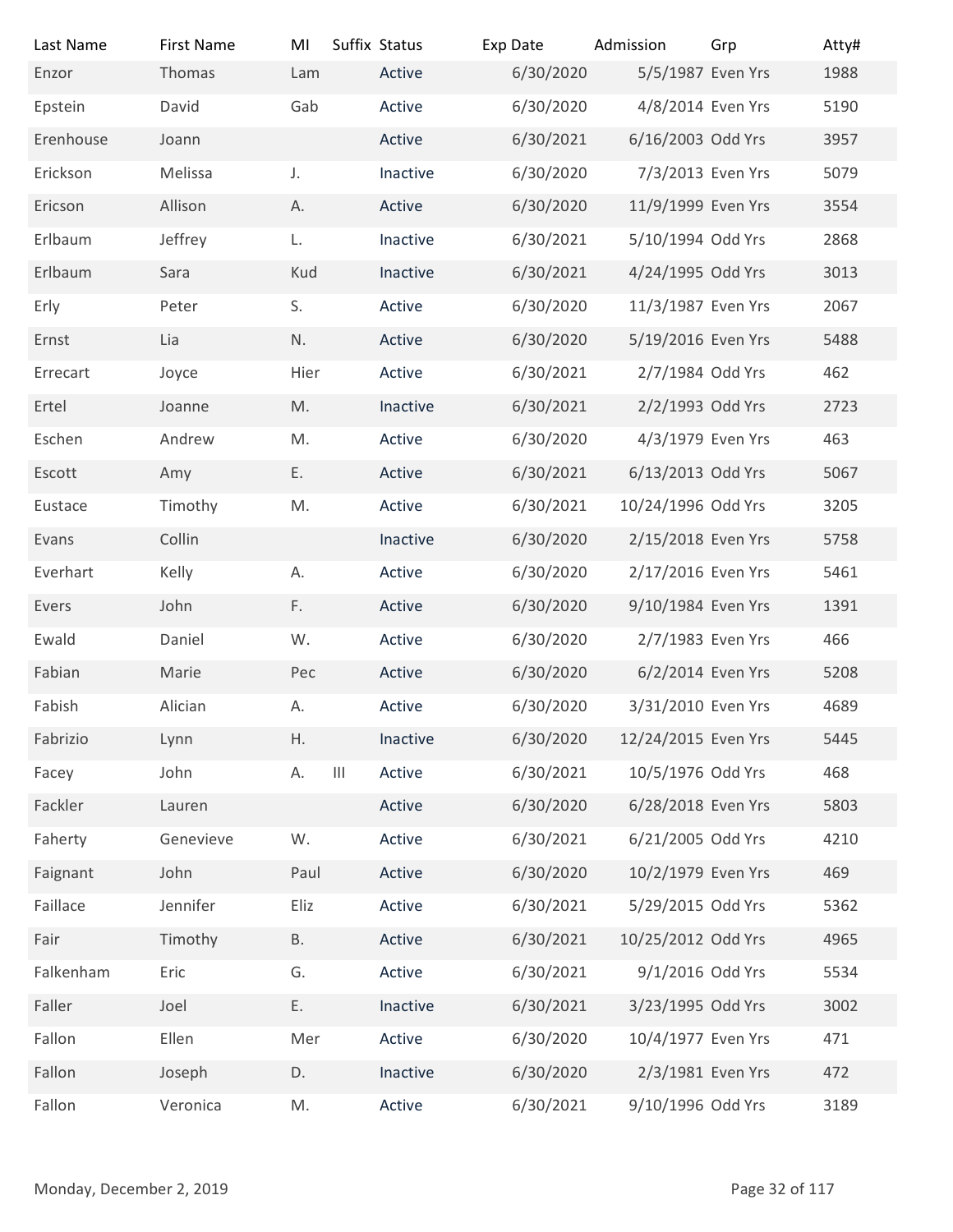| Last Name                | <b>First Name</b> | MI           | Suffix Status  |          | Exp Date  |                                 |                |               |
|--------------------------|-------------------|--------------|----------------|----------|-----------|---------------------------------|----------------|---------------|
| Fannon                   | James             | E.           | $\mathbf{III}$ | Active   | 6/30/2020 | Admission<br>5/11/2000 Even Yrs | Grp            | Atty#<br>3598 |
| Farkas                   | Jeremy            | Ι.           |                | Active   | 6/30/2021 | 5/18/1999 Odd Yrs               |                | 3507          |
| Farkas                   | Laura             | J.           |                | Inactive | 6/30/2020 | 12/7/2011 Even Yrs              |                | 4877          |
| Farkas                   | Michelle          | N.           |                | Active   | 6/30/2020 | 11/9/1999 Even Yrs              |                | 3533          |
| Farnham                  | Daniel            | N.           |                | Active   | 6/30/2021 | 10/18/1994 Odd Yrs              |                | 2935          |
| Farnham                  | Joseph            | А.           |                | Active   | 6/30/2021 | 12/20/1989 Odd Yrs              |                | 2318          |
|                          |                   |              |                |          |           |                                 |                | 3055          |
| Farnsworth               | David             | C.           |                | Active   | 6/30/2020 | 8/30/1995 Even Yrs              |                |               |
| Farrar                   | Robert            | Ε.           |                | Active   | 6/30/2021 | 12/5/1972 Odd Yrs               |                | 474           |
| Farrell                  | Fiona             | S.           |                | Active   | 6/30/2021 | 11/5/1985 Odd Yrs               |                | 1830          |
| Fatnassi                 | Hethba            |              |                | Active   | 6/30/2020 | 1/17/2018 Even Yrs              |                | 5743          |
| Faulkner                 | Janet             | Ε.           |                | Active   | 6/30/2021 | 2/12/2019 Odd Yrs               |                | 5917          |
| Fawley                   | R.                | <b>Bra</b>   |                | Active   | 6/30/2020 | 12/13/1993 Even Yrs             |                | 2831          |
| Faxon                    | Joel              | T.           |                | Active   | 6/30/2021 | 10/18/1994 Odd Yrs              |                | 2934          |
| Fay                      | Donna             | Sutt         |                | Inactive | 6/30/2021 | 2/14/1995 Odd Yrs               |                | 2984          |
| Fay                      | Thomas            | J.           |                | Active   | 6/30/2021 | 2/21/2013 Odd Yrs               |                | 5022          |
| Fead                     | William           | Alex         |                | Active   | 6/30/2020 | 4/5/1983 Even Yrs               |                | 477           |
| Fearon                   | Lisa              | А.           |                | Active   | 6/30/2021 | 5/17/2011 Odd Yrs               |                | 4816          |
| Fechter                  | Earl              | F.           |                | Active   | 6/30/2021 | 10/18/1994 Odd Yrs              |                | 2929          |
| Fechter                  | Kathleen          | S.           |                | Inactive | 6/30/2021 | 5/18/1999 Odd Yrs               |                | 3508          |
| Fedorchenko              | Vassily           | Basi         |                | Inactive | 6/30/2020 | 6/18/2008 Even Yrs              |                | 4549          |
| Fedorow                  | Sven              | Ε.           |                | Active   | 6/30/2022 | 10/8/2019 Even Yrs              |                | 6014          |
| Feeney                   | Dona              |              |                | Inactive | 6/30/2021 | 5/17/2011 Odd Yrs               |                | 4817          |
| Fegard                   | Stephen           | Α.           |                | Active   | 6/30/2020 | 1/12/1999 Even Yrs              |                | 3478          |
| Feil                     | Jacqueline        | M.           |                | Inactive | 6/30/2021 | 10/22/2014 Odd Yrs              |                | 5271          |
| Feldmann                 | Ross              | Α.           |                | Inactive | 6/30/2021 | 3/15/2005 Odd Yrs               |                | 4160          |
| Fenn                     | Ethan             | А.           |                | Active   | 6/30/2021 | 9/14/2004 Odd Yrs               |                | 4106          |
| Fenster                  | David             | R.           |                | Exempt   | 6/30/2018 | 3/15/1994 Even Yrs              |                | 2858          |
| Ferenc                   | Neal              | D.           |                | Active   | 6/30/2021 | 10/10/1989 Odd Yrs              |                | 2277          |
| Ferneau                  | Lisa              | L.           |                | Inactive | 6/30/2021 | 10/10/1995 Odd Yrs              |                | 3076          |
| Ferrara                  | Ronald            | А.           |                | Active   | 6/30/2020 | 12/10/2009 Even Yrs             |                | 4665          |
| Ferreira                 | Jason             | $\mathsf R.$ |                | Active   | 6/30/2020 | 5/11/2000 Even Yrs              |                | 3599          |
| Ferrigno                 | Matthew           | А.           |                | Active   | 6/30/2021 | 12/5/2006 Odd Yrs               |                | 4374          |
|                          |                   |              |                |          |           |                                 |                |               |
|                          |                   |              |                |          |           |                                 |                |               |
| Monday, December 2, 2019 |                   |              |                |          |           |                                 | Page 33 of 117 |               |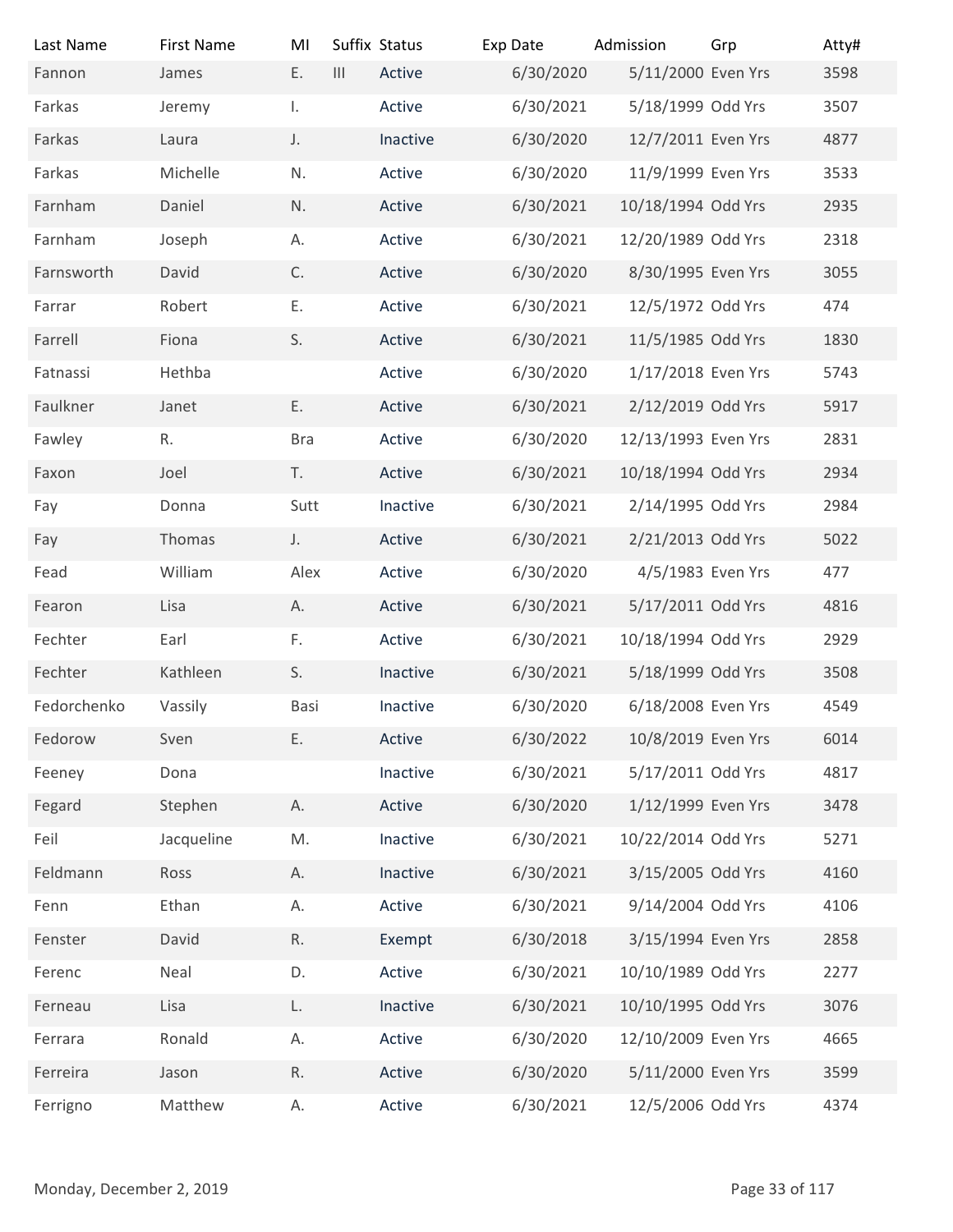| Last Name                | <b>First Name</b> | MI            | Suffix Status | Exp Date  | Admission           | Grp            | Atty# |
|--------------------------|-------------------|---------------|---------------|-----------|---------------------|----------------|-------|
| Ferrini                  | Thomas            | G.            | Active        | 6/30/2022 | 8/28/2019 Even Yrs  |                | 5998  |
| Feulner                  | George            | J.            | Active        | 6/30/2021 | 10/31/2016 Odd Yrs  |                | 5579  |
| Fewell                   | William           | Scot          | Active        | 6/30/2021 | 11/17/2004 Odd Yrs  |                | 4126  |
| Fidel                    | Jamey             |               | Active        | 6/30/2021 | 6/21/2005 Odd Yrs   |                | 4185  |
| Field                    | Sarah             | L.            | Active        | 6/30/2020 | 5/5/1987 Even Yrs   |                | 1989  |
| Filosa                   | Elizabeth         |               | Active        | 6/30/2021 | 7/3/2018 Odd Yrs    |                | 5805  |
| Finberg                  | Charles           | Ε.            | Active        | 6/30/2020 | 11/6/1984 Even Yrs  |                | 1422  |
| Finberg                  | Frederick         | В.            | Active        | 6/30/2021 | 1/20/2015 Odd Yrs   |                | 5314  |
| Finch                    | James             | Stu           | Inactive      | 6/30/2021 | 12/3/1974 Odd Yrs   |                | 482   |
| Fine                     | Stephen           | L.            | Inactive      | 6/30/2021 | 9/4/1990 Odd Yrs    |                | 2409  |
| Fink                     | Melvin            | D.            | Active        | 6/30/2020 | 10/7/1969 Even Yrs  |                | 483   |
| Finlay                   | John              | R.            | Active        | 6/30/2021 | 10/13/1992 Odd Yrs  |                | 2674  |
| Finley                   | Robert            | S.            | Inactive      | 6/30/2021 | 8/31/2016 Odd Yrs   |                | 5530  |
| Finnerty                 | Paul              |               | Active        | 6/30/2021 | 8/31/1992 Odd Yrs   |                | 2487  |
| Finnigan                 | Joseph            | M.            | Active        | 6/30/2020 | 10/10/1995 Even Yrs |                | 3096  |
| Firestone                | David             | Β.            | Inactive      | 6/30/2021 | 6/25/1980 Odd Yrs   |                | 485   |
| Fischer                  | Jeremy            | R.            | Active        | 6/30/2021 | 9/23/2014 Odd Yrs   |                | 5239  |
| Fisher                   | Ilona             | V.            | Active        | 6/30/2021 | 3/22/2011 Odd Yrs   |                | 4790  |
| Fisher                   | Lauri             | А.            | Active        | 6/30/2021 | 11/17/2004 Odd Yrs  |                | 4127  |
| Fisher                   | Robert            | M.            | Active        | 6/30/2021 | 2/2/1993 Odd Yrs    |                | 2724  |
| Fisher                   | Shireen           | Avis          | Exempt        | 6/30/1986 | 12/7/1976 Odd Yrs   |                | 487   |
| Fisk                     | William           | J.            | Active        | 6/30/2021 | 6/21/2005 Odd Yrs   |                | 4186  |
| Fitch                    | Charles           | Ε.            | Inactive      | 6/30/2020 | 11/8/2005 Even Yrs  |                | 4237  |
|                          |                   | S.            |               |           | 10/4/1988 Even Yrs  |                | 2158  |
| FitzGerald               | Amy               |               | Active        | 6/30/2020 |                     |                |       |
| FitzGerald               | Geoffrey          | M.            | Active        | 6/30/2021 | 12/19/1985 Odd Yrs  |                | 1838  |
| Fitzgerald               | Jamie             | J.            | Inactive      | 6/30/2021 | 5/17/2011 Odd Yrs   |                | 4818  |
| Fitzgerald               | Pamela            | J.            | Active        | 6/30/2021 | 3/12/1990 Odd Yrs   |                | 2317  |
| Fitzpatrick              | Edward            | D.            | Active        | 6/30/2020 | 10/4/1977 Even Yrs  |                | 493   |
| FitzPatrick              | Erik              | <b>B.</b>     | Active        | 6/30/2020 | 8/30/1995 Even Yrs  |                | 3056  |
| Fitzsimons               | Wendy             |               | Active        | 6/30/2021 | 1/8/2015 Odd Yrs    |                | 5305  |
| Flanagan                 | Peter             | $\mathsf{M}.$ | Inactive      | 6/30/2021 | 4/2/1985 Odd Yrs    |                | 1758  |
| Flannery                 | Cole              | W.            | Active        | 6/30/2021 | 3/25/2019 Odd Yrs   |                | 5937  |
|                          |                   |               |               |           |                     |                |       |
| Monday, December 2, 2019 |                   |               |               |           |                     | Page 34 of 117 |       |
|                          |                   |               |               |           |                     |                |       |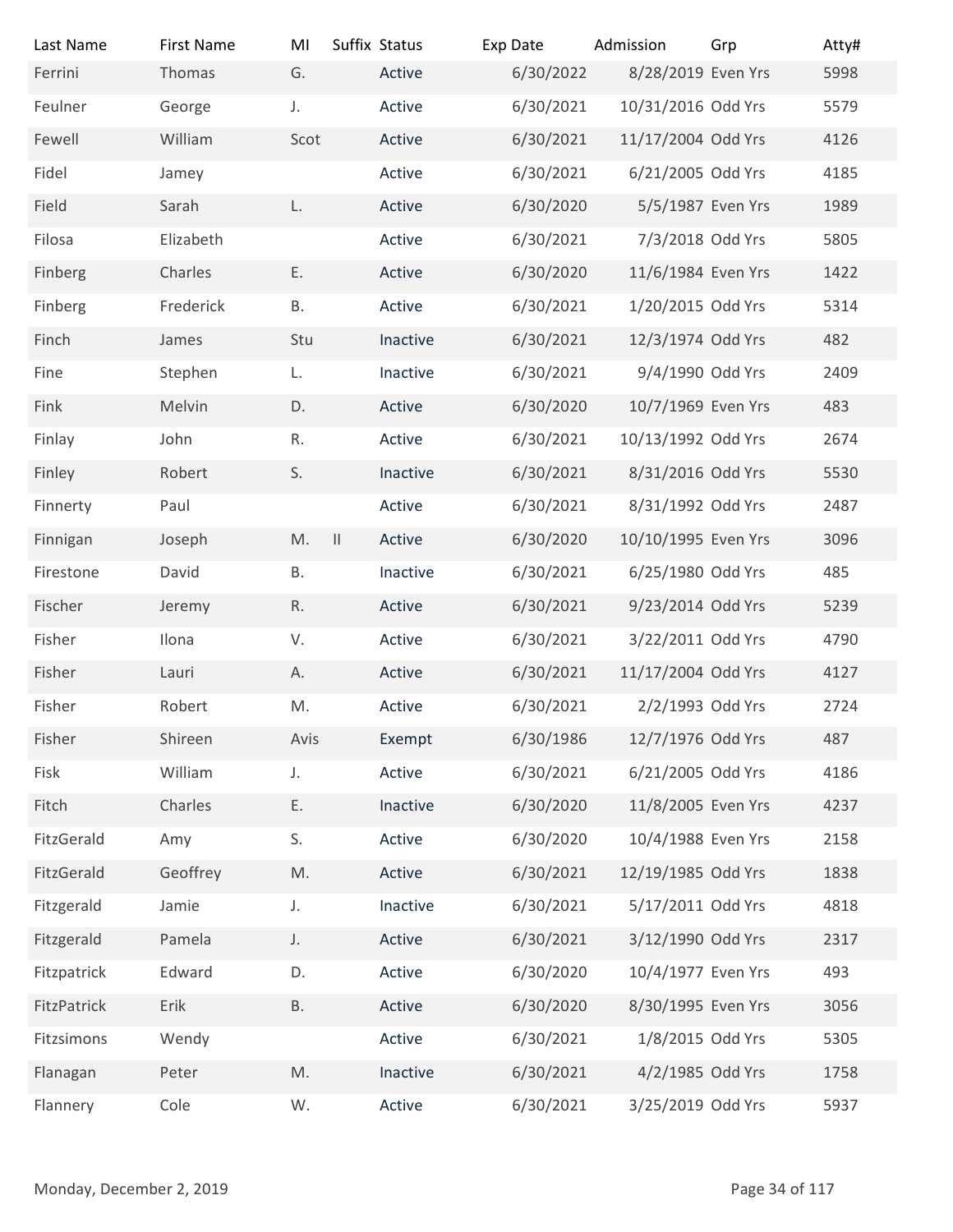| Last Name                | <b>First Name</b> | MI            |     | Suffix Status        | Exp Date  | Admission           | Grp            | Atty# |
|--------------------------|-------------------|---------------|-----|----------------------|-----------|---------------------|----------------|-------|
| Flashner                 | Cory              | S.            |     | Inactive             | 6/30/2020 | 5/7/1998 Even Yrs   |                | 3396  |
| Flender                  | William           | E.            |     | Active               | 6/30/2020 | 11/27/2007 Even Yrs |                | 4497  |
| Fletcher                 | Robert            | Ε.            |     | Active               | 6/30/2021 | 11/5/1980 Odd Yrs   |                | 496   |
| Flinn                    | Gloria            | J.            |     | Active               | 6/30/2020 | 10/11/1991 Even Yrs |                | 2554  |
| Flint                    | Christopher       | P.            |     | Active               | 6/30/2020 | 6/13/1995 Even Yrs  |                | 3034  |
| Flores                   | Julia             | S.            |     | Active               | 6/30/2021 | 3/13/2007 Odd Yrs   |                | 4422  |
| Florian                  | Christopher       | D.            |     | Active               | 6/30/2021 | 4/15/2013 Odd Yrs   |                | 5041  |
| Floyd                    | Nelson            | Ε.            |     | Active               | 6/30/2021 | 3/22/2011 Odd Yrs   |                | 4791  |
| Flynn                    | Daniel            | W.            |     | Active               | 6/30/2021 | 1/17/2019 Odd Yrs   |                | 5906  |
| Flynn                    | Keith             | W.            |     | Active               | 6/30/2020 | 6/16/1993 Even Yrs  |                | 2766  |
| Flynn                    | Susan             | J.            |     | Active               | 6/30/2020 | 4/21/1992 Even Yrs  |                | 2617  |
| Fogarty                  | Danielle          | D.            |     | Active               | 6/30/2020 | 12/16/1997 Even Yrs |                | 3359  |
| Foley                    | James             | $\mathsf{C}.$ | Jr. | Active               | 6/30/2020 | 10/6/1993 Even Yrs  |                | 2804  |
| Foley                    | James             | D.            |     | Inactive             | 6/30/2021 | 12/20/1972 Odd Yrs  |                | 500   |
| Foley                    | Kathryn           | Mar           |     | Active               | 6/30/2021 | 10/16/2014 Odd Yrs  |                | 5255  |
| Foley                    | Michael           | Edw           |     | Active               | 6/30/2021 | 10/21/2014 Odd Yrs  |                | 5268  |
| Foley                    | Robert            | J.            |     | Inactive             | 6/30/2021 | 3/15/2005 Odd Yrs   |                | 4161  |
| Foley                    | Stephanie         | <b>B.</b>     |     | Active               | 6/30/2021 | 10/13/1998 Odd Yrs  |                | 3452  |
| Folkman                  | Benjamin          |               |     | Active               | 6/30/2020 | 5/15/2018 Even Yrs  |                | 5787  |
| Folsom                   | Benjamin          | <b>B.</b>     |     | Active               | 6/30/2022 | 10/24/2019 Even Yrs |                | 6020  |
| Folsom                   | Carrie            |               |     | Active               | 6/30/2021 | 3/24/2009 Odd Yrs   |                | 4616  |
| Fonberg                  | Margaret          | Gos           |     | Inactive             | 6/30/2021 | 1/29/2002 Odd Yrs   |                | 3801  |
| Fontana                  | Beth              | $\mathbf{L}$  |     | Inactive             | 6/30/2020 | 12/16/1997 Even Yrs |                | 3366  |
|                          | Frank             | V.            |     | Inactive             | 6/30/2020 | 12/13/1999 Even Yrs |                | 3562  |
| Fontana<br>Foote         | Richard           | Ρ.            |     | Active               | 6/30/2021 | 10/6/1987 Odd Yrs   |                | 2039  |
|                          |                   |               |     |                      |           |                     |                |       |
| Ford                     | Susan             | Boyl          |     | Active               | 6/30/2020 | 2/5/1985 Even Yrs   |                | 1743  |
| Forgays                  | Janice            | А.            |     | Inactive             | 6/30/2021 | 9/17/1985 Odd Yrs   |                | 1809  |
| Forjette                 | Anita             | Can           |     | Pro Bono<br>Emeritus | 6/30/2021 | 10/24/1996 Odd Yrs  |                | 3202  |
| Forjette                 | Kevin             | P.            |     | Inactive             | 6/30/2020 | 5/28/1996 Even Yrs  |                | 3156  |
| Fortner                  | Joseph            | G.            | Jr. | Active               | 6/30/2020 | 1/19/2016 Even Yrs  |                | 5452  |
| Fowler                   | Susan             |               |     | Active               | 6/30/2021 | 4/7/1981 Odd Yrs    |                | 503   |
| Fox                      | Albert            | Sch           |     | Active               | 6/30/2021 | 6/11/2015 Odd Yrs   |                | 5370  |
|                          |                   |               |     |                      |           |                     |                |       |
| Monday, December 2, 2019 |                   |               |     |                      |           |                     | Page 35 of 117 |       |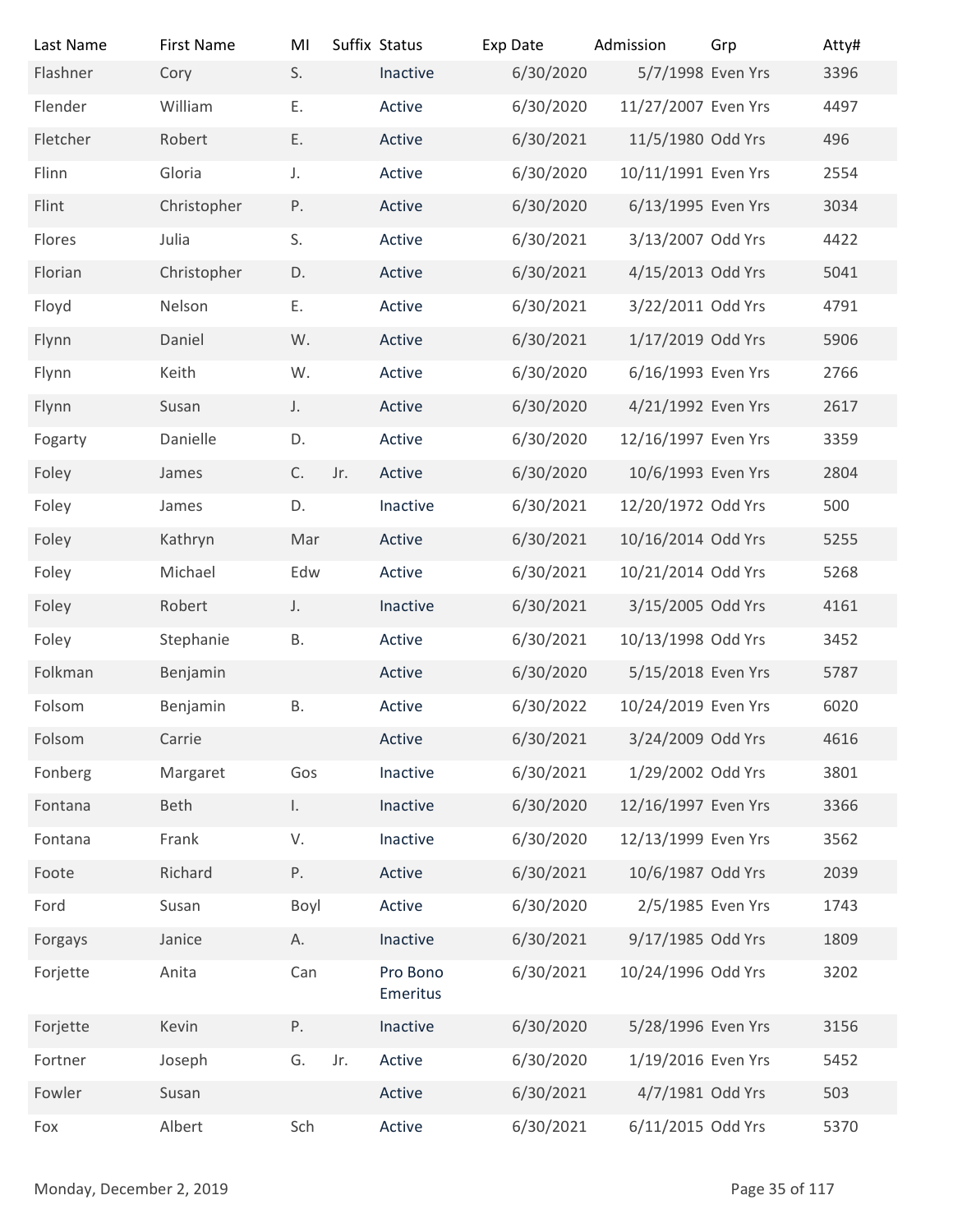| Last Name<br>Fox         | <b>First Name</b><br>Christopher | MI<br>W.      |               | Suffix Status<br>Inactive | Exp Date<br>6/30/2021 | Admission<br>12/3/1974 Odd Yrs | Grp            | Atty#<br>1524 |
|--------------------------|----------------------------------|---------------|---------------|---------------------------|-----------------------|--------------------------------|----------------|---------------|
| Fox                      | Priscilla                        | <b>B.</b>     |               | Inactive                  | 6/30/2021             | 9/10/1996 Odd Yrs              |                | 3190          |
| Fox                      | Richard                          | J.            |               | Active                    | 6/30/2021             | 6/21/2005 Odd Yrs              |                | 4187          |
| Fox                      | Ronald                           | А.            |               | Active                    | 6/30/2020             | 12/11/1973 Even Yrs            |                | 504           |
|                          |                                  |               |               |                           |                       |                                |                |               |
| Foxen                    | Samantha                         | W.            |               | Inactive                  | 6/30/2020             | 6/10/1997 Even Yrs             |                | 3293          |
| Foxx                     | Evan                             | A             |               | Active                    | 6/30/2020             | 3/15/2016 Even Yrs             |                | 5467          |
| Foy                      | Leonard                          | W.            | $\  \cdot \ $ | Active                    | 6/30/2020             | 1/22/2018 Even Yrs             |                | 5746          |
| Foy                      | Phillip                          | Dar           |               | Active                    | 6/30/2021             | 8/14/2014 Odd Yrs              |                | 5229          |
| Frame                    | Julie                            | А.            |               | Inactive                  | 6/30/2021             | 10/6/1987 Odd Yrs              |                | 2040          |
| Francese                 | Stacey                           | К.            |               | Active                    | 6/30/2020             | 3/25/2008 Even Yrs             |                | 4529          |
| Franco                   | John                             | L.            | Jr.           | Active                    | 6/30/2021             | 10/3/1978 Odd Yrs              |                | 506           |
| Franco                   | Michael                          | J.            |               | Inactive                  | 6/30/2021             | 12/19/1985 Odd Yrs             |                | 1839          |
| Frank                    | Thomas                           | W.            |               | Inactive                  | 6/30/2021             | 5/7/1991 Odd Yrs               |                | 2509          |
| Franklin                 | Alan                             | C.            |               | Active                    | 6/30/2020             | 11/19/2002 Even Yrs            |                | 3880          |
| Franklin                 | Christie                         | L.            |               | Active                    | 6/30/2020             | 8/19/2013 Even Yrs             |                | 5094          |
| Franklin                 | Gary                             | L.            |               | Active                    | 6/30/2020             | 2/15/2000 Even Yrs             |                | 3573          |
| Frantz                   | Cynthia                          | Ε.            |               | Active                    | 6/30/2020             | 6/10/1997 Even Yrs             |                | 3294          |
| Frechette                | Donald                           | Ε.            |               | Active                    | 6/30/2020             | 12/20/2013 Even Yrs            |                | 5152          |
| Frechette                | Ethan                            | T.            |               | Active                    | 6/30/2021             | 9/19/2014 Odd Yrs              |                | 5238          |
| Freeman                  | Robin                            | А.            | Jr.           | Active                    | 6/30/2021             | 6/16/2003 Odd Yrs              |                | 3958          |
| Fregosi                  | Catherine                        | А.            |               | Active                    | 6/30/2021             | 3/1/2019 Odd Yrs               |                | 5926          |
| Freiburg                 | Anja                             |               |               | Inactive                  | 6/30/2021             | 11/17/2004 Odd Yrs             |                | 4129          |
| French                   | Edward                           | <b>B.</b>     | Jr.           | Active                    | 6/30/2021             | 10/3/1978 Odd Yrs              |                | 515           |
| French                   | Jodi                             | Ρ.            |               | Active                    | 6/30/2021             | 5/30/2007 Odd Yrs              |                | 4449          |
| French                   | Thomas                           | $\mathsf{M}.$ |               | Pro Bono<br>Emeritus      | 6/30/2021             | 10/14/1966 Odd Yrs             |                | 516           |
| French                   | Walter                           | G.            |               | Active                    | 6/30/2021             | 10/18/1994 Odd Yrs             |                | 2936          |
| Frey                     | Jody                             | M.            |               | Active                    | 6/30/2020             | 6/19/2018 Even Yrs             |                | 5791          |
| Friedman                 | Cory                             | Edw           |               | Active                    | 6/30/2020             | 5/28/1996 Even Yrs             |                | 3161          |
| Friend                   | Colby                            | J.            |               | Inactive                  | 6/30/2021             | 11/17/2004 Odd Yrs             |                | 4130          |
| Fry                      | James                            | S.            |               | Active                    | 6/30/2020             | 9/10/1984 Even Yrs             |                | 1392          |
| Frye                     | Margaret                         |               |               | Active                    | 6/30/2020             | 12/7/2011 Even Yrs             |                | 4851          |
| Fulcher                  | Allison                          | ${\sf N}.$    |               | Active                    | 6/30/2020             | 5/19/1992 Even Yrs             |                | 2635          |
|                          |                                  |               |               |                           |                       |                                |                |               |
| Monday, December 2, 2019 |                                  |               |               |                           |                       |                                | Page 36 of 117 |               |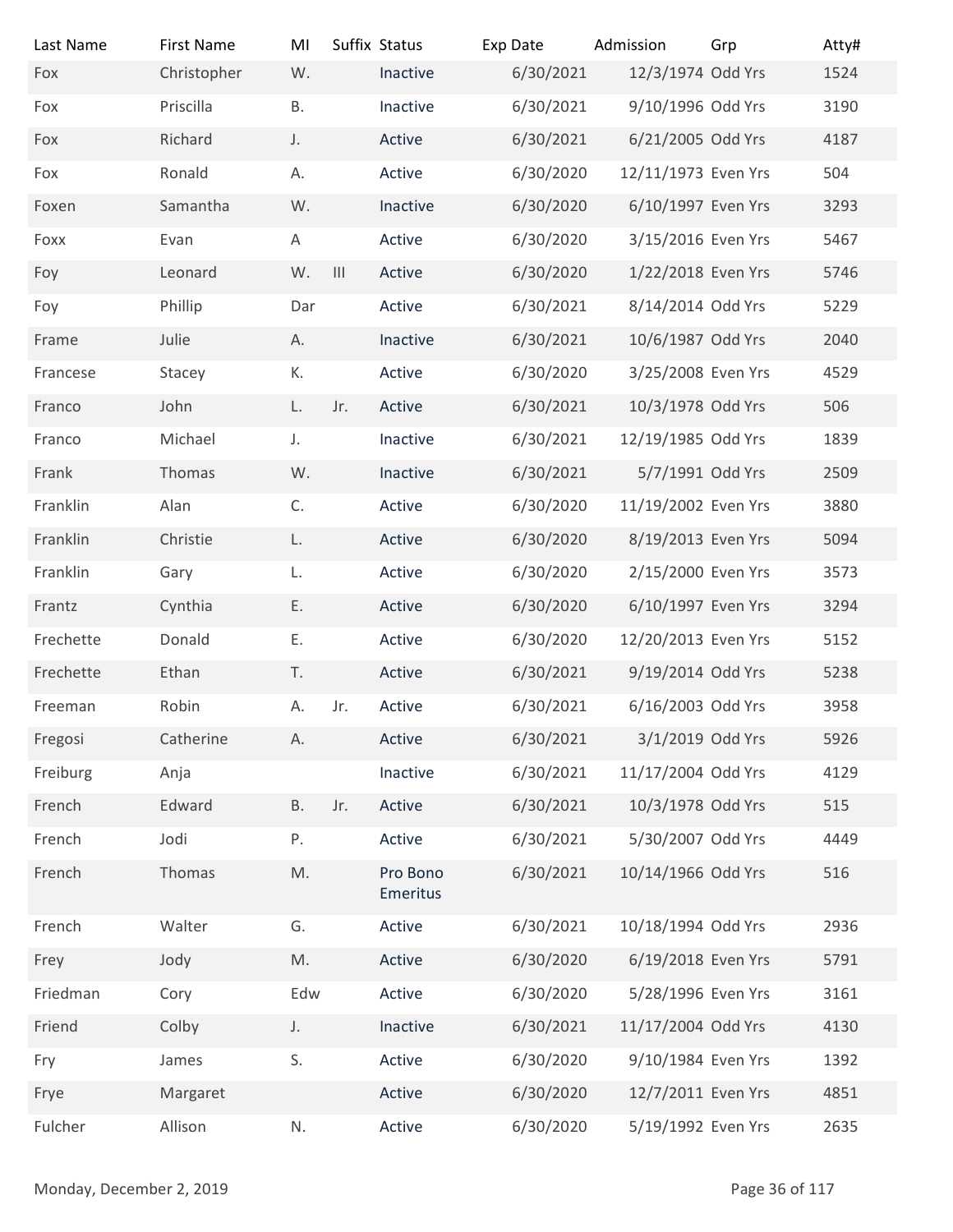| Last Name                | <b>First Name</b> | MI            | Suffix Status | Exp Date  | Admission           | Grp            | Atty# |
|--------------------------|-------------------|---------------|---------------|-----------|---------------------|----------------|-------|
| Fuller                   | Nikki             |               | Active        | 6/30/2020 | 10/6/1993 Even Yrs  |                | 2805  |
| Fuller                   | Wendy             | L.            | Active        | 6/30/2020 | 6/11/2002 Even Yrs  |                | 3846  |
| Fulton                   | Adele             | M.            | Inactive      | 6/30/2021 | 11/17/2004 Odd Yrs  |                | 4131  |
| Funk                     | W.                | Joh           | Active        | 6/30/2020 | 6/15/2004 Even Yrs  |                | 4072  |
| Furlan                   | Mark              | E.            | Active        | 6/30/2021 | 12/15/1992 Odd Yrs  |                | 2706  |
| Furlong                  | Michael           | G.            | Inactive      | 6/30/2021 | 10/3/1978 Odd Yrs   |                | 522   |
| Gabel                    | Patricia          |               | Active        | 6/30/2020 | 12/4/1979 Even Yrs  |                | 523   |
| Gabriel                  | Katherine         | А.            | Active        | 6/30/2022 | 11/25/2019 Even Yrs |                | 6034  |
| Gadapee                  | Ryan              |               | Active        | 6/30/2020 | 6/15/2018 Even Yrs  |                | 5790  |
| Gadbois                  | Richard           |               | Active        | 6/30/2021 | 2/6/1968 Odd Yrs    |                | 524   |
| Gagnon                   | William           | L.            | Active        | 6/30/2020 | 3/14/2006 Even Yrs  |                | 4288  |
| Galanes                  | Joseph            | C.            | Active        | 6/30/2021 | 10/18/1994 Odd Yrs  |                | 2937  |
| Gallagher                | Arthur            | $\mathsf C.$  | Inactive      | 6/30/2021 | 6/10/1997 Odd Yrs   |                | 3285  |
| Gallagher                | Dylan             | S.            | Active        | 6/30/2022 | 8/28/2019 Even Yrs  |                | 5995  |
| Gallagher                | Helen             | $\mathsf{M}.$ | Inactive      | 6/30/2020 | 1/29/2002 Even Yrs  |                | 3804  |
| Gallagher                | James             | C.            | Active        | 6/30/2020 | 10/5/1971 Even Yrs  |                | 529   |
| Gallagher                | Jamie             | T.            | Active        | 6/30/2020 | 6/8/2006 Even Yrs   |                | 4315  |
| Gallagher                | Kate              |               | Active        | 6/30/2021 | 6/21/2005 Odd Yrs   |                | 4184  |
| Gallitano                | Andrea            | L.            | Active        | 6/30/2020 | 3/19/1992 Even Yrs  |                | 2606  |
| Gallivan                 | Erin              | Η.            | Active        | 6/30/2021 | 3/17/1999 Odd Yrs   |                | 3488  |
| Galt                     | Richard           | Α.            | Inactive      | 6/30/2021 | 10/10/1995 Odd Yrs  |                | 3077  |
| Galvin                   | Gerard            | M.            | Active        | 6/30/2021 | 10/13/1998 Odd Yrs  |                | 3434  |
| Gamache                  | Harland           | Jose          | Active        | 6/30/2020 | 10/2/1979 Even Yrs  |                | 530   |
| Gan                      | Chingwei          | Mic           | Inactive      | 6/30/2021 | 3/13/2017 Odd Yrs   |                | 5627  |
| Gangemi                  | Anthony           | Ρ.            | Inactive      | 6/30/2021 | 9/14/2004 Odd Yrs   |                | 4101  |
| Gannon                   | Andrew            | M.            | Active        | 6/30/2021 | 1/17/2017 Odd Yrs   |                | 5608  |
| Gannon                   | John              | $\mathsf{M}.$ | Inactive      | 6/30/2021 | 3/8/1988 Odd Yrs    |                | 2099  |
| Gannon                   | Michael           | J.            | Active        | 6/30/2020 | 4/22/1985 Even Yrs  |                | 1773  |
| Gans                     | Laura             | А.            | Active        | 6/30/2020 | 6/11/2002 Even Yrs  |                | 3847  |
| Garcia                   | Matthew           | C.            | Active        | 6/30/2020 | 11/8/2005 Even Yrs  |                | 4272  |
| Gardella                 | William           | G.            | Active        | 6/30/2021 | 10/26/2016 Odd Yrs  |                | 5569  |
| Gardiner                 | Sharon            | R.            | Active        | 6/30/2021 | 11/15/2018 Odd Yrs  |                | 5887  |
|                          |                   |               |               |           |                     |                |       |
|                          |                   |               |               |           |                     |                |       |
| Monday, December 2, 2019 |                   |               |               |           |                     | Page 37 of 117 |       |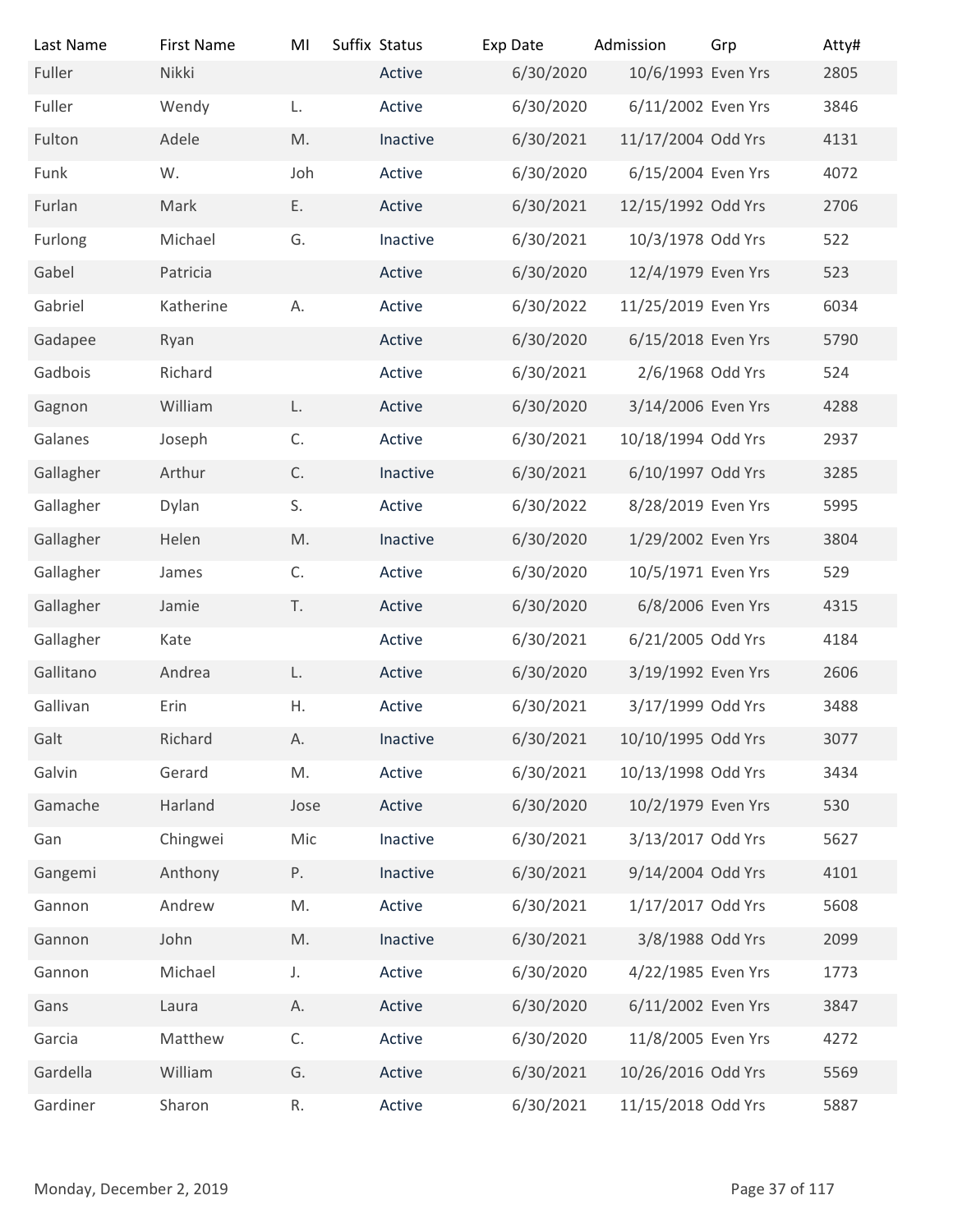| Last Name                | <b>First Name</b> | MI            | Suffix Status |                      | Exp Date  | Admission           | Grp            | Atty# |
|--------------------------|-------------------|---------------|---------------|----------------------|-----------|---------------------|----------------|-------|
| Gardner                  | Helena            | M.            |               | Active               | 6/30/2021 | 12/7/2010 Odd Yrs   |                | 4756  |
| Gardner                  | Peter             | J.            |               | Inactive             | 6/30/2020 | 5/11/2000 Even Yrs  |                | 3600  |
| Gardner                  | Ryan              | Β.            |               | Active               | 6/30/2020 | 6/23/2010 Even Yrs  |                | 4707  |
| Garlick                  | James             | R.            |               | Active               | 6/30/2022 | 11/26/2019 Even Yrs |                | 6035  |
| Garofano                 | Anthony           | T.            |               | Inactive             | 6/30/2020 | 11/27/2007 Even Yrs |                | 4520  |
| Garrett                  | Thomas            | $\mathsf{F}.$ |               | Pro Bono<br>Emeritus | 6/30/2020 | 10/4/1977 Even Yrs  |                | 533   |
| Gartenstein              | David             | W.            |               | Active               | 6/30/2020 | 11/29/1995 Even Yrs |                | 3107  |
| Gartner                  | Shelley           | Joyc          |               | Exempt               | 6/30/1992 | 10/4/1977 Even Yrs  |                | 534   |
| Gary                     | Corby             | Α.            |               | Active               | 6/30/2020 | 5/28/1996 Even Yrs  |                | 3158  |
| Gaston                   | Evan              | J.            |               | Inactive             | 6/30/2021 | 3/22/2011 Odd Yrs   |                | 4793  |
| Gates                    | Zachary           | R.            |               | Active               | 6/30/2020 | 3/14/2006 Even Yrs  |                | 4289  |
| Gatos                    | Pamela            |               |               | Active               | 6/30/2020 | 11/19/2002 Even Yrs |                | 3898  |
| Gatto                    | Michele           | S.            |               | Active               | 6/30/2021 | 3/26/2001 Odd Yrs   |                | 3693  |
| Gaudet                   | Patrick           | T.            |               | Active               | 6/30/2021 | 12/21/2018 Odd Yrs  |                | 5899  |
| Gawne                    | Michael           | S.            |               | Active               | 6/30/2021 | 10/5/1976 Odd Yrs   |                | 537   |
| Gay                      | George            | E.H.          |               | Active               | 6/30/2021 | 2/21/1997 Odd Yrs   |                | 3243  |
| Gearin                   | David             | M.            |               | Inactive             | 6/30/2021 | 2/3/1976 Odd Yrs    |                | 1531  |
| Gebauer                  | Gordon            | C.            | Jr.           | Active               | 6/30/2021 | 10/14/1982 Odd Yrs  |                | 539   |
| Gebauer                  | Linda             |               |               | Inactive             | 6/30/2021 | 2/5/1980 Odd Yrs    |                | 1611  |
| Geduldig                 | Kenneth           | L.            |               | Active               | 6/30/2021 | 10/6/1970 Odd Yrs   |                | 540   |
| Geise                    | Nancy             | M.            |               | Active               | 6/30/2020 | 11/27/2007 Even Yrs |                | 4499  |
| Geiszler                 | Robert            | W.            |               | Inactive             | 6/30/2020 | 4/3/1979 Even Yrs   |                | 541   |
| Gelber                   | James             | J.            |               | Active               | 6/30/2020 | 7/13/1993 Even Yrs  |                | 2775  |
| Gelfon                   | Ann               | Dan           |               | Inactive             | 6/30/2021 | 11/3/1987 Odd Yrs   |                | 2060  |
| Gelfon                   | Jeffrey           | N.            |               | Inactive             | 6/30/2020 | 11/3/1987 Even Yrs  |                | 2068  |
| Gelson                   | Debra             | J.            |               | Inactive             | 6/30/2021 | 6/1/2017 Odd Yrs    |                | 5640  |
| Gengler                  | Bartholomew       | J.            |               | Active               | 6/30/2020 | 12/30/2013 Even Yrs |                | 5154  |
| Gennette                 | Karen             | S.            |               | Inactive             | 6/30/2021 | 10/6/1993 Odd Yrs   |                | 2806  |
| Gentry                   | Sharon            | J.            |               | Active               | 6/30/2020 | 12/7/2011 Even Yrs  |                | 4852  |
| George                   | Alan              | Β.            |               | Active               | 6/30/2020 | 2/4/1969 Even Yrs   |                | 544   |
| George                   | Amanda            | L. S.         |               | Active               | 6/30/2021 | 11/25/2014 Odd Yrs  |                | 5283  |
| George                   | Edward            | $J_{\star}$   |               | Active               | 6/30/2021 | 10/16/2018 Odd Yrs  |                | 5854  |
| Monday, December 2, 2019 |                   |               |               |                      |           |                     | Page 38 of 117 |       |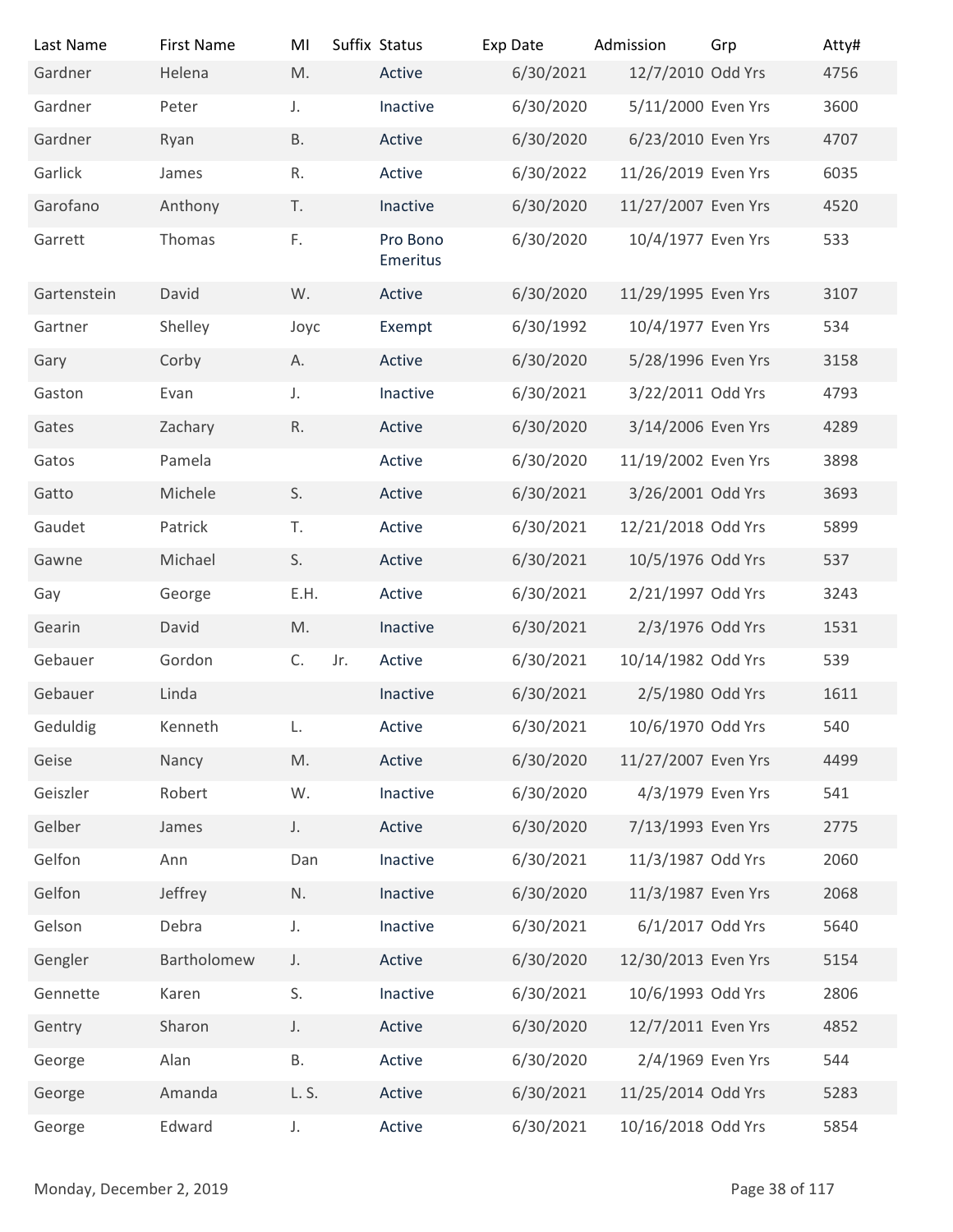| Last Name                | <b>First Name</b> | MI            |                | Suffix Status | Exp Date   | Admission           | Grp            | Atty# |
|--------------------------|-------------------|---------------|----------------|---------------|------------|---------------------|----------------|-------|
| George                   | Sarah             | F.            |                | Active        | 6/30/2021  | 12/7/2010 Odd Yrs   |                | 4757  |
| Gerace                   | Donna             | Ant           |                | Inactive      | 6/30/2021  | 3/18/2015 Odd Yrs   |                | 5334  |
| Gerety                   | Robert            | P.            | Jr.            | Exempt        | 11/12/2010 | 2/3/1981 Even Yrs   |                | 545   |
| Gerhard                  | Aliena            | J.            |                | Inactive      | 6/30/2020  | 6/20/2012 Even Yrs  |                | 4924  |
| Gerhard                  | John              | C.            |                | Active        | 6/30/2020  | 6/20/2012 Even Yrs  |                | 4925  |
| Getty                    | Matthew           | D.            |                | Active        | 6/30/2020  | 11/27/2007 Even Yrs |                | 4500  |
| Getz                     | Thomas            | <b>B.</b>     | Jr.            | Inactive      | 6/30/2020  | 12/7/2011 Even Yrs  |                | 4888  |
| Getzinger                | Sheila            | К.            |                | Active        | 6/30/2020  | 10/7/1997 Even Yrs  |                | 3325  |
| Gibson                   | Ernest            | W.            | $\mathbf{III}$ | Exempt        | 6/30/1985  | 10/2/1956 Odd Yrs   |                | 1533  |
| Giddings                 | Jean              | <b>Bre</b>    |                | Active        | 6/30/2021  | 4/4/1978 Odd Yrs    |                | 550   |
| Gideon                   | Benjamin          | R.            |                | Active        | 6/30/2021  | 11/29/2016 Odd Yrs  |                | 5585  |
| Gilardi                  | Rebecca           | L.            |                | Active        | 6/30/2022  | 8/28/2019 Even Yrs  |                | 5999  |
| Gilbertson               | Andrew            | M.            |                | Active        | 6/30/2021  | 9/24/2008 Odd Yrs   |                | 4573  |
| Gile                     | Stephanie         | D.            |                | Inactive      | 6/30/2021  | 10/25/2012 Odd Yrs  |                | 4975  |
| Gilfillan                | Susan             |               |                | Active        | 6/30/2020  | 5/9/1989 Even Yrs   |                | 2222  |
| Gilinsky                 | Marshall          | N.            |                | Active        | 6/30/2021  | 2/11/2013 Odd Yrs   |                | 5016  |
| Gill                     | Aimee             | Grif          |                | Active        | 6/30/2021  | 6/5/2015 Odd Yrs    |                | 5364  |
| Gill                     | Peter             | J.            |                | Active        | 6/30/2020  | 3/27/2012 Even Yrs  |                | 4907  |
| Gillan                   | Nona              | К.            |                | Active        | 6/30/2020  | 11/29/1995 Even Yrs |                | 3108  |
| Gillies                  | Paul              | S.            |                | Active        | 6/30/2020  | 10/2/1979 Even Yrs  |                | 555   |
| Gilligan-Bugeja          | Mary              | G.            |                | Inactive      | 6/30/2021  | 5/9/1989 Odd Yrs    |                | 2231  |
| Gillis                   | Jaime             | I.            |                | Active        | 6/30/2021  | 3/12/2013 Odd Yrs   |                | 5029  |
| Gilman                   | Gabriel           | $\mathsf{M}.$ |                | Active        | 6/30/2021  | 9/24/2008 Odd Yrs   |                | 4574  |
| Gilmore                  | Erin              | J.            |                | Active        | 6/30/2021  | 1/18/2001 Odd Yrs   |                | 3681  |
| Gilmour                  | Randall           | C.K           |                | Active        | 6/30/2021  | 10/24/1996 Odd Yrs  |                | 3206  |
| Gilroy                   | John              | А.            |                | Inactive      | 6/30/2021  | 10/13/1992 Odd Yrs  |                | 2676  |
| Gimenez                  | Clara             | F.            |                | Inactive      | 6/30/2020  | 3/9/2004 Even Yrs   |                | 4040  |
| Ginsberg                 | Michael           | Ε.            |                | Active        | 6/30/2021  | 3/26/2019 Odd Yrs   |                | 5938  |
| Ginsberg                 | Peter             | $\mathsf R.$  |                | Inactive      | 6/30/2021  | 2/3/1981 Odd Yrs    |                | 1535  |
| Girardi                  |                   |               |                | Active        | 6/30/2021  | 3/19/2019 Odd Yrs   |                | 5936  |
|                          | Antonietta        | Α.            |                |               |            |                     |                |       |
| Girdwood                 | Stephen           | Ρ.            |                | Active        | 6/30/2021  | 5/4/1993 Odd Yrs    |                | 2749  |
| Giuliani                 | $J_{\star}$       | Paul          |                | Active        | 6/30/2021  | 10/6/1970 Odd Yrs   |                | 558   |
|                          |                   |               |                |               |            |                     |                |       |
| Monday, December 2, 2019 |                   |               |                |               |            |                     | Page 39 of 117 |       |
|                          |                   |               |                |               |            |                     |                |       |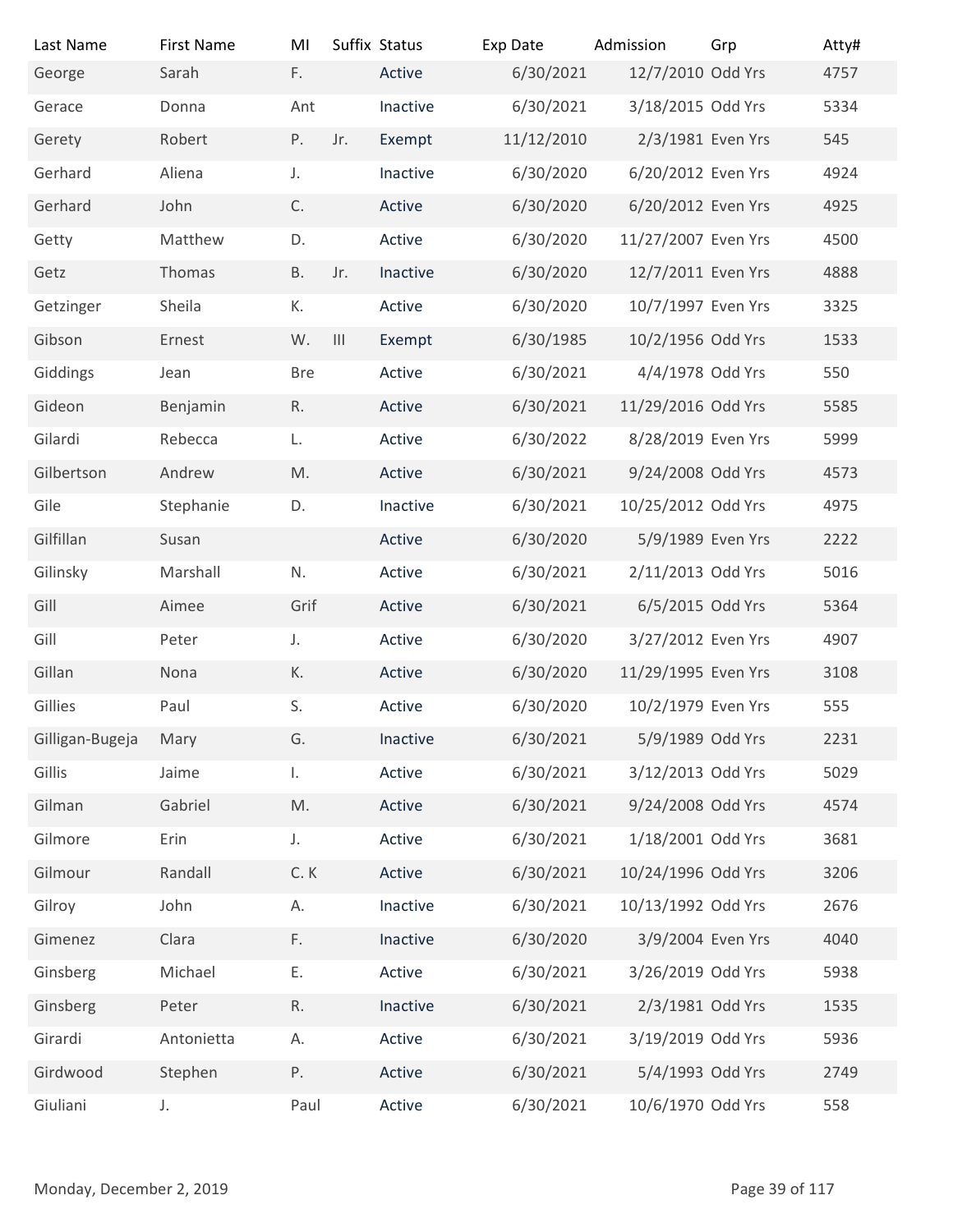| Last Name                | <b>First Name</b> | MI           | Suffix Status      | Exp Date               | Admission                               | Grp            | Atty#        |
|--------------------------|-------------------|--------------|--------------------|------------------------|-----------------------------------------|----------------|--------------|
| Gjessing                 | Catherine         | J.           | Active             | 6/30/2020              | 2/11/1992 Even Yrs<br>12/7/2010 Odd Yrs |                | 2590         |
| Gladd                    | Kristin<br>Amanda | Hin<br>V.    | Inactive           | 6/30/2021<br>6/30/2020 | 8/17/2017 Even Yrs                      |                | 4766<br>5664 |
| Glass<br>Gleason         |                   | T.           | Inactive<br>Active |                        | 6/16/2016 Even Yrs                      |                | 5503         |
| Gledhill                 | Elijah<br>Gregory | T.           | Active             | 6/30/2020<br>6/30/2021 | 4/11/2017 Odd Yrs                       |                | 5632         |
| Glenn                    | Linda             | Mac          | Inactive           | 6/30/2020              | 11/19/2002 Even Yrs                     |                | 3907         |
| Gligorov                 | Steve             |              | Active             | 6/30/2021              | 11/17/2004 Odd Yrs                      |                | 4132         |
| Glinka                   | Gleb              |              | Active             | 6/30/2020              | 12/17/1981 Even Yrs                     |                | 559          |
| Glitman                  | Karen             | C.           | Inactive           | 6/30/2021              | 5/7/1990 Odd Yrs                        |                | 2370         |
| Glitman                  | Matthew           | M.           | Active             | 6/30/2020              | 5/7/1998 Even Yrs                       |                | 3397         |
| Glover                   | Gina              | M.           | Active             | 6/30/2021              | 3/17/1999 Odd Yrs                       |                | 3495         |
| Gluck                    | Leonard           | J.           | Active             | 6/30/2020              | 9/7/1982 Even Yrs                       |                | 561          |
| Glynn                    | Elizabeth         | А.           | Active             | 6/30/2021              | 10/4/1988 Odd Yrs                       |                | 2151         |
| Glynn                    | John              | M.           | Active             | 6/30/2020              | 9/6/1988 Even Yrs                       |                | 2146         |
| Goddard                  | Laura             | К.           | Active             | 6/30/2020              | 5/7/2014 Even Yrs                       |                | 5200         |
| Goddard                  | Virginia          | А.           | Inactive           | 6/30/2021              | 2/2/1993 Odd Yrs                        |                | 2725         |
| Godin                    | Cortney           | M.           | Active             | 6/30/2020              | 3/18/2016 Even Yrs                      |                | 5468         |
| Goetz                    | Robert            | $\mathbf{L}$ | Inactive           | 6/30/2020              | 2/11/1992 Even Yrs                      |                | 2591         |
| Gold                     | Glennis           | M.           | Active             | 6/30/2020              | 10/3/2017 Even Yrs                      |                | 5686         |
| Goldberg                 | Daniel            | J.           | Active             | 6/30/2021              | 6/16/1987 Odd Yrs                       |                | 2018         |
| Goldblatt                | Dana              |              | Inactive           | 6/30/2021              | 11/10/2016 Odd Yrs                      |                | 5582         |
| Golden                   | Karen             | L.           | Inactive           | 6/30/2020              | 5/5/1987 Even Yrs                       |                | 1990         |
| Golden                   | Lana              | W.           | Inactive           | 6/30/2021              | 9/15/1998 Odd Yrs                       |                | 3417         |
| Goldenberg               | Ira               | S.           | Inactive           | 6/30/2021              | 11/30/2016 Odd Yrs                      |                | 5588         |
| Goldfine                 | Jesse             | M.           | Active             | 6/30/2020              | 12/3/2003 Even Yrs                      |                | 4034         |
| Goldman                  | Harold            | А.           | Inactive           | 6/30/2020              | 3/19/1992 Even Yrs                      |                | 2612         |
| Goldmann                 | Eli               |              | Active             | 6/30/2022              | 11/18/2019 Even Yrs                     |                | 6026         |
| Goldsborough             | Richard           | ${\sf R}.$   | Active             | 6/30/2021              | 10/10/1989 Odd Yrs                      |                | 2278         |
| Goldstone                | Peter             |              | Active             | 6/30/2020              | 12/11/2015 Even Yrs                     |                | 5436         |
| Goldsweig                | Beryl             | К.           | Active             | 6/30/2021              | 1/22/2013 Odd Yrs                       |                | 5008         |
| Goldwarg                 | Eric              | К.           | Active             | 6/30/2020              | 12/30/2009 Even Yrs                     |                | 4683         |
| Gollwitzer               | Scott             | А.           | Inactive           | 6/30/2020              | 6/10/1997 Even Yrs                      |                | 3295         |
|                          |                   |              |                    |                        |                                         |                |              |
| Monday, December 2, 2019 |                   |              |                    |                        |                                         | Page 40 of 117 |              |
|                          |                   |              |                    |                        |                                         |                |              |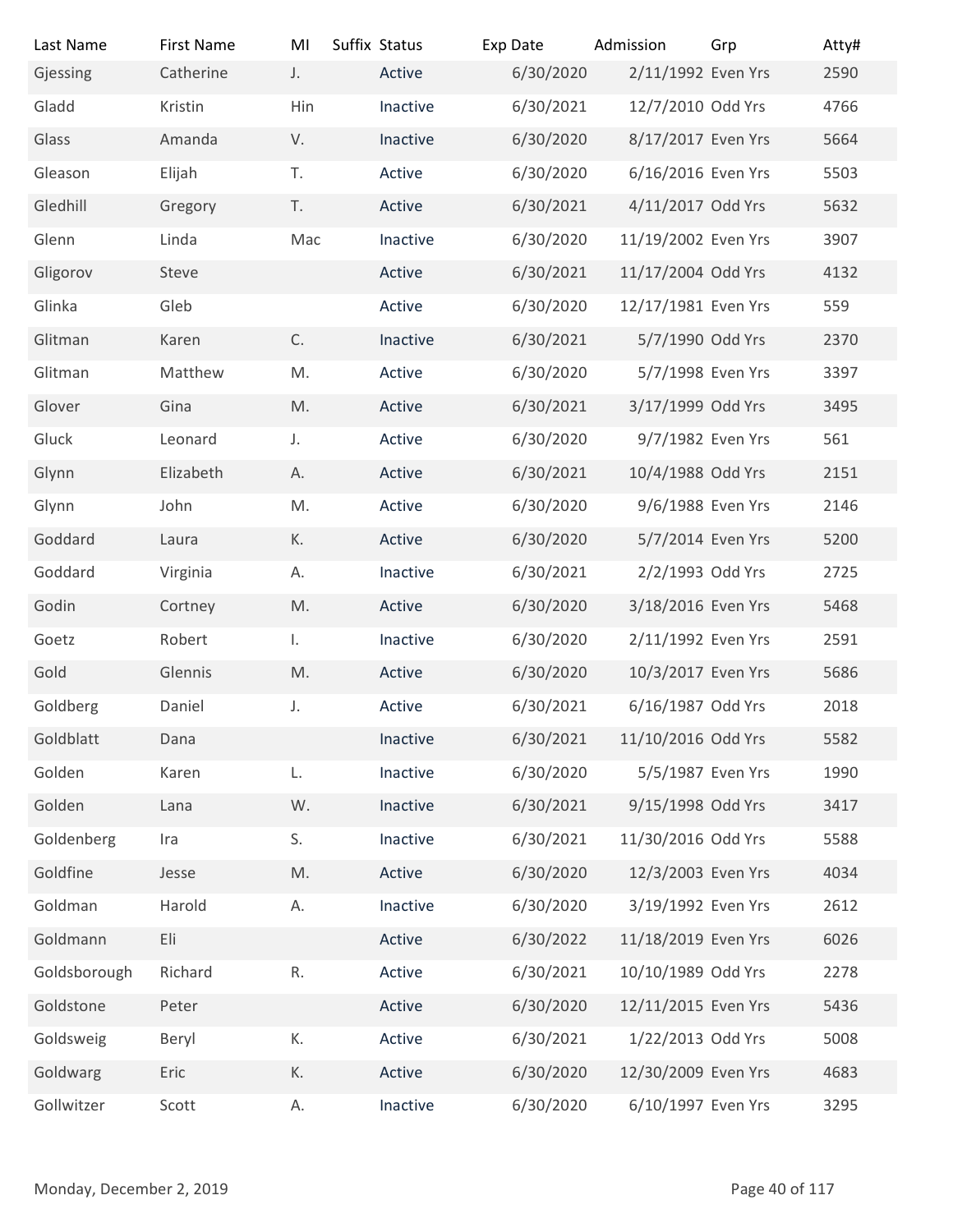| Last Name                | <b>First Name</b> | MI          | Suffix Status        | Exp Date  | Admission           | Grp            | Atty# |
|--------------------------|-------------------|-------------|----------------------|-----------|---------------------|----------------|-------|
| Gomez                    | Richard           | T.          | Active               | 6/30/2020 | 6/8/2006 Even Yrs   |                | 4317  |
| Gonda                    | Jordan            | Ε.          | Active               | 6/30/2020 | 12/7/2011 Even Yrs  |                | 4886  |
| Gonzalez                 | Maria             | Cris        | Inactive             | 6/30/2020 | 7/25/2013 Even Yrs  |                | 5088  |
| Gonzalez                 | Roberto           | R.          | Active               | 6/30/2021 | 8/7/2018 Odd Yrs    |                | 5824  |
| Goodenough               | Ward              | H.          | Active               | 6/30/2020 | 10/21/2015 Even Yrs |                | 5398  |
| Goodridge                | George            | L.          | Active               | 6/30/2021 | 12/9/2016 Odd Yrs   |                | 5593  |
| Goodson                  | Ethan             | J.          | Active               | 6/30/2021 | 1/2/2019 Odd Yrs    |                | 5901  |
| Gordon                   | Shawn             |             | Active               | 6/30/2020 | 8/8/2017 Even Yrs   |                | 5661  |
| Gordon                   | Susan             | R.          | Pro Bono<br>Emeritus | 6/30/2021 | 3/13/2007 Odd Yrs   |                | 4433  |
| Gorman                   | <b>Brian</b>      | К.          | Inactive             | 6/30/2021 | 6/1/2017 Odd Yrs    |                | 5641  |
| Gorman                   | Sean              | M.          | Inactive             | 6/30/2021 | 3/15/2005 Odd Yrs   |                | 4162  |
| Gorsky                   | Laura             | Ε.          | Active               | 6/30/2020 | 7/6/2017 Even Yrs   |                | 5651  |
| Gortakowski              | John              | D.          | Active               | 6/30/2020 | 6/20/2012 Even Yrs  |                | 4927  |
| Gortych                  | Joseph            | Ε.          | Active               | 6/30/2021 | 2/21/1997 Odd Yrs   |                | 3246  |
| Goss                     | James             | P.W         | Active               | 6/30/2020 | 9/26/1984 Even Yrs  |                | 1409  |
| Goss                     | Steven            | Β.          | Active               | 6/30/2021 | 9/14/2006 Odd Yrs   |                | 4355  |
| Gottlieb                 | Arnold            | N.          | Active               | 6/30/2021 | 1/12/2015 Odd Yrs   |                | 5324  |
| Gottlieb                 | Ira               | M.          | Active               | 6/30/2021 | 10/4/1988 Odd Yrs   |                | 2159  |
| Gould                    | Benjamin          | L.          | Active               | 6/30/2021 | 5/17/2011 Odd Yrs   |                | 4819  |
| Gould                    | Emily             | $J_{\star}$ | Inactive             | 6/30/2020 | 8/25/1989 Even Yrs  |                | 2256  |
| Govoni                   | Graham            | H.          | Active               | 6/30/2021 | 4/10/1991 Odd Yrs   |                | 2491  |
| Gozzi                    | Kristin           | Wo          | Active               | 6/30/2021 | 12/5/2006 Odd Yrs   |                | 4410  |
| Grace                    | <b>Bridget</b>    | Rut         | Active               | 6/30/2020 | 12/11/2015 Even Yrs |                | 5435  |
| Grace                    | Sheila            | Ren         | Active               | 6/30/2021 | 6/17/2009 Odd Yrs   |                | 4630  |
| Graceffa                 | John              | Ρ.          | Active               | 6/30/2020 | 9/14/2017 Even Yrs  |                | 5677  |
| Gracey                   | Daniel            | W.          | Active               | 6/30/2020 | 7/18/2017 Even Yrs  |                | 5654  |
| Graczyk                  | Stacy             | L.          | Active               | 6/30/2020 | 12/7/2011 Even Yrs  |                | 4885  |
| Grad                     | Maxine            | Jo          | Inactive             | 6/30/2021 | 5/5/1987 Odd Yrs    |                | 1991  |
| Graffeo-Cohen            | Olivia            | R.          | Active               | 6/30/2021 | 10/23/2018 Odd Yrs  |                | 5872  |
| Graham                   | Stephanie         | N.          | Inactive             | 6/30/2021 | 10/25/2012 Odd Yrs  |                | 4985  |
| Grandine                 | Nancy             | Eliz        | Active               | 6/30/2021 | 10/2/1985 Odd Yrs   |                | 1822  |
| Granger                  | Bryan             | T.          | Active               | 6/30/2021 | 3/17/1999 Odd Yrs   |                | 3489  |
| Monday, December 2, 2019 |                   |             |                      |           |                     | Page 41 of 117 |       |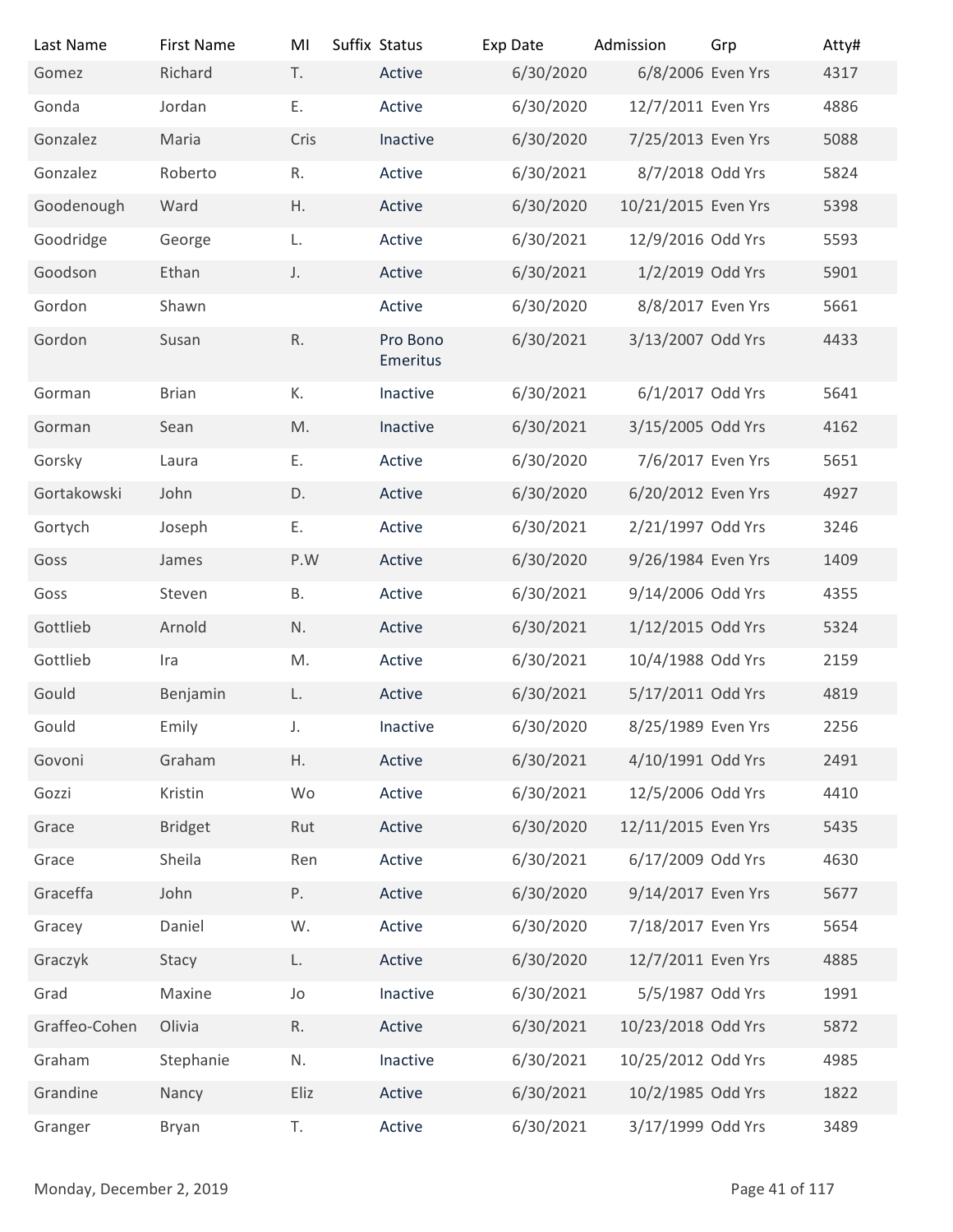| Last Name                | <b>First Name</b> | MI            | Suffix Status        | Exp Date  | Admission           | Grp            | Atty# |
|--------------------------|-------------------|---------------|----------------------|-----------|---------------------|----------------|-------|
| Granger                  | Mary              | <b>B.</b>     | Active               | 6/30/2021 | 11/17/1998 Odd Yrs  |                | 3466  |
| Granquist                | Deborah           | W.            | Inactive             | 6/30/2020 | 9/1/1987 Even Yrs   |                | 2026  |
| Grant                    | Caleb             | R.            | Active               | 6/30/2020 | 12/9/2013 Even Yrs  |                | 5150  |
| Grant                    | Christopher       | Ε.            | Active               | 6/30/2020 | 11/5/2015 Even Yrs  |                | 5424  |
| Grant                    | Elizabeth         | J.            | Active               | 6/30/2020 | 10/7/1975 Even Yrs  |                | 1085  |
| Grant                    | Jeremy            | S             | Active               | 6/30/2020 | 8/18/2017 Even Yrs  |                | 5666  |
| Gratton                  | James             | А.            | Active               | 6/30/2021 | 4/15/2013 Odd Yrs   |                | 5042  |
| Gray                     | Austin            | R.            | Active               | 6/30/2020 | 3/25/2008 Even Yrs  |                | 4530  |
| Gray                     | Heather           | J.            | Active               | 6/30/2021 | 3/15/2005 Odd Yrs   |                | 4154  |
| Gray                     | Molly             | R.            | Active               | 6/30/2020 | 8/17/2017 Even Yrs  |                | 5665  |
| Grayck                   | David             | L.            | Active               | 6/30/2021 | 11/7/1990 Odd Yrs   |                | 2447  |
| Grearson                 | <b>Brian</b>      | J.            | Exempt               | 8/25/2004 | 12/2/1975 Even Yrs  |                | 578   |
| Greaves                  | Carolyn           | А.            | Active               | 6/30/2021 | 12/7/2010 Odd Yrs   |                | 4758  |
| Green                    | Annika            |               | Active               | 6/30/2020 | 11/20/1997 Even Yrs |                | 3350  |
| Green                    | Devon             | J.            | Active               | 6/30/2021 | 12/5/2006 Odd Yrs   |                | 4375  |
| Green                    | Kelly             |               | Active               | 6/30/2020 | 11/8/2005 Even Yrs  |                | 4238  |
| Green                    | Michael           | $\mathsf{L}$  | Active               | 6/30/2020 | 11/6/1984 Even Yrs  |                | 1423  |
| Green                    | Sharon            |               | Inactive             | 6/30/2020 | 10/2/1979 Even Yrs  |                | 579   |
| Greenbaum                | Joseph            | Α.            | Pro Bono<br>Emeritus | 6/30/2021 | 11/17/2004 Odd Yrs  |                | 4133  |
| Greenberg                | David             | Η.            | Active               | 6/30/2020 | 10/7/1975 Even Yrs  |                | 580   |
| Greene                   | Bennett           | Eva           | Inactive             | 6/30/2021 | 10/4/1966 Odd Yrs   |                | 581   |
| Greene                   | Corinne           | Hoo           | Inactive             | 6/30/2021 | 6/21/2005 Odd Yrs   |                | 4191  |
| Greene                   | T.                | Chri          | Active               | 6/30/2020 | 9/19/1983 Even Yrs  |                | 582   |
| Greene                   | Thomas            | А.            | Active               | 6/30/2020 | 8/30/1995 Even Yrs  |                | 3057  |
| Greenlees                | Stephanie         | M.            | Active               | 6/30/2021 | 3/28/2013 Odd Yrs   |                | 5033  |
| Greenwood                | Terrance          | Ρ.            | Inactive             | 6/30/2020 | 9/7/1993 Even Yrs   |                | 2781  |
| Gregory                  | Amy               | $\mathsf{C}.$ | Inactive             | 6/30/2020 | 4/22/1985 Even Yrs  |                | 1779  |
| Gregory                  | Ross              | L.            | Inactive             | 6/30/2020 | 6/23/2010 Even Yrs  |                | 4708  |
| Gretkowski               | Rosemary          | Η.            | Active               | 6/30/2021 | 11/14/1989 Odd Yrs  |                | 2302  |
| Gretkowski               | Susan             | M.            | Active               | 6/30/2020 | 5/7/1998 Even Yrs   |                | 3398  |
| Griefen                  | Zachary           | К.            | Active               | 6/30/2020 | 11/8/2005 Even Yrs  |                | 4239  |
| Griffin                  | Douglas           | В.            | Inactive             | 6/30/2021 | 10/2/1979 Odd Yrs   |                | 584   |
|                          |                   |               |                      |           |                     |                |       |
| Monday, December 2, 2019 |                   |               |                      |           |                     | Page 42 of 117 |       |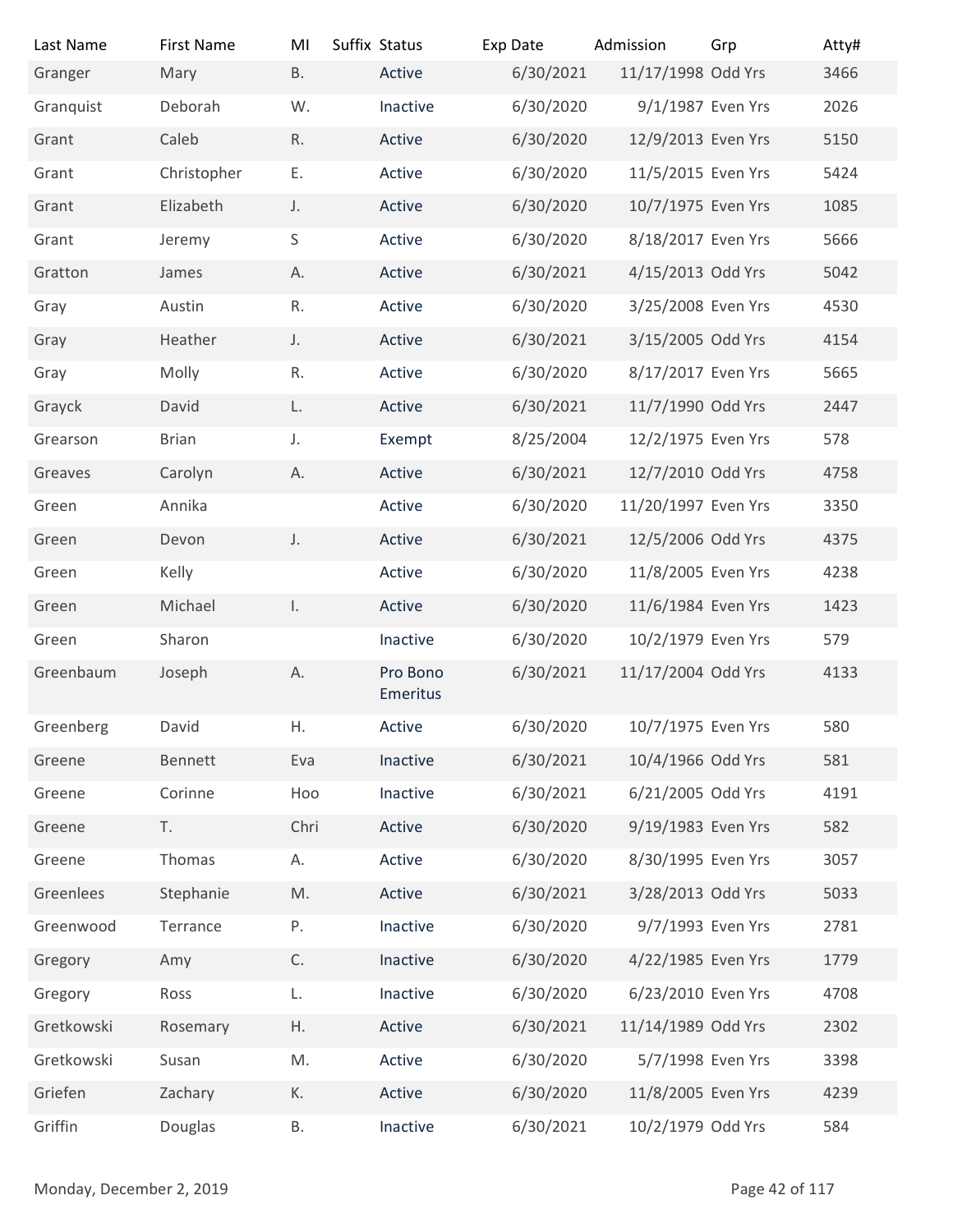| Last Name                | <b>First Name</b> | MI           |            | Suffix Status | Exp Date   | Admission           | Grp            | Atty# |
|--------------------------|-------------------|--------------|------------|---------------|------------|---------------------|----------------|-------|
| Griffin                  | Kevin             | W.           |            | Exempt        | 11/19/2012 | 2/7/1983 Even Yrs   |                | 588   |
| Griffin                  | Maryellen         |              |            | Active        | 6/30/2020  | 11/19/2002 Even Yrs |                | 3881  |
| Griffin                  | Peter             | G.           |            | Active        | 6/30/2021  | 3/6/2017 Odd Yrs    |                | 5622  |
| Griffin                  | W.                | <b>Bra</b>   |            | Inactive      | 6/30/2021  | 10/1/1974 Odd Yrs   |                | 586   |
| Griffin                  | William           | Ε.           |            | Active        | 6/30/2020  | 2/2/1971 Even Yrs   |                | 587   |
| Griffis                  | Samuel            | L.           |            | Active        | 6/30/2020  | 10/7/1997 Even Yrs  |                | 3326  |
| Groberg                  | <b>Neil</b>       | H.           |            | Active        | 6/30/2021  | 3/24/2009 Odd Yrs   |                | 4617  |
| Groce                    | Paul              | J.           |            | Active        | 6/30/2021  | 3/13/2017 Odd Yrs   |                | 5625  |
| Groff                    | David             | R.           |            | Active        | 6/30/2020  | 4/9/1998 Even Yrs   |                | 3382  |
| Groff                    | Heidi             | S.           |            | Active        | 6/30/2020  | 10/7/1997 Even Yrs  |                | 3327  |
| Grosby                   | Mark              | J.           |            | Active        | 6/30/2020  | 9/17/1985 Even Yrs  |                | 1806  |
| Groschner                | Holly             | Erns         |            | Inactive      | 6/30/2020  | 5/9/1989 Even Yrs   |                | 2225  |
| Gross                    | Colton            | Ρ.           |            | Active        | 6/30/2021  | 3/19/2019 Odd Yrs   |                | 5935  |
| Grossman                 | Daniel            | F.           |            | Active        | 6/30/2021  | 11/5/1980 Odd Yrs   |                | 590   |
| Grosvenor                | Andrew            | D.           |            | Active        | 6/30/2020  | 9/13/2017 Even Yrs  |                | 5676  |
| Groveman                 | Jon               | M.           |            | Active        | 6/30/2021  | 6/27/1996 Odd Yrs   |                | 3176  |
| Grussing                 | James             | <b>B.</b>    |            | Inactive      | 6/30/2020  | 3/11/1991 Even Yrs  |                | 2484  |
| Grygiel                  | Michael           | J.           |            | Active        | 6/30/2020  | 4/8/1996 Even Yrs   |                | 3154  |
| Guevin                   | Jeffrey           | Ρ.           |            | Active        | 6/30/2021  | 10/25/2012 Odd Yrs  |                | 4954  |
| Gumpper                  | Denise            | M.           |            | Active        | 6/30/2021  | 9/21/2012 Odd Yrs   |                | 4946  |
| Gurtman                  | David             |              |            | Active        | 6/30/2020  | 11/8/2005 Even Yrs  |                | 4240  |
| Guzman                   | Eric              |              |            | Active        | 6/30/2020  | 10/17/2017 Even Yrs |                | 5689  |
| Haas                     | Sandra            |              |            | Inactive      | 6/30/2020  | 4/7/1981 Even Yrs   |                | 595   |
| Hadden                   | John              | Dav          |            | Inactive      | 6/30/2021  | 7/7/2015 Odd Yrs    |                | 5377  |
| Hadden                   | Nicholas          | L.           |            | Active        | 6/30/2021  | 12/7/1976 Odd Yrs   |                | 597   |
| Haddleton                | Frank             | Β.           |            | Active        | 6/30/2021  | 6/14/2001 Odd Yrs   |                | 3712  |
| Haegele                  | George            | $\mathsf C.$ | ${\sf IV}$ | Inactive      | 6/30/2021  | 3/17/1999 Odd Yrs   |                | 3490  |
| Haesler                  | Richard           | W.           | Jr.        | Active        | 6/30/2020  | 6/16/1993 Even Yrs  |                | 2767  |
| Hagan                    | Colin             | R.           |            | Active        | 6/30/2021  | 1/22/2013 Odd Yrs   |                | 5009  |
| Hagan                    | Mary              | Patr         |            | Inactive      | 6/30/2021  | 5/30/2007 Odd Yrs   |                | 4450  |
| Haikal-Crout             | Carmen            |              |            | Inactive      | 6/30/2020  | 3/16/2000 Even Yrs  |                | 3587  |
| Hall                     | David             | P.           | Jr.        | Active        | 6/30/2021  | 12/5/2006 Odd Yrs   |                | 4376  |
|                          |                   |              |            |               |            |                     |                |       |
|                          |                   |              |            |               |            |                     |                |       |
| Monday, December 2, 2019 |                   |              |            |               |            |                     | Page 43 of 117 |       |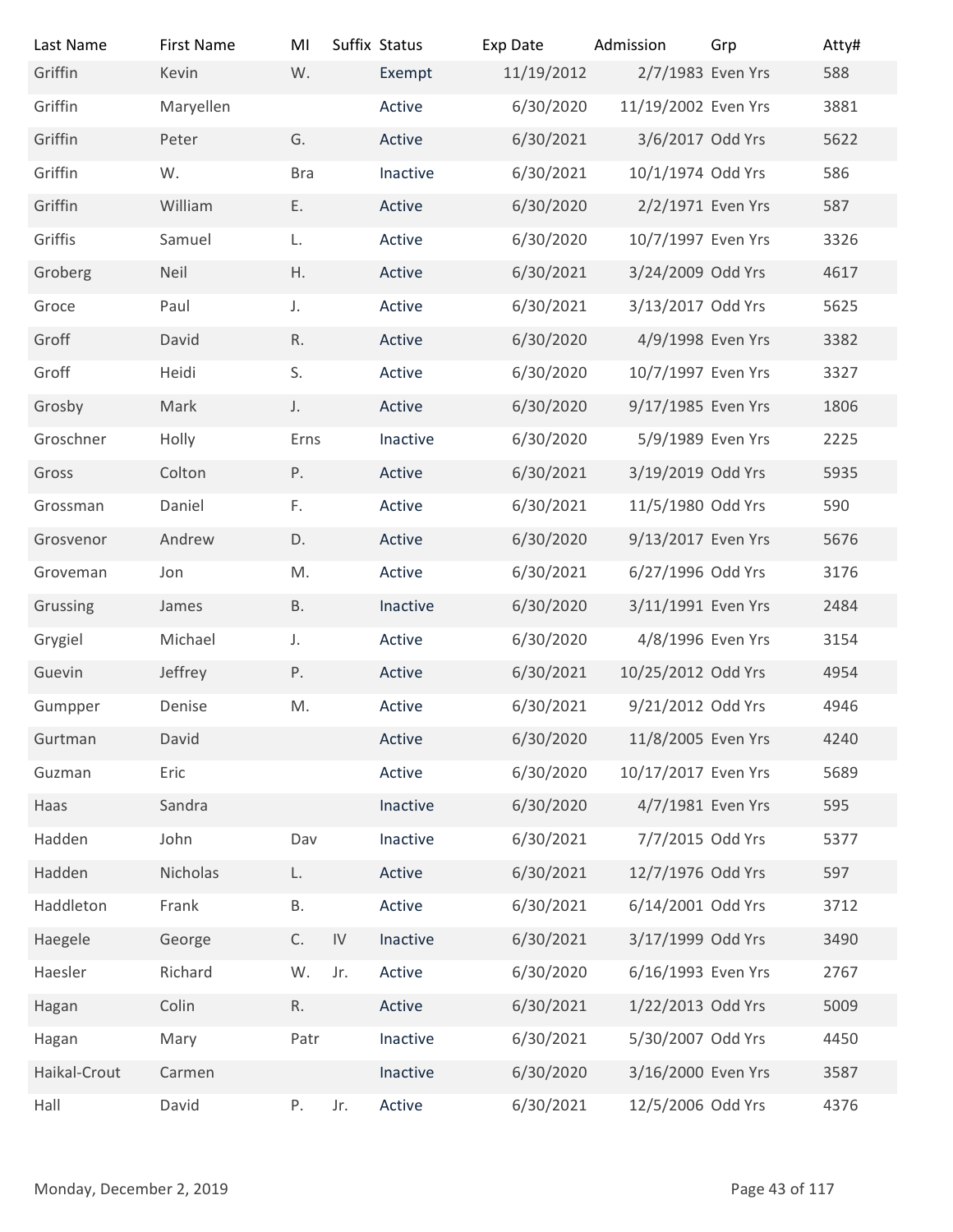| Last Name<br>Hall        | <b>First Name</b><br>Elizabeth | MI<br>J.  | Suffix Status<br>Inactive | Exp Date<br>6/30/2020 | Admission<br>6/18/2008 Even Yrs | Grp            | Atty#<br>4550 |
|--------------------------|--------------------------------|-----------|---------------------------|-----------------------|---------------------------------|----------------|---------------|
| Hall                     | James                          | P.        | Active                    | 6/30/2021             | 10/5/2012 Odd Yrs               |                | 4950          |
| Hall                     | Mark                           | G.        | Active                    | 6/30/2021             | 12/15/1992 Odd Yrs              |                | 2709          |
| Hall                     | Mary Ellen                     |           | Active                    | 6/30/2021             | 5/6/2019 Odd Yrs                |                | 5954          |
| Hall                     | Peter                          | W.        | Exempt                    | 6/30/2005             | 4/4/1978 Odd Yrs                |                | 598           |
| Hall                     | William                        | R.        | Active                    | 6/30/2021             | 12/7/2010 Odd Yrs               |                | 4759          |
| Halpert                  | Robert                         |           | Active                    | 6/30/2020             | 9/10/1984 Even Yrs              |                | 1393          |
| Halpin                   | Christopher                    | D.        | Active                    | 6/30/2020             | 10/11/1991 Even Yrs             |                | 2552          |
| Halsema                  | Petra                          | Α.        | Inactive                  | 6/30/2020             | 3/27/2012 Even Yrs              |                | 4908          |
| Hamilton                 | Hillary                        | А.        | Active                    | 6/30/2020             | 11/8/2005 Even Yrs              |                | 4241          |
| Hamilton                 | Sidney                         | L.        | Active                    | 6/30/2020             | 11/27/2007 Even Yrs             |                | 4501          |
| Hamilton                 | Susan                          | L.        | Inactive                  | 6/30/2021             | 5/7/1991 Odd Yrs                |                | 2512          |
| Hammond                  | Heather                        | Rid       | Active                    | 6/30/2020             | 11/28/2001 Even Yrs             |                | 3774          |
| Hanafin                  | Leslie                         |           | Active                    | 6/30/2021             | 10/10/1989 Odd Yrs              |                | 2273          |
| Hancock                  | Catherine                      | P.        | Inactive                  | 6/30/2021             | 2/3/1976 Odd Yrs                |                | 1546          |
| Hand                     | Geoffrey                       | Η.        | Active                    | 6/30/2020             | 12/3/2003 Even Yrs              |                | 4011          |
| Hand                     | Marilyn                        | Fris      | Active                    | 6/30/2020             | 4/5/1983 Even Yrs               |                | 600           |
|                          | Charles                        | Jord      | Active                    | 6/30/2021             | 5/15/2013 Odd Yrs               |                | 5056          |
| Handy                    | You-Ran                        |           |                           | 6/30/2021             | 5/22/2015 Odd Yrs               |                |               |
| Handy                    |                                |           | Active                    |                       |                                 |                | 5355          |
| Hanifin                  | Martin                         | J.        | Inactive                  | 6/30/2020             | 10/6/1993 Even Yrs              |                | 2807          |
| Hankerson                | Mario                          | <b>B.</b> | Active                    | 6/30/2021             | 6/17/2009 Odd Yrs               |                | 4631          |
| Hanley                   | Michael                        | F.        | Active                    | 6/30/2021             | 10/5/1976 Odd Yrs               |                | 601           |
| Hanlon                   | Paul                           | P.        | Active                    | 6/30/2021             | 12/18/1974 Odd Yrs              |                | 602           |
| Hannon                   | Elizabeth                      | M.        | Active                    | 6/30/2020             | 11/9/1999 Even Yrs              |                | 3536          |
| Hanson                   | Carl                           | D.        | Active                    | 6/30/2021             | 5/7/1990 Odd Yrs                |                | 2371          |
| Hanson                   | Carolyn                        | Ρ.        | Active                    | 6/30/2020             | 2/15/1994 Even Yrs              |                | 2855          |
| Hapgood                  | Molly                          | Ε.        | Inactive                  | 6/30/2021             | 10/13/1992 Odd Yrs              |                | 2677          |
| Hardaway                 | Christopher                    |           | Inactive                  | 6/30/2020             | 6/15/2004 Even Yrs              |                | 4073          |
| Hardiman                 | Jeffrey                        | J.        | Active                    | 6/30/2021             | 6/17/2009 Odd Yrs               |                | 4632          |
| Hardin                   | Matthew                        | D.        | Inactive                  | 6/30/2021             | 7/23/2018 Odd Yrs               |                | 5815          |
| Hardin                   | Susan                          |           | Active                    | 6/30/2020             | 1/29/2002 Even Yrs              |                | 3805          |
| Hare                     | Brynn                          |           | Active                    | 6/30/2021             | 3/10/2015 Odd Yrs               |                | 5329          |
|                          |                                |           |                           |                       |                                 |                |               |
| Monday, December 2, 2019 |                                |           |                           |                       |                                 | Page 44 of 117 |               |
|                          |                                |           |                           |                       |                                 |                |               |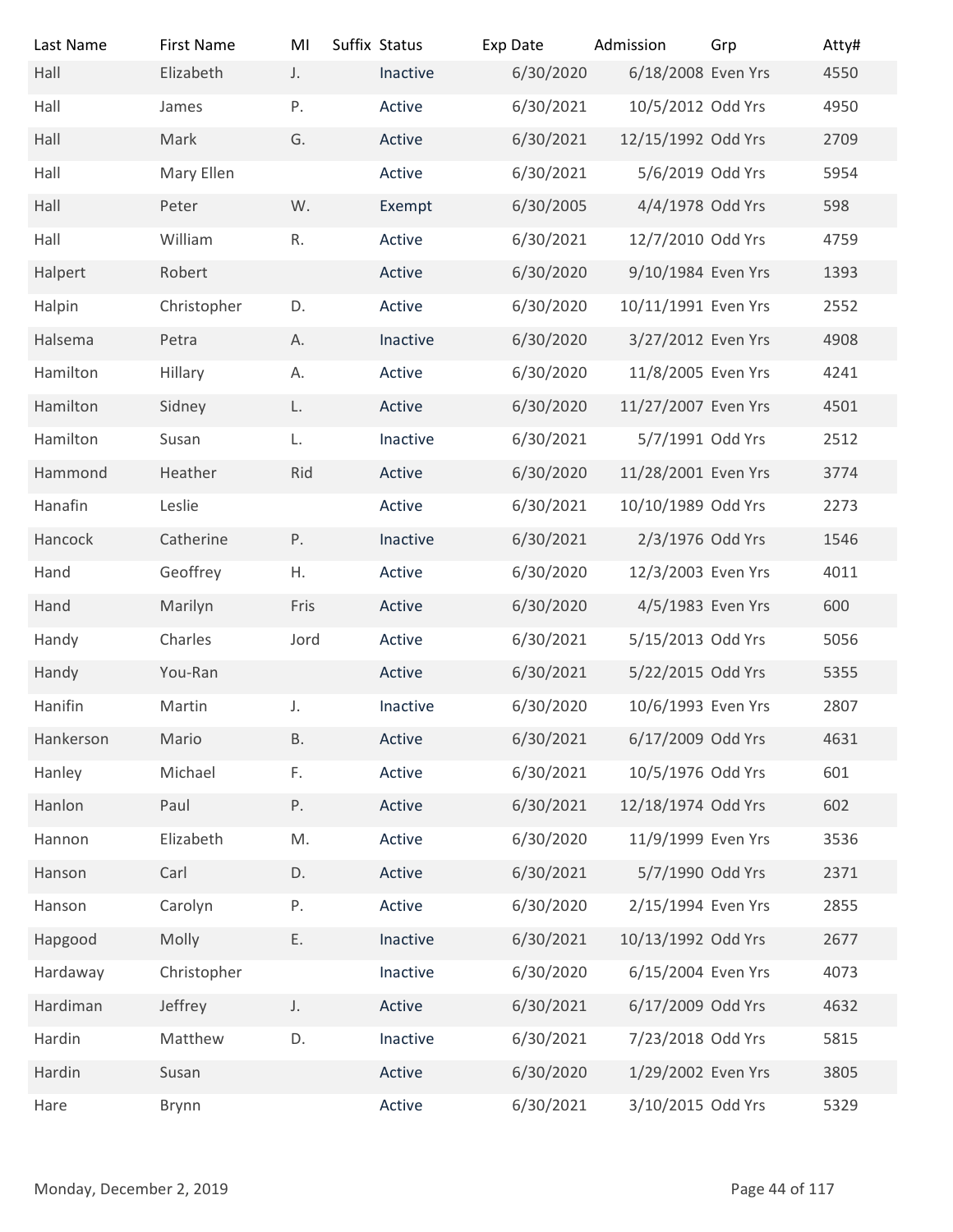| Last Name                | <b>First Name</b> | MI          | Suffix Status |          | Exp Date  | Admission           | Grp            | Atty# |
|--------------------------|-------------------|-------------|---------------|----------|-----------|---------------------|----------------|-------|
| Hargreaves               | Eleanore          | G.          |               | Active   | 6/30/2021 | 9/26/2016 Odd Yrs   |                | 5544  |
| Harlow                   | Frederick         | Dav         |               | Active   | 6/30/2021 | 7/23/2014 Odd Yrs   |                | 5220  |
| Harlow                   | Mary              | Gle         |               | Exempt   | 9/16/2005 | 6/27/1996 Odd Yrs   |                | 3177  |
| Harnick                  | Daniel            |             |               | Active   | 6/30/2020 | 9/5/2017 Even Yrs   |                | 5672  |
| Harnois                  | Jonathan          | M.          |               | Active   | 6/30/2020 | 6/20/2018 Even Yrs  |                | 5793  |
| Harrigan                 | Aliza             | А.          |               | Active   | 6/30/2021 | 5/7/2019 Odd Yrs    |                | 5955  |
| Harriman                 | Ashley            | А.          |               | Active   | 6/30/2021 | 5/17/2011 Odd Yrs   |                | 4820  |
| Harrington               | Peter             | J.          |               | Inactive | 6/30/2020 | 11/28/2001 Even Yrs |                | 3772  |
| Harris                   | Gregg             | M.          |               | Active   | 6/30/2021 | 6/21/2005 Odd Yrs   |                | 4189  |
| Harris                   | Gwendolyn         | W.          |               | Inactive | 6/30/2021 | 2/11/1991 Odd Yrs   |                | 2474  |
| Harris                   | Holly             | К.          |               | Inactive | 6/30/2021 | 10/3/1978 Odd Yrs   |                | 608   |
| Harris                   | Michael           | J.          |               | Exempt   | 6/30/2016 | 2/3/1987 Even Yrs   |                | 1956  |
| Hart                     | Austin            | D.          |               | Active   | 6/30/2021 | 4/13/1984 Odd Yrs   |                | 611   |
| Hart                     | Jason             | $J_{\star}$ |               | Inactive | 6/30/2021 | 10/25/2012 Odd Yrs  |                | 4976  |
| Hart                     | Matthew           | G.          |               | Active   | 6/30/2020 | 1/29/2002 Even Yrs  |                | 3802  |
| Hart                     | Shireen           | T.          |               | Active   | 6/30/2020 | 4/8/1996 Even Yrs   |                | 3150  |
| Hartleben                | Jessica           | Smi         |               | Active   | 6/30/2020 | 11/19/2002 Even Yrs |                | 3912  |
| Hartman                  | Abigail           | Ada         |               | Active   | 6/30/2020 | 11/8/2005 Even Yrs  |                | 4235  |
| Hartman                  | Jennifer          | <b>B.F.</b> |               | Inactive | 6/30/2020 | 7/14/2015 Even Yrs  |                | 5381  |
| Hartman                  | Susan             | L.          |               | Active   | 6/30/2021 | 9/14/2000 Odd Yrs   |                | 3637  |
| Harvey                   | Nicholas          | D. N Jr.    |               | Inactive | 6/30/2021 | 11/5/1980 Odd Yrs   |                | 613   |
| Harvey                   | Renee             | А.          |               | Active   | 6/30/2020 | 9/25/2007 Even Yrs  |                | 4476  |
| Harwood                  | George            | D.          |               | Active   | 6/30/2020 | 11/14/1989 Even Yrs |                | 2308  |
| Haselton                 | Sarah             | В.          |               | Active   | 6/30/2021 | 3/13/2007 Odd Yrs   |                | 4418  |
| Hasen                    | John              | Η.          |               | Inactive | 6/30/2021 | 12/7/1976 Odd Yrs   |                | 614   |
| Hassell                  | Charles           | D.          |               | Inactive | 6/30/2021 | 10/1/1974 Odd Yrs   |                | 615   |
| Hassey                   | Kathleen          | Α.          |               | Active   | 6/30/2020 | 10/7/1986 Even Yrs  |                | 1937  |
| Hatt                     | Kyle              | L.          |               | Active   | 6/30/2020 | 12/7/2011 Even Yrs  |                | 4853  |
| Haug                     | James             | R.          | Jr.           | Active   | 6/30/2021 | 5/7/1991 Odd Yrs    |                | 2513  |
| Hauser                   | Shauna            | M.          |               | Active   | 6/30/2020 | 6/11/2002 Even Yrs  |                | 3849  |
| Hausman                  | Nathaniel         | Jaco        |               | Active   | 6/30/2021 | 8/7/2014 Odd Yrs    |                | 5226  |
| Hawkins                  | Timothy           | S.          |               | Active   | 6/30/2020 | 10/10/1995 Even Yrs |                | 3072  |
|                          |                   |             |               |          |           |                     |                |       |
|                          |                   |             |               |          |           |                     |                |       |
| Monday, December 2, 2019 |                   |             |               |          |           |                     | Page 45 of 117 |       |
|                          |                   |             |               |          |           |                     |                |       |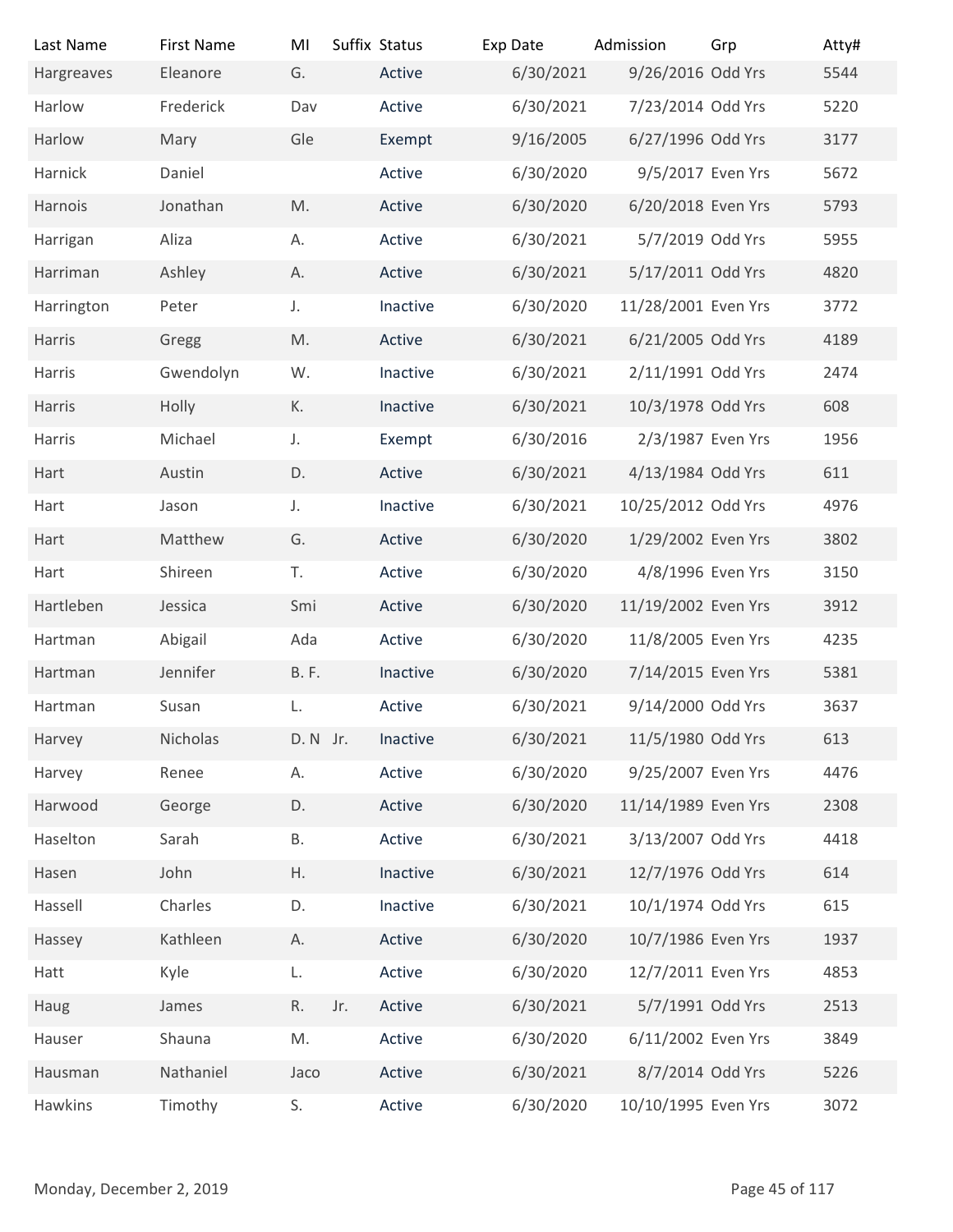| Last Name                | <b>First Name</b> | MI        | Suffix Status             | Exp Date  | Admission           | Grp | Atty#          |
|--------------------------|-------------------|-----------|---------------------------|-----------|---------------------|-----|----------------|
| Hayden                   | Kimberly          | К.        | Active                    | 6/30/2020 | 2/3/1987 Even Yrs   |     | 1957           |
| Hayes                    | Catherine         | M.        | Active                    | 6/30/2021 | 12/9/2008 Odd Yrs   |     | 4611           |
| Hayes                    | Donald            | F.        | Active                    | 6/30/2021 | 12/7/2010 Odd Yrs   |     | 4760           |
| Hayes                    | Katherine         | А.        | Exempt                    | 6/30/2001 | 4/13/1984 Odd Yrs   |     | 618            |
| Hayes                    | Patrick           | T.        | Active                    | 6/30/2020 | 5/10/1994 Even Yrs  |     | 2869           |
| Hayes                    | Thomas            |           | Active                    | 6/30/2021 | 8/25/1989 Odd Yrs   |     | 2257           |
| Haynes                   | Eileen            | M.        | Inactive                  | 6/30/2021 | 2/14/1995 Odd Yrs   |     | 2994           |
| Hazel                    | Mollie            | Ε.        | Inactive                  | 6/30/2020 | 11/28/2001 Even Yrs |     | 3790           |
| Hazelett                 | David             | N.        | Active                    | 6/30/2020 | 10/3/1978 Even Yrs  |     | 619            |
| Head                     | Richard           | W.        | Active                    | 6/30/2021 | 11/30/2018 Odd Yrs  |     | 5893           |
| Heald                    | Karen             | Sola      | Inactive                  | 6/30/2021 | 11/14/1994 Odd Yrs  |     | 2953           |
| Heaps                    | Jill              | W.        | Active                    | 6/30/2020 | 11/8/2017 Even Yrs  |     | 5715           |
| Heath                    | Marc              | <b>B.</b> | Active                    | 6/30/2020 | 12/17/1981 Even Yrs |     | 621            |
| Heath                    | Rachel            | А.        | Active                    | 6/30/2021 | 10/23/2018 Odd Yrs  |     | 5861           |
| Hebbel                   | Grace             | V.        | Active                    | 6/30/2020 | 11/6/2013 Even Yrs  |     | 5123           |
| Hebeler                  | Suzanne           | M.        | Active                    | 6/30/2020 | 3/11/1996 Even Yrs  |     | 3114           |
| Hecht                    | Richard           | D.        | Active                    | 6/30/2021 | 6/14/2001 Odd Yrs   |     | 3713           |
| Heffernan                | Tammy             | S.        | Active                    | 6/30/2020 | 3/31/2010 Even Yrs  |     | 4691           |
| Hehir                    | <b>Brian</b>      | Ρ.        | Active                    | 6/30/2020 | 1/9/1996 Even Yrs   |     | 3123           |
| Heins                    | Erin              | Mill      | Active                    | 6/30/2020 | 11/8/2005 Even Yrs  |     | 4242           |
| Heins                    | Jaimesen          | J. D.     | Active                    | 6/30/2020 | 11/8/2005 Even Yrs  |     | 4271           |
| Heintz                   | Job               | C.        | Active                    | 6/30/2020 | 11/20/1997 Even Yrs |     | 3351           |
| Heintz                   | Rebecca           | C.        | Active                    | 6/30/2021 | 6/16/2003 Odd Yrs   |     | 3960           |
| Heller                   | Morgan            | S.        | $\,$ II<br>Active         | 6/30/2020 | 11/19/2002 Even Yrs |     | 3882           |
| Helling                  | Dorothy           | L.        | Inactive                  | 6/30/2020 | 9/7/1982 Even Yrs   |     | 623            |
| Hellstedt                | Sara              | S.        | Active                    | 6/30/2021 | 6/4/2019 Odd Yrs    |     | 5969           |
| Helmuth                  | Louis             | W.        | $\  \cdot \ $<br>Inactive | 6/30/2020 | 4/22/1985 Even Yrs  |     | 1774           |
| Hemley                   | Robert            | Β.        | Active                    | 6/30/2020 | 2/1/1977 Even Yrs   |     | 624            |
| Hempstead                | Emma              |           | Inactive                  | 6/30/2021 | 6/22/2015 Odd Yrs   |     | 5374           |
| Henchen                  | Samantha          | M.        | Active                    | 6/30/2020 | 5/18/2016 Even Yrs  |     | 5487           |
| Hendel                   | Marc              |           | Active                    | 6/30/2021 | 11/29/2016 Odd Yrs  |     | 5586           |
| Henderson                | Leah              | К.        | Active                    | 6/30/2021 | 9/1/2016 Odd Yrs    |     | 5533           |
|                          |                   |           |                           |           |                     |     |                |
|                          |                   |           |                           |           |                     |     |                |
| Monday, December 2, 2019 |                   |           |                           |           |                     |     | Page 46 of 117 |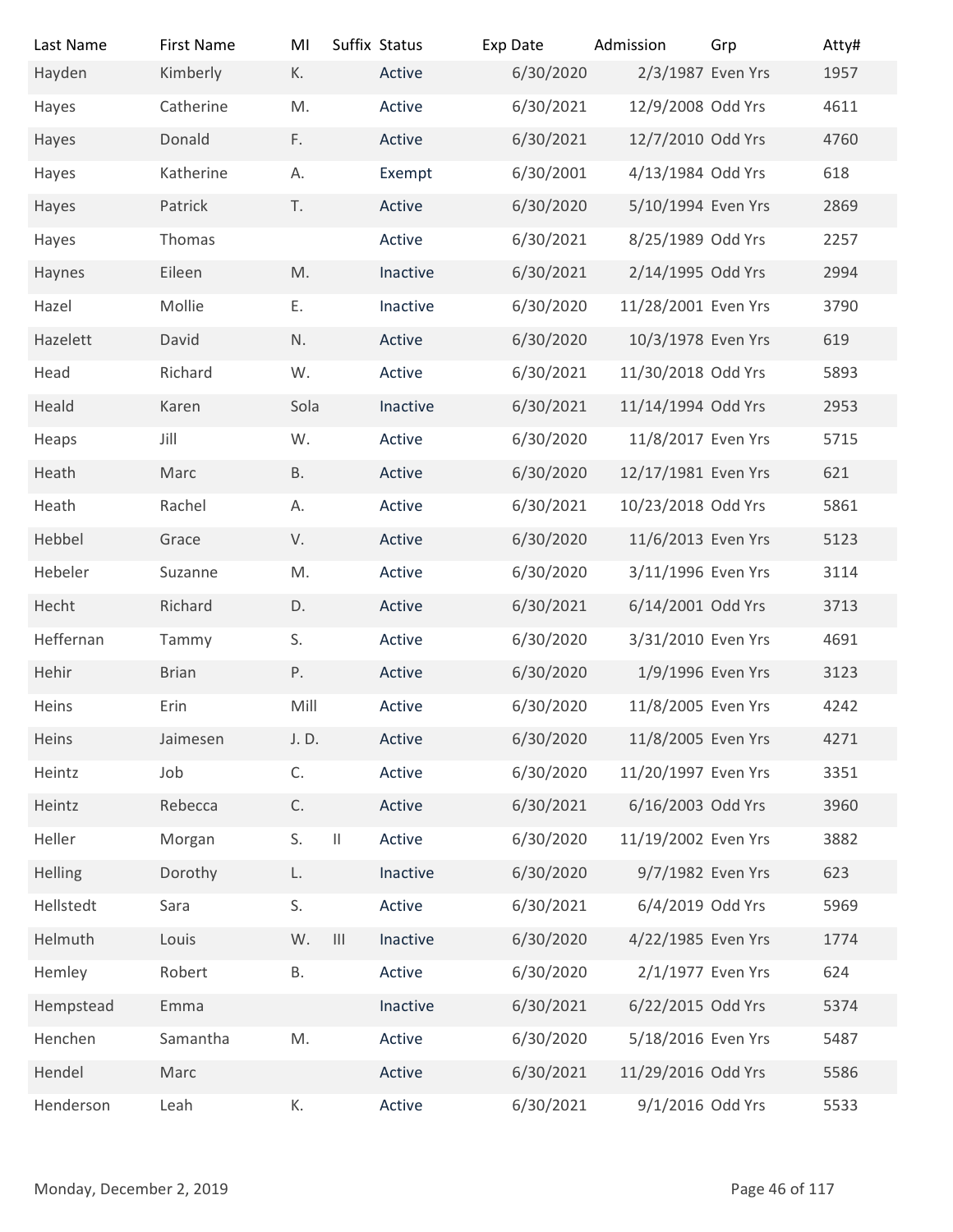| Last Name                | <b>First Name</b> | MI           |                | Suffix Status | Exp Date  | Admission           | Grp            | Atty# |
|--------------------------|-------------------|--------------|----------------|---------------|-----------|---------------------|----------------|-------|
| Henderson                | Rachel            | А.           |                | Inactive      | 6/30/2020 | 9/13/2011 Even Yrs  |                | 4840  |
| Henderson                | S.                | Gra          | $\mathbf{III}$ | Inactive      | 6/30/2021 | 2/11/1992 Odd Yrs   |                | 2583  |
| Henin                    | Larry             | D.           |                | Active        | 6/30/2020 | 7/14/2015 Even Yrs  |                | 5380  |
| Henkin                   | Judith            | А.           |                | Active        | 6/30/2020 | 11/12/1991 Even Yrs |                | 2564  |
| Henle                    | Barbara           | J.           |                | Inactive      | 6/30/2020 | 12/3/2003 Even Yrs  |                | 4012  |
| Hennessey                | Richard           | $\mathsf R.$ |                | Active        | 7/1/2021  | 6/21/2005 Odd Yrs   |                | 4190  |
| Henry                    | Christopher       |              |                | Active        | 6/30/2020 | 10/31/2017 Even Yrs |                | 5708  |
| Henry                    | <b>Dixie</b>      |              |                | Active        | 6/30/2020 | 4/5/1983 Even Yrs   |                | 625   |
| Henry                    | Kevin             | M.           |                | Active        | 6/30/2021 | 12/9/2008 Odd Yrs   |                | 4593  |
|                          | Jonathan          |              |                | Active        | 6/30/2020 | 5/11/2000 Even Yrs  |                | 3601  |
| Heppell                  |                   | C.           |                |               |           |                     |                |       |
| Hereth                   | Megan             | R.H.         |                | Active        | 6/30/2020 | 12/9/2015 Even Yrs  |                | 5433  |
| Herlihy                  | David             | К.           |                | Active        | 6/30/2021 | 4/5/1988 Odd Yrs    |                | 2103  |
| Herrington               | Ε.                | Dar          |                | Active        | 6/30/2020 | 11/28/2001 Even Yrs |                | 3775  |
| Hershenson               | C.                | Dan          |                | Inactive      | 6/30/2020 | 10/7/1975 Even Yrs  |                | 627   |
| Hescock                  | Adam              | <b>B.</b>    |                | Active        | 6/30/2021 | 6/18/2019 Odd Yrs   |                | 5972  |
| Hescock                  | Judson            | Ε.           |                | Active        | 6/30/2021 | 5/27/2015 Odd Yrs   |                | 5356  |
| Hesser                   | Scott             | And          |                | Active        | 6/30/2020 | 10/30/2015 Even Yrs |                | 5417  |
| Heyman                   | Mark              |              |                | Active        | 6/30/2020 | 3/11/1996 Even Yrs  |                | 3132  |
| Hibbert                  | S.                | Lau          |                | Active        | 6/30/2021 | 12/7/2010 Odd Yrs   |                | 4765  |
| Hibbitts                 | Elizabeth         | L.           |                | Active        | 6/30/2021 | 11/7/2000 Odd Yrs   |                | 3667  |
| Hickey                   | Charles           | D.           |                | Active        | 6/30/2021 | 10/1/1974 Odd Yrs   |                | 629   |
| Hicks-Tibbles            | Nigel             | G.           |                | Active        | 6/30/2022 | 10/11/2019 Even Yrs |                | 6016  |
| Higby                    | Annette           | M.           |                | Active        | 6/30/2021 | 5/18/1999 Odd Yrs   |                | 3511  |
| Higgins                  | Thomas            | M.           |                | Active        | 6/30/2021 | 3/11/1991 Odd Yrs   |                | 2483  |
| Higgins                  | Willis            | Ε.           |                | Inactive      | 6/30/2021 | 10/1/1968 Odd Yrs   |                | 1556  |
| Higley                   | Andrew            | M.           |                | Active        | 6/30/2021 | 1/5/2015 Odd Yrs    |                | 5301  |
| Hill                     | Ashley            | Α.           |                | Active        | 6/30/2020 | 7/3/2013 Even Yrs   |                | 5080  |
| Hill                     | C.                | Den          |                | Active        | 6/30/2021 | 2/7/1978 Odd Yrs    |                | 630   |
| Hill                     | Cindy             | Ε.           |                | Active        | 6/30/2021 | 5/4/1993 Odd Yrs    |                | 2751  |
| Hill                     | Michael           | Ο.           |                | Active        | 6/30/2021 | 9/17/1985 Odd Yrs   |                | 1817  |
| Hill                     | Richard           | L.           |                | Inactive      | 6/30/2021 | 12/3/1968 Odd Yrs   |                | 631   |
| Hill-Eubanks             | Laura             |              |                | Active        | 6/30/2021 | 3/15/2005 Odd Yrs   |                | 4163  |
|                          |                   |              |                |               |           |                     |                |       |
|                          |                   |              |                |               |           |                     |                |       |
| Monday, December 2, 2019 |                   |              |                |               |           |                     | Page 47 of 117 |       |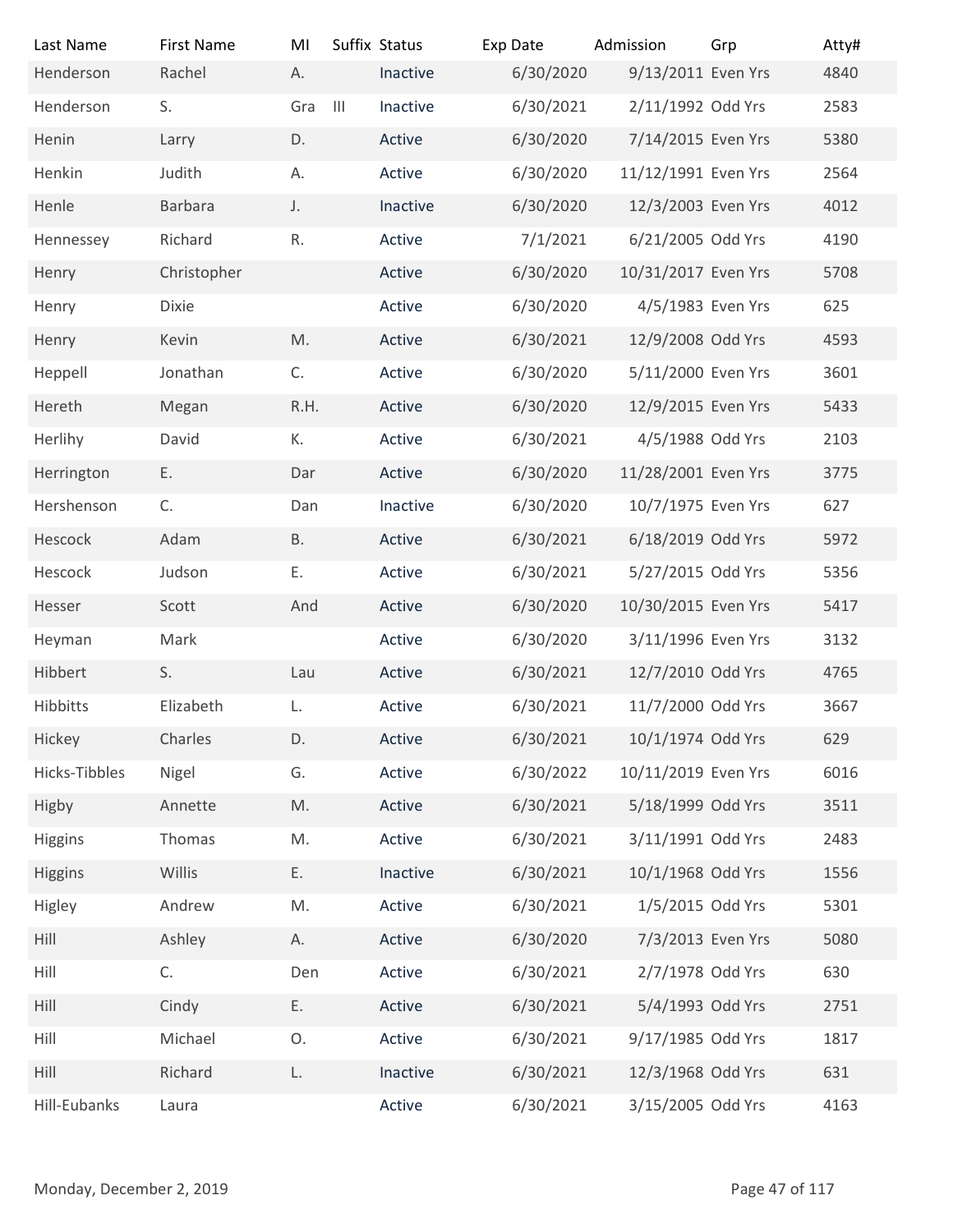| Last Name                | <b>First Name</b> | MI           |            | Suffix Status | Exp Date  | Admission           | Grp            | Atty# |
|--------------------------|-------------------|--------------|------------|---------------|-----------|---------------------|----------------|-------|
| Hillmuth                 | Wendy             | S.           |            | Inactive      | 6/30/2021 | 11/17/2004 Odd Yrs  |                | 4134  |
| Hirst                    | Richard           | <b>B.</b>    |            | Inactive      | 6/30/2021 | 10/2/1973 Odd Yrs   |                | 1560  |
| Hite                     | Loraine           | L.           |            | Active        | 6/30/2020 | 1/15/2016 Even Yrs  |                | 5451  |
| Hoar                     | Samuel            |              | Jr.        | Exempt        | 2/27/2014 | 5/5/1987 Even Yrs   |                | 1992  |
| Hobart                   | Kathleen          | <b>B.</b>    |            | Inactive      | 6/30/2021 | 10/9/1990 Odd Yrs   |                | 2422  |
| Hobson                   | Edwin             | L.           | Jr.        | Active        | 6/30/2021 | 10/5/1976 Odd Yrs   |                | 637   |
| Hobson                   | John              | А.           |            | Active        | 6/30/2021 | 9/1/2010 Odd Yrs    |                | 4735  |
| Hochschild               | Adam              | S.           |            | Active        | 6/30/2020 | 10/2/2017 Even Yrs  |                | 5682  |
| Hodgdon                  | Jody              | А.           |            | Active        | 6/30/2020 | 6/8/2006 Even Yrs   |                | 4318  |
| Hodin                    | Renee             | Mar          |            | Inactive      | 6/30/2021 | 4/24/1995 Odd Yrs   |                | 3014  |
| Hoechst                  | Kendall           | А.           |            | Active        | 6/30/2020 | 10/30/2015 Even Yrs |                | 5407  |
| Hoey                     | David             | J.           |            | Active        | 6/30/2021 | 10/31/2016 Odd Yrs  |                | 5578  |
| Hoff                     | Jeremy            | D.           |            | Active        | 6/30/2020 | 11/27/2007 Even Yrs |                | 4502  |
| Hoffman                  | Eric              | К.           |            | Inactive      | 6/30/2021 | 12/24/2012 Odd Yrs  |                | 5003  |
| Hoffman                  | Stephanie         | <b>B.</b>    |            | Active        | 6/30/2020 | 10/18/2013 Even Yrs |                | 5106  |
| Hoffman                  | Wendy             | L.           |            | Active        | 6/30/2020 | 10/30/2015 Even Yrs |                | 5408  |
| Hoffmann                 | Hillary           | M.           |            | Inactive      | 6/30/2021 | 5/30/2007 Odd Yrs   |                | 4451  |
| Hofling                  | Phillip           | А.           |            | Inactive      | 6/30/2021 | 10/13/1992 Odd Yrs  |                | 2678  |
| Hofmann                  | Sarah             | D.           |            | Active        | 6/30/2021 | 1/12/1989 Odd Yrs   |                | 2190  |
| Hogg                     | Melanie           | $J_{\star}$  |            | Inactive      | 6/30/2020 | 1/29/2002 Even Yrs  |                | 3806  |
| Holland                  | Maureen           | T.           |            | Active        | 6/30/2021 | 11/14/1989 Odd Yrs  |                | 2299  |
| Hollar                   |                   | Η.           |            | Active        |           | 5/7/1991 Odd Yrs    |                | 2514  |
|                          | John              |              |            |               | 6/30/2021 |                     |                |       |
| Holler                   | George            | T.           | ${\sf IV}$ | Active        | 6/30/2021 | 9/12/2018 Odd Yrs   |                | 5837  |
| Holler                   | John              | C.           |            | Inactive      | 6/30/2021 | 10/2/1985 Odd Yrs   |                | 1824  |
| Holliday                 | Carolyn           | $\mathsf C.$ |            | Active        | 6/30/2021 | 9/2/2016 Odd Yrs    |                | 5535  |
| Hollinger                | Susan             | Β.           |            | Active        | 6/30/2020 | 6/15/2004 Even Yrs  |                | 4074  |
| Holman                   | Leslie            | А.           |            | Active        | 6/30/2020 | 6/10/1997 Even Yrs  |                | 3298  |
| Holmes                   | Gregory           | Α.           |            | Active        | 6/30/2021 | 9/1/2010 Odd Yrs    |                | 4737  |
| Holmes                   | Richard           | J.           |            | Inactive      | 6/30/2020 | 6/11/2002 Even Yrs  |                | 3850  |
| Homan                    | Andrew            |              |            | Active        | 6/30/2021 | 2/26/2015 Odd Yrs   |                | 5326  |
| Homoleski                | Kristina          | L.           |            | Inactive      | 6/30/2021 | 10/1/2014 Odd Yrs   |                | 5245  |
| Hope                     | Katherine         | W.           |            | Active        | 6/30/2021 | 12/21/2018 Odd Yrs  |                | 5897  |
| Monday, December 2, 2019 |                   |              |            |               |           |                     | Page 48 of 117 |       |
|                          |                   |              |            |               |           |                     |                |       |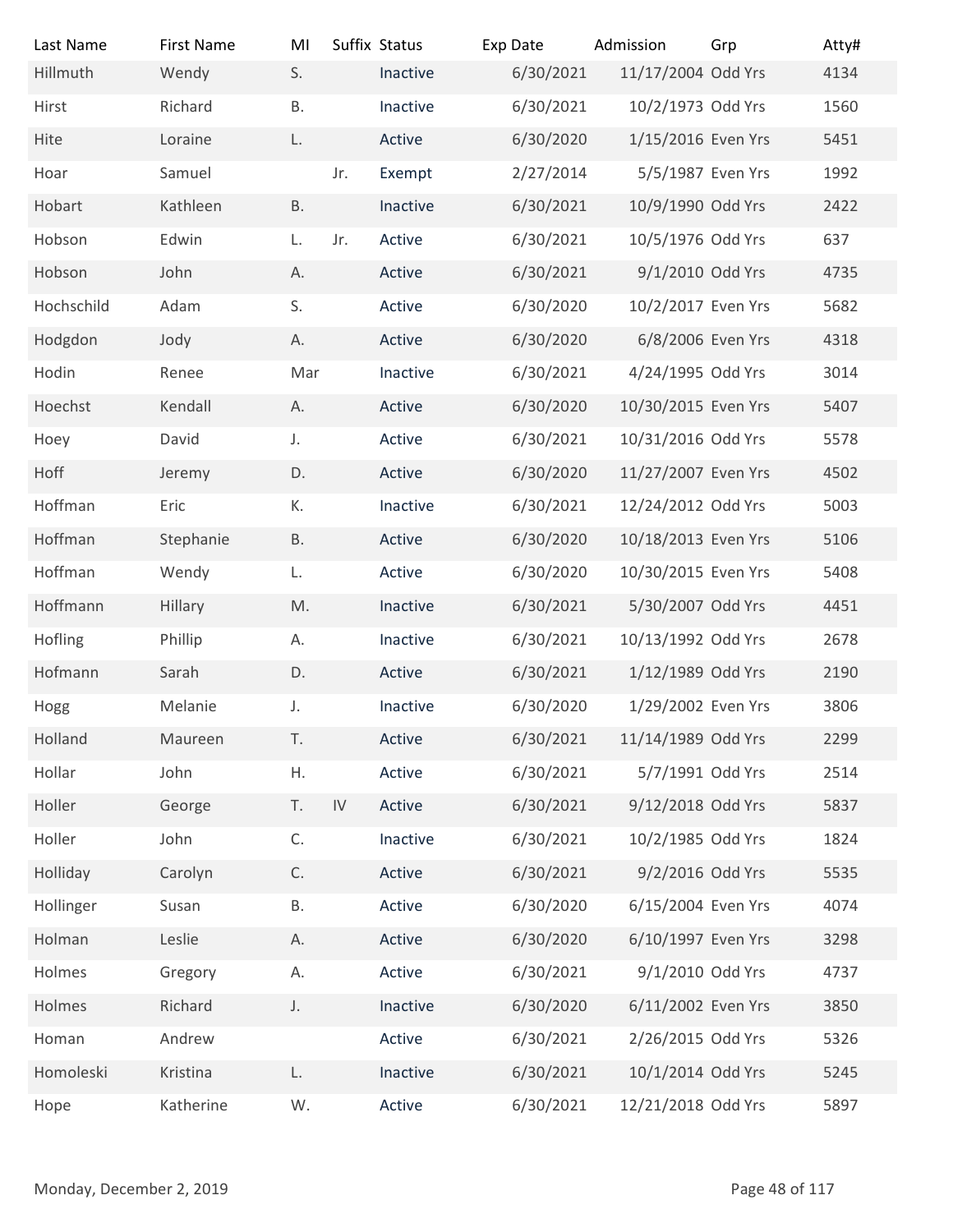| Last Name                | <b>First Name</b> | MI      | Suffix Status        | Exp Date  | Admission           | Grp            | Atty# |
|--------------------------|-------------------|---------|----------------------|-----------|---------------------|----------------|-------|
| Horan                    | John              | Edw     | Inactive             | 6/30/2021 | 1/20/2015 Odd Yrs   |                | 5313  |
| Horbar                   | Marie             | C.      | Active               | 6/30/2020 | 10/30/2015 Even Yrs |                | 5409  |
| Horgan                   | Thomas            | Ε.      | Active               | 6/30/2020 | 1/30/2018 Even Yrs  |                | 5749  |
| Horsley                  | Allen             | C. B    | Inactive             | 6/30/2020 | 3/25/2008 Even Yrs  |                | 4531  |
| Horwitz                  | Melissa           | А.      | Active               | 6/30/2020 | 12/23/2013 Even Yrs |                | 5153  |
| Hotchkiss                | Darrell           | А.      | Active               | 6/30/2021 | 2/5/1985 Odd Yrs    |                | 1748  |
| Hovestadt                | Joy               |         | Active               | 6/30/2020 | 10/25/2017 Even Yrs |                | 5703  |
| Howard                   | David             | Α.      | Exempt               | 6/30/1999 | 12/7/1976 Odd Yrs   |                | 642   |
| Howard                   | Gregory           | Ρ.      | Active               | 6/30/2021 | 1/28/2013 Odd Yrs   |                | 5011  |
| Howard                   | Steven            | J.      | Active               | 6/30/2020 | 6/11/2002 Even Yrs  |                | 3851  |
| Howe                     | Christopher       | H.      | Active               | 6/30/2020 | 4/5/1983 Even Yrs   |                | 648   |
| Howe                     | Gregory           | Ρ.      | Active               | 6/30/2020 | 12/2/1975 Even Yrs  |                | 645   |
| Howe                     | Micah             | J.      | Active               | 6/30/2020 | 4/17/2018 Even Yrs  |                | 5781  |
| Howland                  | Glenn             |         | Inactive             | 6/30/2021 | 10/10/1989 Odd Yrs  |                | 2280  |
| Howland                  | Margaret          | M.      | Active               | 6/30/2020 | 9/22/1986 Even Yrs  |                | 1923  |
| Howrigan                 | Richard           | Jam Jr. | Inactive             | 6/30/2020 | 11/19/2002 Even Yrs |                | 3918  |
| Hoyt                     | Christine         | Dor     | Exempt               | 6/30/1995 | 10/6/1987 Odd Yrs   |                | 2037  |
| Hoyt                     | Juliana           | Ε.      | Active               | 6/30/2020 | 12/10/2009 Even Yrs |                | 4666  |
| Hoyt                     | Michael           | N.      | Inactive             | 6/30/2021 | 3/13/2007 Odd Yrs   |                | 4424  |
| Hozid                    | Zachary           |         | Active               | 6/30/2020 | 12/20/2017 Even Yrs |                | 5729  |
| Hubbard                  | Richard           | M.      | Pro Bono<br>Emeritus | 6/30/2021 | 2/5/1974 Odd Yrs    |                | 651   |
| Hubbard                  | Robert            | Β.      | Active               | 6/30/2021 | 3/17/1999 Odd Yrs   |                | 3491  |
| Huddle                   | Lindsey           | M.      | Active               | 6/30/2020 | 12/4/1979 Even Yrs  |                | 652   |
| Huddleston               | Sara              | Blai    | Active               | 6/30/2020 | 10/17/2017 Even Yrs |                | 5691  |
| Hudson                   | Eric              | Ε.      | Inactive             | 6/30/2021 | 10/13/1998 Odd Yrs  |                | 3436  |
| Hudson                   | Noel              | D.      | Active               | 6/30/2020 | 12/7/2011 Even Yrs  |                | 4855  |
| Hudson                   | Paul              | F.      | Exempt               | 6/30/1985 | 10/3/1967 Odd Yrs   |                | 1565  |
| Huessy                   | Hans              | G.      | Active               | 6/30/2020 | 6/13/1995 Even Yrs  |                | 3036  |
| Huffman                  | Jordan            | Α.      | Active               | 6/30/2020 | 7/11/2017 Even Yrs  |                | 5652  |
| Hughes                   | Agnes             | S.      | Active               | 6/30/2020 | 9/22/1986 Even Yrs  |                | 1920  |
| Hughes                   | Jacqueline        |         | Active               | 6/30/2021 | 5/18/1982 Odd Yrs   |                | 654   |
| Hughes                   | James             | А.      | Active               | 6/30/2021 | 4/3/1984 Odd Yrs    |                | 655   |
|                          |                   |         |                      |           |                     |                |       |
| Monday, December 2, 2019 |                   |         |                      |           |                     | Page 49 of 117 |       |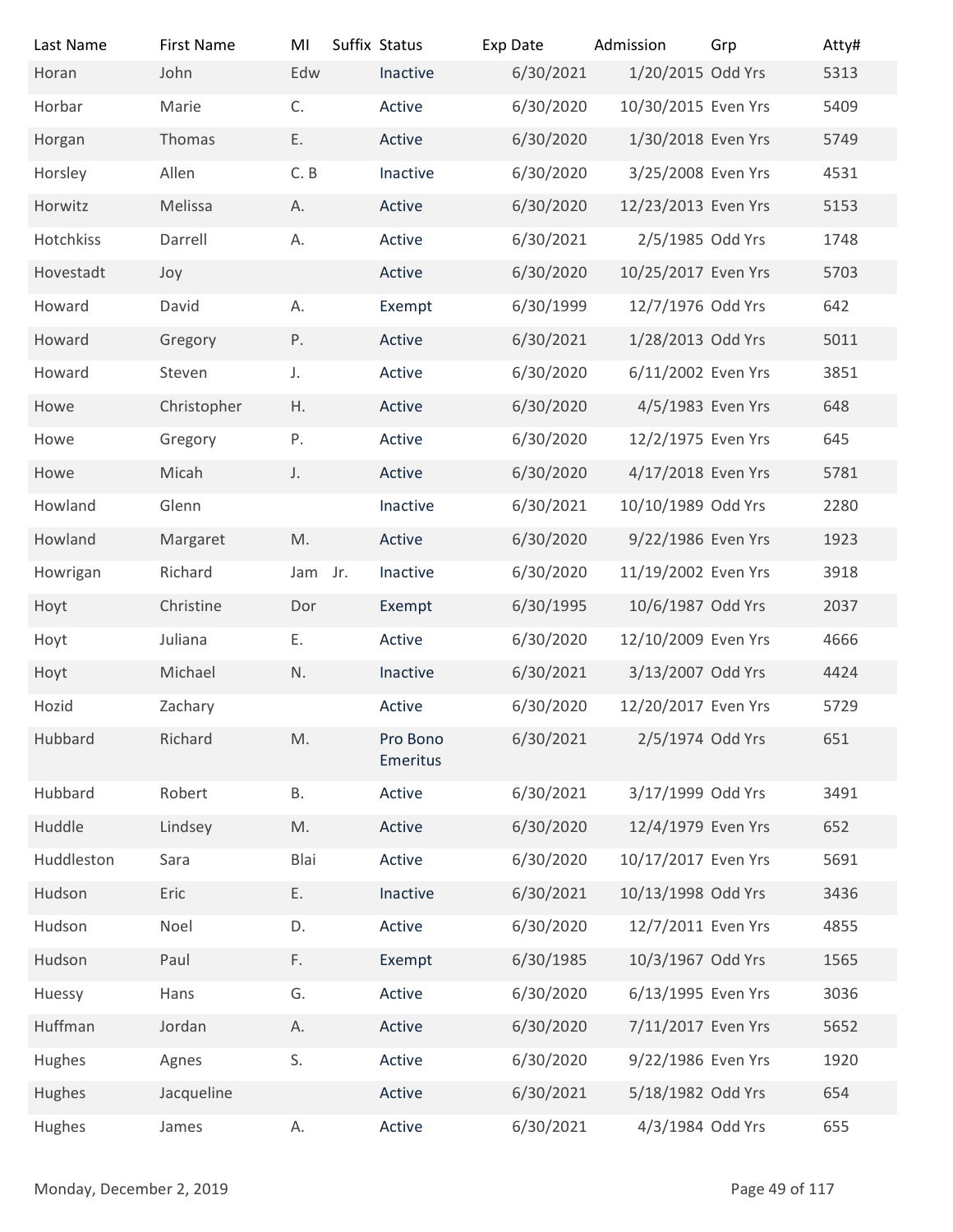| Last Name                | <b>First Name</b> | MI            |     | Suffix Status | Exp Date  | Admission           | Grp            | Atty# |
|--------------------------|-------------------|---------------|-----|---------------|-----------|---------------------|----------------|-------|
| Hughes                   | John              | R.            | Jr. | Active        | 6/30/2020 | 12/11/1973 Even Yrs |                | 653   |
| Hughes                   | Kurt              | M.            |     | Active        | 6/30/2021 | 12/19/1985 Odd Yrs  |                | 1842  |
| Humbert                  | Jacob             | А.            |     | Active        | 6/30/2021 | 10/13/1998 Odd Yrs  |                | 3437  |
| Hurlburt                 | Susan             | M.            |     | Inactive      | 6/30/2021 | 11/17/2004 Odd Yrs  |                | 4142  |
|                          |                   |               |     |               |           |                     |                |       |
| Hurlbut                  | Timothy           | G.            |     | Active        | 6/30/2020 | 4/5/1983 Even Yrs   |                | 1567  |
| Hyman                    | Francine          | N.            |     | Active        | 6/30/2020 | 6/8/2006 Even Yrs   |                | 4319  |
| Hyndman                  | Peter             | S.            |     | Inactive      | 6/30/2021 | 5/7/1990 Odd Yrs    |                | 2374  |
| lanieri                  | Rachel            | Β.            |     | Active        | 6/30/2021 | 9/6/2016 Odd Yrs    |                | 5536  |
| lannuzzi                 | Joel              | Ρ.            |     | Active        | 6/30/2021 | 9/23/2003 Odd Yrs   |                | 4002  |
| lannuzzi                 | Michael           | M.            |     | Active        | 6/30/2020 | 6/23/2010 Even Yrs  |                | 4709  |
| larrapino                | Anthony           |               |     | Active        | 6/30/2020 | 6/15/2004 Even Yrs  |                | 4075  |
| Ice                      | Ariane            | M.            |     | Active        | 6/30/2021 | 8/6/2018 Odd Yrs    |                | 5822  |
| Ilberg-Lamm              | Stephanie         | M.            |     | Inactive      | 6/30/2020 | 1/9/1996 Even Yrs   |                | 3124  |
| Illuzzi                  | Vincent           |               |     | Active        | 6/30/2021 | 2/22/1979 Odd Yrs   |                | 661   |
| Inners                   | Michael           |               |     | Active        | 6/30/2020 | 1/12/2018 Even Yrs  |                | 5740  |
| Irving                   | Robin             | L.            |     | Active        | 6/30/2021 | 6/21/2005 Odd Yrs   |                | 4192  |
| Irwin                    | William           | А.            |     | Inactive      | 6/30/2021 | 10/2/1973 Odd Yrs   |                | 1570  |
| Iverson                  | Sheila            | S.            |     | Inactive      | 6/30/2021 | 6/20/2000 Odd Yrs   |                | 3625  |
| Izutsu                   | Laurie            | Taki          |     | Active        | 6/30/2020 | 10/26/2015 Even Yrs |                | 5399  |
| Jackson                  | Andrew            | Mac           |     | Active        | 6/30/2020 | 12/27/1984 Even Yrs |                | 1738  |
| Jacobs                   | Margaret          | А.            |     | Active        | 6/30/2021 | 6/7/1983 Odd Yrs    |                | 666   |
| Jacobs                   | Thomas            | Η.            |     | Active        | 6/30/2020 | 10/2/1973 Even Yrs  |                | 665   |
| Jacobs-Carnahan Eve      |                   | R.            |     | Inactive      | 6/30/2021 | 11/7/1990 Odd Yrs   |                | 2448  |
| Jacobsen                 | Erin              |               |     | Active        | 6/30/2020 | 12/7/2011 Even Yrs  |                | 4856  |
| Jamele                   | James             | $\mathsf J.$  |     | Active        | 6/30/2021 | 4/13/1984 Odd Yrs   |                | 667   |
| Jankun                   | William           | F.            |     | Inactive      | 6/30/2020 | 12/2/1975 Even Yrs  |                | 668   |
| Jansch                   | Margaret          | $\mathsf{M}.$ |     | Active        | 6/30/2020 | 2/15/2000 Even Yrs  |                | 3577  |
| Janson                   | Eric              | W.            |     | Active        | 6/30/2021 | 5/30/2007 Odd Yrs   |                | 4452  |
| Janson                   | Kurt              | R.            |     | Active        | 6/30/2020 | 3/4/1987 Even Yrs   |                | 1967  |
| Jarecki                  | Shawn             | К.            |     | Active        | 6/30/2020 | 11/18/2013 Even Yrs |                | 5134  |
| Jarrett                  | Carolyn           | M.            |     | Active        | 6/30/2020 | 2/7/1983 Even Yrs   |                | 670   |
| Jarrett                  | Glenn             | Ala           |     | Active        | 6/30/2020 | 12/11/1973 Even Yrs |                | 669   |
|                          |                   |               |     |               |           |                     |                |       |
| Monday, December 2, 2019 |                   |               |     |               |           |                     | Page 50 of 117 |       |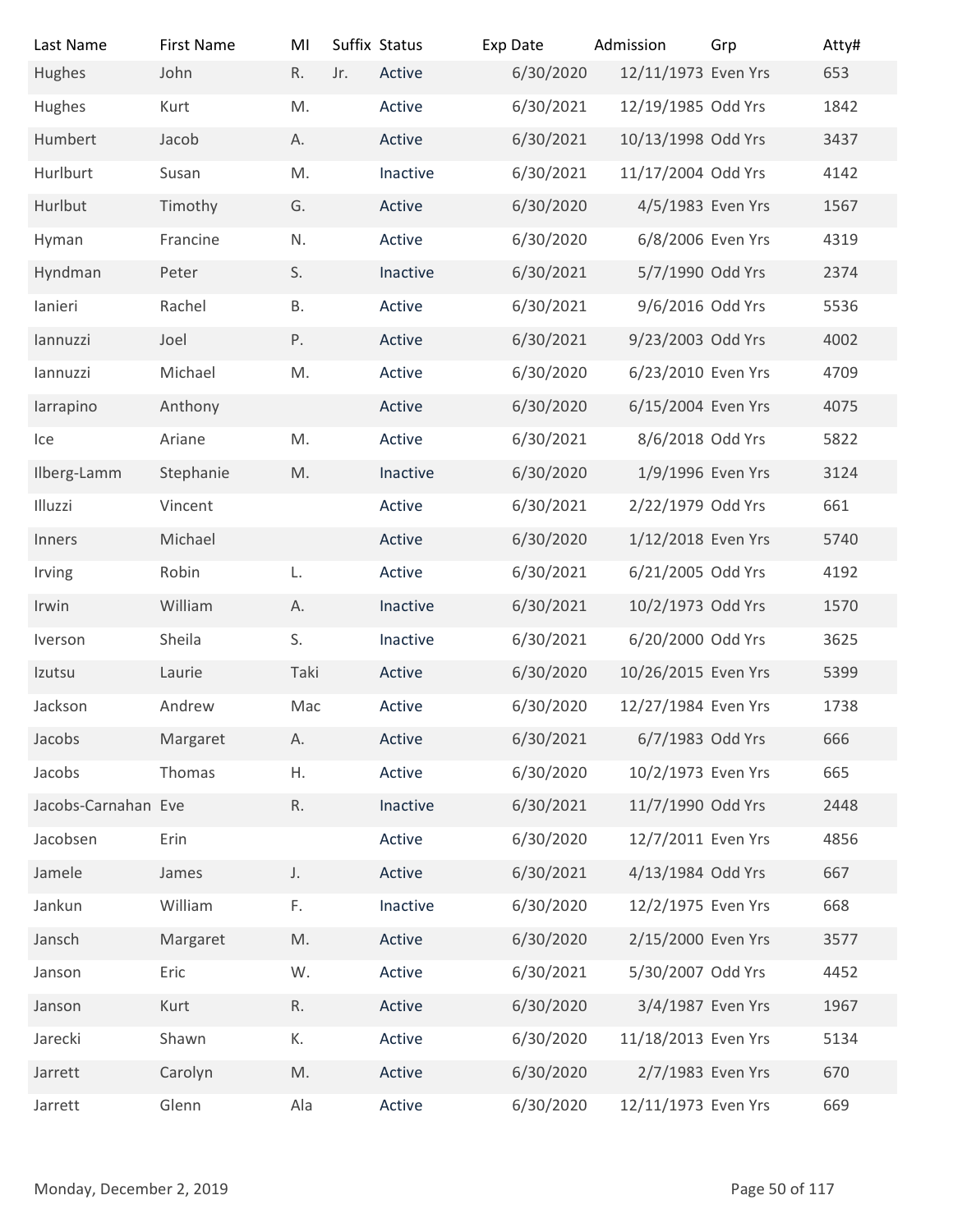| Last Name                | <b>First Name</b> | MI      |    | Suffix Status | Exp Date  | Admission           | Grp            | Atty# |
|--------------------------|-------------------|---------|----|---------------|-----------|---------------------|----------------|-------|
| Jarvis                   | Craig             | А.      |    | Active        | 6/30/2021 | 6/14/2001 Odd Yrs   |                | 3715  |
| Jarvis                   | Heather           | N.      |    | Active        | 6/30/2020 | 11/8/2005 Even Yrs  |                | 4243  |
| Jarvis                   | Jennifer          | Tho     |    | Active        | 6/30/2020 | 6/13/1995 Even Yrs  |                | 3037  |
| Jarvis                   | Paul              | D.      |    | Active        | 6/30/2021 | 10/3/1972 Odd Yrs   |                | 671   |
| Jarvis                   | Sarah             | Rob     |    | Active        | 6/30/2021 | 6/14/2001 Odd Yrs   |                | 3714  |
| Jaunich                  | Robert            | Pres    |    | Active        | 6/30/2020 | 11/28/2001 Even Yrs |                | 3788  |
| Jeanfreau                | Charles           | Har Jr. |    | Active        | 6/30/2021 | 6/22/2015 Odd Yrs   |                | 5373  |
| Jeka                     | James             | F.      |    | Inactive      | 6/30/2021 | 2/5/1985 Odd Yrs    |                | 1744  |
| Jenkins                  | David             | А.      |    | Exempt        | 6/30/1985 | 12/7/1965 Even Yrs  |                | 1573  |
| Jenkins                  | W.                | Ow      |    | Active        | 6/30/2020 | 10/4/1977 Even Yrs  |                | 673   |
| Jensen                   | Christina         | А.      |    | Active        | 6/30/2021 | 9/22/1994 Odd Yrs   |                | 2910  |
| Jerman                   | Daniel            |         |    | Inactive      | 6/30/2021 | 10/3/1978 Odd Yrs   |                | 674   |
| Jerman                   | Shelley           | Sim     |    | Inactive      | 6/30/2020 | 6/16/1987 Even Yrs  |                | 2017  |
| Jernigan                 | Christopher       | G.      |    | Active        | 6/30/2021 | 11/7/2000 Odd Yrs   |                | 3656  |
| Jerome                   | William           | T.      | IV | Active        | 6/30/2020 | 12/7/1976 Even Yrs  |                | 675   |
| Jewett                   | Willem            |         |    | Active        | 6/30/2020 | 6/13/1995 Even Yrs  |                | 3038  |
| Ji                       | Wenhui            |         |    | Active        | 6/30/2020 | 10/25/2017 Even Yrs |                | 5701  |
|                          |                   |         |    |               |           |                     |                |       |
| Jiloty                   | Joseph            | P.      |    | Active        | 6/30/2020 | 11/4/1986 Even Yrs  |                | 1942  |
| Jiron                    | Justin            |         |    | Active        | 6/30/2020 | 11/19/2002 Even Yrs |                | 3921  |
| Johnson                  | April             | Shaf    |    | Active        | 6/30/2020 | 12/13/1993 Even Yrs |                | 2832  |
| Johnson                  | Barclay           | T.      |    | Active        | 6/30/2021 | 6/21/2005 Odd Yrs   |                | 4193  |
| Johnson                  | <b>Bradford</b>   | Ρ.      |    | Active        | 6/30/2021 | 5/30/2007 Odd Yrs   |                | 4454  |
| Johnson                  | Christine         | Α.      |    | Active        | 6/30/2021 | 9/10/2018 Odd Yrs   |                | 5834  |
| Johnson                  | Christopher       | Ρ.      |    | Active        | 6/30/2020 | 11/29/2017 Even Yrs |                | 5719  |
| Johnson                  | Denise            | R.      |    | Exempt        | 6/30/1991 | 4/8/1980 Odd Yrs    |                | 677   |
| Johnson                  | Dennis            | J.      |    | Inactive      | 6/30/2021 | 2/21/1997 Odd Yrs   |                | 3248  |
| Johnson                  | Eric              | Α.      |    | Active        | 6/30/2021 | 4/24/1995 Odd Yrs   |                | 3012  |
| Johnson                  | Erika             |         |    | Active        | 6/30/2020 | 10/25/2017 Even Yrs |                | 5695  |
| Johnson                  | Jan               | Paul    |    | Active        | 6/30/2020 | 9/22/1986 Even Yrs  |                | 1915  |
| Johnson                  | Jaye              | Pers    |    | Active        | 6/30/2020 | 11/8/2005 Even Yrs  |                | 4244  |
| Johnson                  | Jeffrey           | P.      |    | Active        | 6/30/2020 | 10/14/1982 Even Yrs |                | 680   |
| Johnson                  | Kerrie            | L.      |    | Active        | 6/30/2021 | 10/13/2016 Odd Yrs  |                | 5548  |
|                          |                   |         |    |               |           |                     |                |       |
| Monday, December 2, 2019 |                   |         |    |               |           |                     | Page 51 of 117 |       |
|                          |                   |         |    |               |           |                     |                |       |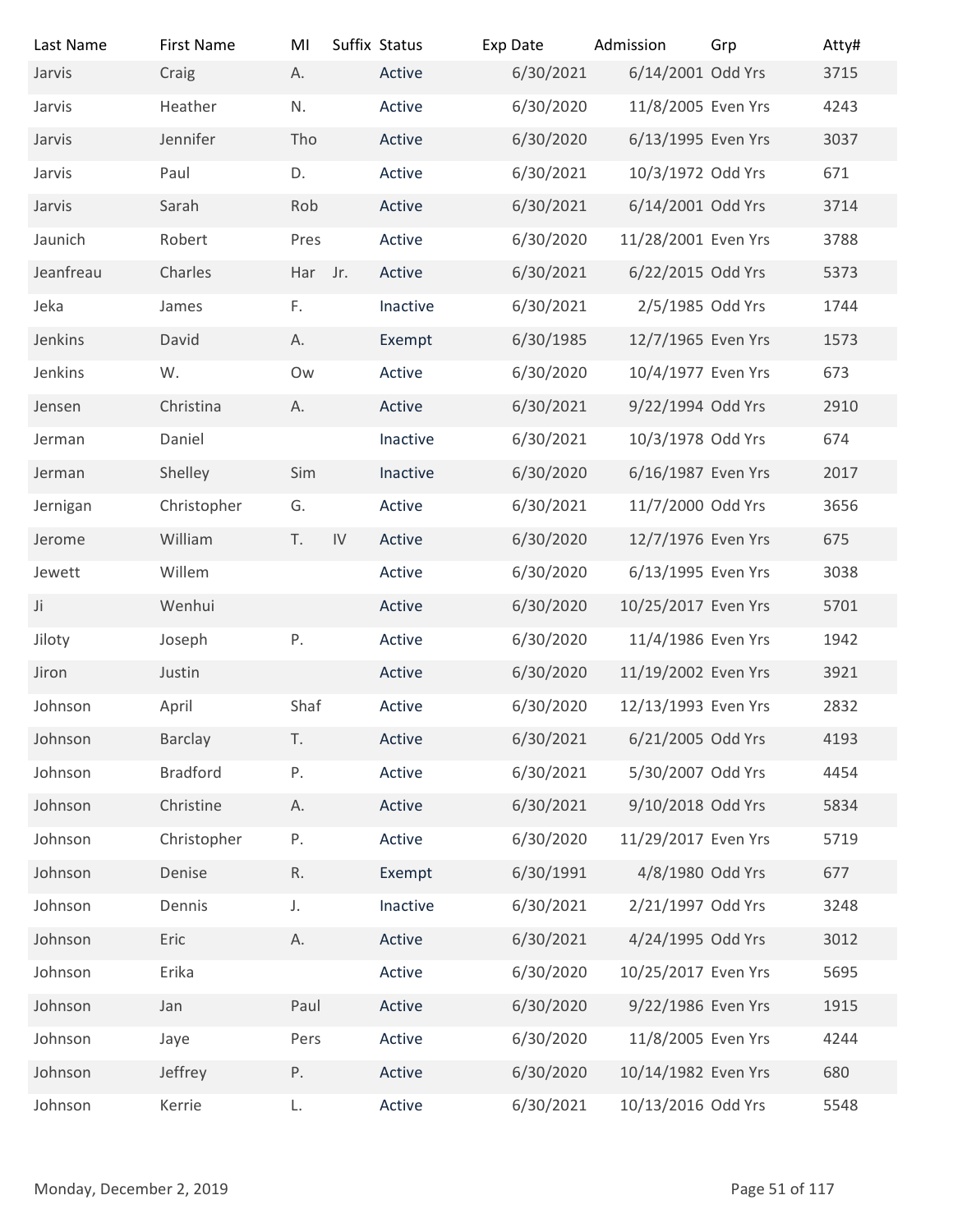| Last Name                | <b>First Name</b> | MI          |     | Suffix Status | Exp Date  | Admission           | Grp            | Atty# |
|--------------------------|-------------------|-------------|-----|---------------|-----------|---------------------|----------------|-------|
| Johnson                  | Michael           | D.          |     | Active        | 6/30/2021 | 7/17/1992 Odd Yrs   |                | 2651  |
| Johnson                  | Pamela            | L.H         |     | Active        | 6/30/2021 | 11/14/1989 Odd Yrs  |                | 2305  |
| Johnson                  | Paul              | R.          |     | Inactive      | 6/30/2021 | 5/5/1987 Odd Yrs    |                | 1993  |
| Johnson                  | Richard           | А.          | Jr. | Inactive      | 6/30/2020 | 5/7/1998 Even Yrs   |                | 3399  |
| Johnson                  | Shephard          | S.          | Jr. | Inactive      | 6/30/2021 | 11/14/1994 Odd Yrs  |                | 2956  |
| Johnson                  | Stacie            | Z.          |     | Active        | 6/30/2021 | 6/16/2003 Odd Yrs   |                | 3961  |
| Johnson                  | Steven            | L.          |     | Inactive      | 6/30/2020 | 12/7/2011 Even Yrs  |                | 4874  |
| Johnson                  | Stuart            | F.          |     | Inactive      | 6/30/2021 | 12/3/1968 Odd Yrs   |                | 1575  |
| Johnson                  | Susan             | Α.          |     | Active        | 6/30/2020 | 12/10/2009 Even Yrs |                | 4669  |
| Jones                    | Deanna            | L.          |     | Active        | 6/30/2021 | 10/25/2012 Odd Yrs  |                | 4955  |
| Jones                    | Dori              | Balli       |     | Inactive      | 6/30/2021 | 7/23/1990 Odd Yrs   |                | 2388  |
| Jones                    | Eric              | Dav         |     | Active        | 6/30/2020 | 6/13/1995 Even Yrs  |                | 3039  |
| Jones                    | Gerard            |             |     | Active        | 6/30/2021 | 11/14/1994 Odd Yrs  |                | 2957  |
| Jones                    | Gretchen          | L.          |     | Active        | 6/30/2021 | 10/23/2018 Odd Yrs  |                | 5860  |
| Jones                    | Keith             | M.          |     | Active        | 6/30/2021 | 9/14/2006 Odd Yrs   |                | 4357  |
| Jones                    | Morgan            | D.          |     | Active        | 6/30/2020 | 12/7/2011 Even Yrs  |                | 4857  |
| Jones                    | Tucker            |             |     | Active        | 6/30/2020 | 10/25/2017 Even Yrs |                | 5702  |
| Jones-Prescott           | Phillisa          | Α.          |     | Active        | 6/30/2020 | 3/15/2005 Even Yrs  |                | 4164  |
| Joroff                   | Stacey            | F.          |     | Inactive      | 6/30/2020 | 5/10/1994 Even Yrs  |                | 2870  |
| Joselson                 | Emily             | $J_{\star}$ |     | Active        | 6/30/2020 | 2/7/1983 Even Yrs   |                | 683   |
| Joseph                   | Kevin             | C.          |     | Inactive      | 6/30/2020 | 7/23/1997 Even Yrs  |                | 3312  |
| Joslin                   | Fletcher          | <b>Bria</b> |     | Active        | 6/30/2020 | 10/7/1975 Even Yrs  |                | 685   |
| Joslin                   | Lisa              | F.          |     | Active        | 6/30/2020 | 11/18/2013 Even Yrs |                | 5136  |
| Joslin                   | Peter             | Bair Jr.    |     | Active        | 6/30/2021 | 12/9/2008 Odd Yrs   |                | 4595  |
|                          |                   |             |     |               |           |                     |                |       |
| Joslin                   | Peter             | <b>B.</b>   |     | Active        | 6/30/2020 | 10/2/1973 Even Yrs  |                | 686   |
| Joubert                  | Jennifer          | L.          |     | Active        | 6/30/2021 | 9/25/2014 Odd Yrs   |                | 5240  |
| Jourdan                  | Jill              | Ε.          |     | Active        | 6/30/2020 | 11/19/2002 Even Yrs |                | 3894  |
| Jourdanais               | Tatha             | R.          |     | Active        | 6/30/2021 | 6/14/2001 Odd Yrs   |                | 3730  |
| Joyce                    | Edward            | M.          | Jr. | Active        | 6/30/2020 | 6/11/2002 Even Yrs  |                | 3852  |
| Joyce                    | Linda             | M.          |     | Inactive      | 6/30/2021 | 10/24/1996 Odd Yrs  |                | 3208  |
| Judd                     | Sarah             | К.          |     | Inactive      | 6/30/2020 | 11/9/1999 Even Yrs  |                | 3538  |
| Judge                    | Joelle            | J.          |     | Inactive      | 6/30/2020 | 2/15/2000 Even Yrs  |                | 3585  |
|                          |                   |             |     |               |           |                     |                |       |
| Monday, December 2, 2019 |                   |             |     |               |           |                     | Page 52 of 117 |       |
|                          |                   |             |     |               |           |                     |                |       |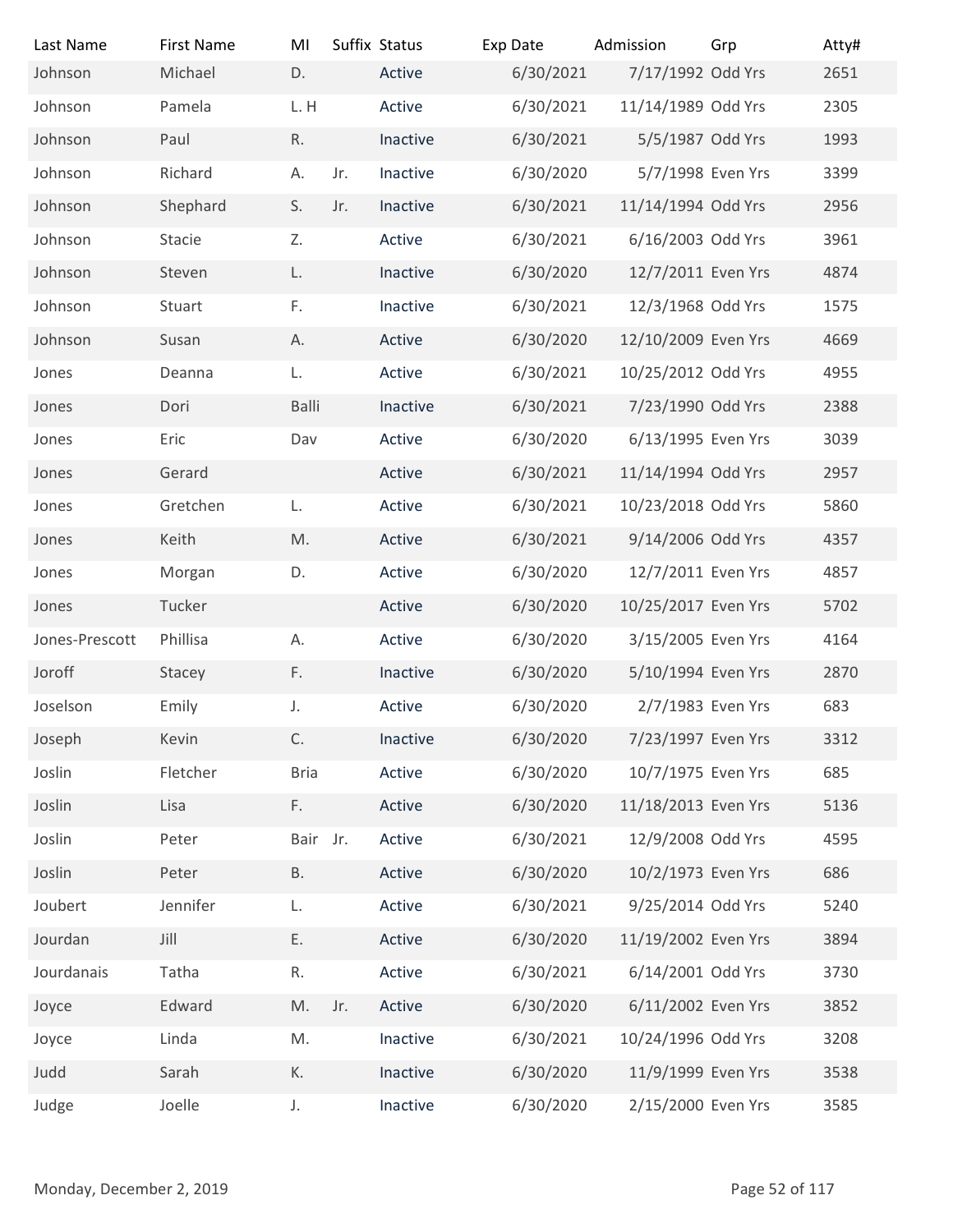| Suffix Status<br><b>First Name</b><br>Exp Date<br>Grp<br>Atty#<br>Last Name<br>MI<br>Admission<br>8/31/1992 Odd Yrs<br>Judge<br>Walter<br>E.<br>Active<br>6/30/2021<br>2646<br>Jr.<br>12/20/1989 Odd Yrs<br>2322<br>Judy<br>6/30/2021<br>Martha<br>Inactive<br>L.<br>6/30/2020<br>11/8/2005 Even Yrs<br>Active<br>4270<br>Jung<br>Kerry<br>А.<br>Jusidman<br>S.<br>Active<br>6/30/2021<br>1/30/2013 Odd Yrs<br>5013<br>Jordana<br>6/30/2021<br>12/16/1998 Odd Yrs<br>Kade<br>Active<br>3473<br>Barry<br>O.H<br>3/13/2007 Odd Yrs<br>4423<br>Kadoch<br>Camille<br>Active<br>6/30/2021<br>9/15/1998 Odd Yrs<br>3418<br>Kagle<br>Active<br>6/30/2021<br>Sara<br>J.<br>12/5/2006 Odd Yrs<br>Elliot<br>G.<br>6/30/2021<br>4401<br>Kaiman<br>Inactive<br>5/4/1993 Odd Yrs<br>2753<br>R.<br>6/30/2017<br>Kainen<br>Michael<br>Exempt<br>6/30/2021<br>5/28/2003 Odd Yrs<br>Michelle<br>Active<br>3962<br>Kainen<br>M.<br>Howard<br>10/24/2011<br>4/8/1996 Even Yrs<br>3151<br>Kalfus<br>А.<br>Exempt<br>Kalish<br>6/30/2021<br>9/14/2006 Odd Yrs<br>4358<br>Julie<br>Active<br>L.<br>Kallen<br>Douglas<br>G.<br>Active<br>6/30/2021<br>2/3/1987 Odd Yrs<br>1959<br>Kalsmith<br>6/30/2021<br>2/6/1979 Odd Yrs<br>2072<br>Ε.<br>Active<br>Allan<br>10/10/1989 Odd Yrs<br>Kalter<br>Karen<br>Active<br>6/30/2021<br>2281<br>Aba<br>Kalter<br>Todd<br>Active<br>6/30/2021<br>10/13/1992 Odd Yrs<br>2679<br>Η.<br>Ε.<br>Active<br>6/30/2021<br>3/23/1993 Odd Yrs<br>2730<br>Kampmann<br>Maryanne<br>6/30/2021<br>6/17/2009 Odd Yrs<br>4633<br>Kandt<br>W.<br><b>Bret</b><br>Inactive<br>Active<br>6/30/2021<br>12/7/1976 Odd Yrs<br>689<br>Kane<br>Paula<br>J.<br>Ρ.<br>6/30/2020<br>11/22/2013 Even Yrs<br>5131<br>Ryan<br>Active<br>Kane<br>Active<br>6/30/2020<br>4/5/1983 Even Yrs<br>690<br>Kantor<br>Steven<br>J.<br>10/3/1972 Odd Yrs<br>692<br>Kaplan<br>Mark<br>А.<br>Active<br>6/30/2021<br>Active<br>6/30/2021<br>9/14/2000 Odd Yrs<br>3638<br>Kaplan<br>Robert<br>J.<br>Stephanie<br>Active<br>6/30/2020<br>9/7/1982 Even Yrs<br>693<br>Kaplan<br>$J_{\star}$<br>7/21/2016 Odd Yrs<br>T.<br>Inactive<br>6/30/2021<br>5518<br>Karinja<br>Mark<br>6/30/2020<br>11/29/1995 Even Yrs<br>F.<br>Active<br>3109<br>Karnedy<br>Gary<br>Mid<br>Active<br>6/30/2020<br>10/10/1995 Even Yrs<br>3081<br>Karnes<br>Joy<br>6/30/2021<br>10/18/1994 Odd Yrs<br>2939<br>Judith<br>M.<br>Active<br>Kasper<br>6/30/2021<br>2/2/1988 Odd Yrs<br>2088<br>Keith<br>J.<br>Active<br>Kasper<br>6/30/2021<br>11/7/1990 Odd Yrs<br>2449<br>Robert<br>Active<br>J.<br>Jr.<br>Kasper<br>6/30/2021<br>11/3/1987 Odd Yrs<br>John<br><b>B.</b><br>Active<br>2061<br>Kassel<br>Active<br>6/30/2020<br>1/12/1989 Even Yrs<br>2191<br>Katims<br>Robert<br>W. |  |  |  |  |  |
|----------------------------------------------------------------------------------------------------------------------------------------------------------------------------------------------------------------------------------------------------------------------------------------------------------------------------------------------------------------------------------------------------------------------------------------------------------------------------------------------------------------------------------------------------------------------------------------------------------------------------------------------------------------------------------------------------------------------------------------------------------------------------------------------------------------------------------------------------------------------------------------------------------------------------------------------------------------------------------------------------------------------------------------------------------------------------------------------------------------------------------------------------------------------------------------------------------------------------------------------------------------------------------------------------------------------------------------------------------------------------------------------------------------------------------------------------------------------------------------------------------------------------------------------------------------------------------------------------------------------------------------------------------------------------------------------------------------------------------------------------------------------------------------------------------------------------------------------------------------------------------------------------------------------------------------------------------------------------------------------------------------------------------------------------------------------------------------------------------------------------------------------------------------------------------------------------------------------------------------------------------------------------------------------------------------------------------------------------------------------------------------------------------------------------------------------------------------------------------------------------------------------------------------------------------------------------------------------------------------------------------------------------------------------------------------------------------------------------|--|--|--|--|--|
|                                                                                                                                                                                                                                                                                                                                                                                                                                                                                                                                                                                                                                                                                                                                                                                                                                                                                                                                                                                                                                                                                                                                                                                                                                                                                                                                                                                                                                                                                                                                                                                                                                                                                                                                                                                                                                                                                                                                                                                                                                                                                                                                                                                                                                                                                                                                                                                                                                                                                                                                                                                                                                                                                                                            |  |  |  |  |  |
|                                                                                                                                                                                                                                                                                                                                                                                                                                                                                                                                                                                                                                                                                                                                                                                                                                                                                                                                                                                                                                                                                                                                                                                                                                                                                                                                                                                                                                                                                                                                                                                                                                                                                                                                                                                                                                                                                                                                                                                                                                                                                                                                                                                                                                                                                                                                                                                                                                                                                                                                                                                                                                                                                                                            |  |  |  |  |  |
|                                                                                                                                                                                                                                                                                                                                                                                                                                                                                                                                                                                                                                                                                                                                                                                                                                                                                                                                                                                                                                                                                                                                                                                                                                                                                                                                                                                                                                                                                                                                                                                                                                                                                                                                                                                                                                                                                                                                                                                                                                                                                                                                                                                                                                                                                                                                                                                                                                                                                                                                                                                                                                                                                                                            |  |  |  |  |  |
|                                                                                                                                                                                                                                                                                                                                                                                                                                                                                                                                                                                                                                                                                                                                                                                                                                                                                                                                                                                                                                                                                                                                                                                                                                                                                                                                                                                                                                                                                                                                                                                                                                                                                                                                                                                                                                                                                                                                                                                                                                                                                                                                                                                                                                                                                                                                                                                                                                                                                                                                                                                                                                                                                                                            |  |  |  |  |  |
|                                                                                                                                                                                                                                                                                                                                                                                                                                                                                                                                                                                                                                                                                                                                                                                                                                                                                                                                                                                                                                                                                                                                                                                                                                                                                                                                                                                                                                                                                                                                                                                                                                                                                                                                                                                                                                                                                                                                                                                                                                                                                                                                                                                                                                                                                                                                                                                                                                                                                                                                                                                                                                                                                                                            |  |  |  |  |  |
|                                                                                                                                                                                                                                                                                                                                                                                                                                                                                                                                                                                                                                                                                                                                                                                                                                                                                                                                                                                                                                                                                                                                                                                                                                                                                                                                                                                                                                                                                                                                                                                                                                                                                                                                                                                                                                                                                                                                                                                                                                                                                                                                                                                                                                                                                                                                                                                                                                                                                                                                                                                                                                                                                                                            |  |  |  |  |  |
|                                                                                                                                                                                                                                                                                                                                                                                                                                                                                                                                                                                                                                                                                                                                                                                                                                                                                                                                                                                                                                                                                                                                                                                                                                                                                                                                                                                                                                                                                                                                                                                                                                                                                                                                                                                                                                                                                                                                                                                                                                                                                                                                                                                                                                                                                                                                                                                                                                                                                                                                                                                                                                                                                                                            |  |  |  |  |  |
|                                                                                                                                                                                                                                                                                                                                                                                                                                                                                                                                                                                                                                                                                                                                                                                                                                                                                                                                                                                                                                                                                                                                                                                                                                                                                                                                                                                                                                                                                                                                                                                                                                                                                                                                                                                                                                                                                                                                                                                                                                                                                                                                                                                                                                                                                                                                                                                                                                                                                                                                                                                                                                                                                                                            |  |  |  |  |  |
|                                                                                                                                                                                                                                                                                                                                                                                                                                                                                                                                                                                                                                                                                                                                                                                                                                                                                                                                                                                                                                                                                                                                                                                                                                                                                                                                                                                                                                                                                                                                                                                                                                                                                                                                                                                                                                                                                                                                                                                                                                                                                                                                                                                                                                                                                                                                                                                                                                                                                                                                                                                                                                                                                                                            |  |  |  |  |  |
|                                                                                                                                                                                                                                                                                                                                                                                                                                                                                                                                                                                                                                                                                                                                                                                                                                                                                                                                                                                                                                                                                                                                                                                                                                                                                                                                                                                                                                                                                                                                                                                                                                                                                                                                                                                                                                                                                                                                                                                                                                                                                                                                                                                                                                                                                                                                                                                                                                                                                                                                                                                                                                                                                                                            |  |  |  |  |  |
|                                                                                                                                                                                                                                                                                                                                                                                                                                                                                                                                                                                                                                                                                                                                                                                                                                                                                                                                                                                                                                                                                                                                                                                                                                                                                                                                                                                                                                                                                                                                                                                                                                                                                                                                                                                                                                                                                                                                                                                                                                                                                                                                                                                                                                                                                                                                                                                                                                                                                                                                                                                                                                                                                                                            |  |  |  |  |  |
|                                                                                                                                                                                                                                                                                                                                                                                                                                                                                                                                                                                                                                                                                                                                                                                                                                                                                                                                                                                                                                                                                                                                                                                                                                                                                                                                                                                                                                                                                                                                                                                                                                                                                                                                                                                                                                                                                                                                                                                                                                                                                                                                                                                                                                                                                                                                                                                                                                                                                                                                                                                                                                                                                                                            |  |  |  |  |  |
|                                                                                                                                                                                                                                                                                                                                                                                                                                                                                                                                                                                                                                                                                                                                                                                                                                                                                                                                                                                                                                                                                                                                                                                                                                                                                                                                                                                                                                                                                                                                                                                                                                                                                                                                                                                                                                                                                                                                                                                                                                                                                                                                                                                                                                                                                                                                                                                                                                                                                                                                                                                                                                                                                                                            |  |  |  |  |  |
|                                                                                                                                                                                                                                                                                                                                                                                                                                                                                                                                                                                                                                                                                                                                                                                                                                                                                                                                                                                                                                                                                                                                                                                                                                                                                                                                                                                                                                                                                                                                                                                                                                                                                                                                                                                                                                                                                                                                                                                                                                                                                                                                                                                                                                                                                                                                                                                                                                                                                                                                                                                                                                                                                                                            |  |  |  |  |  |
|                                                                                                                                                                                                                                                                                                                                                                                                                                                                                                                                                                                                                                                                                                                                                                                                                                                                                                                                                                                                                                                                                                                                                                                                                                                                                                                                                                                                                                                                                                                                                                                                                                                                                                                                                                                                                                                                                                                                                                                                                                                                                                                                                                                                                                                                                                                                                                                                                                                                                                                                                                                                                                                                                                                            |  |  |  |  |  |
|                                                                                                                                                                                                                                                                                                                                                                                                                                                                                                                                                                                                                                                                                                                                                                                                                                                                                                                                                                                                                                                                                                                                                                                                                                                                                                                                                                                                                                                                                                                                                                                                                                                                                                                                                                                                                                                                                                                                                                                                                                                                                                                                                                                                                                                                                                                                                                                                                                                                                                                                                                                                                                                                                                                            |  |  |  |  |  |
|                                                                                                                                                                                                                                                                                                                                                                                                                                                                                                                                                                                                                                                                                                                                                                                                                                                                                                                                                                                                                                                                                                                                                                                                                                                                                                                                                                                                                                                                                                                                                                                                                                                                                                                                                                                                                                                                                                                                                                                                                                                                                                                                                                                                                                                                                                                                                                                                                                                                                                                                                                                                                                                                                                                            |  |  |  |  |  |
|                                                                                                                                                                                                                                                                                                                                                                                                                                                                                                                                                                                                                                                                                                                                                                                                                                                                                                                                                                                                                                                                                                                                                                                                                                                                                                                                                                                                                                                                                                                                                                                                                                                                                                                                                                                                                                                                                                                                                                                                                                                                                                                                                                                                                                                                                                                                                                                                                                                                                                                                                                                                                                                                                                                            |  |  |  |  |  |
|                                                                                                                                                                                                                                                                                                                                                                                                                                                                                                                                                                                                                                                                                                                                                                                                                                                                                                                                                                                                                                                                                                                                                                                                                                                                                                                                                                                                                                                                                                                                                                                                                                                                                                                                                                                                                                                                                                                                                                                                                                                                                                                                                                                                                                                                                                                                                                                                                                                                                                                                                                                                                                                                                                                            |  |  |  |  |  |
|                                                                                                                                                                                                                                                                                                                                                                                                                                                                                                                                                                                                                                                                                                                                                                                                                                                                                                                                                                                                                                                                                                                                                                                                                                                                                                                                                                                                                                                                                                                                                                                                                                                                                                                                                                                                                                                                                                                                                                                                                                                                                                                                                                                                                                                                                                                                                                                                                                                                                                                                                                                                                                                                                                                            |  |  |  |  |  |
|                                                                                                                                                                                                                                                                                                                                                                                                                                                                                                                                                                                                                                                                                                                                                                                                                                                                                                                                                                                                                                                                                                                                                                                                                                                                                                                                                                                                                                                                                                                                                                                                                                                                                                                                                                                                                                                                                                                                                                                                                                                                                                                                                                                                                                                                                                                                                                                                                                                                                                                                                                                                                                                                                                                            |  |  |  |  |  |
|                                                                                                                                                                                                                                                                                                                                                                                                                                                                                                                                                                                                                                                                                                                                                                                                                                                                                                                                                                                                                                                                                                                                                                                                                                                                                                                                                                                                                                                                                                                                                                                                                                                                                                                                                                                                                                                                                                                                                                                                                                                                                                                                                                                                                                                                                                                                                                                                                                                                                                                                                                                                                                                                                                                            |  |  |  |  |  |
|                                                                                                                                                                                                                                                                                                                                                                                                                                                                                                                                                                                                                                                                                                                                                                                                                                                                                                                                                                                                                                                                                                                                                                                                                                                                                                                                                                                                                                                                                                                                                                                                                                                                                                                                                                                                                                                                                                                                                                                                                                                                                                                                                                                                                                                                                                                                                                                                                                                                                                                                                                                                                                                                                                                            |  |  |  |  |  |
|                                                                                                                                                                                                                                                                                                                                                                                                                                                                                                                                                                                                                                                                                                                                                                                                                                                                                                                                                                                                                                                                                                                                                                                                                                                                                                                                                                                                                                                                                                                                                                                                                                                                                                                                                                                                                                                                                                                                                                                                                                                                                                                                                                                                                                                                                                                                                                                                                                                                                                                                                                                                                                                                                                                            |  |  |  |  |  |
|                                                                                                                                                                                                                                                                                                                                                                                                                                                                                                                                                                                                                                                                                                                                                                                                                                                                                                                                                                                                                                                                                                                                                                                                                                                                                                                                                                                                                                                                                                                                                                                                                                                                                                                                                                                                                                                                                                                                                                                                                                                                                                                                                                                                                                                                                                                                                                                                                                                                                                                                                                                                                                                                                                                            |  |  |  |  |  |
|                                                                                                                                                                                                                                                                                                                                                                                                                                                                                                                                                                                                                                                                                                                                                                                                                                                                                                                                                                                                                                                                                                                                                                                                                                                                                                                                                                                                                                                                                                                                                                                                                                                                                                                                                                                                                                                                                                                                                                                                                                                                                                                                                                                                                                                                                                                                                                                                                                                                                                                                                                                                                                                                                                                            |  |  |  |  |  |
|                                                                                                                                                                                                                                                                                                                                                                                                                                                                                                                                                                                                                                                                                                                                                                                                                                                                                                                                                                                                                                                                                                                                                                                                                                                                                                                                                                                                                                                                                                                                                                                                                                                                                                                                                                                                                                                                                                                                                                                                                                                                                                                                                                                                                                                                                                                                                                                                                                                                                                                                                                                                                                                                                                                            |  |  |  |  |  |
|                                                                                                                                                                                                                                                                                                                                                                                                                                                                                                                                                                                                                                                                                                                                                                                                                                                                                                                                                                                                                                                                                                                                                                                                                                                                                                                                                                                                                                                                                                                                                                                                                                                                                                                                                                                                                                                                                                                                                                                                                                                                                                                                                                                                                                                                                                                                                                                                                                                                                                                                                                                                                                                                                                                            |  |  |  |  |  |
|                                                                                                                                                                                                                                                                                                                                                                                                                                                                                                                                                                                                                                                                                                                                                                                                                                                                                                                                                                                                                                                                                                                                                                                                                                                                                                                                                                                                                                                                                                                                                                                                                                                                                                                                                                                                                                                                                                                                                                                                                                                                                                                                                                                                                                                                                                                                                                                                                                                                                                                                                                                                                                                                                                                            |  |  |  |  |  |
|                                                                                                                                                                                                                                                                                                                                                                                                                                                                                                                                                                                                                                                                                                                                                                                                                                                                                                                                                                                                                                                                                                                                                                                                                                                                                                                                                                                                                                                                                                                                                                                                                                                                                                                                                                                                                                                                                                                                                                                                                                                                                                                                                                                                                                                                                                                                                                                                                                                                                                                                                                                                                                                                                                                            |  |  |  |  |  |
|                                                                                                                                                                                                                                                                                                                                                                                                                                                                                                                                                                                                                                                                                                                                                                                                                                                                                                                                                                                                                                                                                                                                                                                                                                                                                                                                                                                                                                                                                                                                                                                                                                                                                                                                                                                                                                                                                                                                                                                                                                                                                                                                                                                                                                                                                                                                                                                                                                                                                                                                                                                                                                                                                                                            |  |  |  |  |  |
|                                                                                                                                                                                                                                                                                                                                                                                                                                                                                                                                                                                                                                                                                                                                                                                                                                                                                                                                                                                                                                                                                                                                                                                                                                                                                                                                                                                                                                                                                                                                                                                                                                                                                                                                                                                                                                                                                                                                                                                                                                                                                                                                                                                                                                                                                                                                                                                                                                                                                                                                                                                                                                                                                                                            |  |  |  |  |  |
|                                                                                                                                                                                                                                                                                                                                                                                                                                                                                                                                                                                                                                                                                                                                                                                                                                                                                                                                                                                                                                                                                                                                                                                                                                                                                                                                                                                                                                                                                                                                                                                                                                                                                                                                                                                                                                                                                                                                                                                                                                                                                                                                                                                                                                                                                                                                                                                                                                                                                                                                                                                                                                                                                                                            |  |  |  |  |  |
|                                                                                                                                                                                                                                                                                                                                                                                                                                                                                                                                                                                                                                                                                                                                                                                                                                                                                                                                                                                                                                                                                                                                                                                                                                                                                                                                                                                                                                                                                                                                                                                                                                                                                                                                                                                                                                                                                                                                                                                                                                                                                                                                                                                                                                                                                                                                                                                                                                                                                                                                                                                                                                                                                                                            |  |  |  |  |  |
|                                                                                                                                                                                                                                                                                                                                                                                                                                                                                                                                                                                                                                                                                                                                                                                                                                                                                                                                                                                                                                                                                                                                                                                                                                                                                                                                                                                                                                                                                                                                                                                                                                                                                                                                                                                                                                                                                                                                                                                                                                                                                                                                                                                                                                                                                                                                                                                                                                                                                                                                                                                                                                                                                                                            |  |  |  |  |  |
|                                                                                                                                                                                                                                                                                                                                                                                                                                                                                                                                                                                                                                                                                                                                                                                                                                                                                                                                                                                                                                                                                                                                                                                                                                                                                                                                                                                                                                                                                                                                                                                                                                                                                                                                                                                                                                                                                                                                                                                                                                                                                                                                                                                                                                                                                                                                                                                                                                                                                                                                                                                                                                                                                                                            |  |  |  |  |  |
|                                                                                                                                                                                                                                                                                                                                                                                                                                                                                                                                                                                                                                                                                                                                                                                                                                                                                                                                                                                                                                                                                                                                                                                                                                                                                                                                                                                                                                                                                                                                                                                                                                                                                                                                                                                                                                                                                                                                                                                                                                                                                                                                                                                                                                                                                                                                                                                                                                                                                                                                                                                                                                                                                                                            |  |  |  |  |  |
|                                                                                                                                                                                                                                                                                                                                                                                                                                                                                                                                                                                                                                                                                                                                                                                                                                                                                                                                                                                                                                                                                                                                                                                                                                                                                                                                                                                                                                                                                                                                                                                                                                                                                                                                                                                                                                                                                                                                                                                                                                                                                                                                                                                                                                                                                                                                                                                                                                                                                                                                                                                                                                                                                                                            |  |  |  |  |  |
| Monday, December 2, 2019<br>Page 53 of 117                                                                                                                                                                                                                                                                                                                                                                                                                                                                                                                                                                                                                                                                                                                                                                                                                                                                                                                                                                                                                                                                                                                                                                                                                                                                                                                                                                                                                                                                                                                                                                                                                                                                                                                                                                                                                                                                                                                                                                                                                                                                                                                                                                                                                                                                                                                                                                                                                                                                                                                                                                                                                                                                                 |  |  |  |  |  |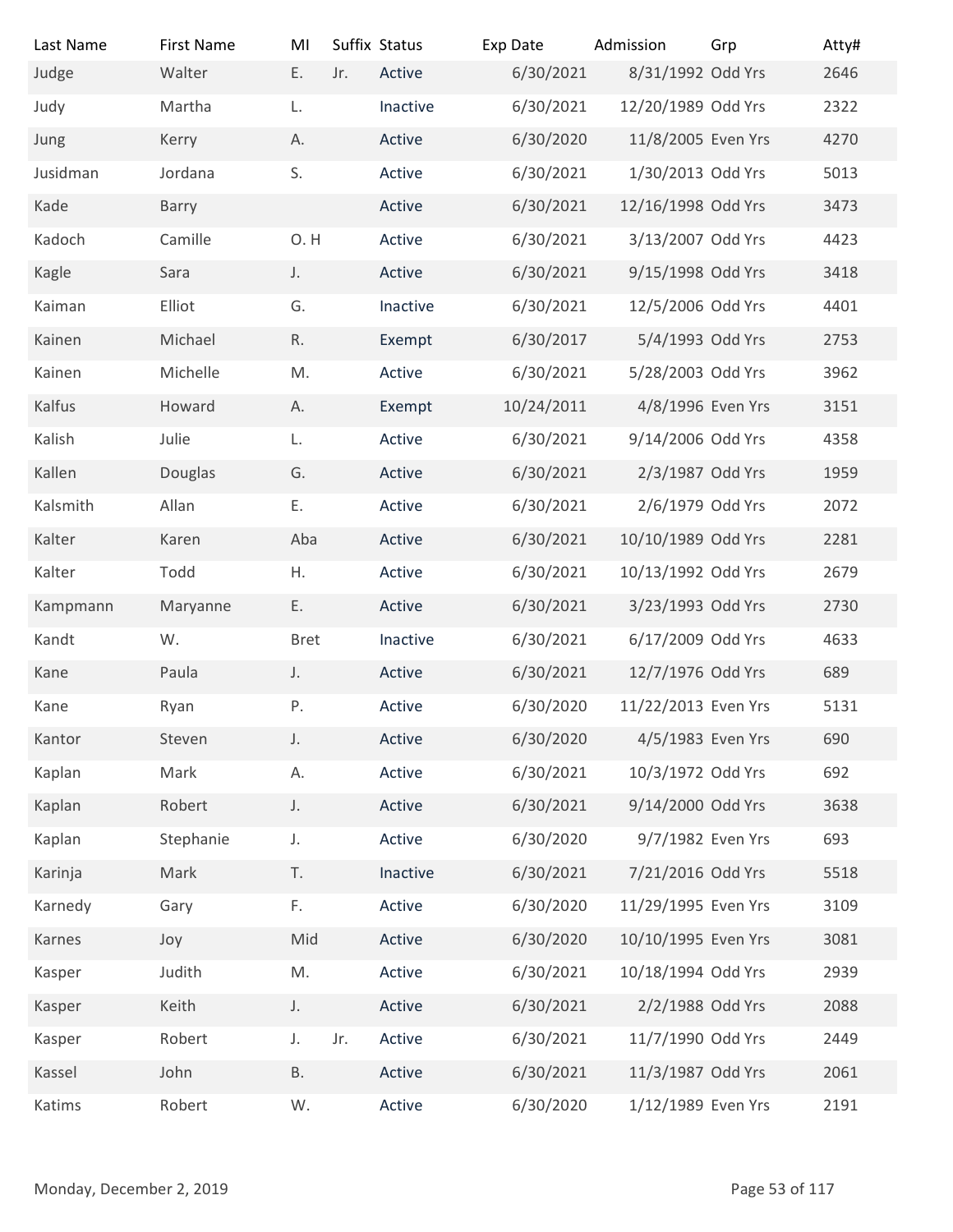| Last Name                | <b>First Name</b> | MI           | Suffix Status               | Exp Date  | Admission           | Grp            | Atty# |
|--------------------------|-------------------|--------------|-----------------------------|-----------|---------------------|----------------|-------|
| Katz                     | Matthew           | $\mathbf{L}$ | Exempt                      | 6/30/1986 | 2/2/1971 Odd Yrs    |                | 694   |
| Katz                     | Sarah             |              | Active                      | 6/30/2020 | 6/20/2012 Even Yrs  |                | 4928  |
| Katz                     | Sheldon           | M.           | Active                      | 6/30/2020 | 10/6/1993 Even Yrs  |                | 2808  |
| Kauders                  | Jack              | G.           | Active                      | 6/30/2021 | 11/14/2016 Odd Yrs  |                | 5583  |
| Kaufman                  | Nancy             | E.           | Inactive                    | 6/30/2021 | 12/5/1972 Odd Yrs   |                | 695   |
| Kazmarski                | Kelli             | L.           | Active                      | 6/30/2021 | 10/6/1993 Odd Yrs   |                | 2809  |
| Keating                  | Christopher       | R.           | Active                      | 6/30/2020 | 10/30/2015 Even Yrs |                | 5410  |
| Keating                  | Kaitlyn           | L.           | Active                      | 6/30/2021 | 9/26/2016 Odd Yrs   |                | 5543  |
| Keefe                    | John              | Ε.           | Inactive                    | 6/30/2021 | 3/16/2000 Odd Yrs   |                | 3590  |
| Keenan                   | Daniel            | W.           | Active                      | 6/30/2020 | 3/25/2008 Even Yrs  |                | 4532  |
| Keenan                   | Kathryn           | К.           | Inactive                    | 6/30/2020 | 12/3/2003 Even Yrs  |                | 4015  |
| Keeton                   | Kirby             | D.           | Active                      | 6/30/2020 | 6/20/2012 Even Yrs  |                | 4929  |
| Kehne                    | Melanie           | Mc           | Active                      | 6/30/2021 | 11/14/1994 Odd Yrs  |                | 2958  |
| Kehnemuyi                | Darah             | Ρ.           | Inactive                    | 6/30/2020 | 3/14/2006 Even Yrs  |                | 4290  |
| Kehoe                    | Mary              | P.           | Active                      | 6/30/2021 | 2/7/1984 Odd Yrs    |                | 1579  |
| Keidel                   | James             | C.           | Active                      | 6/30/2020 | 4/28/2016 Even Yrs  |                | 5480  |
| Keiner                   | Robert            | P.           | Active                      | 6/30/2020 | 10/4/1977 Even Yrs  |                | 697   |
| Keister                  | Matthew           | S.           | Active                      | 6/30/2020 | 2/11/2016 Even Yrs  |                | 5459  |
| Keller                   | Mark              | J.           | Active                      | 6/30/2021 | 12/7/1976 Odd Yrs   |                | 699   |
| Keller                   | Timothy           | Ρ.           | Inactive                    | 6/30/2021 | 6/11/2015 Odd Yrs   |                | 5369  |
| Kelley                   | David             | F.           | Active                      | 6/30/2021 | 12/7/1976 Odd Yrs   |                | 700   |
| Kelley                   | Marikate          | Ε.           | Active                      | 6/30/2020 | 2/11/1992 Even Yrs  |                | 2592  |
| Kelley                   | Meredith          | D.           | Inactive                    | 6/30/2020 | 6/8/2006 Even Yrs   |                | 4313  |
| Kellner                  | John              | L.           | Active                      | 6/30/2021 | 12/14/1983 Odd Yrs  |                | 702   |
| Kelly                    | <b>Bruce</b>      | H.           | Active                      | 6/30/2020 | 5/11/2000 Even Yrs  |                | 3603  |
| Kelly                    | Thomas            | M.           | Active                      | 6/30/2021 | 6/4/1985 Odd Yrs    |                | 1780  |
|                          |                   |              |                             |           |                     |                |       |
| Kelly                    | Tracy             | L.           | Active                      | 6/30/2020 | 11/22/2013 Even Yrs |                | 5146  |
| Kemp                     | Jeffrey           | M.           | Inactive                    | 6/30/2021 | 12/9/2008 Odd Yrs   |                | 4596  |
| Kempf                    | Carl              | J.           | $\vert\vert\vert$<br>Active | 6/30/2020 | 12/13/1999 Even Yrs |                | 3563  |
| Kenlan                   | Arthur            | Jay          | Active                      | 6/30/2021 | 12/5/1972 Odd Yrs   |                | 703   |
| Kennedy                  | Alice             | Ε.           | Active                      | 6/30/2021 | 4/22/2013 Odd Yrs   |                | 5044  |
| Kennedy                  | David             | M.           | Inactive                    | 6/30/2020 | 6/23/2010 Even Yrs  |                | 4710  |
|                          |                   |              |                             |           |                     |                |       |
| Monday, December 2, 2019 |                   |              |                             |           |                     | Page 54 of 117 |       |
|                          |                   |              |                             |           |                     |                |       |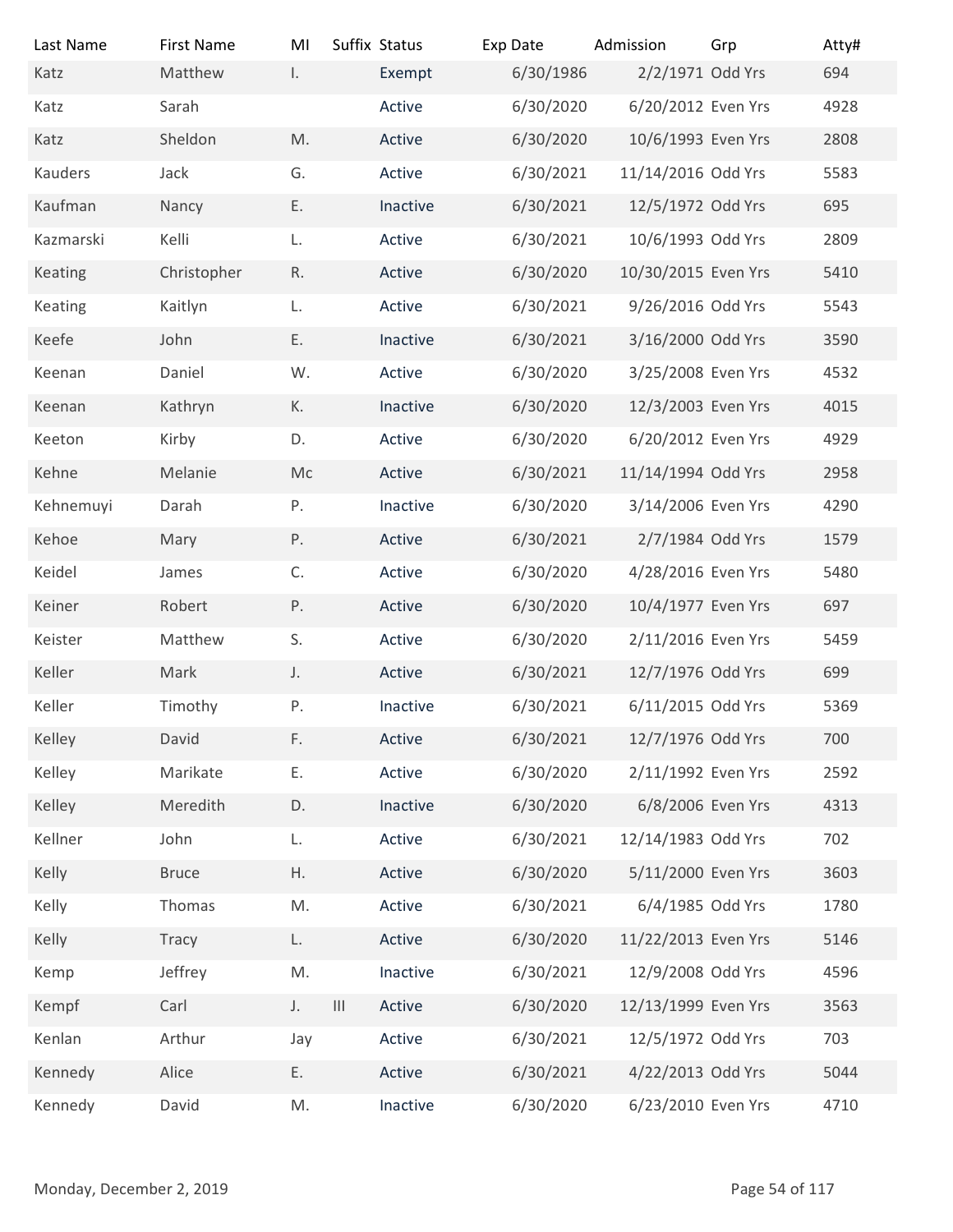| Last Name                | <b>First Name</b> | MI   | Suffix Status | Exp Date  | Admission           | Grp | Atty#          |
|--------------------------|-------------------|------|---------------|-----------|---------------------|-----|----------------|
| Kennedy                  | David             | Ε.   | Active        | 6/30/2021 | 1/5/2017 Odd Yrs    |     | 5603           |
| Kennedy                  | Erin              | J.   | Active        | 6/30/2021 | 11/29/2018 Odd Yrs  |     | 5890           |
| Kennedy                  | Joseph            | Patr | Active        | 6/30/2021 | 3/1/2013 Odd Yrs    |     | 5026           |
| Kennedy                  | Kathryn           | A.C  | Active        | 6/30/2021 | 6/16/2003 Odd Yrs   |     | 3963           |
| Kennedy                  | Michael           | Ε.   | Active        | 6/30/2020 | 2/15/1994 Even Yrs  |     | 2846           |
| Kennedy                  | Rosemary          | M.   | Active        | 6/30/2021 | 3/17/1999 Odd Yrs   |     | 3492           |
| Kennelly                 | John              | J.   | Active        | 6/30/2020 | 11/3/1987 Even Yrs  |     | 2069           |
| Kenney                   | Andrew            | N.   | Active        | 6/30/2022 | 9/9/2019 Even Yrs   |     | 6002           |
| Kenney                   | Dianne            | L.   | Inactive      | 6/30/2020 | 5/19/1992 Even Yrs  |     | 2632           |
| Kenney                   | Edward            | M.   | Active        | 6/30/2020 | 11/12/1991 Even Yrs |     | 2565           |
| Kenney                   | Michael           | Ρ.   | Active        | 6/30/2021 | 6/16/2003 Odd Yrs   |     | 3982           |
| Kenny                    | Michelle          | Α.   | Active        | 6/30/2020 | 12/3/2003 Even Yrs  |     | 4016           |
| Kent                     | Kathryn           | G.   | Active        | 6/30/2021 | 5/30/2007 Odd Yrs   |     | 4455           |
| Kerest                   | Nikolas           |      | Active        | 6/30/2020 | 10/25/2017 Even Yrs |     | 5696           |
| Kervick                  | Paul              | And  | Active        | 6/30/2020 | 6/23/2010 Even Yrs  |     | 4711           |
|                          |                   |      |               |           | 5/10/1988 Odd Yrs   |     | 2116           |
| Kessler                  | Gary              | S.   | Active        | 6/30/2021 |                     |     |                |
| Kessler                  | John              | W.   | Active        | 6/30/2020 | 5/9/1989 Even Yrs   |     | 2219           |
| Kester                   | Thomas            | M.   | Active        | 6/30/2021 | 6/26/2015 Odd Yrs   |     | 5376           |
| Kesterson                | Johanna           | C.   | Active        | 6/30/2021 | 12/1/2016 Odd Yrs   |     | 5589           |
| Kestner                  | Andrew            | Jose | Active        | 6/30/2020 | 10/30/2015 Even Yrs |     | 5411           |
| Kettler                  | Lori              | Ε.   | Active        | 6/30/2021 | 5/7/1998 Odd Yrs    |     | 3400           |
| Keyes                    | Allan             | R.   | Active        | 6/30/2021 | 2/3/1976 Odd Yrs    |     | 709            |
| Keyes                    | Scott             | L.   | Active        | 6/30/2021 | 10/16/2014 Odd Yrs  |     | 5253           |
| Khan                     | Hajra             | F.   | Active        | 6/30/2022 | 11/19/2019 Even Yrs |     | 6029           |
| Kidder                   | Linda             | J.   | Active        | 6/30/2021 | 9/17/1985 Odd Yrs   |     | 1802           |
| Kidney                   | David             | F.   | Active        | 6/30/2020 | 2/7/1983 Even Yrs   |     | 712            |
| Kidney                   | William           | D.   | Active        | 6/30/2021 | 12/1/2016 Odd Yrs   |     | 5590           |
| Kiewel                   | Jean              | Ann  | Active        | 6/30/2020 | 4/5/1983 Even Yrs   |     | 714            |
| Kiey                     | Michael           |      | Active        | 6/30/2021 | 11/14/1994 Odd Yrs  |     | 2959           |
| Kilburn                  | Ronald            | F.   | Exempt        | 7/1/2004  | 10/4/1966 Even Yrs  |     | 1582           |
| Kilgore                  | Jeffrey           | Ρ.   | Active        | 6/30/2021 | 4/2/1985 Odd Yrs    |     | 1760           |
| Kilian                   | Christopher       | M.   | Active        | 6/30/2021 | 10/13/1992 Odd Yrs  |     | 2680           |
|                          |                   |      |               |           |                     |     |                |
|                          |                   |      |               |           |                     |     |                |
| Monday, December 2, 2019 |                   |      |               |           |                     |     | Page 55 of 117 |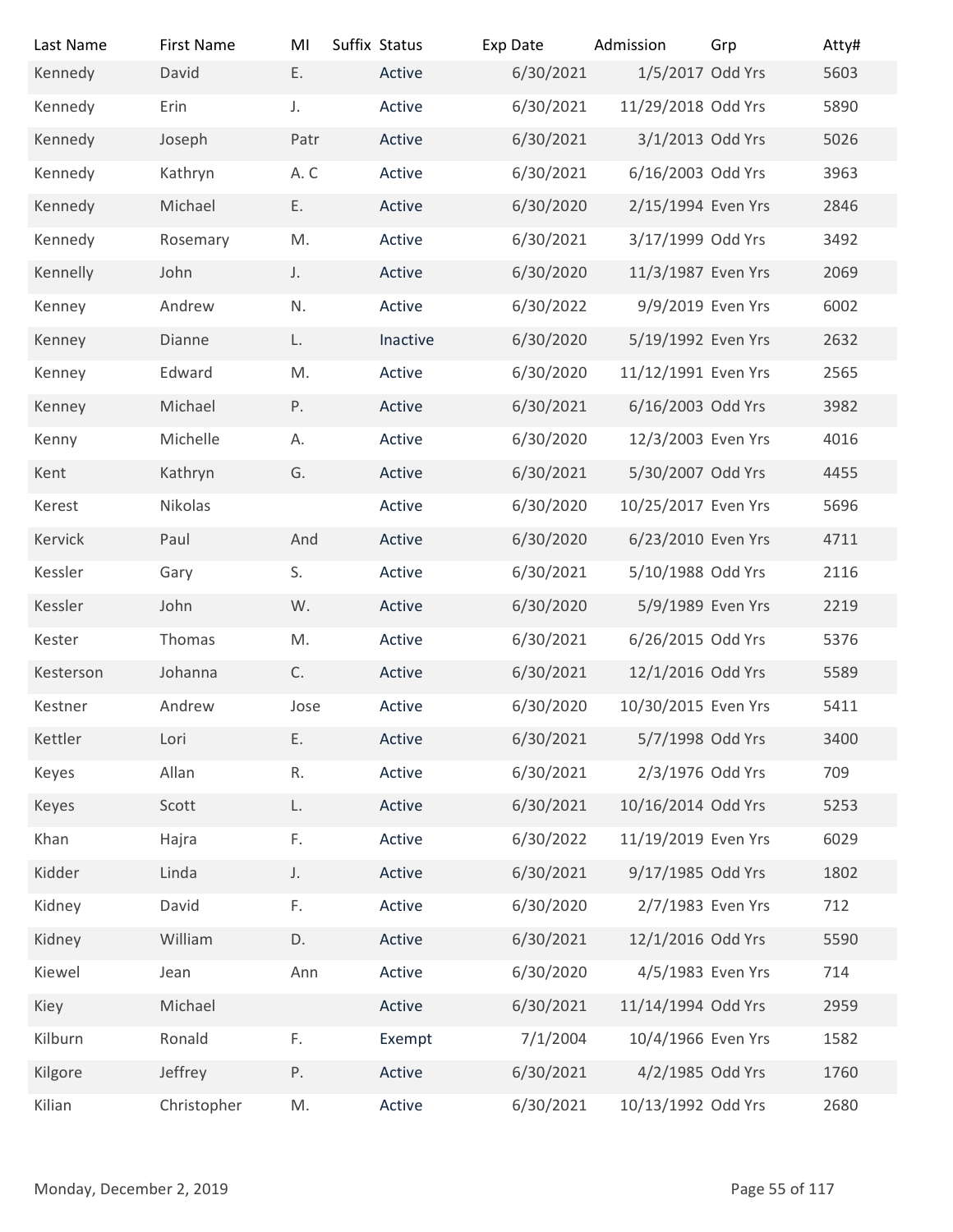| Last Name                | <b>First Name</b> | MI           | Suffix Status | Exp Date  | Admission                               | Grp            | Atty# |
|--------------------------|-------------------|--------------|---------------|-----------|-----------------------------------------|----------------|-------|
| Killigrew                | Patricia          | Α.           | Active        | 6/30/2021 | 12/16/1998 Odd Yrs                      |                | 3468  |
| Killoran                 | Nicole            | Α.           | Active        | 6/30/2021 | 10/25/2012 Odd Yrs                      |                | 4969  |
| Kilmartin                | Duncan            | Fre          | Active        | 6/30/2021 | 10/1/1968 Odd Yrs                       |                | 716   |
| Kinahan                  | Trevor            | Jam          | Active        | 6/30/2021 | 10/9/2014 Odd Yrs                       |                | 5246  |
| Kind                     | John              |              | Active        | 6/30/2020 | 11/14/2017 Even Yrs                     |                | 5717  |
| King                     | Amber             | L.           | Inactive      | 6/30/2021 | 3/22/2011 Odd Yrs                       |                | 4789  |
| King                     | Benjamin          | W.           | Active        | 6/30/2021 | 12/19/2000 Odd Yrs                      |                | 3672  |
| King                     | Harriet           | Ann          | Active        | 6/30/2021 | 6/26/1978 Odd Yrs                       |                | 720   |
| King                     | Harriet           | Hult         | Active        | 6/30/2021 | 11/7/2000 Odd Yrs                       |                | 3657  |
| King                     | James             | Spal         | Active        | 6/30/2020 | 5/19/2014 Even Yrs                      |                | 5204  |
| King                     | Richard           | Joh          | Active        | 6/30/2021 | 6/15/1976 Odd Yrs                       |                | 721   |
| King                     | Sean              | G.           | Active        | 6/30/2021 | 10/23/2018 Odd Yrs                      |                | 5875  |
| King                     | Timothy           | D.           | Active        | 6/30/2021 | 3/13/2007 Odd Yrs                       |                | 4425  |
| Kinker                   | Samuel            | J.           | Active        | 6/30/2020 | 12/2/1975 Even Yrs                      |                | 723   |
| Kirby                    | David             | V.           | Active        | 6/30/2021 | 9/6/1988 Odd Yrs                        |                | 2147  |
| Kirchwey                 | Deborah           | W.           | Active        | 6/30/2020 | 11/28/2001 Even Yrs                     |                | 3773  |
| Kirk                     | James             | A.A.         | Active        | 6/30/2020 | 6/6/2016 Even Yrs                       |                | 5498  |
| Kirkpatrick              | Mary              | G.           | Active        | 6/30/2020 | 11/6/1984 Even Yrs                      |                | 1426  |
| Kisicki                  | Aaron             | J.           | Active        | 6/30/2020 | 12/7/2011 Even Yrs                      |                | 4890  |
| Kisicki                  | Emily             | G.           | Inactive      | 6/30/2021 | 5/28/2013 Odd Yrs                       |                | 5063  |
| Kitchel-Reining          | Jennifer          | <b>B.</b>    | Inactive      | 6/30/2021 | 6/27/1996 Odd Yrs                       |                | 3168  |
|                          |                   |              |               |           |                                         |                |       |
| Kitchen                  | Amanda            | F.           | Active        | 6/30/2020 | 5/19/2014 Even Yrs                      |                | 5205  |
| Kite                     | Kevin             | L.           | Active        | 6/30/2021 | 12/16/1998 Odd Yrs                      |                | 3474  |
| Kittell                  | Vanessa           | <b>B.</b>    | Active        | 6/30/2020 | 11/8/2005 Even Yrs<br>4/5/1983 Even Yrs |                | 4245  |
| Klamm                    | Kevin             | $\mathsf R.$ | Active        | 6/30/2020 |                                         |                | 727   |
| Klarich                  | Mark              |              | Active        | 6/30/2020 | 11/20/1997 Even Yrs                     |                | 3352  |
| Klark                    | Scott             | <b>B.</b>    | Inactive      | 6/30/2021 | 9/14/2006 Odd Yrs                       |                | 4359  |
| Klein                    | Benjamin          | Η.           | Inactive      | 6/30/2021 | 3/22/2011 Odd Yrs                       |                | 4807  |
| Klein                    | Stephen           | Α.           | Inactive      | 6/30/2021 | 10/24/1996 Odd Yrs                      |                | 3209  |
| Klein                    | Steven            | J.           | Active        | 6/30/2021 | 12/5/2006 Odd Yrs                       |                | 4397  |
| Kleinberg                | Elizabeth         | А.           | Active        | 6/30/2020 | 6/18/2008 Even Yrs                      |                | 4551  |
| Klesch                   | John              | Η.           | Active        | 6/30/2020 | 10/10/1995 Even Yrs                     |                | 3082  |
|                          |                   |              |               |           |                                         |                |       |
| Monday, December 2, 2019 |                   |              |               |           |                                         | Page 56 of 117 |       |
|                          |                   |              |               |           |                                         |                |       |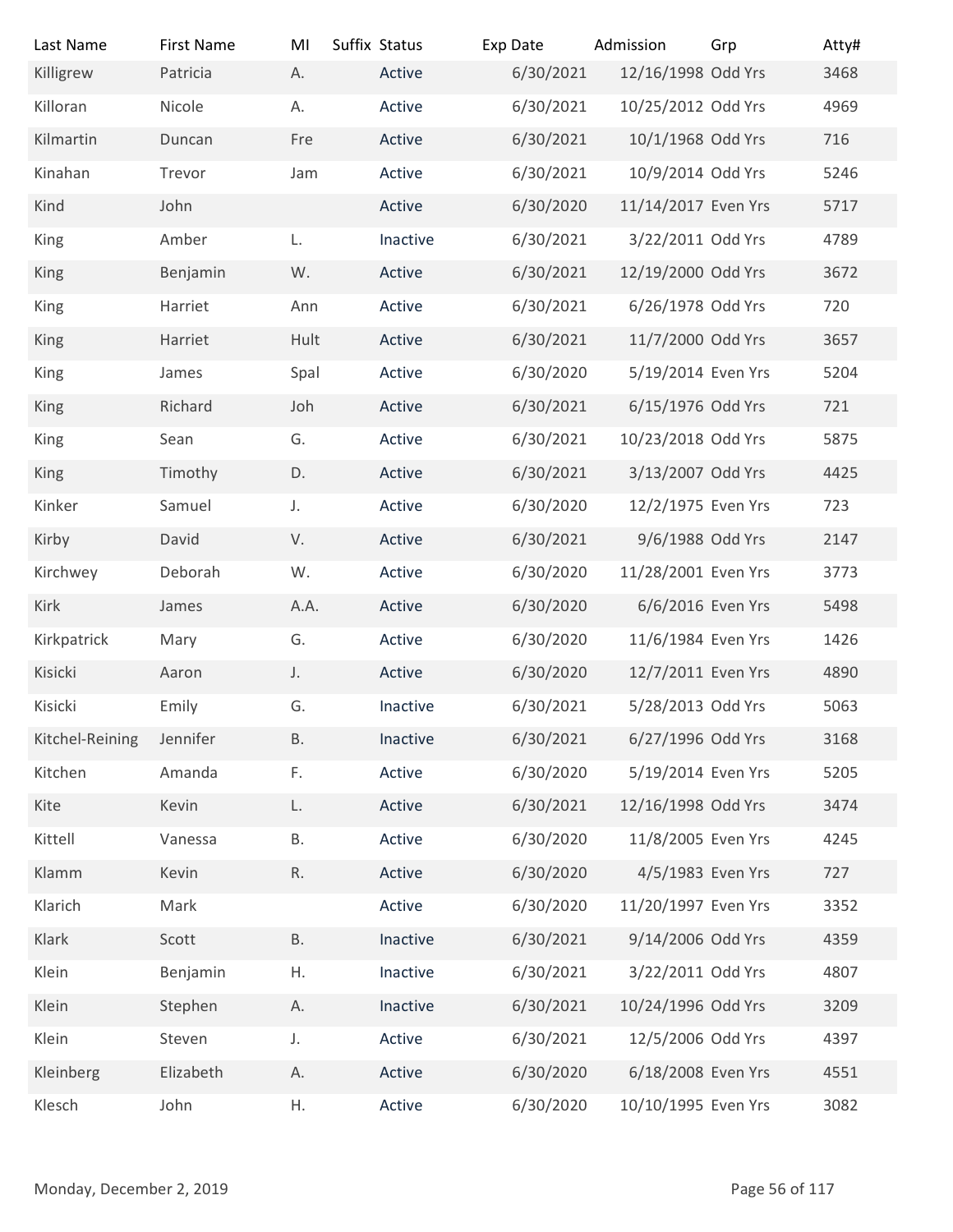| Last Name                | <b>First Name</b> | MI        | Suffix Status | Exp Date  | Admission           | Grp            | Atty# |
|--------------------------|-------------------|-----------|---------------|-----------|---------------------|----------------|-------|
| Klevans                  | Joshua            | G.        | Active        | 6/30/2021 | 10/25/2012 Odd Yrs  |                | 4990  |
| Klinck                   | Lisa              | <b>B.</b> | Inactive      | 6/30/2020 | 10/6/1993 Even Yrs  |                | 2810  |
| Knapp                    | James             | E.        | Active        | 6/30/2021 | 11/21/1980 Odd Yrs  |                | 729   |
| Knapp                    | Spencer           | R.        | Active        | 6/30/2021 | 4/6/1976 Odd Yrs    |                | 730   |
| Knowles                  | Lawrence          | M.        | Active        | 6/30/2020 | 11/8/2005 Even Yrs  |                | 4269  |
| Knudsen                  | Eric              | M.        | Active        | 6/30/2021 | 2/14/1995 Odd Yrs   |                | 2986  |
| Knudson                  | Steven            | L.        | Active        | 6/30/2020 | 5/5/1987 Even Yrs   |                | 1994  |
| Koch                     | Thomas            | F.        | Active        | 6/30/2020 | 12/5/1967 Even Yrs  |                | 733   |
| Kochman                  | Franklin          | L.        | Active        | 6/30/2021 | 10/3/1978 Odd Yrs   |                | 734   |
| Koenemann-War Cynthia    |                   | J.        | Active        | 6/30/2021 | 5/18/1999 Odd Yrs   |                | 3509  |
| Koeninger                | Walter            | Dav       | Active        | 6/30/2020 | 4/6/2016 Even Yrs   |                | 5473  |
| Kohler                   | Elizabeth         | L.        | Active        | 6/30/2021 | 6/16/1994 Odd Yrs   |                | 2890  |
| Kohn                     | Roger             | Ε.        | Active        | 6/30/2021 | 2/1/1972 Odd Yrs    |                | 735   |
| Koitto                   | Nancy             | В.        | Inactive      | 6/30/2021 | 5/7/1991 Odd Yrs    |                | 2515  |
| Kolber                   | Justin            | Ε.        | Active        | 6/30/2020 | 6/8/2006 Even Yrs   |                | 4320  |
| Kolinich                 | Julie             | Slay      | Active        | 6/30/2020 | 3/9/2004 Even Yrs   |                | 4055  |
| Kolitch                  | Lauren            | S.        | Active        | 6/30/2020 | 2/11/1992 Even Yrs  |                | 2593  |
| Kolter                   | Mark              | Η.        | Active        | 6/30/2020 | 2/5/1985 Even Yrs   |                | 1751  |
| Kopsco                   | Peter             | W.        | Inactive      | 6/30/2020 | 6/11/2002 Even Yrs  |                | 3842  |
| Koss                     | Louise            | M.        | Active        | 6/30/2021 | 10/25/2012 Odd Yrs  |                | 4977  |
| Koufman                  | Victor            | Jon       | Active        | 6/30/2020 | 10/30/2015 Even Yrs |                | 5412  |
| Koutrobis                | Christos          | I.        | Active        | 6/30/2020 | 7/18/2017 Even Yrs  |                | 5655  |
| Kovacs                   | Alan              | L.        | Inactive      | 6/30/2020 | 3/24/2014 Even Yrs  |                | 5185  |
| Kozak                    | Joseph            | M.        | Active        | 6/30/2021 | 5/17/2011 Odd Yrs   |                | 4821  |
| Kozik                    | Kenneth           | F.        | Inactive      | 6/30/2020 | 10/10/1995 Even Yrs |                | 3083  |
| Kozlowski                | Richard           | W.        | Active        | 6/30/2021 | 12/15/1992 Odd Yrs  |                | 2710  |
| Kraham                   | William           | Ε.        | Active        | 6/30/2021 | 6/3/1980 Odd Yrs    |                | 739   |
| Kramer                   | Katherine         | В.        | Active        | 6/30/2021 | 11/29/2012 Odd Yrs  |                | 5000  |
| Kramer                   | Theodore          | C.        | Active        | 6/30/2021 | 12/13/1983 Odd Yrs  |                | 740   |
| Kranichfeld              | <b>Bram</b>       | W.        | Active        | 6/30/2021 | 5/30/2007 Odd Yrs   |                | 4456  |
| Krasnow                  | Samuel            | P.        | Active        | 6/30/2021 | 9/24/2008 Odd Yrs   |                | 4552  |
| Kraus                    | Jes               | S.        | Active        | 6/30/2020 | 6/15/2004 Even Yrs  |                | 4105  |
|                          |                   |           |               |           |                     |                |       |
|                          |                   |           |               |           |                     |                |       |
| Monday, December 2, 2019 |                   |           |               |           |                     | Page 57 of 117 |       |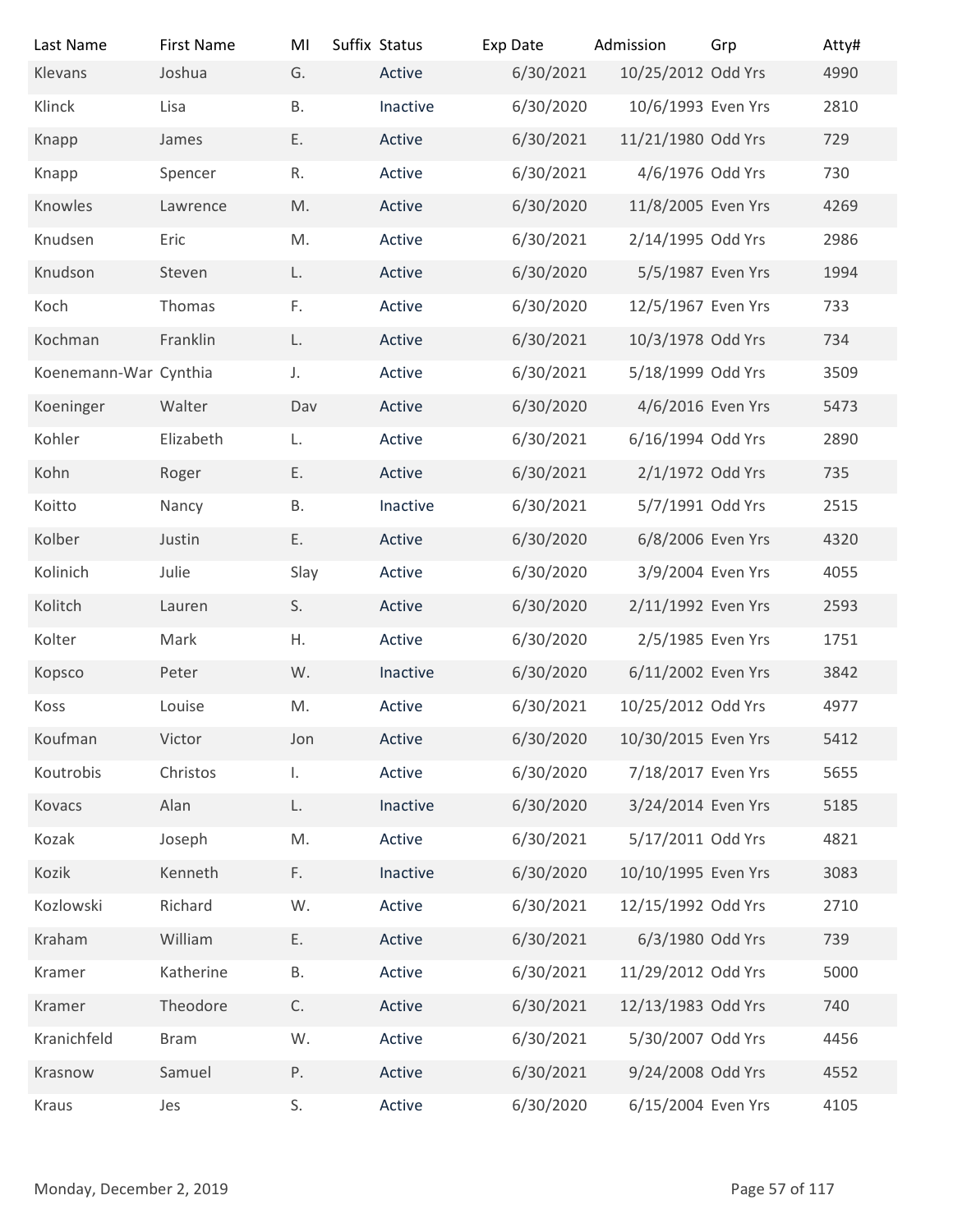| Last Name                | <b>First Name</b> | MI           | Suffix Status | Exp Date  | Admission           | Grp            | Atty# |
|--------------------------|-------------------|--------------|---------------|-----------|---------------------|----------------|-------|
| Kraynak                  | Pamela            | C.           | Inactive      | 6/30/2021 | 5/6/1986 Odd Yrs    |                | 1885  |
| Kreis                    | Donald            | M.           | Active        | 6/30/2021 | 11/17/1998 Odd Yrs  |                | 3458  |
| Kreitmeier               | Ellen             | M.           | Active        | 6/30/2020 | 3/10/2014 Even Yrs  |                | 5177  |
| Krieger                  | Maxwell           |              | Active        | 6/30/2020 | 10/17/2017 Even Yrs |                | 5688  |
| Kriger                   | Ryan              | G.           | Active        | 6/30/2020 | 9/13/2011 Even Yrs  |                | 4841  |
| Krikorian                | Priscilla         | D.           | Inactive      | 6/30/2021 | 11/3/1987 Odd Yrs   |                | 2062  |
| Krikorian                | Van               | Z.           | Inactive      | 6/30/2021 | 2/5/1985 Odd Yrs    |                | 1750  |
| Krochmalny               | Jane              | $\mathsf C.$ | Active        | 6/30/2021 | 5/18/1982 Odd Yrs   |                | 883   |
| Krueger                  | Mary              |              | Active        | 6/30/2020 | 3/13/2018 Even Yrs  |                | 5771  |
| Krugman                  | Murray            | S.           | Inactive      | 6/30/2021 | 10/4/1988 Odd Yrs   |                | 2160  |
| Kruska                   | Elizabeth         | Α.           | Active        | 6/30/2021 | 11/17/2004 Odd Yrs  |                | 4136  |
| Kruszewski               | Sophia            | S.           | Active        | 6/30/2021 | 7/25/2016 Odd Yrs   |                | 5519  |
| Kryger                   | Ellen             |              | Inactive      | 6/30/2020 | 6/15/2004 Even Yrs  |                | 4077  |
| Kucserik                 | Melissa           | R.           | Active        | 6/30/2021 | 8/21/2018 Odd Yrs   |                | 5828  |
| Kuehl                    | Kurt              | Α.           | Active        | 6/30/2020 | 12/13/1999 Even Yrs |                | 3564  |
| Kuehn                    | William           | C.           | Inactive      | 6/30/2020 | 10/4/1988 Even Yrs  |                | 2161  |
| Kuiper                   | Kaili             | M.           | Active        | 6/30/2020 | 3/27/2012 Even Yrs  |                | 4909  |
| Kulig                    | Paul              | S.           | Active        | 6/30/2021 | 10/3/1978 Odd Yrs   |                | 743   |
| Kunin                    | Peter             | Β.           | Active        | 6/30/2020 | 1/3/1992 Even Yrs   |                | 2575  |
| Kupersmith               | Michael           | S.           | Active        | 6/30/2021 | 10/5/1971 Odd Yrs   |                | 744   |
| Kupersmith               | Michele           | Ferl         | Active        | 6/30/2021 | 4/5/1983 Odd Yrs    |                | 479   |
| Kupferer                 | Gary              | R.           | Active        | 6/30/2021 | 9/17/1985 Odd Yrs   |                | 1805  |
| Kurland                  | Lawrence          | <b>B.</b>    | Inactive      | 6/30/2020 | 9/1/1987 Even Yrs   |                | 2027  |
| Kurshan                  | Peter             | $J_{\star}$  | Active        | 6/30/2021 | 5/2/2017 Odd Yrs    |                | 5636  |
|                          | K.                | Mic          | Active        |           | 5/7/1991 Odd Yrs    |                | 2516  |
| Kurt                     |                   |              |               | 6/30/2021 | 11/20/2018 Odd Yrs  |                |       |
| LaBerge                  | Brittany          | А.           | Active        | 6/30/2021 |                     |                | 5888  |
| LaChance                 | Elijah            |              | Active        | 6/30/2020 | 2/27/2018 Even Yrs  |                | 5763  |
| LaChance                 | Megan             | А.           | Active        | 6/30/2021 | 11/9/2016 Odd Yrs   |                | 5575  |
| Lachs                    | Aileen            | L.           | Active        | 6/30/2021 | 11/14/1994 Odd Yrs  |                | 2960  |
| Lacombe                  | Elizabeth         | M.           | Active        | 6/30/2021 | 10/19/2016 Odd Yrs  |                | 5559  |
| LaCome                   | Joseph            |              | Active        | 6/30/2021 | 1/17/2017 Odd Yrs   |                | 5609  |
| Lafferty                 | Amanda            | S. E.        | Active        | 6/30/2020 | 11/9/1999 Even Yrs  |                | 3540  |
|                          |                   |              |               |           |                     |                |       |
| Monday, December 2, 2019 |                   |              |               |           |                     | Page 58 of 117 |       |
|                          |                   |              |               |           |                     |                |       |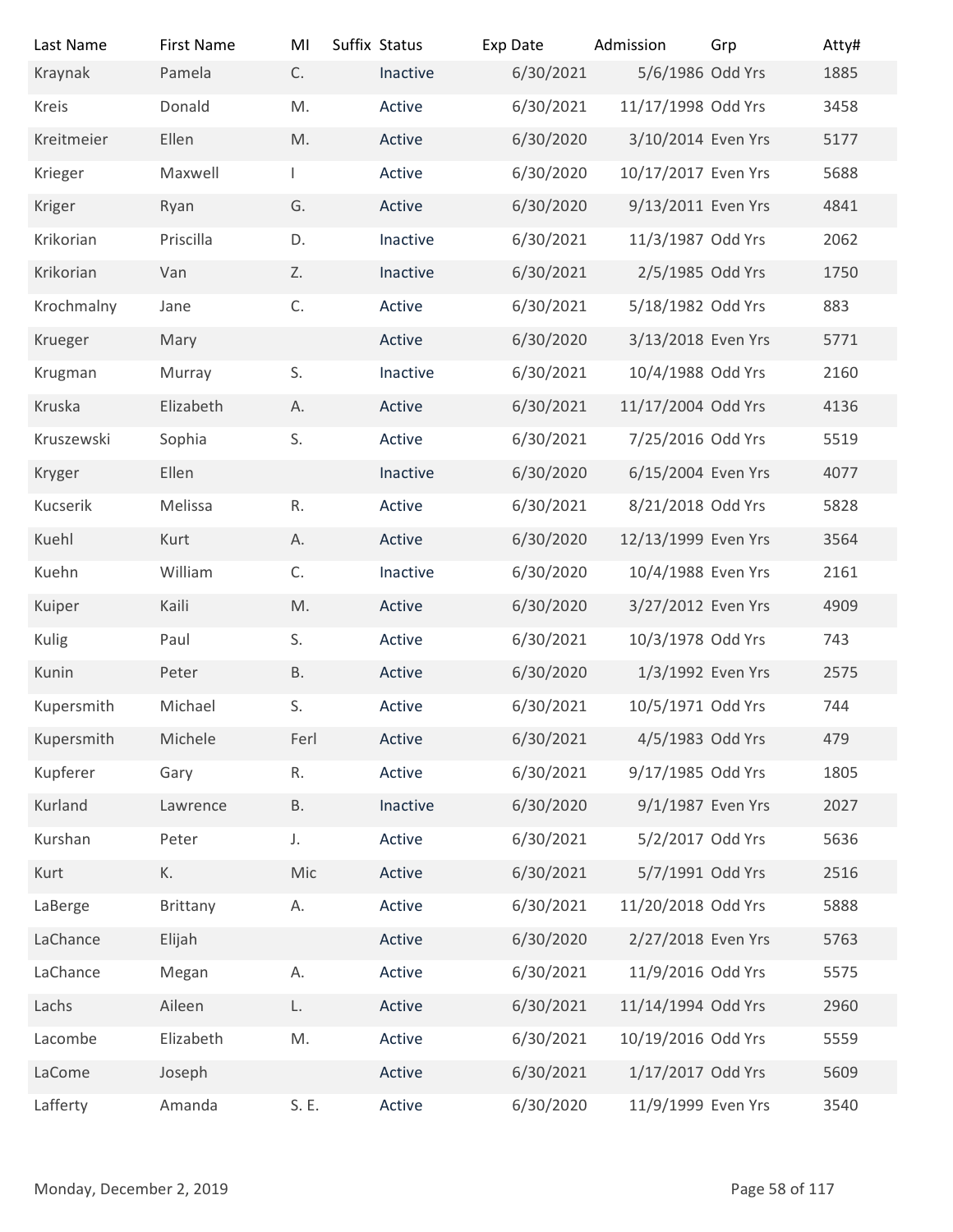| Last Name<br>Laird, Jr.  | <b>First Name</b><br>Edward | MI<br>D.  |         | Suffix Status<br>Active | Exp Date<br>6/30/2021 | Admission<br>12/27/2016 Odd Yrs | Grp            | Atty#<br>5599 |
|--------------------------|-----------------------------|-----------|---------|-------------------------|-----------------------|---------------------------------|----------------|---------------|
| Lajoie                   | Annie                       | Ε.        |         | Active                  | 6/30/2021             | 3/14/2019 Odd Yrs               |                | 5933          |
| Lajoie                   | Jennifer                    | J.        |         | Active                  | 6/30/2020             | 5/11/2000 Even Yrs              |                | 3604          |
| LaLonde                  | Martin                      | J.        |         | Active                  | 6/30/2021             | 10/25/2012 Odd Yrs              |                | 4978          |
| Lamar                    | Sheila                      |           |         | Inactive                | 6/30/2021             | 9/5/2018 Odd Yrs                |                | 5833          |
| LaMarche                 | Jodi                        | J.        |         | Active                  | 6/30/2021             | 12/9/2008 Odd Yrs               |                | 4606          |
| Lamb                     | George                      | W.        |         | Active                  | 6/30/2021             | 12/1/1970 Odd Yrs               |                | 748           |
| Lamb                     | Patrick                     | Ε.        |         | Active                  | 6/30/2021             | 5/17/2011 Odd Yrs               |                | 4822          |
| Lamb                     | Shannon                     | Ε.        |         | Active                  | 6/30/2020             | 10/30/2015 Even Yrs             |                | 5419          |
| Lambek                   | Bernard                     | D.        |         | Active                  | 6/30/2020             | 2/7/1989 Even Yrs               |                | 2201          |
| Lambert                  | Joseph                      | D.        |         | Active                  | 6/30/2020             | 1/22/2018 Even Yrs              |                | 5745          |
| LaMonda                  | James                       | M.        |         | Active                  | 6/30/2021             | 12/5/2006 Odd Yrs               |                | 4379          |
| Lamson                   | John                        | <b>B.</b> |         | Active                  | 6/30/2021             | 5/30/2007 Odd Yrs               |                | 4458          |
| Lamson                   | Katherine                   | M.        |         | Active                  | 6/30/2020             | 12/10/2009 Even Yrs             |                | 4659          |
| Lamson                   | Roger                       | W. Jr.    |         | Inactive                | 6/30/2020             | 12/4/1979 Even Yrs              |                | 749           |
| Lancaster                | J.                          | Just      |         | Inactive                | 6/30/2020             | 10/3/1978 Even Yrs              |                | 1590          |
| Lancaster                | Patricia                    | M.        |         | Active                  | 6/30/2020             | 9/1/1987 Even Yrs               |                | 2028          |
| Landau                   | Barbara                     | К.        |         | Active                  | 6/30/2021             | 9/8/2014 Odd Yrs                |                | 5235          |
| Lande                    | Lincoln                     | Tyle      |         | Active                  | 6/30/2021             | 10/15/2014 Odd Yrs              |                | 5250          |
| Landis-Marinello Kyle    |                             | Η.        |         | Active                  | 6/30/2021             | 3/24/2009 Odd Yrs               |                | 4618          |
| Landrey                  | Francis                     | D.        |         | Active                  | 6/30/2020             | 1/2/2018 Even Yrs               |                | 5732          |
| Lane                     | Frederick                   | S.        | $\  \ $ | Inactive                | 6/30/2020             | 2/11/1991 Even Yrs              |                | 2476          |
| Lane                     | Hannah                      | Elle      |         | Inactive                | 6/30/2020             | 10/29/2013 Even Yrs             |                | 5118          |
| Lang                     | Richard                     | А.        | Jr.     | Active                  | 6/30/2020             | 2/6/1973 Even Yrs               |                | 750           |
| Langan                   | James                       | Ρ.        |         | Active                  | 6/30/2021             | 6/17/2009 Odd Yrs               |                | 4636          |
| Langan                   | Mark                        | А.        |         | Active                  | 6/30/2021             | 6/27/1996 Odd Yrs               |                | 3178          |
| Langan                   | Molly                       | К.        |         | Active                  | 6/30/2021             | 10/9/1990 Odd Yrs               |                | 2427          |
| Lange                    | Gary                        | W.        |         | Active                  | 6/30/2020             | 2/7/1983 Even Yrs               |                | 751           |
| Lange                    | Kelly                       | Cha       |         | Active                  | 6/30/2020             | 11/27/2007 Even Yrs             |                | 4512          |
| Langrock                 | Frank                       | Η.        |         | Active                  | 6/30/2021             | 3/23/1993 Odd Yrs               |                | 2731          |
| Langrock                 | Peter                       | F.        |         | Active                  | 6/30/2021             | 11/1/1960 Odd Yrs               |                | 752           |
| Lanoue                   | <b>Brent</b>                | G.        |         | Active                  | 6/30/2021             | 3/22/2011 Odd Yrs               |                | 4795          |
|                          |                             |           |         |                         |                       |                                 |                |               |
| Monday, December 2, 2019 |                             |           |         |                         |                       |                                 | Page 59 of 117 |               |
|                          |                             |           |         |                         |                       |                                 |                |               |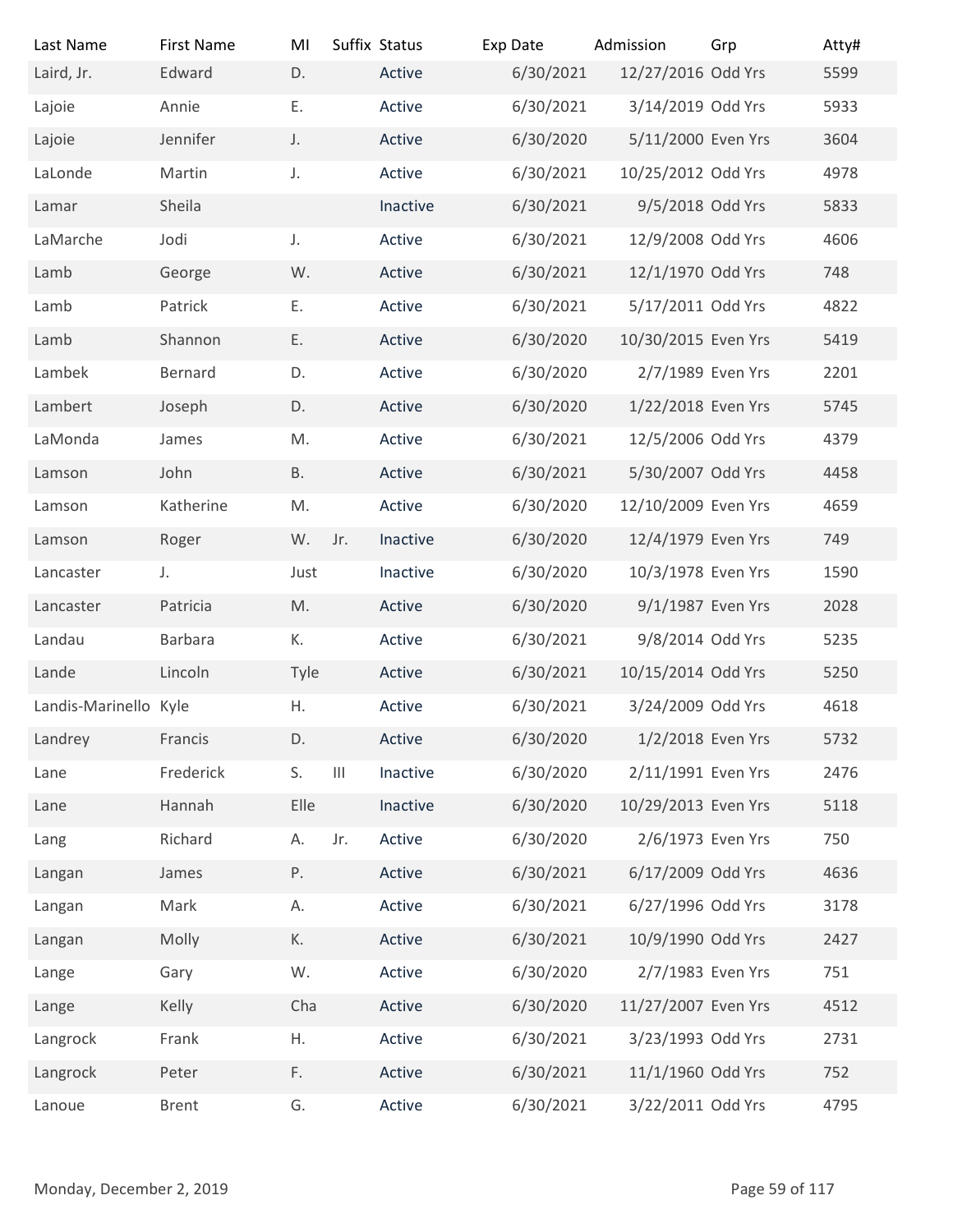| Last Name                | <b>First Name</b> | MI           | Suffix Status | Exp Date  | Admission           | Grp            | Atty# |
|--------------------------|-------------------|--------------|---------------|-----------|---------------------|----------------|-------|
| Lansbury                 | <b>Brian</b>      | M.           | Active        | 6/30/2021 | 9/14/2000 Odd Yrs   |                | 3640  |
| Lanthier                 | Mary              | Kay          | Active        | 6/30/2021 | 10/24/1996 Odd Yrs  |                | 3210  |
| Lapidow                  | Seth              | J.           | Active        | 6/30/2021 | 9/27/2018 Odd Yrs   |                | 5844  |
| LaPlante                 | Ellen             | <b>B.</b>    | Active        | 6/30/2020 | 11/22/2013 Even Yrs |                | 5132  |
| LaRae-Perez              | Cassandra         |              | Active        | 6/30/2020 | 12/3/2003 Even Yrs  |                | 4017  |
| Laramie                  | Celeste           | Ε.           | Active        | 6/30/2020 | 8/11/2017 Even Yrs  |                | 5663  |
| LaRosa                   | Alexander         | J.           | Active        | 6/30/2020 | 12/7/2011 Even Yrs  |                | 4892  |
| LaRose                   | Robert            | M.           | Active        | 6/30/2020 | 3/25/2008 Even Yrs  |                | 4534  |
| Larson                   | Christopher       | J.           | Active        | 6/30/2020 | 6/8/2006 Even Yrs   |                | 4322  |
| Lashman                  | Deborah           |              | Active        | 6/30/2020 | 10/7/1997 Even Yrs  |                | 3328  |
| Laska                    | Michael           |              | Inactive      | 6/30/2020 | 11/19/2002 Even Yrs |                | 3920  |
| Lasna                    | Meredith          | M.L          | Active        | 6/30/2021 | 4/23/2019 Odd Yrs   |                | 5951  |
| Laundon                  | Averill           |              | Active        | 6/30/2020 | 4/17/1973 Even Yrs  |                | 754   |
| Lavin                    | Martin            | V.           | Active        | 6/30/2021 | 2/5/1974 Odd Yrs    |                | 756   |
| Lavoie                   | John              | T.           | Active        | 6/30/2020 | 9/22/1986 Even Yrs  |                | 1918  |
| Law                      | Pauline           | Y. S.        | Active        | 6/30/2021 | 1/7/2013 Odd Yrs    |                | 5005  |
| Lawrence                 | Edward            | C.           | Active        | 6/30/2020 | 5/16/2016 Even Yrs  |                | 5484  |
| Lawrence                 | Gail              | Mar          | Active        | 6/30/2020 | 1/17/2018 Even Yrs  |                | 5741  |
| Lawrence                 | Peter             | M.           | Active        | 6/30/2020 | 9/7/1982 Even Yrs   |                | 758   |
| Lawrence                 | Vickie            | L.           | Inactive      | 6/30/2020 | 6/10/1997 Even Yrs  |                | 3299  |
| Lawrence                 | Wesley            | M.           | Active        | 6/30/2020 | 12/3/2003 Even Yrs  |                | 4018  |
| Lax                      | Jonathan          | А.           | Active        | 6/30/2020 | 6/20/2012 Even Yrs  |                | 4930  |
| Layden                   | Thomas            | J.           | Active        | 6/30/2020 | 12/19/1985 Even Yrs |                | 1844  |
| Layman                   | James             | Law          | Active        | 6/30/2021 | 9/9/2014 Odd Yrs    |                | 5236  |
| Layman                   | Lauren            | Kirs         | Active        | 6/30/2021 | 8/25/2014 Odd Yrs   |                | 5232  |
| Lazorchak                | Michael           | N.           | Active        | 6/30/2021 | 7/19/2018 Odd Yrs   |                | 5811  |
| Le                       | Hientrinh         | M.           | Inactive      | 6/30/2020 | 12/3/2003 Even Yrs  |                | 4020  |
| Le Brun                  | Douglas           | D.           | Active        | 6/30/2020 | 5/10/1994 Even Yrs  |                | 2872  |
| Lea                      | Malory            | Sha          | Active        | 6/30/2020 | 11/22/2013 Even Yrs |                | 5130  |
| Leader                   | Henry             | J.           | Inactive      | 6/30/2020 | 11/9/1999 Even Yrs  |                | 3543  |
|                          | Debra             |              | Active        | 6/30/2021 | 2/11/1991 Odd Yrs   |                | 2477  |
| Leahy                    |                   | L.           |               |           |                     |                |       |
| Leahy                    | Patrick           | $\mathsf J.$ | Inactive      | 6/30/2021 | 12/1/1964 Odd Yrs   |                | 1594  |
|                          |                   |              |               |           |                     |                |       |
| Monday, December 2, 2019 |                   |              |               |           |                     | Page 60 of 117 |       |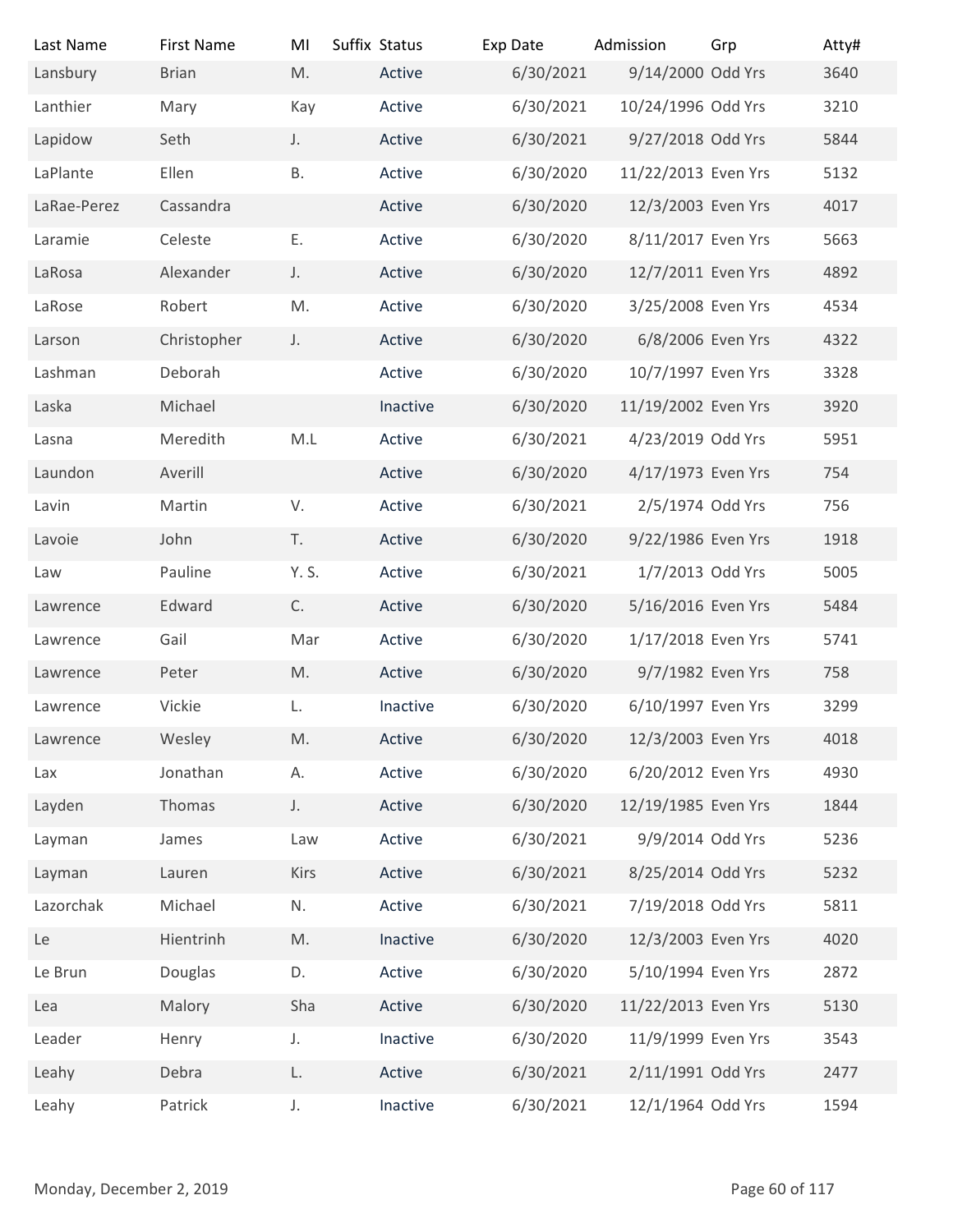| Last Name                | <b>First Name</b> | MI        | Suffix Status | Exp Date  | Admission           | Grp            | Atty# |
|--------------------------|-------------------|-----------|---------------|-----------|---------------------|----------------|-------|
| Leary                    | James             | C.        | Active        | 6/30/2020 | 2/15/1994 Even Yrs  |                | 2847  |
| Leas                     | James             | M.        | Active        | 6/30/2020 | 2/19/1998 Even Yrs  |                | 3371  |
| LeBlanc                  | Paula             | J.        | Active        | 6/30/2021 | 5/13/2013 Odd Yrs   |                | 5055  |
| Lebowitz                 | Harrison          | <b>B.</b> | Inactive      | 6/30/2021 | 10/9/1990 Odd Yrs   |                | 2426  |
| Leckerling               | Ε.                | Will III  | Active        | 6/30/2021 | 5/6/1986 Odd Yrs    |                | 1887  |
| Leckey                   | Joshua            | D.        | Active        | 6/30/2020 | 4/14/2014 Even Yrs  |                | 5193  |
| LeCours                  | Richard           | D.        | Active        | 6/30/2021 | 12/12/1978 Odd Yrs  |                | 760   |
| Ledden                   | Michael           | Ρ.        | Active        | 6/30/2021 | 4/5/1983 Odd Yrs    |                | 1595  |
| Leddy                    | John              | T.        | Active        | 6/30/2020 | 5/14/1981 Even Yrs  |                | 761   |
| Leddy                    | Michael           | J.        | Active        | 6/30/2020 | 9/21/2015 Even Yrs  |                | 5388  |
| Lednicky                 | Samantha          | V.        | Active        | 6/30/2020 | 10/30/2015 Even Yrs |                | 5416  |
| Lee                      | Amanda            | C.        | Active        | 6/30/2021 | 10/6/2016 Odd Yrs   |                | 5546  |
| Lee                      | Eunice            | Sue       | Active        | 6/30/2021 | 3/13/2017 Odd Yrs   |                | 5626  |
| Lee                      | Sandra            | M.        | Active        | 6/30/2020 | 10/10/1995 Even Yrs |                | 3085  |
| Leech                    | Jennifer          | J.        | Active        | 6/30/2021 | 10/23/2018 Odd Yrs  |                | 5869  |
| Lees                     | Robert            | D.        | Active        | 6/30/2021 | 10/20/2014 Odd Yrs  |                | 5260  |
| Lees                     | Zachary           | J.        | Active        | 6/30/2021 | 4/22/2013 Odd Yrs   |                | 5043  |
| LeFevre                  | MaryBeth          | M.        | Active        | 6/30/2020 | 11/27/2007 Even Yrs |                | 4504  |
| Leff                     | Christopher       | J.        | Active        | 6/30/2020 | 11/19/2002 Even Yrs |                | 3913  |
| Legere                   | David             | D.        | Inactive      | 6/30/2021 | 11/29/1995 Odd Yrs  |                | 3110  |
| Legus                    | Carrie            | J.        | Active        | 6/30/2021 | 10/24/1996 Odd Yrs  |                | 3211  |
| Leibowitz                | Traci             |           | Active        | 6/30/2020 | 1/30/2018 Even Yrs  |                | 5750  |
| Lelli                    | Barbara           | S.        | Active        | 6/30/2021 | 10/9/1990 Odd Yrs   |                | 2428  |
| Lemieux                  | Holly             | К.        | Active        | 6/30/2020 | 3/31/2010 Even Yrs  |                | 4692  |
| Lenzini                  | Shannon           | К.        | Active        | 6/30/2020 | 10/30/2015 Even Yrs |                | 5413  |
|                          |                   |           |               |           | 5/17/2011 Odd Yrs   |                |       |
| Leonard                  | Damien            | J.        | Active        | 6/30/2021 |                     |                | 4823  |
| Leopold                  | Christopher       | <b>B.</b> | Active        | 6/30/2021 | 10/3/1978 Odd Yrs   |                | 763   |
| Leopold                  | Saul              | O.        | Active        | 6/30/2021 | 12/19/2018 Odd Yrs  |                | 5895  |
| Lepionka                 | Franziskus        |           | Active        | 6/30/2021 | 9/23/2003 Odd Yrs   |                | 4005  |
| Leske                    | Kevin             | O.        | Inactive      | 6/30/2020 | 2/15/2000 Even Yrs  |                | 3578  |
| Levangie                 | Michael           | J.        | Active        | 6/30/2021 | 10/27/2014 Odd Yrs  |                | 5278  |
| Leven                    | <b>Brian</b>      | Η.        | Active        | 6/30/2021 | 5/18/1999 Odd Yrs   |                | 3502  |
|                          |                   |           |               |           |                     |                |       |
| Monday, December 2, 2019 |                   |           |               |           |                     | Page 61 of 117 |       |
|                          |                   |           |               |           |                     |                |       |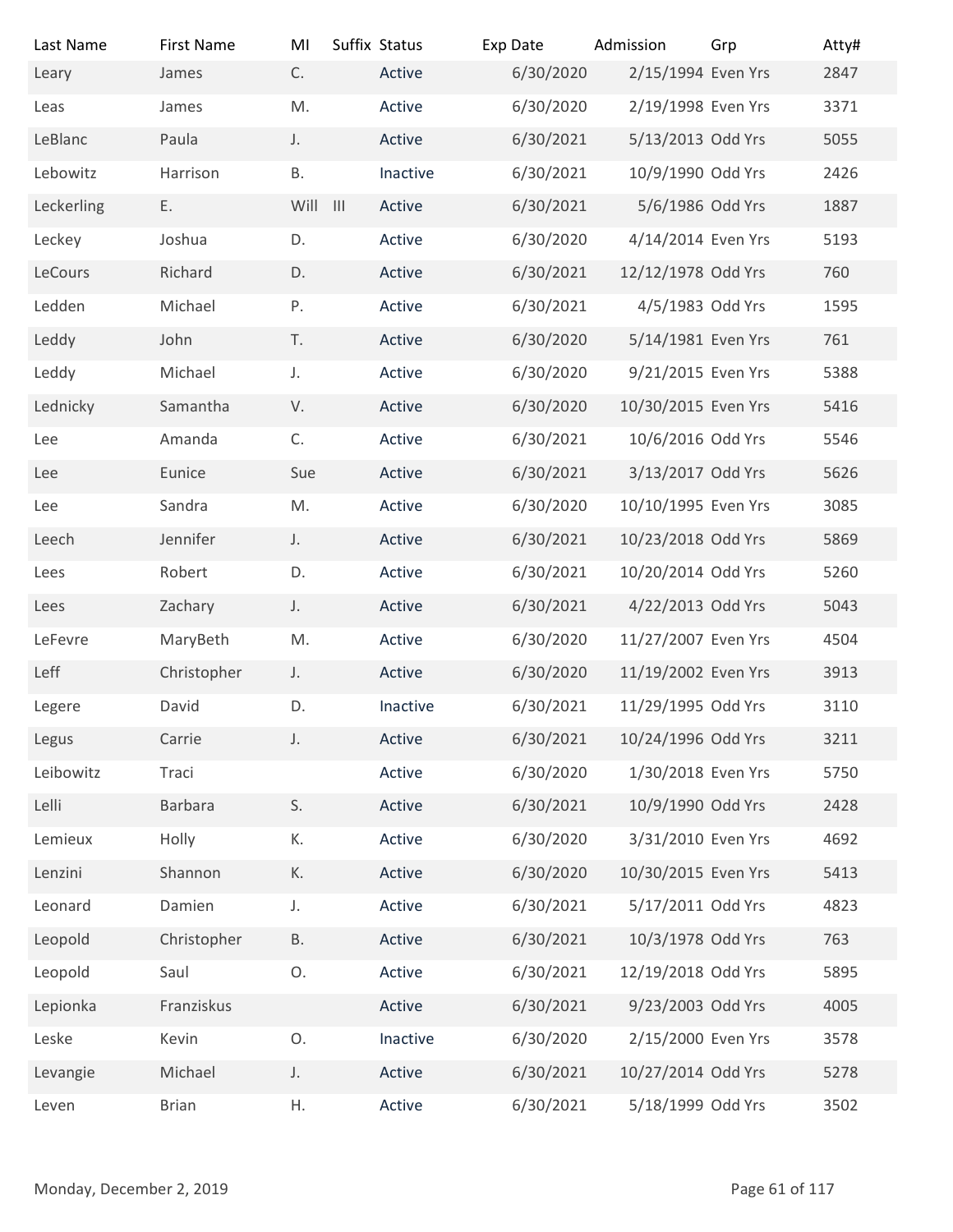| Last Name<br>Levenstein  | <b>First Name</b><br>Richard | MI<br>Η.     |                    | Suffix Status<br>Active | Exp Date<br>6/30/2021  | Admission<br>5/7/2013 Odd Yrs | Grp            | Atty#<br>5052 |
|--------------------------|------------------------------|--------------|--------------------|-------------------------|------------------------|-------------------------------|----------------|---------------|
|                          |                              | R.           |                    | Active                  |                        | 2/25/2016 Even Yrs            |                |               |
| Levin<br>Levin           | Andrew<br>Laurie             | S.           |                    | Active                  | 6/30/2020<br>6/30/2020 | 1/23/2003 Even Yrs            |                | 5465<br>3937  |
| Levine                   | Jordana                      | M.           |                    | Active                  | 6/30/2021              | 6/21/2005 Odd Yrs             |                | 4194          |
| Levine                   | Matthew                      | $\mathsf{L}$ |                    | Active                  | 6/30/2021              | 10/2/1985 Odd Yrs             |                | 1825          |
| Levine                   | Sandra                       | Ε.           |                    | Active                  | 6/30/2020              | 2/5/1985 Even Yrs             |                | 1752          |
| Levins                   | James                        | G.           | $\mathop{\rm III}$ | Active                  | 6/30/2021              | 11/17/1998 Odd Yrs            |                | 3459          |
| Levitt                   | Linda                        |              |                    | Exempt                  | 2/21/1984              | 10/7/1975 Odd Yrs             |                | 2023          |
| Levy                     | James                        | L.           |                    | Active                  | 6/30/2020              | 10/7/1969 Even Yrs            |                | 765           |
| Lewis                    | Alexander                    | G.           |                    | Inactive                | 6/30/2021              | 5/2/2013 Odd Yrs              |                | 5051          |
| Lewis                    | Bernard                      | M.           |                    | Active                  | 6/30/2020              | 4/21/1992 Even Yrs            |                | 2620          |
| Lewis                    | Jeffrey                      | D.           |                    | Active                  | 6/30/2021              | 11/17/2004 Odd Yrs            |                | 4137          |
| Lewis                    | Lori                         | $\mathsf J.$ |                    | Inactive                | 6/30/2020              | 6/10/1997 Even Yrs            |                | 3300          |
| Lewis                    | Mandy                        | S.           |                    | Inactive                | 6/30/2021              | 5/28/2013 Odd Yrs             |                | 5062          |
| Lewis                    | Susan                        | T.           |                    | Active                  | 6/30/2020              | 12/7/2015 Even Yrs            |                | 5432          |
| Lewis                    | Trevor                       | R.           |                    | Active                  | 6/30/2021              | 10/13/1992 Odd Yrs            |                | 2682          |
| Lewis                    | William                      | C.           | Jr.                | Inactive                | 6/30/2021              | 9/10/1996 Odd Yrs             |                | 3193          |
| Leyva                    | Farzana                      | К.           |                    | Active                  | 6/30/2021              | 2/20/2019 Odd Yrs             |                | 5922          |
| L'Huillier               | Renelle                      | L.           |                    | Active                  | 6/30/2020              | 12/3/2003 Even Yrs            |                | 4021          |
| Lieberman                | Ariel                        | Vict         |                    | Active                  | 6/30/2020              | 6/6/2016 Even Yrs             |                | 5497          |
| Lilienthal               | Phillipa                     | G.           |                    | Active                  | 6/30/2021              | 1/26/2017 Odd Yrs             |                | 5611          |
| Lillicrap                | James                        | C.           |                    | Active                  | 6/30/2020              | 6/23/2010 Even Yrs            |                | 4712          |
| Lindauer                 | Kenneth                      | Ε.           |                    | Inactive                | 6/30/2021              | 6/16/2003 Odd Yrs             |                | 3983          |
| Lindenbaum               | Matthew                      | G.           |                    | Active                  | 6/30/2020              | 5/15/2018 Even Yrs            |                | 5786          |
| Lindys                   | Kellien                      | Ε.           |                    | Inactive                | 6/30/2021              | 3/20/2013 Odd Yrs             |                | 5031          |
| Lipschutz                | Seth                         | Ε.           |                    | Active                  | 6/30/2020              | 5/9/1989 Even Yrs             |                | 2242          |
| Lipson                   | Michael                      | Η.           |                    | Pro Bono<br>Emeritus    | 6/30/2020              | 10/7/1975 Even Yrs            |                | 774           |
| Lisman                   | Carl                         | Η.           |                    | Active                  | 6/30/2021              | 12/1/1970 Odd Yrs             |                | 776           |
| Little                   | Matthew                      | C.           |                    | Active                  | 6/30/2020              | 2/10/2014 Even Yrs            |                | 5168          |
| Little                   | Pamela                       | Ρ.           |                    | Active                  | 6/30/2021              | 12/7/2010 Odd Yrs             |                | 4768          |
| Little                   | Thomas                       | А.           |                    | Active                  | 6/30/2020              | 10/2/1979 Even Yrs            |                | 779           |
| Little                   | William                      | G.           |                    | Inactive                | 6/30/2021              | 11/16/1993 Odd Yrs            |                | 2822          |
| Monday, December 2, 2019 |                              |              |                    |                         |                        |                               | Page 62 of 117 |               |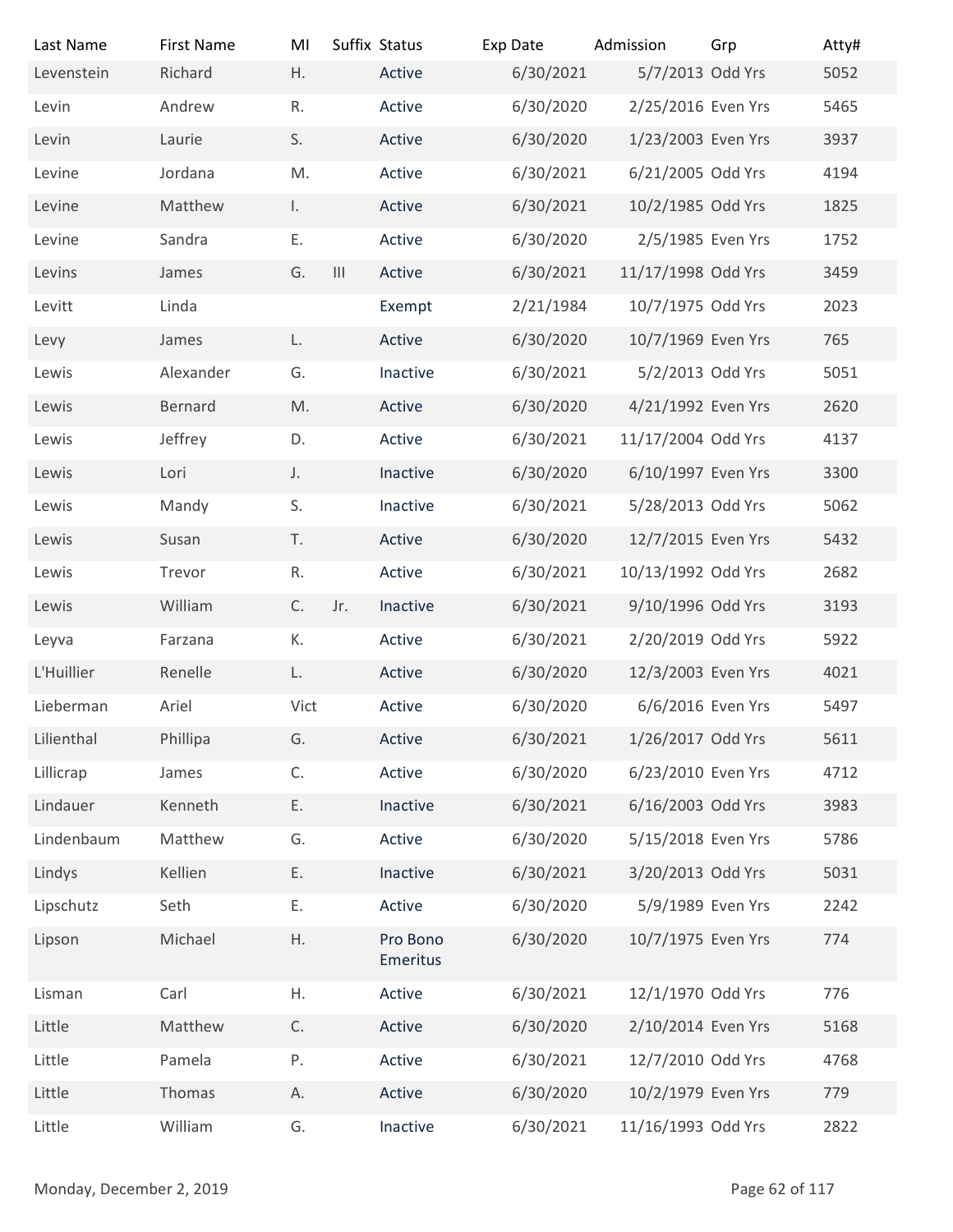| Last Name                | <b>First Name</b> | MI           | Suffix Status                      |          | Exp Date  | Admission           | Grp            | Atty# |
|--------------------------|-------------------|--------------|------------------------------------|----------|-----------|---------------------|----------------|-------|
| Lium                     | Sten              |              |                                    | Active   | 6/30/2021 | 12/1/1964 Odd Yrs   |                | 780   |
| Livak                    | Nancy             | M.           |                                    | Active   | 6/30/2021 | 10/1/2014 Odd Yrs   |                | 5243  |
| Lively                   | Jeff              | W.           |                                    | Active   | 6/30/2021 | 2/21/1997 Odd Yrs   |                | 3250  |
| Livingstone              | Kimberly          | А.           |                                    | Active   | 6/30/2021 | 12/7/2018 Odd Yrs   |                | 5894  |
| Ljunggren                | Rachel            | К.           |                                    | Active   | 6/30/2021 | 10/26/2016 Odd Yrs  |                | 5570  |
| Lloyd                    | Althea            |              |                                    | Active   | 6/30/2020 | 4/9/1990 Even Yrs   |                | 2361  |
| Lloyd                    | Victoria          | S.           |                                    | Active   | 6/30/2021 | 5/17/2011 Odd Yrs   |                | 4824  |
| Lobe                     | Joshua            | Β.           |                                    | Inactive | 6/30/2021 | 11/3/1987 Odd Yrs   |                | 2063  |
| LoCascio                 | Donald            | Paul         |                                    | Active   | 6/30/2021 | 9/19/1983 Odd Yrs   |                | 782   |
| Locke                    | Anne              | S.           |                                    | Inactive | 6/30/2021 | 9/10/1984 Odd Yrs   |                | 1394  |
| Loevy-Reyes              | Mark              |              |                                    | Inactive | 6/30/2020 | 6/11/2002 Even Yrs  |                | 3864  |
| Loftus                   | John              | <b>B.</b>    | $\ensuremath{\mathsf{III}}\xspace$ | Active   | 6/30/2020 | 11/8/2005 Even Yrs  |                | 4246  |
| Loignon                  | Michael           | $\mathsf R.$ |                                    | Inactive | 6/30/2020 | 9/10/1984 Even Yrs  |                | 1395  |
| Londergan                | Sean              | Ρ.           |                                    | Active   | 6/30/2020 | 11/8/2005 Even Yrs  |                | 4247  |
| London                   | Sarah             | Ε.           |                                    | Active   | 6/30/2021 | 12/5/2006 Odd Yrs   |                | 4380  |
| Long                     | Daniel            | R.           |                                    | Active   | 6/30/2021 | 2/8/2019 Odd Yrs    |                | 5912  |
| Long                     | Nicole            | S.           |                                    | Inactive | 6/30/2020 | 9/25/2007 Even Yrs  |                | 4459  |
| Long                     | Ryan              | M.           |                                    | Active   | 6/30/2021 | 10/16/2018 Odd Yrs  |                | 5851  |
| Longo                    | Santo             |              |                                    | Active   | 6/30/2021 | 5/30/2007 Odd Yrs   |                | 4460  |
| Lopez                    | Eric              | M.           |                                    | Inactive | 6/30/2020 | 11/29/1995 Even Yrs |                | 3111  |
| Lopez                    | Giselle           | O.           |                                    | Active   | 6/30/2022 | 7/1/2019 Even Yrs   |                | 5981  |
| Lopez                    | Nicholas          | J.           |                                    | Active   | 6/30/2021 | 10/25/2018 Odd Yrs  |                | 5881  |
| Lopez-Baldrich           | Pedro             | J.           | $\ensuremath{\mathsf{II}}$         | Inactive | 6/30/2021 | 6/16/2003 Odd Yrs   |                | 3964  |
| Lord                     | Buffy             | Duri         |                                    | Active   | 6/30/2021 | 10/5/2012 Odd Yrs   |                | 4949  |
| Lord                     | Elizabeth         | F.           |                                    | Active   | 6/30/2020 | 1/29/2002 Even Yrs  |                | 3797  |
| Lorentz                  | Dayna             | К.           |                                    | Active   | 6/30/2021 | 12/30/2016 Odd Yrs  |                | 5601  |
| Lorentz                  | Stephanie         | Α.           |                                    | Active   | 6/30/2020 | 10/7/1975 Even Yrs  |                | 785   |
| Lorenzo                  | Marisa            | А.           |                                    | Active   | 6/30/2021 | 11/1/2018 Odd Yrs   |                | 5884  |
| Lorraine                 | Annette           |              |                                    | Active   | 6/30/2020 | 8/30/1995 Even Yrs  |                | 3059  |
| Lougee                   | Adam              | G.           |                                    | Active   | 6/30/2021 | 3/12/1990 Odd Yrs   |                | 2136  |
| Loughman                 | James             | $\mathsf R.$ |                                    | Active   | 6/30/2021 | 10/21/2014 Odd Yrs  |                | 5266  |
| Loughran                 | Virginia          |              |                                    | Active   | 6/30/2020 | 7/23/1997 Even Yrs  |                | 3313  |
|                          |                   |              |                                    |          |           |                     |                |       |
|                          |                   |              |                                    |          |           |                     |                |       |
| Monday, December 2, 2019 |                   |              |                                    |          |           |                     | Page 63 of 117 |       |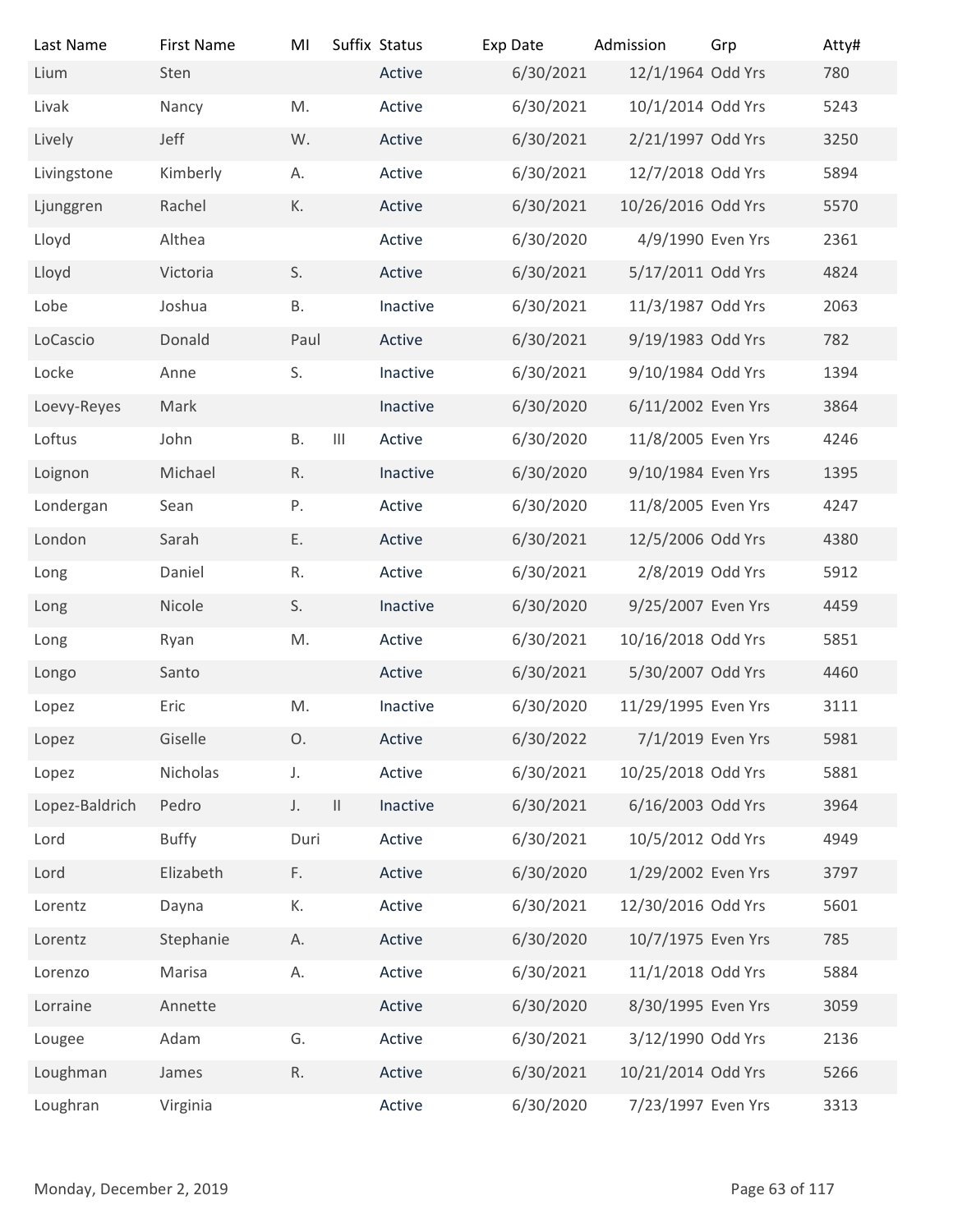| Last Name<br>Louttit     | <b>First Name</b><br>Eric | MI<br>S.     | Suffix Status<br>Active | Exp Date<br>6/30/2021  | Admission<br>9/14/2004 Odd Yrs          | Grp            | Atty#<br>4109 |
|--------------------------|---------------------------|--------------|-------------------------|------------------------|-----------------------------------------|----------------|---------------|
| Low                      | Nicholas                  | A.E          | Active                  | 6/30/2020              | 8/21/2015 Even Yrs                      |                | 5385          |
| Lowe                     | Alison                    | А.           | Active                  | 6/30/2021              | 9/6/2016 Odd Yrs                        |                | 5537          |
|                          | Kelly                     | D.H          | Active                  |                        |                                         |                | 3605          |
| Lowry<br>Lubarsky        | Edward                    | J.           | Active                  | 6/30/2020<br>6/30/2021 | 5/11/2000 Even Yrs<br>4/17/2019 Odd Yrs |                | 5950          |
| Lucas                    | Mark                      | L.           | Inactive                | 6/30/2020              | 6/8/2006 Even Yrs                       |                | 4324          |
| Luce                     | Robert                    | <b>B.</b>    | Active                  | 6/30/2020              | 12/4/1979 Even Yrs                      |                | 787           |
| Luciano                  | Brenda                    | J.           | Active                  | 6/30/2020              | 12/10/2009 Even Yrs                     |                | 4670          |
| Lucier                   | Katherine                 | D.           | Active                  | 6/30/2020              | 6/18/2008 Even Yrs                      |                | 4553          |
| Ludwig                   | Megan                     | R.           | Active                  | 6/30/2021              | 5/30/2007 Odd Yrs                       |                | 4461          |
| Lueders                  |                           |              | Active                  | 6/30/2021              | 9/17/1985 Odd Yrs                       |                | 1800          |
|                          | Karen                     | Α.           |                         |                        |                                         |                |               |
| Luitjens                 | Jennifer                  | Reb          | Active                  | 6/30/2021              | 3/13/2007 Odd Yrs                       |                | 4427          |
| Luker                    | Daniel                    | P.           | Active                  | 6/30/2020              | 9/7/2005 Even Yrs                       |                | 4218          |
| Lumpkin                  | Kevin                     | А.           | Active                  | 6/30/2020              | 11/20/2013 Even Yrs                     |                | 5147          |
| Luna                     | Benjamin                  | L.           | Active                  | 6/30/2021              | 12/5/2006 Odd Yrs                       |                | 4381          |
| Lund                     | Benjamin                  | W.           | Active                  | 6/30/2021              | 6/20/2013 Odd Yrs                       |                | 5073          |
| Lundeen                  | Lars                      | А.           | Active                  | 6/30/2021              | 12/15/1992 Odd Yrs                      |                | 2711          |
| Lunge                    | Robin                     | J.           | Inactive                | 6/30/2020              | 3/11/1996 Even Yrs                      |                | 3135          |
| Lurie                    | Joshua                    | M.           | Inactive                | 6/30/2020              | 6/18/2008 Even Yrs                      |                | 4544          |
| Lurvey                   | John                      | W.           | Active                  | 6/30/2020              | 9/7/1993 Even Yrs                       |                | 2784          |
| Lushin                   | Thomas                    | Lad          | Inactive                | 6/30/2021              | 3/22/1984 Odd Yrs                       |                | 788           |
| Lustberg                 | Lori                      | В.           | Inactive                | 6/30/2021              | 12/16/1998 Odd Yrs                      |                | 3469          |
| Luster                   | Derek                     | J.           | Active                  | 6/30/2021              | 10/22/2018 Odd Yrs                      |                | 5858          |
| Lustig                   | Nicholette                | R.           | Active                  | 6/30/2022              | 11/14/2019 Even Yrs                     |                | 6023          |
| Lutz                     | Holly                     | <b>Nels</b>  | Inactive                | 6/30/2021              | 9/10/1984 Odd Yrs                       |                | 1396          |
| Luysterborghs            | Robert                    | Ε.           | Inactive                | 6/30/2021              | 2/15/1994 Odd Yrs                       |                | 2848          |
| Lydon                    | Meghan                    |              | Active                  | 6/30/2020              | 1/17/2018 Even Yrs                      |                | 5744          |
| Lynch                    | C.                        | <b>Brig</b>  | Active                  | 6/30/2021              | 9/15/1998 Odd Yrs                       |                | 3419          |
| Lynch                    | David                     | W.           | Active                  | 6/30/2021              | 5/7/1990 Odd Yrs                        |                | 2375          |
| Lynch                    | Margaret                  | Α.           | Inactive                | 6/30/2021              | 5/4/1993 Odd Yrs                        |                | 2739          |
| Lynch                    | Nathan                    | $\mathsf R.$ | Active                  | 6/30/2021              | 9/14/2004 Odd Yrs                       |                | 4110          |
| Lynn                     | Heather                   | T.           | Active                  | 6/30/2021              | 11/17/1998 Odd Yrs                      |                | 3465          |
|                          |                           |              |                         |                        |                                         |                |               |
|                          |                           |              |                         |                        |                                         |                |               |
| Monday, December 2, 2019 |                           |              |                         |                        |                                         | Page 64 of 117 |               |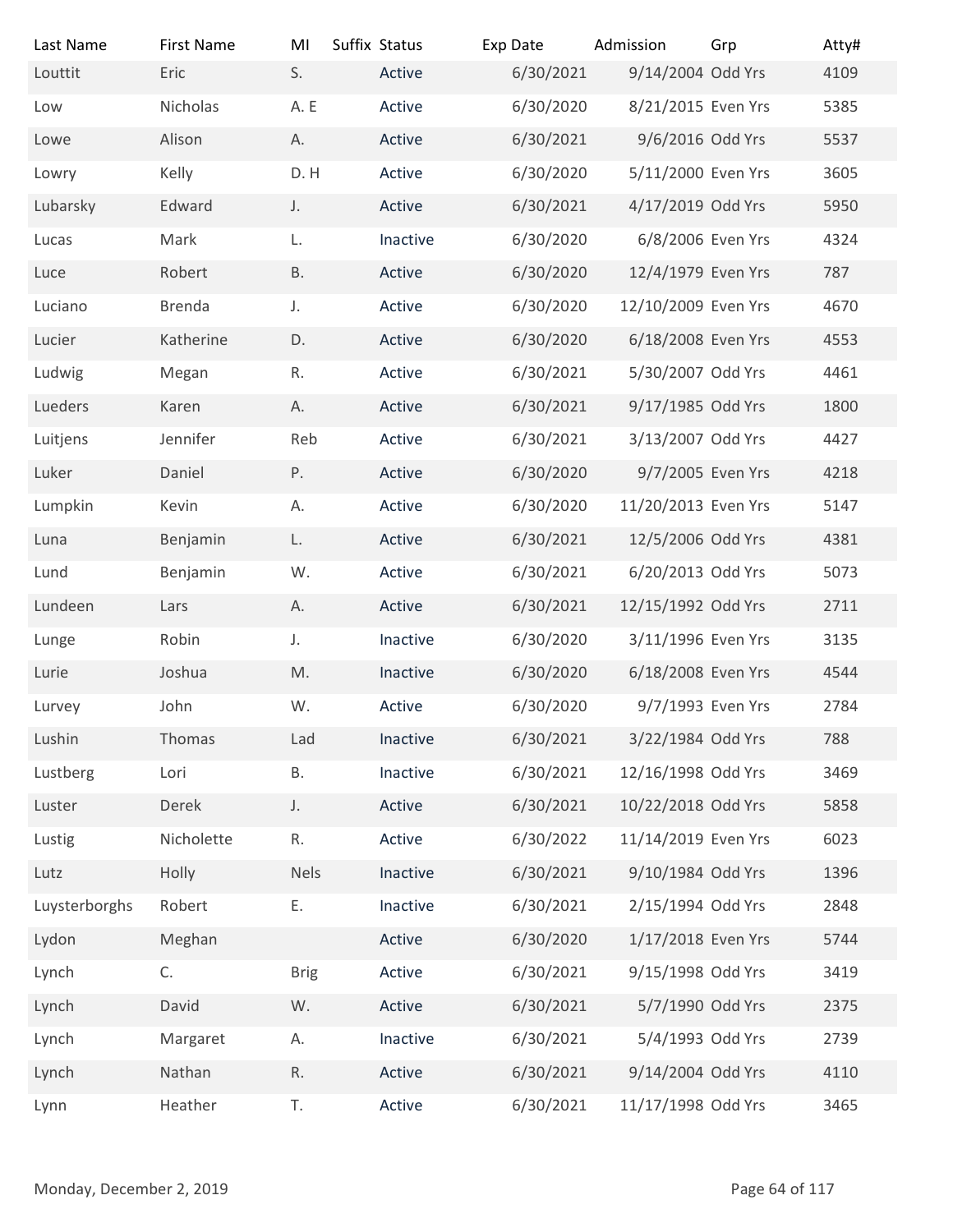| Last Name                | <b>First Name</b> | MI          | Suffix Status | Exp Date  | Admission           | Grp            | Atty# |
|--------------------------|-------------------|-------------|---------------|-----------|---------------------|----------------|-------|
| Lynn                     | Pietro            | J.          | Active        | 6/30/2021 | 10/9/1990 Odd Yrs   |                | 2429  |
| Lyon                     | John              | W.          | Inactive      | 6/30/2020 | 11/19/2002 Even Yrs |                | 3909  |
| Maass                    | Andrew            | Η.          | Active        | 6/30/2020 | 12/11/1986 Even Yrs |                | 1948  |
| Mabey                    | Robert            | D.          | Active        | 6/30/2020 | 6/18/2008 Even Yrs  |                | 4554  |
| Mabie                    | John              | C.          | Active        | 6/30/2020 | 5/10/1994 Even Yrs  |                | 2873  |
| MacAskill                | Tara              | L.          | Active        | 6/30/2021 | 5/30/2007 Odd Yrs   |                | 4448  |
| Maccione                 | Jane              | Mar         | Inactive      | 6/30/2021 | 6/9/1986 Odd Yrs    |                | 1843  |
| MacDonald                | Paul              | Η.          | Active        | 6/30/2020 | 3/9/2004 Even Yrs   |                | 4045  |
| Mace                     | Nicole            | L.          | Active        | 6/30/2021 | 3/22/2011 Odd Yrs   |                | 4797  |
| Macero                   | Rosemary          | Α.          | Active        | 6/30/2021 | 6/21/2005 Odd Yrs   |                | 4195  |
| MacIlwaine               | Scarlett          | S.          | Active        | 6/30/2021 | 9/1/2010 Odd Yrs    |                | 4744  |
| MacIlwaine               | W.                | And         | Active        | 6/30/2021 | 3/24/2009 Odd Yrs   |                | 4619  |
| Mackall                  | Daniel            | Jam         | Active        | 6/30/2020 | 11/9/1999 Even Yrs  |                | 3544  |
| MacKenzie                | Joseph            | D.          | Active        | 6/30/2022 | 7/22/2019 Even Yrs  |                | 5987  |
| Mackenzie                | Stephen           | Η.          | Active        | 6/30/2020 | 8/29/2002 Even Yrs  |                | 3869  |
| Mackin                   | Francine          |             | Active        | 6/30/2020 | 6/15/2004 Even Yrs  |                | 4079  |
| Mackinnon                | William           | J.          | Active        | 6/30/2021 | 10/24/1996 Odd Yrs  |                | 3213  |
| MacLean                  | Andrew            | W.          | Inactive      | 6/30/2021 | 11/5/1980 Odd Yrs   |                | 792   |
| MacLeod                  | Jason             | D.          | Inactive      | 6/30/2021 | 8/23/2018 Odd Yrs   |                | 5829  |
| MacNaughton              | Gillian           | Η.          | Inactive      | 6/30/2021 | 11/12/1991 Odd Yrs  |                | 2566  |
|                          |                   |             |               |           |                     |                |       |
| Maddocks                 | Donald            | B.          | Active        | 6/30/2021 | 12/17/1987 Odd Yrs  |                | 2078  |
| Magovern                 | Elizabeth         | А.          | Active        | 6/30/2020 | 5/7/1998 Even Yrs   |                | 3402  |
| Magowan                  | Stephen           | P.          | Active        | 6/30/2021 | 11/14/1994 Odd Yrs  |                | 2961  |
| Maguire                  | Cindy             | $J_{\star}$ | Active        | 6/30/2021 | 12/20/1989 Odd Yrs  |                | 2321  |
| Maguire                  | Daniel            | Η.          | Active        | 6/30/2021 | 5/7/1990 Odd Yrs    |                | 2377  |
| Maguire                  | Gregory           | M.          | Active        | 6/30/2020 | 9/7/1993 Even Yrs   |                | 2785  |
| Maguire                  | Louis             | F.          | Active        | 6/30/2020 | 6/11/2002 Even Yrs  |                | 3853  |
| Maher                    | Eric              | А.          | Active        | 6/30/2021 | 7/25/2016 Odd Yrs   |                | 5522  |
| Mahoney                  | James             | R.D         | Active        | 6/30/2020 | 10/11/1991 Even Yrs |                | 2555  |
| Mahoney                  | Lisa              | J.          | Inactive      | 6/30/2021 | 11/7/2000 Odd Yrs   |                | 3658  |
| Mahusky                  | Marilyn           | А.          | Active        | 6/30/2021 | 7/17/1992 Odd Yrs   |                | 2652  |
| Maitland                 | Johan             | W.          | Active        | 6/30/2021 | 11/14/1994 Odd Yrs  |                | 2962  |
|                          |                   |             |               |           |                     |                |       |
| Monday, December 2, 2019 |                   |             |               |           |                     | Page 65 of 117 |       |
|                          |                   |             |               |           |                     |                |       |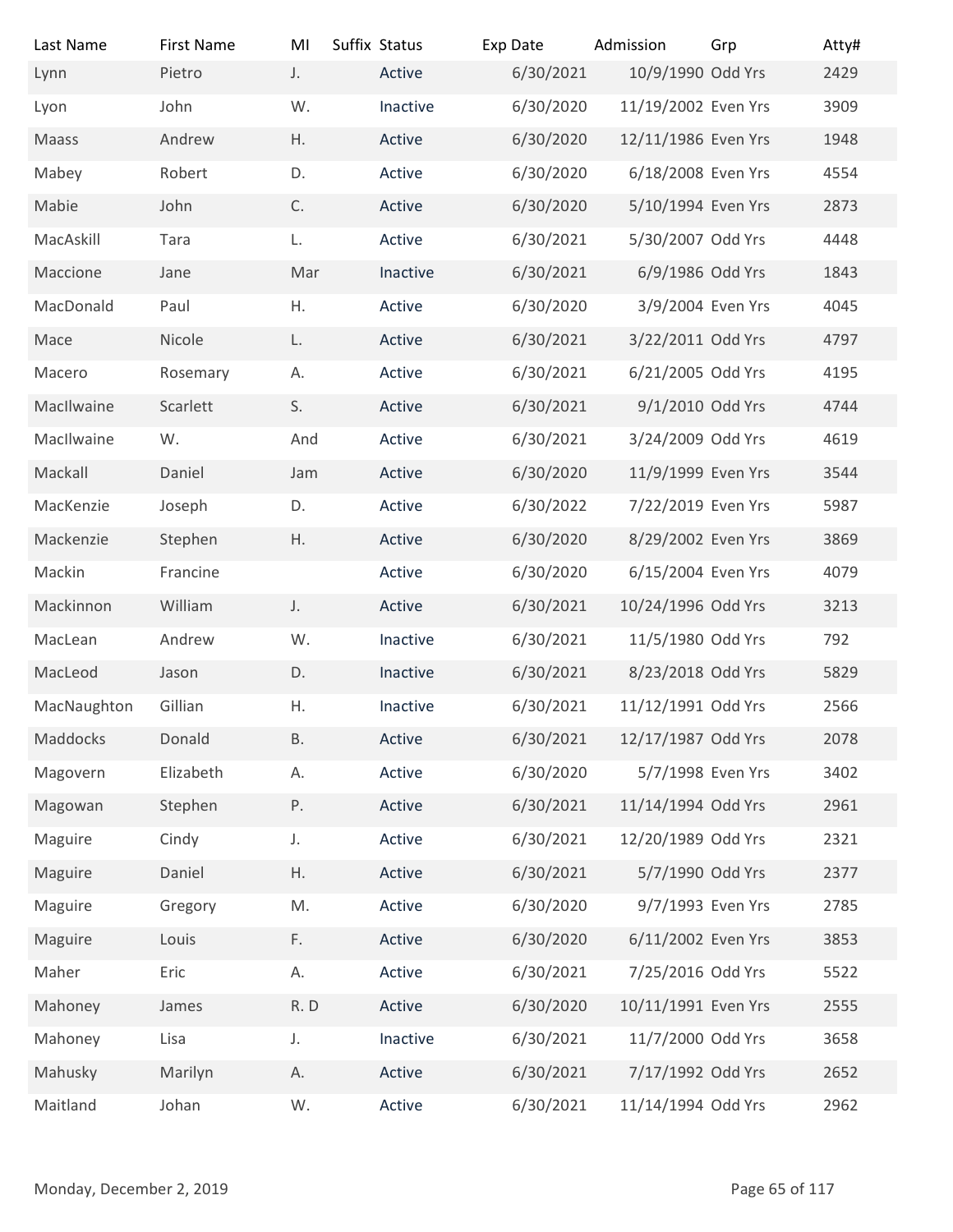| Last Name                | <b>First Name</b> | MI       |     | Suffix Status        | Exp Date               | Admission                              | Grp            | Atty#       |
|--------------------------|-------------------|----------|-----|----------------------|------------------------|----------------------------------------|----------------|-------------|
| Majewski                 | Gregory           | J.       |     | Active               | 6/30/2021              | 11/17/2004 Odd Yrs                     |                | 4138        |
| Majoros                  | Jacqueline        |          |     | Pro Bono<br>Emeritus | 6/30/2021              | 4/3/1984 Odd Yrs                       |                | 796         |
| Makris                   | Debbie            | Lor      |     | Active               | 6/30/2020              | 10/28/2013 Even Yrs                    |                | 5116        |
| Malady                   | К.                | Jam III  |     | Active               | 6/30/2020              | 10/4/1977 Even Yrs                     |                | 797         |
| Maley                    | Christopher       | J.       |     | Active               | 6/30/2020              | 12/18/2002 Even Yrs                    |                | 3932        |
| Maley                    | John              | Ρ.       |     | Active               | 6/30/2021              | 10/1/1968 Odd Yrs                      |                | 798         |
| Maley                    | Martin            | Α.       |     | Exempt               | 7/20/2011              | 5/10/1988 Odd Yrs                      |                | 2117        |
| Malgeri                  | Joseph            | T.       |     | Active               | 6/30/2020              | 10/4/1977 Even Yrs                     |                | 799         |
| Mallan                   | Georgia           | А.       |     | Active               | 6/30/2022              | 9/4/2019 Even Yrs                      |                | 6006        |
| Malley                   | J.                | Wal Jr.  |     | Inactive             | 6/30/2021              | 10/5/1976 Odd Yrs                      |                | 802         |
| Mallick                  | Stephanie         | Α.       |     | Inactive             | 6/30/2021              | 2/15/1994 Odd Yrs                      |                | 2849        |
| Malmberg                 | John              | Α.       |     | Active               | 6/30/2020              | 4/3/1979 Even Yrs                      |                | 1605        |
| Malmquist                | Nancy             | S.       |     | Active               | 6/30/2021              | 10/13/1992 Odd Yrs                     |                | 2683        |
| Malone                   | Kelly             | Mar      |     | Active               | 6/30/2021              | 3/22/2011 Odd Yrs                      |                | 4798        |
| Malone                   | Rachel            | M.       |     | Active               | 6/30/2021              | 12/7/2010 Odd Yrs                      |                | 4785        |
| Malone                   | Rory              | O.<br>Η. |     | Active               | 6/30/2020              | 6/15/2004 Even Yrs                     |                | 4095<br>803 |
| Maloney<br>Manahan Bliss | Ellen             | T.       |     | Exempt<br>Active     | 6/30/2003<br>6/30/2020 | 10/2/1979 Odd Yrs<br>3/9/2004 Even Yrs |                | 4046        |
| Manby                    | Megan<br>C.       | Rob Jr.  |     | Active               | 6/30/2021              | 4/8/1980 Odd Yrs                       |                | 804         |
| Mandeville               | Theodore          | S.       |     | Exempt               | 6/30/1985              | 6/14/1973 Odd Yrs                      |                | 1606        |
| Manganello               | Zachary           | M.       |     | Active               | 6/30/2021              | 9/24/2008 Odd Yrs                      |                | 4576        |
| Manhardt                 | Annemarie         |          |     | Active               | 6/30/2021              | 1/2/2019 Odd Yrs                       |                | 5900        |
| Manitsky                 | Andrew            | D.       |     | Active               | 6/30/2021              | 9/14/2000 Odd Yrs                      |                | 3641        |
| Mann                     | Elizabeth         | D.       |     | Exempt               | 6/30/2017              | 2/11/1991 Odd Yrs                      |                | 2471        |
| Manning                  | Linda             | T.       |     | Inactive             | 6/30/2020              | 1/23/2003 Even Yrs                     |                | 3940        |
| Mannix                   | Charles           | R.       | Jr. | Active               | 6/30/2021              | 3/13/2007 Odd Yrs                      |                | 4430        |
| Mansfield                | Cristina          |          |     | Active               | 6/30/2021              | 10/22/2014 Odd Yrs                     |                | 5274        |
| Mapes                    | Scott             | Mic      |     | Active               | 6/30/2020              | 10/4/1988 Even Yrs                     |                | 2162        |
| Mapes                    | Stephanie         | J.       |     | Active               | 6/30/2020              | 2/7/1989 Even Yrs                      |                | 2203        |
| Marchev                  | Andrew            | J.       |     | Active               | 6/30/2021              | 2/15/2019 Odd Yrs                      |                | 5921        |
| Marchica                 | John              | L.       | Jr. | Active               | 6/30/2020              | 11/16/1993 Even Yrs                    |                | 2823        |
| Marden                   | Douglas           | R.       |     | Active               | 6/30/2020              | 10/7/1997 Even Yrs                     |                | 3330        |
|                          |                   |          |     |                      |                        |                                        |                |             |
| Monday, December 2, 2019 |                   |          |     |                      |                        |                                        | Page 66 of 117 |             |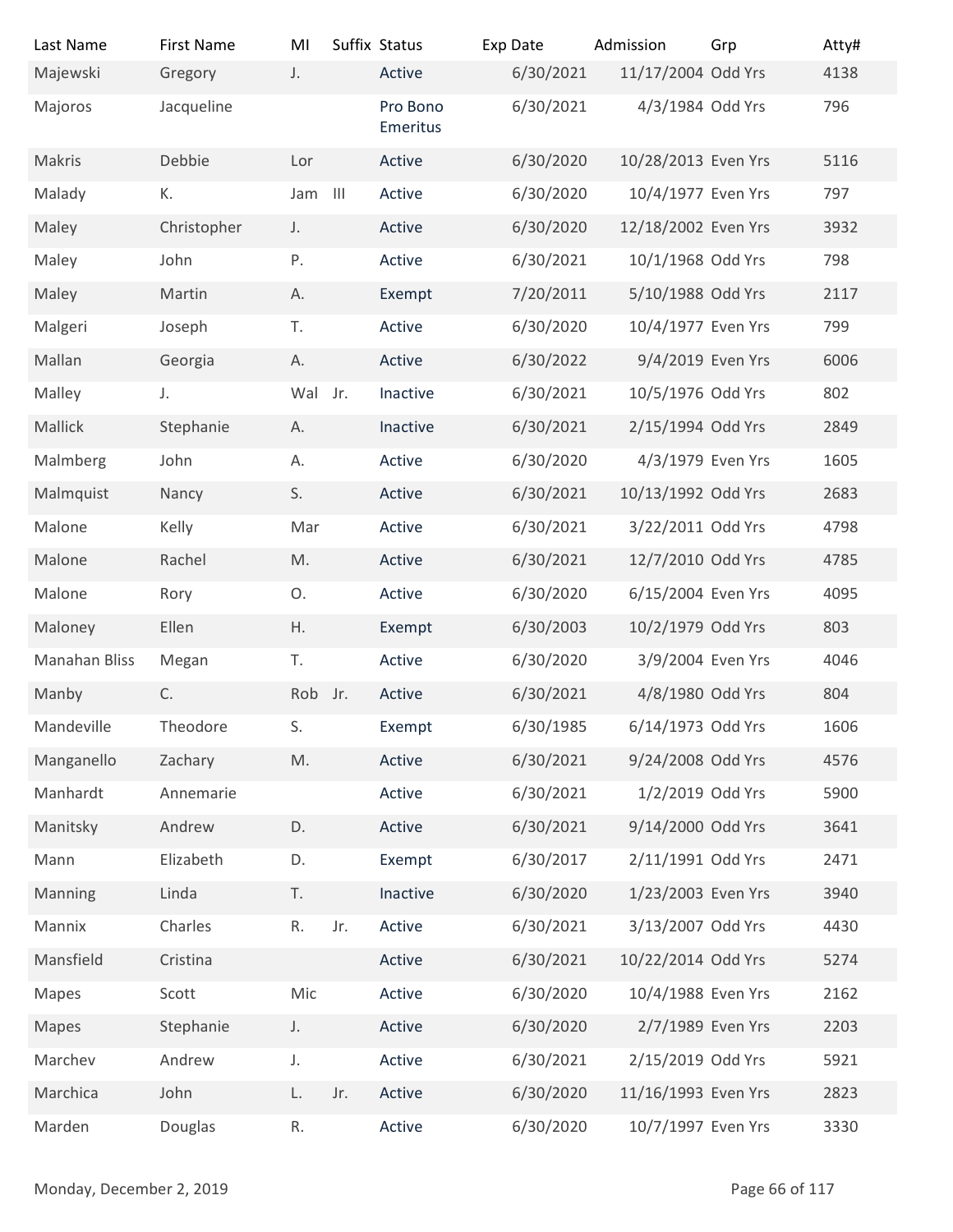| Last Name                | <b>First Name</b> | MI          | Suffix Status                                | Exp Date  | Admission           | Grp            | Atty# |
|--------------------------|-------------------|-------------|----------------------------------------------|-----------|---------------------|----------------|-------|
| Margolis                 | Jared             | M.          | Inactive                                     | 6/30/2021 | 12/5/2006 Odd Yrs   |                | 4382  |
| Marinello                | Hilda             | R.          | Active                                       | 6/30/2020 | 3/27/2018 Even Yrs  |                | 5773  |
| Markiewicz               | Steven            |             | Active                                       | 6/30/2020 | 11/8/2005 Even Yrs  |                | 4267  |
| Markowitz                | Deborah           | L.          | Active                                       | 6/30/2021 | 2/2/1988 Odd Yrs    |                | 2089  |
| Marks                    | Benjamin          |             | Active                                       | 6/30/2021 | 9/14/2004 Odd Yrs   |                | 4111  |
| Marks                    | Michael           | $J_{\star}$ | Active                                       | 6/30/2021 | 2/2/1982 Odd Yrs    |                | 808   |
| Marks                    | Susan             | L.          | Inactive                                     | 6/30/2020 | 3/31/2010 Even Yrs  |                | 4693  |
| Marlin                   | Jeffrey           | S.          | Active                                       | 6/30/2020 | 6/15/2004 Even Yrs  |                | 4081  |
| Marren                   | James             | К.          | Active                                       | 6/30/2020 | 9/13/2011 Even Yrs  |                | 4842  |
| Marsalese                | Kristin           | L.          | Active                                       | 6/30/2020 | 11/28/2001 Even Yrs |                | 3780  |
| Marsh                    | Pamela            | Α.          | Active                                       | 6/30/2021 | 2/5/1980 Odd Yrs    |                | 809   |
| Marshall                 | John              | Η.          | Active                                       | 6/30/2020 | 10/4/1977 Even Yrs  |                | 810   |
| Marshall                 |                   | L.          | Active                                       | 6/30/2021 | 10/3/1978 Odd Yrs   |                | 812   |
| Marshall                 | Marianne          | W.          |                                              | 6/30/2021 | 8/31/1992 Odd Yrs   |                | 2662  |
|                          | Peter             |             | Inactive                                     |           |                     |                |       |
| Marshall                 | Steven            | D.          | Active                                       | 6/30/2020 | 10/4/1977 Even Yrs  |                | 811   |
| Marsicovetere            | <b>Brian</b>      | R.          | Active                                       | 6/30/2020 | 11/9/1999 Even Yrs  |                | 3545  |
| Marthage                 | <b>Brian</b>      | К.          | Active                                       | 6/30/2021 | 3/23/1995 Odd Yrs   |                | 3004  |
| Marthage                 | Erica             | А.          | Active                                       | 6/30/2020 | 5/11/2000 Even Yrs  |                | 3593  |
| Martin                   | <b>Brian</b>      | E. J.       | Active                                       | 6/30/2020 | 12/7/2011 Even Yrs  |                | 4895  |
| Martin                   | Charles           | S.          | Active                                       | 6/30/2020 | 12/7/1971 Even Yrs  |                | 815   |
| Martin                   | Daniel            | J.          | Active                                       | 6/30/2021 | 10/13/2016 Odd Yrs  |                | 5549  |
| Martin                   | James             | R.A         | Active                                       | 6/30/2020 | 1/12/1989 Even Yrs  |                | 2192  |
| Martin                   | Jeffrey           | L.          | Active                                       | 6/30/2020 | 10/2/1979 Even Yrs  |                | 816   |
| Martin                   | Jill              | Ρ.          | Active                                       | 6/30/2021 | 8/31/2016 Odd Yrs   |                | 5531  |
| Martin                   | Joshua            |             | Active                                       | 6/30/2020 | 6/23/2010 Even Yrs  |                | 4713  |
| Martin                   | Karina            | J.          | Inactive                                     | 6/30/2021 | 6/21/2013 Odd Yrs   |                | 5074  |
| Martin                   | Katherine         | Am          | Active                                       | 6/30/2020 | 12/7/2011 Even Yrs  |                | 4830  |
| Martin                   | Maureen           | А.          | Active                                       | 6/30/2021 | 10/6/1987 Odd Yrs   |                | 2043  |
| Martin                   | Peter             | J. R.       | Active                                       | 6/30/2021 | 2/3/1970 Odd Yrs    |                | 818   |
| Martin                   | Stephen           | В.          | Exempt                                       | 6/30/1985 | 3/2/1960 Odd Yrs    |                | 1609  |
| Martin                   | Timothy           | U.          | Active                                       | 6/30/2020 | 10/7/1981 Even Yrs  |                | 819   |
| Martin                   | William           | L.          | $\ensuremath{\mathsf{III}}\xspace$<br>Active | 6/30/2021 | 9/24/2008 Odd Yrs   |                | 4577  |
|                          |                   |             |                                              |           |                     |                |       |
| Monday, December 2, 2019 |                   |             |                                              |           |                     | Page 67 of 117 |       |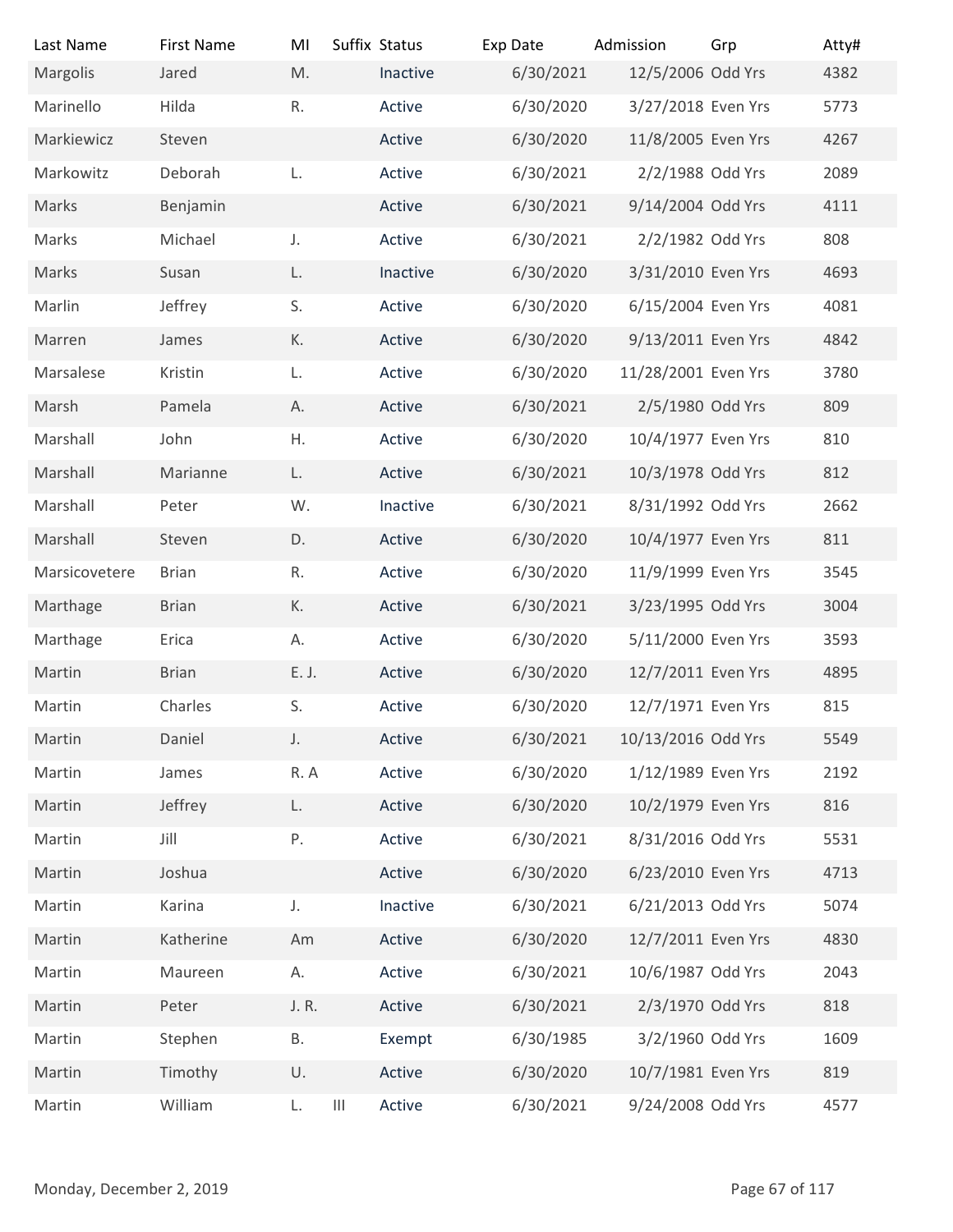| Last Name                | <b>First Name</b> | MI            | Suffix Status | Exp Date  | Admission           | Grp            | Atty# |
|--------------------------|-------------------|---------------|---------------|-----------|---------------------|----------------|-------|
| Martino                  | James             | А.            | Active        | 6/30/2021 | 10/9/1990 Odd Yrs   |                | 2430  |
| Martland                 | Luke              | T.            | Active        | 6/30/2021 | 10/10/2012 Odd Yrs  |                | 4952  |
| Marx                     | Coddy             |               | Active        | 6/30/2020 | 4/21/1992 Even Yrs  |                | 2621  |
| Mason                    | Allison           |               | Active        | 6/30/2020 | 12/16/2015 Even Yrs |                | 5439  |
| Mason                    | Thomas            | W.            | Inactive      | 6/30/2021 | 12/9/2008 Odd Yrs   |                | 4598  |
| Mason                    | William           | А.            | IV<br>Active  | 6/30/2021 | 10/24/1996 Odd Yrs  |                | 3185  |
| Mass                     | Isaac             | J.            | Active        | 6/30/2020 | 12/7/2011 Even Yrs  |                | 4896  |
| Massicotte               | Kelly             | Ε.            | Active        | 6/30/2021 | 12/5/2006 Odd Yrs   |                | 4383  |
| Massimilla               | Daniella          |               | Active        | 6/30/2021 | 3/19/2019 Odd Yrs   |                | 5934  |
| Massucco                 | L.                | Ray           | Active        | 6/30/2020 | 10/2/1973 Even Yrs  |                | 820   |
| Masterson                | Barbara           | А.            | Active        | 6/30/2020 | 9/7/2005 Even Yrs   |                | 4219  |
| Masterson                | Shawn             | M.            | Active        | 6/30/2020 | 2/6/2014 Even Yrs   |                | 5166  |
| Matanle                  | Craig             | S.            | Active        | 6/30/2020 | 11/9/1999 Even Yrs  |                | 3546  |
| Mathers                  | Jenifer           | Jill          | Active        | 6/30/2020 | 5/10/1994 Even Yrs  |                | 2875  |
| Mathes                   | D.                | Mic           | Active        | 6/30/2021 | 10/5/1976 Odd Yrs   |                | 821   |
| Mathews                  | Gordon            | L.            | Active        | 6/30/2021 | 12/7/2010 Odd Yrs   |                | 4761  |
| Mathias                  | Christine         | R.            | Inactive      | 6/30/2020 | 12/10/2009 Even Yrs |                | 4680  |
| Matson                   | Chandler          | W.            | Active        | 6/30/2021 | 12/7/2010 Odd Yrs   |                | 4762  |
| Mattar                   | William           | Kol           | Active        | 6/30/2021 | 8/5/2014 Odd Yrs    |                | 5225  |
| Matthews                 | Dawn              |               | Active        | 6/30/2021 | 11/17/2004 Odd Yrs  |                | 4139  |
| Mauer                    | Joanna            | Α.            | Inactive      | 6/30/2021 | 9/19/1983 Odd Yrs   |                | 822   |
| Mauriello                | Gregory           | V.            | Active        | 6/30/2020 | 3/4/1987 Even Yrs   |                | 1968  |
| Maxson                   | Richard           | C.            | Active        | 6/30/2021 | 2/21/1997 Odd Yrs   |                | 3251  |
| Maxwell                  | James             | Ε.            | Active        | 6/30/2020 | 12/13/1993 Even Yrs |                | 2833  |
| Maxwell                  | Samuel            | V.            | Active        | 6/30/2021 | 7/31/2018 Odd Yrs   |                | 5818  |
| May                      | James             | C.            | Active        | 6/30/2020 | 12/6/1977 Even Yrs  |                | 823   |
| May                      | Peter             | F.            | Active        | 6/30/2020 | 7/23/1997 Even Yrs  |                | 3314  |
| May                      | William           | R.            | Active        | 6/30/2020 | 12/2/1969 Even Yrs  |                | 1525  |
| Mayer                    | Ilerdon           | S.            | Active        | 6/30/2021 | 5/6/1986 Odd Yrs    |                | 1894  |
|                          | Monroe            | Е.            | Active        | 6/30/2021 | 2/21/1997 Odd Yrs   |                | 3252  |
| Mayer                    | Tavian            | $\mathsf{M}.$ | Active        | 6/30/2021 | 10/3/1978 Odd Yrs   |                | 825   |
| Mayer                    |                   |               |               |           |                     |                |       |
| Mayhew                   | Randall           | F.            | Active        | 6/30/2021 | 10/3/1978 Odd Yrs   |                | 826   |
|                          |                   |               |               |           |                     |                |       |
| Monday, December 2, 2019 |                   |               |               |           |                     | Page 68 of 117 |       |
|                          |                   |               |               |           |                     |                |       |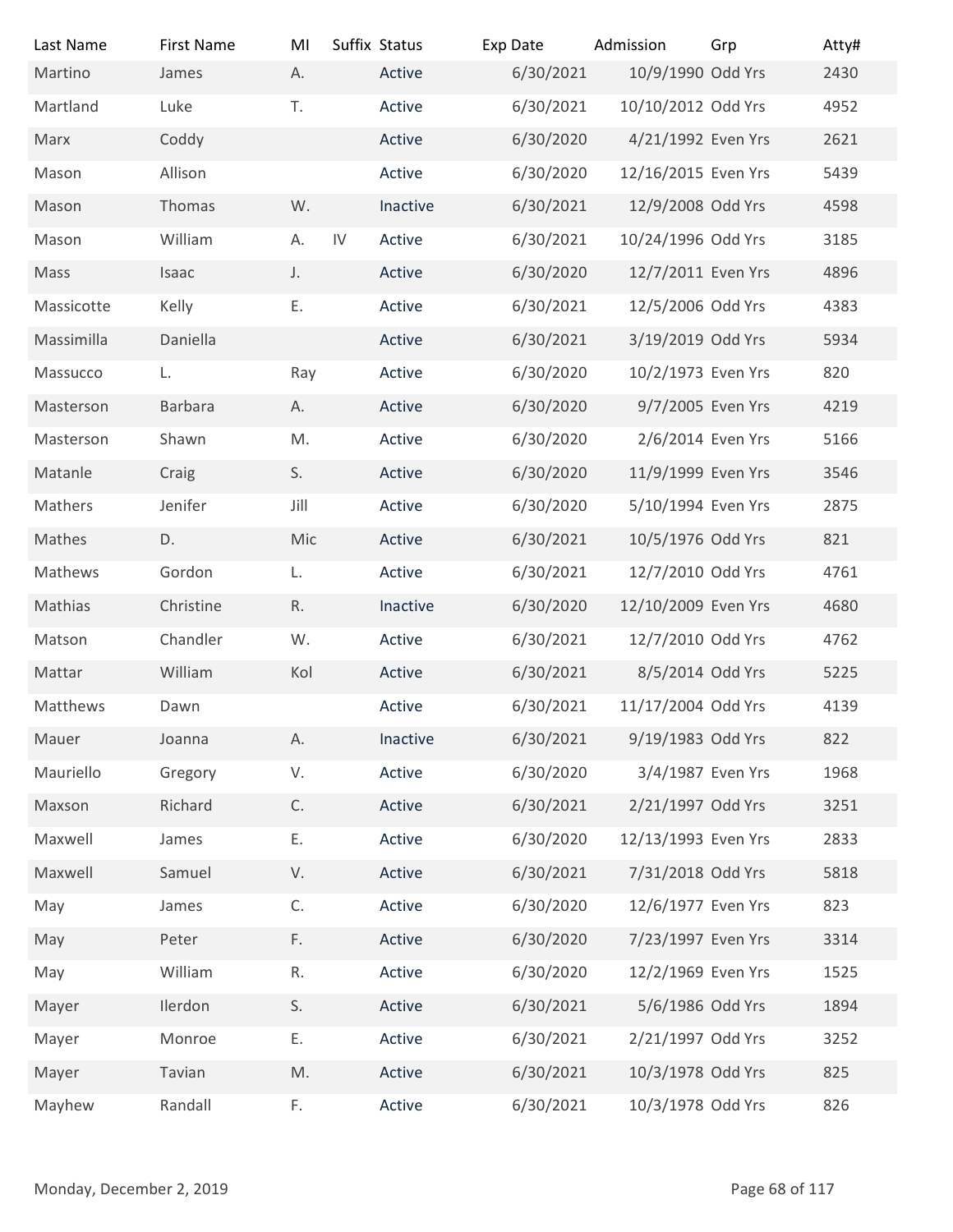| Last Name                | <b>First Name</b> | MI  | Suffix Status | Exp Date  | Admission           | Grp            | Atty# |
|--------------------------|-------------------|-----|---------------|-----------|---------------------|----------------|-------|
| Mazzotti                 | Victor            | L.  | Active        | 6/30/2021 | 3/25/2015 Odd Yrs   |                | 5338  |
| Mazzuchi                 | John              | M.  | Active        | 6/30/2021 | 10/16/2018 Odd Yrs  |                | 5852  |
| McAllister               | Scott             | А.  | Active        | 6/30/2020 | 5/28/1996 Even Yrs  |                | 3162  |
| McAndrew                 | Karen             |     | Active        | 6/30/2020 | 2/2/1971 Even Yrs   |                | 827   |
| McArthur                 | <b>Brooks</b>     | G.  | Active        | 6/30/2021 | 6/16/2003 Odd Yrs   |                | 3984  |
| McBroom                  | Rebecca           | Ρ.  | Active        | 6/30/2020 | 3/27/2012 Even Yrs  |                | 4911  |
| McCabe                   | Daniel            | D.  | Active        | 6/30/2020 | 12/10/2009 Even Yrs |                | 4671  |
| McCabe                   | Justin            | W.  | Active        | 6/30/2021 | 12/9/2008 Odd Yrs   |                | 4599  |
| McCabe                   | Kathleen          | Wh  | Active        | 6/30/2021 | 12/5/2006 Odd Yrs   |                | 4398  |
| McCaffrey                | Marybeth          |     | Inactive      | 6/30/2021 | 5/7/1990 Odd Yrs    |                | 2376  |
| McCamley                 | John              | Ε.  | Active        | 6/30/2020 | 5/14/1981 Even Yrs  |                | 828   |
| McCann                   | Paula             | J.  | Active        | 6/30/2020 | 11/25/2002 Even Yrs |                | 3904  |
| McCarthy                 | Alison            | Ma  | Active        | 6/30/2021 | 7/31/2014 Odd Yrs   |                | 5223  |
| McCarthy                 | Diane             | M.  | Active        | 6/30/2020 | 10/7/1997 Even Yrs  |                | 3331  |
| McCarthy                 | Emily             | К.  | Active        | 6/30/2020 | 12/7/2011 Even Yrs  |                | 4891  |
| McCarthy                 | Liam              | J.  | Active        | 6/30/2021 | 5/7/2019 Odd Yrs    |                | 5957  |
| McCarthy                 | Lucy              | J.  | Inactive      | 6/30/2020 | 12/3/2003 Even Yrs  |                | 4014  |
|                          |                   |     |               |           |                     |                |       |
| McCarthy                 | Noreen            |     | Inactive      | 6/30/2021 | 9/26/2018 Odd Yrs   |                | 5843  |
| McCarthy                 | Walter            | Α.  | Active        | 6/30/2021 | 10/21/2016 Odd Yrs  |                | 5554  |
| McCarty                  | Benjamin          | S.  | Inactive      | 6/30/2021 | 5/7/1991 Odd Yrs    |                | 2521  |
| McCave                   | Jennifer          |     | Inactive      | 6/30/2020 | 6/23/2010 Even Yrs  |                | 4714  |
| McClallen                | Matthew           | R.  | Active        | 6/30/2021 | 7/17/2018 Odd Yrs   |                | 5810  |
| McClallen                | Michael           | Ε.  | Active        | 6/30/2021 | 5/13/2013 Odd Yrs   |                | 5053  |
| McClallen                | Robert            | Ρ.  | Active        | 6/30/2021 | 10/5/1976 Odd Yrs   |                | 832   |
| McClellan                | Andrew            | Rob | Active        | 6/30/2021 | 4/23/1997 Odd Yrs   |                | 3279  |
| McClenahan               | Hayley            |     | Inactive      | 6/30/2020 | 10/31/2017 Even Yrs |                | 5710  |
| McClintock               | Lon               | T.  | Active        | 6/30/2021 | 9/19/1983 Odd Yrs   |                | 833   |
| McCloskey                | Siobhan           | M.  | Active        | 6/30/2021 | 3/22/2011 Odd Yrs   |                | 4799  |
| McClure                  | Heather           |     | Active        | 6/30/2020 | 3/9/2018 Even Yrs   |                | 5769  |
| McClure                  | Mari              | M.  | Active        | 6/30/2021 | 3/13/2007 Odd Yrs   |                | 4428  |
| McColgin                 | David             | L.  | Active        | 6/30/2021 | 8/5/2014 Odd Yrs    |                | 5224  |
| McCormack                | Shane             | W.  | Active        | 6/30/2021 | 11/17/2004 Odd Yrs  |                | 4140  |
|                          |                   |     |               |           |                     |                |       |
|                          |                   |     |               |           |                     |                |       |
| Monday, December 2, 2019 |                   |     |               |           |                     | Page 69 of 117 |       |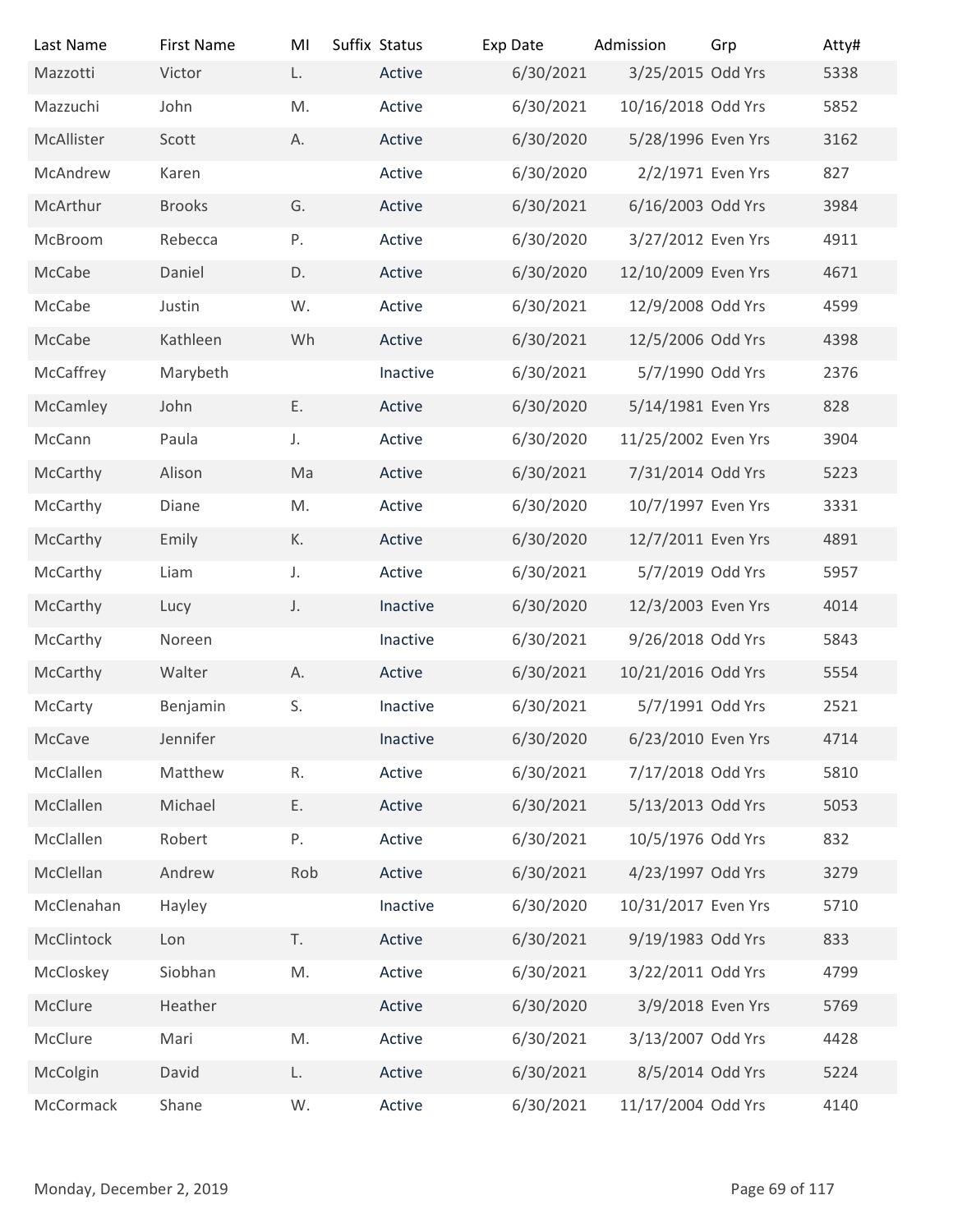| Last Name                | <b>First Name</b> | MI            |                                    | Suffix Status | Exp Date  | Admission           | Grp            | Atty# |
|--------------------------|-------------------|---------------|------------------------------------|---------------|-----------|---------------------|----------------|-------|
| McCormick                | Richard           | E.            |                                    | Active        | 6/30/2020 | 9/25/2007 Even Yrs  |                | 4478  |
| McCormick                | Robin             | M.            |                                    | Active        | 6/30/2020 | 2/6/1979 Even Yrs   |                | 835   |
| McCormick                | Thomas            | А.            |                                    | Active        | 6/30/2021 | 10/3/1978 Odd Yrs   |                | 836   |
| McCormick                | Thomas            | Ε.            |                                    | Active        | 6/30/2020 | 2/6/1979 Even Yrs   |                | 837   |
| McCracken                | Guyer             | R.            |                                    | Active        | 6/30/2021 | 10/31/2016 Odd Yrs  |                | 5571  |
| McCullough               | John              | J.            | $\ensuremath{\mathsf{III}}\xspace$ | Active        | 6/30/2020 | 10/12/1983 Even Yrs |                | 839   |
| McCurdy                  | Gregg             | Low           |                                    | Active        | 6/30/2020 | 5/30/2012 Even Yrs  |                | 4914  |
| McDermott                | Elizabeth         |               |                                    | Active        | 6/30/2021 | 12/5/2006 Odd Yrs   |                | 4416  |
| McDermott                | Mark              | S.            |                                    | Active        | 6/30/2020 | 4/1/2016 Even Yrs   |                | 5472  |
| McDermott                | Paul              | F.            |                                    | Inactive      | 6/30/2020 | 3/9/2004 Even Yrs   |                | 4047  |
| McDonald                 | Jennifer          | Ε.            |                                    | Active        | 6/30/2020 | 12/10/2009 Even Yrs |                | 4672  |
| McDonald-Cady            | Kerry             | А.            |                                    | Active        | 6/30/2020 | 5/7/1998 Even Yrs   |                | 3403  |
| McDougall                | Peter             | $\mathsf J.$  |                                    | Active        | 6/30/2021 | 6/16/2003 Odd Yrs   |                | 3985  |
| McDougall                | Robert            | F.            |                                    | Active        | 6/30/2021 | 6/16/2003 Odd Yrs   |                | 3986  |
| McFarlin                 | Andrew            | Dan           |                                    | Active        | 6/30/2021 | 1/16/2015 Odd Yrs   |                | 5311  |
| McFaul                   | James             | V.            |                                    | Active        | 6/30/2021 | 6/17/2009 Odd Yrs   |                | 4637  |
| McGee                    | P.                | Scot          |                                    | Active        | 6/30/2020 | 10/7/1975 Even Yrs  |                | 844   |
| McGill                   | Mariah            | L.            |                                    | Inactive      | 6/30/2020 | 6/23/2010 Even Yrs  |                | 4715  |
| McGillion                | Ines              | D.            |                                    | Active        | 6/30/2020 | 12/7/2011 Even Yrs  |                | 4859  |
| McGillion                | Michael           | S.            |                                    | Active        | 6/30/2020 | 12/7/2011 Even Yrs  |                | 4860  |
| McGintee                 | Kathryn           | W.            |                                    | Active        | 6/30/2022 | 9/10/2019 Even Yrs  |                | 6007  |
| McGough                  | David             | W.            |                                    | Active        | 6/30/2021 | 4/7/2015 Odd Yrs    |                | 5344  |
| McGrath                  | Kevin             | $\mathsf C.$  |                                    | Active        | 6/30/2020 | 11/22/2013 Even Yrs |                | 5141  |
| McIntire                 | Linda             | Ρ.            |                                    | Inactive      | 6/30/2021 | 10/13/1992 Odd Yrs  |                | 2684  |
| McIntyre                 | Benjamin          | Jam           |                                    | Inactive      | 6/30/2021 | 4/17/2015 Odd Yrs   |                | 5350  |
| McKay                    | John              | D.            |                                    | Active        | 6/30/2020 | 3/18/2014 Even Yrs  |                | 5181  |
| McKenzie                 | Keller            | L.            |                                    | Active        | 6/30/2021 | 10/23/2018 Odd Yrs  |                | 5864  |
| McKenzie                 | Mary              | Alic          |                                    | Inactive      | 6/30/2021 | 4/3/1984 Odd Yrs    |                | 849   |
| McKnight                 | Devin             | T.            |                                    | Active        | 6/30/2021 | 2/15/2019 Odd Yrs   |                | 5920  |
| McKnight                 | Jane              | Osb           |                                    | Active        | 6/30/2020 | 6/10/1997 Even Yrs  |                | 3302  |
| McLaughlin               | Amy               | $\mathsf{M}.$ |                                    | Active        | 6/30/2021 | 11/17/1998 Odd Yrs  |                | 3463  |
| McLaughlin               | Devin             |               |                                    | Active        | 6/30/2021 | 5/7/1991 Odd Yrs    |                | 2500  |
|                          |                   |               |                                    |               |           |                     |                |       |
|                          |                   |               |                                    |               |           |                     |                |       |
| Monday, December 2, 2019 |                   |               |                                    |               |           |                     | Page 70 of 117 |       |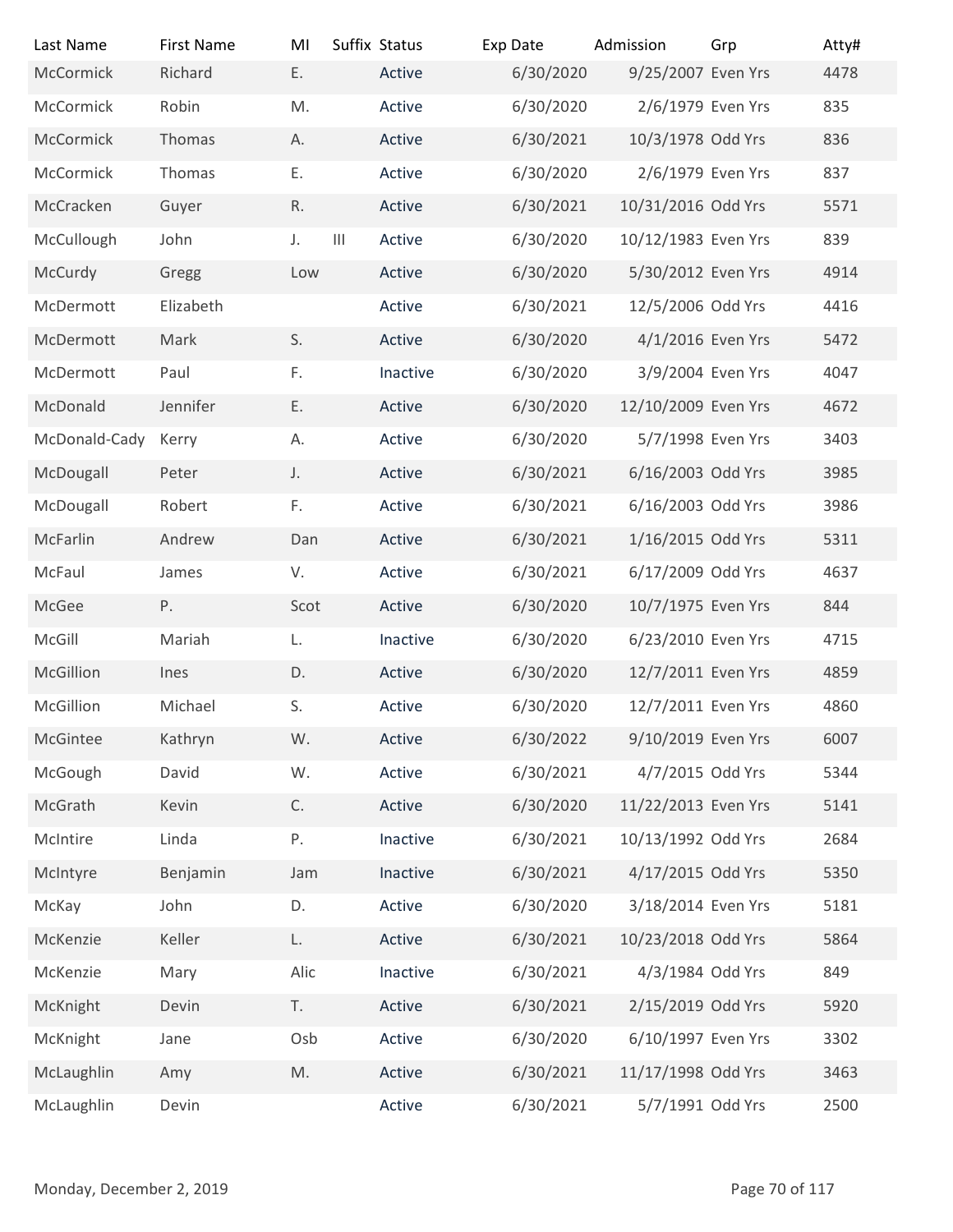| Last Name                | <b>First Name</b> | MI        | Suffix Status |          | Exp Date  | Admission           | Grp            | Atty# |
|--------------------------|-------------------|-----------|---------------|----------|-----------|---------------------|----------------|-------|
| McLaughlin               | Ethan             | <b>B.</b> |               | Active   | 6/30/2021 | 5/17/2011 Odd Yrs   |                | 4825  |
| McLean                   | David             | R.        |               | Active   | 6/30/2021 | 12/19/2000 Odd Yrs  |                | 3673  |
| McLean                   | Joseph            | S.        |               | Active   | 6/30/2020 | 10/10/1995 Even Yrs |                | 3097  |
| McLemore                 | Linda             | Nar       |               | Active   | 6/30/2021 | 4/13/2015 Odd Yrs   |                | 5345  |
| McLendon                 | John              | А.        | Jr.           | Inactive | 6/30/2021 | 5/19/1992 Odd Yrs   |                | 2634  |
| McLeod                   | Mary              |           |               | Active   | 6/30/2021 | 12/5/2006 Odd Yrs   |                | 4414  |
| McLeod                   | Robert            | W.        |               | Inactive | 6/30/2021 | 8/22/2001 Odd Yrs   |                | 3754  |
| McLinn                   | Catherine         | M.        |               | Active   | 6/30/2021 | 5/17/2011 Odd Yrs   |                | 4826  |
| McMahan                  | Jeffrey           | J.        |               | Active   | 6/30/2021 | 2/14/1995 Odd Yrs   |                | 2988  |
| McMahon                  | Glenn             | Dou       |               | Inactive | 6/30/2021 | 7/7/1983 Odd Yrs    |                | 853   |
| McMahon                  | Kathleen          | А.        |               | Active   | 6/30/2021 | 4/13/1984 Odd Yrs   |                | 237   |
| McManus                  | Daniel            | M.        |               | Active   | 6/30/2020 | 6/11/2002 Even Yrs  |                | 3840  |
| McManus                  | Kimberly          |           |               | Active   | 6/30/2020 | 4/6/2016 Even Yrs   |                | 5474  |
| McManus                  | Susan             | А.        |               | Active   | 6/30/2020 | 11/27/2007 Even Yrs |                | 4503  |
| McNamara                 | Edward            | M.        |               | Active   | 6/30/2021 | 6/16/2003 Odd Yrs   |                | 3967  |
| McNamara                 | Joseph            | Α.        |               | Inactive | 6/30/2021 | 5/10/1994 Odd Yrs   |                | 2876  |
| McNamara                 | Katherine         | Ε.        |               | Inactive | 6/30/2021 | 11/29/2012 Odd Yrs  |                | 4999  |
| McNaughton               | Ethan             |           |               | Active   | 6/30/2021 | 9/13/2012 Odd Yrs   |                | 4943  |
| McNaughton               | George            | T.        |               | Active   | 6/30/2021 | 2/14/1995 Odd Yrs   |                | 2989  |
| McNeil                   | Colin             | К.        |               | Active   | 6/30/2020 | 12/3/2003 Even Yrs  |                | 4023  |
| McNeil                   | Joseph            | Ε.        |               | Active   | 6/30/2020 | 10/7/1969 Even Yrs  |                | 858   |
| McNulty                  | Shelly            | Sto       |               | Inactive | 6/30/2021 | 6/21/2005 Odd Yrs   |                | 4207  |
| McPhee                   | Rodney            | Ε.        |               | Active   | 6/30/2021 | 2/11/1991 Odd Yrs   |                | 2478  |
| McQuerrey                | J.                | Mar       |               | Active   | 6/30/2021 | 9/10/1996 Odd Yrs   |                | 3194  |
|                          |                   | D.        |               | Active   | 6/30/2021 | 12/7/1976 Odd Yrs   |                | 859   |
| McQuesten                | Gary              |           |               |          |           |                     |                |       |
| McQueston                | James             | К.        |               | Active   | 6/30/2021 | 12/12/1978 Odd Yrs  |                | 860   |
| McShane                  | Michael           | O.        |               | Inactive | 6/30/2021 | 10/1/1974 Odd Yrs   |                | 861   |
| McShea                   | Christine         | Ε.        |               | Active   | 6/30/2021 | 5/23/2019 Odd Yrs   |                | 5965  |
| McSweeney                | Edward            | Α.        |               | Inactive | 6/30/2021 | 2/6/1990 Odd Yrs    |                | 2341  |
| McVeigh                  | Christopher       | J.        |               | Active   | 6/30/2021 | 10/9/1990 Odd Yrs   |                | 2431  |
| Meagher                  | Jennifer          |           |               | Active   | 6/30/2021 | 1/22/2015 Odd Yrs   |                | 5318  |
| Meagher                  | Robert            | J.        |               | Inactive | 6/30/2020 | 6/18/2008 Even Yrs  |                | 4558  |
|                          |                   |           |               |          |           |                     |                |       |
| Monday, December 2, 2019 |                   |           |               |          |           |                     | Page 71 of 117 |       |
|                          |                   |           |               |          |           |                     |                |       |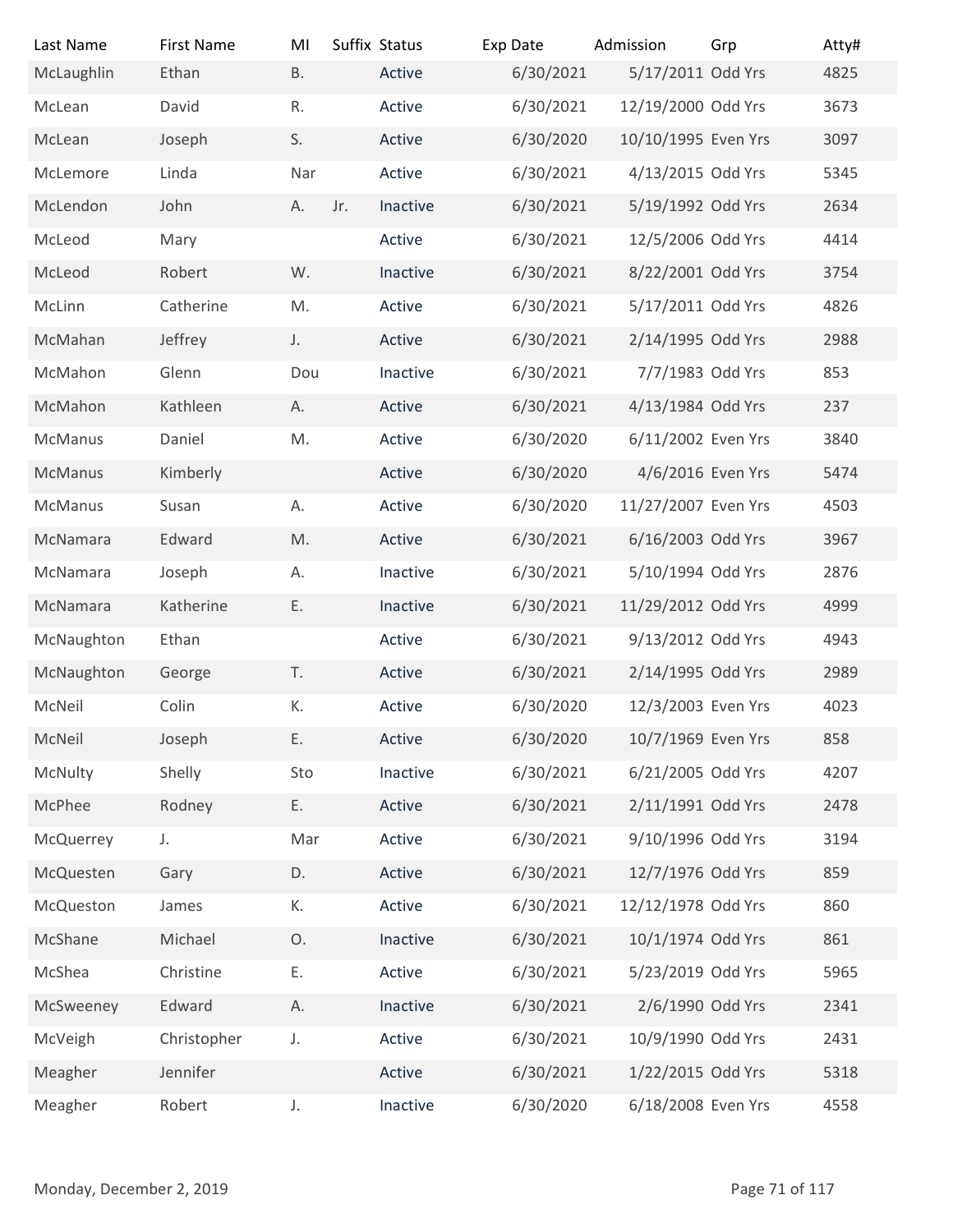| Last Name                | <b>First Name</b> | MI            | Suffix Status | Exp Date   | Admission           | Grp            | Atty# |
|--------------------------|-------------------|---------------|---------------|------------|---------------------|----------------|-------|
| Meaker                   | John              | P.            | Exempt        | 6/30/1985  | 10/1/1968 Odd Yrs   |                | 1622  |
| Means                    | Cameron           | G.            | Inactive      | 6/30/2021  | 5/21/2019 Odd Yrs   |                | 5963  |
| Mears                    | David             | К.            | Active        | 6/30/2020  | 11/8/2005 Even Yrs  |                | 4248  |
| Meekins                  | Marsha            | Smi           | Active        | 6/30/2020  | 2/6/1979 Even Yrs   |                | 1175  |
| Meenan                   | Evan              | P.            | Active        | 6/30/2021  | 9/24/2008 Odd Yrs   |                | 4578  |
| Mehta                    | Nirav             | Kurt          | Active        | 6/30/2021  | 10/25/2012 Odd Yrs  |                | 4979  |
| Meier                    | Lawrence          | Η.            | Inactive      | 6/30/2021  | 7/17/1992 Odd Yrs   |                | 2653  |
| Meiklejohn               | Alexander         | M.            | Active        | 6/30/2021  | 10/5/1976 Odd Yrs   |                | 866   |
| Melendy                  | Mark              | Ε.            | Active        | 6/30/2020  | 6/9/1986 Even Yrs   |                | 1896  |
| Melicharek               | Christine         | Α.            | Active        | 6/30/2020  | 2/11/1992 Even Yrs  |                | 2595  |
| Meller                   | Jeffrey           | <b>B.</b>     | Active        | 6/30/2021  | 11/5/1980 Odd Yrs   |                | 867   |
| Mello                    | Robert            | Α.            | Exempt        | 11/12/2010 | 10/3/1972 Odd Yrs   |                | 868   |
| Melloni                  | Thomas            | R.            | Active        | 6/30/2021  | 10/10/1989 Odd Yrs  |                | 2285  |
| Melone                   | Michael           | Jare          | Active        | 6/30/2020  | 2/1/2016 Even Yrs   |                | 5455  |
| Melone                   | Thomas            | Mic           | Active        | 6/30/2020  | 2/1/2016 Even Yrs   |                | 5456  |
| Melville                 | Aaron             | R.            | Inactive      | 6/30/2020  | 11/8/2005 Even Yrs  |                | 4249  |
| Menard                   | Amy               | R.            | Active        | 6/30/2020  | 12/7/2011 Even Yrs  |                | 4880  |
| Mendoza                  | Cielo             | M.            | Active        | 6/30/2020  | 3/14/2006 Even Yrs  |                | 4250  |
| Menkes                   | Loretta           | T.            | Inactive      | 6/30/2020  | 3/9/2004 Even Yrs   |                | 4048  |
| Menzel                   | Robert            | C.<br>Jr.     | Active        | 6/30/2020  | 11/27/2007 Even Yrs |                | 4505  |
| Mercurio                 | Thomas            | D.            | Active        | 6/30/2020  | 12/11/1984 Even Yrs |                | 1734  |
| Merelman                 | Ronald            | I.            | Active        | 6/30/2020  | 11/3/1987 Even Yrs  |                | 2070  |
| Merlo                    | Sarah             | J.W           | Active        | 6/30/2021  | 9/24/2008 Odd Yrs   |                | 4579  |
| Merriman                 | Charles           | L.            | Active        | 6/30/2021  | 9/10/1996 Odd Yrs   |                | 3195  |
| Merritt                  | H.                | Ken Jr.       | Active        | 6/30/2021  | 9/6/1988 Odd Yrs    |                | 2141  |
| Merritt                  | Sharon            | J.            | Active        | 6/30/2021  | 10/9/1990 Odd Yrs   |                | 2432  |
| Merrow                   | Becky             | Jea           | Inactive      | 6/30/2021  | 6/17/2009 Odd Yrs   |                | 4638  |
| Mertz                    | Gregory           | S.            | Active        | 6/30/2020  | 4/3/1979 Even Yrs   |                | 1624  |
| Messina                  | Jeffrey           | $\mathsf{M}.$ | Active        | 6/30/2020  | 9/13/2011 Even Yrs  |                | 4843  |
| Metayer                  | Ann               | M.            | Active        | 6/30/2020  | 12/20/1989 Even Yrs |                | 2323  |
| Metayer                  | Elizabeth         | L.            | Active        | 6/30/2020  | 10/19/2015 Even Yrs |                | 5395  |
| Meub                     | William           | Η.            | Active        | 6/30/2021  | 10/3/1978 Odd Yrs   |                | 869   |
|                          |                   |               |               |            |                     |                |       |
| Monday, December 2, 2019 |                   |               |               |            |                     | Page 72 of 117 |       |
|                          |                   |               |               |            |                     |                |       |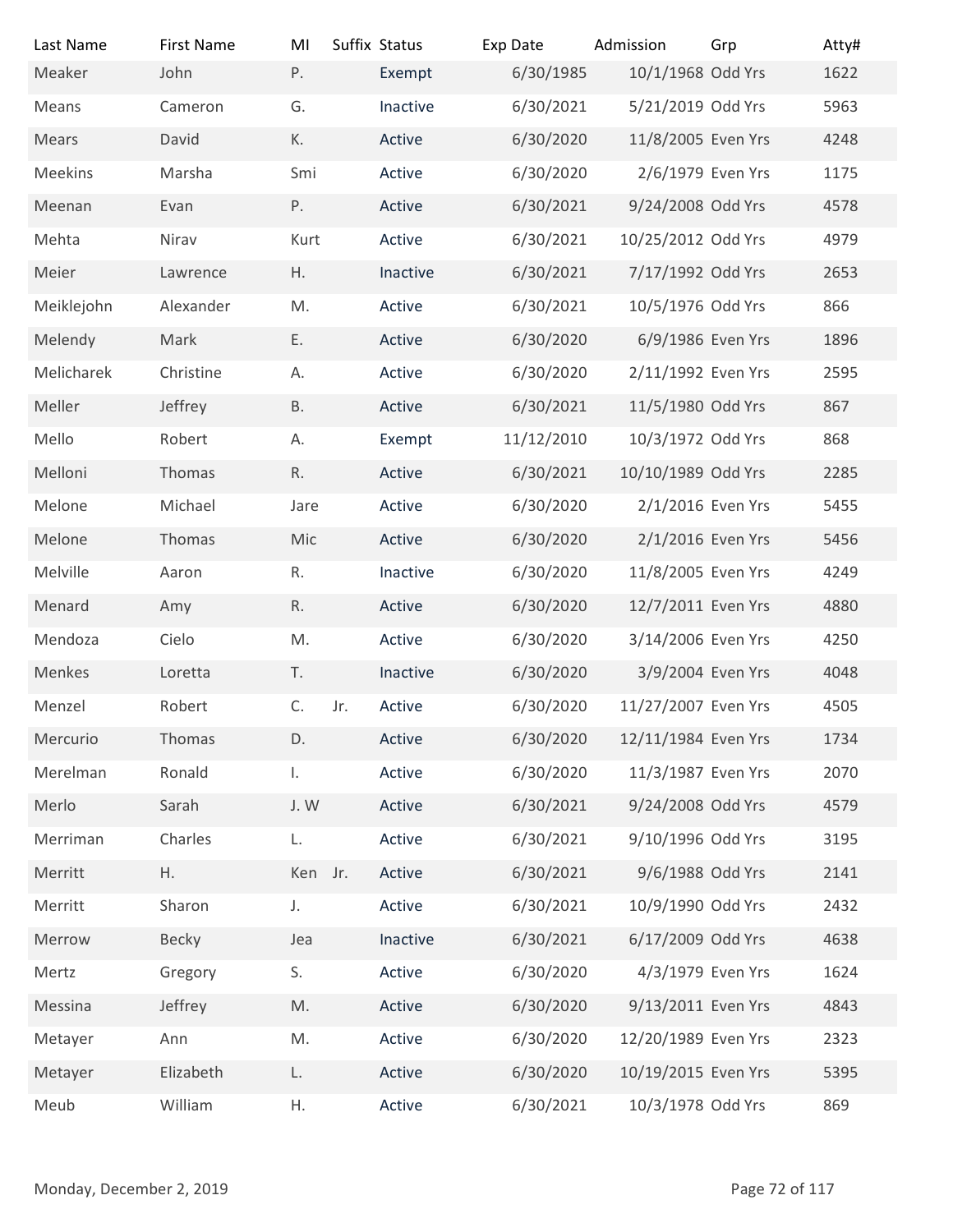| Last Name<br>Meyer       | <b>First Name</b><br>Fred | MI<br>Jay     | Suffix Status<br>Active     | Exp Date<br>6/30/2021 | Admission<br>10/18/1994 Odd Yrs          | Grp            | Atty#<br>2921 |
|--------------------------|---------------------------|---------------|-----------------------------|-----------------------|------------------------------------------|----------------|---------------|
| Meyer                    | Gregg                     | M.            | Active                      | 6/30/2021             | 10/13/1992 Odd Yrs                       |                | 2685          |
| Meyer                    | Justin                    | R.            | Active                      | 6/30/2020             | 2/22/2016 Even Yrs                       |                | 5464          |
| Meyer                    | Peter                     | D.            | Active                      | 6/30/2021             | 7/17/1992 Odd Yrs                        |                | 2654          |
| Meyer                    | Stuart                    | P.            | Active                      | 6/30/2020             | 4/8/1996 Even Yrs                        |                | 3153          |
| Meyers                   | Jeffrey                   | А.            | Inactive                    | 6/30/2020             | 6/15/2004 Even Yrs                       |                | 4103          |
| Micciche                 | Christopher               | А.            | Active                      | 6/30/2020             | 4/26/1983 Even Yrs                       |                | 871           |
| Michael                  | Nicholas                  | G.            | Active                      | 6/30/2021             | 5/30/2007 Odd Yrs                        |                | 4463          |
| Michaelis                | Kathryn                   | Η.            | Active                      | 6/30/2021             | 4/15/2013 Odd Yrs                        |                | 5039          |
| Michak                   | George                    | А.            | Inactive                    | 6/30/2021             | 11/3/1987 Odd Yrs                        |                | 2064          |
| Michelsen                | Kristina                  | $\mathsf{L}$  | Active                      | 6/30/2021             | 10/6/1993 Odd Yrs                        |                | 2797          |
|                          | David                     |               | Active                      | 6/30/2021             | 3/13/2007 Odd Yrs                        |                | 4429          |
| Mickenberg               |                           | А.            |                             |                       |                                          |                |               |
| Mihalich                 | Jennifer                  | G.            | Inactive                    | 6/30/2021             | 6/14/2001 Odd Yrs                        |                | 3716          |
| Mihaly                   | Christy                   | Tayl          | Inactive                    | 6/30/2020             | 3/14/2006 Even Yrs<br>10/17/2016 Odd Yrs |                | 4293          |
| Mihaly                   | Elena                     | M.            | Active                      | 6/30/2021             |                                          |                | 5552          |
| Mikell                   | Andrew                    | D.            | Active                      | 6/30/2020             | 9/13/1984 Even Yrs                       |                | 1401          |
| Miles                    | MarySita                  | M.            | Active                      | 6/30/2021             | 7/9/2018 Odd Yrs                         |                | 5806          |
| Milford                  | Lewis                     | M.            | Active                      | 6/30/2021             | 9/6/1988 Odd Yrs                         |                | 2142          |
| Miller                   | Adam                      | Hen           | Active                      | 6/30/2021             | 10/20/2014 Odd Yrs                       |                | 5263          |
| Miller                   | Clifford                  | M.            | Inactive                    | 6/30/2021             | 5/14/1981 Odd Yrs                        |                | 1625          |
| Miller                   | David                     | G.            | Active                      | 6/30/2021             | 10/3/1972 Odd Yrs                        |                | 875           |
| Miller                   | Edward                    | А.            | Jr.<br>Active               | 6/30/2020             | 12/11/1973 Even Yrs                      |                | 1433          |
| Miller                   | Elizabeth                 | H.            | Active                      | 6/30/2021             | 10/13/1998 Odd Yrs                       |                | 3441          |
| Miller                   | Emily                     | К.            | Active                      | 6/30/2020             | 1/12/2018 Even Yrs                       |                | 5739          |
| Miller                   | Eric                      | S.            | Active                      | 6/30/2021             | 3/17/1999 Odd Yrs                        |                | 3493          |
| Miller                   | Gertrude                  | R.            | Active                      | 6/30/2020             | 2/15/2000 Even Yrs                       |                | 3579          |
| Miller                   | Harland                   | L.            | Active<br>$\vert\vert\vert$ | 6/30/2021             | 9/19/1983 Odd Yrs                        |                | 880           |
| Miller                   | Katherine                 | <b>B.</b>     | Inactive                    | 6/30/2021             | 2/2/1988 Odd Yrs                         |                | 2090          |
| Miller                   | Lawrence                  |               | Inactive                    | 6/30/2020             | 11/7/1961 Even Yrs                       |                | 877           |
| Miller                   | Randy                     | Joe<br>$\Box$ | Active                      | 6/30/2021             | 12/31/2014 Odd Yrs                       |                | 5294          |
| Miller                   | Robert                    | А.            | Active<br>Jr.               | 6/30/2021             | 12/17/1987 Odd Yrs                       |                | 2079          |
| Miller                   | Sarah                     | $\mathsf R.$  | Active                      | 6/30/2020             | 11/8/2005 Even Yrs                       |                | 4258          |
|                          |                           |               |                             |                       |                                          |                |               |
| Monday, December 2, 2019 |                           |               |                             |                       |                                          | Page 73 of 117 |               |
|                          |                           |               |                             |                       |                                          |                |               |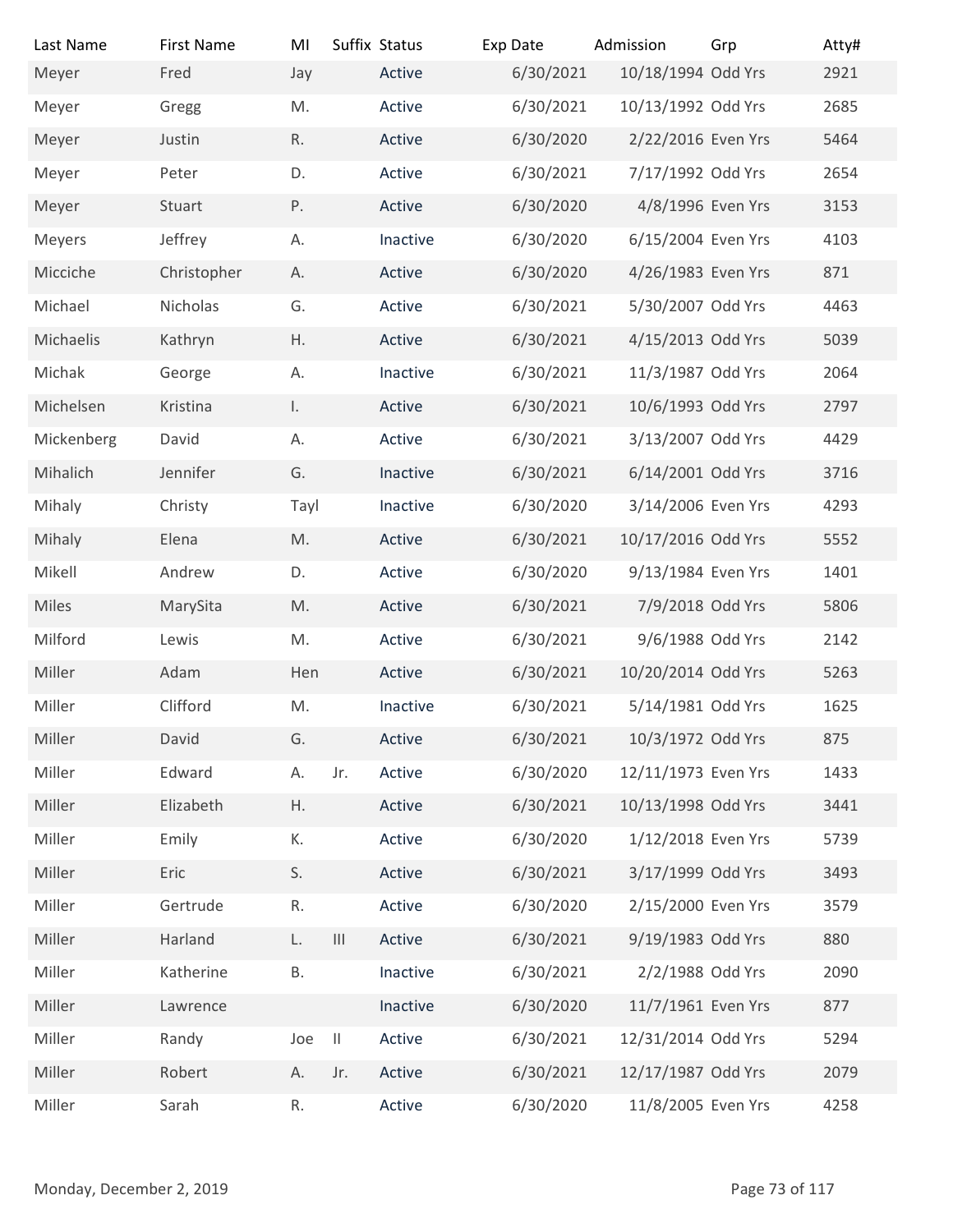| Last Name                | <b>First Name</b>           | MI        | Suffix Status |                  | Exp Date               | Admission                               | Grp | Atty#          |
|--------------------------|-----------------------------|-----------|---------------|------------------|------------------------|-----------------------------------------|-----|----------------|
| Miller                   | Stephen                     | L.        |               | Active           | 6/30/2020              | 3/11/2003 Even Yrs                      |     | 3946           |
| Miller                   | Susanne                     | P.        |               | Inactive         | 6/30/2021              | 9/14/2004 Odd Yrs                       |     | 4112           |
| Miller                   | Suzanna                     | C.        |               | Active           | 6/30/2022              | 11/22/2019 Even Yrs                     |     | 6033           |
| Miller                   | Wilhelmina                  | Din       |               | Active           | 6/30/2021              | 10/10/1989 Odd Yrs                      |     | 2275           |
| Miller                   | William                     | <b>B.</b> | Jr.           | Active           | 6/30/2021              | 11/21/1980 Odd Yrs                      |     | 879            |
| Mills                    | Alfred                      | S.        |               | Active           | 6/30/2020              | 6/8/2006 Even Yrs                       |     | 4326           |
| <b>Mills</b>             | Bryan                       | L.        |               | Inactive         | 6/30/2021              | 10/13/1998 Odd Yrs                      |     | 3442           |
| Milne Keys               | Elise                       | Mar       |               | Active           | 6/30/2021              | 1/20/2017 Odd Yrs                       |     | 5610           |
| Minadeo                  | Joseph                      | M.        |               | Inactive         | 6/30/2020              | 3/11/1996 Even Yrs                      |     | 3136           |
| Minor                    | Julie                       | M.        |               | Active           | 6/30/2020              | 11/14/1989 Even Yrs                     |     | 2303           |
| Misenko                  | Darren                      | R.        |               | Active           | 6/30/2021              | 9/14/2006 Odd Yrs                       |     | 4327           |
| Misenko                  | Stacey                      | Port      |               | Inactive         | 6/30/2020              | 3/14/2006 Even Yrs                      |     | 4295           |
| Miskovich                | Craig                       | T.        |               | Active           | 6/30/2021              | 6/16/2003 Odd Yrs                       |     | 3987           |
| Mitchell                 | Kate                        |           |               | Inactive         | 6/30/2021              | 2/6/1973 Odd Yrs                        |     | 1628           |
| Mobbs                    | Renee                       | L.        |               | Active           | 6/30/2020              | 12/10/2009 Even Yrs                     |     | 4673           |
| Modun                    | Amy                         | А.        |               | Active           | 6/30/2021              | 10/25/2012 Odd Yrs                      |     | 4980           |
| Molde                    | Douglas                     | L.        |               | Active           | 6/30/2021              | 2/1/1972 Odd Yrs                        |     | 886            |
| Moll<br>Monaghan         | Christopher<br><b>Brian</b> | C.<br>P.  |               | Active<br>Active | 6/30/2021<br>6/30/2020 | 3/8/1988 Odd Yrs<br>12/18/2002 Even Yrs |     | 2100<br>3933   |
| Monahan                  | Dena                        |           |               | Inactive         | 6/30/2020              | 2/3/1981 Even Yrs                       |     | 887            |
| Monahan                  | J.                          | Ste       |               | Active           | 6/30/2021              | 11/1/1983 Odd Yrs                       |     | 889            |
| Monde                    | Steven                      | J.        |               | Active           | 6/30/2021              | 5/17/2011 Odd Yrs                       |     | 4827           |
| Monette                  | John                        | P.        |               | Active           | 6/30/2020              | 10/2/1979 Even Yrs                      |     | 890            |
| Mongan                   | Madeleine                   |           |               | Pro Bono         | 6/30/2021              | 4/13/1984 Odd Yrs                       |     | 891            |
|                          |                             |           |               | Emeritus         |                        |                                         |     |                |
| Monks                    | Daniel                      | W.        |               | Inactive         | 6/30/2021              | 2/19/1998 Odd Yrs                       |     | 3372           |
| Monte                    | Michael                     | D.        |               | Active           | 6/30/2021              | 5/18/1999 Odd Yrs                       |     | 3512           |
| Monte                    | Suzanne                     | M.        |               | Active           | 6/30/2021              | 1/18/2001 Odd Yrs                       |     | 3682           |
| Montemagni               | Thomas                      | J.        |               | Active           | 6/30/2021              | 10/10/1989 Odd Yrs                      |     | 2287           |
| Montgomery               | Christopher                 |           |               | Active           | 6/30/2021              | 2/21/1997 Odd Yrs                       |     | 3253           |
| Montroll                 | Andrew                      | Η.        |               | Active           | 6/30/2021              | 2/6/1990 Odd Yrs                        |     | 2343           |
| Moody                    | Thomas                      | Η.        |               | Active           | 6/30/2021              | 2/6/1990 Odd Yrs                        |     | 2344           |
| Moore                    | Ashley                      | Ε.        |               | Active           | 6/30/2021              | 8/9/2018 Odd Yrs                        |     | 5825           |
|                          |                             |           |               |                  |                        |                                         |     |                |
| Monday, December 2, 2019 |                             |           |               |                  |                        |                                         |     | Page 74 of 117 |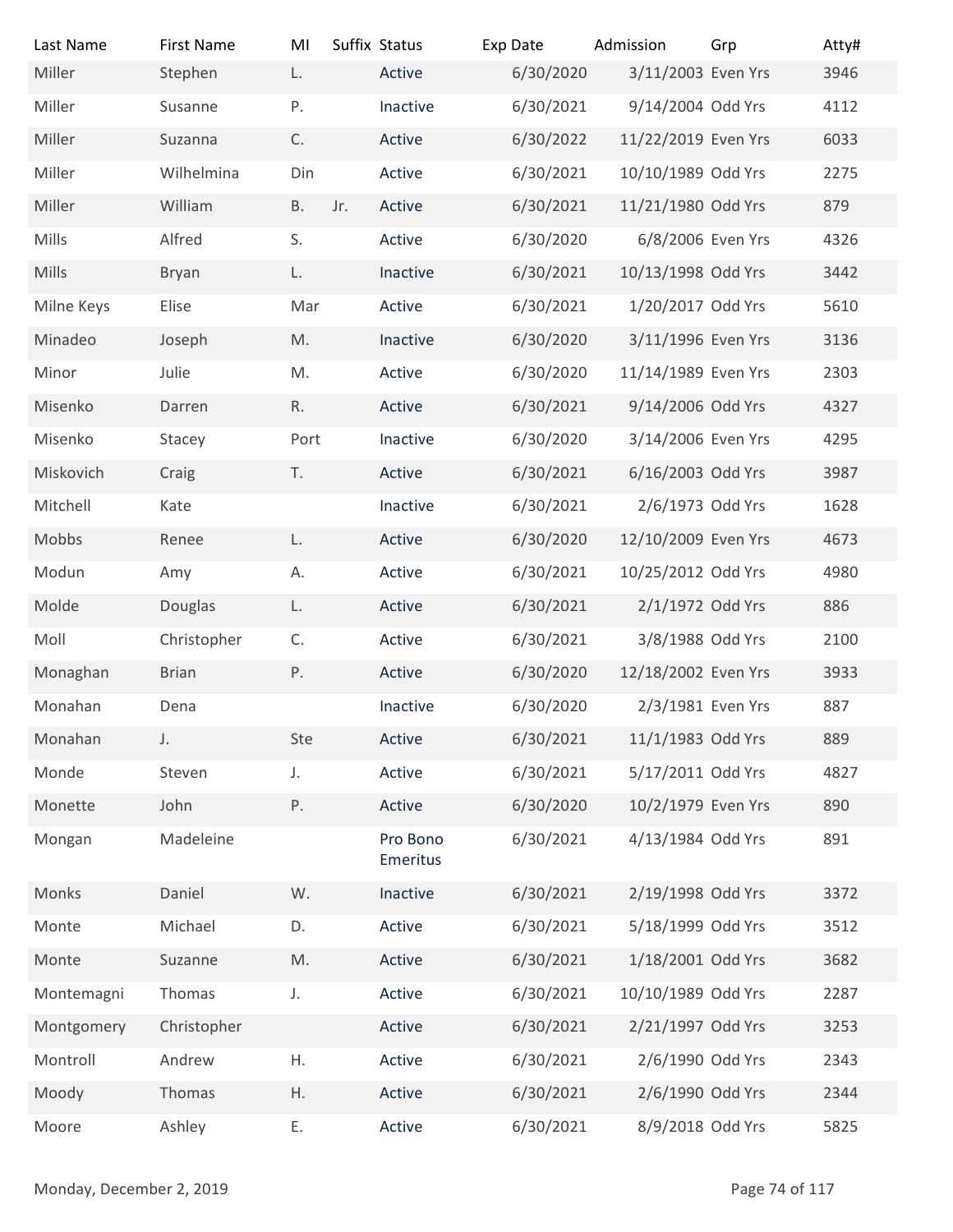| Last Name                | <b>First Name</b>      | MI       | Suffix Status                      |                                | Exp Date               | Admission<br>6/16/2003 Odd Yrs | Grp            | Atty#       |
|--------------------------|------------------------|----------|------------------------------------|--------------------------------|------------------------|--------------------------------|----------------|-------------|
| Moore<br>Moore           | Christopher<br>Douglas | S.<br>S. |                                    | Active<br>Pro Bono<br>Emeritus | 6/30/2021<br>6/30/2021 | 11/23/1982 Odd Yrs             |                | 3993<br>898 |
| Moore                    | Erin                   | M.       |                                    | Active                         | 6/30/2021              | 7/24/2018 Odd Yrs              |                | 5816        |
| Moore                    | Jennifer               | К.       |                                    | Active                         | 6/30/2020              | 6/11/2002 Even Yrs             |                | 3854        |
| Moore                    | Jennifer               | C.       |                                    | Inactive                       | 6/30/2021              | 9/14/2006 Odd Yrs              |                | 4362        |
| Moore                    | Kathleen               | M.       |                                    | Inactive                       | 6/30/2020              | 2/7/1983 Even Yrs              |                | 899         |
| Moorman                  | Jesse                  | L.       |                                    | Active                         | 6/30/2021              | 5/30/2007 Odd Yrs              |                | 4403        |
| Moran                    | James                  | M.       |                                    | Active                         | 6/30/2020              | 5/9/1989 Even Yrs              |                | 2227        |
| Moran                    | Sara-Ellen             | M.       |                                    | Active                         | 6/30/2020              | 6/18/2008 Even Yrs             |                | 4569        |
| Moran                    | Timothy                | G.       |                                    | Inactive                       | 6/30/2021              | 5/7/1990 Odd Yrs               |                | 2379        |
| Mordecai                 | Adam                   | R.       |                                    | Active                         | 6/30/2021              | 5/17/2013 Odd Yrs              |                | 5058        |
| Moreau                   | Heidi                  | J.       |                                    | Active                         | 6/30/2020              | 12/10/2009 Even Yrs            |                | 4674        |
| Moreau                   | Pamela                 | Ann      |                                    | Active                         | 6/30/2020              | 10/22/2002 Even Yrs            |                | 3874        |
| Morgan                   | <b>Barbara</b>         | A.B      |                                    | Active                         | 6/30/2020              | 11/27/2007 Even Yrs            |                | 4506        |
| Morgan                   | Clayton                | Wal      |                                    | Active                         | 6/30/2020              | 11/20/2017 Even Yrs            |                | 5718        |
| Morgan                   | Dennis                 | Lee II   |                                    | Active                         | 6/30/2020              | 7/31/2017 Even Yrs             |                | 5660        |
| Morgan                   | Eric                   | J.       |                                    | Active                         | 6/30/2020              | 11/8/2013 Even Yrs             |                | 5126        |
| Morgan                   | Glenn                  | S.       |                                    | Active                         | 6/30/2020              | 12/2/1975 Even Yrs             |                | 904         |
| Morgan                   | Kirsten                | M.       |                                    | Active                         | 6/30/2021              | 10/23/2018 Odd Yrs             |                | 5871        |
| Morgan                   | Ron                    | R.       |                                    | Active                         | 6/30/2021              | 6/14/2001 Odd Yrs              |                | 3717        |
| Morgan                   | Wendy                  |          |                                    | Active                         | 6/30/2020              | 10/4/1977 Even Yrs             |                | 905         |
| Morgan                   | Zara                   | К.       |                                    | Inactive                       | 6/30/2021              | 5/30/2007 Odd Yrs              |                | 4457        |
| Mori                     | Michael                | D.       |                                    | Active                         | 6/30/2020              | 3/5/2018 Even Yrs              |                | 5768        |
| Moritz                   | Daphne                 |          |                                    | Active                         | 6/30/2021              | 12/4/1990 Odd Yrs              |                | 2461        |
| Morris                   | Aaron                  | T.       |                                    | Active                         | 6/30/2021              | 5/29/2019 Odd Yrs              |                | 5967        |
| Morris                   | Ira                    | N.       |                                    | Active                         | 6/30/2021              | 4/10/1991 Odd Yrs              |                | 2488        |
| Morris                   | Patricia               |          |                                    | Active                         | 6/30/2020              | 2/15/2018 Even Yrs             |                | 5755        |
| Morris                   | Walter                 | M.       | Jr.                                | Exempt                         | 6/30/1991              | 10/5/1976 Odd Yrs              |                | 907         |
| Morris                   | William                | J.       | $\ensuremath{\mathsf{III}}\xspace$ | Active                         | 6/30/2021              | 3/26/2001 Odd Yrs              |                | 3699        |
| Morrissette              | Peter                  | J.       |                                    | Inactive                       | 6/30/2021              | 10/1/1968 Odd Yrs              |                | 908         |
| Morrissey                | Jason                  | Ρ.       |                                    | Active                         | 6/30/2021              | 3/15/2005 Odd Yrs              |                | 4166        |
| Morrissey                | Mary                   | L.       |                                    | Exempt                         | 6/30/2017              | 10/18/1994 Odd Yrs             |                | 2942        |
| Monday, December 2, 2019 |                        |          |                                    |                                |                        |                                | Page 75 of 117 |             |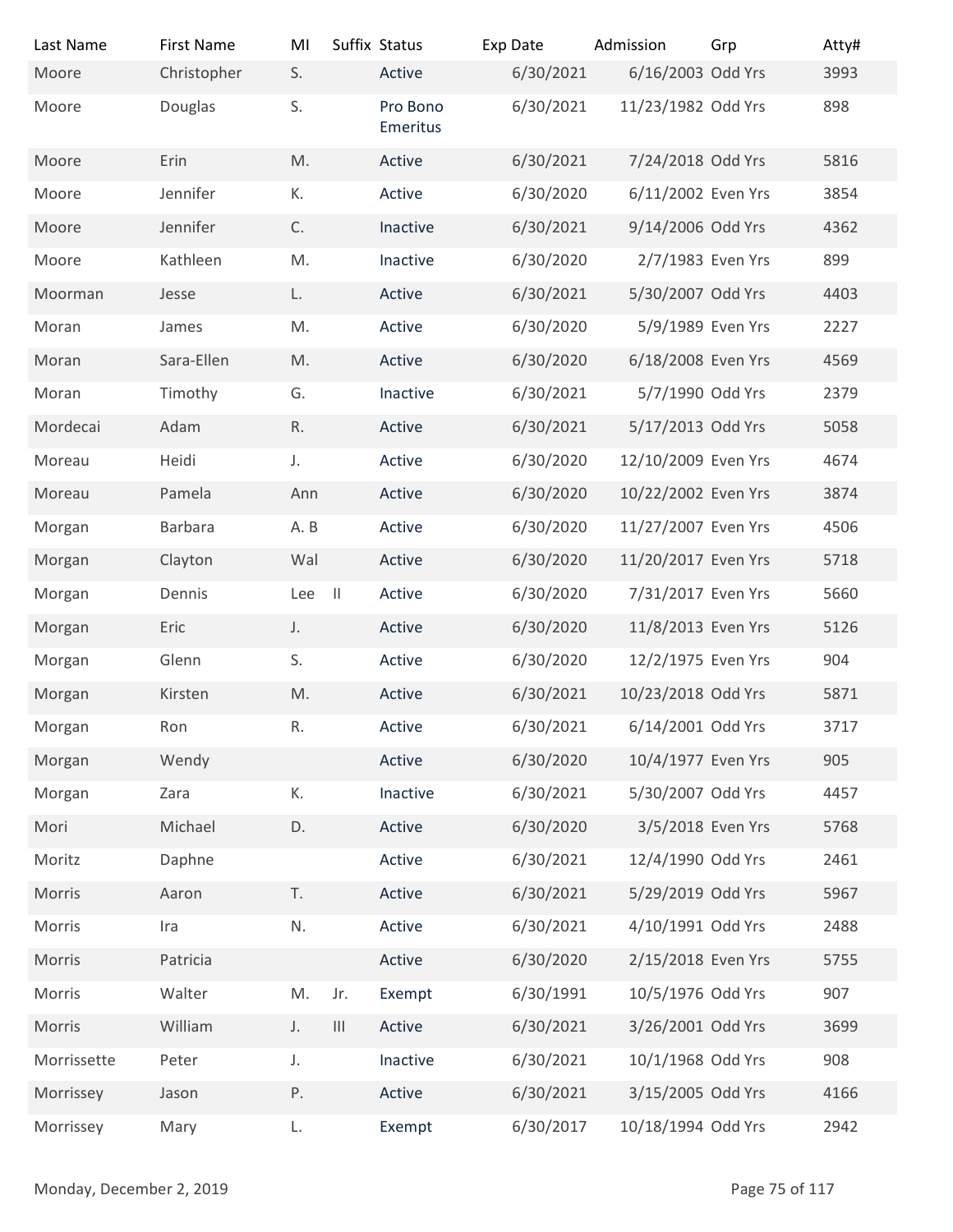| Last Name                | <b>First Name</b> | MI         |               | Suffix Status | Exp Date  | Admission           | Grp            | Atty# |
|--------------------------|-------------------|------------|---------------|---------------|-----------|---------------------|----------------|-------|
| Morse                    | Christopher       | P.         |               | Active        | 6/30/2020 | 11/19/2002 Even Yrs |                | 3923  |
| Morse                    | James             | L.         |               | Exempt        | 6/30/2004 | 2/3/1970 Even Yrs   |                | 1632  |
| Morse                    | Jeffrey           | G.         |               | Active        | 6/30/2020 | 2/22/1979 Even Yrs  |                | 912   |
| Morwood                  | Paul              | R.         |               | Active        | 6/30/2021 | 10/3/1978 Odd Yrs   |                | 914   |
| Moss                     | Neil              | S.         |               | Active        | 6/30/2020 | 12/5/1967 Even Yrs  |                | 915   |
| Moulton                  | Richard           | W.         | $\  \cdot \ $ | Active        | 6/30/2020 | 2/15/2000 Even Yrs  |                | 3581  |
| Mowle                    | Amanda            | F.         |               | Active        | 6/30/2020 | 3/31/2010 Even Yrs  |                | 4694  |
| Moyer                    | Robert            | Η.         |               | Inactive      | 6/30/2021 | 12/7/1976 Odd Yrs   |                | 916   |
| Mulcahy                  | Kathryn           | К.         |               | Active        | 6/30/2021 | 10/23/2018 Odd Yrs  |                | 5865  |
| Mullaly                  | Richard           | Ε.         |               | Active        | 6/30/2020 | 4/22/1985 Even Yrs  |                | 1775  |
| Mullane                  | Denise            | К.         |               | Active        | 6/30/2021 | 5/10/1988 Odd Yrs   |                | 2124  |
| Muller                   | Lisa              | F.         |               | Active        | 6/30/2020 | 9/25/2007 Even Yrs  |                | 4479  |
| Mullett                  | David             | Joh        |               | Active        | 6/30/2020 | 6/16/1987 Even Yrs  |                | 2016  |
| Mulligan                 | James             | L.         |               | Active        | 6/30/2020 | 5/11/2000 Even Yrs  |                | 3610  |
| Mulvey                   | William           | А.         | Jr.           | Active        | 6/30/2020 | 12/7/2011 Even Yrs  |                | 4861  |
| Mumford                  | John              | В.         |               | Active        | 6/30/2021 | 5/29/2019 Odd Yrs   |                | 5968  |
| Munger                   | Mary              | Billi      |               | Inactive      | 6/30/2020 | 12/27/1984 Even Yrs |                | 1737  |
| Munson                   | Michael           | S.         |               | Active        | 6/30/2020 | 6/18/2008 Even Yrs  |                | 4568  |
| Munson                   | Patrick           | W.         |               | Inactive      | 6/30/2020 | 9/13/2011 Even Yrs  |                | 4844  |
| Murcic                   | Janis             | M.         |               | Inactive      | 6/30/2021 | 9/7/1982 Odd Yrs    |                | 918   |
| Murdoch                  | James             | W.         |               | Active        | 6/30/2021 | 10/1/1968 Odd Yrs   |                | 919   |
|                          |                   |            |               |               |           |                     |                |       |
| Murdough                 | Sarah             | S.         |               | Active        | 6/30/2020 | 6/13/1995 Even Yrs  |                | 3024  |
| Murnane                  | Janet             | C.         |               | Active        | 6/30/2020 | 2/3/1987 Even Yrs   |                | 1961  |
| Murphy                   | <b>Brian</b>      | R.         |               | Active        | 6/30/2020 | 2/15/2000 Even Yrs  |                | 3582  |
| Murphy                   | Christine         | Α.         |               | Inactive      | 6/30/2020 | 3/11/2003 Even Yrs  |                | 3947  |
| Murphy                   | James             | D'Al Sr.   |               | Active        | 6/30/2021 | 2/26/2015 Odd Yrs   |                | 5328  |
| Murphy                   | James             | G.         |               | Active        | 6/30/2020 | 12/16/1997 Even Yrs |                | 3367  |
| Murphy                   | Laura             | <b>Buc</b> |               | Active        | 6/30/2021 | 12/5/2006 Odd Yrs   |                | 4372  |
| Murphy                   | Liam              | L.         |               | Active        | 6/30/2021 | 9/19/1983 Odd Yrs   |                | 922   |
| Murphy                   | Stephen           | J.         |               | Active        | 6/30/2020 | 10/7/1975 Even Yrs  |                | 920   |
| Murray                   | Jean              | L.         |               | Active        | 6/30/2021 | 10/13/1998 Odd Yrs  |                | 3443  |
| Murray                   | Susan             | M.         |               | Active        | 6/30/2021 | 2/7/1984 Odd Yrs    |                | 1635  |
|                          |                   |            |               |               |           |                     |                |       |
| Monday, December 2, 2019 |                   |            |               |               |           |                     | Page 76 of 117 |       |
|                          |                   |            |               |               |           |                     |                |       |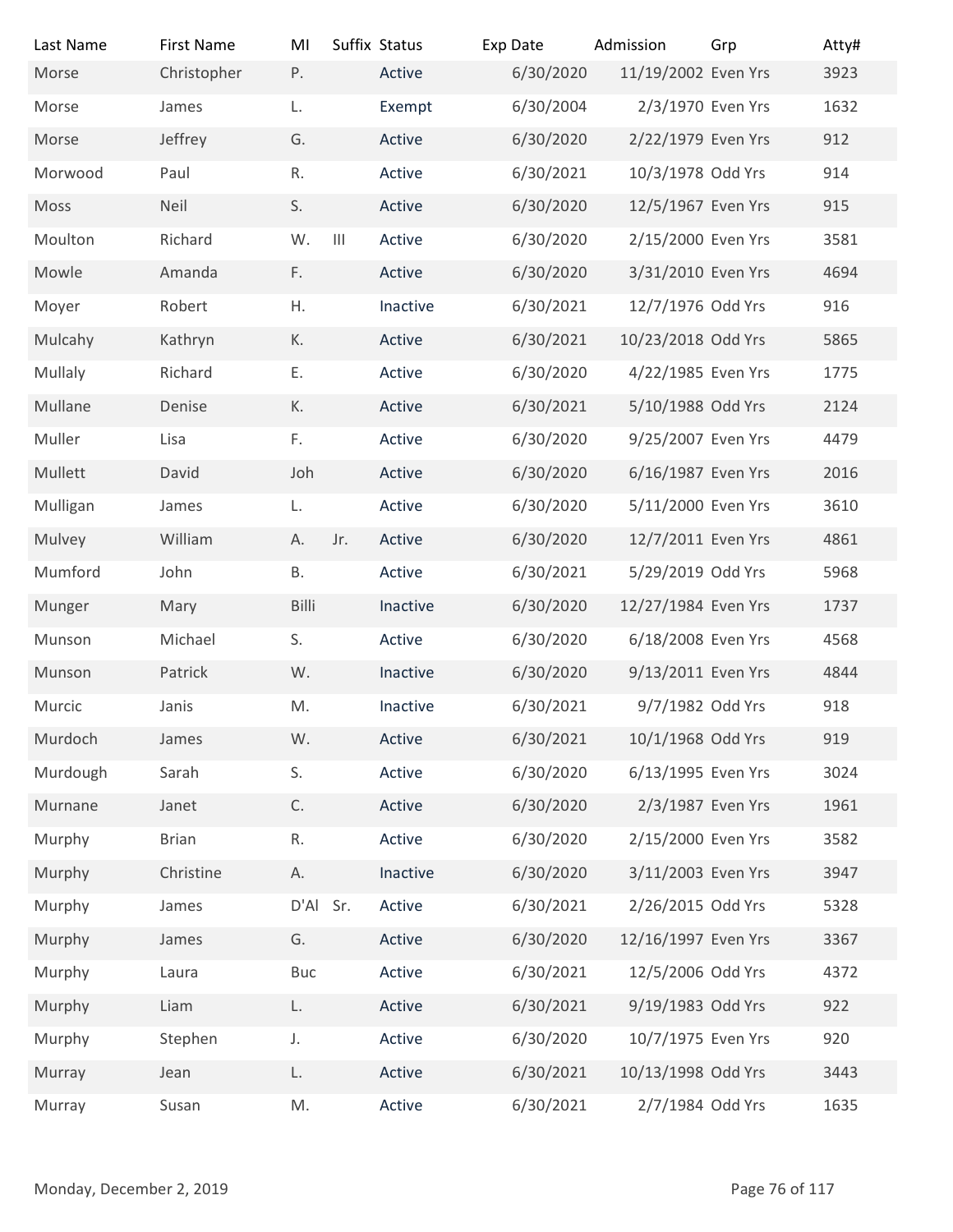| Last Name                | <b>First Name</b> | MI        | Suffix Status             | Exp Date  | Admission           | Grp            | Atty# |
|--------------------------|-------------------|-----------|---------------------------|-----------|---------------------|----------------|-------|
| Murtha                   | J.                | Gar       | Exempt                    | 6/30/2005 | 12/1/1970 Odd Yrs   |                | 926   |
| Musacchio                | John              | Ant       | Active                    | 6/30/2020 | 11/2/2017 Even Yrs  |                | 5712  |
| Musgrave                 | Richard           | J.        | Active                    | 6/30/2020 | 11/8/2005 Even Yrs  |                | 4252  |
| Myer                     | Lawrence          | Ε.        | Active                    | 6/30/2021 | 11/6/1984 Odd Yrs   |                | 1428  |
| Myers                    | Howard            | <b>B.</b> | Active                    | 6/30/2020 | 3/16/2000 Even Yrs  |                | 3591  |
| Myerson                  | <b>Bradley</b>    | D.        | Active                    | 6/30/2020 | 9/7/1982 Even Yrs   |                | 927   |
| Myka                     | Jennifer          | L.        | Active                    | 6/30/2021 | 6/13/1995 Odd Yrs   |                | 3018  |
| Nagurney                 | Gregory           |           | Active                    | 6/30/2021 | 3/15/2005 Odd Yrs   |                | 4167  |
| Nappen                   | Louis             | Ρ.        | Active                    | 6/30/2021 | 3/9/2017 Odd Yrs    |                | 5624  |
| Naramore                 | lan               | К.        | Inactive                  | 6/30/2020 | 6/23/2010 Even Yrs  |                | 4717  |
| Narey                    | Stephen           | F.        | Active                    | 6/30/2020 | 11/8/2005 Even Yrs  |                | 4253  |
| Naud                     | Mark              | Ε.        | Active                    | 6/30/2021 | 10/24/1996 Odd Yrs  |                | 3214  |
| Naud                     | Renee             | L.        | Active                    | 6/30/2021 | 2/23/2017 Odd Yrs   |                | 5616  |
| Naylor                   | Cammie            |           | Active                    | 6/30/2020 | 12/18/2017 Even Yrs |                | 5724  |
| Neal                     | Cassidy           | J.        | Active                    | 6/30/2021 | 2/16/2017 Odd Yrs   |                | 5614  |
| Neal                     | Mary              | Ann       | Active                    | 6/30/2020 | 2/19/1998 Even Yrs  |                | 3373  |
| Nececkas                 | Thomas            | W.        | Active                    | 6/30/2021 | 1/3/2017 Odd Yrs    |                | 5602  |
| Necrason                 | Adam              |           | Inactive                  | 6/30/2021 | 10/24/1996 Odd Yrs  |                | 3215  |
|                          |                   | Roy       |                           |           |                     |                |       |
| Nelson                   | Alexander         | S.        | Active                    | 6/30/2020 | 6/20/2012 Even Yrs  |                | 4931  |
| Nelson                   | Alexandrea        | L.        | Active                    | 6/30/2021 | 10/23/2018 Odd Yrs  |                | 5859  |
| Nelson                   | Jennifer          | Ε.        | Active                    | 6/30/2021 | 10/18/1994 Odd Yrs  |                | 2919  |
| Nelson                   | Patricia          |           | Active                    | 6/30/2020 | 9/16/2009 Even Yrs  |                | 4646  |
| Nelson                   | Sandra            | Α.        | Active                    | 6/30/2020 | 10/7/1997 Even Yrs  |                | 3333  |
| Nelson                   | William           | А.        | Inactive                  | 6/30/2021 | 10/3/1978 Odd Yrs   |                | 930   |
| Nemeth                   | Marc              | D.        | Active                    | 6/30/2020 | 9/16/1997 Even Yrs  |                | 3119  |
| Neronha                  | Christopher       | M.        | Inactive                  | 6/30/2020 | 11/19/2002 Even Yrs |                | 3890  |
| Neumann                  | Stacey            | D.        | Inactive                  | 6/30/2020 | 11/8/2005 Even Yrs  |                | 4254  |
| Nevins                   | Dana              | J.        | Active                    | 6/30/2021 | 9/12/2018 Odd Yrs   |                | 5838  |
| Nevrla                   | Martin            | J.        | Inactive                  | 6/30/2021 | 9/1/1987 Odd Yrs    |                | 2029  |
| Newbold                  | Elizabeth         |           | Inactive                  | 6/30/2020 | 6/20/2012 Even Yrs  |                | 4932  |
| Newborn                  | Matthew           | R.        | Active                    | 6/30/2021 | 3/24/2009 Odd Yrs   |                | 4621  |
| Newhouse                 | Arthur            | N.        | $\  \cdot \ $<br>Inactive | 6/30/2020 | 3/15/1994 Even Yrs  |                | 2860  |
|                          |                   |           |                           |           |                     |                |       |
| Monday, December 2, 2019 |                   |           |                           |           |                     | Page 77 of 117 |       |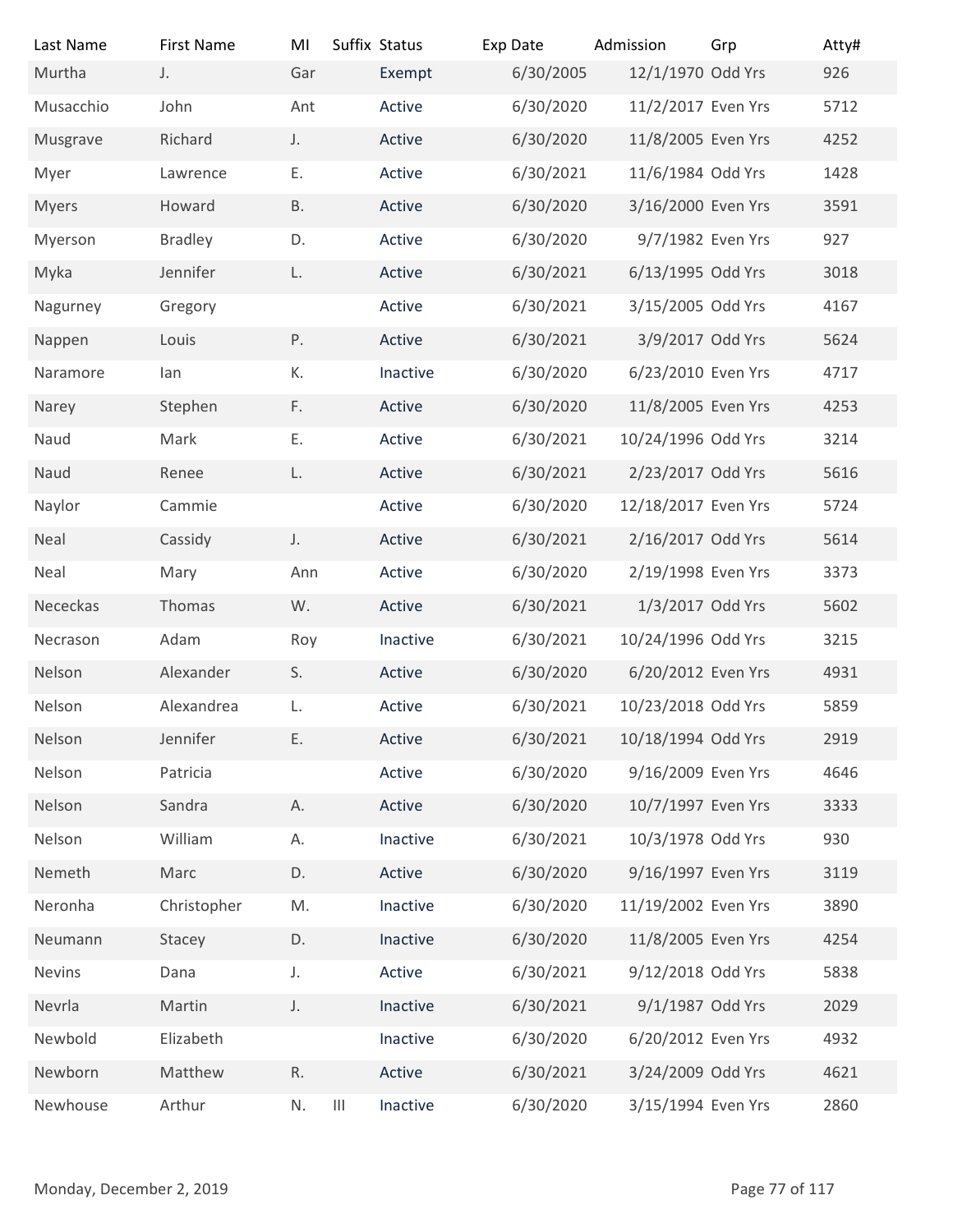| Last Name                | <b>First Name</b> | MI           | Suffix Status | Exp Date  | Admission           | Grp            | Atty# |
|--------------------------|-------------------|--------------|---------------|-----------|---------------------|----------------|-------|
| Newman                   | John              | C.           | Active        | 6/30/2020 | 6/13/1995 Even Yrs  |                | 3040  |
| Newman                   | Miriam            | W.           | Active        | 6/30/2021 | 2/21/1997 Odd Yrs   |                | 3255  |
| Newman                   | Zoe               | W.           | Active        | 6/30/2020 | 6/13/2018 Even Yrs  |                | 5788  |
| Neyenhouse               | Jennifer          | Ε.           | Active        | 6/30/2021 | 10/23/2018 Odd Yrs  |                | 5862  |
| Neylon                   | William           | Ρ.           | Active        | 6/30/2020 | 10/2/1973 Even Yrs  |                | 933   |
| Nicholls                 | John              | F.           | Inactive      | 6/30/2021 | 10/1/1974 Odd Yrs   |                | 934   |
| Nichols                  | Elaine            | К.           | Active        | 6/30/2020 | 12/17/1981 Even Yrs |                | 715   |
| Nicosia                  | Josh              |              | Active        | 6/30/2021 | 3/15/2005 Odd Yrs   |                | 4168  |
| Niedermeier              | Jerome            | J.           | Exempt        | 6/30/2005 | 10/5/1976 Odd Yrs   |                | 1640  |
| Nielsen                  | Erik              | G.           | Inactive      | 6/30/2021 | 1/4/2013 Odd Yrs    |                | 5004  |
| Niksa                    | Thomas            |              | Active        | 6/30/2020 | 2/19/1998 Even Yrs  |                | 3374  |
| Nohl                     | James             | D.           | Active        | 6/30/2021 | 9/14/2006 Odd Yrs   |                | 4363  |
| Nolan                    | Christina         |              | Active        | 6/30/2021 | 6/20/2017 Odd Yrs   |                | 5643  |
| Nolan                    | Craig             | S.           | Active        | 6/30/2020 | 10/7/1997 Even Yrs  |                | 3334  |
| Nolan                    | Jeffrey           | J.           | Active        | 6/30/2020 | 11/12/1991 Even Yrs |                | 2567  |
| Nolon                    | Sean              | F.           | Active        | 6/30/2020 | 11/30/2015 Even Yrs |                | 5430  |
| Noonan                   | Beau              |              | Active        | 6/30/2020 | 6/9/2014 Even Yrs   |                | 5212  |
|                          |                   | Aug          |               |           |                     |                |       |
| Noonan                   | D.                | Mic          | Active        | 6/30/2020 | 3/9/2004 Even Yrs   |                | 4050  |
| Noonan                   | Timothy           | J.           | Active        | 6/30/2020 | 6/13/1995 Even Yrs  |                | 3041  |
| Nordle                   | Christopher       | J.           | Active        | 6/30/2021 | 3/15/2005 Odd Yrs   |                | 4169  |
| Norful                   | William           | R.           | Active        | 6/30/2020 | 11/9/1999 Even Yrs  |                | 3547  |
| Norris                   | Gina              | M.           | Active        | 6/30/2020 | 9/13/2013 Even Yrs  |                | 5099  |
| Norten                   | Stephen           | G.           | Active        | 6/30/2020 | 5/5/1987 Even Yrs   |                | 1997  |
| North                    | Sarah             | S.           | Active        | 6/30/2021 | 6/14/2001 Odd Yrs   |                | 3719  |
| Norton                   | Richard           | W.           | Exempt        | 6/30/1990 | 10/5/1955 Odd Yrs   |                | 943   |
| Novak                    | Christopher       | J.           | Inactive      | 6/30/2021 | 1/9/2017 Odd Yrs    |                | 5604  |
| Novins                   | Larry             | S.           | Active        | 6/30/2021 | 12/13/1983 Odd Yrs  |                | 945   |
| Novogroski               | Benjamin          | Ε.           | Active        | 6/30/2021 | 6/27/2017 Odd Yrs   |                | 5646  |
| Novotny                  | Elizabeth         | F.           | Active        | 6/30/2021 | 4/5/1988 Odd Yrs    |                | 2105  |
| Nuissl                   | Karla             | J.           | Active        | 6/30/2020 | 12/7/2011 Even Yrs  |                | 4862  |
| Nunan                    | Sarah             | Η.           | Active        | 6/30/2021 | 2/6/2019 Odd Yrs    |                | 5910  |
| Nunlist                  | Cathryn           | $\mathsf C.$ | Inactive      | 6/30/2021 | 3/11/1991 Odd Yrs   |                | 2485  |
|                          |                   |              |               |           |                     |                |       |
| Monday, December 2, 2019 |                   |              |               |           |                     | Page 78 of 117 |       |
|                          |                   |              |               |           |                     |                |       |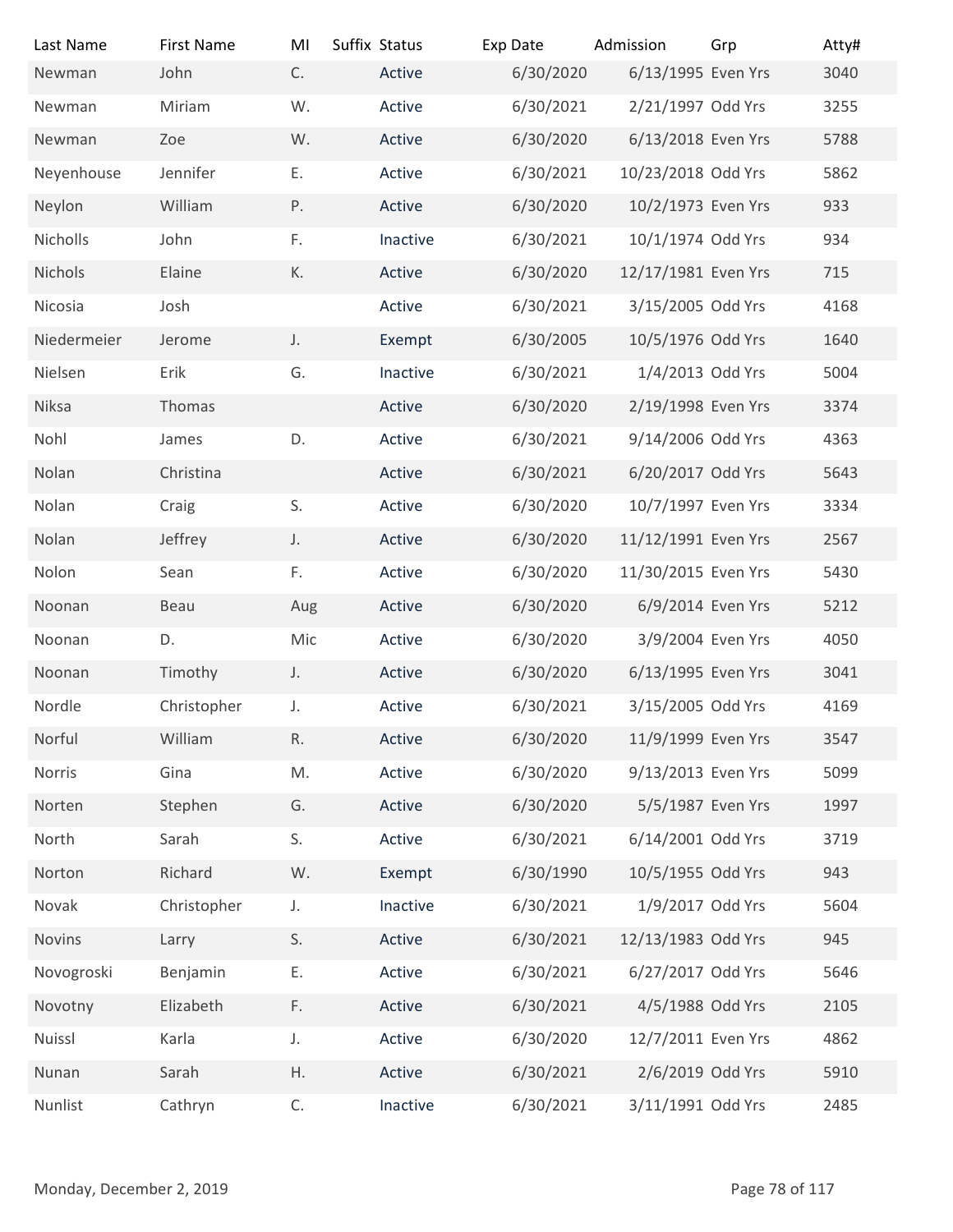| Last Name                | <b>First Name</b> | MI            |     | Suffix Status        | Exp Date  | Admission           | Grp            | Atty# |
|--------------------------|-------------------|---------------|-----|----------------------|-----------|---------------------|----------------|-------|
| Nuovo                    | Thomas            | C.            |     | Active               | 6/30/2021 | 3/23/1993 Odd Yrs   |                | 2734  |
| Nurenberg                | Gary              | К.            |     | Inactive             | 6/30/2021 | 4/3/1979 Odd Yrs    |                | 949   |
| Nussbaum                 | Neil              | L.            |     | Active               | 6/30/2020 | 8/30/1995 Even Yrs  |                | 3062  |
| Ober                     | Scott             | T.            |     | Active               | 6/30/2020 | 4/10/2014 Even Yrs  |                | 5192  |
| Oblak                    | Jacob             | S.            |     | Active               | 6/30/2022 | 11/15/2019 Even Yrs |                | 6025  |
| Obregon                  | Christena         | M.            |     | Active               | 6/30/2021 | 10/18/1994 Odd Yrs  |                | 2922  |
| O'Brian                  | Paul              | M.            |     | Active               | 6/30/2020 | 3/11/2003 Even Yrs  |                | 3948  |
| O'Brien                  | Abaigeal          | C.            |     | Inactive             | 6/30/2021 | 5/21/2019 Odd Yrs   |                | 5964  |
| O'Brien                  | Brendan           | D.            |     | Active               | 6/30/2022 | 7/25/2019 Even Yrs  |                | 5989  |
| O'Brien                  |                   |               |     |                      |           | 3/12/2019 Odd Yrs   |                |       |
|                          | Dana              | N.            |     | Active               | 6/30/2021 |                     |                | 5930  |
| O'Brien                  | Evan              | J.            |     | Active               | 6/30/2020 | 6/13/2018 Even Yrs  |                | 5789  |
| O'Brien                  | Robert            | L.            |     | Active               | 6/30/2020 | 4/29/2016 Even Yrs  |                | 5481  |
| Obuchowski               | Carole            | $\mathsf{C}.$ |     | Active               | 6/30/2020 | 5/11/2000 Even Yrs  |                | 3611  |
| Obuchowski               | Joseph            | F.            | Jr. | Active               | 6/30/2020 | 12/11/1973 Even Yrs |                | 954   |
| Obuchowski               | Raymond           | J.            |     | Active               | 6/30/2020 | 12/17/1982 Even Yrs |                | 955   |
| O'Connell                | Alfred            | Gor           |     | Active               | 6/30/2020 | 6/5/2014 Even Yrs   |                | 5211  |
| O'Connell                | W.                | Scot          |     | Active               | 6/30/2020 | 12/16/1997 Even Yrs |                | 3368  |
| O'Connor                 | Barbara           | Ε.            |     | Active               | 6/30/2020 | 1/23/2003 Even Yrs  |                | 3935  |
| O'Connor                 | Terence           | Ρ.            |     | Active               | 6/30/2021 | 5/13/2013 Odd Yrs   |                | 5054  |
| Ode                      | Carol             | <b>Bua</b>    |     | Active               | 6/30/2021 | 9/19/1983 Odd Yrs   |                | 959   |
| Ode                      | Paul              | Η.            | Jr. | Active               | 6/30/2021 | 2/2/1982 Odd Yrs    |                | 958   |
| O'Dea                    | Joseph            | J.            |     | Active               | 6/30/2021 | 10/3/1978 Odd Yrs   |                | 960   |
| Odefey                   | Stephen           | J.            |     | Active               | 6/30/2021 | 3/15/2005 Odd Yrs   |                | 4170  |
| O'Donnell                | John              | W.            |     | Active               | 6/30/2020 | 11/23/1982 Even Yrs |                | 962   |
| O'Donnell                | Margaret          | Η.            |     | Pro Bono<br>Emeritus | 6/30/2020 | 11/14/1988 Even Yrs |                | 2178  |
| Oelschlaeger             | Karen             | Α.            |     | Active               | 6/30/2021 | 9/21/2016 Odd Yrs   |                | 5541  |
| Oettinger                | Mark              | D.            |     | Active               | 6/30/2020 | 2/3/1981 Even Yrs   |                | 963   |
| Ogden                    | Herbert           | G.            |     | Active               | 6/30/2021 | 12/19/1985 Odd Yrs  |                | 1849  |
| O'Grady                  | Elaine            | <b>B.</b>     |     | Inactive             | 6/30/2020 | 6/8/2006 Even Yrs   |                | 4328  |
| O'Grady                  | Michael           | $J_{\star}$   |     | Active               | 6/30/2021 | 6/10/1997 Odd Yrs   |                | 3286  |
| O'Hagin                  | Zarina            | Sua           |     | Active               | 6/30/2020 | 11/19/2002 Even Yrs |                | 3885  |
| O'Hara                   | Joseph            | Paul          |     | Active               | 6/30/2020 | 9/6/1988 Even Yrs   |                | 1858  |
| Monday, December 2, 2019 |                   |               |     |                      |           |                     | Page 79 of 117 |       |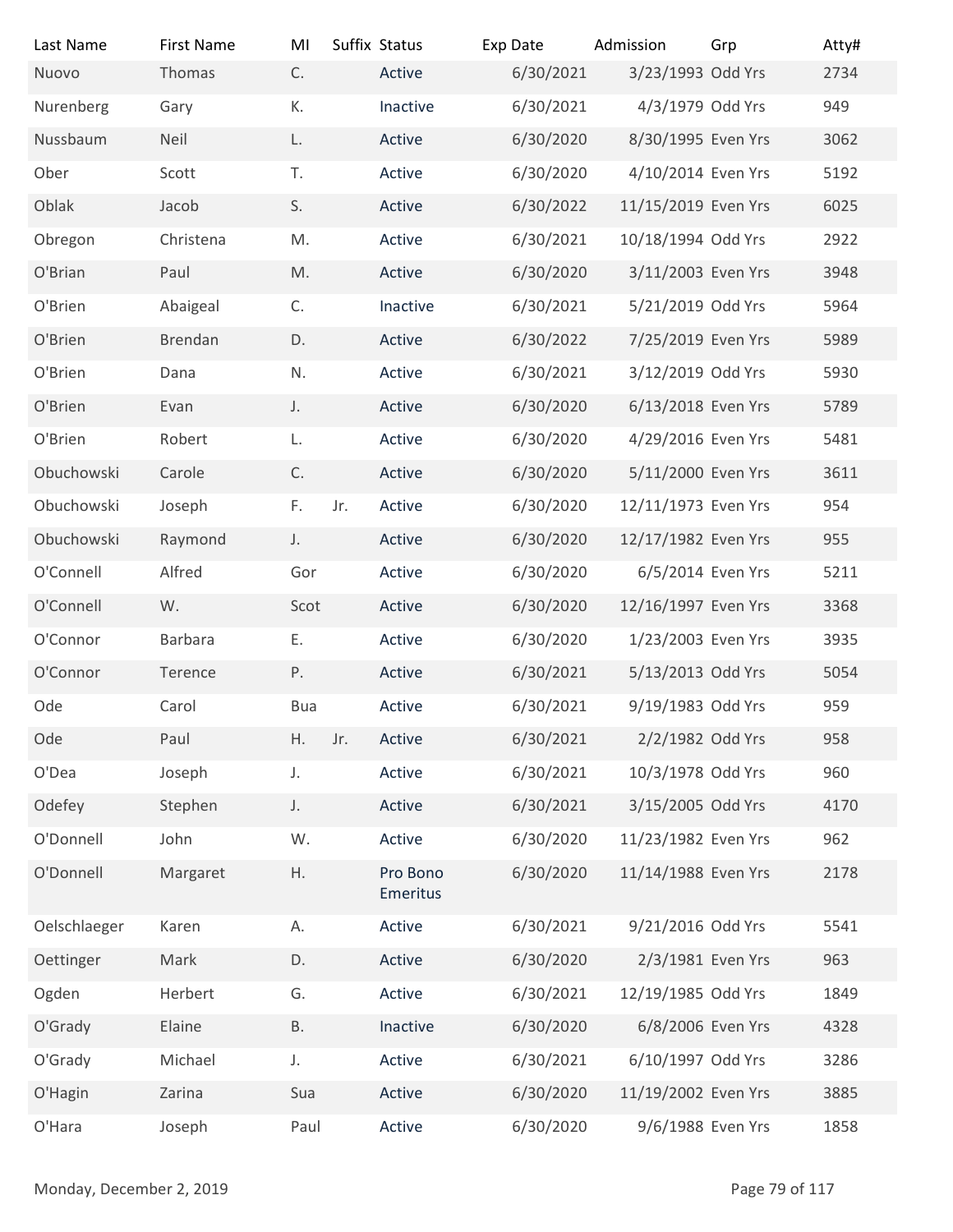| Last Name                | <b>First Name</b> | MI               | Suffix Status | Exp Date  | Admission           | Grp            | Atty# |
|--------------------------|-------------------|------------------|---------------|-----------|---------------------|----------------|-------|
| O'Hara                   | Joshua            | S.               | Active        | 6/30/2020 | 11/27/2007 Even Yrs |                | 4507  |
| Oliver                   | Christine         | M.               | Inactive      | 6/30/2020 | 3/25/2008 Even Yrs  |                | 4536  |
| Oliver                   | Jeannie           |                  | Active        | 6/30/2021 | 6/25/2015 Odd Yrs   |                | 5375  |
| Olney                    | Kelton            | D.               | Active        | 6/30/2020 | 8/25/2017 Even Yrs  |                | 5670  |
| Olsen                    | Michael           | J.               | Inactive      | 6/30/2020 | 5/19/1992 Even Yrs  |                | 2636  |
| Olson                    | Herbert           | W.               | Active        | 6/30/2021 | 2/7/1978 Odd Yrs    |                | 967   |
| Olson                    | Rebecca           | G.               | Active        | 6/30/2021 | 10/9/1990 Odd Yrs   |                | 2434  |
| Olteanu                  | Corina            |                  | Active        | 6/30/2022 | 7/1/2019 Even Yrs   |                | 5980  |
| Olvera                   | Michele           |                  | Active        | 6/30/2020 | 6/23/2010 Even Yrs  |                | 4730  |
| O'Neill                  | Jane              | C.               | Active        | 6/30/2021 | 6/16/1994 Odd Yrs   |                | 2894  |
| O'Neill                  | Jean              | C.               | Active        | 6/30/2021 | 7/17/1992 Odd Yrs   |                | 2656  |
| O'Neill                  | Jerome            | F.               | Active        | 6/30/2020 | 10/2/1973 Even Yrs  |                | 970   |
| O'Neill                  | Karen             | К.               | Active        | 6/30/2020 | 2/4/1986 Even Yrs   |                | 1862  |
| O'Neill                  | Katherine         | R.               | Active        | 6/30/2020 | 12/7/2011 Even Yrs  |                | 4887  |
| O'Neill                  | Kathleen          | <b>B.</b>        | Inactive      | 6/30/2021 | 3/26/2001 Odd Yrs   |                | 3700  |
| O'Neill                  | Kevin             | Η.               | Active        | 6/30/2021 | 9/14/2004 Odd Yrs   |                | 4113  |
| O'Neill                  | Lisa              | M.               | Inactive      | 6/30/2021 | 11/28/2001 Odd Yrs  |                | 3785  |
| O'Neill                  | Robert            | F.               | Active        | 6/30/2020 | 3/5/1986 Even Yrs   |                | 1875  |
| O'Reilly                 | Mairead           | C.               | Active        | 6/30/2021 | 12/9/2016 Odd Yrs   |                | 5572  |
| O'Reilly                 | Maureen           | А.               | Active        | 6/30/2020 | 4/9/1998 Even Yrs   |                | 3386  |
| Oreizi                   | Justin            | D.               | Inactive      | 6/30/2021 | 3/12/2019 Odd Yrs   |                | 5932  |
|                          |                   |                  |               |           | 5/9/1989 Odd Yrs    |                |       |
| O'Rourke                 | <b>Bridget</b>    | К.               | Inactive      | 6/30/2021 |                     |                | 2228  |
| O'Rourke                 | Daniel            | Ρ.               | Active        | 6/30/2021 | 2/2/1993 Odd Yrs    |                | 2727  |
| O'Rourke                 | R.                | Jose             | Active        | 6/30/2021 | 11/1/1960 Odd Yrs   |                | 975   |
| O'Rourke                 | Ralphine          | N.               | Active        | 6/30/2021 | 5/4/1993 Odd Yrs    |                | 2754  |
| O'Rourke                 | William           | $\  \, \ $<br>А. | Active        | 6/30/2020 | 9/10/1984 Even Yrs  |                | 1397  |
| Orr                      | Patricia          | S.               | Inactive      | 6/30/2021 | 9/4/1990 Odd Yrs    |                | 2410  |
| Osborn                   | Peter             | К.               | Active        | 6/30/2022 | 7/18/2019 Even Yrs  |                | 5985  |
| O'Shaughnessy            | Clare             | L.               | Active        | 6/30/2020 | 11/9/1999 Even Yrs  |                | 3549  |
| O'Shaughnessy            | Edward            | J.               | Active        | 6/30/2020 | 9/14/2004 Even Yrs  |                | 4114  |
| Oski                     | Jessica           | А.               | Inactive      | 6/30/2021 | 10/6/1993 Odd Yrs   |                | 2798  |
| Ostler                   | George            | Η.               | Active        | 6/30/2021 | 2/14/1995 Odd Yrs   |                | 2992  |
|                          |                   |                  |               |           |                     |                |       |
| Monday, December 2, 2019 |                   |                  |               |           |                     | Page 80 of 117 |       |
|                          |                   |                  |               |           |                     |                |       |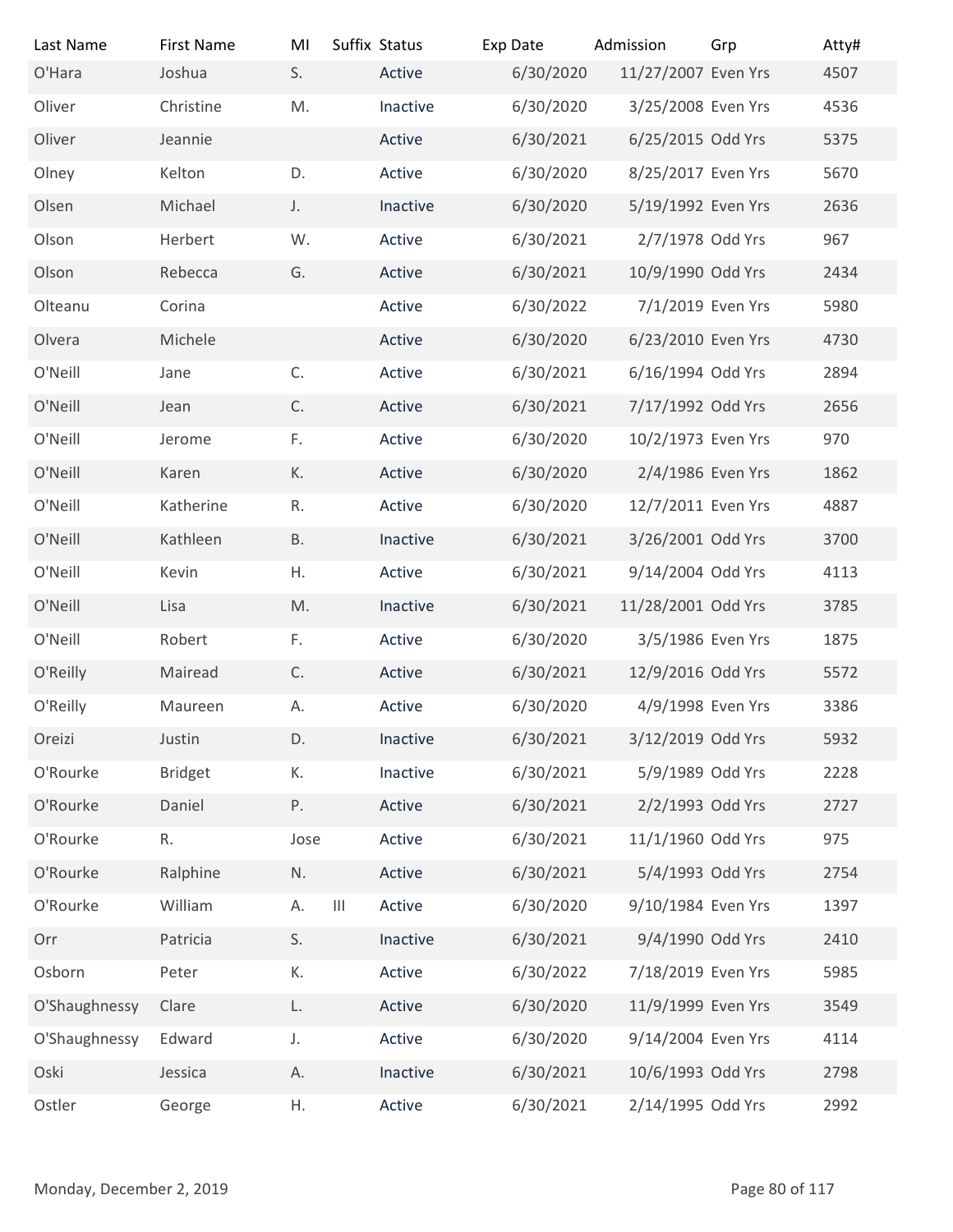| Last Name                | <b>First Name</b> | MI            | Suffix Status | Exp Date  | Admission           | Grp            | Atty# |
|--------------------------|-------------------|---------------|---------------|-----------|---------------------|----------------|-------|
| O'Sullivan               | James             | M.            | Active        | 6/30/2021 | 3/15/2005 Odd Yrs   |                | 4171  |
| O'Sullivan               | Jane              | M.            | Active        | 6/30/2021 | 12/7/2010 Odd Yrs   |                | 4770  |
| Otero-Weaver             | Wanda             |               | Active        | 6/30/2020 | 3/9/2004 Even Yrs   |                | 4052  |
| Otey                     | Rebecca           | J.            | Active        | 6/30/2021 | 1/8/2015 Odd Yrs    |                | 5306  |
| O'Toole                  | Kevin             | M.            | Active        | 6/30/2021 | 4/13/1984 Odd Yrs   |                | 979   |
| O'Toole                  | Megan             |               | Active        | 6/30/2020 | 3/31/2010 Even Yrs  |                | 4685  |
| Otterman                 | Adrian            | А.            | Active        | 6/30/2020 | 12/3/2003 Even Yrs  |                | 3943  |
| Otterman                 | David             | А.            | Active        | 6/30/2020 | 10/7/1981 Even Yrs  |                | 981   |
| Ouimette                 | James             | Η.            | Active        | 6/30/2021 | 2/7/1978 Odd Yrs    |                | 982   |
| Ouimette                 | Jeremiah          | J.            | Active        | 6/30/2021 | 5/9/2019 Odd Yrs    |                | 5959  |
| Overby                   | Solveig           | J.            | Active        | 6/30/2020 | 11/21/1980 Even Yrs |                | 983   |
| Overstreet               | John              | C.M           | Active        | 6/30/2020 | 10/31/2017 Even Yrs |                | 5711  |
| Overton                  | Daniel            | L.            | Inactive      | 6/30/2021 | 11/14/1989 Odd Yrs  |                | 2310  |
| Owen                     | Rebecca           | L.            | Inactive      | 6/30/2021 | 6/16/1994 Odd Yrs   |                | 2895  |
| Owenby                   | Michelle          | Wal           | Inactive      | 6/30/2020 | 6/23/2010 Even Yrs  |                | 4728  |
|                          |                   |               |               |           |                     |                | 3839  |
| Owens                    | Donna             | L.            | Inactive      | 6/30/2020 | 6/11/2002 Even Yrs  |                |       |
| Owens                    | Susan             | <b>Bigg</b>   | Active        | 6/30/2021 | 5/30/2007 Odd Yrs   |                | 4441  |
| Owyang                   | Colin             | G.            | Active        | 6/30/2021 | 7/18/2016 Odd Yrs   |                | 5517  |
| Pacholek                 | Jennifer          | Ciar          | Active        | 6/30/2021 | 6/21/2005 Odd Yrs   |                | 4199  |
| Pacht                    | John              | L.            | Exempt        | 6/30/2017 | 5/5/1987 Odd Yrs    |                | 1999  |
| Padula                   | Domenica          |               | Active        | 6/30/2021 | 6/6/2019 Odd Yrs    |                | 5970  |
| Page                     | Joel              |               | Inactive      | 6/30/2021 | 12/12/1978 Odd Yrs  |                | 988   |
| Page                     | John              | $\mathsf{C}.$ | Active        | 6/30/2021 | 11/14/1994 Odd Yrs  |                | 2963  |
| Page                     | Patti             | R.            | Active        | 6/30/2020 | 10/12/1983 Even Yrs |                | 989   |
| Pagliughi                | Jean              | M.            | Active        | 6/30/2020 | 10/31/2017 Even Yrs |                | 5706  |
| Pagnotta                 | Stephen           | N.            | Active        | 6/30/2020 | 9/16/2015 Even Yrs  |                | 5387  |
| Pagnucco                 | Peter             | А.            | Inactive      | 6/30/2020 | 5/7/1998 Even Yrs   |                | 3404  |
| Pahl                     | Marshall          | C.            | Active        | 6/30/2021 | 12/7/2010 Odd Yrs   |                | 4771  |
| Pajcic                   | Seth              | А.            | Active        | 6/30/2022 | 9/24/2019 Even Yrs  |                | 6011  |
| Palcsik                  | R.                | Dre           | Active        | 6/30/2021 | 3/17/1999 Odd Yrs   |                | 3494  |
| Pallmerine               | Dianne            | Ros           | Active        | 6/30/2021 | 12/16/1998 Odd Yrs  |                | 3475  |
| Pallotta                 | Howard            | $J_{\star}$   | Inactive      | 6/30/2021 | 9/2/2014 Odd Yrs    |                | 5233  |
|                          |                   |               |               |           |                     |                |       |
|                          |                   |               |               |           |                     |                |       |
| Monday, December 2, 2019 |                   |               |               |           |                     | Page 81 of 117 |       |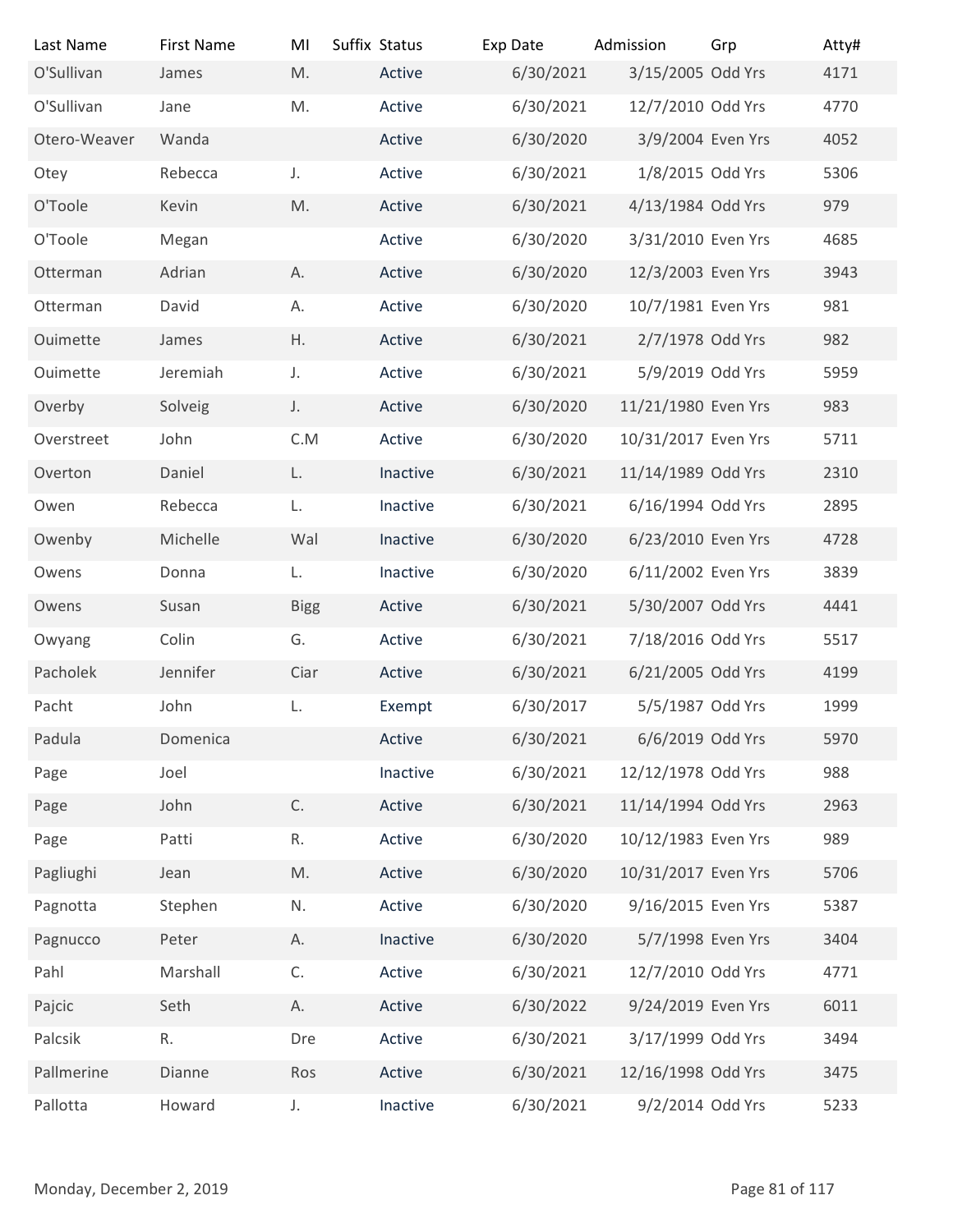| Last Name                | <b>First Name</b> | MI            | Suffix Status | Exp Date  | Admission           | Grp            | Atty# |
|--------------------------|-------------------|---------------|---------------|-----------|---------------------|----------------|-------|
| Palmer                   | <b>Bruce</b>      | C.            | Active        | 6/30/2020 | 2/7/1989 Even Yrs   |                | 2200  |
| Palmer                   | Matthew           | W.            | Active        | 6/30/2021 | 12/5/2006 Odd Yrs   |                | 4384  |
| Palmer                   | Michael           | P.            | Active        | 6/30/2020 | 11/3/1987 Even Yrs  |                | 2071  |
| Palmer                   | Susan             | M.            | Inactive      | 6/30/2021 | 2/21/1997 Odd Yrs   |                | 3256  |
| Palmisano                | James             | А.            | Active        | 6/30/2020 | 4/5/1983 Even Yrs   |                | 991   |
| Palumbo                  | Michael           | J.            | Active        | 6/30/2021 | 2/25/2013 Odd Yrs   |                | 5024  |
| Paolini                  | Robert            | M.            | Inactive      | 6/30/2020 | 12/11/1973 Even Yrs |                | 992   |
| Papastrat                | John              | Η.            | Active        | 6/30/2021 | 9/14/2016 Odd Yrs   |                | 5540  |
| Papillo                  | Jennifer          | L.            | Active        | 6/30/2021 | 12/7/2010 Odd Yrs   |                | 4772  |
| Pappone                  | Andrew            | M.            | Active        | 6/30/2022 | 10/8/2019 Even Yrs  |                | 6013  |
| Paradis                  | Vincent           | А.            | Active        | 6/30/2021 | 10/3/1972 Odd Yrs   |                | 993   |
| Parent                   | Anthony           | Ε.            | Inactive      | 6/30/2021 | 3/15/2005 Odd Yrs   |                | 4172  |
| Parent                   | Mary              | К.            | Active        | 6/30/2020 | 3/14/2006 Even Yrs  |                | 4294  |
| Parenteau                | Jacques           | N.            | Active        | 6/30/2020 | 11/4/2013 Even Yrs  |                | 5121  |
| Parisi                   | Theodore          | Jr.<br>А.     | Active        | 6/30/2021 | 2/1/1966 Odd Yrs    |                | 994   |
| Paritz                   | Sandra            | L.            | Active        | 6/30/2020 | 5/9/1989 Even Yrs   |                | 2243  |
| Parker                   | Eric              | G.            | Active        | 6/30/2020 | 10/7/1981 Even Yrs  |                | 995   |
| Parker                   | Harry             | C.            | Active        | 6/30/2020 | 10/30/2015 Even Yrs |                | 5414  |
| Parker                   | Jared             | G.            | Inactive      | 6/30/2021 | 5/30/2007 Odd Yrs   |                | 4466  |
| Parker                   | Lorin             | Ε.            | Inactive      | 6/30/2020 | 6/15/2004 Even Yrs  |                | 4083  |
| Parker                   | Maureen           | Ε.            | Active        | 6/30/2020 | 6/4/2014 Even Yrs   |                | 5210  |
| Parks                    |                   |               | Active        |           | 12/10/2009 Even Yrs |                | 4675  |
|                          | Jennifer          | Α.            |               | 6/30/2020 |                     |                |       |
| Pasakarnis               | Seth              | $\mathsf{M}.$ | Active        | 6/30/2021 | 10/2/2012 Odd Yrs   |                | 4948  |
| Passeri                  | Matthew           | R.            | Active        | 6/30/2022 | 8/8/2019 Even Yrs   |                | 5991  |
| Pastor                   | Adele             | V.            | Active        | 6/30/2021 | 5/10/1988 Odd Yrs   |                | 2118  |
| Pastore                  | Mariana           | C.            | Inactive      | 6/30/2021 | 2/3/2015 Odd Yrs    |                | 5322  |
| Patane                   | Mark              | J.            | Active        | 6/30/2020 | 10/7/1997 Even Yrs  |                | 3337  |
| Paton                    | Scott             | C.            | Inactive      | 6/30/2020 | 6/23/2014 Even Yrs  |                | 5215  |
| Patton                   | Michele           | <b>B.</b>     | Active        | 6/30/2021 | 12/7/2010 Odd Yrs   |                | 4773  |
| Paul                     | Thomas            | Rya           | Active        | 6/30/2021 | 2/4/1986 Odd Yrs    |                | 1867  |
| Paulino                  | Amanda            | He            | Active        | 6/30/2020 | 7/5/2013 Even Yrs   |                | 5081  |
| Paulino                  | Franklin          | L.            | Active        | 6/30/2021 | 4/11/2013 Odd Yrs   |                | 5036  |
|                          |                   |               |               |           |                     |                |       |
| Monday, December 2, 2019 |                   |               |               |           |                     | Page 82 of 117 |       |
|                          |                   |               |               |           |                     |                |       |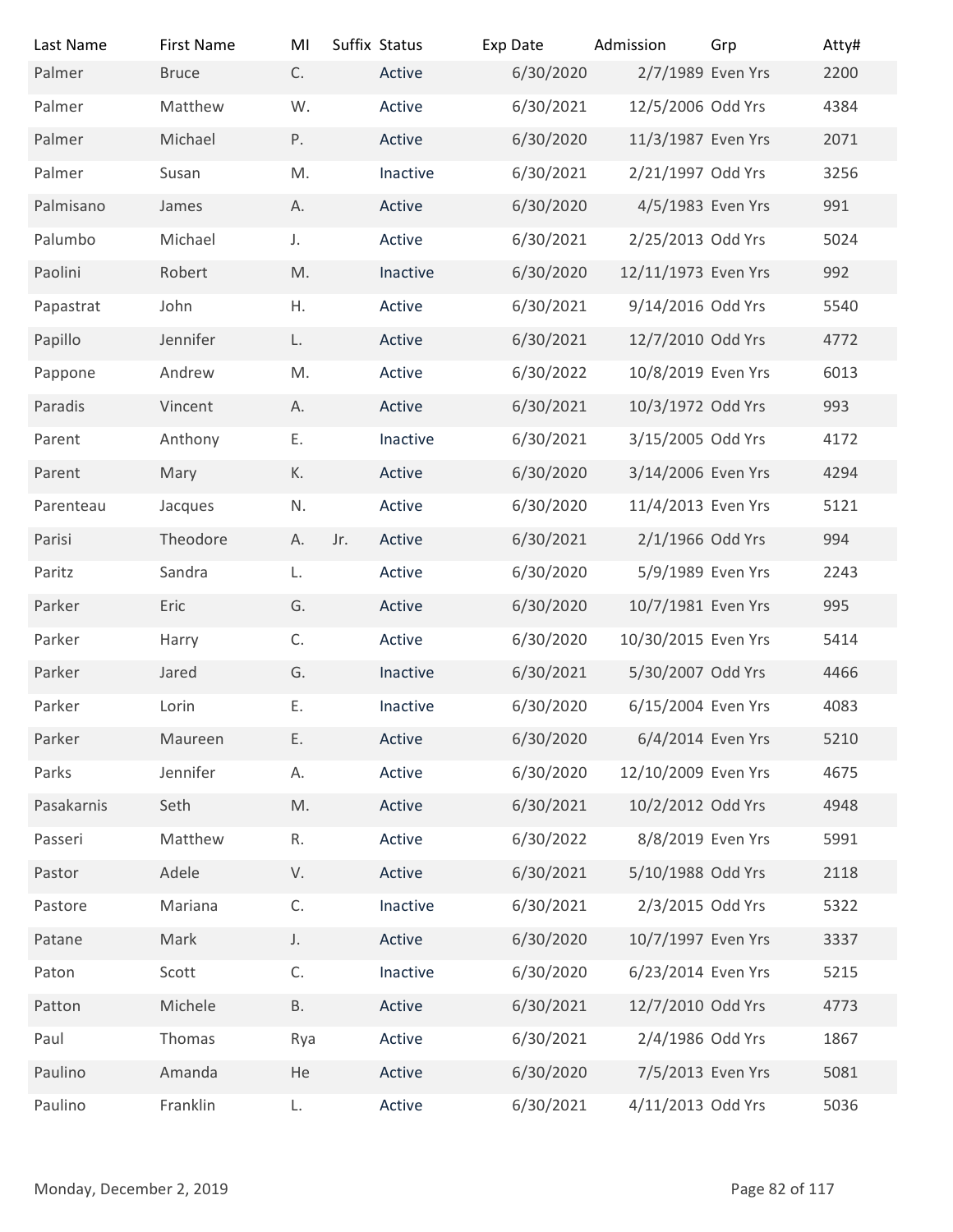| Last Name                | <b>First Name</b> | MI        | Suffix Status | Exp Date  | Admission           | Grp            | Atty# |
|--------------------------|-------------------|-----------|---------------|-----------|---------------------|----------------|-------|
| Pawa                     | Matthew           | F.        | Active        | 6/30/2020 | 3/11/1996 Even Yrs  |                | 3137  |
| Pazdan                   | Grace             | <b>B.</b> | Active        | 6/30/2021 | 12/5/2006 Odd Yrs   |                | 4385  |
| Peairs                   | Thomas            | L.        | Active        | 6/30/2020 | 9/22/1986 Even Yrs  |                | 1927  |
| Pearl                    | Mitchell          | L.        | Active        | 6/30/2020 | 5/9/1989 Even Yrs   |                | 2224  |
| Pearson                  | Dennis            | R.        | Exempt        | 6/30/2002 | 8/4/1983 Odd Yrs    |                | 1005  |
| Pearson                  | Vincenc           | L.        | Inactive      | 6/30/2020 | 6/8/2006 Even Yrs   |                | 4329  |
| Peck-McPhee              | Nicole            |           | Active        | 6/30/2021 | 4/24/1995 Odd Yrs   |                | 3015  |
| Peery                    | Lisa              | Gal       | Active        | 6/30/2021 | 10/13/1992 Odd Yrs  |                | 2675  |
| Peet                     | Fred              | V.        | Active        | 6/30/2020 | 10/6/1993 Even Yrs  |                | 2811  |
| Pelkey                   | Christopher       | Ε.        | Active        | 6/30/2020 | 9/13/2011 Even Yrs  |                | 4845  |
| Pelkey                   | James             | Α.        | Inactive      | 6/30/2021 | 4/13/1984 Odd Yrs   |                | 1007  |
| Pell                     | Constance         | T.        | Active        | 6/30/2021 | 11/17/2004 Odd Yrs  |                | 4143  |
| Pellizzari               | John              | F.        | Active        | 6/30/2020 | 6/20/2012 Even Yrs  |                | 4933  |
| Pellman                  | Donald            | R.        | Inactive      | 6/30/2021 | 10/6/1987 Odd Yrs   |                | 2046  |
| Pelosi                   | Laura             | Q.        | Active        | 6/30/2020 | 11/28/2001 Even Yrs |                | 3781  |
| Penfield                 | D.                | Ken       | Inactive      | 6/30/2020 | 11/9/1999 Even Yrs  |                | 3548  |
| Pennetta                 | Danielle          | L.        | Active        | 6/30/2021 | 9/1/2010 Odd Yrs    |                | 4739  |
| Pepper                   | James             | А.        | Active        | 6/30/2021 | 11/14/2014 Odd Yrs  |                | 5282  |
| Perchlik                 | Marianne          | Don       | Inactive      | 6/30/2021 | 12/16/1997 Odd Yrs  |                | 3363  |
| Percy                    | Benjamin          | Ε.        | Active        | 6/30/2020 | 11/4/2013 Even Yrs  |                | 5122  |
| Perella                  | Joseph            | R.        | Active        | 6/30/2021 | 4/9/1990 Odd Yrs    |                | 2362  |
| Perettine                | Krystn            | M.        | Active        | 6/30/2020 | 10/25/2017 Even Yrs |                | 5699  |
| Pergolizzi               | James             | IV<br>J.  | Inactive      | 6/30/2020 | 7/22/2013 Even Yrs  |                | 5085  |
| Perkell                  | Mark              | R.        | Active        | 6/30/2020 | 4/21/1992 Even Yrs  |                | 2622  |
| Perkett                  | Christopher       | Edw       | Active        | 6/30/2021 | 12/13/1999 Odd Yrs  |                | 3559  |
| Perkins                  | Paul              | J.        | Active        | 6/30/2021 | 10/13/1998 Odd Yrs  |                | 3444  |
| Perkinson                | Jacob             | <b>B.</b> | Active        | 6/30/2021 | 2/21/1997 Odd Yrs   |                | 3257  |
| Perra                    | Christopher       | M.        | Active        | 6/30/2020 | 5/11/2000 Even Yrs  |                | 3612  |
| Perra                    | Richard           | D.        | Inactive      | 6/30/2021 | 11/13/1996 Odd Yrs  |                | 3230  |
| Perry                    | Katharine         | Scot      | Active        | 6/30/2021 | 6/26/2013 Odd Yrs   |                | 5075  |
| Persampieri              | Nicholas          | F.        | Active        | 6/30/2020 | 6/23/2010 Even Yrs  |                | 4718  |
| Peters                   | Alexis            | L.        | Active        | 6/30/2020 | 8/24/2017 Even Yrs  |                | 5669  |
|                          |                   |           |               |           |                     |                |       |
| Monday, December 2, 2019 |                   |           |               |           |                     | Page 83 of 117 |       |
|                          |                   |           |               |           |                     |                |       |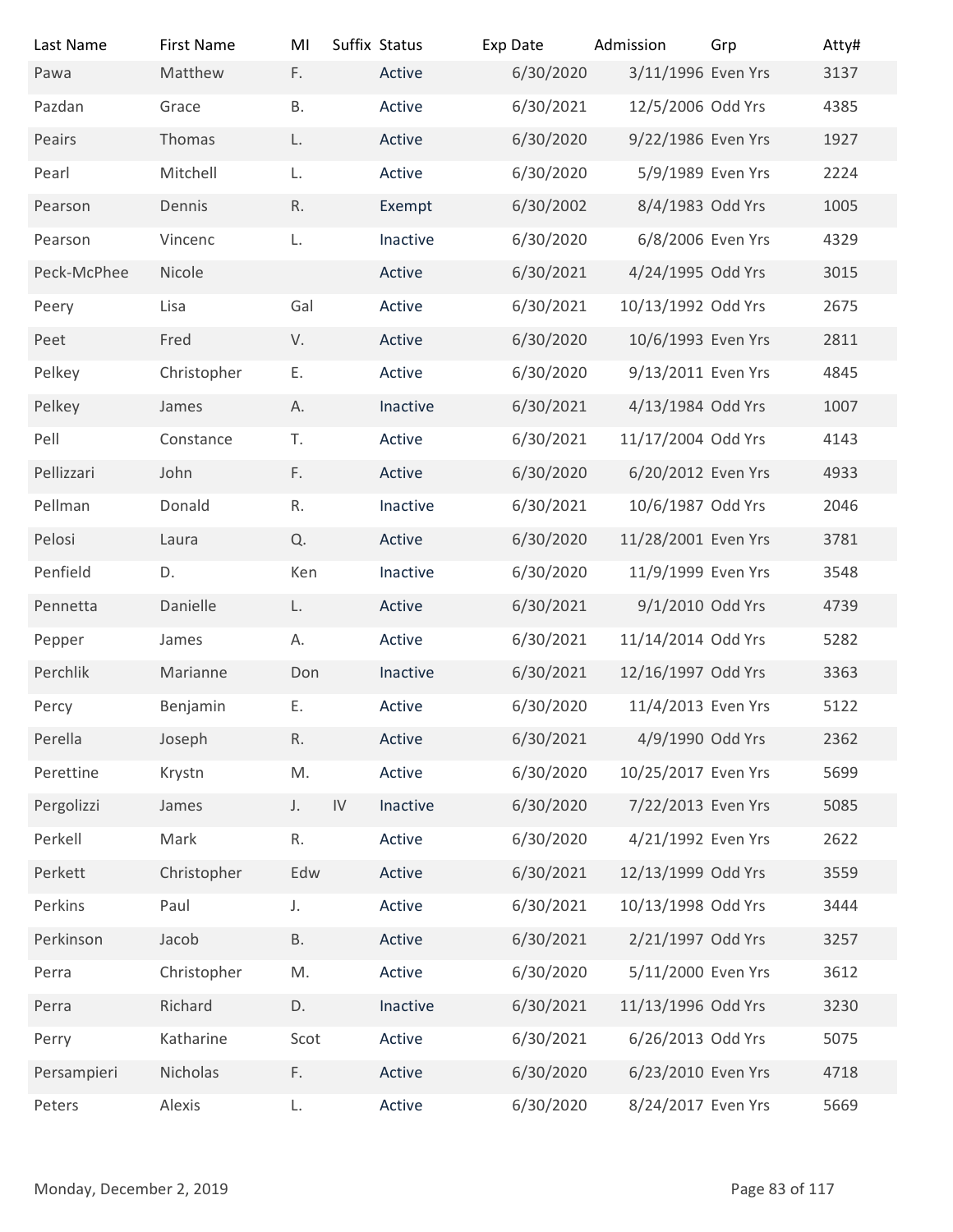| Last Name                | <b>First Name</b> | MI            | Suffix Status |          | Exp Date  | Admission           | Grp            | Atty# |
|--------------------------|-------------------|---------------|---------------|----------|-----------|---------------------|----------------|-------|
| Peters                   | Erik              | <b>B.</b>     |               | Inactive | 6/30/2021 | 4/25/2017 Odd Yrs   |                | 5635  |
| Peterson                 | Barry             | D.            |               | Exempt   | 6/30/2013 | 5/6/1986 Odd Yrs    |                | 1893  |
| Peterson                 | David             | M.            |               | Inactive | 6/30/2021 | 6/13/1995 Odd Yrs   |                | 3019  |
| Peterson                 | Haley             | S.            |               | Active   | 6/30/2021 | 10/13/2016 Odd Yrs  |                | 5547  |
| Peterson                 | Kylie             | J.            |               | Active   | 6/30/2021 | 10/23/2018 Odd Yrs  |                | 5868  |
| Peterson                 | Mary              | N.            |               | Active   | 6/30/2021 | 5/7/1990 Odd Yrs    |                | 2383  |
| Peterson                 | Paul              | R.            |               | Inactive | 6/30/2020 | 2/11/1992 Even Yrs  |                | 2596  |
| Peterson                 | Richard           | F.            | Jr.           | Active   | 6/30/2021 | 2/24/1982 Odd Yrs   |                | 1014  |
| Petrozza                 | Melissa           |               |               | Active   | 6/30/2021 | 12/1/2016 Odd Yrs   |                | 5591  |
| Pettersen                | William           | J.            | IV            | Active   | 6/30/2020 | 1/30/2014 Even Yrs  |                | 5163  |
| Pezzulich                | Matthew           | $\mathsf{C}.$ |               | Inactive | 6/30/2021 | 11/17/1998 Odd Yrs  |                | 3460  |
| Pfeiffer                 | Carol             | Υ.            |               | Active   | 6/30/2020 | 1/2/2018 Even Yrs   |                | 5734  |
| Pfenning                 | Jill              | $\mathsf{M}.$ |               | Active   | 6/30/2020 | 11/27/2007 Even Yrs |                | 4508  |
| Phaneuf                  | Eric              | S.            |               | Active   | 6/30/2020 | 6/13/1995 Even Yrs  |                | 3042  |
| Phelan                   | Andrew            | $\mathsf{C}.$ |               | Inactive | 6/30/2021 | 3/7/2019 Odd Yrs    |                | 5927  |
| Phelps                   | Jesse             | R.            |               | Active   | 6/30/2020 | 10/17/2017 Even Yrs |                | 5692  |
| Phillippo                | Matthew           | К.            |               | Active   | 6/30/2021 | 6/14/2001 Odd Yrs   |                | 3721  |
| Phillips                 | Leigh             | К.            |               | Active   | 6/30/2020 | 10/4/1977 Even Yrs  |                | 1015  |
|                          |                   |               |               |          |           |                     |                |       |
| Phillips                 | Matthew           | G.            |               | Active   | 6/30/2022 | 11/19/2019 Even Yrs |                | 6028  |
| Phillips                 | Paul              | $J_{\star}$   |               | Active   | 6/30/2020 | 11/29/1995 Even Yrs |                | 3112  |
| Phillips                 | Phyllis           | G.            |               | Active   | 6/30/2020 | 6/11/1984 Even Yrs  |                | 1143  |
| Phillips                 | Stephanie         | L.            |               | Active   | 6/30/2021 | 12/28/2016 Odd Yrs  |                | 5600  |
| Phillips                 | Stephen           | R.            |               | Active   | 6/30/2021 | 10/6/1987 Odd Yrs   |                | 2047  |
| Pickering                | Amy               | Ε.            |               | Inactive | 6/30/2021 | 1/14/2019 Odd Yrs   |                | 5904  |
| Pickett                  | Andrew            | $\mathsf{C}.$ |               | Inactive | 6/30/2020 | 3/4/1987 Even Yrs   |                | 1970  |
| Pickles                  | Roger             |               |               | Inactive | 6/30/2020 | 10/11/2001 Even Yrs |                | 3769  |
| Pieciak                  | Michael           | S.            |               | Active   | 6/30/2021 | 5/17/2011 Odd Yrs   |                | 4828  |
| Pierpont                 | Christine         | M.            |               | Active   | 6/30/2020 | 1/27/2014 Even Yrs  |                | 5161  |
| Pietrangelo              | James             | Ε.            | $\mathbf{  }$ | Inactive | 6/30/2020 | 11/8/2005 Even Yrs  |                | 4265  |
| Pifer                    | Matthew           | E. C.         |               | Inactive | 6/30/2021 | 2/11/1991 Odd Yrs   |                | 2479  |
| Pijanowski               | Emily             | Ρ.            |               | Active   | 6/30/2020 | 10/2/2017 Even Yrs  |                | 5684  |
| Pike                     | Susan             | We            |               | Inactive | 6/30/2020 | 5/11/2000 Even Yrs  |                | 3607  |
|                          |                   |               |               |          |           |                     |                |       |
| Monday, December 2, 2019 |                   |               |               |          |           |                     | Page 84 of 117 |       |
|                          |                   |               |               |          |           |                     |                |       |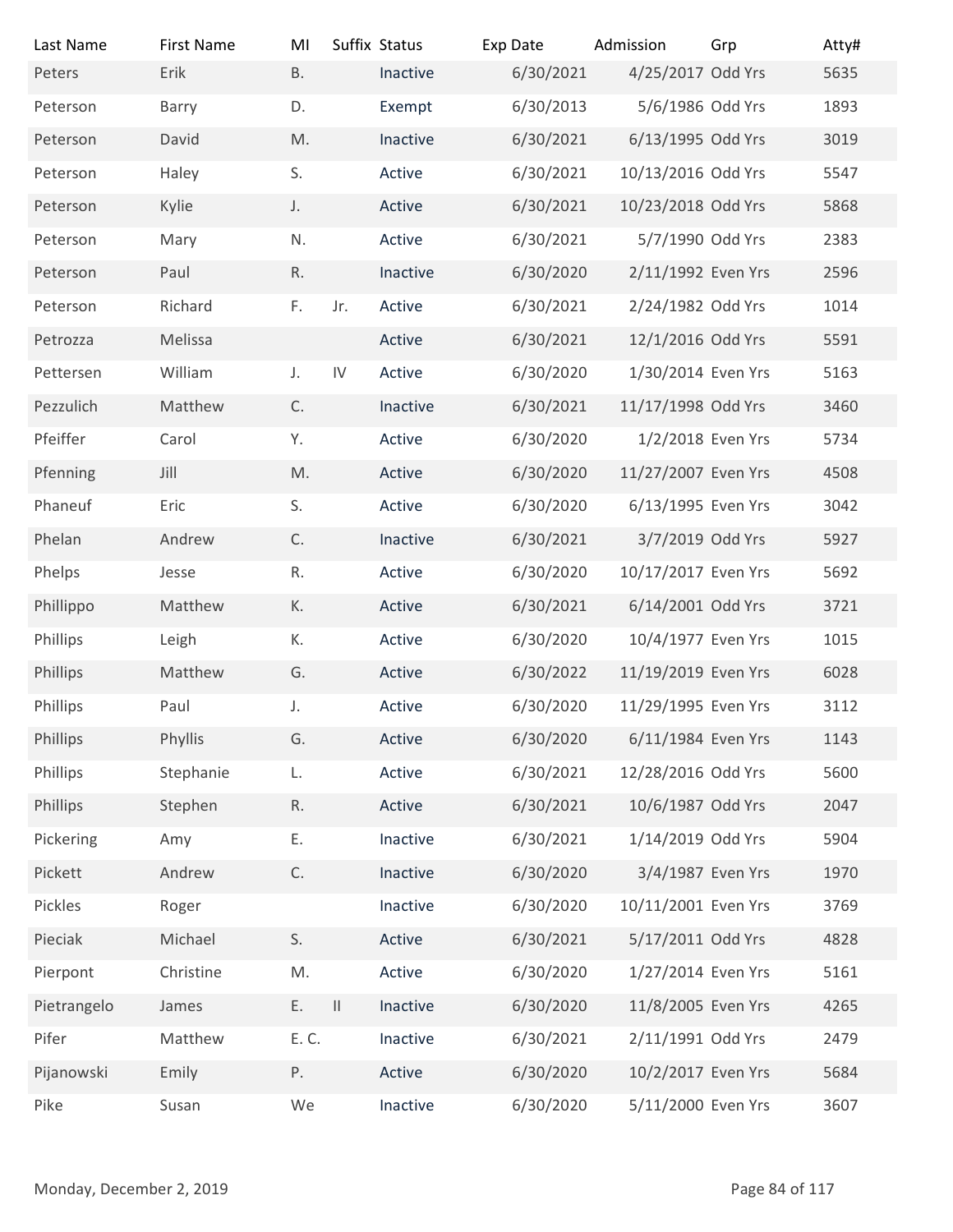| Last Name                | <b>First Name</b> | MI            | Suffix Status                                | Exp Date  | Admission           | Grp | Atty#          |
|--------------------------|-------------------|---------------|----------------------------------------------|-----------|---------------------|-----|----------------|
| Pilaro                   | Mark              | F.            | Inactive                                     | 6/30/2020 | 3/11/2003 Even Yrs  |     | 3949           |
| Pilcher                  | Susan             | L.            | Active                                       | 6/30/2020 | 6/11/2002 Even Yrs  |     | 3858           |
| Pinel                    | Robert            | А.            | Inactive                                     | 6/30/2021 | 3/11/1996 Odd Yrs   |     | 3138           |
| Pineles                  | Dean              | <b>B.</b>     | Exempt                                       | 6/30/1985 | 10/1/1974 Odd Yrs   |     | 1019           |
| Pingert                  | Christina         | M.            | Active                                       | 6/30/2021 | 10/9/1990 Odd Yrs   |     | 2435           |
| Pinto                    | Sarah             | Ε.            | Active                                       | 6/30/2021 | 6/14/2001 Odd Yrs   |     | 3732           |
| Pivar-Federici           | Jorge             | V.            | Active                                       | 6/30/2020 | 3/27/2012 Even Yrs  |     | 4912           |
| Pizzagalli               | James             | C.            | Active                                       | 6/30/2021 | 2/3/1970 Odd Yrs    |     | 1023           |
| Platto                   | Charles           |               | Inactive                                     | 6/30/2020 | 1/3/1992 Even Yrs   |     | 2572           |
| Platzer                  | Margaret          | C.            | Active                                       | 6/30/2021 | 12/5/2006 Odd Yrs   |     | 4386           |
| Plummer                  | Rebecca           | T.            | Active                                       | 6/30/2020 | 12/13/1999 Even Yrs |     | 3565           |
| Plunkett                 | Robert            | F.            | Active                                       | 6/30/2021 | 12/5/2006 Odd Yrs   |     | 4387           |
| Pocius                   | David             | $\mathsf{M}.$ | Active                                       | 6/30/2020 | 6/15/2004 Even Yrs  |     | 4084           |
| Podruch                  | LeeAnn            |               | Active                                       | 6/30/2021 | 12/16/1998 Odd Yrs  |     | 3470           |
| Poff                     | Edward            | L.            | Active                                       | 6/30/2022 | 10/7/2019 Even Yrs  |     | 6012           |
| Pohl                     | Katherine         | L.            | Active                                       | 6/30/2020 | 5/26/2016 Even Yrs  |     | 5493           |
| Polidor                  | Barry             | J.            | Active                                       | 6/30/2020 | 2/3/1981 Even Yrs   |     | 1025           |
| Polivy                   | Richard           | <b>Bru</b>    | Active                                       | 6/30/2021 | 10/20/2014 Odd Yrs  |     | 5264           |
|                          |                   |               |                                              |           |                     |     |                |
| Pollack                  | Jessica           | G.            | Active                                       | 6/30/2021 | 6/27/2019 Odd Yrs   |     | 5978           |
| Pollard                  | Kristina          | L.            | Active                                       | 6/30/2020 | 9/17/1991 Even Yrs  |     | 2537           |
| Polletta                 | Michael           | А.            | Inactive                                     | 6/30/2020 | 12/21/2015 Even Yrs |     | 5443           |
| Pollock                  | David             | $\mathsf J$   | Active                                       | 6/30/2021 | 3/15/2005 Odd Yrs   |     | 4174           |
| Pollock                  | Wesley            | L.            | Active                                       | 6/30/2020 | 10/25/2017 Even Yrs |     | 5694           |
| Polow                    | David             | L.            | Active                                       | 6/30/2020 | 12/17/1981 Even Yrs |     | 1027           |
| Polubinski               | Jeffrey           | Ο.            | Active                                       | 6/30/2020 | 11/22/2013 Even Yrs |     | 5143           |
| Ponce                    | Scott             | D.            | Active                                       | 6/30/2021 | 6/14/2001 Odd Yrs   |     | 3723           |
| Popick                   | Hobart            | F.            | Active                                       | 6/30/2020 | 11/27/2007 Even Yrs |     | 4509           |
| Popowski                 | Michael           |               | Active<br>$\mathbf{III}$                     | 6/30/2021 | 9/8/1980 Odd Yrs    |     | 1029           |
| Pordy                    | Hope              | Α.            | Inactive                                     | 6/30/2021 | 2/13/2017 Odd Yrs   |     | 5613           |
| Porter                   | James             | Η.            | $\ensuremath{\mathsf{III}}\xspace$<br>Active | 6/30/2020 | 3/14/2006 Even Yrs  |     | 4301           |
| Porter                   | Louise            | C.            | Active                                       | 6/30/2020 | 6/23/2010 Even Yrs  |     | 4719           |
| Porter                   | William           | J.            | Active<br>Jr.                                | 6/30/2020 | 9/7/1982 Even Yrs   |     | 1031           |
|                          |                   |               |                                              |           |                     |     |                |
| Monday, December 2, 2019 |                   |               |                                              |           |                     |     | Page 85 of 117 |
|                          |                   |               |                                              |           |                     |     |                |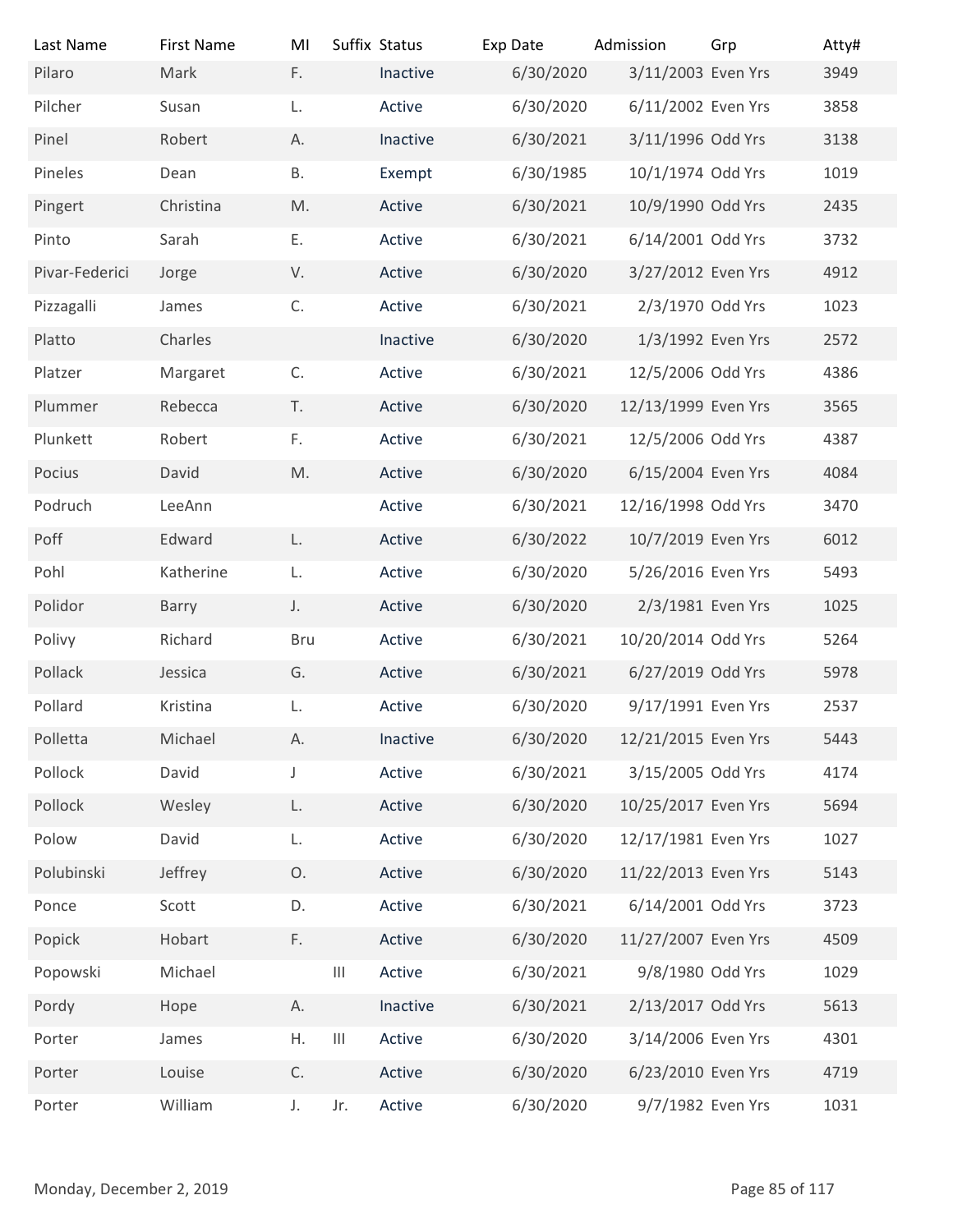| Last Name                | <b>First Name</b> | MI            | Suffix Status      | Exp Date               | Admission                                | Grp            | Atty#        |
|--------------------------|-------------------|---------------|--------------------|------------------------|------------------------------------------|----------------|--------------|
| Porto                    | <b>Brian</b>      | L.            | Active             | 6/30/2021              | 8/31/1992 Odd Yrs                        |                | 2663         |
| Post                     | Ashley            |               | Active             | 6/30/2020              | 11/8/2017 Even Yrs                       |                | 5716         |
| Potts                    | Peter             | L.            | Active             | 6/30/2021              | 10/6/1993 Odd Yrs                        |                | 2813         |
| Powell                   | <b>Bret</b>       | Ρ.            | Inactive           | 6/30/2020              | 10/2/1973 Even Yrs                       |                | 1034         |
| Powell                   | Charles           | L.            | Active             | 6/30/2020              | 8/30/1995 Even Yrs                       |                | 3064         |
| Powell                   | Jason             | C.            | Active             | 6/30/2021              | 1/7/2013 Odd Yrs                         |                | 5007         |
| Powell                   | Sarah             |               | Active             | 6/30/2020              | 1/3/1992 Even Yrs                        |                | 2577         |
| Power<br>Powers          | Marjorie<br>Adam  | J.<br>L.      | Inactive<br>Active | 6/30/2020<br>6/30/2020 | 4/22/1985 Even Yrs<br>12/7/2011 Even Yrs |                | 1776<br>4863 |
| Powers                   | Alison            | L. T.         | Active             | 6/30/2021              | 12/7/2010 Odd Yrs                        |                | 4774         |
| Powers                   | Donald            | R.            | Active             | 6/30/2020              | 10/4/1977 Even Yrs                       |                | 1035         |
| Pratt                    | Michael           | C.            | Exempt             | 6/30/2008              | 9/6/1988 Even Yrs                        |                | 2139         |
| Pratt                    | Robert            | S.            | Active             | 6/30/2020              | 10/7/1975 Even Yrs                       |                | 1037         |
| Prendergast              | John              | D.            | Active             | 6/30/2021              | 3/6/2017 Odd Yrs                         |                | 5621         |
| Prentice                 | Barbara           | $\mathsf{M}.$ | Pro Bono           | 6/30/2021              | 5/18/1982 Odd Yrs                        |                | 1039         |
|                          |                   |               | Emeritus           |                        |                                          |                |              |
| Prentice                 | F.                | Shel          | Active             | 6/30/2021              | 11/5/1980 Odd Yrs                        |                | 1038         |
| Prescott                 | W.                | Rog           | Active             | 6/30/2020              | 11/16/1993 Even Yrs                      |                | 2826         |
| Preston                  | James             | Ε.            | Active             | 6/30/2020              | 3/19/1992 Even Yrs                       |                | 2608         |
| Prevo                    | Timothy           | J.            | Active             | 6/30/2020              | 9/23/2015 Even Yrs                       |                | 5390         |
| Price                    | Kathleen          | Υ.            | Inactive           | 6/30/2020              | 6/10/1997 Even Yrs                       |                | 3309         |
| Price                    | Susan             | <b>Bra</b>    | Inactive           | 6/30/2020              | 6/11/2002 Even Yrs                       |                | 3845         |
| Prine                    | Barbara           | W.            | Active             | 6/30/2020              | 10/6/1993 Even Yrs                       |                | 2814         |
| Pringles                 | Claudia           | $\mathsf{L}$  | Active             | 6/30/2020              | 9/25/2007 Even Yrs                       |                | 4480         |
| Pritchard                | John              | G.            | Active             | 6/30/2020              | 10/31/2017 Even Yrs                      |                | 5707         |
| Pritchard                | Kimberly          | Α.            | Active             | 6/30/2021              | 5/28/2013 Odd Yrs                        |                | 5064         |
| Proctor                  | Fletcher          | D.            | Active             | 6/30/2021              | 4/8/1980 Odd Yrs                         |                | 1043         |
| Prosser                  | Jenny             | Reb           | Active             | 6/30/2021              | 10/20/2014 Odd Yrs                       |                | 5256         |
| Proto                    | Michael           | J.            | Active             | 6/30/2021              | 6/28/2013 Odd Yrs                        |                | 5077         |
| Pucci                    | Jennifer          | C.            | Inactive           | 6/30/2020              | 6/18/2008 Even Yrs                       |                | 4566         |
| Puls                     | Sara              | M.            | Active             | 6/30/2020              | 4/9/2014 Even Yrs                        |                | 5189         |
| Pulver                   | Barry             | M.            | Inactive           | 6/30/2021              | 2/2/1988 Odd Yrs                         |                | 2092         |
| Punderson                | Ebenezer          |               | Active             | 6/30/2021              | 11/17/1998 Odd Yrs                       |                | 3461         |
| Monday, December 2, 2019 |                   |               |                    |                        |                                          | Page 86 of 117 |              |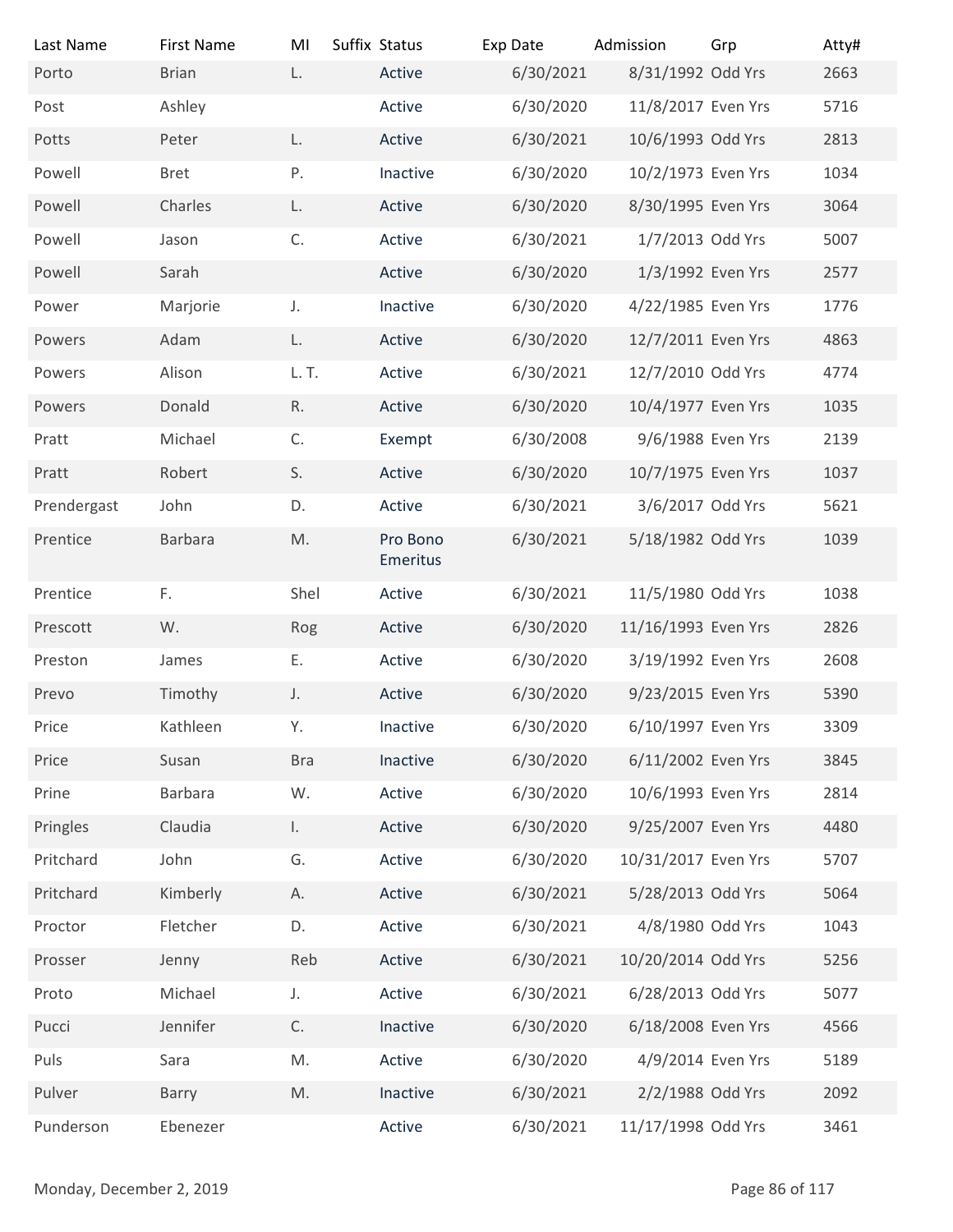| Last Name                | <b>First Name</b> | MI           | Suffix Status | Exp Date  | Admission           | Grp            | Atty# |
|--------------------------|-------------------|--------------|---------------|-----------|---------------------|----------------|-------|
| Purdy                    | Linda             | А.           | Active        | 6/30/2020 | 5/5/1987 Even Yrs   |                | 2000  |
| Purvee                   | Meghan            | А.           | Active        | 6/30/2021 | 2/21/1997 Odd Yrs   |                | 3236  |
| Putnam                   | Benjamin          | W.           | Active        | 6/30/2020 | 3/14/2006 Even Yrs  |                | 4302  |
| Putnam                   | David             | R.           | Inactive      | 6/30/2020 | 1/3/1992 Even Yrs   |                | 2580  |
| Putter                   | David             |              | Active        | 6/30/2021 | 10/6/1970 Odd Yrs   |                | 1046  |
| Pyle                     | Antonio           | D.           | Active        | 6/30/2020 | 6/18/2008 Even Yrs  |                | 4565  |
| Quevedo                  | Steven            | M.           | Active        | 6/30/2021 | 4/14/2015 Odd Yrs   |                | 5346  |
| Quinlan                  | Paul              | C.           | Active        | 6/30/2021 | 10/23/2018 Odd Yrs  |                | 5878  |
| Quittner                 | Jeffrey           | D.           | Active        | 6/30/2020 | 12/11/1973 Even Yrs |                | 1050  |
| Quong                    | Jill              | Spin         | Active        | 6/30/2021 | 6/16/2003 Odd Yrs   |                | 3991  |
| Rachlin                  | Robert            | D.           | Active        | 6/30/2021 | 11/1/1960 Odd Yrs   |                | 1051  |
| Racht                    | Jody              | А.           | Active        | 6/30/2020 | 10/4/1988 Even Yrs  |                | 2167  |
| Radbord                  | Jessica           | M.           | Active        | 6/30/2021 | 12/7/2010 Odd Yrs   |                | 4775  |
|                          |                   |              |               |           |                     |                |       |
| Radcliff                 | Wendy             | Ε.           | Active        | 6/30/2021 | 12/20/2018 Odd Yrs  |                | 5896  |
| Radcliffe                | Heather           | M.           | Inactive      | 6/30/2020 | 12/7/2011 Even Yrs  |                | 4864  |
| Raddock                  | Daniel            | Η.           | Active        | 6/30/2021 | 9/24/2008 Odd Yrs   |                | 4581  |
| Rademaker                | Edward            | А.           | Active        | 6/30/2021 | 11/17/1998 Odd Yrs  |                | 3462  |
| Radner                   | Samuel            | Mar          | Active        | 6/30/2020 | 2/5/2016 Even Yrs   |                | 5457  |
| Rae                      | Lisa              |              | Active        | 6/30/2020 | 12/3/2003 Even Yrs  |                | 4024  |
| Rafalik                  | Geoffrey          | А.           | Active        | 6/30/2022 | 8/8/2019 Even Yrs   |                | 5994  |
| Ragaller                 | Matthew           | J.           | Active        | 6/30/2020 | 6/11/2002 Even Yrs  |                | 3866  |
| Rainville                | А.                | Gre          | Exempt        | 2/13/2006 | 9/26/1984 Even Yrs  |                | 1411  |
| Rainville                | Christina         |              | Active        | 6/30/2020 | 9/25/2007 Even Yrs  |                | 4481  |
| Raiser                   | Rebecca           | Ε.           | Inactive      | 6/30/2021 | 7/25/2016 Odd Yrs   |                | 5521  |
| Rakow                    | Eugene            | F.           | Active        | 6/30/2021 | 10/1/1974 Odd Yrs   |                | 1052  |
| Raleigh                  | Daron             | L.           | Active        | 6/30/2020 | 7/18/2017 Even Yrs  |                | 5656  |
| Rambold                  | Kevin             |              | Active        | 6/30/2021 | 6/16/2003 Odd Yrs   |                | 3968  |
| Ramsvig                  | Alexander         | D.           | Inactive      | 6/30/2020 | 7/22/2013 Even Yrs  |                | 5083  |
| Ranaldo                  | Melissa           | Ann          | Active        | 6/30/2020 | 4/22/1985 Even Yrs  |                | 1771  |
| Rand                     | Charlotte         | C.           | Inactive      | 6/30/2021 | 8/29/2018 Odd Yrs   |                | 5830  |
| Ransom                   | Geoffrey          | J.           | Active        | 6/30/2021 | 11/30/2018 Odd Yrs  |                | 5891  |
| Ranson                   | Alice             | $\mathsf C.$ | Active        | 6/30/2020 | 11/22/2013 Even Yrs |                | 5128  |
|                          |                   |              |               |           |                     |                |       |
|                          |                   |              |               |           |                     |                |       |
| Monday, December 2, 2019 |                   |              |               |           |                     | Page 87 of 117 |       |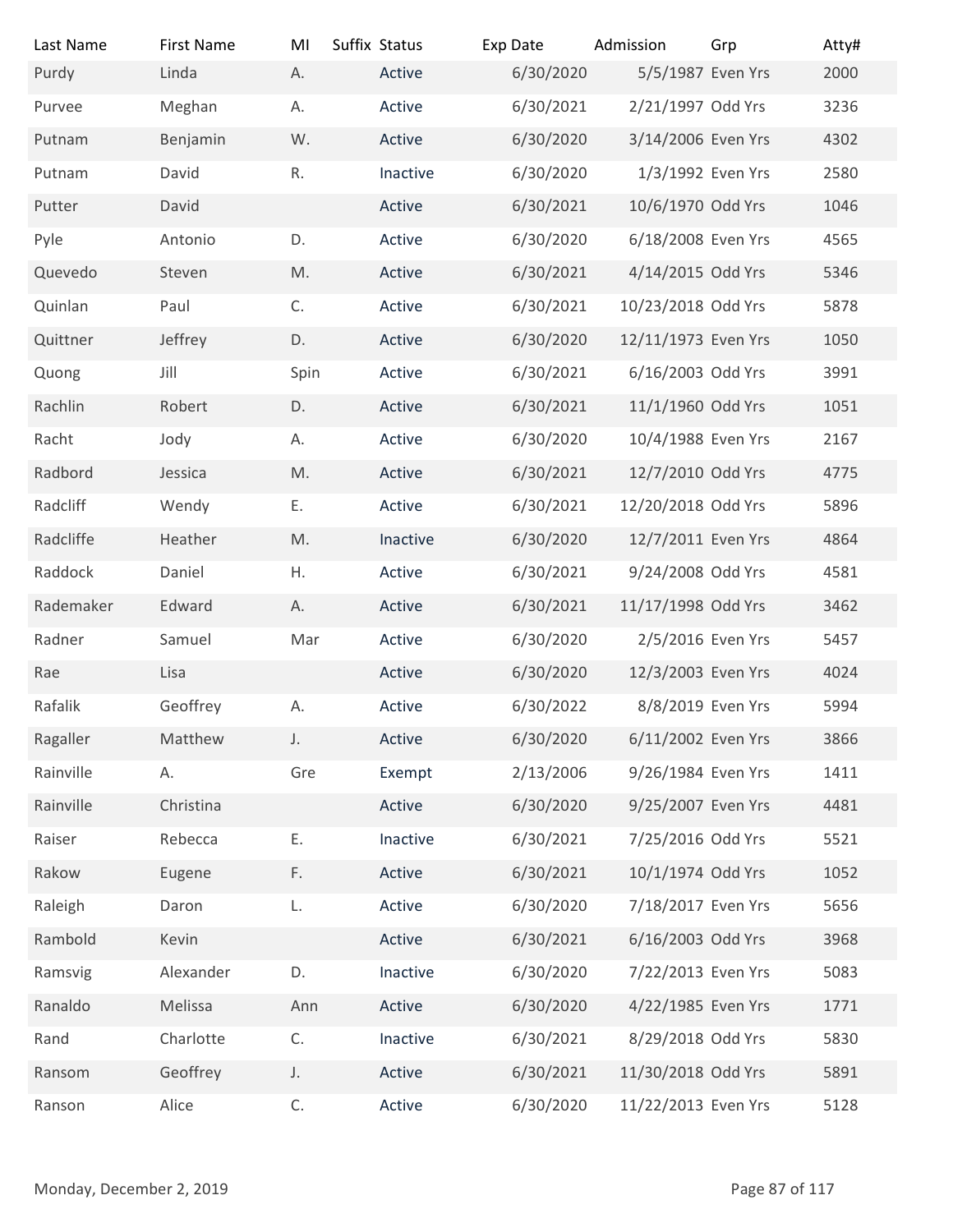| Last Name                | <b>First Name</b> | MI   | Suffix Status | Exp Date  | Admission           | Grp            | Atty# |
|--------------------------|-------------------|------|---------------|-----------|---------------------|----------------|-------|
| Raskin                   | Rebecca           | C.   | Inactive      | 6/30/2021 | 12/16/1998 Odd Yrs  |                | 3471  |
| Rath                     | David             |      | Active        | 6/30/2021 | 2/5/1980 Odd Yrs    |                | 1054  |
| Ratley-Beach             | Leslie            |      | Active        | 6/30/2021 | 3/23/1995 Odd Yrs   |                | 3005  |
| Rattigan                 | Elizabeth         | К.   | Active        | 6/30/2020 | 1/9/1996 Even Yrs   |                | 3125  |
| Raubvogel                | Andrew            | N.   | Active        | 6/30/2020 | 6/13/1995 Even Yrs  |                | 3044  |
| Raymond                  | Peter             | G.   | Active        | 6/30/2021 | 4/7/2015 Odd Yrs    |                | 5343  |
| Raynes                   | Rachael           | L.   | Inactive      | 6/30/2021 | 9/14/2006 Odd Yrs   |                | 4364  |
| Readnour                 | Jon               | S.   | Active        | 6/30/2020 | 2/4/1986 Even Yrs   |                | 1863  |
| Ready                    | Katina            | Fra  | Active        | 6/30/2021 | 5/11/2000 Odd Yrs   |                | 3592  |
| Ready-McClain            | Owen              | J.   | Active        | 6/30/2020 | 4/7/2014 Even Yrs   |                | 5187  |
| Reagan                   | Robert            | G.   | Inactive      | 6/30/2020 | 4/7/2014 Even Yrs   |                | 5188  |
| Record                   | Broken            |      | Active        | 6/30/2017 | 1/22/2015 Odd Yrs   |                | 5315  |
| Rectanus                 | Nathan            | D.   | Inactive      | 6/30/2020 | 12/7/2011 Even Yrs  |                | 4883  |
| Reczek                   | Erin              | M.   | Active        | 6/30/2020 | 5/23/2016 Even Yrs  |                | 5490  |
| Reed                     | Sarah             | Ε.   | Active        | 6/30/2020 | 3/14/2006 Even Yrs  |                | 4291  |
| Reed                     | Sheila            | Ε.   | Inactive      | 6/30/2021 | 12/19/1985 Odd Yrs  |                | 1850  |
| Reedy                    | William           | J.   | Inactive      | 6/30/2021 | 10/3/1978 Odd Yrs   |                | 1057  |
| Rees                     | Grant             | C.   | Active        | 6/30/2021 | 2/2/1988 Odd Yrs    |                | 2093  |
| Reese                    | Michael           | S.   | Active        | 6/30/2021 | 6/27/1996 Odd Yrs   |                | 3182  |
| Regan                    | Michael           | J.   | Active        | 6/30/2021 | 6/17/2009 Odd Yrs   |                | 4639  |
| Regney                   | Gabrielle         | Ann  | Active        | 6/30/2020 | 6/21/2018 Even Yrs  |                | 5795  |
| Reiber                   | Paul              | L.   | Exempt        | 3/30/2005 | 10/5/1976 Odd Yrs   |                | 1060  |
| Reich Paulsen            | Sharon            |      | Active        | 6/30/2020 | 9/28/2017 Even Yrs  |                | 5680  |
| Reid                     | David             | G.   | Active        | 6/30/2020 | 12/11/1973 Even Yrs |                | 1061  |
| Reid                     | Gavin             | А.   | Active        | 6/30/2020 | 10/2/1973 Even Yrs  |                | 1062  |
|                          |                   |      |               |           | 7/7/2016 Odd Yrs    |                |       |
| Reid                     | Sean              | M.   | Inactive      | 6/30/2021 |                     |                | 5509  |
| Reidinger                | Priscilla         | К.   | Inactive      | 6/30/2021 | 11/21/1980 Odd Yrs  |                | 1063  |
| Reinert                  | Joseph            | А.   | Active        | 6/30/2020 | 10/7/1997 Even Yrs  |                | 3338  |
| Reis                     | Linda             | Ayle | Active        | 6/30/2021 | 11/5/1980 Odd Yrs   |                | 1064  |
| Reiss                    | Christina         | C.   | Exempt        | 8/25/2004 | 7/17/1992 Odd Yrs   |                | 2659  |
| Reiter                   | Christina         |      | Active        | 6/30/2020 | 5/18/2016 Even Yrs  |                | 5486  |
| Remick                   | Heidi             | Wo   | Active        | 6/30/2020 | 3/9/2004 Even Yrs   |                | 4059  |
|                          |                   |      |               |           |                     |                |       |
| Monday, December 2, 2019 |                   |      |               |           |                     | Page 88 of 117 |       |
|                          |                   |      |               |           |                     |                |       |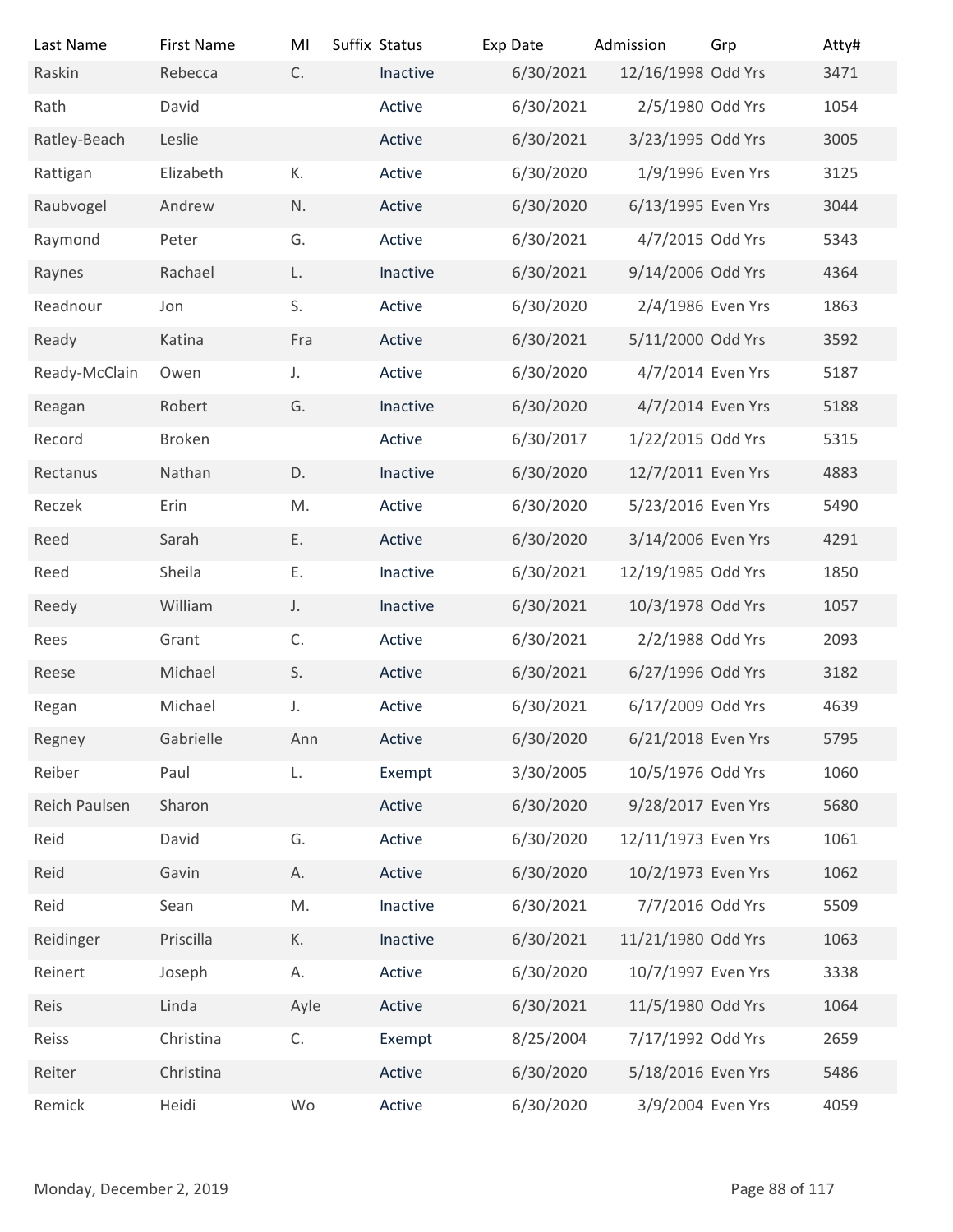| Last Name<br>Remington<br>Rendall<br>Reniche-Smith<br>Renner<br>Resseguie<br>Reudelhuber<br>Revo<br>Rey<br>Reynes<br>Reynolds<br>Reynolds<br>Rhoad<br>Rhodes<br>Ricard<br>Ricci<br>Rice<br>Rice<br>Rice<br>Rice<br>Rice<br>Richards | <b>First Name</b><br><b>Bridgette</b><br>Donald<br>Cecil<br>James<br>Lee<br>Matthew<br>Stuart<br>Clifford<br>Stephen<br>Karen<br>William<br>Robert<br>Christopher<br>Rebecca<br>Stefan<br>Christopher | MI<br>L.<br>J.<br>А.<br>Dav<br>Wil<br>А.<br>W.<br>F.<br>А.<br>К.<br><b>B.</b><br>T.<br>P. | Suffix Status<br>Active<br>Jr.<br>Active<br>Inactive<br>Active<br>Active<br>Inactive<br>Active<br>Inactive<br>Active<br>Active<br>Active<br>Inactive<br>Active<br>Active | Exp Date<br>6/30/2020<br>6/30/2021<br>6/30/2022<br>6/30/2021<br>6/30/2020<br>6/30/2021<br>6/30/2021<br>6/30/2020<br>6/30/2020<br>6/30/2021<br>6/30/2020<br>6/30/2021<br>6/30/2021<br>6/30/2020 | Admission<br>12/10/2009 Even Yrs<br>6/4/1985 Odd Yrs<br>9/20/2019 Even Yrs<br>7/31/2014 Odd Yrs<br>9/25/2007 Even Yrs<br>8/22/2014 Odd Yrs<br>6/21/2005 Odd Yrs<br>9/16/2009 Even Yrs<br>12/4/1979 Even Yrs<br>3/22/2011 Odd Yrs<br>3/19/1992 Even Yrs<br>10/4/1994 Odd Yrs<br>10/9/1990 Odd Yrs | Grp            | Atty#<br>4676<br>1782<br>6010<br>5222<br>4482<br>5231<br>4202<br>4648<br>1067<br>4800<br>2609<br>2916<br>2436 |
|-------------------------------------------------------------------------------------------------------------------------------------------------------------------------------------------------------------------------------------|-------------------------------------------------------------------------------------------------------------------------------------------------------------------------------------------------------|-------------------------------------------------------------------------------------------|--------------------------------------------------------------------------------------------------------------------------------------------------------------------------|------------------------------------------------------------------------------------------------------------------------------------------------------------------------------------------------|--------------------------------------------------------------------------------------------------------------------------------------------------------------------------------------------------------------------------------------------------------------------------------------------------|----------------|---------------------------------------------------------------------------------------------------------------|
|                                                                                                                                                                                                                                     |                                                                                                                                                                                                       |                                                                                           |                                                                                                                                                                          |                                                                                                                                                                                                |                                                                                                                                                                                                                                                                                                  |                |                                                                                                               |
|                                                                                                                                                                                                                                     |                                                                                                                                                                                                       |                                                                                           |                                                                                                                                                                          |                                                                                                                                                                                                |                                                                                                                                                                                                                                                                                                  |                |                                                                                                               |
|                                                                                                                                                                                                                                     |                                                                                                                                                                                                       |                                                                                           |                                                                                                                                                                          |                                                                                                                                                                                                |                                                                                                                                                                                                                                                                                                  |                |                                                                                                               |
|                                                                                                                                                                                                                                     |                                                                                                                                                                                                       |                                                                                           |                                                                                                                                                                          |                                                                                                                                                                                                |                                                                                                                                                                                                                                                                                                  |                |                                                                                                               |
|                                                                                                                                                                                                                                     |                                                                                                                                                                                                       |                                                                                           |                                                                                                                                                                          |                                                                                                                                                                                                |                                                                                                                                                                                                                                                                                                  |                |                                                                                                               |
|                                                                                                                                                                                                                                     |                                                                                                                                                                                                       |                                                                                           |                                                                                                                                                                          |                                                                                                                                                                                                |                                                                                                                                                                                                                                                                                                  |                |                                                                                                               |
|                                                                                                                                                                                                                                     |                                                                                                                                                                                                       |                                                                                           |                                                                                                                                                                          |                                                                                                                                                                                                |                                                                                                                                                                                                                                                                                                  |                |                                                                                                               |
|                                                                                                                                                                                                                                     |                                                                                                                                                                                                       |                                                                                           |                                                                                                                                                                          |                                                                                                                                                                                                |                                                                                                                                                                                                                                                                                                  |                |                                                                                                               |
|                                                                                                                                                                                                                                     |                                                                                                                                                                                                       |                                                                                           |                                                                                                                                                                          |                                                                                                                                                                                                |                                                                                                                                                                                                                                                                                                  |                |                                                                                                               |
|                                                                                                                                                                                                                                     |                                                                                                                                                                                                       |                                                                                           |                                                                                                                                                                          |                                                                                                                                                                                                |                                                                                                                                                                                                                                                                                                  |                |                                                                                                               |
|                                                                                                                                                                                                                                     |                                                                                                                                                                                                       |                                                                                           |                                                                                                                                                                          |                                                                                                                                                                                                |                                                                                                                                                                                                                                                                                                  |                |                                                                                                               |
|                                                                                                                                                                                                                                     |                                                                                                                                                                                                       |                                                                                           |                                                                                                                                                                          |                                                                                                                                                                                                |                                                                                                                                                                                                                                                                                                  |                |                                                                                                               |
|                                                                                                                                                                                                                                     |                                                                                                                                                                                                       |                                                                                           |                                                                                                                                                                          |                                                                                                                                                                                                |                                                                                                                                                                                                                                                                                                  |                |                                                                                                               |
|                                                                                                                                                                                                                                     |                                                                                                                                                                                                       |                                                                                           |                                                                                                                                                                          |                                                                                                                                                                                                |                                                                                                                                                                                                                                                                                                  |                |                                                                                                               |
|                                                                                                                                                                                                                                     |                                                                                                                                                                                                       |                                                                                           |                                                                                                                                                                          |                                                                                                                                                                                                |                                                                                                                                                                                                                                                                                                  |                |                                                                                                               |
|                                                                                                                                                                                                                                     |                                                                                                                                                                                                       |                                                                                           |                                                                                                                                                                          |                                                                                                                                                                                                |                                                                                                                                                                                                                                                                                                  |                |                                                                                                               |
|                                                                                                                                                                                                                                     |                                                                                                                                                                                                       |                                                                                           |                                                                                                                                                                          |                                                                                                                                                                                                | 10/25/2017 Even Yrs                                                                                                                                                                                                                                                                              |                | 5704                                                                                                          |
|                                                                                                                                                                                                                                     |                                                                                                                                                                                                       |                                                                                           | Active                                                                                                                                                                   | 6/30/2021                                                                                                                                                                                      | 12/7/2010 Odd Yrs                                                                                                                                                                                                                                                                                |                | 4776                                                                                                          |
|                                                                                                                                                                                                                                     |                                                                                                                                                                                                       | К.                                                                                        | Active                                                                                                                                                                   | 6/30/2020                                                                                                                                                                                      | 3/15/1994 Even Yrs                                                                                                                                                                                                                                                                               |                | 2861                                                                                                          |
|                                                                                                                                                                                                                                     | Gloria                                                                                                                                                                                                | К.                                                                                        | Active                                                                                                                                                                   | 6/30/2021                                                                                                                                                                                      | 6/25/1980 Odd Yrs                                                                                                                                                                                                                                                                                |                | 1069                                                                                                          |
|                                                                                                                                                                                                                                     | Kelly                                                                                                                                                                                                 | Ε.                                                                                        | Inactive                                                                                                                                                                 | 6/30/2021                                                                                                                                                                                      | 4/3/2015 Odd Yrs                                                                                                                                                                                                                                                                                 |                | 5342                                                                                                          |
|                                                                                                                                                                                                                                     | Rebecca                                                                                                                                                                                               | А.                                                                                        | Active                                                                                                                                                                   | 6/30/2021                                                                                                                                                                                      | 10/6/1987 Odd Yrs                                                                                                                                                                                                                                                                                |                | 2048                                                                                                          |
|                                                                                                                                                                                                                                     | William                                                                                                                                                                                               | Η.                                                                                        | Active                                                                                                                                                                   | 6/30/2021                                                                                                                                                                                      | 2/5/1980 Odd Yrs                                                                                                                                                                                                                                                                                 |                | 1070                                                                                                          |
|                                                                                                                                                                                                                                     | Joshua                                                                                                                                                                                                | W.                                                                                        | Active                                                                                                                                                                   | 6/30/2020                                                                                                                                                                                      | 10/28/2013 Even Yrs                                                                                                                                                                                                                                                                              |                | 5112                                                                                                          |
| Richards                                                                                                                                                                                                                            | Karen                                                                                                                                                                                                 | L.                                                                                        | Active                                                                                                                                                                   | 6/30/2020                                                                                                                                                                                      | 9/7/1993 Even Yrs                                                                                                                                                                                                                                                                                |                | 2790                                                                                                          |
| Richards                                                                                                                                                                                                                            | Ryan                                                                                                                                                                                                  | Ο.                                                                                        | Active                                                                                                                                                                   | 6/30/2020                                                                                                                                                                                      | 10/30/2015 Even Yrs                                                                                                                                                                                                                                                                              |                | 5422                                                                                                          |
| Richards                                                                                                                                                                                                                            | Timothy                                                                                                                                                                                               | В.                                                                                        | Inactive                                                                                                                                                                 | 6/30/2021                                                                                                                                                                                      | 1/9/1996 Odd Yrs                                                                                                                                                                                                                                                                                 |                | 3126                                                                                                          |
| Richardson                                                                                                                                                                                                                          | Daniel                                                                                                                                                                                                | P.                                                                                        | Active                                                                                                                                                                   | 6/30/2020                                                                                                                                                                                      | 12/3/2003 Even Yrs                                                                                                                                                                                                                                                                               |                | 4025                                                                                                          |
| Richardson                                                                                                                                                                                                                          | Lila                                                                                                                                                                                                  | M.                                                                                        | Inactive                                                                                                                                                                 | 6/30/2021                                                                                                                                                                                      | 12/12/1978 Odd Yrs                                                                                                                                                                                                                                                                               |                | 1072                                                                                                          |
| Richmond                                                                                                                                                                                                                            | Catherine                                                                                                                                                                                             |                                                                                           | Active                                                                                                                                                                   | 6/30/2021                                                                                                                                                                                      | 6/16/2003 Odd Yrs                                                                                                                                                                                                                                                                                |                | 3988                                                                                                          |
| Richter                                                                                                                                                                                                                             | Luke                                                                                                                                                                                                  | W.                                                                                        | Active                                                                                                                                                                   | 6/30/2020                                                                                                                                                                                      | 3/14/2006 Even Yrs                                                                                                                                                                                                                                                                               |                | 4303                                                                                                          |
| Riegler                                                                                                                                                                                                                             | Nolan                                                                                                                                                                                                 | $\mathsf{M}.$                                                                             | Inactive                                                                                                                                                                 | 6/30/2021                                                                                                                                                                                      | 10/25/2012 Odd Yrs                                                                                                                                                                                                                                                                               |                | 4987                                                                                                          |
| Riehle                                                                                                                                                                                                                              | Parker                                                                                                                                                                                                | M.                                                                                        | Inactive                                                                                                                                                                 | 6/30/2021                                                                                                                                                                                      | 9/22/1994 Odd Yrs                                                                                                                                                                                                                                                                                |                | 2913                                                                                                          |
| Rieser                                                                                                                                                                                                                              | Timothy                                                                                                                                                                                               | S.                                                                                        | Inactive                                                                                                                                                                 | 6/30/2021                                                                                                                                                                                      | 12/4/1979 Odd Yrs                                                                                                                                                                                                                                                                                |                | 1074                                                                                                          |
| Riley                                                                                                                                                                                                                               | Douglas                                                                                                                                                                                               | К.                                                                                        | Active                                                                                                                                                                   | 6/30/2020                                                                                                                                                                                      | 11/4/1986 Even Yrs                                                                                                                                                                                                                                                                               |                | 1943                                                                                                          |
|                                                                                                                                                                                                                                     |                                                                                                                                                                                                       |                                                                                           |                                                                                                                                                                          |                                                                                                                                                                                                |                                                                                                                                                                                                                                                                                                  |                |                                                                                                               |
|                                                                                                                                                                                                                                     |                                                                                                                                                                                                       |                                                                                           |                                                                                                                                                                          |                                                                                                                                                                                                |                                                                                                                                                                                                                                                                                                  |                |                                                                                                               |
| Monday, December 2, 2019                                                                                                                                                                                                            |                                                                                                                                                                                                       |                                                                                           |                                                                                                                                                                          |                                                                                                                                                                                                |                                                                                                                                                                                                                                                                                                  | Page 89 of 117 |                                                                                                               |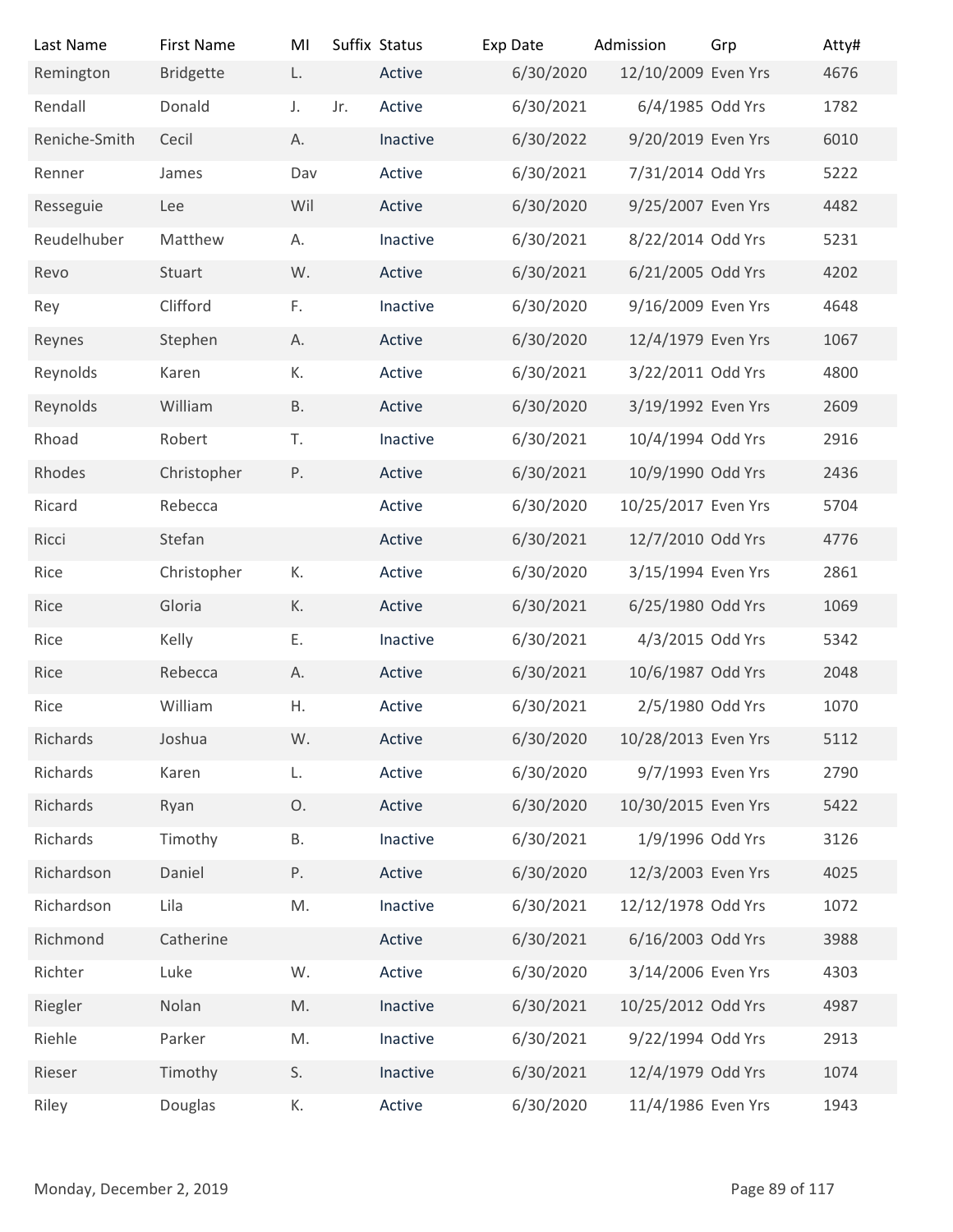| Last Name                | <b>First Name</b> | MI            | Suffix Status | Exp Date   | Admission           | Grp | Atty#          |
|--------------------------|-------------------|---------------|---------------|------------|---------------------|-----|----------------|
| Riley                    | John              | Ρ.            | Active        | 6/30/2020  | 12/27/1984 Even Yrs |     | 1735           |
| Riley                    | William           | D.            | Active        | 6/30/2021  | 3/23/1993 Odd Yrs   |     | 2735           |
| Ripps                    | Markell           | J.            | Active        | 6/30/2021  | 5/17/2011 Odd Yrs   |     | 4829           |
| Ripps                    | Michael           | J.            | Inactive      | 6/30/2021  | 12/4/1979 Odd Yrs   |     | 1077           |
| Rivers                   | Kathleen          | M.            | Active        | 6/30/2020  | 6/21/2018 Even Yrs  |     | 5796           |
| Roach                    | Meghan            | L.            | Inactive      | 6/30/2021  | 12/9/2008 Odd Yrs   |     | 4601           |
| Robare                   | Theodore          | F.            | Active        | 6/30/2021  | 5/10/1988 Odd Yrs   |     | 2120           |
| Robbason                 | Antonin           | I. Z.         | Active        | 6/30/2021  | 6/14/2001 Odd Yrs   |     | 3724           |
| Roberts                  | Daniel            | M.            | Active        | 6/30/2021  | 10/25/2012 Odd Yrs  |     | 4958           |
| Roberts                  | Jacqueline        | Lak           | Inactive      | 6/30/2021  | 5/14/1981 Odd Yrs   |     | 494            |
| Roberts                  | Keith             | Α.            | Active        | 6/30/2020  | 6/15/2004 Even Yrs  |     | 4085           |
| Robertson                | Giuliana          | F.            | Inactive      | 6/30/2021  | 11/7/2000 Odd Yrs   |     | 3662           |
| Robertson                | Gregory           | Α.            | Active        | 6/30/2020  | 2/7/2014 Even Yrs   |     | 5167           |
| Robinson                 | Beth              |               | Exempt        | 10/18/2011 | 5/4/1993 Odd Yrs    |     | 2755           |
| Robinson                 | Rabbi Stuart      | Jay           | Active        | 6/30/2020  | 6/18/2008 Even Yrs  |     | 4564           |
| Robinson                 | Steven            | Ρ.            | Active        | 6/30/2020  | 10/6/1993 Even Yrs  |     | 2815           |
| Rocchio                  | David             | M.            | Inactive      | 6/30/2021  | 5/9/1989 Odd Yrs    |     | 2226           |
| Rocheleau                | Dale              | А.            | Active        | 6/30/2020  | 9/22/1986 Even Yrs  |     | 1933           |
| Rockenbach               | <b>Bard</b>       | D.            | Active        | 6/30/2022  | 12/2/2019 Even Yrs  |     | 6036           |
| Rockland-Miller          | Ari               |               | Inactive      | 6/30/2020  | 7/20/2015 Even Yrs  |     | 5382           |
| Rodgers                  | Barbara           | $\mathsf{L}$  | Active        | 6/30/2021  | 12/9/2008 Odd Yrs   |     | 4602           |
| Rodgers                  | James             | M.            | Active        | 6/30/2020  | 5/28/1996 Even Yrs  |     | 3164           |
| Roesler                  | Robert            | C.            | Active        | 6/30/2020  | 10/7/1969 Even Yrs  |     | 1083           |
| Rogers                   | Derek             | SS            | Active        | 6/30/2020  | 2/22/2016 Even Yrs  |     | 5462           |
| Rogers                   | Kevin             |               | Active        | 6/30/2020  | 12/19/2017 Even Yrs |     | 5728           |
| Roisman                  | Anthony           | Z.            | Active        | 6/30/2021  | 5/18/1999 Odd Yrs   |     | 3514           |
| Romagnolo                | Yolanda           | $\mathsf{C}.$ | Inactive      | 6/30/2021  | 10/10/1995 Odd Yrs  |     | 3090           |
| Roman                    | Raphael           | J.            | Active        | 6/30/2021  | 9/1/2010 Odd Yrs    |     | 4740           |
| Rome                     | Alan              | S.            | Active        | 6/30/2021  | 12/3/1974 Odd Yrs   |     | 1084           |
| Rome                     | Andrew            | J.G.          | Active        | 6/30/2020  | 2/9/2018 Even Yrs   |     | 5753           |
| Romeo                    | Charles           | А.            | Active        | 6/30/2020  | 12/10/2009 Even Yrs |     | 4677           |
| Romeo                    | Ronald            | T.            | Active        | 6/30/2020  | 2/16/2018 Even Yrs  |     | 5759           |
|                          |                   |               |               |            |                     |     |                |
| Monday, December 2, 2019 |                   |               |               |            |                     |     | Page 90 of 117 |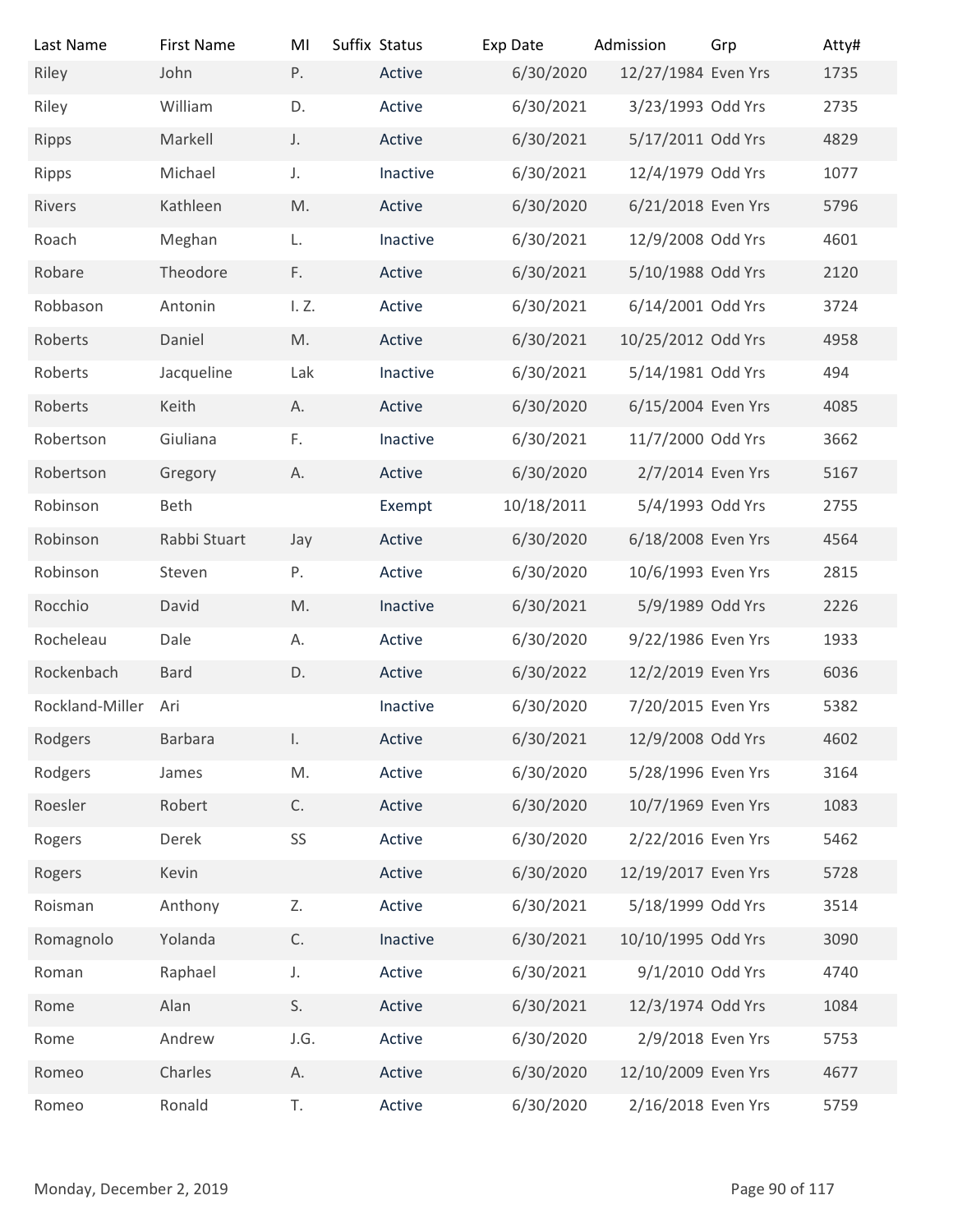| Last Name                | <b>First Name</b> | MI        | Suffix Status |          | Exp Date  | Admission           | Grp            | Atty# |
|--------------------------|-------------------|-----------|---------------|----------|-----------|---------------------|----------------|-------|
| Romeo                    | Stephanie         | P.        |               | Active   | 6/30/2020 | 11/6/2013 Even Yrs  |                | 5124  |
| Romeo-Boles              | Ashley            | J.        |               | Inactive | 6/30/2020 | 10/25/2012 Even Yrs |                | 4981  |
| Ronan                    | Joseph            | E.        | Jr.           | Active   | 6/30/2021 | 12/5/2016 Odd Yrs   |                | 5592  |
| Ronis                    | Jenny             | Ε.        |               | Active   | 6/30/2020 | 10/3/2017 Even Yrs  |                | 5685  |
| Rood                     | Jennifer          |           |               | Active   | 6/30/2021 | 7/15/2016 Odd Yrs   |                | 5515  |
| Rooney                   | Lucy              | S         |               | Active   | 6/30/2020 | 8/18/2017 Even Yrs  |                | 5667  |
| Roper                    | William           | Ε.        |               | Inactive | 6/30/2021 | 11/1/1983 Odd Yrs   |                | 1087  |
| Rose                     | Carey             | C.        |               | Active   | 6/30/2020 | 11/9/1999 Even Yrs  |                | 3551  |
| Rose                     | Jonathan          | T.        |               | Active   | 6/30/2021 | 12/5/2006 Odd Yrs   |                | 4415  |
| Rose                     | Laurence          | M.        |               | Inactive | 6/30/2021 | 12/5/1972 Odd Yrs   |                | 1666  |
| Rose                     | Michael           |           |               | Active   | 6/30/2021 | 11/5/1980 Odd Yrs   |                | 1089  |
| Rose                     | Wendell           | А.        |               | Active   | 6/30/2021 | 2/5/1980 Odd Yrs    |                | 1090  |
| Rosenberg                | Michael           | <b>B.</b> |               | Inactive | 6/30/2021 | 4/3/1984 Odd Yrs    |                | 1092  |
|                          |                   |           |               |          |           |                     |                |       |
| Rosenblatt               | Arnold            |           |               | Active   | 6/30/2021 | 6/21/2005 Odd Yrs   |                | 4203  |
| Rosenblum                | David             | Α.        |               | Active   | 6/30/2020 | 6/16/1993 Even Yrs  |                | 2768  |
| Rosenzweig               | Laurie            | S.        |               | Inactive | 6/30/2020 | 11/20/1997 Even Yrs |                | 3356  |
| Rosi                     | Philip            | R.        |               | Inactive | 6/30/2021 | 12/1/1970 Odd Yrs   |                | 1668  |
| Rosner                   | Sheryl            | К.        |               | Active   | 6/30/2020 | 12/15/1992 Even Yrs |                | 2713  |
| Ross                     | Angela            | M.        |               | Active   | 6/30/2020 | 10/6/1993 Even Yrs  |                | 2816  |
| Ross                     | Hannah            |           |               | Active   | 6/30/2020 | 7/11/2017 Even Yrs  |                | 5653  |
| Ross                     | Heather           | Ε.        |               | Active   | 6/30/2020 | 3/11/1996 Even Yrs  |                | 3139  |
| Ross                     | Kristin           | Α.        |               | Active   | 6/30/2021 | 4/12/2013 Odd Yrs   |                | 5037  |
| Rottler                  | Christopher       | Dez       |               | Inactive | 6/30/2021 | 6/16/2003 Odd Yrs   |                | 3989  |
| Rouchka                  | Andrew            | J.        |               | Inactive | 6/30/2021 | 12/7/2010 Odd Yrs   |                | 4777  |
| Rouchka                  | Kathleen          | Mc        |               | Inactive | 6/30/2020 | 7/26/2012 Even Yrs  |                | 4939  |
| Rouleau                  | Christina         | R.        |               | Active   | 6/30/2021 | 12/5/2006 Odd Yrs   |                | 4388  |
| Rousseau                 | Ines              | Cris      |               | Active   | 6/30/2020 | 6/18/2008 Even Yrs  |                | 4562  |
| Rowe                     | Jennifer          |           |               | Active   | 6/30/2021 | 10/20/2014 Odd Yrs  |                | 5261  |
| Rowell                   | Laurie            | Α.        |               | Active   | 6/30/2021 | 2/11/1991 Odd Yrs   |                | 2480  |
| Rowell                   | Robert            | К.        |               | Inactive | 6/30/2020 | 8/30/1995 Even Yrs  |                | 3065  |
| Rowland                  | William           | P.        |               | Active   | 6/30/2021 | 10/16/2018 Odd Yrs  |                | 5853  |
| Rowley                   | Michael           | Ε.        |               | Inactive | 6/30/2020 | 11/14/1988 Even Yrs |                | 2179  |
|                          |                   |           |               |          |           |                     |                |       |
|                          |                   |           |               |          |           |                     |                |       |
| Monday, December 2, 2019 |                   |           |               |          |           |                     | Page 91 of 117 |       |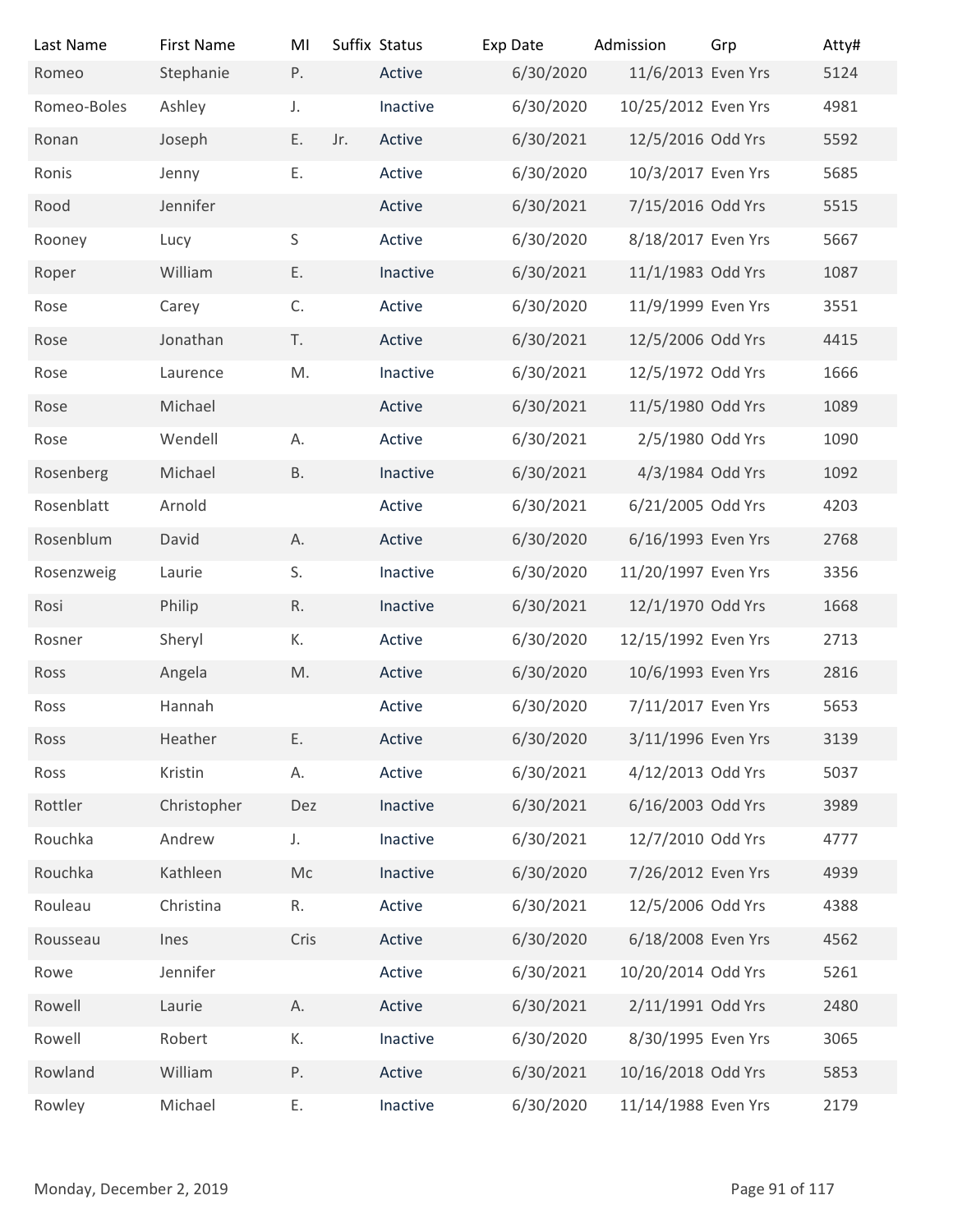| Last Name<br>Rowntree    | <b>First Name</b> | MI<br>C.     | Suffix Status | Exp Date<br>6/30/2021 | Admission<br>2/12/2019 Odd Yrs | Grp            | Atty# |
|--------------------------|-------------------|--------------|---------------|-----------------------|--------------------------------|----------------|-------|
|                          | Laura             |              | Active        |                       |                                |                | 5916  |
| Roy                      | Anna              | S.           | Active        | 6/30/2021             | 7/31/2018 Odd Yrs              |                | 5819  |
| Roy                      | Christopher       | D.           | Active        | 6/30/2021             | 10/10/1989 Odd Yrs             |                | 2291  |
| Royal                    | Amy               | <b>B.</b>    | Active        | 6/30/2021             | 7/31/2014 Odd Yrs              |                | 5221  |
| Royer                    | Jeffrey           | C.           | Inactive      | 6/30/2020             | 11/22/2013 Even Yrs            |                | 5108  |
| Royle                    | Maria             | C.           | Active        | 6/30/2020             | 4/9/1998 Even Yrs              |                | 3387  |
| Ruben                    | Arthur            | J.           | Active        | 6/30/2021             | 10/13/1992 Odd Yrs             |                | 2688  |
| Rubenstein               | Phyllis           | Ε.           | Active        | 6/30/2021             | 5/9/1989 Odd Yrs               |                | 2233  |
| Rubin                    | Jeffrey           | Ε.           | Active        | 6/30/2020             | 9/16/2009 Even Yrs             |                | 4649  |
| Rubin                    | Kimberly          | So           | Active        | 6/30/2021             | 11/7/2000 Odd Yrs              |                | 3663  |
| Rubin                    | Richard           | $\mathsf{L}$ | Active        | 6/30/2020             | 2/16/1973 Even Yrs             |                | 1096  |
| Ruble                    | Erin              | Ε.           | Inactive      | 6/30/2020             | 3/14/2006 Even Yrs             |                | 4284  |
| Rudge                    | Jillian           | А.           | Active        | 6/30/2021             | 11/2/2018 Odd Yrs              |                | 5885  |
| Rudoltz                  | Debra             | L.           | Inactive      | 6/30/2021             | 5/10/1994 Odd Yrs              |                | 2877  |
| Ruegger                  | Arthur            |              | Active        | 6/30/2020             | 2/15/2018 Even Yrs             |                | 5756  |
| Ruggles                  | Allan             | W.           | Inactive      | 6/30/2021             | 11/6/1984 Odd Yrs              |                | 1430  |
| Rugh                     | David             | W.           | Active        | 6/30/2020             | 6/21/2005 Even Yrs             |                | 4204  |
| Rugnetta                 | Sarah             | L.           | Inactive      | 6/30/2020             | 6/8/2006 Even Yrs              |                | 4330  |
| Ruley                    | Doughlas          | Ave          | Inactive      | 6/30/2020             | 6/2/2014 Even Yrs              |                | 5207  |
| Rumbolt                  | Thomas            | W.           | Active        | 6/30/2021             | 2/23/2017 Odd Yrs              |                | 5615  |
| Rumelt                   | Kenneth           | J.           | Active        | 6/30/2021             | 3/22/2011 Odd Yrs              |                | 4801  |
| Runcie                   | James             | W.           | Active        | 6/30/2020             | 2/3/1981 Even Yrs              |                | 1100  |
| Rundle                   | Amanda            | T.           | Active        | 6/30/2021             | 9/14/2006 Odd Yrs              |                | 4365  |
| Rundle                   | Christopher       | M.           | Active        | 6/30/2020             | 6/20/2012 Even Yrs             |                | 4934  |
| Rupe                     | Tracee            | Oak          | Active        | 6/30/2021             | 10/6/1987 Odd Yrs              |                | 2044  |
| Ruple                    | Lori              | J.           | Active        | 6/30/2021             | 12/19/1985 Odd Yrs             |                | 1851  |
| Rushford                 | Robert            | Η.           | Active        | 6/30/2020             | 10/4/1988 Even Yrs             |                | 2169  |
| Rushman                  | Michael           | J.           | Inactive      | 6/30/2021             | 4/10/1991 Odd Yrs              |                | 2492  |
| Russ                     | Abel              | J.           | Inactive      | 6/30/2021             | 12/7/2010 Odd Yrs              |                | 4778  |
| Russell                  | Aubrey            | А.           | Active        | 6/30/2021             | 3/10/2015 Odd Yrs              |                | 5331  |
| Russell                  | Gary              | D.           | Active        | 6/30/2021             | 11/13/1996 Odd Yrs             |                | 3232  |
| Russell                  | Mark              | C.           | Active        | 6/30/2022             | 8/29/2019 Even Yrs             |                | 6003  |
|                          |                   |              |               |                       |                                |                |       |
|                          |                   |              |               |                       |                                |                |       |
| Monday, December 2, 2019 |                   |              |               |                       |                                | Page 92 of 117 |       |
|                          |                   |              |               |                       |                                |                |       |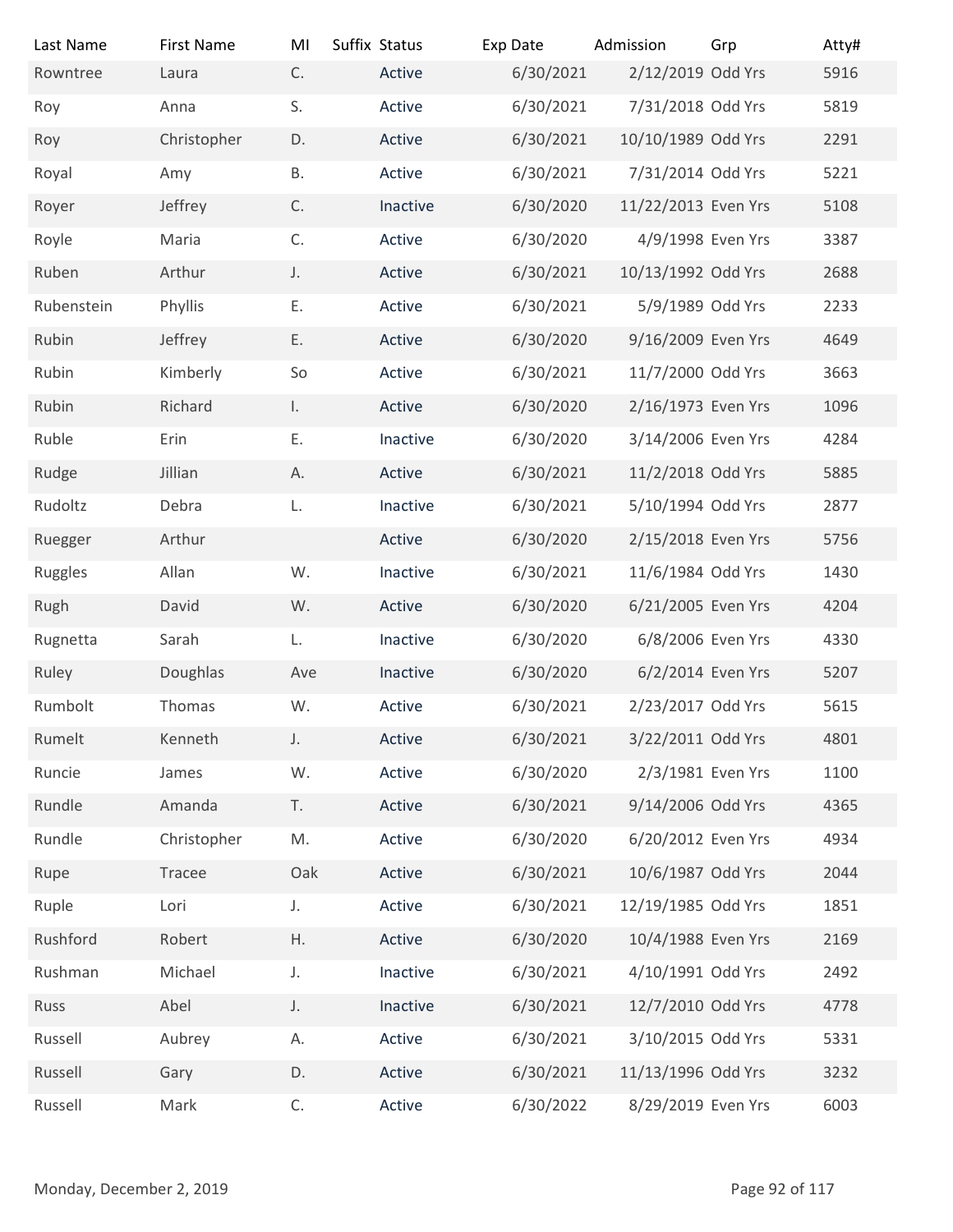| Last Name                | <b>First Name</b> | MI           | Suffix Status |          | Exp Date  | Admission           | Grp            | Atty# |
|--------------------------|-------------------|--------------|---------------|----------|-----------|---------------------|----------------|-------|
| Russell                  | Michael           | T.           |               | Active   | 6/30/2020 | 5/7/1998 Even Yrs   |                | 3406  |
| Russo-Savage             | Donna             |              |               | Active   | 6/30/2021 | 12/20/1989 Odd Yrs  |                | 2328  |
| Rutter                   | <b>Brock</b>      | N.           |               | Inactive | 6/30/2020 | 3/31/2010 Even Yrs  |                | 4696  |
| Ruwet                    | Jason             | F.           |               | Active   | 6/30/2021 | 6/14/2001 Odd Yrs   |                | 3725  |
| Ryan                     | Deborah           | M.           |               | Active   | 6/30/2021 | 10/25/2012 Odd Yrs  |                | 4959  |
| Ryan                     | Harry             | R.           | $\  \cdot \ $ | Active   | 6/30/2020 | 10/7/1975 Even Yrs  |                | 1106  |
| Ryan                     | Timothy           | J.           |               | Inactive | 6/30/2020 | 10/11/1991 Even Yrs |                | 2557  |
| Sabalis                  | Patricia          | M.           |               | Inactive | 6/30/2020 | 5/19/1992 Even Yrs  |                | 2640  |
| Sabbeth                  | Michael           | J.           |               | Active   | 6/30/2020 | 12/10/2009 Even Yrs |                | 4681  |
| Sabiani                  | Rizlaine          | M.           |               | Active   | 6/30/2022 | 11/21/2019 Even Yrs |                | 6032  |
| Sabo                     | William           | D.           |               | Active   | 6/30/2021 | 2/7/1989 Odd Yrs    |                | 2208  |
| Sabourin                 | Nathan            | Rod          |               | Active   | 6/30/2021 | 1/23/2015 Odd Yrs   |                | 5247  |
| Safar                    | Claudine          | C.           |               | Active   | 6/30/2021 | 8/22/2001 Odd Yrs   |                | 3759  |
| Sajor                    | Zoe               | Ε.           |               | Active   | 6/30/2020 | 6/19/2018 Even Yrs  |                | 5792  |
| Salembier                | Shannon           | C.           |               | Active   | 6/30/2020 | 12/7/2011 Even Yrs  |                | 4882  |
| Samet                    | Joyce             | S.           |               | Inactive | 6/30/2021 | 9/24/2008 Odd Yrs   |                | 4561  |
| Samor                    | Alexander         | W.           |               | Inactive | 6/30/2021 | 12/9/2008 Odd Yrs   |                | 4605  |
|                          |                   |              |               |          | 6/30/2021 | 10/26/2016 Odd Yrs  |                |       |
| Sample                   | Brandon           | $\mathsf{C}$ |               | Active   |           |                     |                | 5573  |
| Sampson                  | Lauren            | А.           |               | Active   | 6/30/2020 | 7/26/2017 Even Yrs  |                | 5658  |
| Sampson                  | Timothy           | S.           |               | Active   | 6/30/2021 | 9/19/2014 Odd Yrs   |                | 5237  |
| Samuelson                | Jennifer          | Dec          |               | Active   | 6/30/2021 | 10/25/2012 Odd Yrs  |                | 4982  |
| Samuelson                | Matthew           | C.           |               | Active   | 6/30/2020 | 11/9/1999 Even Yrs  |                | 3552  |
| Sanchez                  | Massiel           | Lil          |               | Active   | 6/30/2021 | 5/14/2019 Odd Yrs   |                | 5961  |
| Sand                     | Robert            | L.           |               | Active   | 6/30/2021 | 10/6/1987 Odd Yrs   |                | 2049  |
| Sanders                  | Alycia            | M.           |               | Active   | 6/30/2020 | 4/21/2016 Even Yrs  |                | 5479  |
| Sandner                  | Audrey            | Eliz         |               | Active   | 6/30/2020 | 10/25/2017 Even Yrs |                | 5697  |
| Sanetti                  | Christopher       | E.H          |               | Active   | 6/30/2021 | 3/10/2015 Odd Yrs   |                | 5330  |
| Santos                   | David             | M.           |               | Active   | 6/30/2021 | 9/14/2004 Odd Yrs   |                | 4115  |
| Sarazin                  | Mary              | Levi         |               | Active   | 6/30/2021 | 10/13/1998 Odd Yrs  |                | 3445  |
| Sargent                  | Jennifer          | Β.           |               | Inactive | 6/30/2021 | 2/2/1993 Odd Yrs    |                | 2728  |
| Sargent                  | Richard           | C.           |               | Inactive | 6/30/2021 | 12/3/1968 Odd Yrs   |                | 1115  |
| Sargent                  | Timothy           |              |               | Active   | 6/30/2021 | 11/17/2004 Odd Yrs  |                | 4144  |
|                          |                   |              |               |          |           |                     |                |       |
|                          |                   |              |               |          |           |                     |                |       |
| Monday, December 2, 2019 |                   |              |               |          |           |                     | Page 93 of 117 |       |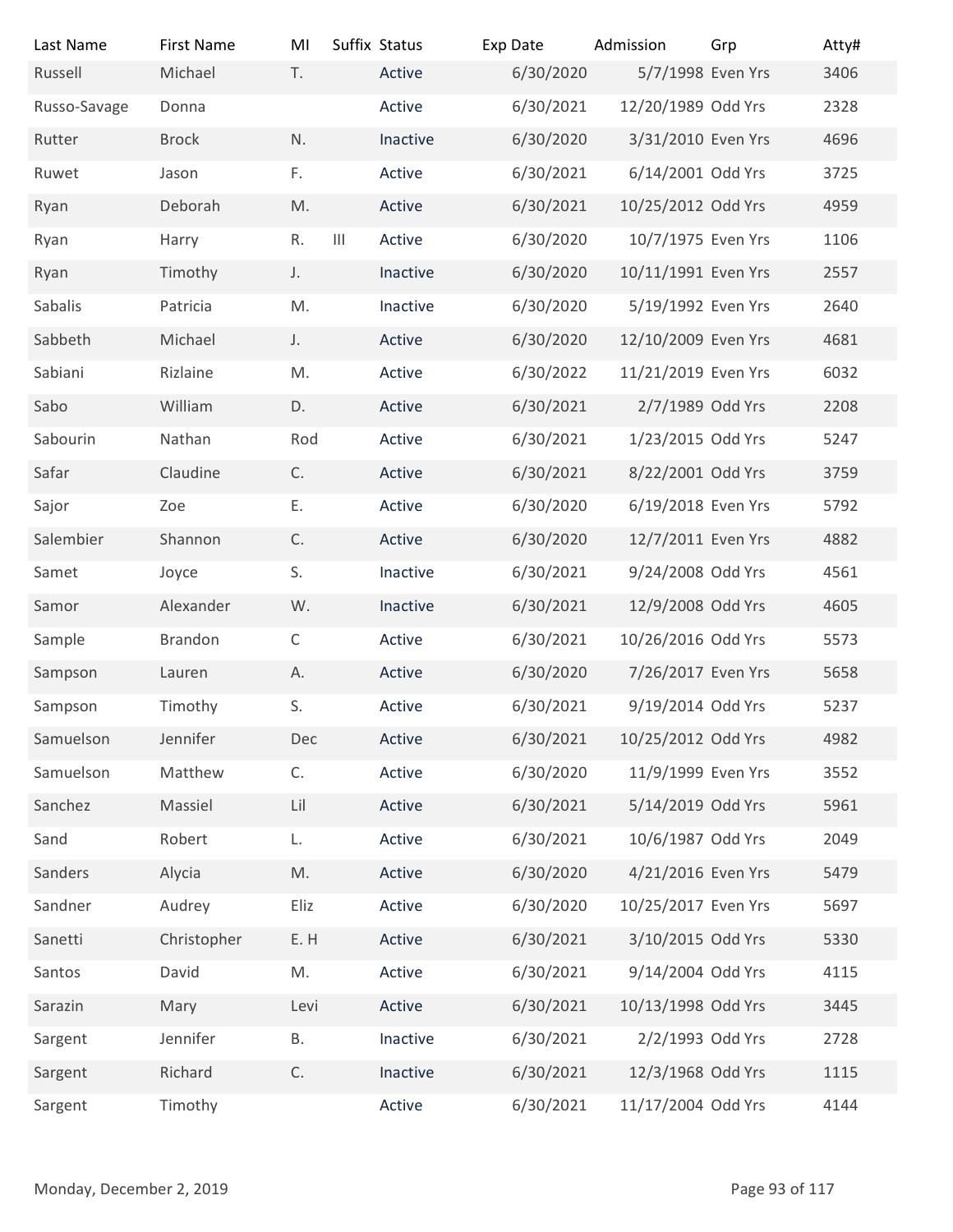| Last Name                | <b>First Name</b> | MI        | Suffix Status        | Exp Date  | Admission           | Grp            | Atty# |
|--------------------------|-------------------|-----------|----------------------|-----------|---------------------|----------------|-------|
| Sarvak                   | Kathryn           | А.        | Active               | 6/30/2020 | 12/13/1993 Even Yrs |                | 2835  |
| Sauer                    | Michael           | А.        | Active               | 6/30/2021 | 4/8/2019 Odd Yrs    |                | 5947  |
| Saunders                 | Mark              | А.        | Active               | 6/30/2021 | 10/10/1989 Odd Yrs  |                | 2292  |
| Saunders                 | Steven            | R.        | Active               | 6/30/2020 | 2/15/1994 Even Yrs  |                | 2851  |
| Sautter                  | John              | А.        | Active               | 6/30/2021 | 3/24/2009 Odd Yrs   |                | 4622  |
| Savall                   | Laura             | А.        | Active               | 6/30/2021 | 5/7/2019 Odd Yrs    |                | 5956  |
| Sawyer                   | <b>Brian</b>      | А.        | Active               | 6/30/2021 | 9/17/1985 Odd Yrs   |                | 1815  |
| Sawyer                   | Jason             | J.        | Active               | 6/30/2021 | 6/16/2003 Odd Yrs   |                | 3969  |
| Saxman                   | Anna              | Ε.        | Active               | 6/30/2021 | 10/2/1985 Odd Yrs   |                | 1818  |
| Sayward                  | Shelley           | S.        | Active               | 6/30/2021 | 9/24/2008 Odd Yrs   |                | 4582  |
| Scanlon                  | D.                | Just      | Active               | 6/30/2021 | 10/9/1990 Odd Yrs   |                | 2437  |
| Scarborough              | Kirby             |           | Pro Bono<br>Emeritus | 6/30/2021 | 4/3/1984 Odd Yrs    |                | 1119  |
| Scarborough              | Lawrence          | G.        | Active               | 6/30/2020 | 5/24/2016 Even Yrs  |                | 5492  |
| Schaeffer                | Mary              | К.        | Inactive             | 6/30/2020 | 5/5/1987 Even Yrs   |                | 2004  |
| Schaffner-Fegard Corina  |                   | N.        | Active               | 6/30/2020 | 10/10/1995 Even Yrs |                | 3091  |
| Schall                   | Gary              | Η.        | Pro Bono<br>Emeritus | 6/30/2021 | 7/17/1992 Odd Yrs   |                | 2658  |
| Schantz                  | John              | L.        | Active               | 6/30/2021 | 2/21/1997 Odd Yrs   |                | 3258  |
| Scharf                   | Robert            | W.<br>Jr. | Active               | 6/30/2021 | 12/7/2010 Odd Yrs   |                | 4779  |
| Schatz                   | Kenneth           | Α.        | Active               | 6/30/2020 | 10/7/1981 Even Yrs  |                | 1120  |
| Scherr                   | David             | А.        | Active               | 6/30/2021 | 3/22/2011 Odd Yrs   |                | 4802  |
| Schilling                | Elizabeth         | Bail      | Active               | 6/30/2021 | 10/25/2012 Odd Yrs  |                | 4956  |
| Schilling                | Falko             | E.V       | Active               | 6/30/2020 | 6/20/2012 Even Yrs  |                | 4935  |
| Schindler                | Steven            | Ε.        | Active               | 6/30/2021 | 10/18/1994 Odd Yrs  |                | 2944  |
| Schinnerer               | Jeffrey           | R.        | Inactive             | 6/30/2020 | 12/3/2003 Even Yrs  |                | 4028  |
| Schittina                | Mark              | Α.        | Inactive             | 6/30/2020 | 12/4/1979 Even Yrs  |                | 1123  |
| Schlossberg              | Todd              | D.        | Active               | 6/30/2021 | 2/11/1991 Odd Yrs   |                | 2481  |
| Schmalz                  | Peter             | N.        | Active               | 6/30/2021 | 3/17/1999 Odd Yrs   |                | 3496  |
| Schmidt                  | Andrew            | R.        | Active               | 6/30/2020 | 10/19/2015 Even Yrs |                | 5396  |
| Schmidt                  | Linda             | S.        | Active               | 6/30/2021 | 6/11/2015 Odd Yrs   |                | 5368  |
| Schmitter                | Vivian            | F.        | Inactive             | 6/30/2021 | 12/19/2014 Odd Yrs  |                | 5293  |
| Schneider                | Mark              | А.        | Active               | 6/30/2021 | 3/23/1995 Odd Yrs   |                | 3007  |
|                          |                   |           |                      |           |                     |                |       |
| Monday, December 2, 2019 |                   |           |                      |           |                     | Page 94 of 117 |       |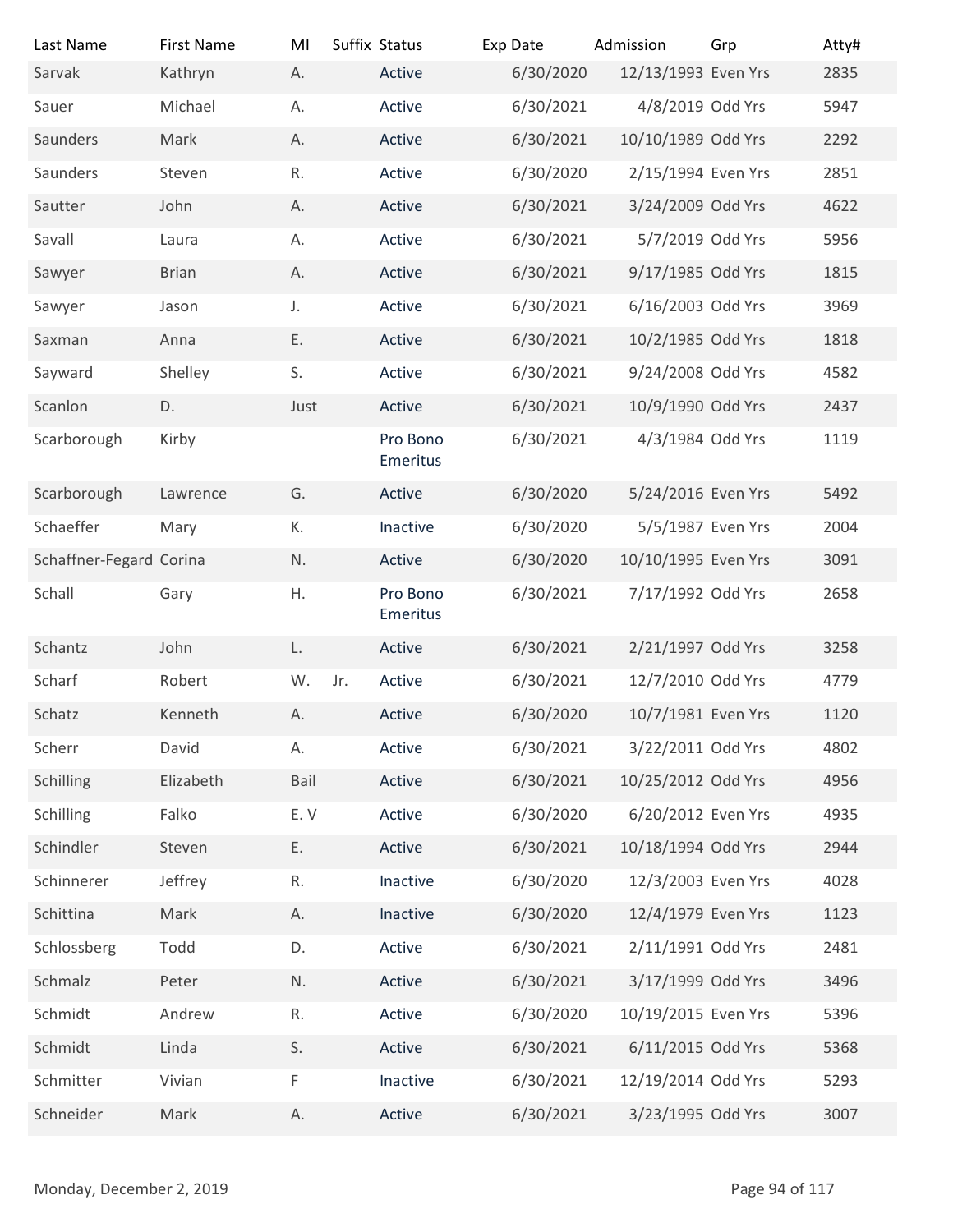| Last Name<br>Schnipper   | <b>First Name</b><br>Merritt | MI<br>S.     | Suffix Status<br>Inactive | Exp Date<br>6/30/2020 | Admission<br>6/23/2010 Even Yrs | Grp            | Atty#<br>4731 |
|--------------------------|------------------------------|--------------|---------------------------|-----------------------|---------------------------------|----------------|---------------|
| Schoen                   | David                        | $\mathsf{L}$ | Active                    | 6/30/2020             | 12/7/2011 Even Yrs              |                | 4894          |
| Schoenberg               | Debra                        | R.           | Active                    | 6/30/2021             | 6/16/1994 Odd Yrs               |                | 2896          |
| Schold                   | John                         | D.           | Active                    | 6/30/2020             | 1/8/2014 Even Yrs               |                | 5156          |
| Schoonover               | Kirstin                      |              | Exempt                    | 6/30/2016             | 8/22/2001 Even Yrs              |                | 3753          |
| Schrade                  | Richard                      | D.C Jr.      | Inactive                  | 6/30/2021             | 3/30/2015 Odd Yrs               |                | 5339          |
| Schreiber                | Jeffrey                      | Ala          | Active                    | 6/30/2020             | 10/30/2015 Even Yrs             |                | 5418          |
| Schubart                 | Peter                        | <b>B.</b>    | Active                    | 6/30/2020             | 2/15/1994 Even Yrs              |                | 2852          |
| Schultheis               | Eric                         | W.           | Active                    | 6/30/2020             | 6/22/2018 Even Yrs              |                | 5799          |
| Schultz                  | Adam                         | J.           | Active                    | 6/30/2021             | 10/1/2014 Odd Yrs               |                | 5244          |
| Schultz                  | Benjamin                     |              | Inactive                  | 6/30/2020             | 6/30/2014 Even Yrs              |                | 5216          |
| Schultz                  | David                        | M.           | Active                    | 6/30/2021             | 9/1/2010 Odd Yrs                |                | 4741          |
| Schumacher               | James                        | S.           | Inactive                  | 6/30/2021             | 6/14/2001 Odd Yrs               |                | 3726          |
| Schurr                   | Stuart                       |              | Active                    | 6/30/2020             | 8/22/2001 Even Yrs              |                | 3760          |
| Schuster                 | Barry                        | $\mathsf C.$ | Active                    | 6/30/2021             | 9/4/1990 Odd Yrs                |                | 2411          |
| Schwartz                 | <b>Brian</b>                 | C.           | Inactive                  | 6/30/2021             | 6/14/2001 Odd Yrs               |                | 3727          |
| Schwartz                 | David                        | M.           | Active                    | 6/30/2020             | 6/8/2006 Even Yrs               |                | 4340          |
| Schwartz                 | Karen                        | S.           | Inactive                  | 6/30/2021             | 9/6/1988 Odd Yrs                |                | 2145          |
| Schwartz                 | Thea                         | J.           | Active                    | 6/30/2021             | 3/11/1996 Odd Yrs               |                | 3140          |
| Schwartz                 | William                      | <b>B.</b>    | Active                    | 6/30/2021             | 10/6/1987 Odd Yrs               |                | 2050          |
| Schwartzberg             | Ora                          |              | Inactive                  | 6/30/2021             | 6/17/2009 Odd Yrs               |                | 4640          |
| Schwendler               | April                        | Ε.           | Inactive                  | 6/30/2021             | 9/14/2006 Odd Yrs               |                | 4366          |
| Schwidde                 | Jess                         | T.           | Active                    | 6/30/2021             | 9/19/1983 Odd Yrs               |                | 1132          |
| Sciarrotta               | S.                           | Mar          | Active                    | 6/30/2021             | 11/17/1998 Odd Yrs              |                | 3464          |
| Scibek                   | Nadine                       | L.           | Active                    | 6/30/2020             | 10/11/1991 Even Yrs             |                | 2553          |
| Scofield                 | Marylou                      |              | Active                    | 6/30/2020             | 8/22/2013 Even Yrs              |                | 5096          |
| Scoones                  | Christopher                  |              | Inactive                  | 6/30/2020             | 12/7/2011 Even Yrs              |                | 4865          |
| Scott                    | Catherine                    | W.           | Inactive                  | 6/30/2020             | 12/6/1977 Even Yrs              |                | 1134          |
| Scott                    | Michael                      | T.           | Active                    | 6/30/2021             | 8/10/2018 Odd Yrs               |                | 5826          |
| Scott                    | Timothy                      | W.           | Inactive                  | 6/30/2021             | 10/31/2012 Odd Yrs              |                | 4992          |
| Scribner                 | Mark                         | Η.           | Active                    | 6/30/2020             | 6/8/1982 Even Yrs               |                | 1135          |
| Seabolt                  | Kyle                         |              | Active                    | 6/30/2020             | 6/20/2012 Even Yrs              |                | 4936          |
|                          |                              |              |                           |                       |                                 |                |               |
| Monday, December 2, 2019 |                              |              |                           |                       |                                 | Page 95 of 117 |               |
|                          |                              |              |                           |                       |                                 |                |               |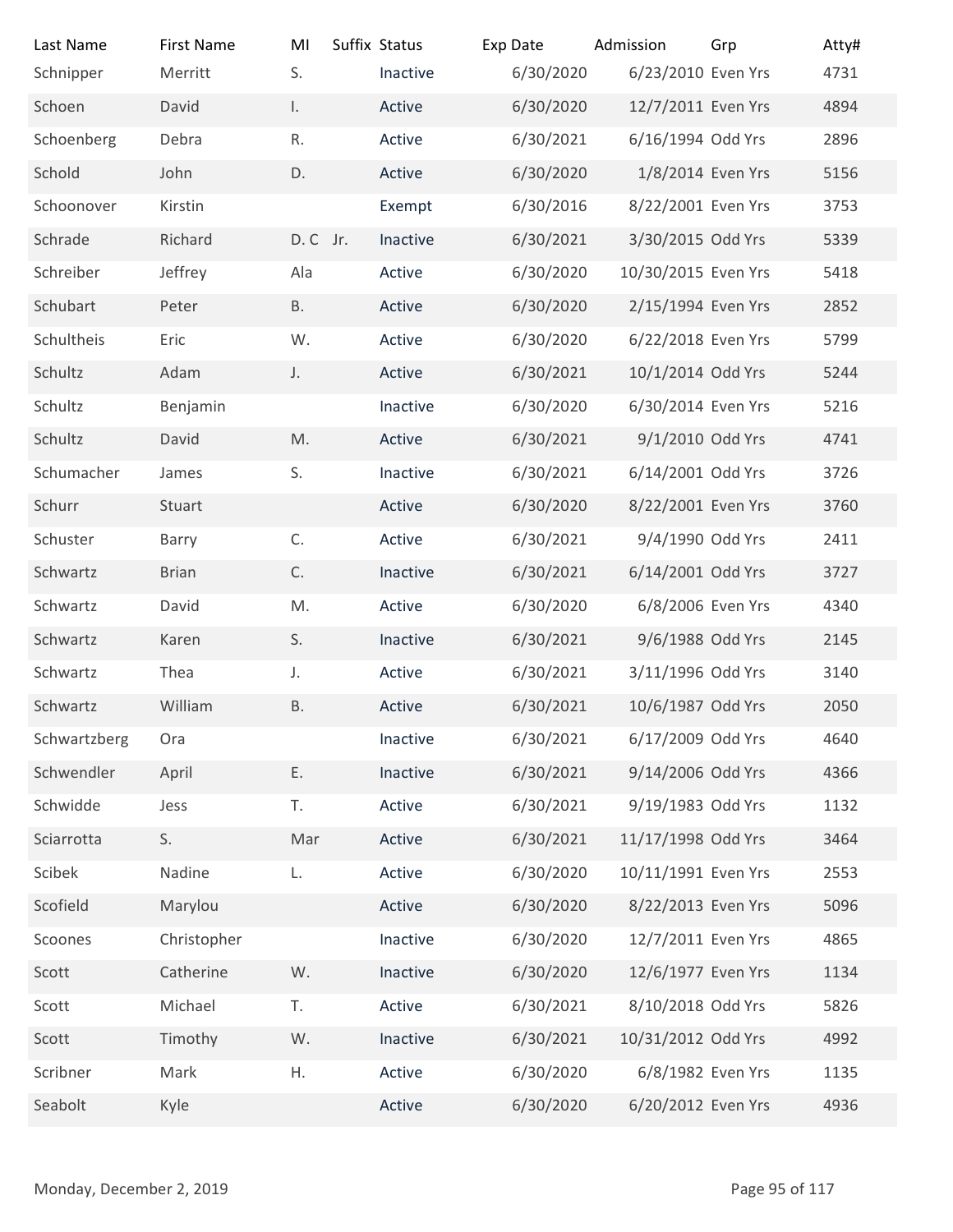| Last Name                | <b>First Name</b> | MI        | Suffix Status                                | Exp Date  | Admission           | Grp            | Atty# |
|--------------------------|-------------------|-----------|----------------------------------------------|-----------|---------------------|----------------|-------|
| Seagraves                | Gara              | M.        | Active                                       | 6/30/2021 | 10/23/2018 Odd Yrs  |                | 5879  |
| Seaman                   | Colin             | L.        | Active                                       | 6/30/2020 | 5/7/1998 Even Yrs   |                | 3407  |
| Seaver                   | Howard            | J.        | Inactive                                     | 6/30/2021 | 10/3/1972 Odd Yrs   |                | 1138  |
| Secrest                  | Jonathan          | D.        | Active                                       | 6/30/2020 | 3/9/2004 Even Yrs   |                | 4053  |
| Sedon                    | Daniel            | M.        | Active                                       | 6/30/2020 | 10/6/1993 Even Yrs  |                | 2817  |
| Seelig                   | Rachel            |           | Active                                       | 6/30/2020 | 8/19/2013 Even Yrs  |                | 5095  |
| Seff                     | Daniel            | А.        | Active                                       | 6/30/2020 | 5/7/1998 Even Yrs   |                | 3408  |
| Segale                   | Victor            | J.        | Active                                       | 6/30/2020 | 10/2/1979 Even Yrs  |                | 1139  |
| Seibert                  | Dawn              | M.        | Active                                       | 6/30/2021 | 10/13/1998 Odd Yrs  |                | 3426  |
| Selami                   | Sonja             |           | Active                                       | 6/30/2021 | 3/22/2017 Odd Yrs   |                | 5629  |
| Seldon                   | Nicholas          | Jose      | Active                                       | 6/30/2020 | 6/12/2014 Even Yrs  |                | 5213  |
| Seman                    | Gayle             | N.        | Inactive                                     | 6/30/2021 | 4/21/1992 Odd Yrs   |                | 2623  |
| Seman                    | Jessica           | L.        | Active                                       | 6/30/2020 | 11/8/2005 Even Yrs  |                | 4231  |
| Sen                      | Natasha           |           | Active                                       | 6/30/2020 | 3/14/2006 Even Yrs  |                | 4297  |
| Senning                  | Susan             | Ε.        | Active                                       | 6/30/2020 | 12/7/2011 Even Yrs  |                | 4866  |
| Senning                  | William           | Α.        | Inactive                                     | 6/30/2021 | 5/30/2007 Odd Yrs   |                | 4468  |
| Sensenich                | Jan               | M.        | Inactive                                     | 6/30/2021 | 2/7/1984 Odd Yrs    |                | 1141  |
| Serafino                 | John              | А.        | Active                                       | 6/30/2020 | 2/7/1989 Even Yrs   |                | 2205  |
| Serra                    | David             | R.        | Active                                       | 6/30/2020 | 5/4/1993 Even Yrs   |                | 2757  |
| Serrano                  | Simon             | P.        | Inactive                                     | 6/30/2020 | 6/23/2010 Even Yrs  |                | 4720  |
| Sessions                 | William           | К.        | $\ensuremath{\mathsf{III}}\xspace$<br>Exempt | 6/30/2005 | 12/11/1973 Odd Yrs  |                | 1142  |
| Severs                   | Mark              | <b>B.</b> | Inactive                                     | 6/30/2021 | 10/11/1991 Odd Yrs  |                | 2543  |
| Sewall Wolitz            | Bella             | К.        | Inactive                                     | 6/30/2021 | 6/16/2003 Odd Yrs   |                | 3970  |
| Shader                   | Lance             | C.        | Active                                       | 6/30/2021 | 7/7/1983 Odd Yrs    |                | 1144  |
| Shagam                   | Matthew           | M.        | Active                                       | 6/30/2021 | 10/25/2012 Odd Yrs  |                | 4962  |
| Shahi                    | Kaveh             | S.        | Active                                       | 6/30/2020 | 11/14/1989 Even Yrs |                | 2306  |
| Shakun                   | Joshua            | D.        | Active                                       | 6/30/2021 | 4/5/2019 Odd Yrs    |                | 5940  |
| Shamas                   | Diane             | Sha       | Inactive                                     | 6/30/2021 | 10/13/1992 Odd Yrs  |                | 2691  |
| Shamash                  | Albert            | F.        | Exempt                                       | 6/30/2013 | 12/6/1994 Odd Yrs   |                | 2970  |
| Shamis                   | Kristen           |           | Active                                       | 6/30/2021 | 6/27/2019 Odd Yrs   |                | 5976  |
| Shane                    | Michael           |           | Active                                       | 6/30/2020 | 10/21/2013 Even Yrs |                | 5107  |
| Shapero                  | Lila              |           | Pro Bono<br>Emeritus                         | 6/30/2021 | 1/12/1989 Odd Yrs   |                | 2195  |
| Monday, December 2, 2019 |                   |           |                                              |           |                     | Page 96 of 117 |       |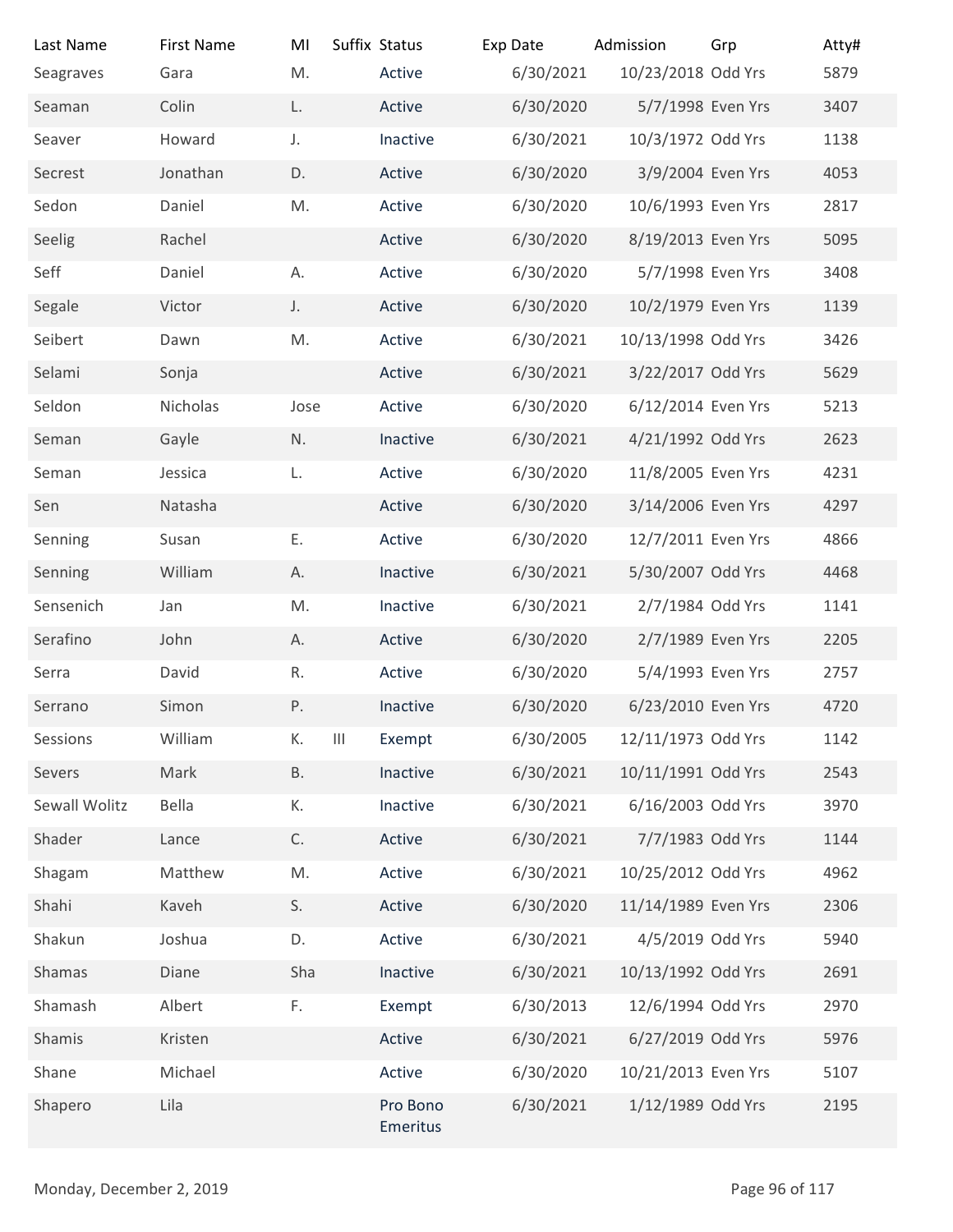| Last Name                | <b>First Name</b> | MI            | Suffix Status | Exp Date  | Admission           | Grp            | Atty# |
|--------------------------|-------------------|---------------|---------------|-----------|---------------------|----------------|-------|
| Shapiro                  | Beata             |               | Active        | 6/30/2021 | 5/25/2017 Odd Yrs   |                | 5638  |
| Shapiro                  | Kevin             | <b>B.</b>     | Active        | 6/30/2021 | 3/17/1999 Odd Yrs   |                | 3497  |
| Shapiro                  | Victor            |               | Active        | 6/30/2021 | 9/12/2012 Odd Yrs   |                | 4942  |
| Sharkis                  | Melissa           |               | Active        | 6/30/2021 | 10/25/2012 Odd Yrs  |                | 4968  |
| Sharpe                   | Daniel            | Rog           | Active        | 6/30/2020 | 1/25/2016 Even Yrs  |                | 5454  |
| Sharshon                 | Kayla             | C.            | Active        | 6/30/2021 | 2/20/2019 Odd Yrs   |                | 5923  |
| Sharwell                 | William           | L.            | Inactive      | 6/30/2021 | 6/16/1993 Odd Yrs   |                | 2769  |
| Shattuck                 | Gary              | G.            | Inactive      | 6/30/2021 | 10/6/1987 Odd Yrs   |                | 2051  |
| Shaw                     | Ethan             | А.            | Active        | 6/30/2020 | 12/18/2002 Even Yrs |                | 3934  |
| Shaw                     | Janet             | Ρ.            | Active        | 6/30/2021 | 12/19/1985 Odd Yrs  |                | 1852  |
| Shea                     | Adrienne          | Ε.            | Active        | 6/30/2021 | 3/12/2013 Odd Yrs   |                | 5027  |
| Shea                     | Carol             | L.            | Active        | 6/30/2021 | 5/4/1993 Odd Yrs    |                | 2741  |
| Shea                     | Charles           | T.            | Inactive      | 6/30/2020 | 10/4/1955 Even Yrs  |                | 1148  |
| Shea                     | James             | C.            | Active        | 6/30/2020 | 2/19/1998 Even Yrs  |                | 3377  |
| Sheahan                  | Nancy             | Gos           | Active        | 6/30/2021 | 6/3/1980 Odd Yrs    |                | 1149  |
| Shebar                   | Elias             | M.            | Inactive      | 6/30/2021 | 7/16/2018 Odd Yrs   |                | 5809  |
| Sheffield                | Rhonda            | F.            | Inactive      | 6/30/2021 | 10/13/1998 Odd Yrs  |                | 3446  |
| Sheftman                 | Elisabeth         | $\sf Mc$      | Active        | 6/30/2021 | 5/6/1986 Odd Yrs    |                | 1891  |
| Sheftman                 | Robert            |               | Active        | 6/30/2020 | 6/2/1981 Even Yrs   |                | 1152  |
| Sheil                    | Robert            | Η.            | Active        | 6/30/2020 | 12/4/1979 Even Yrs  |                | 1153  |
| Sheldon                  | Gary              | F.            | Inactive      | 6/30/2021 | 3/6/2017 Odd Yrs    |                | 5623  |
| Shelkrot                 | Lisa              | <b>B.</b>     | Active        | 6/30/2020 | 1/9/1996 Even Yrs   |                | 3127  |
| Shelton                  | Stacy             | M.            | Inactive      | 6/30/2019 | 6/16/2017 Odd Yrs   |                | 5642  |
| Shems                    | Ronald            | А.            | Active        | 6/30/2021 | 10/2/1985 Odd Yrs   |                | 1826  |
| Sheng                    | Charles           | Just          | Active        | 6/30/2021 | 10/20/2014 Odd Yrs  |                | 5259  |
| Shepard                  | Abby              | J.            | Active        | 6/30/2020 | 4/7/2016 Even Yrs   |                | 5475  |
| Shepard                  | Laura             | $O^{\prime}C$ | Inactive      | 6/30/2020 | 10/7/1997 Even Yrs  |                | 3335  |
| Sheppard                 | Ralph             | Η.            | Inactive      | 6/30/2020 | 9/19/1983 Even Yrs  |                | 1154  |
| Sherman                  | Alison            | M.            | Active        | 6/30/2021 | 10/20/2014 Odd Yrs  |                | 5262  |
| Sherman                  | Diane             | M.            | Active        | 6/30/2021 | 3/22/2011 Odd Yrs   |                | 4804  |
| Sherman                  | Gina              | M.            | Inactive      | 6/30/2021 | 9/24/2008 Odd Yrs   |                | 4580  |
| Sherman                  | Jenny             |               | Active        | 6/30/2020 | 3/27/2018 Even Yrs  |                | 5774  |
|                          |                   |               |               |           |                     |                |       |
|                          |                   |               |               |           |                     |                |       |
| Monday, December 2, 2019 |                   |               |               |           |                     | Page 97 of 117 |       |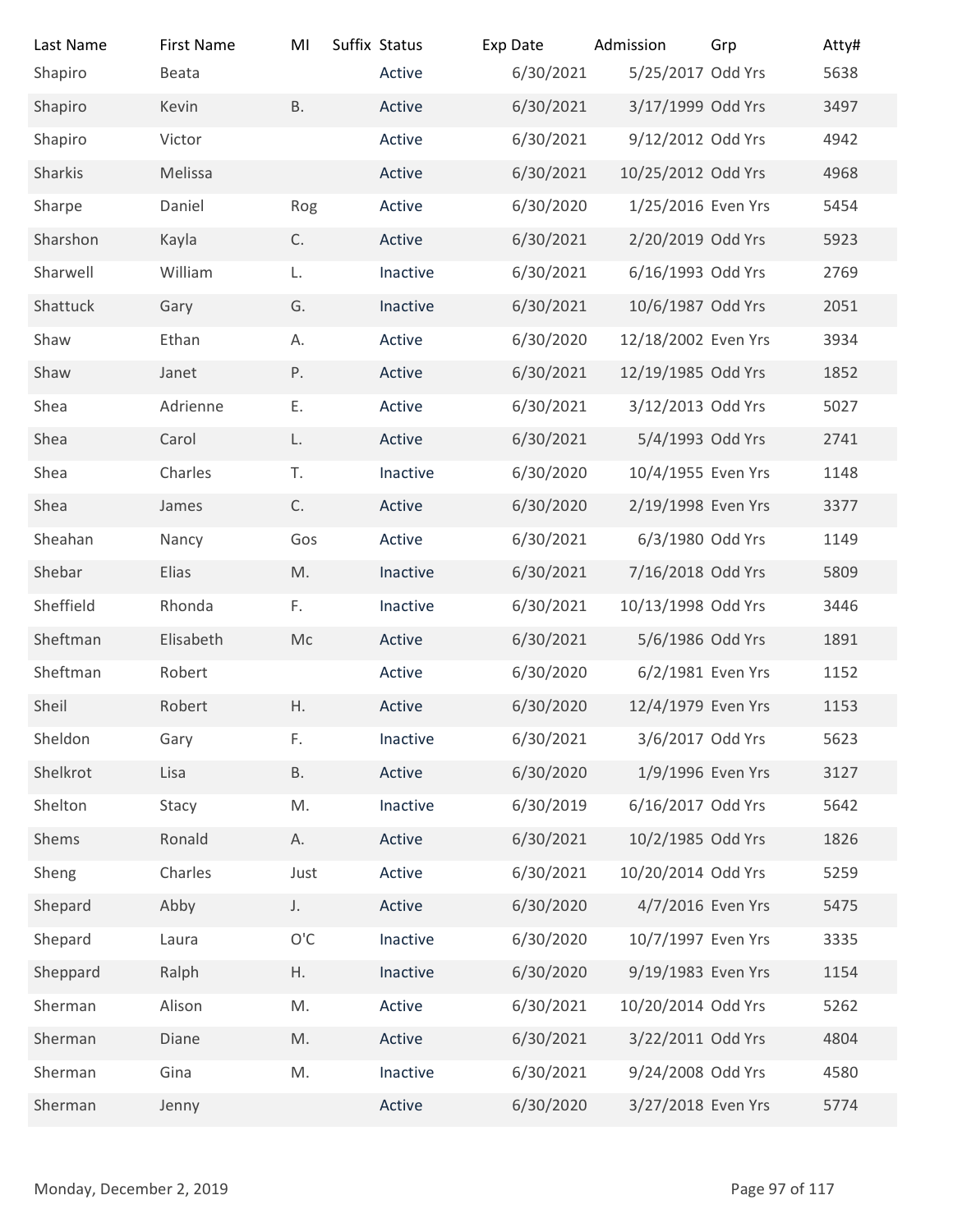| Last Name                | <b>First Name</b> | MI           | Suffix Status | Exp Date  | Admission           | Grp            | Atty# |
|--------------------------|-------------------|--------------|---------------|-----------|---------------------|----------------|-------|
| Sherman                  | Justin            | G.           | Active        | 6/30/2021 | 7/23/2018 Odd Yrs   |                | 5814  |
| Sherrer                  | Thomas            | J.           | Active        | 6/30/2021 | 9/17/1985 Odd Yrs   |                | 1813  |
| Sherwin                  | Adam              | T.           | Active        | 6/30/2021 | 4/25/2013 Odd Yrs   |                | 5048  |
| Shillen                  | Dennis            | O.           | Active        | 6/30/2020 | 12/20/1989 Even Yrs |                | 2333  |
| Shine                    | Carol             | J.           | Inactive      | 6/30/2021 | 2/7/1989 Odd Yrs    |                | 2206  |
| Shingler                 | Karen             | Rus          | Active        | 6/30/2020 | 4/5/1983 Even Yrs   |                | 1157  |
| Shipman                  | Bertram           | F.           | Inactive      | 6/30/2021 | 5/5/1987 Odd Yrs    |                | 2006  |
| Shivers                  | Julie             | M.           | Inactive      | 6/30/2021 | 12/7/2010 Odd Yrs   |                | 4769  |
| Shlansky                 | David             | J.           | Active        | 6/30/2020 | 6/11/2002 Even Yrs  |                | 3859  |
| Shortell                 | Kevin             | J.           | Active        | 6/30/2020 | 6/13/1995 Even Yrs  |                | 3045  |
| Shoup                    | Tina              | L.           | Active        | 6/30/2021 | 2/14/1995 Odd Yrs   |                | 2991  |
| Shove                    | Todd              | А.           | Active        | 6/30/2021 | 6/21/2005 Odd Yrs   |                | 4205  |
| Shpaner                  | Sergey            |              | Active        | 6/30/2021 | 2/9/2017 Odd Yrs    |                | 5612  |
| Shriver                  | Alexander         | W.           | Active        | 6/30/2020 | 10/10/1995 Even Yrs |                | 3092  |
| Shriver                  | Tracy             | Kell         | Active        | 6/30/2020 | 9/10/1996 Even Yrs  |                | 3191  |
| Shulock                  | David             | J.           | Inactive      | 6/30/2020 | 6/13/1995 Even Yrs  |                | 3022  |
| Shute                    | Christa           | В.           | Active        | 6/30/2021 | 2/12/2019 Odd Yrs   |                | 5918  |
| Sibold                   | Sonya             | L.           | Active        | 6/30/2020 | 3/25/2008 Even Yrs  |                | 4537  |
| Sidortsov                | Roman             | V.           | Active        | 6/30/2021 | 3/24/2009 Odd Yrs   |                | 4623  |
| Sidortsova               | Stefanie          | L.           | Inactive      | 6/30/2020 | 11/27/2007 Even Yrs |                | 4511  |
| Siegel                   | Amy               | В.           | Inactive      | 6/30/2020 | 4/8/1996 Even Yrs   |                | 3152  |
| Sigur                    | Megan             |              | Active        | 6/30/2021 | 7/7/2015 Odd Yrs    |                | 5379  |
| Siket                    | Meghan            | Ε.           | Active        | 6/30/2021 | 10/26/2018 Odd Yrs  |                | 5882  |
| Silberman                | Yaniv             | Dav          | Active        | 6/30/2021 | 6/8/2015 Odd Yrs    |                | 5366  |
| Silva                    | Edward            | $\mathsf{C}$ | Active        | 6/30/2021 | 1/5/2015 Odd Yrs    |                | 5300  |
| Silver                   | Amelia            | Wo           | Active        | 6/30/2020 | 5/19/1992 Even Yrs  |                | 2641  |
| Silver                   | David             | F.           | Active        | 6/30/2021 | 10/9/1990 Odd Yrs   |                | 2438  |
| Silver                   | Morris            | L.           | Active        | 6/30/2020 | 9/22/1986 Even Yrs  |                | 1914  |
| Simchera                 | Jesse             | J            | Active        | 6/30/2020 | 5/31/2016 Even Yrs  |                | 5495  |
| Sime                     | David             | Α.           | Inactive      | 6/30/2020 | 6/11/2002 Even Yrs  |                | 3860  |
| Simmons                  | Emily             | L.           | Active        | 6/30/2021 | 10/5/2016 Odd Yrs   |                | 5545  |
| Simmons                  | Ryan              | К.           | Active        | 6/30/2021 | 12/5/2006 Odd Yrs   |                | 4404  |
|                          |                   |              |               |           |                     |                |       |
| Monday, December 2, 2019 |                   |              |               |           |                     | Page 98 of 117 |       |
|                          |                   |              |               |           |                     |                |       |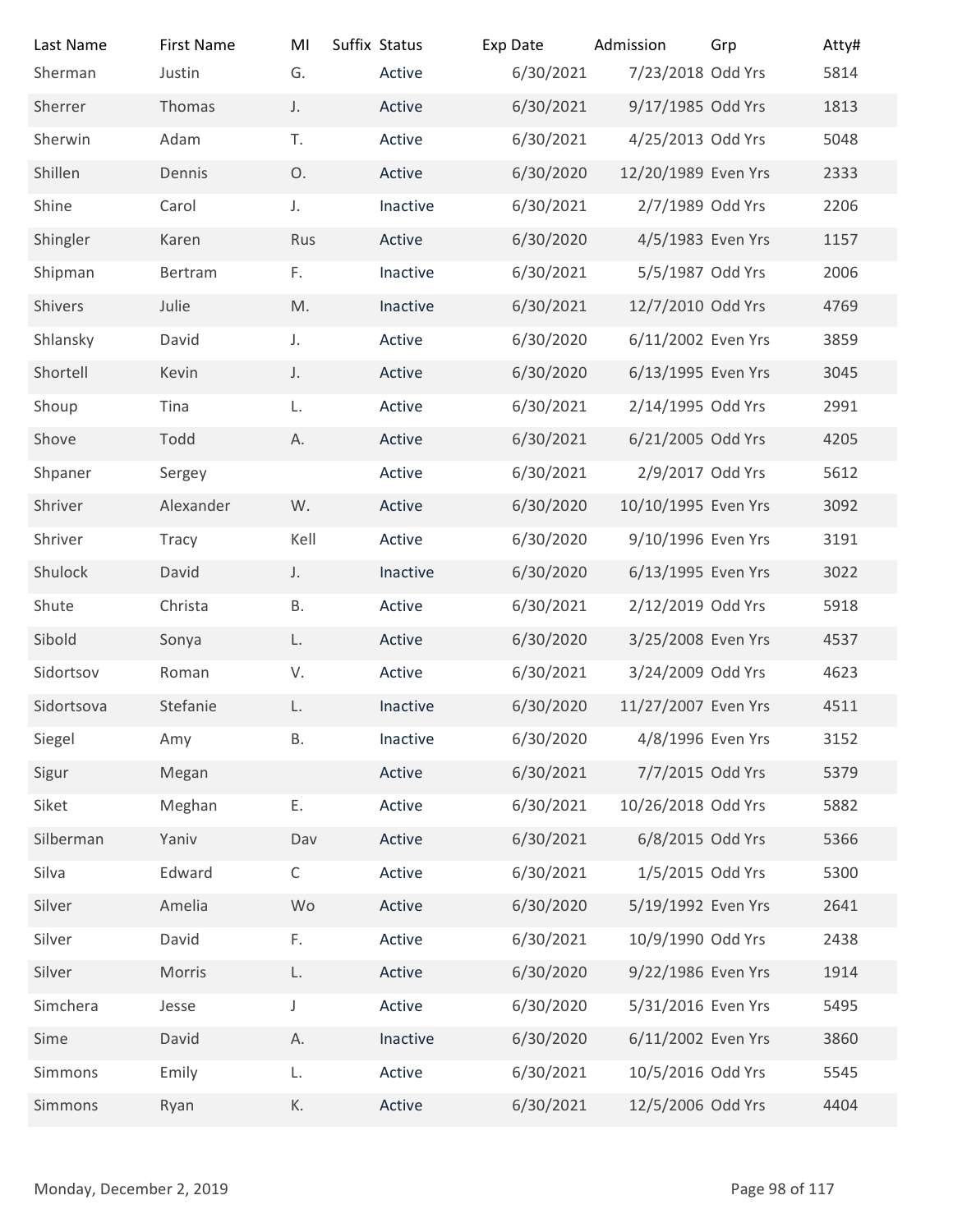| Last Name                | <b>First Name</b>      | MI<br>C.  |              | Suffix Status    | Exp Date               | Admission                              | Grp            | Atty#        |
|--------------------------|------------------------|-----------|--------------|------------------|------------------------|----------------------------------------|----------------|--------------|
| Simon                    | <b>Brice</b><br>Thomas |           |              | Active           | 6/30/2021              | 12/19/2000 Odd Yrs                     |                | 3674<br>2965 |
| Simon                    |                        | Ρ.        |              | Active           | 6/30/2021              | 11/14/1994 Odd Yrs                     |                |              |
| Simonds                  | Joshua<br>Aaron        | L.<br>Η.  |              | Active<br>Active | 6/30/2021<br>6/30/2021 | 3/19/1997 Odd Yrs<br>1/12/1999 Odd Yrs |                | 3273<br>3480 |
| Simpson<br>Simpson       | Robert                 | V.        | Jr.          | Active           | 6/30/2020              | 2/6/1979 Even Yrs                      |                | 1164         |
| Sinclair Bull            | Molly                  | <b>B.</b> |              | Inactive         | 6/30/2020              | 6/11/2002 Even Yrs                     |                | 3861         |
| Singer                   | Lucy                   | А.        |              | Inactive         | 6/30/2020              | 6/8/2006 Even Yrs                      |                | 4331         |
| Singh                    | Jill                   | Luci      |              | Inactive         | 6/30/2021              | 12/5/2006 Odd Yrs                      |                | 4390         |
| Singleton                | Julia                  | Ε.        |              | Active           | 6/30/2021              | 2/7/1984 Odd Yrs                       |                | 1684         |
| Sipples                  | Kyle                   | C.        |              | Active           | 6/30/2021              | 10/24/1996 Odd Yrs                     |                | 3218         |
| Sisti                    | Mark                   | L.        |              | Active           | 6/30/2020              | 3/9/2004 Even Yrs                      |                | 4054         |
| Sively                   | Susan                  | К.        |              | Inactive         | 6/30/2021              | 9/13/1984 Odd Yrs                      |                | 1402         |
| Skadberg                 | Stacey                 | Elle      |              | Active           | 6/30/2020              | 5/19/2016 Even Yrs                     |                | 5489         |
| Skanes                   | Mark                   | W.        |              | Active           | 6/30/2021              | 1/25/2019 Odd Yrs                      |                | 5908         |
| Skiff                    | William                | <b>B.</b> | $\vert\vert$ | Active           | 6/30/2021              | 5/4/1993 Odd Yrs                       |                | 2758         |
| Skinner                  | Justin                 |           |              | Active           | 6/30/2021              | 5/17/2011 Odd Yrs                      |                | 4832         |
| Skinner                  | Mary                   | Just      |              | Active           | 6/30/2021              | 12/5/1972 Odd Yrs                      |                | 1167         |
| Skoglund                 | Marilyn                | Rut       |              | Exempt           | 6/30/1994              | 12/17/1981 Odd Yrs                     |                | 1169         |
| Slason                   | Lawrence               | G.        |              | Active           | 6/30/2020              | 12/4/1979 Even Yrs                     |                | 1170         |
| Slater                   | Alec                   |           |              | Active           | 6/30/2020              | 9/27/2013 Even Yrs                     |                | 5102         |
| Slater                   | Launa                  | L.        |              | Active           | 6/30/2020              | 8/2/2013 Even Yrs                      |                | 5091         |
| Slattery                 | Matthew                | P.        |              | Inactive         | 6/30/2020              | 5/11/2000 Even Yrs                     |                | 3615         |
| Sleigh                   | David                  | C.        |              | Active           | 6/30/2021              | 2/7/1983 Odd Yrs                       |                | 1171         |
| Sluka                    | Boolie                 | S.        |              | Active           | 6/30/2020              | 6/8/2006 Even Yrs                      |                | 4332         |
| Sluka                    | J.                     | Just      |              | Active           | 6/30/2020              | 11/8/2005 Even Yrs                     |                | 4257         |
| Sly                      | Alexis                 | P.        |              | Inactive         | 6/30/2020              | 12/7/2011 Even Yrs                     |                | 4867         |
| Smart                    | Christopher            | J.        |              | Active           | 6/30/2020              | 6/15/2004 Even Yrs                     |                | 4100         |
| Smart                    | Erika                  | L.        |              | Active           | 6/30/2021              | 3/13/2007 Odd Yrs                      |                | 4434         |
| Smart                    | Kane                   | Η.        |              | Active           | 6/30/2020              | 6/23/2010 Even Yrs                     |                | 4721         |
| Smart                    | William                | N.        |              | Active           | 6/30/2021              | 6/7/2019 Odd Yrs                       |                | 5971         |
| Smiechowski              | Sabina                 |           |              | Active           | 6/30/2021              | 7/14/2016 Odd Yrs                      |                | 5513         |
| Smith                    | Anthony                | V.L.      |              | Inactive         | 6/30/2021              | 12/15/1992 Odd Yrs                     |                | 2714         |
|                          |                        |           |              |                  |                        |                                        |                |              |
| Monday, December 2, 2019 |                        |           |              |                  |                        |                                        | Page 99 of 117 |              |
|                          |                        |           |              |                  |                        |                                        |                |              |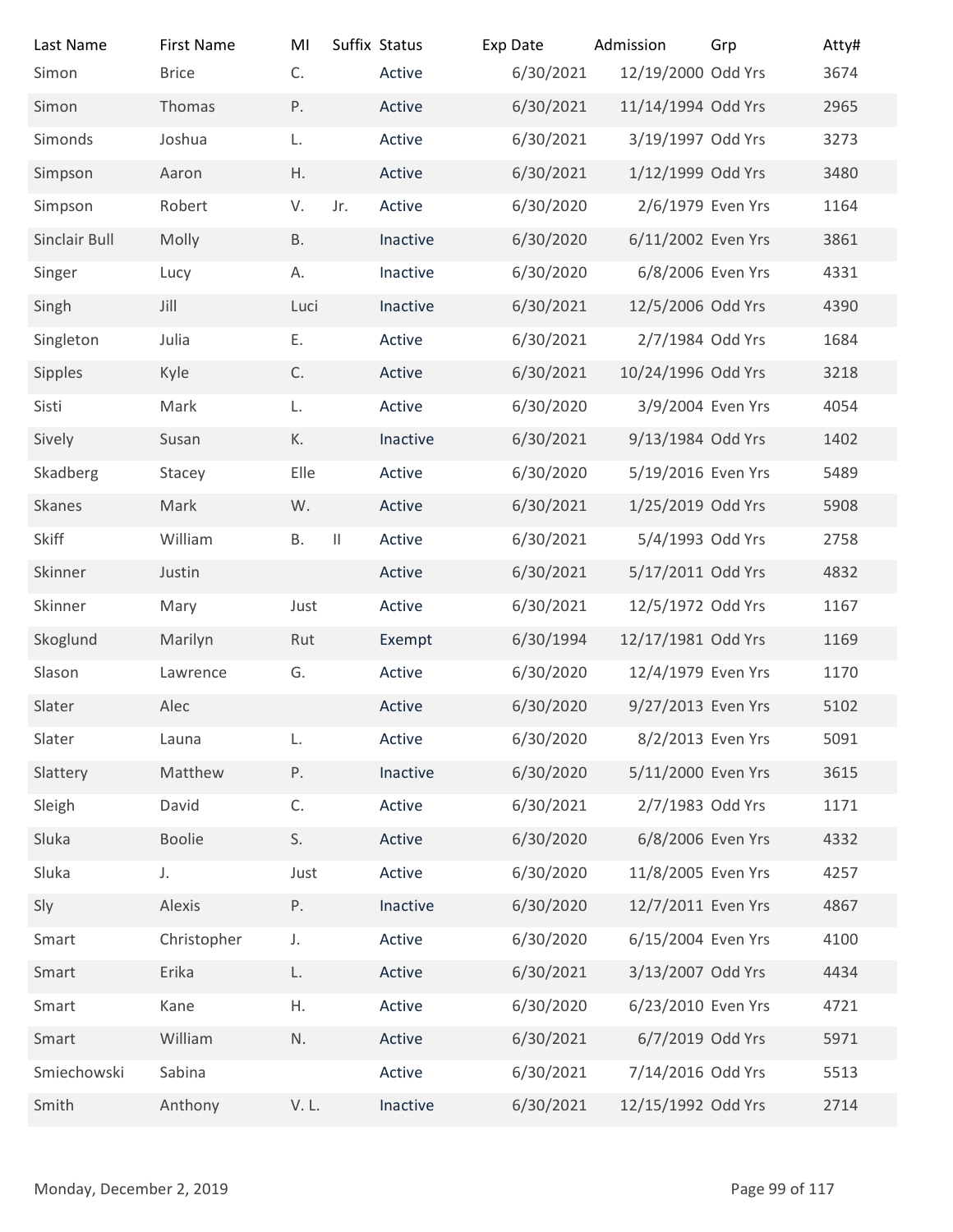| Last Name                | <b>First Name</b> | MI   |                                    | Suffix Status | Exp Date  | Admission           | Grp             | Atty# |
|--------------------------|-------------------|------|------------------------------------|---------------|-----------|---------------------|-----------------|-------|
| Smith                    | Daniel            | P.   |                                    | Inactive      | 6/30/2021 | 6/16/2003 Odd Yrs   |                 | 3971  |
| Smith                    | Daniel            | J.   |                                    | Active        | 6/30/2021 | 12/19/1985 Odd Yrs  |                 | 1856  |
| Smith                    | Elizabeth         | Α.   |                                    | Active        | 6/30/2020 | 12/7/2011 Even Yrs  |                 | 4875  |
| Smith                    | Erin              | L.   |                                    | Active        | 6/30/2021 | 12/16/1998 Odd Yrs  |                 | 3476  |
| Smith                    | Hannah            | W.   |                                    | Active        | 6/30/2020 | 11/22/2013 Even Yrs |                 | 5139  |
| Smith                    | Jennille          |      |                                    | Active        | 6/30/2020 | 2/21/2018 Even Yrs  |                 | 5760  |
| Smith                    | Kenneth           | M.   |                                    | Inactive      | 6/30/2020 | 12/3/2003 Even Yrs  |                 | 4030  |
| Smith                    | Mark              | T.   |                                    | Inactive      | 6/30/2021 | 3/19/1992 Odd Yrs   |                 | 2610  |
| Smith                    | Nanci             | А.   |                                    | Active        | 6/30/2021 | 12/15/1992 Odd Yrs  |                 | 2715  |
| Smith                    | Norman            | C.   |                                    | Active        | 6/30/2020 | 2/3/1981 Even Yrs   |                 | 1182  |
| Smith                    | O.                | Whi  |                                    | Active        | 6/30/2021 | 12/12/1978 Odd Yrs  |                 | 1176  |
| Smith                    | Paul              | Α.   |                                    | Active        | 6/30/2021 | 12/7/2010 Odd Yrs   |                 | 4781  |
| Smith                    | Rachel            | Ε.   |                                    | Active        | 6/30/2021 | 1/3/2019 Odd Yrs    |                 | 5903  |
| Smith                    | Rebecca           | L.   |                                    | Active        | 6/30/2020 | 3/9/2004 Even Yrs   |                 | 4056  |
| Smith                    | Rebecca           | Ε.   |                                    | Active        | 6/30/2021 | 10/27/2016 Odd Yrs  |                 | 5577  |
| Smith                    | S.                | Scot |                                    | Active        | 6/30/2020 | 12/6/1977 Even Yrs  |                 | 1180  |
| Smith                    |                   |      | Jr.                                | Active        | 6/30/2020 | 5/10/1994 Even Yrs  |                 | 2879  |
|                          | Shapleigh         |      |                                    |               |           |                     |                 |       |
| Smith                    | Sheilagh          |      |                                    | Active        | 6/30/2020 | 11/20/1997 Even Yrs |                 | 3357  |
| Smith                    | William           | S.   | $\ensuremath{\mathsf{III}}\xspace$ | Active        | 6/30/2021 | 10/13/1992 Odd Yrs  |                 | 2692  |
| Smolko                   | Jennifer          | M.   |                                    | Inactive      | 6/30/2020 | 11/19/2002 Even Yrs |                 | 3887  |
| Smyrski                  | Martha            | M.   |                                    | Active        | 6/30/2021 | 11/5/1980 Odd Yrs   |                 | 1184  |
| Snow                     | Andrew            | J.   |                                    | Active        | 6/30/2021 | 11/3/2016 Odd Yrs   |                 | 5580  |
| Snow                     | Jennifer          | S.   |                                    | Active        | 6/30/2021 | 8/7/2018 Odd Yrs    |                 | 5823  |
| Snow                     | Samantha          |      |                                    | Active        | 6/30/2021 | 10/24/2014 Odd Yrs  |                 | 5276  |
| Snyder                   | Richard           | J.   |                                    | Inactive      | 6/30/2021 | 6/7/1988 Odd Yrs    |                 | 2133  |
| Soller                   | Christian         | J.   |                                    | Active        | 6/30/2020 | 6/27/2018 Even Yrs  |                 | 5802  |
| Somers                   | Thomas            | Η.   |                                    | Active        | 6/30/2021 | 3/23/1993 Odd Yrs   |                 | 2736  |
| Sophrin                  | Gail              |      |                                    | Active        | 6/30/2020 | 10/11/1991 Even Yrs |                 | 2541  |
| Sorensen                 | Laurene           | S.   |                                    | Inactive      | 6/30/2020 | 5/19/1992 Even Yrs  |                 | 2642  |
| Sorrell                  | William           | Η.   |                                    | Active        | 6/30/2021 | 12/3/1974 Odd Yrs   |                 | 1187  |
| Soule                    | Stephen           | J.   |                                    | Active        | 6/30/2021 | 4/3/1984 Odd Yrs    |                 | 1188  |
| South                    | Nikki             |      |                                    | Active        | 6/30/2020 | 5/23/2016 Even Yrs  |                 | 5491  |
|                          |                   |      |                                    |               |           |                     |                 |       |
| Monday, December 2, 2019 |                   |      |                                    |               |           |                     | Page 100 of 117 |       |
|                          |                   |      |                                    |               |           |                     |                 |       |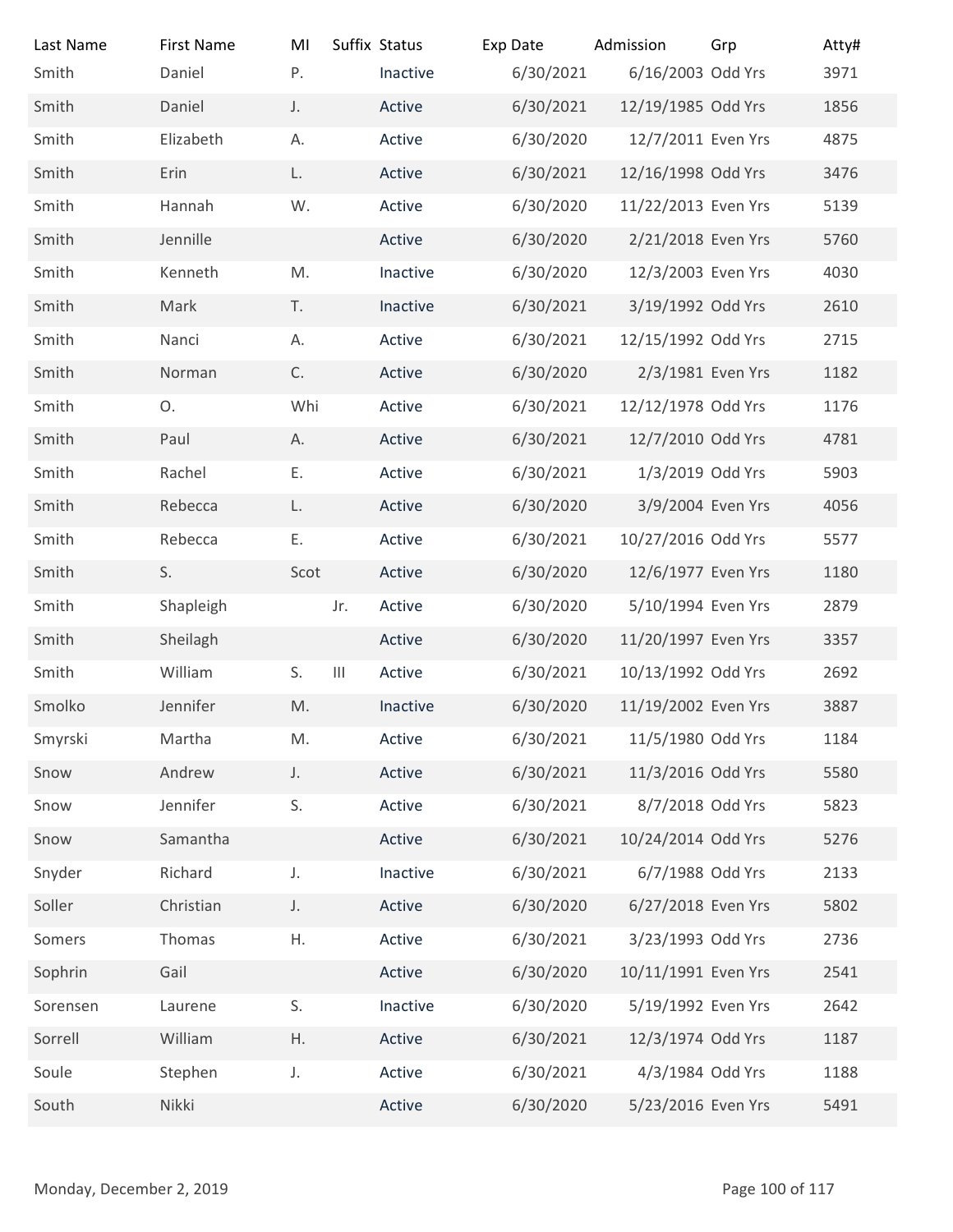| Last Name                | <b>First Name</b> | MI      | Suffix Status | Exp Date  | Admission           | Grp             | Atty# |
|--------------------------|-------------------|---------|---------------|-----------|---------------------|-----------------|-------|
| Southwell                | Heather           | А.      | Inactive      | 6/30/2020 | 4/21/2014 Even Yrs  |                 | 5195  |
| Sowles                   | John              | Ken     | Inactive      | 6/30/2021 | 4/3/1984 Odd Yrs    |                 | 1189  |
| Sozio                    | Maria             | L.      | Inactive      | 6/30/2021 | 5/4/1993 Odd Yrs    |                 | 2742  |
| Spacone                  | Anna              | Z.      | Active        | 6/30/2021 | 9/5/2018 Odd Yrs    |                 | 5832  |
| Spadaro                  | Gina              | M.      | Active        | 6/30/2020 | 10/28/2013 Even Yrs |                 | 5117  |
| Spaneas                  | George            |         | Active        | 6/30/2020 | 11/19/2002 Even Yrs |                 | 3901  |
| Spaulding                | Mandy             | L.      | Active        | 6/30/2021 | 8/17/2016 Odd Yrs   |                 | 5528  |
| Spaulding                | Willis            | J.      | Inactive      | 6/30/2020 | 6/23/2010 Even Yrs  |                 | 4722  |
| Spear                    | George            | Е.<br>Ш | Active        | 6/30/2021 | 12/3/1968 Odd Yrs   |                 | 1191  |
| Spector                  | <b>Bruce</b>      | D.      | Active        | 6/30/2021 | 12/19/1985 Odd Yrs  |                 | 1853  |
| Speidel                  | Christine         | S.      | Inactive      | 6/30/2021 | 3/13/2007 Odd Yrs   |                 | 4435  |
| Speidel                  | Jacob             | Sloa    | Inactive      | 6/30/2021 | 3/13/2007 Odd Yrs   |                 | 4437  |
| Spellman                 | Maribeth          |         | Inactive      | 6/30/2020 | 2/28/2014 Even Yrs  |                 | 5174  |
| Spence                   | Katherine         | R.      | Inactive      | 6/30/2020 | 11/9/1999 Even Yrs  |                 | 3529  |
| Spencer                  | Jeffrey           | W.      | Active        | 6/30/2020 | 10/11/2001 Even Yrs |                 | 3770  |
| Spencer                  | Louise            | Pier    | Inactive      | 6/30/2021 | 2/21/1997 Odd Yrs   |                 | 3259  |
| Spencer                  | Robert            | Α.      | Inactive      | 6/30/2021 | 6/16/1994 Odd Yrs   |                 | 2898  |
| Spensley                 | Robb              | А.      | Active        | 6/30/2020 | 12/10/2009 Even Yrs |                 | 4678  |
| Spero                    | Navah             | C.      | Active        | 6/30/2020 | 6/20/2012 Even Yrs  |                 | 4937  |
| Sperry                   | Mark              | L.      | Active        | 6/30/2021 | 12/1/1964 Odd Yrs   |                 | 1192  |
| Spicer                   | Jack              | T.      | Active        | 6/30/2021 | 10/23/2018 Odd Yrs  |                 | 5874  |
| Spielman                 | David             | J.      | Inactive      | 6/30/2021 | 12/20/1989 Odd Yrs  |                 | 2324  |
| Spiller                  | Jamie             | R.      | Active        | 6/30/2021 | 5/10/2019 Odd Yrs   |                 | 5960  |
| Spink                    | James             | W.      | Active        | 6/30/2021 | 11/5/1980 Odd Yrs   |                 | 1193  |
| Spinosa                  | Salvatore         | Ρ.      | Active        | 6/30/2021 | 3/23/1995 Odd Yrs   |                 | 3008  |
| Spitzen                  | Jay               | M.      | Active        | 6/30/2021 | 8/30/2016 Odd Yrs   |                 | 5529  |
| Spokes                   | Susan             | Ε.      | Inactive      | 6/30/2021 | 2/21/1997 Odd Yrs   |                 | 3237  |
| Spottswood               | Eleanor           | L.P.    | Active        | 6/30/2021 | 7/9/2014 Odd Yrs    |                 | 5218  |
| Springer                 | Avi               | J.      | Active        | 6/30/2021 | 7/25/2016 Odd Yrs   |                 | 5520  |
| Springer                 | <b>Bradford</b>   | W.      | Inactive      | 6/30/2020 | 11/19/2002 Even Yrs |                 | 3926  |
| Springer                 | Darren            | M.      | Active        | 6/30/2020 | 11/26/2013 Even Yrs |                 | 5149  |
| Springer                 | Jonathan          | L.      | Active        | 6/30/2020 | 3/21/1989 Even Yrs  |                 | 2213  |
|                          |                   |         |               |           |                     |                 |       |
|                          |                   |         |               |           |                     |                 |       |
| Monday, December 2, 2019 |                   |         |               |           |                     | Page 101 of 117 |       |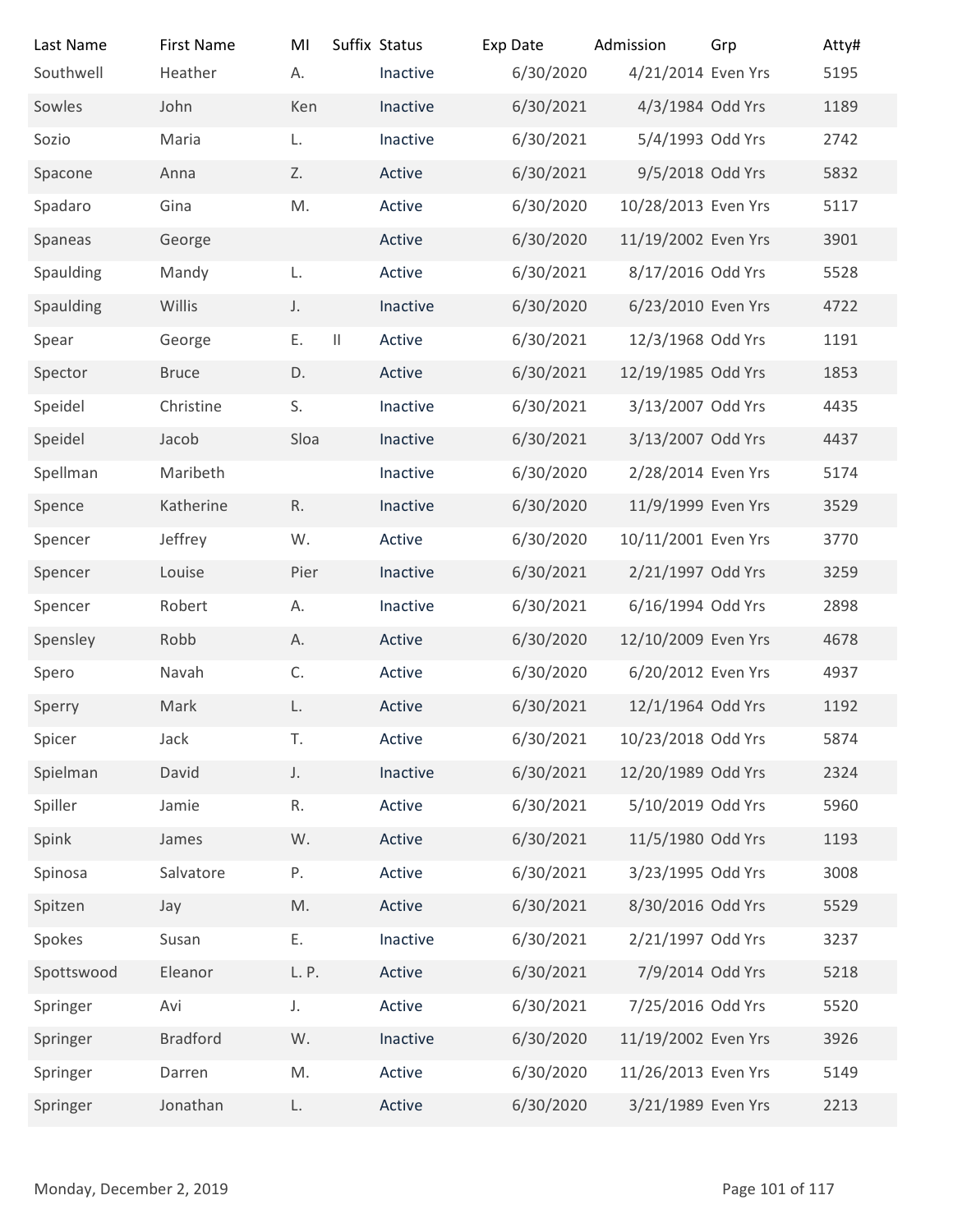| Last Name<br>St. Cyr       | <b>First Name</b><br>Tyler | MI            | Suffix Status<br>Inactive | Exp Date<br>6/30/2021 | Admission<br>10/25/2012 Odd Yrs | Grp             | Atty#<br>4951 |
|----------------------------|----------------------------|---------------|---------------------------|-----------------------|---------------------------------|-----------------|---------------|
| St. Francis                | John                       | <b>B.</b>     | Active                    | 6/30/2020             | 2/19/1998 Even Yrs              |                 | 3376          |
| St. Germain-Dris Constance |                            | А.            | Inactive                  | 6/30/2021             | 6/21/2005 Odd Yrs               |                 | 4206          |
| St. James                  | Elizabeth                  | Ann           | Active                    | 6/30/2021             | 3/24/2015 Odd Yrs               |                 | 5337          |
| St. James                  | Justin                     | Spe           | Active                    | 6/30/2020             | 5/21/2014 Even Yrs              |                 | 5206          |
| Staar                      | William                    | А.            | Active                    | 6/30/2020             | 10/28/2013 Even Yrs             |                 | 5115          |
| Stackpole                  | Kerin                      | Ε.            | Active                    | 6/30/2020             | 6/13/1995 Even Yrs              |                 | 3046          |
| Stadecker                  | Cathleen                   | R. E.         | Active                    | 6/30/2021             | 5/17/2011 Odd Yrs               |                 | 4833          |
| Stahler                    | Michael                    | А.            | Active                    | 6/30/2021             | 9/24/2008 Odd Yrs               |                 | 4586          |
| Stalnaker                  | Howard                     | W.            | Active                    | 6/30/2020             | 4/5/1983 Even Yrs               |                 | 1198          |
| Stamatakis                 | Carol                      | ${\sf M}$     | Active                    | 6/30/2021             | 8/10/2016 Odd Yrs               |                 | 5526          |
| Stanski                    | Angela                     | <b>B.</b>     | Inactive                  | 6/30/2020             | 3/9/2004 Even Yrs               |                 | 4057          |
| Stanton                    | Caitlin                    | R.            | Active                    | 6/30/2021             | 10/22/2014 Odd Yrs              |                 | 5273          |
| Stanton                    | Elizabeth                  | R.            | Inactive                  | 6/30/2021             | 5/9/1989 Odd Yrs                |                 | 2218          |
| Stanton                    | Nicholas                   | T.            | Active                    | 6/30/2020             | 11/27/2007 Even Yrs             |                 | 4513          |
| Star                       | Sarah                      | Rob           | Active                    | 6/30/2021             | 12/5/2006 Odd Yrs               |                 | 4391          |
| Stark                      | <b>Brian</b>               | J.            | Active                    | 6/30/2021             | 6/16/2003 Odd Yrs               |                 | 3972          |
| Stasny                     | John                       | D.            | Active                    | 6/30/2021             | 7/14/2016 Odd Yrs               |                 | 5514          |
| Staudinger Calab Renee     |                            | L.            | Active                    | 6/30/2020             | 7/22/2013 Even Yrs              |                 | 5084          |
| Steadman                   | Todd                       |               | Active                    | 6/30/2021             | 10/24/1996 Odd Yrs              |                 | 3219          |
| Stearns                    | Nathan                     | Η.            | Active                    | 6/30/2020             | 9/1/2010 Even Yrs               |                 | 4742          |
| Stebbins                   | Jonathan                   | $\mathsf{M}.$ | Active                    | 6/30/2020             | 6/8/2006 Even Yrs               |                 | 4333          |
| Steckel                    | Susan                      | J.            | Active                    | 6/30/2021             | 4/7/1987 Odd Yrs                |                 | 1976          |
| Steele                     | Lewis                      | F.            | Inactive                  | 6/30/2020             | 12/28/2015 Even Yrs             |                 | 5446          |
| Steeves                    | Michael                    | R.            | Inactive                  | 6/30/2021             | 12/9/2008 Odd Yrs               |                 | 4607          |
| Stefanelli                 | Regina                     | M.            | Active                    | 6/30/2022             | 10/10/2019 Even Yrs             |                 | 6015          |
| Steinzor                   | Seth                       | А.            | Inactive                  | 6/30/2021             | 11/5/1985 Odd Yrs               |                 | 1832          |
| Stephen                    | Mark                       | L.            | Inactive                  | 6/30/2020             | 9/23/1982 Even Yrs              |                 | 1202          |
| Stephenson                 | <b>Bradley</b>             | R.            | Active                    | 6/30/2021             | 4/15/2013 Odd Yrs               |                 | 5038          |
| Stern                      | Catherine                  | C.            | Active                    | 6/30/2020             | 11/8/1977 Even Yrs              |                 | 1203          |
| Stern                      | Joshua                     | G.            | Active                    | 6/30/2020             | 6/21/2018 Even Yrs              |                 | 5798          |
| Stern                      | Matthew                    | S.            | Active                    | 6/30/2021             | 10/25/2012 Odd Yrs              |                 | 4988          |
|                            |                            |               |                           |                       |                                 |                 |               |
| Monday, December 2, 2019   |                            |               |                           |                       |                                 | Page 102 of 117 |               |
|                            |                            |               |                           |                       |                                 |                 |               |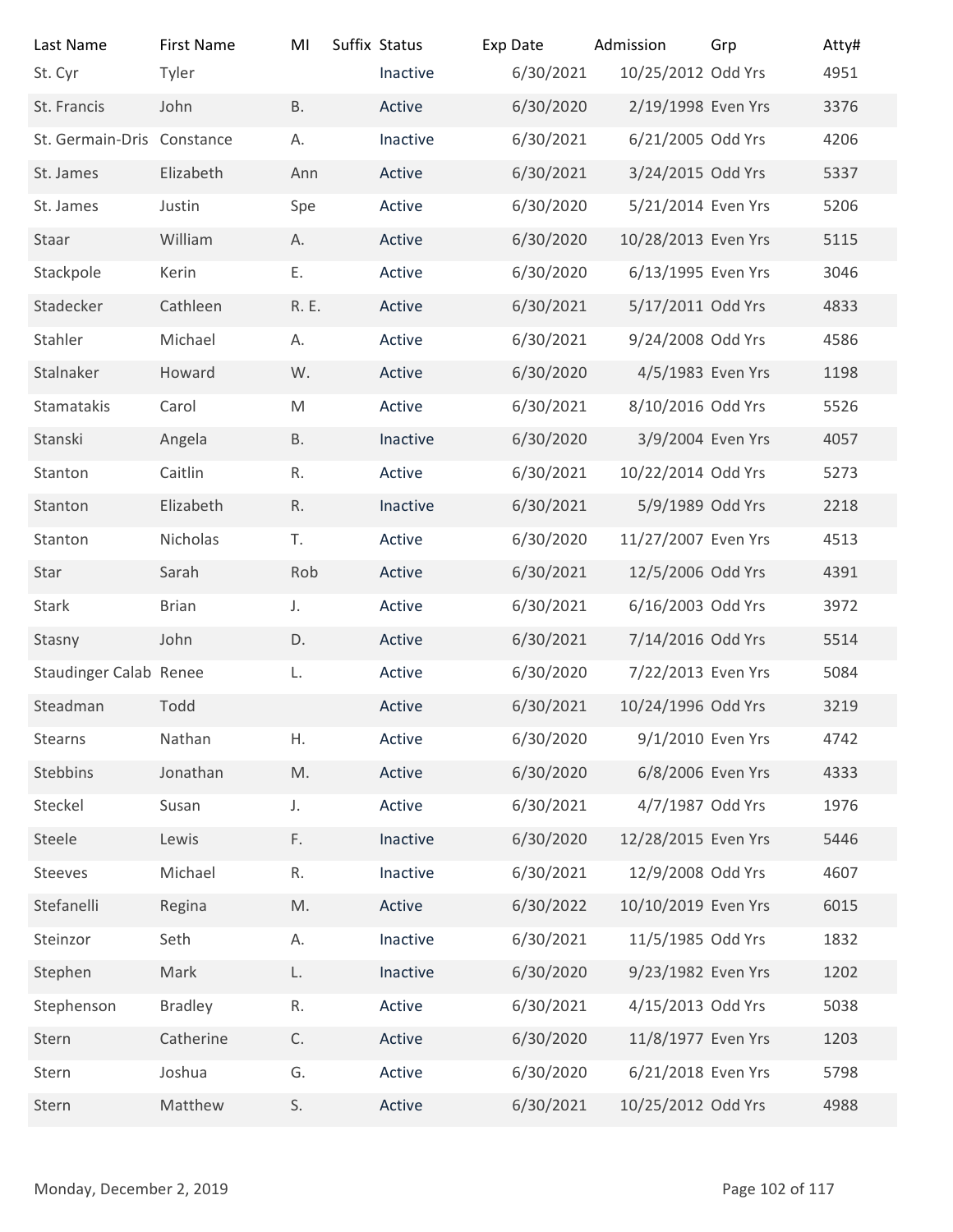|                | Τ.                                                                                                                                             |                                                                        |                                                                                                                                                                  |                                                                                                                                                                      |                 | Atty#<br>4409                                                                                                                                                                                                                                                                                                                                                                                                                                                                                                                                                                                                                                                                                                             |
|----------------|------------------------------------------------------------------------------------------------------------------------------------------------|------------------------------------------------------------------------|------------------------------------------------------------------------------------------------------------------------------------------------------------------|----------------------------------------------------------------------------------------------------------------------------------------------------------------------|-----------------|---------------------------------------------------------------------------------------------------------------------------------------------------------------------------------------------------------------------------------------------------------------------------------------------------------------------------------------------------------------------------------------------------------------------------------------------------------------------------------------------------------------------------------------------------------------------------------------------------------------------------------------------------------------------------------------------------------------------------|
| Robin          | L.                                                                                                                                             | Active                                                                 |                                                                                                                                                                  |                                                                                                                                                                      |                 | 1205                                                                                                                                                                                                                                                                                                                                                                                                                                                                                                                                                                                                                                                                                                                      |
| Jamie          | Elis                                                                                                                                           | Inactive                                                               | 6/30/2020                                                                                                                                                        |                                                                                                                                                                      |                 | 4567                                                                                                                                                                                                                                                                                                                                                                                                                                                                                                                                                                                                                                                                                                                      |
| Kathleen       | А.                                                                                                                                             | Inactive                                                               | 6/30/2021                                                                                                                                                        |                                                                                                                                                                      |                 | 2693                                                                                                                                                                                                                                                                                                                                                                                                                                                                                                                                                                                                                                                                                                                      |
| David          |                                                                                                                                                | Active                                                                 | 6/30/2021                                                                                                                                                        |                                                                                                                                                                      |                 | 5321                                                                                                                                                                                                                                                                                                                                                                                                                                                                                                                                                                                                                                                                                                                      |
| <b>Bradley</b> | S.                                                                                                                                             | Active                                                                 | 6/30/2021                                                                                                                                                        |                                                                                                                                                                      |                 | 1431                                                                                                                                                                                                                                                                                                                                                                                                                                                                                                                                                                                                                                                                                                                      |
| Daniel         | S.                                                                                                                                             | Active                                                                 | 6/30/2020                                                                                                                                                        |                                                                                                                                                                      |                 | 4679                                                                                                                                                                                                                                                                                                                                                                                                                                                                                                                                                                                                                                                                                                                      |
| Debbie         |                                                                                                                                                | Inactive                                                               | 6/30/2020                                                                                                                                                        |                                                                                                                                                                      |                 | 3086                                                                                                                                                                                                                                                                                                                                                                                                                                                                                                                                                                                                                                                                                                                      |
| Harold         | Β.                                                                                                                                             | Active                                                                 | 6/30/2021                                                                                                                                                        |                                                                                                                                                                      |                 | 1208                                                                                                                                                                                                                                                                                                                                                                                                                                                                                                                                                                                                                                                                                                                      |
| Melissa        |                                                                                                                                                | Active                                                                 | 6/30/2020                                                                                                                                                        |                                                                                                                                                                      |                 | 5705                                                                                                                                                                                                                                                                                                                                                                                                                                                                                                                                                                                                                                                                                                                      |
| Michael        | В.                                                                                                                                             | Active                                                                 | 6/30/2020                                                                                                                                                        |                                                                                                                                                                      |                 | 5485                                                                                                                                                                                                                                                                                                                                                                                                                                                                                                                                                                                                                                                                                                                      |
| Rachel         | L.B.                                                                                                                                           | Active                                                                 | 6/30/2021                                                                                                                                                        |                                                                                                                                                                      |                 | 5856                                                                                                                                                                                                                                                                                                                                                                                                                                                                                                                                                                                                                                                                                                                      |
| David          | C.                                                                                                                                             | Inactive                                                               | 6/30/2020                                                                                                                                                        |                                                                                                                                                                      |                 | 1696                                                                                                                                                                                                                                                                                                                                                                                                                                                                                                                                                                                                                                                                                                                      |
| David          | W.                                                                                                                                             | Inactive                                                               | 6/30/2021                                                                                                                                                        |                                                                                                                                                                      |                 | 3197                                                                                                                                                                                                                                                                                                                                                                                                                                                                                                                                                                                                                                                                                                                      |
| Geraldine      | Ε.                                                                                                                                             | Active                                                                 | 6/30/2021                                                                                                                                                        |                                                                                                                                                                      |                 | 2705                                                                                                                                                                                                                                                                                                                                                                                                                                                                                                                                                                                                                                                                                                                      |
| Laura          | J.                                                                                                                                             | Active                                                                 | 6/30/2021                                                                                                                                                        |                                                                                                                                                                      |                 | 5962                                                                                                                                                                                                                                                                                                                                                                                                                                                                                                                                                                                                                                                                                                                      |
| Marjorie       | J.                                                                                                                                             | Active                                                                 | 6/30/2020                                                                                                                                                        |                                                                                                                                                                      |                 | 4087                                                                                                                                                                                                                                                                                                                                                                                                                                                                                                                                                                                                                                                                                                                      |
| Steven         | F.                                                                                                                                             | Active                                                                 | 6/30/2021                                                                                                                                                        |                                                                                                                                                                      |                 | 1212                                                                                                                                                                                                                                                                                                                                                                                                                                                                                                                                                                                                                                                                                                                      |
| Thomas         | Ε.                                                                                                                                             | Active                                                                 | 6/30/2020                                                                                                                                                        |                                                                                                                                                                      |                 | 3566                                                                                                                                                                                                                                                                                                                                                                                                                                                                                                                                                                                                                                                                                                                      |
| Alison         | Mil                                                                                                                                            | Active                                                                 | 6/30/2020                                                                                                                                                        |                                                                                                                                                                      |                 | 5097                                                                                                                                                                                                                                                                                                                                                                                                                                                                                                                                                                                                                                                                                                                      |
| Chasity        | А.                                                                                                                                             | Inactive                                                               | 6/30/2020                                                                                                                                                        |                                                                                                                                                                      |                 | 4682                                                                                                                                                                                                                                                                                                                                                                                                                                                                                                                                                                                                                                                                                                                      |
| Charles        |                                                                                                                                                | Active                                                                 | 6/30/2020                                                                                                                                                        |                                                                                                                                                                      |                 | 1216                                                                                                                                                                                                                                                                                                                                                                                                                                                                                                                                                                                                                                                                                                                      |
| Kathy          | J.                                                                                                                                             | Active                                                                 |                                                                                                                                                                  |                                                                                                                                                                      |                 | 3616                                                                                                                                                                                                                                                                                                                                                                                                                                                                                                                                                                                                                                                                                                                      |
|                |                                                                                                                                                |                                                                        |                                                                                                                                                                  |                                                                                                                                                                      |                 | 1840                                                                                                                                                                                                                                                                                                                                                                                                                                                                                                                                                                                                                                                                                                                      |
|                |                                                                                                                                                |                                                                        |                                                                                                                                                                  |                                                                                                                                                                      |                 | 3728                                                                                                                                                                                                                                                                                                                                                                                                                                                                                                                                                                                                                                                                                                                      |
|                |                                                                                                                                                |                                                                        |                                                                                                                                                                  |                                                                                                                                                                      |                 | 3665                                                                                                                                                                                                                                                                                                                                                                                                                                                                                                                                                                                                                                                                                                                      |
|                |                                                                                                                                                |                                                                        |                                                                                                                                                                  |                                                                                                                                                                      |                 | 5683                                                                                                                                                                                                                                                                                                                                                                                                                                                                                                                                                                                                                                                                                                                      |
|                |                                                                                                                                                |                                                                        |                                                                                                                                                                  |                                                                                                                                                                      |                 | 2880                                                                                                                                                                                                                                                                                                                                                                                                                                                                                                                                                                                                                                                                                                                      |
|                |                                                                                                                                                |                                                                        |                                                                                                                                                                  |                                                                                                                                                                      |                 | 3978                                                                                                                                                                                                                                                                                                                                                                                                                                                                                                                                                                                                                                                                                                                      |
|                |                                                                                                                                                |                                                                        |                                                                                                                                                                  |                                                                                                                                                                      |                 | 4183                                                                                                                                                                                                                                                                                                                                                                                                                                                                                                                                                                                                                                                                                                                      |
|                |                                                                                                                                                |                                                                        |                                                                                                                                                                  |                                                                                                                                                                      |                 | 4998<br>2134                                                                                                                                                                                                                                                                                                                                                                                                                                                                                                                                                                                                                                                                                                              |
|                |                                                                                                                                                |                                                                        |                                                                                                                                                                  |                                                                                                                                                                      |                 |                                                                                                                                                                                                                                                                                                                                                                                                                                                                                                                                                                                                                                                                                                                           |
|                |                                                                                                                                                |                                                                        |                                                                                                                                                                  |                                                                                                                                                                      |                 |                                                                                                                                                                                                                                                                                                                                                                                                                                                                                                                                                                                                                                                                                                                           |
|                |                                                                                                                                                |                                                                        |                                                                                                                                                                  |                                                                                                                                                                      | Page 103 of 117 |                                                                                                                                                                                                                                                                                                                                                                                                                                                                                                                                                                                                                                                                                                                           |
|                | <b>First Name</b><br>Michael<br>Gail<br>David<br>Matthew<br>Rex<br>Michael<br>Andrew<br>Tamara<br>Rachel<br>Sandra<br>Monday, December 2, 2019 | MI<br>F.<br>Hae<br>J.<br>J.<br><b>B.</b><br>J.<br>R.<br>L.<br>В.<br>А. | Suffix Status<br>Active<br>$\begin{array}{c} \hline \end{array}$<br>Inactive<br>Inactive<br>Inactive<br>Active<br>Active<br>Active<br>Active<br>Active<br>Active | Exp Date<br>6/30/2021<br>6/30/2021<br>6/30/2020<br>6/30/2021<br>6/30/2021<br>6/30/2021<br>6/30/2020<br>6/30/2020<br>6/30/2021<br>6/30/2021<br>6/30/2021<br>6/30/2020 | Admission       | Grp<br>12/5/2006 Odd Yrs<br>4/13/1984 Odd Yrs<br>6/18/2008 Even Yrs<br>10/13/1992 Odd Yrs<br>2/3/2015 Odd Yrs<br>11/6/1984 Odd Yrs<br>12/10/2009 Even Yrs<br>10/10/1995 Even Yrs<br>10/3/1978 Odd Yrs<br>10/31/2017 Even Yrs<br>5/16/2016 Even Yrs<br>10/19/2018 Odd Yrs<br>12/7/1971 Even Yrs<br>9/10/1996 Odd Yrs<br>12/15/1992 Odd Yrs<br>5/21/2019 Odd Yrs<br>6/15/2004 Even Yrs<br>4/8/1980 Odd Yrs<br>12/13/1999 Even Yrs<br>8/28/2013 Even Yrs<br>12/10/2009 Even Yrs<br>9/23/1982 Even Yrs<br>5/11/2000 Even Yrs<br>12/19/1985 Odd Yrs<br>6/14/2001 Odd Yrs<br>11/7/2000 Odd Yrs<br>10/2/2017 Even Yrs<br>5/10/1994 Even Yrs<br>6/16/2003 Odd Yrs<br>6/21/2005 Odd Yrs<br>11/28/2012 Odd Yrs<br>6/7/1988 Even Yrs |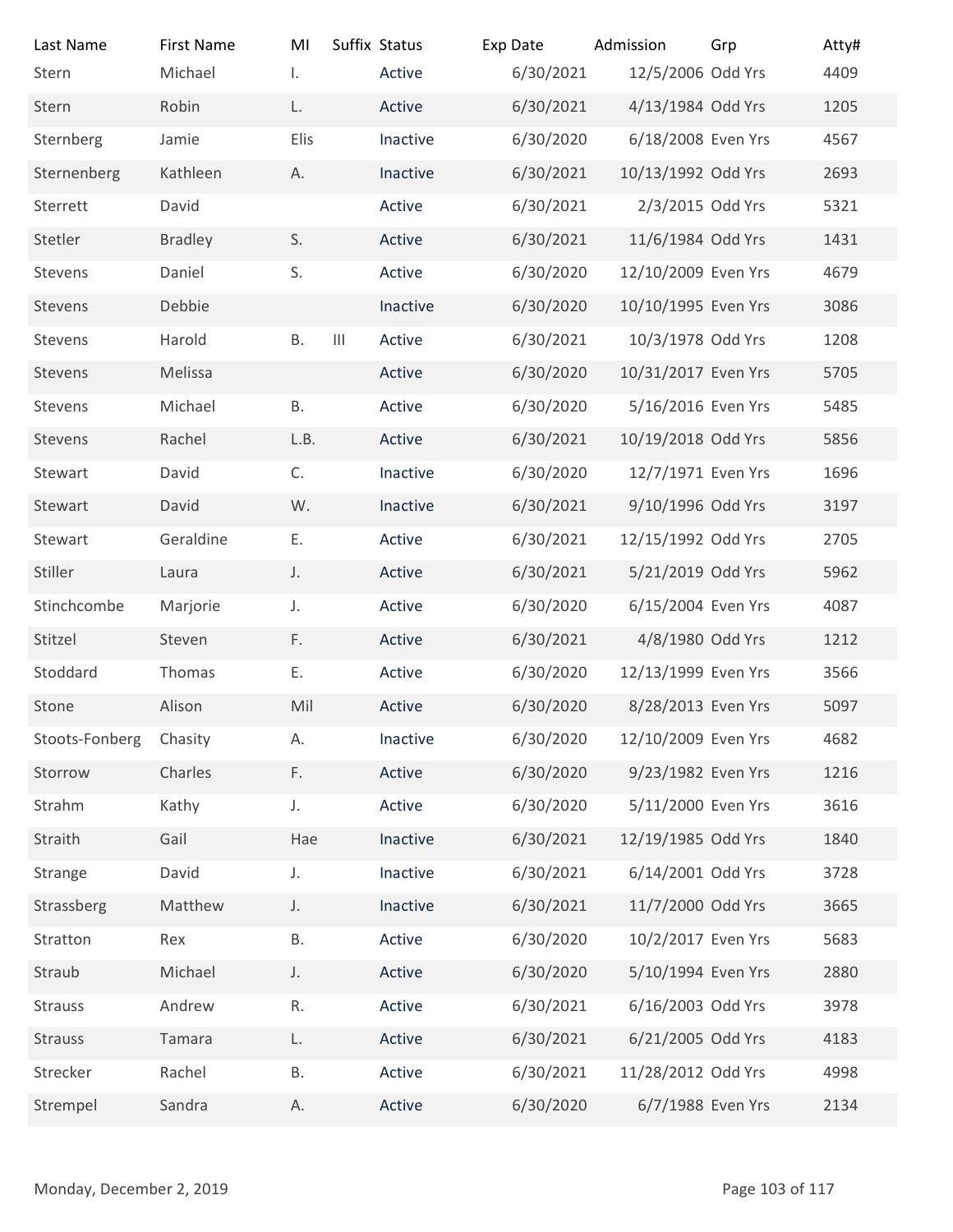| Last Name                | <b>First Name</b> | MI          | Suffix Status      | Exp Date               | Admission                              | Grp             | Atty#        |
|--------------------------|-------------------|-------------|--------------------|------------------------|----------------------------------------|-----------------|--------------|
| Strickland               | Katherine         | M.          | Active             | 6/30/2020              | 2/15/1994 Even Yrs                     |                 | 2853         |
| Strickland               | Michael           | G.          | Active             | 6/30/2021              | 3/26/2019 Odd Yrs<br>10/6/1987 Odd Yrs |                 | 5939         |
| Stringos<br>Strouse      | Mary<br>Margaret  | Elle<br>Mar | Inactive<br>Active | 6/30/2021<br>6/30/2020 | 11/28/2001 Even Yrs                    |                 | 2052<br>3784 |
| Studdert-Kenned Theodore |                   | J.          | Active             | 6/30/2021              | 9/14/2000 Odd Yrs                      |                 | 3642         |
| Sturtevant               | Kimberlee         | J.          | Active             | 6/30/2020              | 5/7/1998 Even Yrs                      |                 | 3411         |
| Subin                    | Andrew            | L.          | Active             | 6/30/2020              | 4/10/2018 Even Yrs                     |                 | 5779         |
| Such                     | Alan              | Fre         | Active             | 6/30/2021              | 10/20/2014 Odd Yrs                     |                 | 5267         |
| Sudmyer                  | Robert            | C.          | Inactive           | 6/30/2020              | 1/31/2014 Even Yrs                     |                 | 5164         |
| Sudnick                  | Kimberly          | A. S.       | Active             | 6/30/2020              | 11/17/2015 Even Yrs                    |                 | 5426         |
| Suich                    | Joseph            | S.<br>Jr.   | Inactive           | 6/30/2021              | 9/14/2000 Odd Yrs                      |                 | 3643         |
| Sullivan                 | Allan             | J.          | Active             | 6/30/2020              | 2/20/2014 Even Yrs                     |                 | 5171         |
| Sullivan                 | Andrew            |             | Active             | 6/30/2020              | 12/5/2017 Even Yrs                     |                 | 5722         |
| Sullivan                 | <b>Brian</b>      | J.          | Active             | 6/30/2021              | 5/7/1990 Odd Yrs                       |                 | 2384         |
| Sullivan                 | Christopher       | J.          | Active             | 6/30/2021              | 8/12/2016 Odd Yrs                      |                 | 5527         |
| Sullivan                 | lan               | C.          | Active             | 6/30/2020              | 10/25/2013 Even Yrs                    |                 | 5111         |
| Sullivan                 | Joseph            |             | Active             | 6/30/2020              | 12/22/2017 Even Yrs                    |                 | 5730         |
| Sully                    | Sarah             | Ε.          | Active             | 6/30/2020              | 1/17/2018 Even Yrs                     |                 | 5742         |
| Sultan                   | Steven            | Ε.          | Active             | 6/30/2021              | 6/16/2003 Odd Yrs                      |                 | 3973         |
| Sun                      | L.                | Ray         | Active             | 6/30/2020              | 12/7/2011 Even Yrs                     |                 | 4869         |
| Sunshine                 | David             | M.          | Active             | 6/30/2020              | 10/2/1979 Even Yrs                     |                 | 1221         |
| Suntag                   | David             |             | Exempt             | 6/30/1991              | 10/3/1978 Odd Yrs                      |                 | 1222         |
| Suskin                   | Catherine         | Rob         | Inactive           | 6/30/2020              | 12/11/1986 Even Yrs                    |                 | 1950         |
| Suskin                   | Lee               | L.          | Inactive           | 6/30/2021              | 12/5/1972 Odd Yrs                      |                 | 1700         |
| Suslak                   | <b>Brian</b>      | А.          | Active             | 6/30/2021              | 2/22/2019 Odd Yrs                      |                 | 5924         |
| Susman                   | Matthew           | C.          | Inactive           | 6/30/2021              | 5/6/1986 Odd Yrs                       |                 | 1895         |
| Sussman                  | Lewis             | К.          | Active             | 6/30/2020              | 4/5/1977 Even Yrs                      |                 | 1224         |
| Sussman                  | Robert            | L.          | Active             | 6/30/2020              | 9/25/2007 Even Yrs                     |                 | 4484         |
| Sussman                  | Susan             | M.          | Inactive           | 6/30/2021              | 2/5/1980 Odd Yrs                       |                 | 1225         |
| Swain                    | Ellen             | L.          | Active             | 6/30/2020              | 6/15/2004 Even Yrs                     |                 | 4088         |
| Swank                    | Sarah             | Ε.          | Active             | 6/30/2021              | 1/17/2019 Odd Yrs                      |                 | 5907         |
| Swartwout                | Kristen           | Ρ.          | Active             | 6/30/2020              | 2/15/1994 Even Yrs                     |                 | 2854         |
|                          |                   |             |                    |                        |                                        |                 |              |
| Monday, December 2, 2019 |                   |             |                    |                        |                                        | Page 104 of 117 |              |
|                          |                   |             |                    |                        |                                        |                 |              |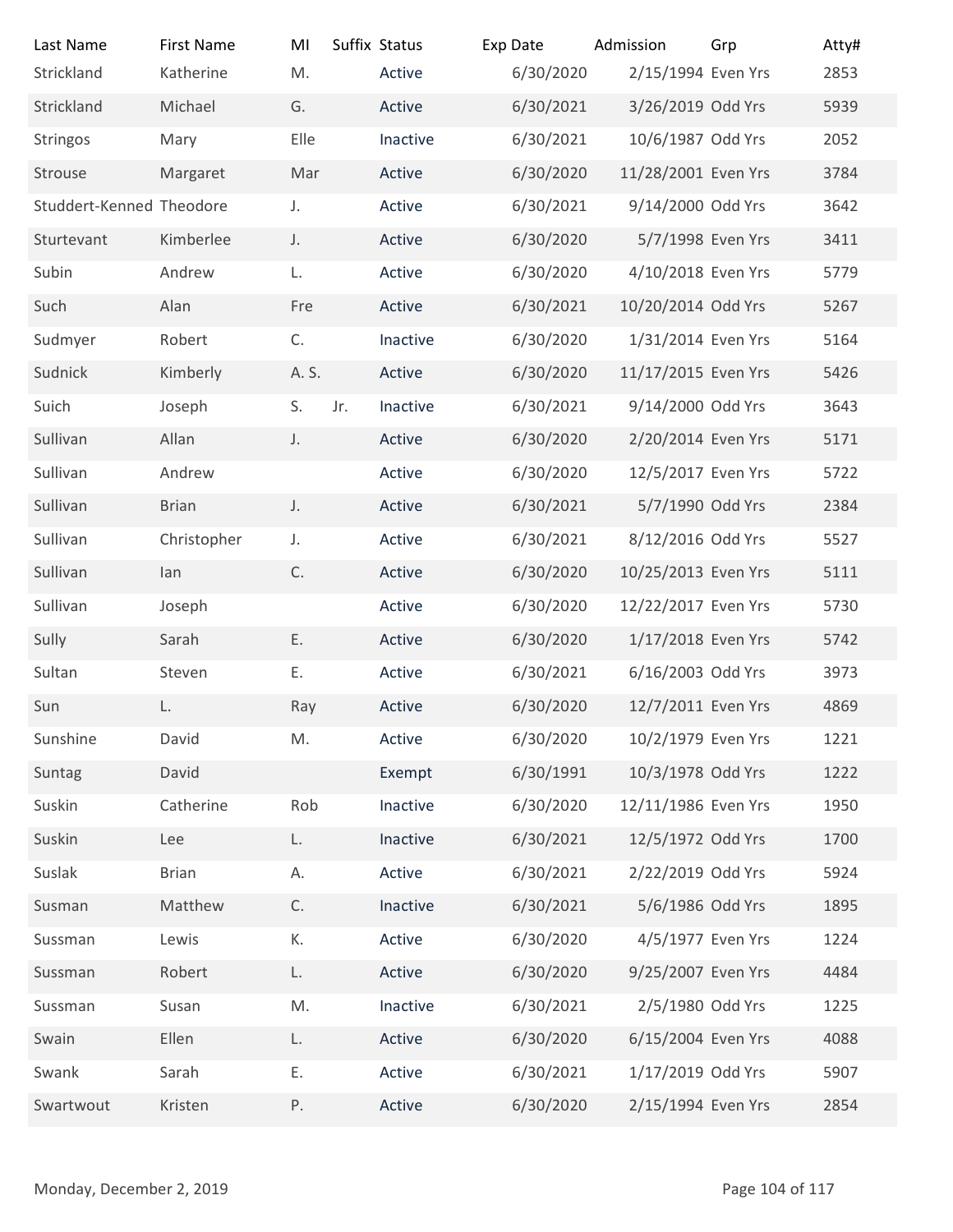| Last Name<br>Sweeney     | <b>First Name</b><br>Kara | MI<br>N.                | Suffix Status<br>Active | Exp Date<br>6/30/2020 | Admission<br>6/23/2010 Even Yrs | Grp             | Atty#<br>4723 |
|--------------------------|---------------------------|-------------------------|-------------------------|-----------------------|---------------------------------|-----------------|---------------|
| Sweetser                 | Susan                     | W.                      | Active                  | 6/30/2020             | 10/7/1986 Even Yrs              |                 | 1938          |
| Swenson                  | Gary                      | А.                      | Inactive                | 6/30/2021             | 12/19/2000 Odd Yrs              |                 | 3675          |
| Swift                    | James                     | W.                      | Active                  | 6/30/2020             | 9/7/1982 Even Yrs               |                 | 1229          |
| Swisher                  | Benjamin                  | J.                      | Active                  | 6/30/2022             | 7/19/2019 Even Yrs              |                 | 5986          |
| Swope                    | Samuel                    | J.                      | Active                  | 6/30/2022             | 11/18/2019 Even Yrs             |                 | 6027          |
| Swyer                    | Leonard                   | P.                      | Inactive                | 6/30/2020             | 1/9/1996 Even Yrs               |                 | 3128          |
| Sylvester                | Alan                      | F.                      | Active                  | 6/30/2021             | 10/6/1964 Odd Yrs               |                 | 1230          |
| Sylvester                | David                     | J.                      | Active                  | 6/30/2021             | 3/23/1993 Odd Yrs               |                 | 2737          |
| Sylvester                | Mark                      | А.                      | Active                  | 6/30/2020             | 4/10/2014 Even Yrs              |                 | 5191          |
| Sylvester                | Pietra                    | Past                    | Inactive                | 6/30/2021             | 2/15/1994 Odd Yrs               |                 | 2856          |
| Taft                     | George                    | Ε.                      | Active                  | 6/30/2021             | 10/1/1974 Odd Yrs               |                 | 1232          |
| Talbott                  | Frank                     | Ε.                      | Active                  | 6/30/2021             | 5/10/1988 Odd Yrs               |                 | 2125          |
| Tallman                  | Gerald                    | F.                      | Active                  | 6/30/2021             | 10/18/1994 Odd Yrs              |                 | 2946          |
| Tao                      | Shawn                     | T.                      | Active                  | 6/30/2020             | 9/16/2009 Even Yrs              |                 | 4651          |
| Taormina                 | Philene                   | D.                      | Inactive                | 6/30/2021             | 10/13/1998 Odd Yrs              |                 | 3449          |
| Taravella                | Victoria                  | E. K.                   | Active                  | 6/30/2022             | 11/14/2019 Even Yrs             |                 | 6022          |
| Tarlow                   | John                      | H.                      | Inactive                | 6/30/2021             | 5/6/1986 Odd Yrs                |                 | 1882          |
| Tarnelli                 | Michelle                  | А.                      | Active                  | 6/30/2021             | 10/25/2012 Odd Yrs              |                 | 4970          |
| Tarnow                   | Thomas                    | S.                      | Inactive                | 6/30/2021             | 10/11/2012 Odd Yrs              |                 | 4960          |
| Tarrant                  | Gerald                    | R.                      | Active                  | 6/30/2020             | 4/3/1979 Even Yrs               |                 | 1233          |
| Tarrant                  | Michael                   | $\vert\vert$<br>$J_{+}$ | Active                  | 6/30/2021             | 10/25/2012 Odd Yrs              |                 | 4966          |
| Tartter                  | David                     | Ε.                      | Active                  | 6/30/2020             | 9/26/1984 Even Yrs              |                 | 1413          |
| Tavana                   | John                      | Ρ.                      | Active                  | 6/30/2020             | 2/6/1990 Even Yrs               |                 | 2346          |
| Taylor                   | Ashley                    | Wel                     | Active                  | 6/30/2021             | 3/13/2007 Odd Yrs               |                 | 4438          |
| Taylor                   | Barbara                   | M.                      | Active                  | 6/30/2021             | 5/10/1988 Odd Yrs               |                 | 2126          |
| Taylor                   | Jeffrey                   | L.                      | Active                  | 6/30/2021             | 6/3/1980 Odd Yrs                |                 | 1236          |
| Taylor                   | Julie                     | Α.                      | Inactive                | 6/30/2021             | 12/6/1994 Odd Yrs               |                 | 2972          |
| Taylor                   | Kathryn                   | Ε.                      | Inactive                | 6/30/2021             | 10/25/2012 Odd Yrs              |                 | 4967          |
| Taylor                   | L.                        | Ma                      | Active                  | 6/30/2021             | 10/13/1998 Odd Yrs              |                 | 3447          |
| Taylor                   | Layla                     | G.                      | Active                  | 6/30/2021             | 5/30/2007 Odd Yrs               |                 | 4469          |
| Taylor                   | Timothy                   | L.                      | Active                  | 6/30/2021             | 3/4/1987 Odd Yrs                |                 | 1964          |
|                          |                           |                         |                         |                       |                                 |                 |               |
| Monday, December 2, 2019 |                           |                         |                         |                       |                                 | Page 105 of 117 |               |
|                          |                           |                         |                         |                       |                                 |                 |               |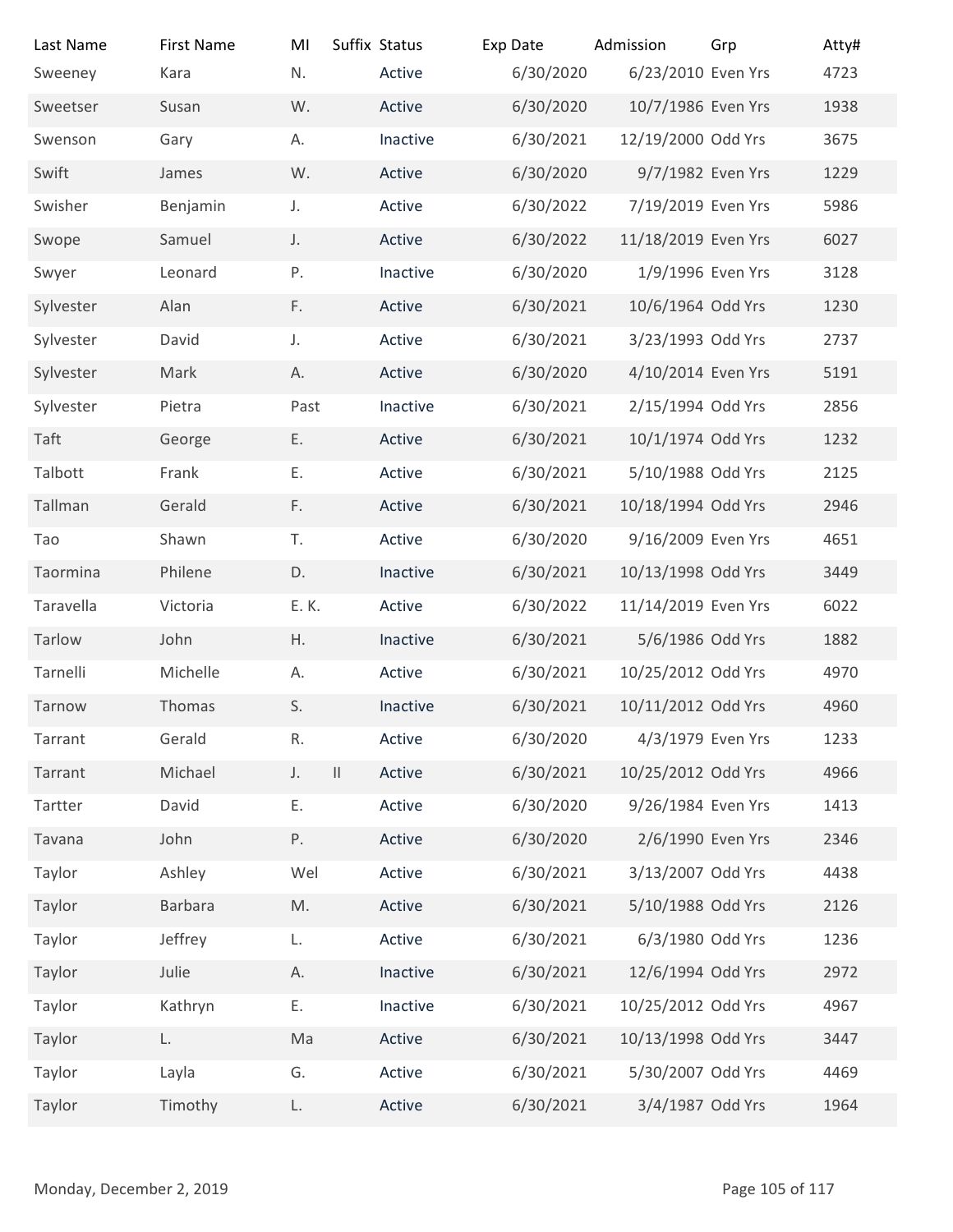| Last Name<br>Taylor      | <b>First Name</b><br>Todd | MI           | Suffix Status<br>Active    | Exp Date<br>6/30/2020 | Admission<br>12/13/1983 Even Yrs | Grp | Atty#<br>1238   |
|--------------------------|---------------------------|--------------|----------------------------|-----------------------|----------------------------------|-----|-----------------|
| Teachout                 | Cabot                     | R.           | Active                     | 6/30/2021             | 12/7/2010 Odd Yrs                |     | 4783            |
| Teachout                 | Mary                      | Mil          | Exempt                     | 6/30/1993             | 2/3/1976 Odd Yrs                 |     | 1239            |
| Teachout                 | Peter                     | R.           | Inactive                   | 6/30/2021             | 2/3/1976 Odd Yrs                 |     | 1240            |
| Teason                   | <b>Brian</b>              | R.           | Active                     | 6/30/2021             | 6/20/2000 Odd Yrs                |     | 3626            |
| Tebbetts                 | Victoria                  | Parr         | Inactive                   | 6/30/2020             | 5/7/1998 Even Yrs                |     | 3405            |
| Tensen                   | Arend                     | ${\sf R}.$   | Active                     | 6/30/2020             | 5/10/1994 Even Yrs               |     | 2881            |
| Terwilliger              | George                    | J.           | $\mathbf{III}$<br>Inactive | 6/30/2021             | 4/3/1984 Odd Yrs                 |     | 1245            |
| Thabault                 | Paulette                  | J.           | Active                     | 6/30/2021             | 6/20/2000 Odd Yrs                |     | 3627            |
| Theise                   | Tod                       | А.           | Inactive                   | 6/30/2021             | 12/20/1989 Odd Yrs               |     | 2319            |
| Thelander                | David                     | $J_{\star}$  | Active                     | 6/30/2021             | 10/6/1987 Odd Yrs                |     | 2053            |
| Theodore                 | Ashley                    | Rae          | Active                     | 6/30/2021             | 12/27/2016 Odd Yrs               |     | 5598            |
| Thibault                 | Johanna                   | R.           | Active                     | 6/30/2020             | 11/27/2007 Even Yrs              |     | 4515            |
| Thibault                 | Rory                      | T.           | Active                     | 6/30/2020             | 11/27/2007 Even Yrs              |     | 4516            |
| Thibeault                | Amber                     | L.           | Active                     | 6/30/2021             | 12/5/2006 Odd Yrs                |     | 4392            |
| Thomas                   | Elizabeth                 | Η.           | Inactive                   | 6/30/2021             | 6/20/2000 Odd Yrs                |     | 3628            |
| Thomas                   | Melissa                   | Kat          | Active                     | 6/30/2020             | 11/7/2013 Even Yrs               |     | 5125            |
| Thomas                   | Michael                   | L.           | Active                     | 6/30/2021             | 10/23/2018 Odd Yrs               |     | 5873            |
| Thompson                 | Carolyn                   |              | Active                     | 6/30/2021             | 3/23/1993 Odd Yrs                |     | 3930            |
| Thompson                 | Jake                      | L.           | Active                     | 6/30/2021             | 10/23/2018 Odd Yrs               |     | 5867            |
| Thompson                 | Joel                      | Η.           | Inactive                   | 6/30/2020             | 4/9/1998 Even Yrs                |     | 3388            |
| Thompson                 | Julio                     | Α.           | Active                     | 6/30/2020             | 11/8/2005 Even Yrs               |     | 4264            |
| Thompson                 | Rachel                    | L.           | Active                     | 6/30/2020             | 12/19/2017 Even Yrs              |     | 5727            |
| Thomson                  | Stephanie                 | J.           | Active                     | 6/30/2021             | 10/21/2016 Odd Yrs               |     | 5557            |
| Thorn                    | Megan                     | L.           | Active                     | 6/30/2020             | 6/23/2010 Even Yrs               |     | 4724            |
| Thorndike                | Alan                      |              | Active                     | 6/30/2021             | 12/7/1976 Odd Yrs                |     | 1251            |
| Thrasher                 | John                      | $\mathsf C.$ | Active                     | 6/30/2021             | 2/21/1997 Odd Yrs                |     | 3260            |
| Tiballi                  | Jason                     | ${\sf R}.$   | Active                     | 6/30/2021             | 2/21/1997 Odd Yrs                |     | 3261            |
| Tibbott                  | Kassie                    | R.           | Active                     | 6/30/2021             | 10/23/2018 Odd Yrs               |     | 5863            |
| Tiberio                  | Heath                     | А.           | Active                     | 6/30/2020             | 12/7/2011 Even Yrs               |     | 4870            |
| Tierney                  | June                      | Ε.           | Inactive                   | 6/30/2021             | 10/24/1996 Odd Yrs               |     | 3221            |
| Tierney                  | Michael                   | $\mathsf J.$ | Active                     | 6/30/2021             | 10/23/2014 Odd Yrs               |     | 5275            |
|                          |                           |              |                            |                       |                                  |     |                 |
| Monday, December 2, 2019 |                           |              |                            |                       |                                  |     | Page 106 of 117 |
|                          |                           |              |                            |                       |                                  |     |                 |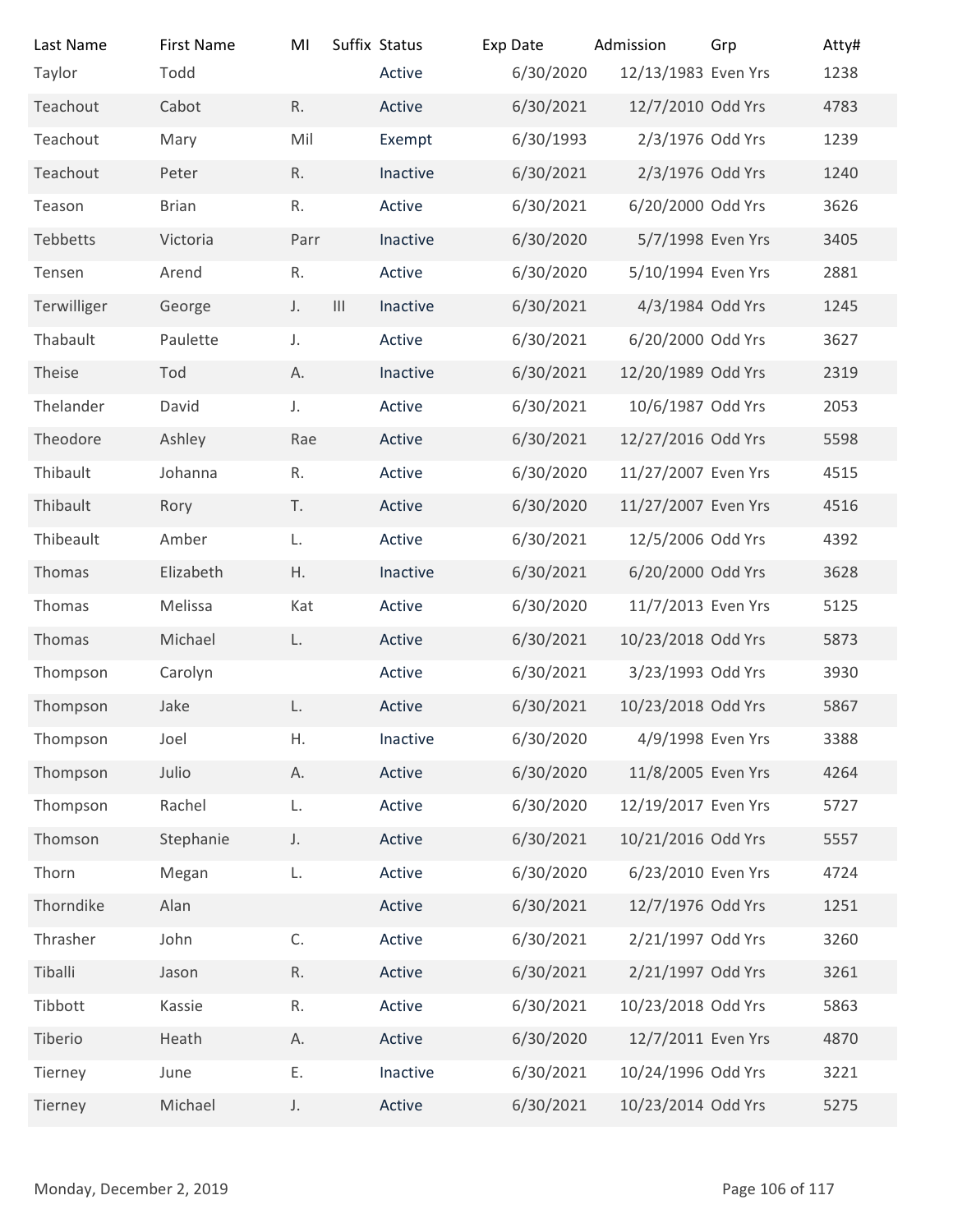| Last Name                | <b>First Name</b> | MI                            | Suffix Status | Exp Date   | Admission           | Grp             | Atty# |
|--------------------------|-------------------|-------------------------------|---------------|------------|---------------------|-----------------|-------|
| Tierney                  | Nancy             | S.                            | Active        | 6/30/2021  | 3/26/2001 Odd Yrs   |                 | 3701  |
| Tietz                    | Kristen           | Ann                           | Active        | 6/30/2021  | 8/11/2014 Odd Yrs   |                 | 5227  |
| Tijan                    | <b>Brian</b>      | J.                            | Active        | 6/30/2020  | 1/2/2018 Even Yrs   |                 | 5733  |
| Tillinghast              | D.                | Lan                           | Active        | 6/30/2020  | 3/14/2006 Even Yrs  |                 | 4298  |
| Tilton                   | Ember             | S.                            | Inactive      | 6/30/2020  | 2/27/2014 Even Yrs  |                 | 5173  |
| Tischler                 | Sarah             | Gen                           | Active        | 6/30/2021  | 10/13/1992 Odd Yrs  |                 | 2694  |
| Tisher                   | Elizabeth         | Mar                           | Inactive      | 6/30/2021  | 7/7/2015 Odd Yrs    |                 | 5378  |
| Titrud                   | Erick             | Ε.                            | Active        | 6/30/2021  | 9/17/1985 Odd Yrs   |                 | 1810  |
| Todd                     | Vincent           | J.                            | Active        | 6/30/2021  | 6/27/2017 Odd Yrs   |                 | 5645  |
| Toensing                 | <b>Brady</b>      |                               | Active        | 6/30/2020  | 11/19/2002 Even Yrs |                 | 3891  |
| Togut                    | Torin             | D.                            | Inactive      | 6/30/2020  | 11/19/2002 Even Yrs |                 | 3888  |
| Tomasi                   | Timothy           | <b>B.</b>                     | Exempt        | 11/12/2010 | 2/14/1995 Odd Yrs   |                 | 2993  |
| Toohey                   | Sean              | M.                            | Active        | 6/30/2021  | 3/22/2011 Odd Yrs   |                 | 4805  |
| Toor                     | Helen             | $\mathsf{M}.$                 | Exempt        | 6/30/1999  | 10/9/1990 Odd Yrs   |                 | 2439  |
| Torrisi                  | James             | C.                            | Active        | 6/30/2020  | 9/22/1986 Even Yrs  |                 | 1913  |
| Totten                   | Jamie             | Peal                          | Inactive      | 6/30/2020  | 9/25/2007 Even Yrs  |                 | 4477  |
| Tousley                  | Michael           | Ε.                            | Active        | 6/30/2020  | 1/29/2014 Even Yrs  |                 | 5162  |
| Tower-Pierce             | Julie             |                               | Active        | 6/30/2020  | 11/19/2002 Even Yrs |                 | 3917  |
| Towle                    | William           | В.                            | Active        | 6/30/2020  | 6/8/2006 Even Yrs   |                 | 4334  |
| Towne                    | James             | T.<br>Jr.                     | Active        | 6/30/2021  | 11/23/1982 Odd Yrs  |                 | 1259  |
| Towne                    | Jeffrey           | Ρ.                            | Inactive      | 6/30/2021  | 4/5/1983 Odd Yrs    |                 | 1703  |
| Townsend                 | Benjamin          | P.                            | Active        | 6/30/2020  | 3/31/2010 Even Yrs  |                 | 4697  |
| Townsend                 | Martha            | Jan                           | Inactive      | 6/30/2021  | 6/25/1990 Odd Yrs   |                 | 2396  |
| Tramm                    | Malcolm           | L.                            | Inactive      | 6/30/2020  | 6/23/2010 Even Yrs  |                 | 4725  |
| Traverse                 | Benjamin          | Joh                           | Active        | 6/30/2021  | 5/27/2015 Odd Yrs   |                 | 5357  |
| Treanor                  | Mark              | C.                            | Inactive      | 6/30/2020  | 7/23/1997 Even Yrs  |                 | 3315  |
| Tredeau                  | Emily             | <b>B.</b>                     | Active        | 6/30/2020  | 6/20/2012 Even Yrs  |                 | 4915  |
| Tremaine                 | Jesse             | $\mathsf K$                   | Inactive      | 6/30/2021  | 1/16/2015 Odd Yrs   |                 | 5312  |
| <b>Triggs</b>            | Daniel            | S.                            | Active        | 6/30/2021  | 10/5/1976 Odd Yrs   |                 | 1261  |
| Trimarco                 | Heidi             | Hall                          | Active        | 6/30/2020  | 1/29/2018 Even Yrs  |                 | 5748  |
| Trimble                  | Henry             | W.<br>$\overline{\mathbf{H}}$ | Inactive      | 6/30/2020  | 4/1/1986 Even Yrs   |                 | 1878  |
| Trottier                 | Brooke            | Hag                           | Active        | 6/30/2020  | 2/15/2000 Even Yrs  |                 | 3575  |
|                          |                   |                               |               |            |                     |                 |       |
| Monday, December 2, 2019 |                   |                               |               |            |                     | Page 107 of 117 |       |
|                          |                   |                               |               |            |                     |                 |       |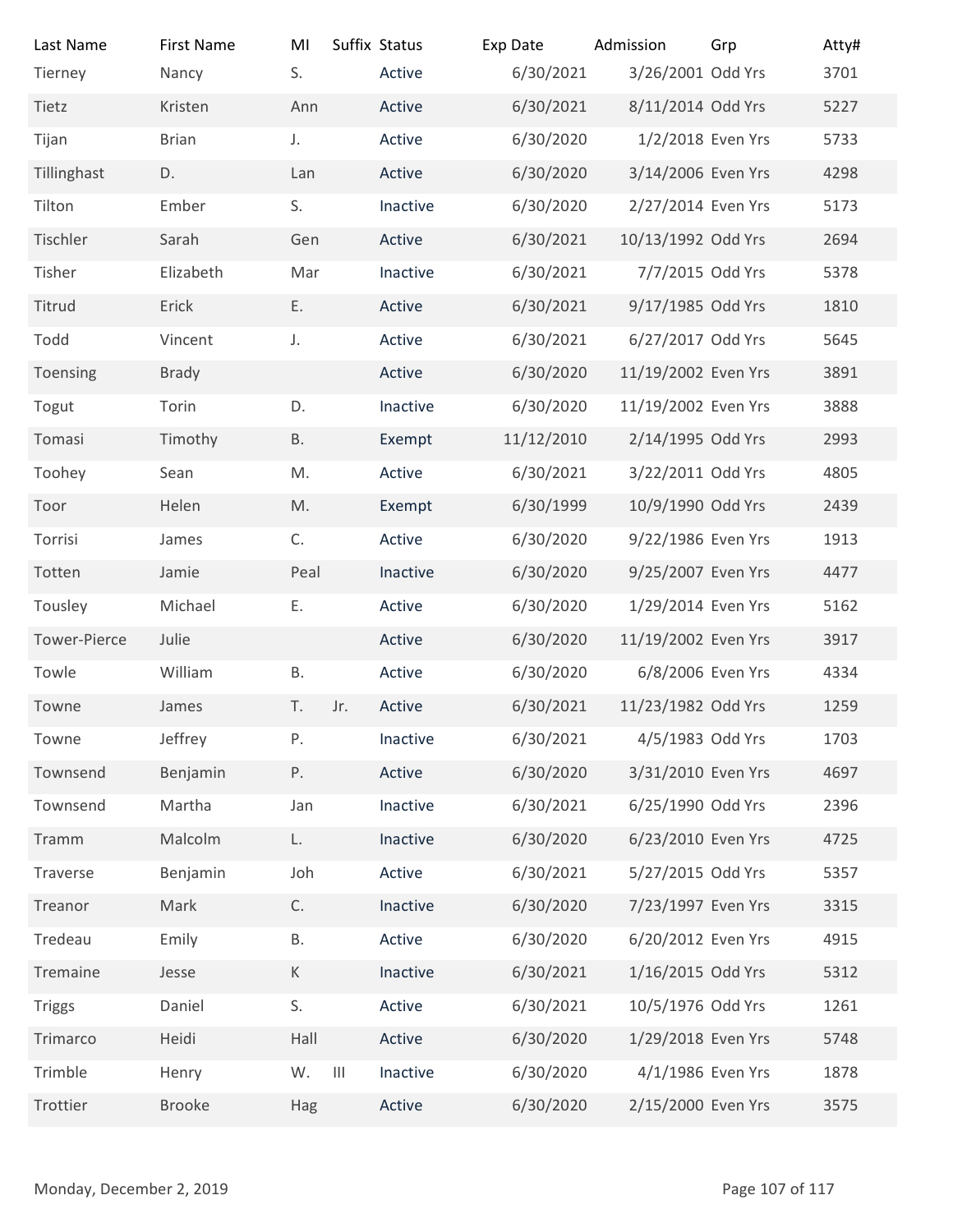| Last Name<br>Trout       | <b>First Name</b><br>Jeffrey | MI<br>P.   |                   | Suffix Status<br>Inactive | Exp Date<br>6/30/2021 | Admission<br>6/17/1998 Odd Yrs | Grp             | Atty#<br>3415 |
|--------------------------|------------------------------|------------|-------------------|---------------------------|-----------------------|--------------------------------|-----------------|---------------|
| Troy                     | Gordon                       | E. R.      |                   | Active                    | 6/30/2021             | 10/18/1994 Odd Yrs             |                 | 2947          |
| Trudeau                  | Hanne                        | And        |                   | Active                    | 6/30/2020             | 12/14/2015 Even Yrs            |                 | 5438          |
| TRUE                     | Charon                       | A.         |                   | Exempt                    | 6/30/1991             | 5/18/1982 Odd Yrs              |                 | 1264          |
| Trunzo                   | Thomas                       | Η.         | Jr.               | Active                    | 6/30/2020             | 2/2/1988 Even Yrs              |                 | 2095          |
| Truong                   | Peter                        | Η.         |                   | Inactive                  | 6/30/2020             | 3/9/2004 Even Yrs              |                 | 4058          |
| Tucker                   | James                        | M.         |                   | Active                    | 6/30/2021             | 6/14/2001 Odd Yrs              |                 | 3729          |
| Tucker                   | Micaela                      | L.         |                   | Active                    | 6/30/2020             | 3/31/2010 Even Yrs             |                 | 4698          |
| Tule                     | Michael                      | В.         |                   | Active                    | 6/30/2020             | 6/23/2010 Even Yrs             |                 | 4726          |
| Turley                   | Patricia                     | К.         |                   | Active                    | 6/30/2021             | 5/18/1999 Odd Yrs              |                 | 3516          |
| Turner                   | Erin                         | M.         |                   | Active                    | 6/30/2021             | 6/21/2005 Odd Yrs              |                 | 4208          |
| Turner                   | Jason                        | M.         |                   | Active                    | 6/30/2020             | 1/10/2014 Even Yrs             |                 | 5158          |
| Turner                   | Rebecca                      | N.         |                   | Active                    | 6/30/2020             | 9/7/2005 Even Yrs              |                 | 4221          |
| Turo                     | Gareth                       |            |                   | Active                    | 6/30/2020             | 4/10/2018 Even Yrs             |                 | 5780          |
| Tuttle                   | Anita                        | ${\sf R}.$ |                   | Inactive                  | 6/30/2021             | 2/4/1986 Odd Yrs               |                 | 1869          |
| Twarog                   | Francis                      | J.         |                   | Active                    | 6/30/2020             | 11/19/2002 Even Yrs            |                 | 3895          |
| Twombly                  | Oliver                       | L.         |                   | Active                    | 6/30/2021             | 11/5/1985 Odd Yrs              |                 | 1833          |
| Tyler                    | Edward                       | J.         | $\vert\vert\vert$ | Inactive                  | 6/30/2020             | 11/3/1959 Even Yrs             |                 | 1265          |
| Tyler                    | Karen                        | L.         |                   | Active                    | 6/30/2021             | 9/14/2006 Odd Yrs              |                 | 4367          |
| Tyler                    | Patrick                      | А.         |                   | Active                    | 6/30/2020             | 6/26/2018 Even Yrs             |                 | 5801          |
| Tymula                   | Stephanie                    |            |                   | Active                    | 6/30/2021             | 4/17/2015 Odd Yrs              |                 | 5349          |
| Tyzbir                   | Jon                          | J.         |                   | Active                    | 6/30/2020             | 12/3/2003 Even Yrs             |                 | 4031          |
| Ullom                    | Tracey                       | Lyn        |                   | Active                    | 6/30/2021             | 10/20/2014 Odd Yrs             |                 | 5265          |
| Ullstrom                 | Gregory                      | C.         |                   | Active                    | 6/30/2020             | 11/9/2015 Even Yrs             |                 | 5425          |
| Unsworth                 | Stephen                      | А.         |                   | Active                    | 6/30/2020             | 10/4/1977 Even Yrs             |                 | 1268          |
| Urbanowicz               | Andrew                       | V.         |                   | Active                    | 6/30/2021             | 10/16/2014 Odd Yrs             |                 | 5252          |
| Urso                     | Frank                        | Ρ.         |                   | Active                    | 6/30/2021             | 12/14/1976 Odd Yrs             |                 | 1270          |
| Utke                     | Mark                         | Ellio      |                   | Active                    | 6/30/2020             | 10/20/2015 Even Yrs            |                 | 5397          |
| Vail                     | Sarah                        | Ε.         |                   | Active                    | 6/30/2021             | 10/1/1974 Odd Yrs              |                 | 1271          |
| Val Preda                | Nancy                        |            |                   | Active                    | 6/30/2020             | 7/27/2015 Even Yrs             |                 | 5383          |
| Valburn                  | Lori                         | M.         |                   | Inactive                  | 6/30/2021             | 9/6/1988 Odd Yrs               |                 | 2144          |
| Valdes                   | Erik                         |            |                   | Inactive                  | 6/30/2021             | 12/9/2008 Odd Yrs              |                 | 4609          |
|                          |                              |            |                   |                           |                       |                                |                 |               |
|                          |                              |            |                   |                           |                       |                                |                 |               |
| Monday, December 2, 2019 |                              |            |                   |                           |                       |                                | Page 108 of 117 |               |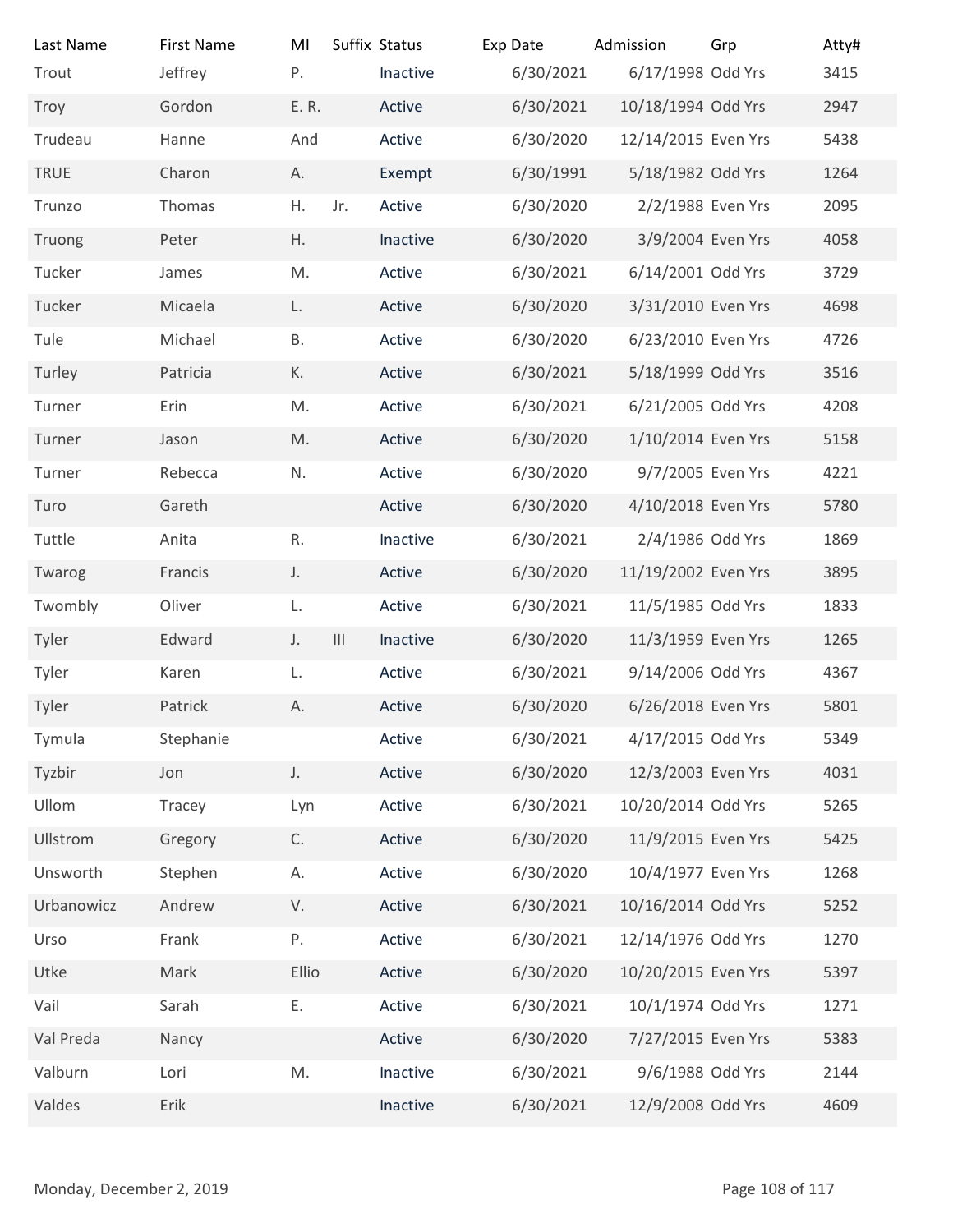| Last Name                | <b>First Name</b> | MI           |              | Suffix Status    | Exp Date               | Admission                                | Grp             | Atty#        |
|--------------------------|-------------------|--------------|--------------|------------------|------------------------|------------------------------------------|-----------------|--------------|
| Valente                  | Christopher       | Jerr         |              | Active           | 6/30/2020              | 1/11/2016 Even Yrs                       |                 | 5449         |
| Valente                  | James             | А.           |              | Active           | 6/30/2021              | 5/17/2011 Odd Yrs                        |                 | 4834         |
| Valente                  | John              | Will         |              | Exempt           | 6/30/2016              | 10/11/1991 Even Yrs                      |                 | 2558         |
| Valente                  | Thomas            | S.           |              | Active           | 6/30/2020              | 11/28/2001 Even Yrs                      |                 | 3778         |
| Valentine                | <b>Brian</b>      | К.           |              | Exempt           | 6/30/2017              | 1/18/2001 Odd Yrs                        |                 | 3683         |
| Valentinetti<br>Valerio  | Angela<br>Matthew | K.C.<br>F.   |              | Active<br>Active | 6/30/2020<br>6/30/2021 | 7/24/2017 Even Yrs<br>10/10/1989 Odd Yrs |                 | 5657<br>2295 |
| Valsangiacomo            | Jon               | D.           |              | Active           | 6/30/2021              | 11/7/2000 Odd Yrs                        |                 | 3647         |
| Valsangiacomo            | Oreste            | V.           | Jr.          | Active           | 6/30/2020              | 10/2/1973 Even Yrs                       |                 | 1273         |
| Van Buiten               | Gregory           | R.           |              | Active           | 6/30/2020              | 6/1/1982 Even Yrs                        |                 | 1275         |
| Van Cooper               | Linda             |              |              | Inactive         | 6/30/2021              | 2/6/1990 Odd Yrs                         |                 | 2347         |
| Van Cooper               | Thomas            | R.           |              | Inactive         | 6/30/2021              | 5/5/1987 Odd Yrs                         |                 | 2010         |
| Van de Graaf             | Paul              | $\mathsf J.$ |              | Active           | 6/30/2020              | 9/7/1993 Even Yrs                        |                 | 2792         |
| Van Derpoel-An           | Janet             |              |              | Active           | 6/30/2021              | 12/15/1992 Odd Yrs                       |                 | 2717         |
| van Giffen               | Johanna           | And          |              | Active           | 6/30/2021              | 1/13/2015 Odd Yrs                        |                 | 5308         |
| Van Gorder               | Charles           | H.           |              | Inactive         | 6/30/2021              | 4/22/1985 Odd Yrs                        |                 | 1778         |
| van Lennep               | Eliza             | Η.           |              | Active           | 6/30/2021              | 10/11/2018 Odd Yrs                       |                 | 5849         |
| Van Oot                  | Martha            |              |              | Active           | 6/30/2021              | 9/14/2004 Odd Yrs                        |                 | 4117         |
| Van Oot                  | Peter             | D.           |              | Active           | 6/30/2021              | 10/6/1987 Odd Yrs                        |                 | 2045         |
| van Zyverden             | William           |              |              | Active           | 6/30/2020              | 5/9/1989 Even Yrs                        |                 | 2247         |
| VanBenthuysen            | Howard            | Ε.           |              | Exempt           | 6/30/1998              | 9/7/1982 Odd Yrs                         |                 | 1274         |
| Vanderzanden             | Danielle          | Y.           |              | Active           | 6/30/2020              | 7/24/2013 Even Yrs                       |                 | 5087         |
| Vangel                   | Sarah             | Biol         |              | Active           | 6/30/2020              | 12/10/2009 Even Yrs                      |                 | 4656         |
| Varley                   | Adam              | C.           |              | Active           | 6/30/2020              | 9/29/2015 Even Yrs                       |                 | 5392         |
| Varraso                  | Michael           | R.           |              | Active           | 6/30/2020              | 3/1/2018 Even Yrs                        |                 | 5766         |
| Vaserstein               | Anna              | L.           |              | Active           | 6/30/2021              | 10/24/1996 Odd Yrs                       |                 | 3145         |
| Vasiliou                 | William           | Α.           | $\vert\vert$ | Active           | 6/30/2021              | 2/11/2019 Odd Yrs                        |                 | 5913         |
| Vekos                    | Eva               | Ρ.           |              | Active           | 6/30/2021              | 3/13/2015 Odd Yrs                        |                 | 5332         |
| Velk                     | Kimberly          | S.           |              | Active           | 6/30/2020              | 4/8/1996 Even Yrs                        |                 | 3147         |
| Velto                    | Eric              | G.           |              | Active           | 6/30/2021              | 12/5/2006 Odd Yrs                        |                 | 4393         |
| Venafra                  | Alexia            | M.           |              | Inactive         | 6/30/2021              | 12/7/2010 Odd Yrs                        |                 | 4784         |
| Venman                   | David             | $\mathsf C.$ |              | Active           | 6/30/2020              | 10/13/1992 Even Yrs                      |                 | 2695         |
|                          |                   |              |              |                  |                        |                                          |                 |              |
| Monday, December 2, 2019 |                   |              |              |                  |                        |                                          | Page 109 of 117 |              |
|                          |                   |              |              |                  |                        |                                          |                 |              |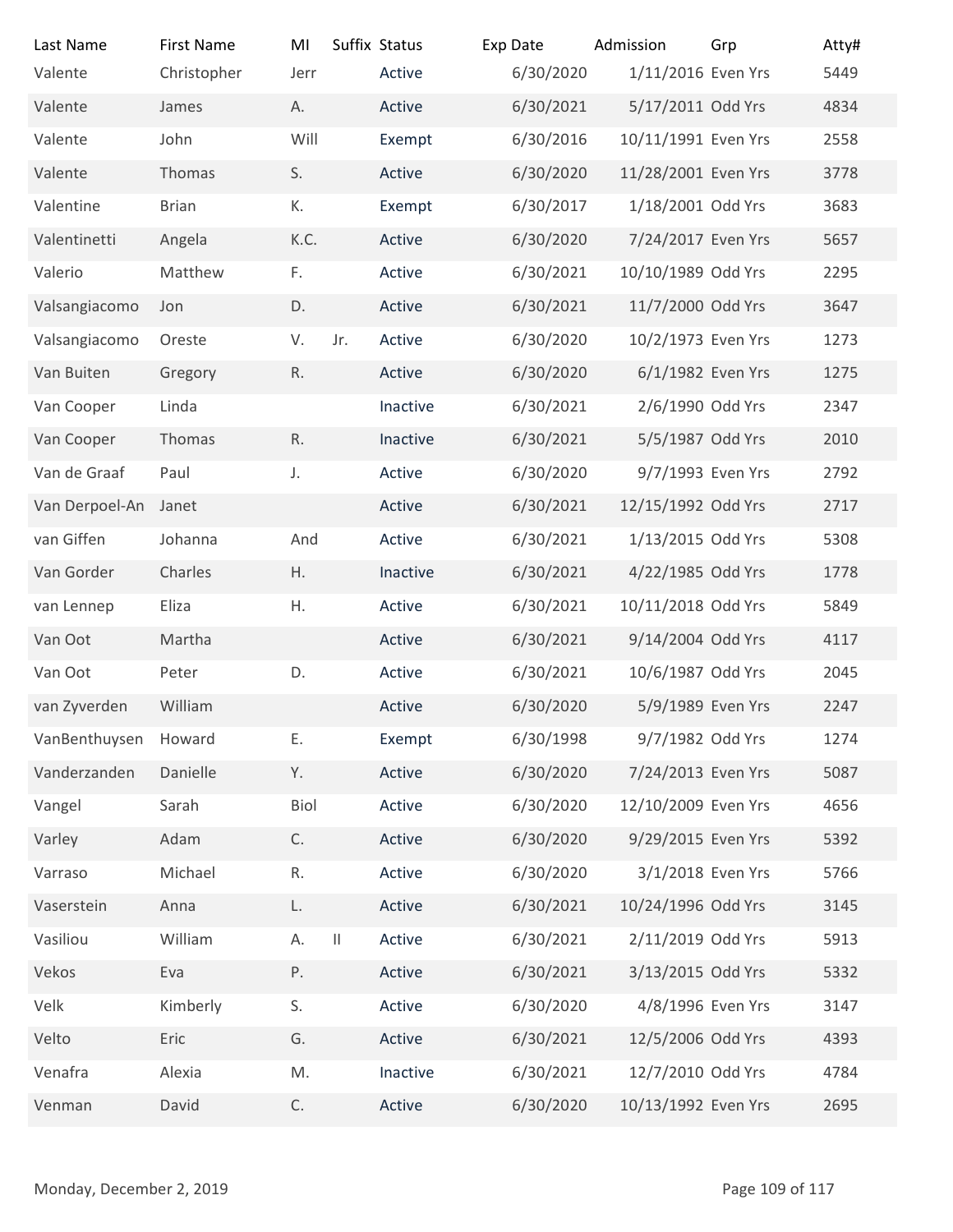| Last Name                | <b>First Name</b> | MI           | Suffix Status      | Exp Date               | Admission                               | Grp             | Atty#        |
|--------------------------|-------------------|--------------|--------------------|------------------------|-----------------------------------------|-----------------|--------------|
| Venman                   | Deborah           | <b>B.</b>    | Inactive           | 6/30/2021              | 5/9/1989 Odd Yrs                        |                 | 2248         |
| Vergura<br>Vesilind      | James<br>Pamela   | R.<br>А.     | Inactive<br>Active | 6/30/2021<br>6/30/2021 | 10/10/1995 Odd Yrs<br>3/24/2009 Odd Yrs |                 | 3093<br>4624 |
| Viens                    | Mathew            | L.           | Active             | 6/30/2021              | 5/18/1999 Odd Yrs                       |                 | 3517         |
| Vigdor                   | William           | R.           | Active             | 6/30/2021              | 4/10/2019 Odd Yrs                       |                 | 5948         |
| Villa                    | James             | G.           | Inactive           | 6/30/2021              | 12/1/1970 Odd Yrs                       |                 | 1281         |
| Villa                    | Maria             | Ε.           | Inactive           | 6/30/2021              | 2/6/1990 Odd Yrs                        |                 | 2348         |
| Villa                    | Rita              | Flyn         | Exempt             | 6/30/1991              | 12/1/1970 Odd Yrs                       |                 | 1282         |
| Villegas                 | Alfonso           |              | Active             | 6/30/2020              | 5/11/2018 Even Yrs                      |                 | 5785         |
| Vince                    | George            | R.           | Active             | 6/30/2020              | 10/7/1975 Even Yrs                      |                 | 1283         |
| Vincent                  | Maggie            | К.           | Active             | 6/30/2021              | 2/21/1997 Odd Yrs                       |                 | 3262         |
| Vincent                  | Margaret          | 0.           | Active             | 6/30/2020              | 10/4/1988 Even Yrs                      |                 | 2165         |
| Virkstis                 | R.                | Mat          | Inactive           | 6/30/2021              | 3/15/2005 Odd Yrs                       |                 | 4175         |
| Viscido                  | John              | Α.           | Active             | 6/30/2022              | 8/8/2019 Even Yrs                       |                 | 5992         |
| Vitale                   | Laureen           | J.           | Inactive           | 6/30/2021              | 5/18/1999 Odd Yrs                       |                 | 3518         |
| Vitt                     | Geoffrey          | J.           | Active             | 6/30/2021              | 12/4/1990 Odd Yrs                       |                 | 2463         |
| Vitt                     | James             | M.           | Inactive           | 6/30/2021              | 12/19/1985 Odd Yrs                      |                 | 1855         |
| Voegele                  | Jonathan          | $R_{\cdot}$  | Active             | 6/30/2021              | 10/25/2012 Odd Yrs                      |                 | 4983         |
| Vogt                     | Henry             | T.           | Active             | 6/30/2020              | 6/23/2010 Even Yrs                      |                 | 4727         |
| Volk                     | Deborah           | Pen          | Active             | 6/30/2021              | 10/6/1987 Odd Yrs                       |                 | 2054         |
| Volk                     | Paul              | S.           | Active             | 6/30/2020              | 3/4/1987 Even Yrs                       |                 | 1971         |
| Vollers                  | Peter             | К.           | Active             | 6/30/2020              | 10/7/1997 Even Yrs                      |                 | 3341         |
| Volpe                    | Richard           | J.           | Active             | 6/30/2021              | 6/10/1997 Odd Yrs                       |                 | 3305         |
| Volz                     | James             |              | Inactive           | 6/30/2020              | 9/7/1982 Even Yrs                       |                 | 1285         |
| Volz                     | Kevin             | M.           | Active             | 6/30/2020              | 11/19/2002 Even Yrs                     |                 | 3908         |
| von Reyn                 | Jessica           | А.           | Inactive           | 6/30/2020              | 11/22/2013 Even Yrs                     |                 | 5144         |
| von Stange               | Gary              |              | Active             | 6/30/2021              | 3/15/2005 Odd Yrs                       |                 | 4176         |
| von Stange               | Lenora            | $\mathsf C.$ | Active             | 6/30/2021              | 12/5/2006 Odd Yrs                       |                 | 4394         |
| von Turkovich            | Francis           | J.           | Active             | 6/30/2020              | 9/17/1991 Even Yrs                      |                 | 2538         |
| Vrancken                 | Kristen           | Lyn          | Active             | 6/30/2021              | 2/17/2015 Odd Yrs                       |                 | 5325         |
| Vreeland                 | Neal              | C.           | Active             | 6/30/2021              | 10/3/1978 Odd Yrs                       |                 | 1286         |
| Wachsmann                | Randall           | L.           | Active             | 6/30/2020              | 3/11/2003 Even Yrs                      |                 | 3950         |
|                          |                   |              |                    |                        |                                         |                 |              |
| Monday, December 2, 2019 |                   |              |                    |                        |                                         | Page 110 of 117 |              |
|                          |                   |              |                    |                        |                                         |                 |              |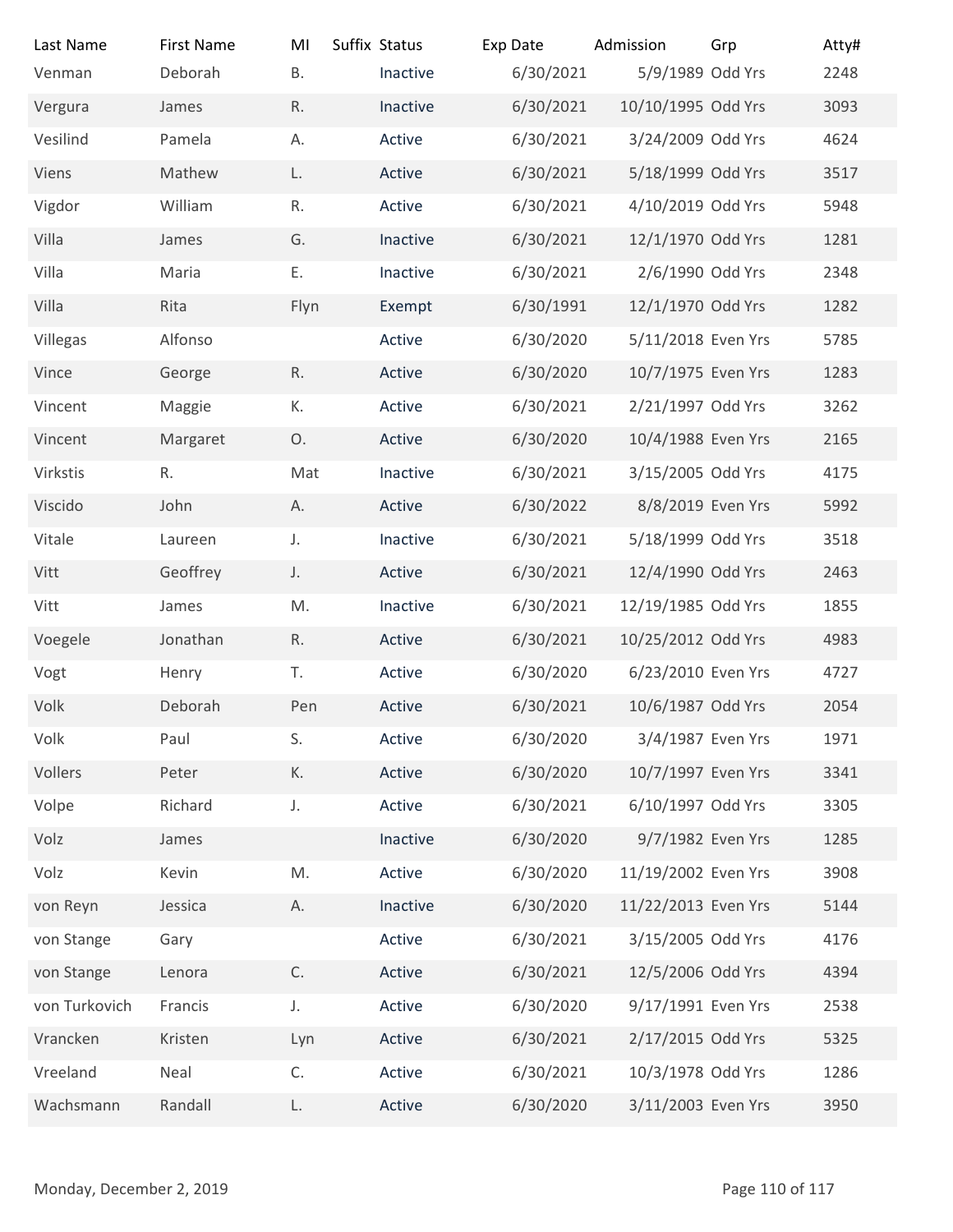| Last Name                | <b>First Name</b>    | MI            |                                    | Suffix Status        | Exp Date               | Admission                               | Grp             | Atty#        |
|--------------------------|----------------------|---------------|------------------------------------|----------------------|------------------------|-----------------------------------------|-----------------|--------------|
| Wade                     | Ann                  | Mor           |                                    | Active               | 6/30/2021              | 11/17/1998 Odd Yrs                      |                 | 3457         |
| Wade                     | Lisa                 | Sno           |                                    | Active               | 6/30/2021              | 9/14/2004 Odd Yrs                       |                 | 4118         |
| Wadhams                  | Corinne              | P.            |                                    | Inactive             | 6/30/2021              | 10/18/1994 Odd Yrs                      |                 | 2948         |
| Wadhams                  | Richard              | H.            | Jr.                                | Active               | 6/30/2020              | 12/7/1971 Even Yrs                      |                 | 1288         |
| Wagner                   | Helen                | Ε.            |                                    | Active               | 6/30/2021              | 9/22/1994 Odd Yrs                       |                 | 2914         |
| Wagner                   | Jennifer<br>Jonathan | L.            |                                    | Active               | 6/30/2021              | 10/24/1996 Odd Yrs<br>2/6/1990 Odd Yrs  |                 | 3199<br>2349 |
| Wagshul<br>Wahlig        | Christina            | Η.<br>Ε.      |                                    | Inactive<br>Active   | 6/30/2021<br>6/30/2021 | 6/17/2009 Odd Yrs                       |                 | 4542         |
| Waite                    | Adam                 |               |                                    | Active               | 6/30/2020              | 10/17/2017 Even Yrs                     |                 | 5690         |
| Walden                   | Lawrence             | C.            |                                    | Inactive             | 6/30/2021              | 5/29/2015 Odd Yrs                       |                 | 5361         |
| Waldman                  | Thomas               | А.            |                                    | Active               | 6/30/2021              | 5/23/2017 Odd Yrs                       |                 | 5637         |
| Wales                    | Deborah              | T.            |                                    | Pro Bono<br>Emeritus | 6/30/2021              | 5/18/1999 Odd Yrs                       |                 | 3519         |
| Wallace                  | John                 | ${\sf H}.$    |                                    | Active               | 6/30/2021              | 1/12/1999 Odd Yrs                       |                 | 3482         |
| Walls                    | Kathleen             |               |                                    | Active               | 6/30/2020              | 6/13/1995 Even Yrs                      |                 | 3047         |
| Walmsley                 | Edward               | L.            | Jr.                                | Active               | 6/30/2020              | 1/25/2018 Even Yrs                      |                 | 5747         |
| Walsh                    | Geoffry              | F.            |                                    | Active               | 6/30/2020              | 11/12/1991 Even Yrs                     |                 | 2570         |
| Walsh                    | Marshall             | Α.            |                                    | Inactive             | 6/30/2021              | 10/10/2018 Odd Yrs                      |                 | 5847         |
| Walsh                    | Matthew              | S.            |                                    | Inactive             | 6/30/2021              | 9/10/1996 Odd Yrs                       |                 | 3198         |
| Walsh                    | Thomas               | G.            |                                    | Exempt               | 11/1/2999              | 3/23/1995 Odd Yrs                       |                 | 2999         |
| Wannop                   | Allison              | Bat           |                                    | Active               | 6/30/2021              | 2/9/2015 Odd Yrs                        |                 | 5323         |
| Waples                   | Gregory              | Lan           |                                    | Active               | 6/30/2020              | 1/3/1992 Even Yrs                       |                 | 2573         |
| Waples                   | Nancy                | J.            |                                    | Exempt               | 6/30/2015              | 1/12/1999 Odd Yrs                       |                 | 3483         |
| Ward                     | David                | А.            |                                    | Active               | 6/30/2021              | 6/27/1996 Odd Yrs                       |                 | 3184         |
| Ward                     | Eugene               | J.            | $\ensuremath{\mathsf{III}}\xspace$ | Active               | 6/30/2020              | 9/7/1982 Even Yrs                       |                 | 1294         |
| Ward                     | James                | Tyle II       |                                    | Active               | 6/30/2021              | 9/30/2014 Odd Yrs                       |                 | 5241         |
| Ward                     | Jonathan             | N.            |                                    | Active               | 6/30/2020              | 4/12/2016 Even Yrs                      |                 | 5476         |
| Ward                     | Wynona               | $\mathbf{L}$  |                                    | Active               | 6/30/2020              | 5/11/2000 Even Yrs                      |                 | 3617         |
| Ware                     | Sheila               | $\mathsf{M}.$ |                                    | Inactive             | 6/30/2020              | 5/14/1981 Even Yrs                      |                 | 1295         |
| Wargo                    | William              | Ε.            |                                    | Active               | 6/30/2020              | 9/17/1979 Even Yrs                      |                 | 1296         |
| Warner<br>Warren         | Walter<br>Margarita  | Η.            |                                    | Active<br>Active     | 6/30/2021<br>6/30/2022 | 4/15/2015 Odd Yrs<br>8/30/2019 Even Yrs |                 | 5347<br>6005 |
| Wasco                    | Michael              | L.<br>J.      |                                    | Active               | 6/30/2020              | 3/25/2008 Even Yrs                      |                 | 4539         |
|                          |                      |               |                                    |                      |                        |                                         |                 |              |
| Monday, December 2, 2019 |                      |               |                                    |                      |                        |                                         | Page 111 of 117 |              |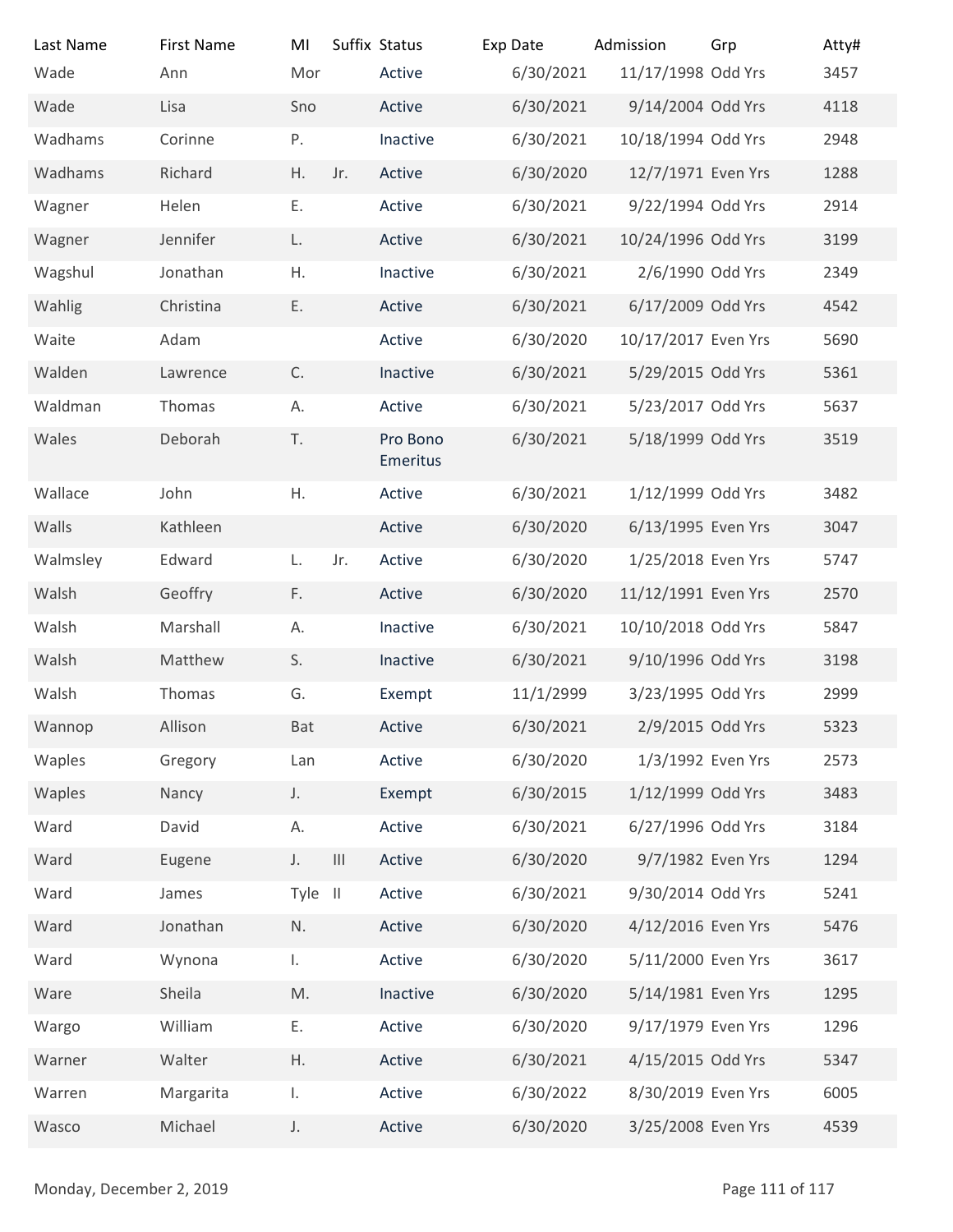| Last Name                | <b>First Name</b> | MI           | Suffix Status      | Exp Date               | Admission                             | Grp             | Atty#        |
|--------------------------|-------------------|--------------|--------------------|------------------------|---------------------------------------|-----------------|--------------|
| Wasserman                | Rebecca           | D.           | Active             | 6/30/2020              | 2/21/2014 Even Yrs                    |                 | 5172         |
| Waszak                   | John              | Dav          | Active             | 6/30/2021              | 4/3/2015 Odd Yrs<br>9/19/1983 Odd Yrs |                 | 5341         |
| Waters<br>Watson         | Barbara<br>Paula  | К.<br>R.     | Inactive<br>Active | 6/30/2021<br>6/30/2021 | 11/14/1994 Odd Yrs                    |                 | 1297<br>2967 |
| Watson                   | Steven            | J.           | Active             | 6/30/2021              | 2/11/1991 Odd Yrs                     |                 | 2482         |
| Watts                    | Claire            | Lilli        | Inactive           | 6/30/2020              | 6/2/2014 Even Yrs                     |                 | 5209         |
| Watts                    | David             |              | Active             | 6/30/2020              | 10/7/1975 Even Yrs                    |                 | 1299         |
| Watts                    | Joanna            | Kar          | Active             | 6/30/2021              | 10/29/2014 Odd Yrs                    |                 | 5279         |
| Watts                    | Norman            | Е.           | Jr.<br>Active      | 6/30/2020              | 5/5/1987 Even Yrs                     |                 | 2011         |
| Waxler                   | Andrew            |              | Inactive           | 6/30/2020              | 10/5/2017 Even Yrs                    |                 | 5687         |
| Waxman                   | Caryn             | Ε.           | Active             | 6/30/2020              | 5/7/1998 Even Yrs                     |                 | 3412         |
| Weatherly                | Craig             |              | Active             | 6/30/2020              | 12/4/1979 Even Yrs                    |                 | 1300         |
| Weaver                   | <b>Breanna</b>    |              | Active             | 6/30/2020              | 12/1/2017 Even Yrs                    |                 | 5721         |
| Weaver                   | Travis            | W.           | Active             | 6/30/2020              | 3/18/2014 Even Yrs                    |                 | 5180         |
| Webb                     | Marcus            | C.           | Active             | 6/30/2020              | 6/7/2016 Even Yrs                     |                 | 5499         |
| Weber                    | Lance             | T.           | Inactive           | 6/30/2021              | 11/8/2012 Odd Yrs                     |                 | 4994         |
| Weber                    | Lucy              | Mc           | Inactive           | 6/30/2021              | 5/6/1986 Odd Yrs                      |                 | 1886         |
| Webster                  | Luke              | $\mathsf{A}$ | Active             | 6/30/2021              | 5/30/2017 Odd Yrs                     |                 | 5639         |
| Webster                  | Stella            | M.           | Inactive           | 6/30/2020              | 5/11/2000 Even Yrs                    |                 | 3618         |
| Webster                  | Stephen           | W.           | Active             | 6/30/2021              | 10/6/1970 Odd Yrs                     |                 | 1307         |
| Wecker                   | Ross              | C.           | Inactive           | 6/30/2021              | 9/16/2009 Odd Yrs                     |                 | 4652         |
| Wedinger                 | Richard           | Wa           | Active             | 6/30/2020              | 12/17/2015 Even Yrs                   |                 | 5441         |
| Weegar                   | Matthew           | H.           | Inactive           | 6/30/2021              | 6/1/2015 Odd Yrs                      |                 | 5363         |
| Weider                   | Susan             | Ρ.           | Active             | 6/30/2021              | 7/17/1992 Odd Yrs                     |                 | 2661         |
| Weidman                  | Jonathan          | D.           | Active             | 6/30/2021              | 3/23/1993 Odd Yrs                     |                 | 2738         |
| Weigel                   | David             | R.           | Active             | 6/30/2020              | 12/7/2015 Even Yrs                    |                 | 5431         |
| Weight                   | Zachery           | D.           | Active             | 6/30/2020              | 7/29/2013 Even Yrs                    |                 | 5089         |
| Weil                     | John              | J.           | Inactive           | 6/30/2021              | 12/5/2006 Odd Yrs                     |                 | 4406         |
| Weimer                   | Gregory           | Α.           | Active             | 6/30/2020              | 5/9/1989 Even Yrs                     |                 | 2229         |
| Weinstein                | Jennifer          | Η.           | Active             | 6/30/2021              | 1/6/2015 Odd Yrs                      |                 | 5302         |
| Weinstein                | Lloyd             | J.           | Active             | 6/30/2021              | 11/21/2012 Odd Yrs                    |                 | 4997         |
| Weiss                    | Bessie            |              | Active             | 6/30/2021              | 2/21/1997 Odd Yrs                     |                 | 3263         |
|                          |                   |              |                    |                        |                                       |                 |              |
| Monday, December 2, 2019 |                   |              |                    |                        |                                       | Page 112 of 117 |              |
|                          |                   |              |                    |                        |                                       |                 |              |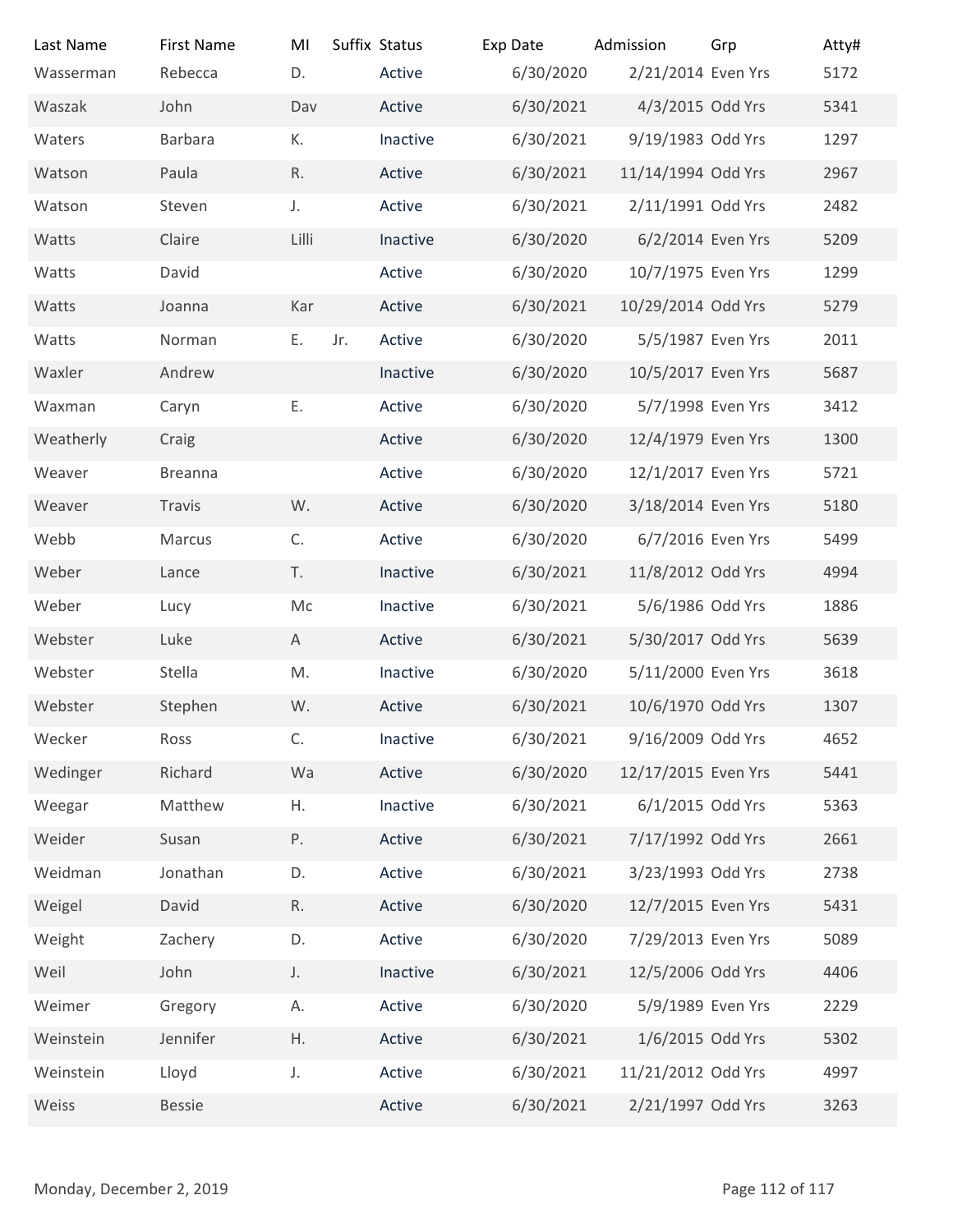| Last Name                | <b>First Name</b> | MI            |                   | Suffix Status | Exp Date  | Admission           | Grp             | Atty# |
|--------------------------|-------------------|---------------|-------------------|---------------|-----------|---------------------|-----------------|-------|
| Welch                    | John              | J.            | Jr.               | Active        | 6/30/2021 | 12/1/1970 Odd Yrs   |                 | 1312  |
| Welford                  | Mary              | C. P          |                   | Active        | 6/30/2021 | 5/10/1988 Odd Yrs   |                 | 2127  |
| Wellman-Ally             | Lisa              | А.            |                   | Active        | 6/30/2021 | 6/16/2003 Odd Yrs   |                 | 3974  |
| Wells                    | Steven            | J.            |                   | Inactive      | 6/30/2021 | 4/13/1984 Odd Yrs   |                 | 1713  |
| Wells                    | Thomas            | M.            |                   | Inactive      | 6/30/2020 | 10/11/2001 Even Yrs |                 | 3768  |
| Wells                    | Timothy           | J.            |                   | Active        | 6/30/2021 | 10/3/1978 Odd Yrs   |                 | 1314  |
| Welsh                    | Kathleen          | Rae           |                   | Active        | 6/30/2020 | 11/28/2001 Even Yrs |                 | 3787  |
| Welts                    | Leslie            | А.            |                   | Active        | 6/30/2020 | 12/7/2011 Even Yrs  |                 | 4871  |
| Wenz                     | George            | Е.            | $\vert\vert\vert$ | Inactive      | 6/30/2020 | 10/2/1973 Even Yrs  |                 | 1317  |
| Werle                    | Mark              | F.            |                   | Active        | 6/30/2020 | 11/20/1997 Even Yrs |                 | 3358  |
| Werner                   | Lisa              | M.            |                   | Active        | 6/30/2020 | 10/6/1993 Even Yrs  |                 | 2819  |
| Wesley                   | John              | Ρ.            |                   | Exempt        | 6/30/1994 | 2/4/1975 Odd Yrs    |                 | 1318  |
| West                     | Christopher       | M.            |                   | Active        | 6/30/2020 | 8/21/2017 Even Yrs  |                 | 5668  |
| Westfall                 | Deanna            | L.            |                   | Inactive      | 6/30/2022 | 9/17/2019 Even Yrs  |                 | 6009  |
| Westgate                 | Gail              | Ε.            |                   | Inactive      | 6/30/2020 | 4/7/1981 Even Yrs   |                 | 1319  |
| Westgate                 | Victoria          | M.            |                   | Active        | 6/30/2020 | 11/22/2013 Even Yrs |                 | 5127  |
| Weston                   | Joseph            | R.            |                   | Inactive      | 6/30/2021 | 1/12/1989 Odd Yrs   |                 | 2196  |
| Wetherell                | Emily             | W.            |                   | Inactive      | 6/30/2021 | 3/15/2005 Odd Yrs   |                 | 4177  |
| Whalen                   | John              | M.            |                   | Active        | 6/30/2020 | 10/7/1975 Even Yrs  |                 | 1321  |
| Whalen                   | John              | L.            | $\mathbf{II}$     | Active        | 6/30/2020 | 3/11/1996 Even Yrs  |                 | 3142  |
| Whalen                   | Patricia          | Α.            |                   | Exempt        | 6/30/1992 | 5/14/1981 Even Yrs  |                 | 1323  |
| Wheeler                  | Diane             | $\mathsf{C}.$ |                   | Active        | 6/30/2021 | 11/7/1990 Odd Yrs   |                 | 2454  |
| Wheeler                  | Holly             | V.            |                   | Inactive      | 6/30/2021 | 2/21/1997 Odd Yrs   |                 | 3238  |
| Wheeler                  | James             | G.            | Jr.               | Active        | 6/30/2021 | 12/18/1974 Odd Yrs  |                 | 1324  |
| Wheelwright              | Neil              |               |                   | Active        | 6/30/2020 | 11/23/1982 Even Yrs |                 | 1325  |
| Whitcomb                 | John              | War           |                   | Active        | 6/30/2020 | 6/10/1997 Even Yrs  |                 | 3306  |
| White                    | Christopher       | LaB           |                   | Inactive      | 6/30/2020 | 10/7/1997 Even Yrs  |                 | 3343  |
| White                    | Jack              | S.            |                   | Inactive      | 6/30/2021 | 2/5/1980 Odd Yrs    |                 | 1717  |
| White                    | Jeffrey           | Ρ.            |                   | Active        | 6/30/2021 | 2/6/1990 Odd Yrs    |                 | 2351  |
| White                    | Jeffrey           | Tod           |                   | Active        | 6/30/2020 | 10/8/2015 Even Yrs  |                 | 5394  |
| White                    | Jeffry            | W.            |                   | Active        | 6/30/2021 | 10/6/1987 Odd Yrs   |                 | 2056  |
| White                    | Valerie           |               |                   | Inactive      | 6/30/2021 | 5/18/1982 Odd Yrs   |                 | 1330  |
|                          |                   |               |                   |               |           |                     |                 |       |
|                          |                   |               |                   |               |           |                     |                 |       |
| Monday, December 2, 2019 |                   |               |                   |               |           |                     | Page 113 of 117 |       |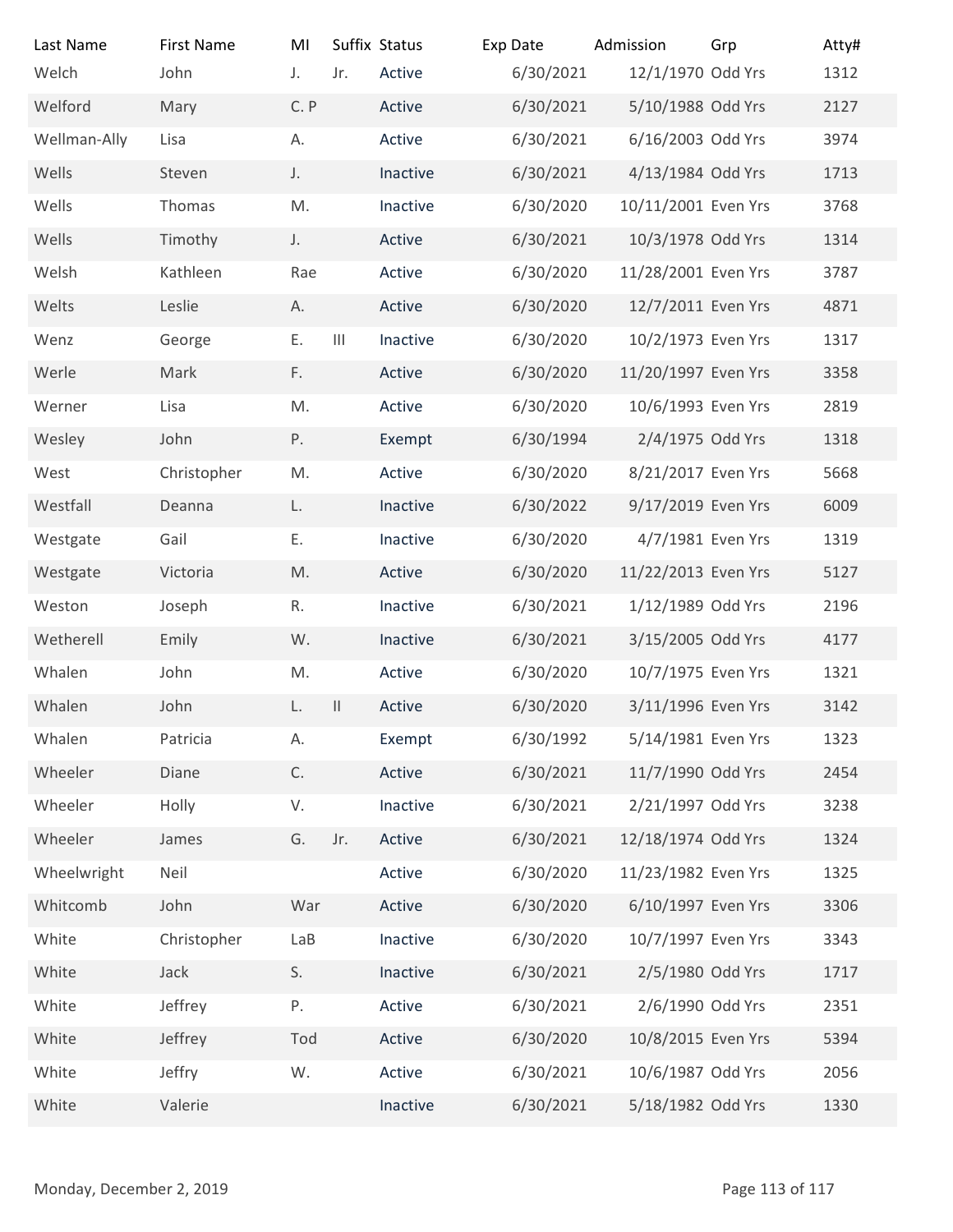| Last Name                | <b>First Name</b> | MI            | Suffix Status                         |          | Exp Date  | Admission           | Grp             | Atty# |
|--------------------------|-------------------|---------------|---------------------------------------|----------|-----------|---------------------|-----------------|-------|
| Whitehorne               | Amy               | L.            |                                       | Inactive | 6/30/2020 | 11/27/2007 Even Yrs |                 | 4518  |
| Whiting                  | Chase             | S.            |                                       | Active   | 6/30/2022 | 11/19/2019 Even Yrs |                 | 6030  |
| Whitted                  | Scott             | А.            |                                       | Active   | 6/30/2020 | 11/23/1982 Even Yrs |                 | 1332  |
| Whittington              | William (Ned)     | E.            | IV                                    | Active   | 6/30/2020 | 12/20/1989 Even Yrs |                 | 2329  |
| Wick                     | James             | Η.            |                                       | Active   | 6/30/2020 | 10/2/1973 Even Yrs  |                 | 1335  |
| Wick                     | Jeffrey           | J.            |                                       | Active   | 6/30/2021 | 6/16/2003 Odd Yrs   |                 | 3975  |
| Wickless                 | Kevin             | D.            |                                       | Active   | 6/30/2020 | 10/30/2015 Even Yrs |                 | 5420  |
| Widger                   | Stanley           | W.            | Jr.                                   | Active   | 6/30/2021 | 10/5/1976 Odd Yrs   |                 | 1336  |
| Widmayer                 | Amber             | J.            |                                       | Active   | 6/30/2021 | 2/1/2019 Odd Yrs    |                 | 5909  |
| Wiener                   | Marc              | Ε.            |                                       | Active   | 6/30/2021 | 2/7/1978 Odd Yrs    |                 | 1338  |
| Wieser                   | Paolo             | R.            |                                       | Active   | 6/30/2020 | 6/16/2016 Even Yrs  |                 | 5502  |
| Wilder                   | <b>Brad</b>       | W.            |                                       | Active   | 6/30/2020 | 10/10/1995 Even Yrs |                 | 3070  |
| Wilhelm                  | <b>Bradley</b>    | К.            |                                       | Active   | 6/30/2020 | 9/28/2015 Even Yrs  |                 | 5391  |
| Willey                   | John              | D.            | Jr.                                   | Active   | 6/30/2020 | 3/25/2008 Even Yrs  |                 | 4541  |
| Willey                   | Leigh             | S.            |                                       | Active   | 6/30/2020 | 5/8/2018 Even Yrs   |                 | 5784  |
| Willhoit                 | Janssen           |               |                                       | Active   | 6/30/2021 | 6/19/2013 Odd Yrs   |                 | 5070  |
| Williams                 | David             | А.            |                                       | Active   | 6/30/2021 | 9/14/1972 Odd Yrs   |                 | 1340  |
| Williams                 | David             | J.            |                                       | Active   | 6/30/2021 | 1/12/1989 Odd Yrs   |                 | 2197  |
| Williams                 | John              | Η.            | $\begin{array}{c} \hline \end{array}$ | Active   | 6/30/2021 | 1/6/1960 Odd Yrs    |                 | 1341  |
| Williams                 | Kirk              | L.            |                                       | Active   | 6/30/2020 | 6/10/1997 Even Yrs  |                 | 3308  |
| Williams                 | Michael           | К.            |                                       | Active   | 6/30/2020 | 6/13/2016 Even Yrs  |                 | 5501  |
| Williams                 | Norman            | $\mathsf{C}.$ |                                       | Active   | 6/30/2020 | 5/22/1981 Even Yrs  |                 | 1344  |
| Williams                 | Robert            | Β.            |                                       | Active   | 6/30/2021 | 11/7/2000 Odd Yrs   |                 | 3666  |
| Williams                 | Stephanie         | А.            |                                       | Active   | 6/30/2021 | 11/14/2016 Odd Yrs  |                 | 5584  |
| Williamson               | Kristine          | D.            |                                       | Inactive | 6/30/2021 | 6/14/2001 Odd Yrs   |                 | 3731  |
| Willis                   | David             | L.            |                                       | Active   | 6/30/2020 | 10/3/1967 Even Yrs  |                 | 1345  |
| Willison                 | Scott             | А.            |                                       | Inactive | 6/30/2020 | 12/3/2003 Even Yrs  |                 | 4032  |
| Wilschek                 | Joslyn            | L.            |                                       | Active   | 6/30/2021 | 6/21/2005 Odd Yrs   |                 | 4211  |
| Wilson                   | Benjamin          | L.            |                                       | Inactive | 6/30/2020 | 9/16/2009 Even Yrs  |                 | 4653  |
| Wilson                   | Gregg             | Η.            |                                       | Inactive | 6/30/2021 | 10/6/1970 Odd Yrs   |                 | 1348  |
| Wilson                   | Jeffrey           | В.            |                                       | Inactive | 6/30/2020 | 11/27/2007 Even Yrs |                 | 4519  |
| Wilson                   | Laura             | L.            |                                       | Active   | 6/30/2020 | 12/7/2011 Even Yrs  |                 | 4872  |
|                          |                   |               |                                       |          |           |                     |                 |       |
| Monday, December 2, 2019 |                   |               |                                       |          |           |                     | Page 114 of 117 |       |
|                          |                   |               |                                       |          |           |                     |                 |       |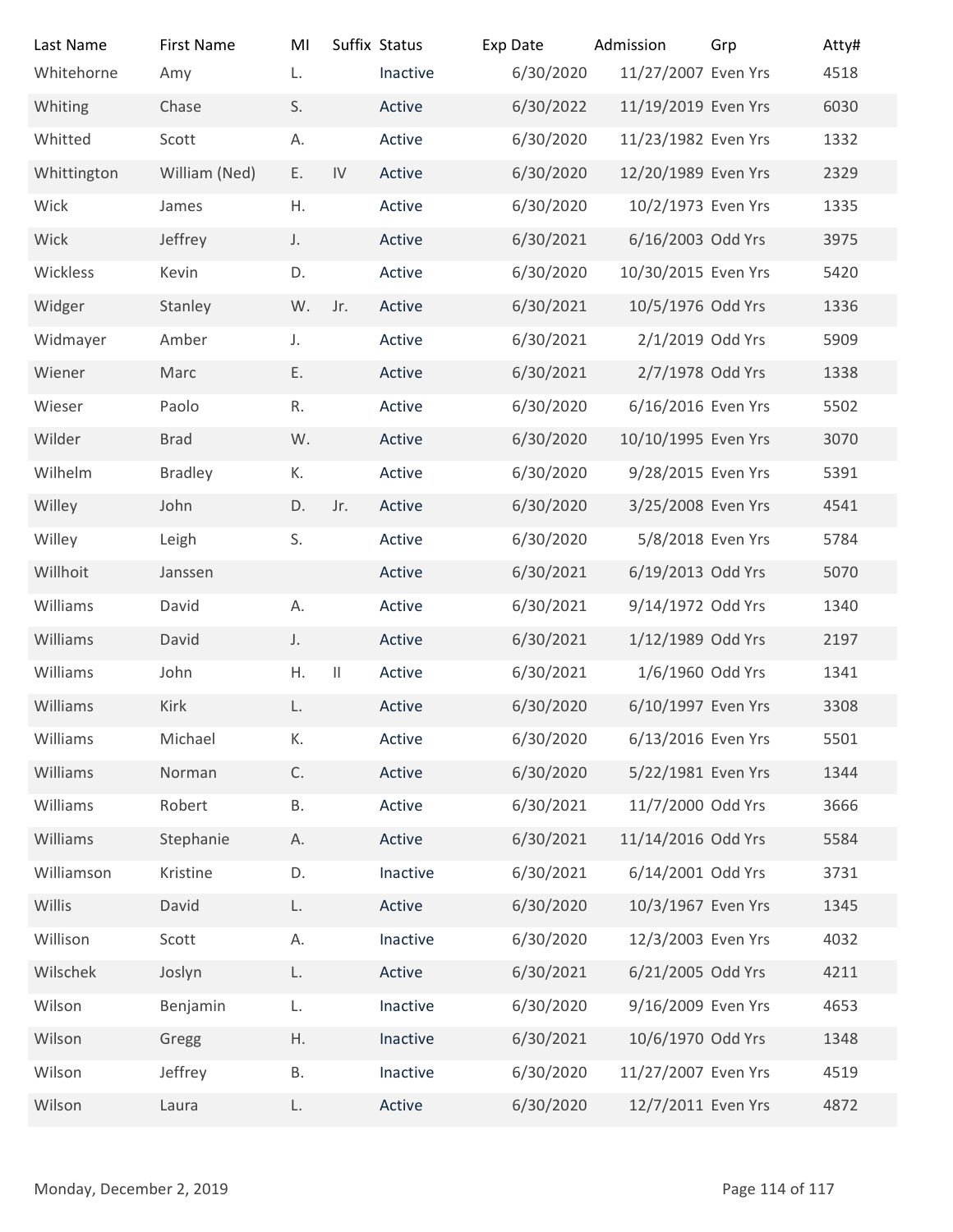| Last Name                | <b>First Name</b> | MI                                       | Suffix Status | Exp Date  | Admission           | Grp             | Atty# |
|--------------------------|-------------------|------------------------------------------|---------------|-----------|---------------------|-----------------|-------|
| Wilson                   | Sarah             | E.                                       | Active        | 6/30/2021 | 1/7/2013 Odd Yrs    |                 | 5006  |
| Win                      | Jacob             | Zaw                                      | Active        | 6/30/2021 | 4/17/2015 Odd Yrs   |                 | 5348  |
| Winburn                  | D.                | Patr                                     | Active        | 6/30/2021 | 2/3/1987 Odd Yrs    |                 | 1963  |
| Windish                  | Richard           | J.                                       | Active        | 6/30/2021 | 12/6/1994 Odd Yrs   |                 | 2975  |
| Wing                     | Alexander         |                                          | Active        | 6/30/2020 | 4/17/2018 Even Yrs  |                 | 5783  |
| Wing                     | <b>Bryce</b>      | M.                                       | Active        | 6/30/2020 | 2/11/1992 Even Yrs  |                 | 2600  |
| Winn                     | Joseph            | L.                                       | Active        | 6/30/2021 | 5/6/1986 Odd Yrs    |                 | 1889  |
| Winn                     | Robert            | M.                                       | Active        | 6/30/2020 | 9/7/1982 Even Yrs   |                 | 1352  |
| Winn                     | Sharon            | M.                                       | Active        | 6/30/2020 | 5/11/2000 Even Yrs  |                 | 3619  |
| Winters                  | Christopher       | D.                                       | Active        | 6/30/2020 | 5/28/1996 Even Yrs  |                 | 3166  |
| Winters                  | Michael           | S.                                       | Inactive      | 6/30/2021 | 6/21/2005 Odd Yrs   |                 | 4212  |
| Wirth                    | John              | P.                                       | Active        | 6/30/2021 | 1/12/1999 Odd Yrs   |                 | 3484  |
| Wisdom                   | Leslie            | L.                                       | Active        | 6/30/2021 | 11/17/2004 Odd Yrs  |                 | 4147  |
| Wiseman                  | Jean              | Swa                                      | Active        | 6/30/2020 | 5/14/1981 Even Yrs  |                 | 1228  |
| Wishik                   | Heather           | R.                                       | Inactive      | 6/30/2021 | 9/19/1983 Odd Yrs   |                 | 1354  |
| Witherell                | Linden            | Ε.                                       | Inactive      | 6/30/2021 | 8/31/1992 Odd Yrs   |                 | 2665  |
| Woeckener                | Frederick         | L.                                       | Active        | 6/30/2021 | 11/7/1990 Odd Yrs   |                 | 2455  |
| Wohl                     | Elizabeth         | R.                                       | Active        | 6/30/2020 | 11/8/2005 Even Yrs  |                 | 4261  |
| Wolfson                  | Peter             | D.                                       | Active        | 6/30/2020 | 2/2/2018 Even Yrs   |                 | 5751  |
| Wolinsky                 | Douglas           | J.                                       | Active        | 6/30/2020 | 5/22/1979 Even Yrs  |                 | 1359  |
| Wonderly                 | Nathaniel         | Jose                                     | Active        | 6/30/2021 | 1/22/2013 Odd Yrs   |                 | 5010  |
| Wood                     | Cameron           | Tyle                                     | Active        | 6/30/2021 | 3/13/2015 Odd Yrs   |                 | 5333  |
| Wood                     | Corey             | F.                                       | Active        | 6/30/2020 | 11/22/2013 Even Yrs |                 | 5148  |
| Woodcock                 | Elizabeth         | C.                                       | Active        | 6/30/2021 | 9/23/2003 Odd Yrs   |                 | 3892  |
| Woodhull                 | John              | V.<br>Jr.                                | Active        | 6/30/2021 | 2/3/1976 Odd Yrs    |                 | 1360  |
| Woodruff                 | Jane              |                                          | Inactive      | 6/30/2021 | 9/19/1983 Odd Yrs   |                 | 1724  |
| Woodward                 | Philip            | $\mathsf C.$                             | Active        | 6/30/2020 | 11/7/1990 Even Yrs  |                 | 2456  |
| Woodworth                | Donald            | $\ensuremath{\mathsf{III}}\xspace$<br>А. | Inactive      | 6/30/2021 | 2/1/2013 Odd Yrs    |                 | 5015  |
| Woodworth                | Gregory           | D.                                       | Active        | 6/30/2020 | 6/18/2008 Even Yrs  |                 | 4559  |
| Wool                     | Michael           | W.                                       | Active        | 6/30/2021 | 10/3/1972 Odd Yrs   |                 | 1362  |
| Woolard                  | Julianne          | R.                                       | Active        | 6/30/2021 | 12/7/2010 Odd Yrs   |                 | 4786  |
| Woolf                    | Gillian           | А.                                       | Active        | 6/30/2020 | 5/7/2014 Even Yrs   |                 | 5197  |
|                          |                   |                                          |               |           |                     |                 |       |
|                          |                   |                                          |               |           |                     |                 |       |
| Monday, December 2, 2019 |                   |                                          |               |           |                     | Page 115 of 117 |       |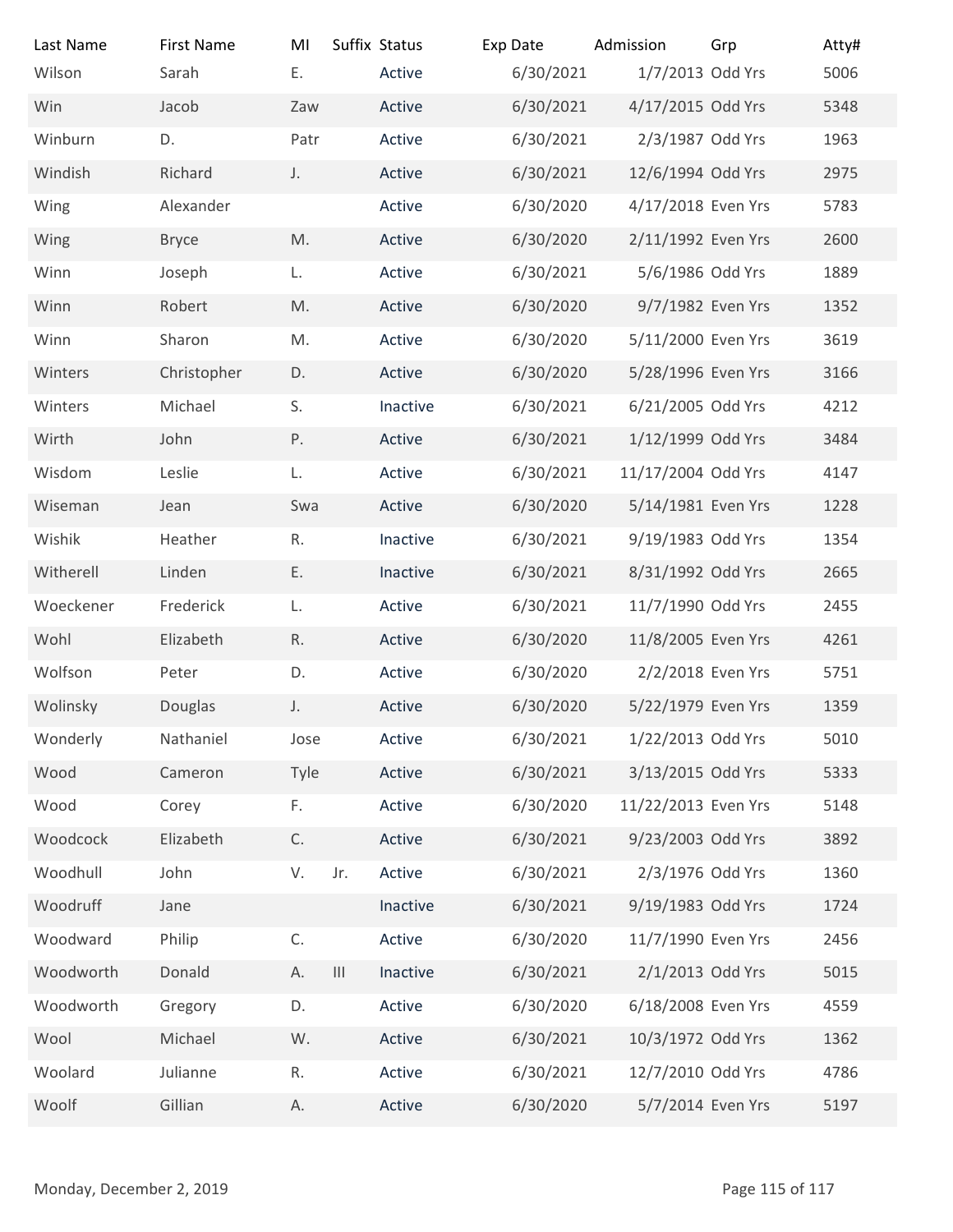| Last Name                | <b>First Name</b> | MI           |     | Suffix Status | Exp Date  | Admission           | Grp             | Atty# |
|--------------------------|-------------------|--------------|-----|---------------|-----------|---------------------|-----------------|-------|
| Woolmington              | Robert            | Ε.           |     | Active        | 6/30/2021 | 9/19/1983 Odd Yrs   |                 | 1363  |
| Worrall                  | Persis            | Η.           |     | Inactive      | 6/30/2021 | 5/7/1990 Odd Yrs    |                 | 2385  |
| Worthington              | Rachael           | S.           |     | Active        | 6/30/2021 | 11/17/2004 Odd Yrs  |                 | 4148  |
| Wrask                    | BetsyAnn          |              |     | Active        | 6/30/2020 | 11/8/2005 Even Yrs  |                 | 4262  |
| Wright                   | Heather           | M.           |     | Active        | 6/30/2021 | 11/13/2012 Odd Yrs  |                 | 4996  |
| Wright                   | Kristin           | C.           |     | Active        | 6/30/2020 | 11/29/1995 Even Yrs |                 | 3113  |
| Wright                   | Merideth          |              |     | Exempt        | 6/30/1991 | 4/3/1979 Odd Yrs    |                 | 1364  |
| Wright                   | Ronald            | F.           | Jr. | Active        | 6/30/2020 | 6/20/2012 Even Yrs  |                 | 4938  |
| Wright                   | Wilfred           | К.           | Jr. | Active        | 6/30/2021 | 8/11/2014 Odd Yrs   |                 | 5228  |
| Wright                   | William           | D.           |     | Active        | 6/30/2021 | 11/5/1980 Odd Yrs   |                 | 1368  |
| Wyatt                    | Benjamin          | Jaco         |     | Active        | 6/30/2020 | 3/7/2016 Even Yrs   |                 | 5466  |
| Wygmans                  | Dennis            | M.           |     | Active        | 6/30/2021 | 5/17/2011 Odd Yrs   |                 | 4835  |
| Wysocki                  | Bozena            |              |     | Active        | 6/30/2020 | 12/9/2015 Even Yrs  |                 | 5434  |
| Xu                       | Wendy             | J.           |     | Active        | 6/30/2021 | 6/27/2019 Odd Yrs   |                 | 5979  |
| Yang                     | Bor               | R.           |     | Active        | 6/30/2021 | 7/16/2018 Odd Yrs   |                 | 5807  |
| Yarrow                   | Timothy           | <b>B.</b>    |     | Active        | 6/30/2021 | 6/16/2003 Odd Yrs   |                 | 3976  |
| Yates                    | Glen              | L.           | Jr. | Inactive      | 6/30/2021 | 2/5/1974 Odd Yrs    |                 | 1371  |
| Yockel                   | Elizabeth         | J.           |     | Inactive      | 6/30/2021 | 6/17/2009 Odd Yrs   |                 | 4641  |
| Yoder                    | Leroy             | Ε.           |     | Active        | 6/30/2020 | 5/11/2000 Even Yrs  |                 | 3620  |
| York                     | Elizabeth         | А.           |     | Inactive      | 6/30/2021 | 11/9/1999 Odd Yrs   |                 | 3556  |
| York                     | Margaret          | Β.           |     | Active        | 6/30/2020 | 10/30/2015 Even Yrs |                 | 5415  |
| Young                    | Daniel            | N.           |     | Active        | 6/30/2020 | 6/23/2010 Even Yrs  |                 | 4729  |
| Young                    | George            | Ε.           |     | Inactive      | 6/30/2021 | 1/12/1989 Odd Yrs   |                 | 2198  |
| Young                    | James             | А.           |     | Active        | 6/30/2021 | 4/23/1997 Odd Yrs   |                 | 3281  |
| Young                    | Peter             | F.           |     | Active        | 6/30/2021 | 5/4/1993 Odd Yrs    |                 | 2760  |
| Young                    | Robert            | Ε.           |     | Inactive      | 6/30/2020 | 2/18/2014 Even Yrs  |                 | 5170  |
| Young                    | Russell           | А.           |     | Active        | 6/30/2020 | 11/28/2001 Even Yrs |                 | 3777  |
| Young                    | Susanne           | $\mathsf R.$ |     | Active        | 6/30/2020 | 12/17/1981 Even Yrs |                 | 1376  |
| Young                    | Tiffany           | L.           |     | Active        | 6/30/2020 | 5/11/2000 Even Yrs  |                 | 3622  |
| Young                    | Wayne             | R.           |     | Active        | 6/30/2020 | 2/19/1998 Even Yrs  |                 | 3378  |
| Yudien                   | Geoffrey          | А.           |     | Inactive      | 6/30/2021 | 10/5/1976 Odd Yrs   |                 | 1377  |
| Yum                      | Allison           | P.           |     | Inactive      | 6/30/2020 | 11/18/2013 Even Yrs |                 | 5135  |
|                          |                   |              |     |               |           |                     |                 |       |
| Monday, December 2, 2019 |                   |              |     |               |           |                     | Page 116 of 117 |       |
|                          |                   |              |     |               |           |                     |                 |       |